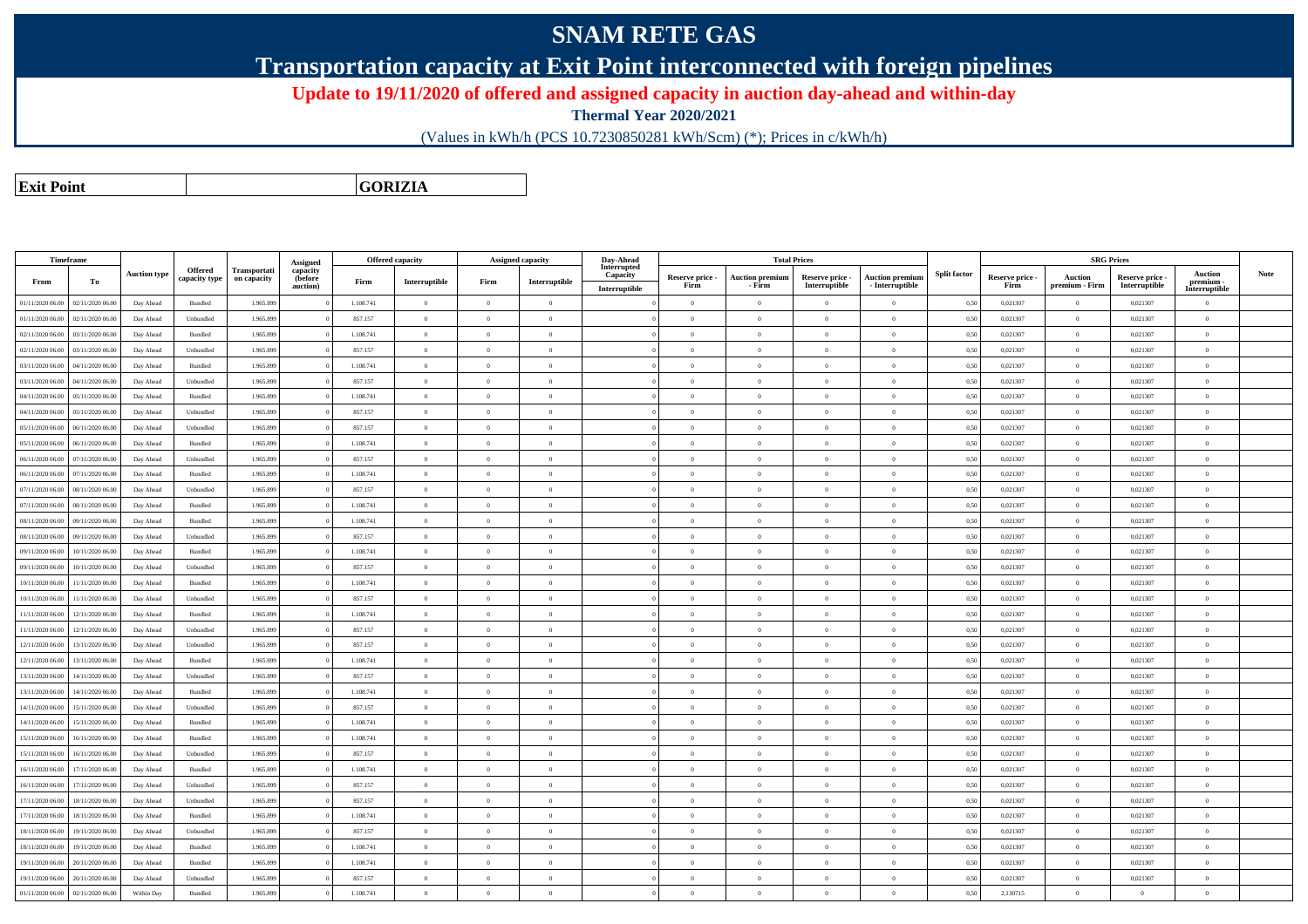| 01/11/2020 06:00                  | 02/11/2020 06.00 | Within Dav | Unbundled          | 1.965.899 | 857.157   | $\overline{0}$ | $\theta$       |                | $\Omega$       | $\Omega$       | $\theta$       | $\theta$       | 0,50 | 2,130715 | $\theta$       | $\overline{0}$ | $\overline{0}$ |  |
|-----------------------------------|------------------|------------|--------------------|-----------|-----------|----------------|----------------|----------------|----------------|----------------|----------------|----------------|------|----------|----------------|----------------|----------------|--|
| 01/11/2020 07.00                  | 02/11/2020 06.00 | Within Day | Unbundled          | 1.965.899 | 857.157   | $\overline{0}$ | $\overline{0}$ | $\overline{0}$ | $\overline{0}$ | $\bf{0}$       | $\overline{0}$ | $\bf{0}$       | 0,50 | 2,041935 | $\theta$       | $\overline{0}$ | $\overline{0}$ |  |
| 01/11/2020 07.00                  | 02/11/2020 06.00 | Within Day | Bundled            | 1.965.899 | 1.108.741 | $\overline{0}$ | $\overline{0}$ | $\overline{0}$ | $\overline{0}$ | $\bf{0}$       | $\overline{0}$ | $\mathbf{0}$   | 0,50 | 2,041935 | $\overline{0}$ | $\overline{0}$ | $\bf{0}$       |  |
| 01/11/2020 08:00                  | 02/11/2020 06:00 | Within Day | Unbundled          | 1.965.899 | 857.157   | $\overline{0}$ | $\overline{0}$ | $\overline{0}$ | $\overline{0}$ | $\bf{0}$       | $\overline{0}$ | $\overline{0}$ | 0.50 | 1,953155 | $\theta$       | $\theta$       | $\overline{0}$ |  |
| 01/11/2020 08:00                  | 02/11/2020 06.00 | Within Day | Bundled            | 1.965.899 | 1.108.741 | $\overline{0}$ | $\theta$       | $\overline{0}$ | $\overline{0}$ | $\bf{0}$       | $\overline{0}$ | $\bf{0}$       | 0,50 | 1,953155 | $\,$ 0 $\,$    | $\overline{0}$ | $\overline{0}$ |  |
|                                   |                  |            |                    |           |           |                |                |                |                |                |                |                |      |          |                |                |                |  |
| 01/11/2020 09:00                  | 02/11/2020 06.00 | Within Day | Bundled            | 1.965.899 | 1.108.741 | $\overline{0}$ | $\overline{0}$ | $\overline{0}$ | $\overline{0}$ | $\overline{0}$ | $\overline{0}$ | $\mathbf{0}$   | 0,50 | 1,864376 | $\overline{0}$ | $\overline{0}$ | $\bf{0}$       |  |
| 01/11/2020 09:00                  | 02/11/2020 06:00 | Within Dav | Unbundled          | 1.965.899 | 857.157   | $\overline{0}$ | $\overline{0}$ | $\overline{0}$ | $\overline{0}$ | $\overline{0}$ | $\overline{0}$ | $\overline{0}$ | 0.50 | 1,864376 | $\theta$       | $\overline{0}$ | $\overline{0}$ |  |
| 01/11/2020 11:00                  | 02/11/2020 06.00 | Within Day | Unbundled          | 1.965.899 | 857.157   | $\overline{0}$ | $\theta$       | $\overline{0}$ | $\overline{0}$ | $\bf{0}$       | $\overline{0}$ | $\bf{0}$       | 0,50 | 1,686816 | $\,$ 0 $\,$    | $\theta$       | $\overline{0}$ |  |
| 01/11/2020 11:00                  | 02/11/2020 06.00 | Within Day | Bundled            | 1.965.899 | 1.108.741 | $\overline{0}$ | $\overline{0}$ | $\overline{0}$ | $\overline{0}$ | $\bf{0}$       | $\overline{0}$ | $\mathbf{0}$   | 0,50 | 1,686816 | $\,0\,$        | $\overline{0}$ | $\overline{0}$ |  |
| 01/11/2020 12:00                  | 02/11/2020 06:00 | Within Dav | Bundled            | 1.965.899 | 1.108.741 | $\overline{0}$ | $\overline{0}$ | $\overline{0}$ | $\overline{0}$ | $\overline{0}$ | $\overline{0}$ | $\overline{0}$ | 0.50 | 1,598036 | $\theta$       | $\overline{0}$ | $\overline{0}$ |  |
| 01/11/2020 12:00                  | 02/11/2020 06.00 | Within Day | Unbundled          | 1.965.899 | 857.157   | $\overline{0}$ | $\theta$       | $\overline{0}$ | $\overline{0}$ | $\bf{0}$       | $\overline{0}$ | $\bf{0}$       | 0,50 | 1,598036 | $\,$ 0 $\,$    | $\overline{0}$ | $\overline{0}$ |  |
| 01/11/2020 13.00                  | 02/11/2020 06.00 | Within Day | Unbundled          | 1.965.899 | 857.157   | $\overline{0}$ | $\overline{0}$ | $\overline{0}$ | $\overline{0}$ | $\bf{0}$       | $\overline{0}$ | $\mathbf{0}$   | 0,50 | 1,509256 | $\bf{0}$       | $\overline{0}$ | $\bf{0}$       |  |
|                                   |                  |            |                    |           |           |                |                |                |                |                |                |                |      |          |                |                |                |  |
| 01/11/2020 13:00                  | 02/11/2020 06:00 | Within Day | Bundled            | 1.965.899 | 1.108.741 | $\overline{0}$ | $\overline{0}$ | $\overline{0}$ | $\overline{0}$ | $\overline{0}$ | $\overline{0}$ | $\overline{0}$ | 0.50 | 1,509256 | $\theta$       | $\theta$       | $\overline{0}$ |  |
| 01/11/2020 14:00                  | 02/11/2020 06.00 | Within Day | Bundled            | 1.965.899 | 1.108.741 | $\overline{0}$ | $\theta$       | $\overline{0}$ | $\overline{0}$ | $\bf{0}$       | $\overline{0}$ | $\bf{0}$       | 0,50 | 1,420477 | $\theta$       | $\overline{0}$ | $\overline{0}$ |  |
| 01/11/2020 14.00                  | 02/11/2020 06.00 | Within Day | Unbundled          | 1.965.899 | 857.157   | $\overline{0}$ | $\overline{0}$ | $\overline{0}$ | $\overline{0}$ | $\overline{0}$ | $\overline{0}$ | $\mathbf{0}$   | 0,50 | 1,420477 | $\bf{0}$       | $\overline{0}$ | $\bf{0}$       |  |
| 01/11/2020 15:00                  | 02/11/2020 06:00 | Within Day | Unbundled          | 1.965.899 | 857.157   | $\overline{0}$ | $\overline{0}$ | $\overline{0}$ | $\overline{0}$ | $\overline{0}$ | $\overline{0}$ | $\overline{0}$ | 0.50 | 1,331697 | $\theta$       | $\overline{0}$ | $\overline{0}$ |  |
| 01/11/2020 15.00                  | 02/11/2020 06.00 | Within Day | Bundled            | 1.965.899 | 1.108.741 | $\overline{0}$ | $\theta$       | $\overline{0}$ | $\overline{0}$ | $\bf{0}$       | $\overline{0}$ | $\bf{0}$       | 0,50 | 1,331697 | $\,$ 0 $\,$    | $\overline{0}$ | $\overline{0}$ |  |
| 01/11/2020 16.00                  | 02/11/2020 06.00 | Within Day | Unbundled          | 1.965.899 | 857.157   | $\overline{0}$ | $\overline{0}$ | $\overline{0}$ | $\bf{0}$       | $\overline{0}$ | $\bf{0}$       | $\mathbf{0}$   | 0,50 | 1,242917 | $\bf{0}$       | $\overline{0}$ | $\bf{0}$       |  |
| 01/11/2020 16:00                  | 02/11/2020 06:00 | Within Day | Bundled            | 1.965.899 | 1.108.741 | $\overline{0}$ | $\overline{0}$ | $\overline{0}$ | $\overline{0}$ | $\overline{0}$ | $\overline{0}$ | $\overline{0}$ | 0.50 | 1,242917 | $\theta$       | $\overline{0}$ | $\overline{0}$ |  |
| 01/11/2020 17.00                  | 02/11/2020 06.00 | Within Day | Bundled            | 1.965.899 | 1.108.741 | $\overline{0}$ | $\theta$       | $\overline{0}$ | $\overline{0}$ | $\bf{0}$       | $\overline{0}$ | $\bf{0}$       | 0,50 | 1,154137 | $\,$ 0 $\,$    | $\overline{0}$ | $\overline{0}$ |  |
|                                   |                  |            |                    |           |           |                |                |                |                |                |                |                |      |          |                |                |                |  |
| 01/11/2020 17.00                  | 02/11/2020 06.00 | Within Day | Unbundled          | 1.965.899 | 857.157   | $\overline{0}$ | $\overline{0}$ | $\overline{0}$ | $\bf{0}$       | $\bf{0}$       | $\bf{0}$       | $\mathbf{0}$   | 0,50 | 1,154137 | $\bf{0}$       | $\overline{0}$ | $\bf{0}$       |  |
| 01/11/2020 18:00                  | 02/11/2020 06:00 | Within Day | Unbundled          | 1.965.899 | 857.157   | $\overline{0}$ | $\overline{0}$ | $\overline{0}$ | $\overline{0}$ | $\overline{0}$ | $\overline{0}$ | $\overline{0}$ | 0.50 | 1,065358 | $\theta$       | $\overline{0}$ | $\overline{0}$ |  |
| 01/11/2020 18.00                  | 02/11/2020 06.00 | Within Day | Bundled            | 1.965.899 | 1.108.741 | $\overline{0}$ | $\theta$       | $\overline{0}$ | $\overline{0}$ | $\bf{0}$       | $\overline{0}$ | $\bf{0}$       | 0,50 | 1,065358 | $\,$ 0 $\,$    | $\overline{0}$ | $\overline{0}$ |  |
| 01/11/2020 19.00                  | 02/11/2020 06.00 | Within Day | Unbundled          | 1.965.899 | 857.157   | $\overline{0}$ | $\overline{0}$ | $\overline{0}$ | $\bf{0}$       | $\overline{0}$ | $\overline{0}$ | $\mathbf{0}$   | 0,50 | 0,976578 | $\bf{0}$       | $\overline{0}$ | $\bf{0}$       |  |
| 01/11/2020 19:00                  | 02/11/2020 06:00 | Within Dav | Bundled            | 1.965.899 | 1.108.741 | $\overline{0}$ | $\overline{0}$ | $\overline{0}$ | $\overline{0}$ | $\overline{0}$ | $\overline{0}$ | $\overline{0}$ | 0.50 | 0,976578 | $\overline{0}$ | $\overline{0}$ | $\overline{0}$ |  |
| 01/11/2020 20.00                  | 02/11/2020 06.00 | Within Day | Bundled            | 1.965.899 | 1.108.741 | $\overline{0}$ | $\theta$       | $\overline{0}$ | $\overline{0}$ | $\bf{0}$       | $\overline{0}$ | $\bf{0}$       | 0,50 | 0,887798 | $\,$ 0 $\,$    | $\overline{0}$ | $\overline{0}$ |  |
| 01/11/2020 20.00                  | 02/11/2020 06.00 | Within Day | Unbundled          | 1.965.899 | 857.157   | $\overline{0}$ | $\overline{0}$ | $\overline{0}$ | $\bf{0}$       | $\bf{0}$       | $\bf{0}$       | $\mathbf{0}$   | 0,50 | 0,887798 | $\,0\,$        | $\overline{0}$ | $\overline{0}$ |  |
|                                   |                  |            |                    |           |           |                | $\overline{0}$ |                |                | $\overline{0}$ |                |                |      |          | $\theta$       | $\overline{0}$ | $\overline{0}$ |  |
| 01/11/2020 21.00                  | 02/11/2020 06:00 | Within Day | Bundled            | 1.965.899 | 1.108.741 | $\overline{0}$ |                | $\overline{0}$ | $\overline{0}$ |                | $\overline{0}$ | $\overline{0}$ | 0.50 | 0,799018 |                |                |                |  |
| 01/11/2020 21.00                  | 02/11/2020 06.00 | Within Day | Unbundled          | 1.965.899 | 857.157   | $\overline{0}$ | $\overline{0}$ | $\overline{0}$ | $\overline{0}$ | $\,$ 0         | $\overline{0}$ | $\bf{0}$       | 0,50 | 0,799018 | $\,$ 0 $\,$    | $\overline{0}$ | $\overline{0}$ |  |
| 01/11/2020 22.00                  | 02/11/2020 06.00 | Within Day | Unbundled          | 1.965.899 | 857.157   | $\overline{0}$ | $\overline{0}$ | $\overline{0}$ | $\overline{0}$ | $\overline{0}$ | $\overline{0}$ | $\mathbf{0}$   | 0,50 | 0,710238 | $\overline{0}$ | $\overline{0}$ | $\bf{0}$       |  |
| 01/11/2020 22.00                  | 02/11/2020 06.00 | Within Day | Bundled            | 1.965.899 | 1.108.741 | $\overline{0}$ | $\theta$       | $\overline{0}$ | $\Omega$       | $\overline{0}$ | $\overline{0}$ | $\overline{0}$ | 0,50 | 0,710238 | $\,0\,$        | $\theta$       | $\theta$       |  |
| 01/11/2020 23.00                  | 02/11/2020 06.00 | Within Day | Unbundled          | 1.965.899 | 857.157   | $\overline{0}$ | $\overline{0}$ | $\overline{0}$ | $\overline{0}$ | $\bf{0}$       | $\overline{0}$ | $\bf{0}$       | 0,50 | 0,621459 | $\,$ 0 $\,$    | $\overline{0}$ | $\overline{0}$ |  |
| 01/11/2020 23.00                  | 02/11/2020 06.00 | Within Day | Bundled            | 1.965.899 | 1.108.741 | $\overline{0}$ | $\overline{0}$ | $\overline{0}$ | $\overline{0}$ | $\overline{0}$ | $\overline{0}$ | $\mathbf{0}$   | 0,50 | 0,621459 | $\overline{0}$ | $\overline{0}$ | $\bf{0}$       |  |
| 02/11/2020 00:00                  | 02/11/2020 06.00 | Within Day | Bundled            | 1.965.899 | 1.108.741 | $\overline{0}$ | $\overline{0}$ | $\overline{0}$ | $\Omega$       | $\overline{0}$ | $\overline{0}$ | $\overline{0}$ | 0.50 | 0,532679 | $\,0\,$        | $\theta$       | $\overline{0}$ |  |
| 02/11/2020 00.00                  | 02/11/2020 06.00 | Within Day | Unbundled          | 1.965.899 | 857.157   | $\overline{0}$ | $\theta$       | $\overline{0}$ | $\overline{0}$ | $\,$ 0         | $\overline{0}$ | $\bf{0}$       | 0,50 | 0,532679 | $\,$ 0 $\,$    | $\overline{0}$ | $\overline{0}$ |  |
|                                   |                  |            |                    |           |           |                | $\overline{0}$ |                |                | $\bf{0}$       |                |                |      |          | $\bf{0}$       | $\overline{0}$ | $\bf{0}$       |  |
| 02/11/2020 01:00                  | 02/11/2020 06.00 | Within Day | Unbundled          | 1.965.899 | 857.157   | $\overline{0}$ |                | $\overline{0}$ | $\overline{0}$ |                | $\overline{0}$ | $\mathbf{0}$   | 0,50 | 0,443899 |                |                |                |  |
| 02/11/2020 01:00                  | 02/11/2020 06:00 | Within Day | Bundled            | 1.965.899 | 1.108.741 | $\overline{0}$ | $\overline{0}$ | $\overline{0}$ | $\Omega$       | $\overline{0}$ | $\overline{0}$ | $\overline{0}$ | 0.50 | 0.443899 | $\,$ 0 $\,$    | $\theta$       | $\theta$       |  |
| 02/11/2020 02.00                  | 02/11/2020 06.00 | Within Day | Bundled            | 1.965.899 | 1.108.741 | $\overline{0}$ | $\overline{0}$ | $\overline{0}$ | $\overline{0}$ | $\,$ 0         | $\overline{0}$ | $\bf{0}$       | 0,50 | 0,355119 | $\,$ 0 $\,$    | $\overline{0}$ | $\overline{0}$ |  |
| 02/11/2020 02.00                  | 02/11/2020 06.00 | Within Day | Unbundled          | 1.965.899 | 857.157   | $\overline{0}$ | $\overline{0}$ | $\overline{0}$ | $\overline{0}$ | $\bf{0}$       | $\overline{0}$ | $\mathbf{0}$   | 0,50 | 0,355119 | $\overline{0}$ | $\overline{0}$ | $\bf{0}$       |  |
| 02/11/2020 03:00                  | 02/11/2020 06.00 | Within Day | Bundled            | 1.965.899 | 1.108.741 | $\overline{0}$ | $\theta$       | $\overline{0}$ | $\Omega$       | $\overline{0}$ | $\overline{0}$ | $\overline{0}$ | 0,50 | 0,266339 | $\,0\,$        | $\theta$       | $\overline{0}$ |  |
| 02/11/2020 03:00                  | 02/11/2020 06.00 | Within Day | Unbundled          | 1.965.899 | 857.157   | $\overline{0}$ | $\overline{0}$ | $\overline{0}$ | $\overline{0}$ | $\,$ 0         | $\overline{0}$ | $\bf{0}$       | 0,50 | 0,266339 | $\,$ 0 $\,$    | $\overline{0}$ | $\overline{0}$ |  |
| 02/11/2020 04.00                  | 02/11/2020 06.00 | Within Day | Unbundled          | 1.965.899 | 857.157   | $\overline{0}$ | $\overline{0}$ | $\overline{0}$ | $\overline{0}$ | $\overline{0}$ | $\overline{0}$ | $\mathbf{0}$   | 0,50 | 0,177560 | $\overline{0}$ | $\overline{0}$ | $\bf{0}$       |  |
| 02/11/2020 04:00                  | 02/11/2020 06.00 | Within Day | Bundled            | 1.965.899 | 1.108.741 | $\overline{0}$ | $\Omega$       | $\Omega$       | $\Omega$       | $\Omega$       | $\overline{0}$ | $\overline{0}$ | 0.50 | 0,177560 | $\theta$       | $\theta$       | $\overline{0}$ |  |
| 02/11/2020 05.00                  | 02/11/2020 06.00 | Within Day | Unbundled          | 1.965.899 | 857.157   | $\overline{0}$ | $\overline{0}$ | $\overline{0}$ | $\bf{0}$       | $\,$ 0         | $\overline{0}$ | $\bf{0}$       | 0,50 | 0,088780 | $\,0\,$        | $\,$ 0 $\,$    | $\overline{0}$ |  |
| 02/11/2020 05:00 02/11/2020 06:00 |                  | Within Day | $\mathbf B$ undled | 1.965.899 |           |                |                |                |                |                |                |                |      |          |                |                |                |  |
|                                   |                  |            |                    |           | 1.108.741 | $\overline{0}$ | $\bf{0}$       |                |                | $\bf{0}$       |                |                | 0,50 | 0,088780 | $\bf{0}$       | $\overline{0}$ |                |  |
| 02/11/2020 06:00                  | 03/11/2020 06:00 | Within Day | Unbundled          | 1.965.899 | 857.157   | $\overline{0}$ | $\overline{0}$ | $\overline{0}$ | $\Omega$       | $\overline{0}$ | $\overline{0}$ | $\overline{0}$ | 0,50 | 2,130715 | $\theta$       | $\theta$       | $\theta$       |  |
| 02/11/2020 06.00                  | 03/11/2020 06.00 | Within Day | Bundled            | 1.965.899 | 1.108.741 | $\overline{0}$ | $\bf{0}$       | $\overline{0}$ | $\overline{0}$ | $\,$ 0 $\,$    | $\overline{0}$ | $\,$ 0 $\,$    | 0,50 | 2,130715 | $\,$ 0 $\,$    | $\,$ 0 $\,$    | $\,$ 0         |  |
| 02/11/2020 07.00                  | 03/11/2020 06.00 | Within Day | Bundled            | 1.965.899 | 1.108.741 | $\overline{0}$ | $\overline{0}$ | $\overline{0}$ | $\overline{0}$ | $\overline{0}$ | $\overline{0}$ | $\mathbf{0}$   | 0,50 | 2,041935 | $\overline{0}$ | $\bf{0}$       | $\bf{0}$       |  |
| 02/11/2020 07.00                  | 03/11/2020 06.00 | Within Day | Unbundled          | 1.965.899 | 857.157   | $\overline{0}$ | $\overline{0}$ | $\overline{0}$ | $\Omega$       | $\overline{0}$ | $\overline{0}$ | $\overline{0}$ | 0,50 | 2,041935 | $\overline{0}$ | $\theta$       | $\overline{0}$ |  |
| 02/11/2020 08:00                  | 03/11/2020 06.00 | Within Day | Unbundled          | 1.965.899 | 857.157   | $\overline{0}$ | $\,$ 0         | $\overline{0}$ | $\overline{0}$ | $\,$ 0 $\,$    | $\overline{0}$ | $\mathbf{0}$   | 0,50 | 1,953155 | $\,$ 0 $\,$    | $\overline{0}$ | $\overline{0}$ |  |
| 02/11/2020 08.00                  | 03/11/2020 06.00 | Within Day | Bundled            | 1.965.899 | 1.108.741 | $\overline{0}$ | $\overline{0}$ | $\overline{0}$ | $\overline{0}$ | $\overline{0}$ | $\overline{0}$ | $\mathbf{0}$   | 0,50 | 1,953155 | $\overline{0}$ | $\overline{0}$ | $\bf{0}$       |  |
| 02/11/2020 09:00                  | 03/11/2020 06.00 | Within Day | Unbundled          | 1.965.899 | 857.157   | $\overline{0}$ | $\overline{0}$ | $\overline{0}$ | $\overline{0}$ | $\overline{0}$ | $\overline{0}$ | $\bf{0}$       | 0.50 | 1,864376 | $\overline{0}$ | $\theta$       | $\overline{0}$ |  |
| 02/11/2020 09:00                  | 03/11/2020 06.00 | Within Day | Bundled            | 1.965.899 | 1.108.741 | $\overline{0}$ | $\,$ 0         | $\overline{0}$ | $\overline{0}$ | $\bf{0}$       | $\overline{0}$ | $\bf{0}$       | 0,50 | 1,864376 | $\,$ 0 $\,$    | $\overline{0}$ | $\overline{0}$ |  |
|                                   |                  |            |                    |           |           |                |                |                |                |                |                |                |      |          |                |                |                |  |
| 02/11/2020 10:00                  | 03/11/2020 06.00 | Within Day | Unbundled          | 1.965.899 | 857.157   | $\overline{0}$ | $\bf{0}$       | $\overline{0}$ | $\overline{0}$ | $\overline{0}$ | $\overline{0}$ | $\mathbf{0}$   | 0,50 | 1,775596 | $\overline{0}$ | $\overline{0}$ | $\bf{0}$       |  |
| 02/11/2020 10:00                  | 03/11/2020 06.00 | Within Day | Bundled            | 1.965.899 | 1.108.741 | $\overline{0}$ | $\overline{0}$ | $\overline{0}$ | $\Omega$       | $\overline{0}$ | $\overline{0}$ | $\overline{0}$ | 0.50 | 1,775596 | $\overline{0}$ | $\overline{0}$ | $\overline{0}$ |  |
| 02/11/2020 11:00                  | 03/11/2020 06.00 | Within Day | Unbundled          | 1.965.899 | 857.157   | $\overline{0}$ | $\bf{0}$       | $\overline{0}$ | $\overline{0}$ | $\bf{0}$       | $\overline{0}$ | $\mathbf{0}$   | 0,50 | 1,686816 | $\,$ 0 $\,$    | $\,$ 0 $\,$    | $\bf{0}$       |  |
| 02/11/2020 11:00                  | 03/11/2020 06.00 | Within Day | Bundled            | 1.965.899 | 1.108.741 | $\overline{0}$ | $\bf{0}$       | $\overline{0}$ | $\overline{0}$ | $\bf{0}$       | $\overline{0}$ | $\bf{0}$       | 0,50 | 1,686816 | $\overline{0}$ | $\overline{0}$ | $\bf{0}$       |  |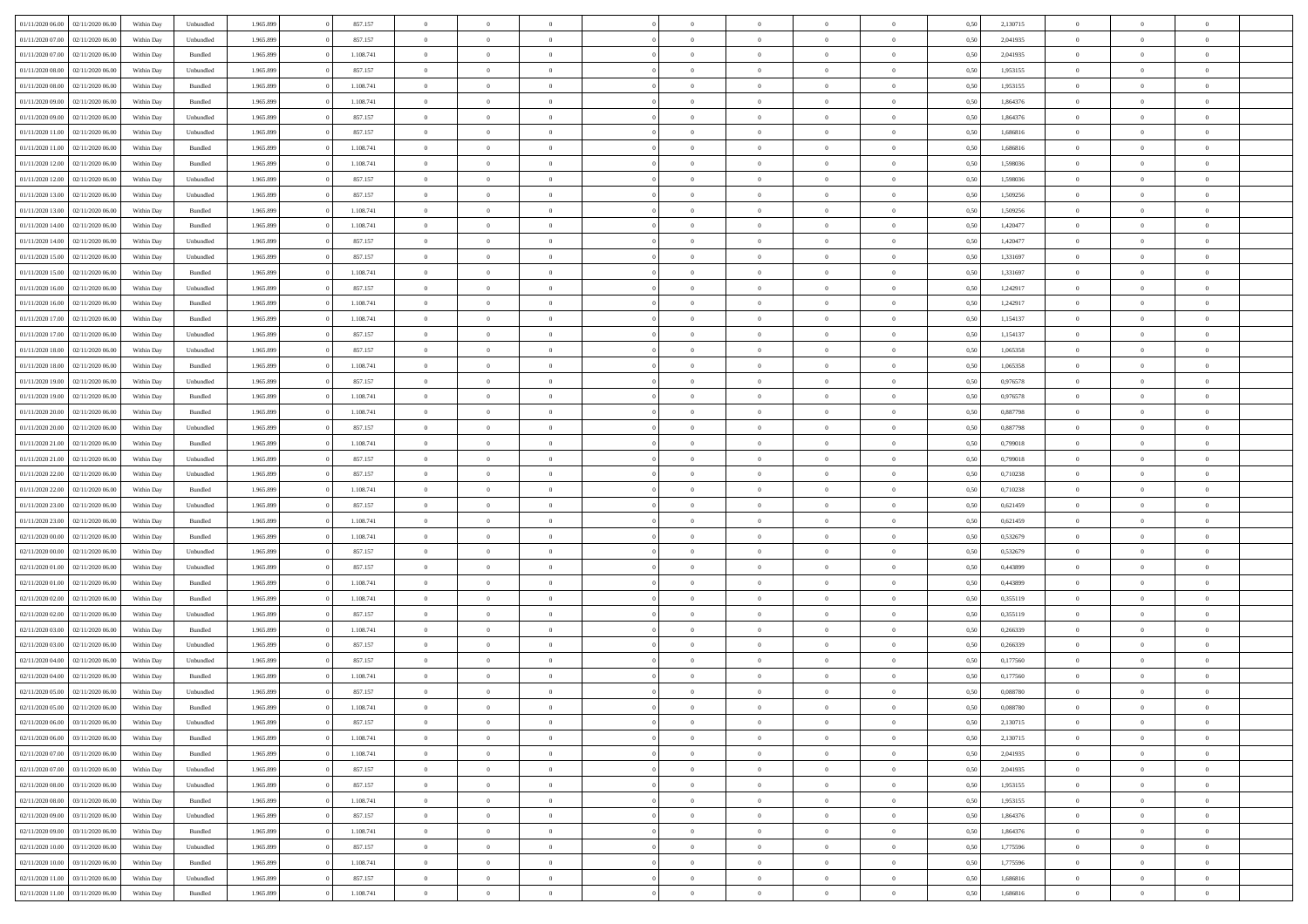| 02/11/2020 12:00 | 03/11/2020 06:00 | Within Dav | Bundled            | 1.965.899 | 1.108.741 | $\overline{0}$ | $\Omega$       |                | $\Omega$       | $\Omega$       | $\theta$       | $\theta$       | 0,50 | 1,598036 | $\theta$       | $\theta$       | $\theta$       |  |
|------------------|------------------|------------|--------------------|-----------|-----------|----------------|----------------|----------------|----------------|----------------|----------------|----------------|------|----------|----------------|----------------|----------------|--|
|                  |                  |            |                    |           |           |                |                |                |                |                |                |                |      |          |                |                |                |  |
| 02/11/2020 12:00 | 03/11/2020 06.00 | Within Day | Unbundled          | 1.965.899 | 857.157   | $\overline{0}$ | $\theta$       | $\overline{0}$ | $\overline{0}$ | $\bf{0}$       | $\overline{0}$ | $\bf{0}$       | 0,50 | 1,598036 | $\theta$       | $\theta$       | $\overline{0}$ |  |
| 02/11/2020 13:00 | 03/11/2020 06.00 | Within Day | Bundled            | 1.965.899 | 1.108.741 | $\overline{0}$ | $\overline{0}$ | $\overline{0}$ | $\overline{0}$ | $\bf{0}$       | $\overline{0}$ | $\mathbf{0}$   | 0,50 | 1,509256 | $\bf{0}$       | $\overline{0}$ | $\overline{0}$ |  |
| 02/11/2020 13:00 | 03/11/2020 06:00 | Within Dav | Unbundled          | 1.965.899 | 857.157   | $\overline{0}$ | $\overline{0}$ | $\overline{0}$ | $\overline{0}$ | $\bf{0}$       | $\overline{0}$ | $\overline{0}$ | 0.50 | 1,509256 | $\theta$       | $\theta$       | $\overline{0}$ |  |
| 02/11/2020 14:00 | 03/11/2020 06.00 | Within Day | Unbundled          | 1.965.899 | 857.157   | $\overline{0}$ | $\theta$       | $\overline{0}$ | $\overline{0}$ | $\bf{0}$       | $\overline{0}$ | $\bf{0}$       | 0,50 | 1,420477 | $\,$ 0 $\,$    | $\theta$       | $\overline{0}$ |  |
| 02/11/2020 14:00 | 03/11/2020 06.00 | Within Day | Bundled            | 1.965.899 | 1.108.741 | $\overline{0}$ | $\overline{0}$ | $\overline{0}$ | $\bf{0}$       | $\overline{0}$ | $\overline{0}$ | $\mathbf{0}$   | 0,50 | 1,420477 | $\bf{0}$       | $\overline{0}$ | $\bf{0}$       |  |
|                  |                  |            |                    |           |           |                |                |                |                |                |                |                |      |          |                |                |                |  |
| 02/11/2020 15:00 | 03/11/2020 06.00 | Within Dav | Bundled            | 1.965.899 | 1.108.741 | $\overline{0}$ | $\overline{0}$ | $\overline{0}$ | $\overline{0}$ | $\overline{0}$ | $\overline{0}$ | $\overline{0}$ | 0.50 | 1,331697 | $\theta$       | $\overline{0}$ | $\overline{0}$ |  |
| 02/11/2020 15:00 | 03/11/2020 06.00 | Within Day | Unbundled          | 1.965.899 | 857.157   | $\overline{0}$ | $\theta$       | $\overline{0}$ | $\overline{0}$ | $\bf{0}$       | $\overline{0}$ | $\bf{0}$       | 0,50 | 1,331697 | $\,$ 0 $\,$    | $\theta$       | $\overline{0}$ |  |
| 02/11/2020 16:00 | 03/11/2020 06.00 | Within Day | Unbundled          | 1.965.899 | 857.157   | $\overline{0}$ | $\overline{0}$ | $\overline{0}$ | $\bf{0}$       | $\bf{0}$       | $\bf{0}$       | $\mathbf{0}$   | 0,50 | 1,242917 | $\,0\,$        | $\overline{0}$ | $\overline{0}$ |  |
| 02/11/2020 16:00 | 03/11/2020 06:00 | Within Dav | Bundled            | 1.965.899 | 1.108.741 | $\overline{0}$ | $\overline{0}$ | $\overline{0}$ | $\overline{0}$ | $\overline{0}$ | $\overline{0}$ | $\overline{0}$ | 0.50 | 1,242917 | $\theta$       | $\overline{0}$ | $\overline{0}$ |  |
| 02/11/2020 17.00 | 03/11/2020 06.00 | Within Day | Bundled            | 1.965.899 | 1.108.741 | $\overline{0}$ | $\theta$       | $\overline{0}$ | $\overline{0}$ | $\bf{0}$       | $\overline{0}$ | $\bf{0}$       | 0,50 | 1,154137 | $\,$ 0 $\,$    | $\overline{0}$ | $\overline{0}$ |  |
| 02/11/2020 17.00 | 03/11/2020 06.00 | Within Day | Unbundled          | 1.965.899 | 857.157   | $\overline{0}$ | $\overline{0}$ | $\overline{0}$ | $\bf{0}$       | $\bf{0}$       | $\bf{0}$       | $\mathbf{0}$   | 0,50 | 1,154137 | $\bf{0}$       | $\overline{0}$ | $\overline{0}$ |  |
| 02/11/2020 18:00 | 03/11/2020 06:00 | Within Day | Unbundled          | 1.965.899 | 857.157   | $\overline{0}$ | $\overline{0}$ | $\overline{0}$ | $\overline{0}$ | $\bf{0}$       | $\overline{0}$ | $\overline{0}$ | 0.50 | 1,065358 | $\theta$       | $\theta$       | $\overline{0}$ |  |
|                  |                  |            |                    |           |           |                |                |                |                |                |                |                |      |          |                |                |                |  |
| 02/11/2020 18:00 | 03/11/2020 06.00 | Within Day | Bundled            | 1.965.899 | 1.108.741 | $\overline{0}$ | $\theta$       | $\overline{0}$ | $\overline{0}$ | $\bf{0}$       | $\overline{0}$ | $\bf{0}$       | 0,50 | 1,065358 | $\theta$       | $\theta$       | $\overline{0}$ |  |
| 02/11/2020 19:00 | 03/11/2020 06.00 | Within Day | Unbundled          | 1.965.899 | 857.157   | $\overline{0}$ | $\overline{0}$ | $\overline{0}$ | $\bf{0}$       | $\overline{0}$ | $\overline{0}$ | $\mathbf{0}$   | 0,50 | 0,976578 | $\bf{0}$       | $\overline{0}$ | $\bf{0}$       |  |
| 02/11/2020 19:00 | 03/11/2020 06.00 | Within Dav | Bundled            | 1.965.899 | 1.108.741 | $\overline{0}$ | $\overline{0}$ | $\overline{0}$ | $\overline{0}$ | $\overline{0}$ | $\overline{0}$ | $\overline{0}$ | 0.50 | 0,976578 | $\theta$       | $\overline{0}$ | $\overline{0}$ |  |
| 02/11/2020 20.00 | 03/11/2020 06.00 | Within Day | Unbundled          | 1.965.899 | 857.157   | $\overline{0}$ | $\theta$       | $\overline{0}$ | $\overline{0}$ | $\bf{0}$       | $\overline{0}$ | $\bf{0}$       | 0,50 | 0,887798 | $\,$ 0 $\,$    | $\theta$       | $\overline{0}$ |  |
| 02/11/2020 20:00 | 03/11/2020 06.00 | Within Day | Bundled            | 1.965.899 | 1.108.741 | $\overline{0}$ | $\overline{0}$ | $\overline{0}$ | $\bf{0}$       | $\bf{0}$       | $\bf{0}$       | $\mathbf{0}$   | 0,50 | 0,887798 | $\bf{0}$       | $\overline{0}$ | $\overline{0}$ |  |
| 02/11/2020 21.00 | 03/11/2020 06:00 | Within Day | Bundled            | 1.965.899 | 1.108.741 | $\overline{0}$ | $\overline{0}$ | $\overline{0}$ | $\overline{0}$ | $\overline{0}$ | $\overline{0}$ | $\overline{0}$ | 0.50 | 0.799018 | $\theta$       | $\overline{0}$ | $\overline{0}$ |  |
|                  |                  |            |                    |           |           | $\overline{0}$ | $\theta$       | $\overline{0}$ |                | $\bf{0}$       | $\overline{0}$ |                |      |          |                |                | $\overline{0}$ |  |
| 02/11/2020 21.00 | 03/11/2020 06.00 | Within Day | Unbundled          | 1.965.899 | 857.157   |                |                |                | $\overline{0}$ |                |                | $\bf{0}$       | 0,50 | 0,799018 | $\,$ 0 $\,$    | $\overline{0}$ |                |  |
| 02/11/2020 22.00 | 03/11/2020 06.00 | Within Day | Bundled            | 1.965.899 | 1.108.741 | $\overline{0}$ | $\overline{0}$ | $\overline{0}$ | $\bf{0}$       | $\bf{0}$       | $\bf{0}$       | $\mathbf{0}$   | 0,50 | 0,710238 | $\bf{0}$       | $\overline{0}$ | $\overline{0}$ |  |
| 02/11/2020 22.00 | 03/11/2020 06:00 | Within Day | Unbundled          | 1.965.899 | 857.157   | $\overline{0}$ | $\overline{0}$ | $\overline{0}$ | $\overline{0}$ | $\overline{0}$ | $\overline{0}$ | $\overline{0}$ | 0.50 | 0,710238 | $\theta$       | $\overline{0}$ | $\overline{0}$ |  |
| 02/11/2020 23.00 | 03/11/2020 06.00 | Within Day | Unbundled          | 1.965.899 | 857.157   | $\overline{0}$ | $\theta$       | $\overline{0}$ | $\overline{0}$ | $\bf{0}$       | $\overline{0}$ | $\bf{0}$       | 0,50 | 0,621459 | $\,$ 0 $\,$    | $\overline{0}$ | $\overline{0}$ |  |
| 02/11/2020 23.00 | 03/11/2020 06.00 | Within Day | Bundled            | 1.965.899 | 1.108.741 | $\overline{0}$ | $\overline{0}$ | $\overline{0}$ | $\bf{0}$       | $\overline{0}$ | $\overline{0}$ | $\mathbf{0}$   | 0,50 | 0,621459 | $\bf{0}$       | $\overline{0}$ | $\bf{0}$       |  |
| 03/11/2020 00:00 | 03/11/2020 06.00 | Within Day | Bundled            | 1.965.899 | 1.108.741 | $\overline{0}$ | $\overline{0}$ | $\overline{0}$ | $\overline{0}$ | $\overline{0}$ | $\overline{0}$ | $\overline{0}$ | 0.50 | 0,532679 | $\overline{0}$ | $\overline{0}$ | $\overline{0}$ |  |
| 03/11/2020 00.00 | 03/11/2020 06.00 | Within Day | Unbundled          | 1.965.899 | 857.157   | $\overline{0}$ | $\theta$       | $\overline{0}$ | $\overline{0}$ | $\bf{0}$       | $\overline{0}$ | $\bf{0}$       | 0,50 | 0,532679 | $\,$ 0 $\,$    | $\theta$       | $\overline{0}$ |  |
|                  |                  |            |                    |           |           |                |                |                |                |                |                |                |      |          |                |                |                |  |
| 03/11/2020 01:00 | 03/11/2020 06.00 | Within Day | Unbundled          | 1.965.899 | 857.157   | $\overline{0}$ | $\overline{0}$ | $\overline{0}$ | $\bf{0}$       | $\bf{0}$       | $\bf{0}$       | $\mathbf{0}$   | 0,50 | 0,443899 | $\,0\,$        | $\overline{0}$ | $\overline{0}$ |  |
| 03/11/2020 01:00 | 03/11/2020 06:00 | Within Day | Bundled            | 1.965.899 | 1.108.741 | $\overline{0}$ | $\overline{0}$ | $\overline{0}$ | $\overline{0}$ | $\overline{0}$ | $\overline{0}$ | $\overline{0}$ | 0.50 | 0,443899 | $\theta$       | $\overline{0}$ | $\overline{0}$ |  |
| 03/11/2020 02.00 | 03/11/2020 06.00 | Within Day | Bundled            | 1.965.899 | 1.108.741 | $\overline{0}$ | $\theta$       | $\overline{0}$ | $\overline{0}$ | $\,$ 0         | $\overline{0}$ | $\bf{0}$       | 0,50 | 0,355119 | $\,0\,$        | $\overline{0}$ | $\overline{0}$ |  |
| 03/11/2020 02.00 | 03/11/2020 06.00 | Within Day | Unbundled          | 1.965.899 | 857.157   | $\overline{0}$ | $\overline{0}$ | $\overline{0}$ | $\overline{0}$ | $\bf{0}$       | $\overline{0}$ | $\bf{0}$       | 0,50 | 0,355119 | $\bf{0}$       | $\overline{0}$ | $\overline{0}$ |  |
| 03/11/2020 03:00 | 03/11/2020 06.00 | Within Day | Bundled            | 1.965.899 | 1.108.741 | $\bf{0}$       | $\Omega$       | $\overline{0}$ | $\Omega$       | $\Omega$       | $\overline{0}$ | $\overline{0}$ | 0,50 | 0,266339 | $\,0\,$        | $\theta$       | $\theta$       |  |
| 03/11/2020 03.00 | 03/11/2020 06.00 | Within Day | Unbundled          | 1.965.899 | 857.157   | $\overline{0}$ | $\theta$       | $\overline{0}$ | $\overline{0}$ | $\bf{0}$       | $\overline{0}$ | $\bf{0}$       | 0,50 | 0,266339 | $\,$ 0 $\,$    | $\theta$       | $\overline{0}$ |  |
|                  |                  |            |                    |           |           |                |                |                |                |                |                |                |      |          |                |                |                |  |
| 03/11/2020 04.00 | 03/11/2020 06.00 | Within Day | Bundled            | 1.965.899 | 1.108.741 | $\overline{0}$ | $\overline{0}$ | $\overline{0}$ | $\overline{0}$ | $\bf{0}$       | $\overline{0}$ | $\mathbf{0}$   | 0,50 | 0,177560 | $\bf{0}$       | $\overline{0}$ | $\bf{0}$       |  |
| 03/11/2020 04.00 | 03/11/2020 06.00 | Within Day | Unbundled          | 1.965.899 | 857.157   | $\overline{0}$ | $\Omega$       | $\overline{0}$ | $\Omega$       | $\overline{0}$ | $\overline{0}$ | $\overline{0}$ | 0.50 | 0,177560 | $\,0\,$        | $\theta$       | $\theta$       |  |
| 03/11/2020 05:00 | 03/11/2020 06.00 | Within Day | Unbundled          | 1.965.899 | 857.157   | $\overline{0}$ | $\theta$       | $\overline{0}$ | $\overline{0}$ | $\bf{0}$       | $\overline{0}$ | $\bf{0}$       | 0,50 | 0,088780 | $\,$ 0 $\,$    | $\overline{0}$ | $\overline{0}$ |  |
| 03/11/2020 05:00 | 03/11/2020 06.00 | Within Day | Bundled            | 1.965.899 | 1.108.741 | $\overline{0}$ | $\overline{0}$ | $\overline{0}$ | $\overline{0}$ | $\bf{0}$       | $\overline{0}$ | $\mathbf{0}$   | 0,50 | 0,088780 | $\bf{0}$       | $\overline{0}$ | $\overline{0}$ |  |
| 03/11/2020 06.00 | 04/11/2020 06.00 | Within Day | Bundled            | 1.965.899 | 1.108.741 | $\overline{0}$ | $\Omega$       | $\overline{0}$ | $\Omega$       | $\overline{0}$ | $\overline{0}$ | $\overline{0}$ | 0.50 | 2,130715 | $\,0\,$        | $\theta$       | $\theta$       |  |
| 03/11/2020 06.00 | 04/11/2020 06.00 | Within Day | Unbundled          | 1.965.899 | 857.157   | $\overline{0}$ | $\theta$       | $\overline{0}$ | $\overline{0}$ | $\,$ 0         | $\overline{0}$ | $\bf{0}$       | 0,50 | 2,130715 | $\,$ 0 $\,$    | $\overline{0}$ | $\overline{0}$ |  |
| 03/11/2020 07.00 | 04/11/2020 06.00 | Within Day | Unbundled          | 1.965.899 | 857.157   | $\overline{0}$ | $\overline{0}$ | $\overline{0}$ | $\overline{0}$ | $\bf{0}$       | $\overline{0}$ | $\mathbf{0}$   | 0,50 | 2,041935 | $\bf{0}$       | $\overline{0}$ | $\overline{0}$ |  |
|                  | 04/11/2020 06.00 |            |                    | 1.965.899 | 1.108.741 | $\overline{0}$ | $\Omega$       | $\overline{0}$ | $\Omega$       | $\overline{0}$ | $\overline{0}$ | $\overline{0}$ | 0,50 | 2,041935 | $\,0\,$        | $\theta$       | $\theta$       |  |
| 03/11/2020 07.00 |                  | Within Day | Bundled            |           |           |                |                |                |                |                |                |                |      |          |                |                |                |  |
| 03/11/2020 08:00 | 04/11/2020 06.00 | Within Day | Unbundled          | 1.965.899 | 857.157   | $\overline{0}$ | $\theta$       | $\overline{0}$ | $\overline{0}$ | $\,$ 0         | $\overline{0}$ | $\bf{0}$       | 0,50 | 1,953155 | $\,$ 0 $\,$    | $\overline{0}$ | $\overline{0}$ |  |
| 03/11/2020 08.00 | 04/11/2020 06.00 | Within Day | Bundled            | 1.965.899 | 1.108.741 | $\overline{0}$ | $\overline{0}$ | $\overline{0}$ | $\overline{0}$ | $\bf{0}$       | $\overline{0}$ | $\mathbf{0}$   | 0,50 | 1,953155 | $\overline{0}$ | $\overline{0}$ | $\bf{0}$       |  |
| 03/11/2020 09:00 | 04/11/2020 06.00 | Within Day | Unbundled          | 1.965.899 | 857.157   | $\overline{0}$ | $\Omega$       | $\overline{0}$ | $\Omega$       | $\Omega$       | $\overline{0}$ | $\overline{0}$ | 0.50 | 1,864376 | $\theta$       | $\theta$       | $\theta$       |  |
| 03/11/2020 09:00 | 04/11/2020 06.00 | Within Day | Bundled            | 1.965.899 | 1.108.741 | $\overline{0}$ | $\overline{0}$ | $\overline{0}$ | $\bf{0}$       | $\,$ 0         | $\overline{0}$ | $\bf{0}$       | 0,50 | 1,864376 | $\,0\,$        | $\overline{0}$ | $\overline{0}$ |  |
| 03/11/2020 10:00 | 04/11/2020 06.00 | Within Day | $\mathbf B$ undled | 1.965.899 | 1.108.741 | $\bf{0}$       | $\bf{0}$       |                |                | $\bf{0}$       |                |                | 0,50 | 1,775596 | $\bf{0}$       | $\overline{0}$ |                |  |
| 03/11/2020 10:00 | 04/11/2020 06:00 | Within Day | Unbundled          | 1.965.899 | 857.157   | $\overline{0}$ | $\overline{0}$ | $\overline{0}$ | $\Omega$       | $\overline{0}$ | $\overline{0}$ | $\overline{0}$ | 0,50 | 1,775596 | $\theta$       | $\theta$       | $\theta$       |  |
| 03/11/2020 11:00 | 04/11/2020 06.00 | Within Day | Unbundled          | 1.965.899 | 857.157   | $\overline{0}$ | $\bf{0}$       | $\overline{0}$ | $\overline{0}$ | $\,$ 0 $\,$    | $\overline{0}$ | $\,$ 0 $\,$    | 0,50 | 1,686816 | $\,$ 0 $\,$    | $\,$ 0 $\,$    | $\,$ 0         |  |
|                  |                  |            |                    |           |           |                |                |                |                |                |                |                |      |          |                |                |                |  |
| 03/11/2020 11:00 | 04/11/2020 06.00 | Within Day | Bundled            | 1.965.899 | 1.108.741 | $\overline{0}$ | $\overline{0}$ | $\overline{0}$ | $\overline{0}$ | $\overline{0}$ | $\overline{0}$ | $\mathbf{0}$   | 0,50 | 1,686816 | $\overline{0}$ | $\bf{0}$       | $\overline{0}$ |  |
| 03/11/2020 12:00 | 04/11/2020 06.00 | Within Day | Unbundled          | 1.965.899 | 857.157   | $\overline{0}$ | $\overline{0}$ | $\overline{0}$ | $\Omega$       | $\overline{0}$ | $\overline{0}$ | $\overline{0}$ | 0,50 | 1,598036 | $\overline{0}$ | $\overline{0}$ | $\overline{0}$ |  |
| 03/11/2020 12:00 | 04/11/2020 06.00 | Within Day | Bundled            | 1.965.899 | 1.108.741 | $\overline{0}$ | $\,$ 0         | $\overline{0}$ | $\overline{0}$ | $\,$ 0 $\,$    | $\overline{0}$ | $\,$ 0 $\,$    | 0,50 | 1,598036 | $\,$ 0 $\,$    | $\overline{0}$ | $\,$ 0         |  |
| 03/11/2020 13.00 | 04/11/2020 06.00 | Within Day | Bundled            | 1.965.899 | 1.108.741 | $\overline{0}$ | $\overline{0}$ | $\overline{0}$ | $\overline{0}$ | $\overline{0}$ | $\overline{0}$ | $\mathbf{0}$   | 0,50 | 1,509256 | $\overline{0}$ | $\overline{0}$ | $\bf{0}$       |  |
| 03/11/2020 13:00 | 04/11/2020 06.00 | Within Day | Unbundled          | 1.965.899 | 857.157   | $\overline{0}$ | $\overline{0}$ | $\overline{0}$ | $\overline{0}$ | $\overline{0}$ | $\overline{0}$ | $\overline{0}$ | 0.50 | 1,509256 | $\overline{0}$ | $\theta$       | $\overline{0}$ |  |
| 03/11/2020 14:00 | 04/11/2020 06.00 | Within Day | Unbundled          | 1.965.899 | 857.157   | $\overline{0}$ | $\,$ 0         | $\overline{0}$ | $\overline{0}$ | $\bf{0}$       | $\overline{0}$ | $\bf{0}$       | 0,50 | 1,420477 | $\,$ 0 $\,$    | $\overline{0}$ | $\overline{0}$ |  |
|                  |                  |            |                    |           | 1.108.741 |                | $\bf{0}$       |                |                |                |                |                |      |          |                | $\overline{0}$ |                |  |
| 03/11/2020 14:00 | 04/11/2020 06.00 | Within Day | Bundled            | 1.965.899 |           | $\overline{0}$ |                | $\overline{0}$ | $\overline{0}$ | $\overline{0}$ | $\overline{0}$ | $\mathbf{0}$   | 0,50 | 1,420477 | $\overline{0}$ |                | $\bf{0}$       |  |
| 03/11/2020 15.00 | 04/11/2020 06.00 | Within Day | Bundled            | 1.965.899 | 1.108.741 | $\overline{0}$ | $\overline{0}$ | $\overline{0}$ | $\Omega$       | $\overline{0}$ | $\overline{0}$ | $\overline{0}$ | 0.50 | 1,331697 | $\overline{0}$ | $\overline{0}$ | $\overline{0}$ |  |
| 03/11/2020 15:00 | 04/11/2020 06.00 | Within Day | Unbundled          | 1.965.899 | 857.157   | $\overline{0}$ | $\bf{0}$       | $\overline{0}$ | $\overline{0}$ | $\bf{0}$       | $\overline{0}$ | $\mathbf{0}$   | 0,50 | 1,331697 | $\,$ 0 $\,$    | $\,$ 0 $\,$    | $\bf{0}$       |  |
| 03/11/2020 16:00 | 04/11/2020 06.00 | Within Day | Unbundled          | 1.965.899 | 857.157   | $\overline{0}$ | $\bf{0}$       | $\overline{0}$ | $\overline{0}$ | $\bf{0}$       | $\overline{0}$ | $\bf{0}$       | 0,50 | 1,242917 | $\overline{0}$ | $\overline{0}$ | $\bf{0}$       |  |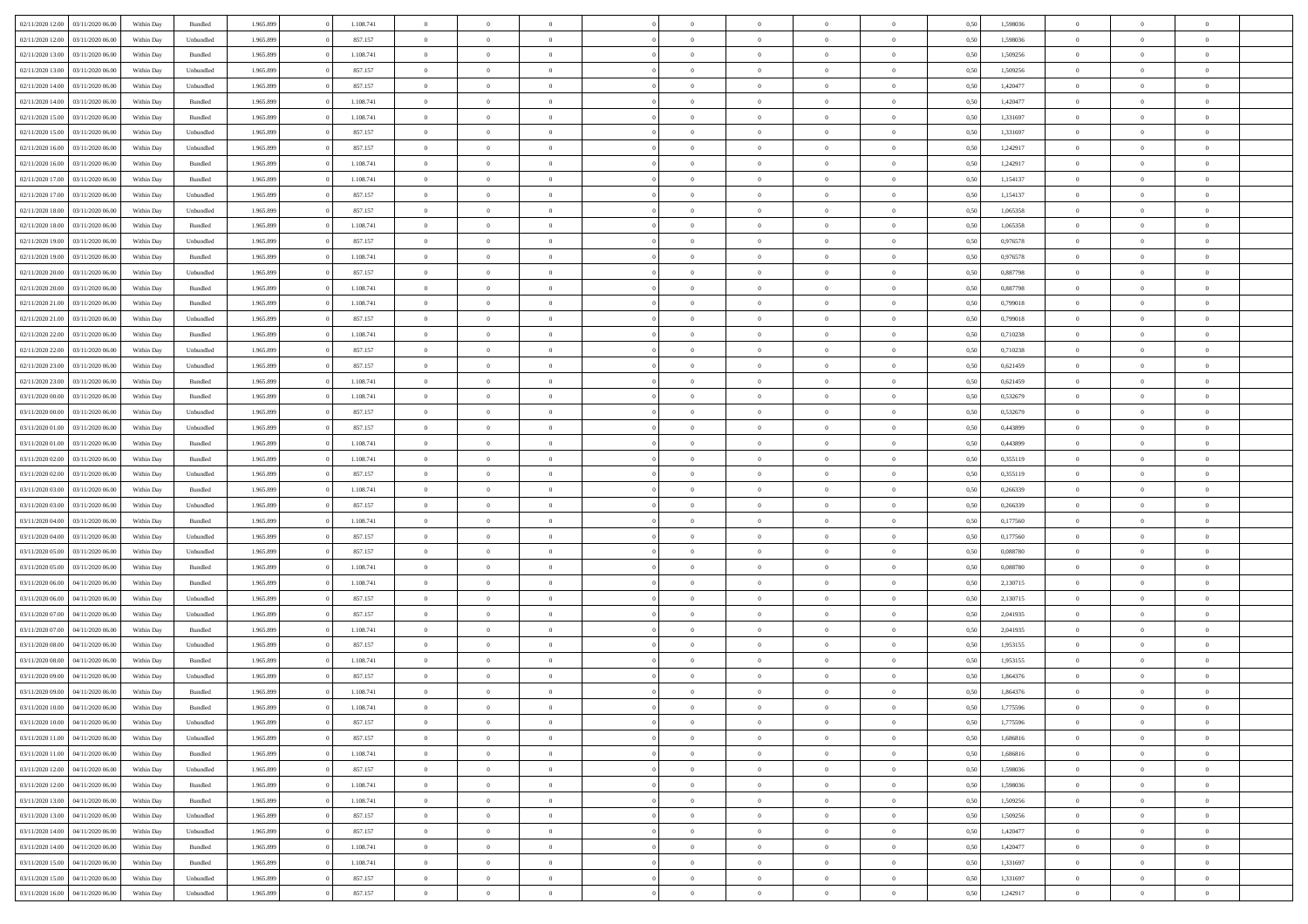| 03/11/2020 16:00 04/11/2020 06:00    | Within Day | Bundled   | 1.965.899 | 1.108.741 | $\overline{0}$ | $\overline{0}$ | $\Omega$       | $\theta$       | $\theta$       |                | $\overline{0}$ | 0,50 | 1,242917 | $\mathbf{0}$   | $\theta$       | $\Omega$       |  |
|--------------------------------------|------------|-----------|-----------|-----------|----------------|----------------|----------------|----------------|----------------|----------------|----------------|------|----------|----------------|----------------|----------------|--|
| 03/11/2020 17:00<br>04/11/2020 06.00 | Within Day | Unbundled | 1.965.899 | 857.157   | $\bf{0}$       | $\overline{0}$ | $\overline{0}$ | $\theta$       | $\overline{0}$ | $\overline{0}$ | $\,$ 0         | 0,50 | 1,154137 | $\mathbf{0}$   | $\theta$       | $\bf{0}$       |  |
| 03/11/2020 17:00<br>04/11/2020 06.00 | Within Day | Bundled   | 1.965.899 | 1.108.741 | $\overline{0}$ | $\overline{0}$ | $\overline{0}$ | $\bf{0}$       | $\bf{0}$       | $\overline{0}$ | $\mathbf{0}$   | 0,50 | 1,154137 | $\overline{0}$ | $\bf{0}$       | $\overline{0}$ |  |
| 03/11/2020 18:00<br>04/11/2020 06:00 | Within Day | Bundled   | 1.965.899 | 1.108.741 | $\overline{0}$ | $\overline{0}$ | $\overline{0}$ | $\overline{0}$ | $\overline{0}$ | $\overline{0}$ | $\overline{0}$ | 0.50 | 1,065358 | $\overline{0}$ | $\overline{0}$ | $\bf{0}$       |  |
| 03/11/2020 18:00<br>04/11/2020 06.00 | Within Day | Unbundled | 1.965.899 | 857.157   | $\bf{0}$       | $\overline{0}$ | $\overline{0}$ | $\theta$       | $\overline{0}$ | $\overline{0}$ | $\,$ 0         | 0,50 | 1,065358 | $\mathbf{0}$   | $\theta$       | $\bf{0}$       |  |
| 03/11/2020 19:00<br>04/11/2020 06.00 | Within Day | Bundled   | 1.965.899 | 1.108.741 | $\overline{0}$ | $\overline{0}$ | $\overline{0}$ | $\bf{0}$       | $\overline{0}$ | $\overline{0}$ | $\overline{0}$ | 0,50 | 0,976578 | $\overline{0}$ | $\overline{0}$ | $\overline{0}$ |  |
| 03/11/2020 19:00<br>04/11/2020 06:00 | Within Day | Unbundled | 1.965.899 | 857.157   | $\overline{0}$ | $\overline{0}$ | $\overline{0}$ | $\overline{0}$ | $\overline{0}$ | $\overline{0}$ | $\overline{0}$ | 0.50 | 0,976578 | $\overline{0}$ | $\theta$       | $\overline{0}$ |  |
|                                      |            |           |           |           |                |                |                |                |                |                |                |      |          |                |                |                |  |
| 03/11/2020 20:00<br>04/11/2020 06.00 | Within Day | Unbundled | 1.965.899 | 857.157   | $\bf{0}$       | $\overline{0}$ | $\bf{0}$       | $\overline{0}$ | $\overline{0}$ | $\overline{0}$ | $\,$ 0         | 0,50 | 0,887798 | $\theta$       | $\theta$       | $\bf{0}$       |  |
| 03/11/2020 20:00<br>04/11/2020 06.00 | Within Day | Bundled   | 1.965.899 | 1.108.741 | $\overline{0}$ | $\overline{0}$ | $\overline{0}$ | $\bf{0}$       | $\bf{0}$       | $\overline{0}$ | $\mathbf{0}$   | 0,50 | 0,887798 | $\bf{0}$       | $\bf{0}$       | $\bf{0}$       |  |
| 03/11/2020 21.00<br>04/11/2020 06.00 | Within Day | Bundled   | 1.965.899 | 1.108.741 | $\overline{0}$ | $\overline{0}$ | $\overline{0}$ | $\overline{0}$ | $\overline{0}$ | $\overline{0}$ | $\overline{0}$ | 0.50 | 0,799018 | $\overline{0}$ | $\theta$       | $\overline{0}$ |  |
| 03/11/2020 21.00<br>04/11/2020 06.00 | Within Day | Unbundled | 1.965.899 | 857.157   | $\bf{0}$       | $\overline{0}$ | $\overline{0}$ | $\overline{0}$ | $\overline{0}$ | $\overline{0}$ | $\,$ 0         | 0,50 | 0,799018 | $\,0\,$        | $\theta$       | $\bf{0}$       |  |
| 03/11/2020 22.00<br>04/11/2020 06.00 | Within Day | Bundled   | 1.965.899 | 1.108.741 | $\overline{0}$ | $\overline{0}$ | $\overline{0}$ | $\bf{0}$       | $\overline{0}$ | $\overline{0}$ | $\overline{0}$ | 0,50 | 0,710238 | $\overline{0}$ | $\bf{0}$       | $\overline{0}$ |  |
| 03/11/2020 22.00<br>04/11/2020 06:00 | Within Day | Unbundled | 1.965.899 | 857.157   | $\overline{0}$ | $\overline{0}$ | $\overline{0}$ | $\overline{0}$ | $\overline{0}$ | $\overline{0}$ | $\overline{0}$ | 0.50 | 0.710238 | $\overline{0}$ | $\overline{0}$ | $\bf{0}$       |  |
| 03/11/2020 23.00<br>04/11/2020 06.00 | Within Day | Bundled   | 1.965.899 | 1.108.741 | $\bf{0}$       | $\overline{0}$ | $\overline{0}$ | $\theta$       | $\overline{0}$ | $\overline{0}$ | $\,$ 0         | 0,50 | 0,621459 | $\mathbf{0}$   | $\theta$       | $\bf{0}$       |  |
| 03/11/2020 23.00<br>04/11/2020 06.00 | Within Day | Unbundled | 1.965.899 | 857.157   | $\overline{0}$ | $\overline{0}$ | $\overline{0}$ | $\bf{0}$       | $\overline{0}$ | $\overline{0}$ | $\overline{0}$ | 0,50 | 0,621459 | $\overline{0}$ | $\overline{0}$ | $\overline{0}$ |  |
| 04/11/2020 00.00<br>04/11/2020 06.00 | Within Day | Unbundled | 1.965.899 | 857.157   | $\overline{0}$ | $\overline{0}$ | $\overline{0}$ | $\overline{0}$ | $\overline{0}$ | $\overline{0}$ | $\overline{0}$ | 0.50 | 0,532679 | $\overline{0}$ | $\overline{0}$ | $\overline{0}$ |  |
| 04/11/2020 00:00<br>04/11/2020 06.00 | Within Day | Bundled   | 1.965.899 | 1.108.741 | $\bf{0}$       | $\overline{0}$ | $\bf{0}$       | $\overline{0}$ | $\overline{0}$ | $\overline{0}$ | $\bf{0}$       | 0,50 | 0,532679 | $\overline{0}$ | $\theta$       | $\bf{0}$       |  |
|                                      |            |           |           |           |                |                |                |                |                |                |                |      |          |                |                |                |  |
| 04/11/2020 01:00<br>04/11/2020 06.00 | Within Day | Bundled   | 1.965.899 | 1.108.741 | $\overline{0}$ | $\overline{0}$ | $\overline{0}$ | $\bf{0}$       | $\bf{0}$       | $\overline{0}$ | $\mathbf{0}$   | 0,50 | 0,443899 | $\bf{0}$       | $\bf{0}$       | $\bf{0}$       |  |
| 04/11/2020 01:00<br>04/11/2020 06:00 | Within Day | Unbundled | 1.965.899 | 857.157   | $\overline{0}$ | $\overline{0}$ | $\overline{0}$ | $\overline{0}$ | $\overline{0}$ | $\overline{0}$ | $\overline{0}$ | 0.50 | 0.443899 | $\overline{0}$ | $\theta$       | $\overline{0}$ |  |
| 04/11/2020 02.00<br>04/11/2020 06.00 | Within Day | Unbundled | 1.965.899 | 857.157   | $\bf{0}$       | $\overline{0}$ | $\overline{0}$ | $\overline{0}$ | $\overline{0}$ | $\overline{0}$ | $\,$ 0         | 0,50 | 0,355119 | $\theta$       | $\theta$       | $\bf{0}$       |  |
| 04/11/2020 02.00<br>04/11/2020 06.00 | Within Day | Bundled   | 1.965.899 | 1.108.741 | $\overline{0}$ | $\overline{0}$ | $\overline{0}$ | $\bf{0}$       | $\bf{0}$       | $\overline{0}$ | $\overline{0}$ | 0,50 | 0,355119 | $\bf{0}$       | $\bf{0}$       | $\bf{0}$       |  |
| 04/11/2020 03.00<br>04/11/2020 06:00 | Within Day | Bundled   | 1.965.899 | 1.108.741 | $\overline{0}$ | $\overline{0}$ | $\overline{0}$ | $\overline{0}$ | $\overline{0}$ | $\overline{0}$ | $\overline{0}$ | 0.50 | 0.266339 | $\overline{0}$ | $\overline{0}$ | $\overline{0}$ |  |
| 04/11/2020 03:00<br>04/11/2020 06.00 | Within Day | Unbundled | 1.965.899 | 857.157   | $\bf{0}$       | $\overline{0}$ | $\overline{0}$ | $\overline{0}$ | $\overline{0}$ | $\overline{0}$ | $\,$ 0         | 0,50 | 0,266339 | $\,0\,$        | $\theta$       | $\bf{0}$       |  |
| 04/11/2020 04:00<br>04/11/2020 06.00 | Within Day | Bundled   | 1.965.899 | 1.108.741 | $\overline{0}$ | $\overline{0}$ | $\overline{0}$ | $\bf{0}$       | $\overline{0}$ | $\overline{0}$ | $\overline{0}$ | 0,50 | 0,177560 | $\bf{0}$       | $\overline{0}$ | $\overline{0}$ |  |
| 04/11/2020 04:00<br>04/11/2020 06:00 | Within Day | Unbundled | 1.965.899 | 857.157   | $\overline{0}$ | $\overline{0}$ | $\overline{0}$ | $\overline{0}$ | $\overline{0}$ | $\overline{0}$ | $\overline{0}$ | 0.50 | 0,177560 | $\overline{0}$ | $\overline{0}$ | $\overline{0}$ |  |
| 04/11/2020 05:00<br>04/11/2020 06.00 | Within Day | Unbundled | 1.965.899 | 857.157   | $\bf{0}$       | $\overline{0}$ | $\bf{0}$       | $\overline{0}$ | $\overline{0}$ | $\overline{0}$ | $\bf{0}$       | 0,50 | 0,088780 | $\theta$       | $\theta$       | $\bf{0}$       |  |
| 04/11/2020 05:00<br>04/11/2020 06.00 | Within Day | Bundled   | 1.965.899 | 1.108.741 | $\overline{0}$ | $\overline{0}$ | $\overline{0}$ | $\bf{0}$       | $\bf{0}$       | $\overline{0}$ | $\mathbf{0}$   | 0,50 | 0,088780 | $\bf{0}$       | $\bf{0}$       | $\bf{0}$       |  |
| 04/11/2020 06.00<br>05/11/2020 06:00 | Within Day | Unbundled | 1.965.899 | 857.157   | $\overline{0}$ | $\overline{0}$ | $\overline{0}$ | $\overline{0}$ | $\overline{0}$ | $\overline{0}$ | $\overline{0}$ | 0.50 | 2,130715 | $\overline{0}$ | $\overline{0}$ | $\overline{0}$ |  |
|                                      |            |           |           |           |                |                |                |                |                |                |                |      |          |                |                |                |  |
| 04/11/2020 06.00<br>05/11/2020 06:00 | Within Day | Bundled   | 1.965.899 | 1.108.741 | $\bf{0}$       | $\overline{0}$ | $\overline{0}$ | $\overline{0}$ | $\overline{0}$ | $\overline{0}$ | $\,$ 0         | 0,50 | 2,130715 | $\bf{0}$       | $\theta$       | $\bf{0}$       |  |
| 04/11/2020 07:00<br>05/11/2020 06:00 | Within Day | Bundled   | 1.965.899 | 1.108.741 | $\overline{0}$ | $\overline{0}$ | $\overline{0}$ | $\bf{0}$       | $\overline{0}$ | $\overline{0}$ | $\overline{0}$ | 0,50 | 2,041935 | $\overline{0}$ | $\overline{0}$ | $\bf{0}$       |  |
| 04/11/2020 07:00<br>05/11/2020 06.00 | Within Day | Unbundled | 1.965.899 | 857.157   | $\overline{0}$ | $\overline{0}$ | $\overline{0}$ | $\overline{0}$ | $\overline{0}$ | $\Omega$       | $\overline{0}$ | 0,50 | 2,041935 | $\bf{0}$       | $\theta$       | $\Omega$       |  |
| 04/11/2020 08:00<br>05/11/2020 06.00 | Within Day | Bundled   | 1.965.899 | 1.108.741 | $\bf{0}$       | $\overline{0}$ | $\overline{0}$ | $\theta$       | $\overline{0}$ | $\overline{0}$ | $\,$ 0         | 0,50 | 1,953155 | $\,$ 0 $\,$    | $\theta$       | $\bf{0}$       |  |
| 04/11/2020 08:00<br>05/11/2020 06:00 | Within Day | Unbundled | 1.965.899 | 857.157   | $\overline{0}$ | $\overline{0}$ | $\overline{0}$ | $\bf{0}$       | $\overline{0}$ | $\overline{0}$ | $\overline{0}$ | 0,50 | 1,953155 | $\overline{0}$ | $\overline{0}$ | $\overline{0}$ |  |
| 04/11/2020 09:00<br>05/11/2020 06:00 | Within Day | Unbundled | 1.965.899 | 857.157   | $\overline{0}$ | $\overline{0}$ | $\overline{0}$ | $\overline{0}$ | $\overline{0}$ | $\Omega$       | $\overline{0}$ | 0.50 | 1,864376 | $\overline{0}$ | $\overline{0}$ | $\theta$       |  |
| 04/11/2020 09:00<br>05/11/2020 06:00 | Within Day | Bundled   | 1.965.899 | 1.108.741 | $\bf{0}$       | $\overline{0}$ | $\overline{0}$ | $\overline{0}$ | $\overline{0}$ | $\overline{0}$ | $\bf{0}$       | 0,50 | 1,864376 | $\bf{0}$       | $\theta$       | $\bf{0}$       |  |
| 04/11/2020 10:00<br>05/11/2020 06:00 | Within Day | Bundled   | 1.965.899 | 1.108.741 | $\overline{0}$ | $\overline{0}$ | $\overline{0}$ | $\bf{0}$       | $\bf{0}$       | $\overline{0}$ | $\mathbf{0}$   | 0,50 | 1,775596 | $\bf{0}$       | $\bf{0}$       | $\bf{0}$       |  |
| 04/11/2020 10:00<br>05/11/2020 06:00 | Within Day | Unbundled | 1.965.899 | 857.157   | $\overline{0}$ | $\overline{0}$ | $\overline{0}$ | $\overline{0}$ | $\overline{0}$ | $\Omega$       | $\theta$       | 0.50 | 1,775596 | $\overline{0}$ | $\overline{0}$ | $\theta$       |  |
| 04/11/2020 11:00<br>05/11/2020 06:00 | Within Day | Bundled   | 1.965.899 | 1.108.741 | $\bf{0}$       | $\overline{0}$ | $\overline{0}$ | $\overline{0}$ | $\overline{0}$ | $\overline{0}$ | $\,$ 0         | 0,50 | 1,686816 | $\bf{0}$       | $\theta$       | $\bf{0}$       |  |
| 04/11/2020 11:00<br>05/11/2020 06:00 | Within Day | Unbundled | 1.965.899 | 857.157   | $\overline{0}$ | $\overline{0}$ | $\overline{0}$ | $\bf{0}$       | $\bf{0}$       | $\overline{0}$ | $\overline{0}$ | 0,50 | 1,686816 | $\overline{0}$ | $\bf{0}$       | $\bf{0}$       |  |
|                                      |            |           |           |           |                | $\overline{0}$ | $\overline{0}$ | $\overline{0}$ | $\bf{0}$       | $\Omega$       | $\overline{0}$ |      | 1,598036 | $\overline{0}$ | $\overline{0}$ | $\Omega$       |  |
| 04/11/2020 12:00<br>05/11/2020 06.00 | Within Day | Unbundled | 1.965.899 | 857.157   | $\overline{0}$ |                |                |                |                |                |                | 0,50 |          |                |                |                |  |
| 04/11/2020 12.00<br>05/11/2020 06:00 | Within Day | Bundled   | 1.965.899 | 1.108.741 | $\bf{0}$       | $\overline{0}$ | $\overline{0}$ | $\overline{0}$ | $\bf{0}$       | $\overline{0}$ | $\,$ 0 $\,$    | 0,50 | 1,598036 | $\,$ 0 $\,$    | $\theta$       | $\bf{0}$       |  |
| 04/11/2020 13:00<br>05/11/2020 06:00 | Within Day | Unbundled | 1.965.899 | 857.157   | $\overline{0}$ | $\overline{0}$ | $\overline{0}$ | $\bf{0}$       | $\overline{0}$ | $\overline{0}$ | $\overline{0}$ | 0,50 | 1,509256 | $\bf{0}$       | $\overline{0}$ | $\overline{0}$ |  |
| 04/11/2020 13:00<br>05/11/2020 06.00 | Within Day | Bundled   | 1.965.899 | 1.108.741 | $\overline{0}$ | $\overline{0}$ | $\overline{0}$ | $\overline{0}$ | $\bf{0}$       | $\Omega$       | $\overline{0}$ | 0.50 | 1,509256 | $\overline{0}$ | $\theta$       | $\overline{0}$ |  |
| 04/11/2020 14:00 05/11/2020 06:00    | Within Day | Bundled   | 1.965.899 | 1.108.741 | $\bf{0}$       | $\overline{0}$ | $\overline{0}$ | $\bf{0}$       | $\bf{0}$       | $\overline{0}$ | $\,$ 0 $\,$    | 0,50 | 1,420477 | $\bf{0}$       | $\bf{0}$       | $\,$ 0         |  |
| 04/11/2020 14:00 05/11/2020 06:00    | Within Day | Unbundled | 1.965.899 | 857.157   | $\bf{0}$       | $\bf{0}$       |                | $\bf{0}$       |                |                | $\bf{0}$       | 0,50 | 1,420477 | $\bf{0}$       | $\bf{0}$       |                |  |
| 04/11/2020 15:00 05/11/2020 06:00    | Within Day | Bundled   | 1.965.899 | 1.108.741 | $\overline{0}$ | $\overline{0}$ | $\theta$       | $\overline{0}$ | $\overline{0}$ | $\overline{0}$ | $\mathbf{0}$   | 0,50 | 1,331697 | $\overline{0}$ | $\overline{0}$ | $\theta$       |  |
| 04/11/2020 15:00<br>05/11/2020 06:00 | Within Day | Unbundled | 1.965.899 | 857.157   | $\overline{0}$ | $\overline{0}$ | $\overline{0}$ | $\bf{0}$       | $\overline{0}$ | $\overline{0}$ | $\mathbf{0}$   | 0,50 | 1,331697 | $\,0\,$        | $\overline{0}$ | $\,$ 0 $\,$    |  |
| 04/11/2020 16:00 05/11/2020 06:00    | Within Day | Bundled   | 1.965.899 | 1.108.741 | $\overline{0}$ | $\overline{0}$ | $\overline{0}$ | $\bf{0}$       | $\overline{0}$ | $\overline{0}$ | $\overline{0}$ | 0,50 | 1,242917 | $\overline{0}$ | $\overline{0}$ | $\overline{0}$ |  |
| 05/11/2020 06:00<br>04/11/2020 16:00 | Within Day | Unbundled | 1.965.899 | 857.157   | $\overline{0}$ | $\overline{0}$ | $\overline{0}$ | $\overline{0}$ | $\bf{0}$       | $\overline{0}$ | $\overline{0}$ | 0,50 | 1,242917 | $\overline{0}$ | $\overline{0}$ | $\overline{0}$ |  |
| 04/11/2020 17:00<br>05/11/2020 06:00 | Within Day | Bundled   | 1.965.899 | 1.108.741 | $\overline{0}$ | $\overline{0}$ | $\overline{0}$ | $\overline{0}$ | $\overline{0}$ | $\overline{0}$ | $\mathbf{0}$   | 0,50 | 1,154137 | $\,0\,$        | $\theta$       | $\overline{0}$ |  |
| 04/11/2020 17:00 05/11/2020 06:00    | Within Day | Unbundled | 1.965.899 | 857.157   | $\overline{0}$ | $\overline{0}$ | $\overline{0}$ | $\overline{0}$ | $\overline{0}$ | $\overline{0}$ | $\overline{0}$ | 0,50 | 1,154137 | $\overline{0}$ | $\overline{0}$ | $\overline{0}$ |  |
|                                      |            |           |           |           |                |                |                |                |                |                |                |      |          |                |                |                |  |
| 04/11/2020 18:00<br>05/11/2020 06.00 | Within Day | Unbundled | 1.965.899 | 857.157   | $\overline{0}$ | $\overline{0}$ | $\overline{0}$ | $\overline{0}$ | $\overline{0}$ | $\overline{0}$ | $\mathbf{0}$   | 0.50 | 1,065358 | $\overline{0}$ | $\overline{0}$ | $\overline{0}$ |  |
| 04/11/2020 18:00<br>05/11/2020 06:00 | Within Day | Bundled   | 1.965.899 | 1.108.741 | $\overline{0}$ | $\overline{0}$ | $\overline{0}$ | $\bf{0}$       | $\bf{0}$       | $\overline{0}$ | $\,$ 0 $\,$    | 0,50 | 1,065358 | $\,0\,$        | $\theta$       | $\,$ 0         |  |
| 04/11/2020 19.00 05/11/2020 06.00    | Within Day | Unbundled | 1.965.899 | 857.157   | $\overline{0}$ | $\overline{0}$ | $\overline{0}$ | $\bf{0}$       | $\overline{0}$ | $\overline{0}$ | $\overline{0}$ | 0,50 | 0,976578 | $\bf{0}$       | $\bf{0}$       | $\overline{0}$ |  |
| 05/11/2020 06:00<br>04/11/2020 19:00 | Within Day | Bundled   | 1.965.899 | 1.108.741 | $\overline{0}$ | $\overline{0}$ | $\overline{0}$ | $\overline{0}$ | $\overline{0}$ | $\overline{0}$ | $\overline{0}$ | 0,50 | 0,976578 | $\overline{0}$ | $\overline{0}$ | $\overline{0}$ |  |
| 04/11/2020 20.00<br>05/11/2020 06:00 | Within Day | Unbundled | 1.965.899 | 857.157   | $\overline{0}$ | $\overline{0}$ | $\overline{0}$ | $\bf{0}$       | $\bf{0}$       | $\overline{0}$ | $\,$ 0 $\,$    | 0,50 | 0,887798 | $\,0\,$        | $\,0\,$        | $\,$ 0         |  |
| 04/11/2020 20.00 05/11/2020 06.00    | Within Day | Bundled   | 1.965.899 | 1.108.741 | $\overline{0}$ | $\overline{0}$ | $\overline{0}$ | $\bf{0}$       | $\overline{0}$ | $\overline{0}$ | $\overline{0}$ | 0,50 | 0,887798 | $\overline{0}$ | $\bf{0}$       | $\overline{0}$ |  |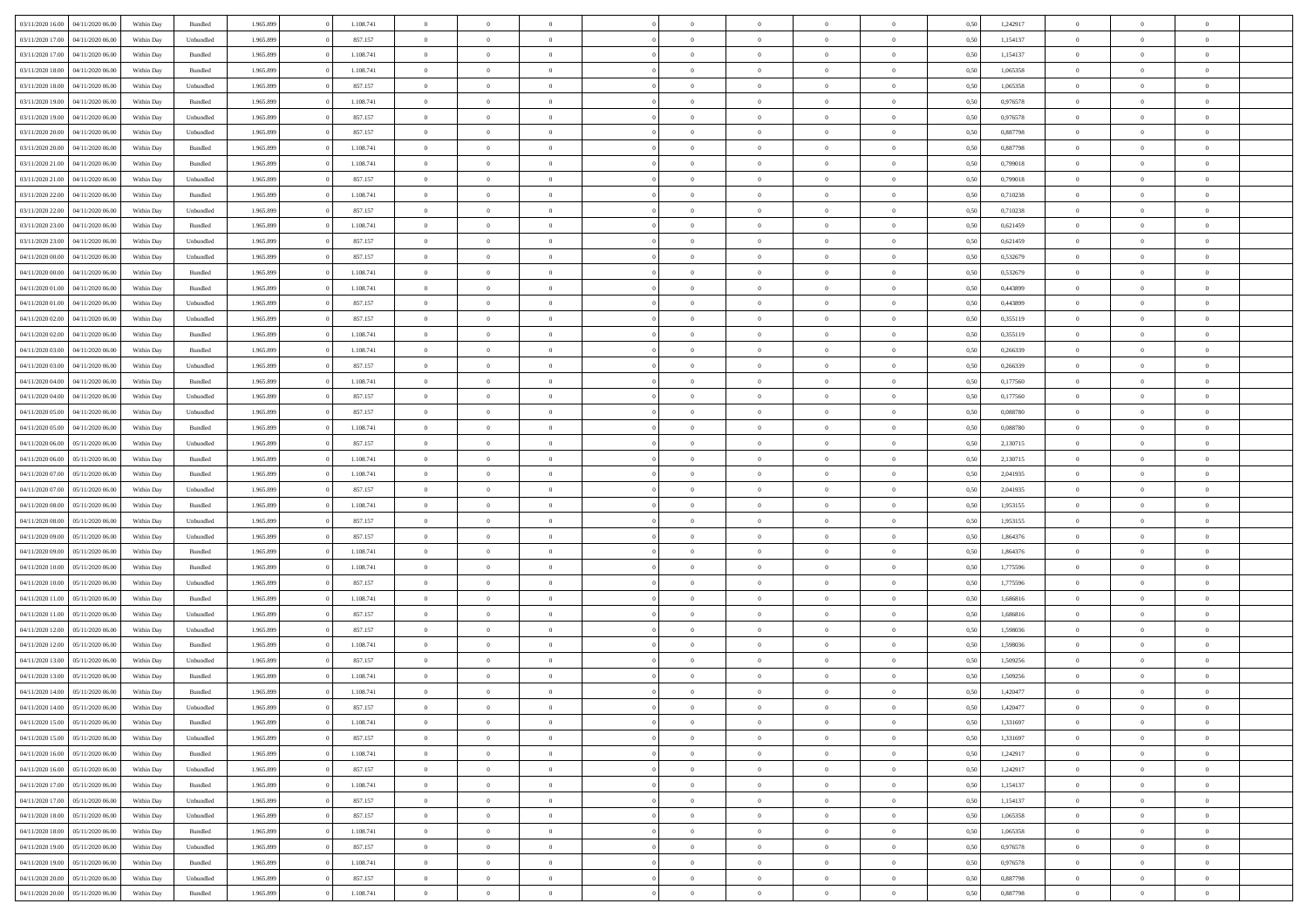| 04/11/2020 21.00 05/11/2020 06.00    | Within Day | Unbundled          | 1.965.899 | 857.157   | $\overline{0}$ | $\overline{0}$ | $\Omega$       | $\Omega$       | $\Omega$       |                | $\overline{0}$ | 0,50 | 0,799018 | $\mathbf{0}$   | $\Omega$       | $\Omega$       |  |
|--------------------------------------|------------|--------------------|-----------|-----------|----------------|----------------|----------------|----------------|----------------|----------------|----------------|------|----------|----------------|----------------|----------------|--|
| 04/11/2020 21:00<br>05/11/2020 06.00 | Within Day | $\mathbf B$ undled | 1.965.899 | 1.108.741 | $\bf{0}$       | $\overline{0}$ | $\overline{0}$ | $\theta$       | $\overline{0}$ | $\overline{0}$ | $\,$ 0         | 0,50 | 0,799018 | $\mathbf{0}$   | $\theta$       | $\bf{0}$       |  |
| 04/11/2020 22.00<br>05/11/2020 06:00 | Within Day | Bundled            | 1.965.899 | 1.108.741 | $\overline{0}$ | $\overline{0}$ | $\overline{0}$ | $\bf{0}$       | $\bf{0}$       | $\overline{0}$ | $\mathbf{0}$   | 0,50 | 0,710238 | $\bf{0}$       | $\bf{0}$       | $\bf{0}$       |  |
| 04/11/2020 22.00<br>05/11/2020 06:00 | Within Day | Unbundled          | 1.965.899 | 857.157   | $\overline{0}$ | $\overline{0}$ | $\overline{0}$ | $\overline{0}$ | $\overline{0}$ | $\overline{0}$ | $\overline{0}$ | 0.50 | 0.710238 | $\overline{0}$ | $\overline{0}$ | $\bf{0}$       |  |
| 04/11/2020 23.00<br>05/11/2020 06.00 | Within Day | Unbundled          | 1.965.899 | 857.157   | $\bf{0}$       | $\overline{0}$ | $\overline{0}$ | $\theta$       | $\overline{0}$ | $\overline{0}$ | $\,$ 0         | 0,50 | 0,621459 | $\mathbf{0}$   | $\theta$       | $\overline{0}$ |  |
| 04/11/2020 23.00<br>05/11/2020 06:00 | Within Day | Bundled            | 1.965.899 | 1.108.741 | $\overline{0}$ | $\overline{0}$ | $\overline{0}$ | $\bf{0}$       | $\overline{0}$ | $\overline{0}$ | $\overline{0}$ | 0,50 | 0,621459 | $\overline{0}$ | $\overline{0}$ | $\overline{0}$ |  |
| 05/11/2020 00:00<br>05/11/2020 06:00 | Within Day | Unbundled          | 1.965.899 | 857.157   | $\overline{0}$ | $\overline{0}$ | $\overline{0}$ | $\overline{0}$ | $\overline{0}$ | $\overline{0}$ | $\overline{0}$ | 0.50 | 0,532679 | $\overline{0}$ | $\overline{0}$ | $\overline{0}$ |  |
|                                      |            |                    |           |           |                |                |                |                |                |                |                |      |          |                |                |                |  |
| 05/11/2020 00:00<br>05/11/2020 06.00 | Within Day | Bundled            | 1.965.899 | 1.108.741 | $\bf{0}$       | $\overline{0}$ | $\overline{0}$ | $\theta$       | $\overline{0}$ | $\overline{0}$ | $\,$ 0         | 0,50 | 0,532679 | $\theta$       | $\theta$       | $\bf{0}$       |  |
| 05/11/2020 01:00<br>05/11/2020 06:00 | Within Day | Unbundled          | 1.965.899 | 857.157   | $\overline{0}$ | $\overline{0}$ | $\overline{0}$ | $\bf{0}$       | $\bf{0}$       | $\overline{0}$ | $\mathbf{0}$   | 0,50 | 0,443899 | $\bf{0}$       | $\bf{0}$       | $\bf{0}$       |  |
| 05/11/2020 01:00<br>05/11/2020 06:00 | Within Day | Bundled            | 1.965.899 | 1.108.741 | $\overline{0}$ | $\overline{0}$ | $\overline{0}$ | $\overline{0}$ | $\overline{0}$ | $\overline{0}$ | $\overline{0}$ | 0.50 | 0.443899 | $\overline{0}$ | $\theta$       | $\overline{0}$ |  |
| 05/11/2020 02.00<br>05/11/2020 06:00 | Within Day | Bundled            | 1.965.899 | 1.108.741 | $\bf{0}$       | $\overline{0}$ | $\overline{0}$ | $\overline{0}$ | $\overline{0}$ | $\overline{0}$ | $\,$ 0         | 0,50 | 0,355119 | $\theta$       | $\theta$       | $\bf{0}$       |  |
| 05/11/2020 02.00<br>05/11/2020 06:00 | Within Day | Unbundled          | 1.965.899 | 857.157   | $\overline{0}$ | $\overline{0}$ | $\overline{0}$ | $\bf{0}$       | $\bf{0}$       | $\overline{0}$ | $\mathbf{0}$   | 0,50 | 0,355119 | $\bf{0}$       | $\bf{0}$       | $\bf{0}$       |  |
| 05/11/2020 03:00<br>05/11/2020 06:00 | Within Day | Unbundled          | 1.965.899 | 857.157   | $\overline{0}$ | $\overline{0}$ | $\overline{0}$ | $\overline{0}$ | $\overline{0}$ | $\overline{0}$ | $\overline{0}$ | 0.50 | 0.266339 | $\mathbf{0}$   | $\overline{0}$ | $\bf{0}$       |  |
| 05/11/2020 03:00<br>05/11/2020 06.00 | Within Day | $\mathbf B$ undled | 1.965.899 | 1.108.741 | $\bf{0}$       | $\overline{0}$ | $\overline{0}$ | $\theta$       | $\overline{0}$ | $\overline{0}$ | $\,$ 0         | 0,50 | 0,266339 | $\theta$       | $\theta$       | $\bf{0}$       |  |
| 05/11/2020 04:00<br>05/11/2020 06:00 | Within Day | Bundled            | 1.965.899 | 1.108.741 | $\overline{0}$ | $\overline{0}$ | $\overline{0}$ | $\bf{0}$       | $\overline{0}$ | $\overline{0}$ | $\overline{0}$ | 0,50 | 0,177560 | $\overline{0}$ | $\overline{0}$ | $\overline{0}$ |  |
| 05/11/2020 04:00<br>05/11/2020 06:00 | Within Day | Unbundled          | 1.965.899 | 857.157   | $\overline{0}$ | $\overline{0}$ | $\overline{0}$ | $\overline{0}$ | $\overline{0}$ | $\overline{0}$ | $\overline{0}$ | 0.50 | 0,177560 | $\overline{0}$ | $\theta$       | $\overline{0}$ |  |
| 05/11/2020 05:00<br>05/11/2020 06:00 | Within Day | Unbundled          | 1.965.899 | 857.157   | $\bf{0}$       | $\overline{0}$ | $\bf{0}$       | $\overline{0}$ | $\overline{0}$ | $\overline{0}$ | $\bf{0}$       | 0,50 | 0,088780 | $\theta$       | $\theta$       | $\bf{0}$       |  |
| 05/11/2020 06.00                     | Within Day | Bundled            | 1.965.899 | 1.108.741 | $\overline{0}$ | $\overline{0}$ | $\bf{0}$       | $\bf{0}$       | $\bf{0}$       | $\overline{0}$ | $\mathbf{0}$   | 0,50 | 0,088780 | $\bf{0}$       | $\bf{0}$       | $\bf{0}$       |  |
| 05/11/2020 05:00<br>06/11/2020 06:00 |            | Bundled            | 1.965.899 | 1.108.741 | $\overline{0}$ | $\overline{0}$ | $\overline{0}$ | $\overline{0}$ | $\overline{0}$ | $\overline{0}$ | $\overline{0}$ | 0.50 | 2,130715 | $\overline{0}$ | $\theta$       | $\overline{0}$ |  |
| 05/11/2020 06:00                     | Within Day |                    |           |           |                |                |                |                |                |                |                |      |          |                |                |                |  |
| 05/11/2020 06:00<br>06/11/2020 06.00 | Within Day | Unbundled          | 1.965.899 | 857.157   | $\bf{0}$       | $\overline{0}$ | $\overline{0}$ | $\overline{0}$ | $\overline{0}$ | $\overline{0}$ | $\,$ 0         | 0,50 | 2,130715 | $\theta$       | $\theta$       | $\bf{0}$       |  |
| 05/11/2020 07.00<br>06/11/2020 06.00 | Within Day | Bundled            | 1.965.899 | 1.108.741 | $\overline{0}$ | $\overline{0}$ | $\overline{0}$ | $\bf{0}$       | $\bf{0}$       | $\overline{0}$ | $\mathbf{0}$   | 0,50 | 2,041935 | $\bf{0}$       | $\bf{0}$       | $\bf{0}$       |  |
| 05/11/2020 07:00<br>06/11/2020 06:00 | Within Day | Unbundled          | 1.965.899 | 857.157   | $\overline{0}$ | $\overline{0}$ | $\overline{0}$ | $\overline{0}$ | $\overline{0}$ | $\overline{0}$ | $\overline{0}$ | 0.50 | 2.041935 | $\overline{0}$ | $\overline{0}$ | $\bf{0}$       |  |
| 05/11/2020 08:00<br>06/11/2020 06.00 | Within Day | Unbundled          | 1.965.899 | 857.157   | $\bf{0}$       | $\overline{0}$ | $\overline{0}$ | $\overline{0}$ | $\overline{0}$ | $\overline{0}$ | $\,$ 0         | 0,50 | 1,953155 | $\,0\,$        | $\theta$       | $\bf{0}$       |  |
| 05/11/2020 08:00<br>06/11/2020 06.00 | Within Day | Bundled            | 1.965.899 | 1.108.741 | $\overline{0}$ | $\overline{0}$ | $\overline{0}$ | $\bf{0}$       | $\overline{0}$ | $\overline{0}$ | $\overline{0}$ | 0,50 | 1,953155 | $\overline{0}$ | $\overline{0}$ | $\overline{0}$ |  |
| 05/11/2020 09:00<br>06/11/2020 06:00 | Within Day | Unbundled          | 1.965.899 | 857.157   | $\overline{0}$ | $\overline{0}$ | $\overline{0}$ | $\overline{0}$ | $\overline{0}$ | $\overline{0}$ | $\overline{0}$ | 0.50 | 1,864376 | $\overline{0}$ | $\overline{0}$ | $\overline{0}$ |  |
| 05/11/2020 09:00<br>06/11/2020 06.00 | Within Day | Bundled            | 1.965.899 | 1.108.741 | $\bf{0}$       | $\overline{0}$ | $\bf{0}$       | $\overline{0}$ | $\overline{0}$ | $\overline{0}$ | $\bf{0}$       | 0,50 | 1,864376 | $\theta$       | $\theta$       | $\bf{0}$       |  |
| 05/11/2020 10:00<br>06/11/2020 06.00 | Within Day | Unbundled          | 1.965.899 | 857.157   | $\overline{0}$ | $\overline{0}$ | $\overline{0}$ | $\bf{0}$       | $\bf{0}$       | $\overline{0}$ | $\mathbf{0}$   | 0,50 | 1,775596 | $\bf{0}$       | $\bf{0}$       | $\bf{0}$       |  |
| 05/11/2020 10:00<br>06/11/2020 06:00 | Within Day | Bundled            | 1.965.899 | 1.108.741 | $\overline{0}$ | $\overline{0}$ | $\overline{0}$ | $\overline{0}$ | $\overline{0}$ | $\overline{0}$ | $\overline{0}$ | 0.50 | 1,775596 | $\overline{0}$ | $\overline{0}$ | $\overline{0}$ |  |
| 05/11/2020 11:00<br>06/11/2020 06:00 | Within Day | Unbundled          | 1.965.899 | 857.157   | $\bf{0}$       | $\overline{0}$ | $\bf{0}$       | $\overline{0}$ | $\overline{0}$ | $\overline{0}$ | $\,$ 0         | 0,50 | 1,686816 | $\,$ 0 $\,$    | $\theta$       | $\bf{0}$       |  |
| 05/11/2020 11:00<br>06/11/2020 06.00 | Within Day | Bundled            | 1.965.899 | 1.108.741 | $\overline{0}$ | $\overline{0}$ | $\overline{0}$ | $\bf{0}$       | $\bf{0}$       | $\overline{0}$ | $\mathbf{0}$   | 0,50 | 1,686816 | $\overline{0}$ | $\bf{0}$       | $\bf{0}$       |  |
|                                      |            |                    |           |           |                |                |                |                |                |                |                |      |          |                |                |                |  |
| 05/11/2020 12:00<br>06/11/2020 06.00 | Within Day | Unbundled          | 1.965.899 | 857.157   | $\overline{0}$ | $\overline{0}$ | $\overline{0}$ | $\overline{0}$ | $\overline{0}$ | $\Omega$       | $\overline{0}$ | 0,50 | 1,598036 | $\bf{0}$       | $\theta$       | $\Omega$       |  |
| 05/11/2020 12:00<br>06/11/2020 06.00 | Within Day | Bundled            | 1.965.899 | 1.108.741 | $\bf{0}$       | $\overline{0}$ | $\bf{0}$       | $\theta$       | $\overline{0}$ | $\overline{0}$ | $\,$ 0         | 0,50 | 1,598036 | $\theta$       | $\theta$       | $\bf{0}$       |  |
| 05/11/2020 13:00<br>06/11/2020 06.00 | Within Day | Unbundled          | 1.965.899 | 857.157   | $\overline{0}$ | $\overline{0}$ | $\overline{0}$ | $\bf{0}$       | $\overline{0}$ | $\overline{0}$ | $\overline{0}$ | 0,50 | 1,509256 | $\overline{0}$ | $\overline{0}$ | $\overline{0}$ |  |
| 05/11/2020 13:00<br>06/11/2020 06.00 | Within Day | Bundled            | 1.965.899 | 1.108.741 | $\overline{0}$ | $\overline{0}$ | $\overline{0}$ | $\overline{0}$ | $\overline{0}$ | $\Omega$       | $\overline{0}$ | 0.50 | 1,509256 | $\overline{0}$ | $\overline{0}$ | $\Omega$       |  |
| 05/11/2020 14:00<br>06/11/2020 06.00 | Within Day | Unbundled          | 1.965.899 | 857.157   | $\bf{0}$       | $\overline{0}$ | $\bf{0}$       | $\overline{0}$ | $\overline{0}$ | $\overline{0}$ | $\bf{0}$       | 0,50 | 1,420477 | $\bf{0}$       | $\theta$       | $\bf{0}$       |  |
| 05/11/2020 14:00<br>06/11/2020 06.00 | Within Day | Bundled            | 1.965.899 | 1.108.741 | $\overline{0}$ | $\overline{0}$ | $\bf{0}$       | $\bf{0}$       | $\bf{0}$       | $\overline{0}$ | $\mathbf{0}$   | 0,50 | 1,420477 | $\bf{0}$       | $\bf{0}$       | $\bf{0}$       |  |
| 05/11/2020 15:00<br>06/11/2020 06.00 | Within Day | Unbundled          | 1.965.899 | 857.157   | $\overline{0}$ | $\overline{0}$ | $\overline{0}$ | $\overline{0}$ | $\overline{0}$ | $\Omega$       | $\theta$       | 0.50 | 1,331697 | $\overline{0}$ | $\Omega$       | $\Omega$       |  |
| 05/11/2020 15:00<br>06/11/2020 06.00 | Within Day | $\mathbf B$ undled | 1.965.899 | 1.108.741 | $\bf{0}$       | $\overline{0}$ | $\bf{0}$       | $\overline{0}$ | $\overline{0}$ | $\overline{0}$ | $\,$ 0         | 0,50 | 1,331697 | $\,$ 0 $\,$    | $\theta$       | $\bf{0}$       |  |
| 05/11/2020 16:00<br>06/11/2020 06.00 | Within Day | Bundled            | 1.965.899 | 1.108.741 | $\overline{0}$ | $\overline{0}$ | $\overline{0}$ | $\bf{0}$       | $\bf{0}$       | $\overline{0}$ | $\mathbf{0}$   | 0,50 | 1,242917 | $\overline{0}$ | $\bf{0}$       | $\bf{0}$       |  |
| 05/11/2020 16:00<br>06/11/2020 06.00 | Within Day | Unbundled          | 1.965.899 | 857.157   | $\overline{0}$ | $\overline{0}$ | $\overline{0}$ | $\overline{0}$ | $\bf{0}$       | $\Omega$       | $\overline{0}$ | 0,50 | 1,242917 | $\overline{0}$ | $\overline{0}$ | $\Omega$       |  |
| 05/11/2020 17:00<br>06/11/2020 06.00 | Within Day | Bundled            | 1.965.899 | 1.108.741 | $\bf{0}$       | $\overline{0}$ | $\bf{0}$       | $\overline{0}$ | $\bf{0}$       | $\overline{0}$ | $\,$ 0 $\,$    | 0,50 | 1,154137 | $\,0\,$        | $\theta$       | $\bf{0}$       |  |
| 05/11/2020 17:00<br>06/11/2020 06.00 | Within Day | Unbundled          | 1.965.899 | 857.157   | $\overline{0}$ | $\overline{0}$ | $\overline{0}$ | $\bf{0}$       | $\overline{0}$ | $\overline{0}$ | $\overline{0}$ | 0,50 | 1,154137 | $\overline{0}$ | $\bf{0}$       | $\bf{0}$       |  |
| 05/11/2020 18:00<br>06/11/2020 06.00 | Within Day | Bundled            | 1.965.899 | 1.108.741 | $\overline{0}$ | $\overline{0}$ | $\overline{0}$ | $\overline{0}$ | $\bf{0}$       | $\Omega$       | $\overline{0}$ | 0.50 | 1,065358 | $\overline{0}$ | $\theta$       | $\Omega$       |  |
| 05/11/2020 18:00<br>06/11/2020 06:00 | Within Day | Unbundled          | 1.965.899 | 857.157   | $\bf{0}$       | $\overline{0}$ | $\bf{0}$       | $\bf{0}$       | $\bf{0}$       | $\overline{0}$ | $\,$ 0 $\,$    | 0,50 | 1,065358 | $\bf{0}$       | $\,$ 0         | $\,$ 0         |  |
|                                      |            |                    |           |           |                |                |                |                |                |                |                |      |          |                |                |                |  |
| 05/11/2020 19:00 06/11/2020 06:00    | Within Day | Unbundled          | 1.965.899 | 857.157   | $\bf{0}$       | $\bf{0}$       |                | $\bf{0}$       |                |                |                | 0,50 | 0,976578 | $\bf{0}$       | $\bf{0}$       |                |  |
| 05/11/2020 19:00 06/11/2020 06:00    | Within Day | Bundled            | 1.965.899 | 1.108.741 | $\overline{0}$ | $\overline{0}$ | $\theta$       | $\overline{0}$ | $\overline{0}$ | $\overline{0}$ | $\mathbf{0}$   | 0,50 | 0.976578 | $\overline{0}$ | $\overline{0}$ | $\theta$       |  |
| 05/11/2020 20:00<br>06/11/2020 06:00 | Within Day | Bundled            | 1.965.899 | 1.108.741 | $\overline{0}$ | $\overline{0}$ | $\overline{0}$ | $\bf{0}$       | $\overline{0}$ | $\overline{0}$ | $\mathbf{0}$   | 0,50 | 0,887798 | $\,0\,$        | $\overline{0}$ | $\,$ 0 $\,$    |  |
| 05/11/2020 20.00   06/11/2020 06.00  | Within Day | Unbundled          | 1.965.899 | 857.157   | $\overline{0}$ | $\overline{0}$ | $\overline{0}$ | $\bf{0}$       | $\overline{0}$ | $\overline{0}$ | $\overline{0}$ | 0,50 | 0,887798 | $\overline{0}$ | $\overline{0}$ | $\overline{0}$ |  |
| 05/11/2020 21:00<br>06/11/2020 06:00 | Within Day | Unbundled          | 1.965.899 | 857.157   | $\overline{0}$ | $\overline{0}$ | $\overline{0}$ | $\overline{0}$ | $\bf{0}$       | $\overline{0}$ | $\overline{0}$ | 0,50 | 0,799018 | $\overline{0}$ | $\overline{0}$ | $\overline{0}$ |  |
| 05/11/2020 21.00 06/11/2020 06.00    | Within Day | Bundled            | 1.965.899 | 1.108.741 | $\overline{0}$ | $\overline{0}$ | $\overline{0}$ | $\overline{0}$ | $\overline{0}$ | $\overline{0}$ | $\mathbf{0}$   | 0,50 | 0,799018 | $\,0\,$        | $\theta$       | $\overline{0}$ |  |
| 05/11/2020 22.00<br>06/11/2020 06:00 | Within Day | Unbundled          | 1.965.899 | 857.157   | $\overline{0}$ | $\overline{0}$ | $\overline{0}$ | $\overline{0}$ | $\overline{0}$ | $\overline{0}$ | $\overline{0}$ | 0,50 | 0,710238 | $\overline{0}$ | $\overline{0}$ | $\overline{0}$ |  |
| 05/11/2020 22.00<br>06/11/2020 06.00 | Within Day | Bundled            | 1.965.899 | 1.108.741 | $\overline{0}$ | $\overline{0}$ | $\overline{0}$ | $\overline{0}$ | $\overline{0}$ | $\overline{0}$ | $\overline{0}$ | 0.50 | 0,710238 | $\overline{0}$ | $\overline{0}$ | $\overline{0}$ |  |
| 05/11/2020 23:00<br>06/11/2020 06:00 | Within Day | Bundled            | 1.965.899 | 1.108.741 | $\overline{0}$ | $\overline{0}$ | $\overline{0}$ | $\bf{0}$       | $\bf{0}$       | $\overline{0}$ | $\,$ 0 $\,$    | 0,50 | 0,621459 | $\,0\,$        | $\theta$       | $\,$ 0         |  |
| 05/11/2020 23.00<br>06/11/2020 06:00 | Within Day | Unbundled          | 1.965.899 | 857.157   | $\overline{0}$ | $\overline{0}$ | $\overline{0}$ | $\bf{0}$       | $\overline{0}$ | $\overline{0}$ | $\overline{0}$ | 0,50 | 0,621459 | $\bf{0}$       | $\bf{0}$       | $\overline{0}$ |  |
|                                      |            | Bundled            |           | 1.108.741 | $\overline{0}$ |                | $\overline{0}$ | $\overline{0}$ | $\overline{0}$ | $\overline{0}$ |                |      |          | $\overline{0}$ | $\overline{0}$ | $\overline{0}$ |  |
| 06/11/2020 00:00<br>06/11/2020 06:00 | Within Day |                    | 1.965.899 |           |                | $\overline{0}$ |                |                |                |                | $\overline{0}$ | 0,50 | 0,532679 |                |                |                |  |
| 06/11/2020 00:00<br>06/11/2020 06.00 | Within Day | Unbundled          | 1.965.899 | 857.157   | $\overline{0}$ | $\overline{0}$ | $\overline{0}$ | $\bf{0}$       | $\bf{0}$       | $\overline{0}$ | $\,$ 0 $\,$    | 0,50 | 0,532679 | $\,$ 0 $\,$    | $\,0\,$        | $\,$ 0         |  |
| 06/11/2020 01:00   06/11/2020 06:00  | Within Day | Unbundled          | 1.965.899 | 857.157   | $\overline{0}$ | $\overline{0}$ | $\overline{0}$ | $\bf{0}$       | $\overline{0}$ | $\overline{0}$ | $\overline{0}$ | 0,50 | 0,443899 | $\overline{0}$ | $\bf{0}$       | $\overline{0}$ |  |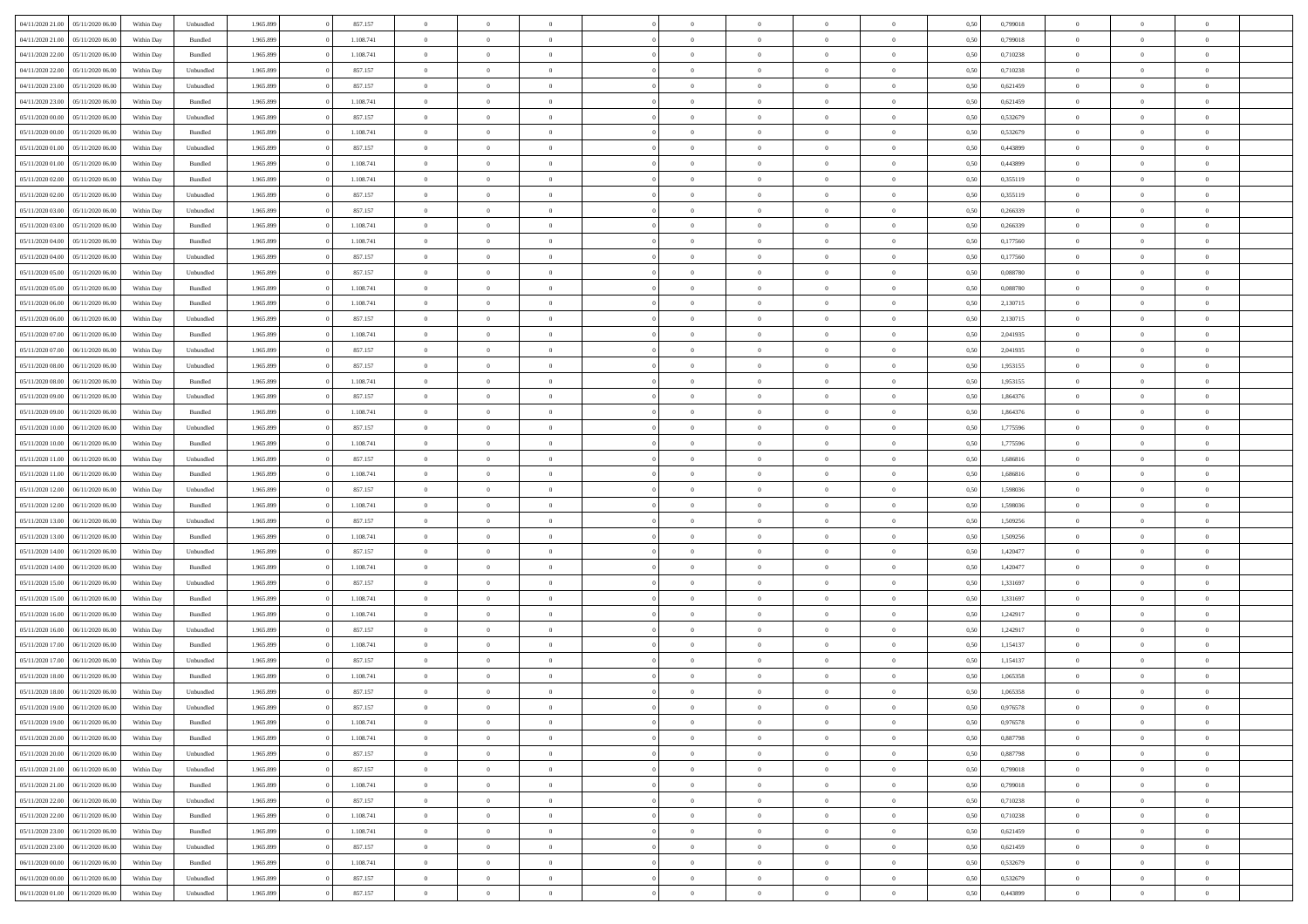| 06/11/2020 01:00 06/11/2020 06:00    | Within Day | Bundled   | 1.965.899 | 1.108.741 | $\overline{0}$ | $\overline{0}$ | $\Omega$       | $\Omega$       | $\theta$       |                | $\overline{0}$ | 0,50 | 0,443899 | $\mathbf{0}$   | $\Omega$       | $\Omega$       |  |
|--------------------------------------|------------|-----------|-----------|-----------|----------------|----------------|----------------|----------------|----------------|----------------|----------------|------|----------|----------------|----------------|----------------|--|
| 06/11/2020 02.00<br>06/11/2020 06.00 | Within Day | Bundled   | 1.965.899 | 1.108.741 | $\bf{0}$       | $\overline{0}$ | $\overline{0}$ | $\theta$       | $\overline{0}$ | $\overline{0}$ | $\,$ 0         | 0,50 | 0,355119 | $\mathbf{0}$   | $\theta$       | $\bf{0}$       |  |
| 06/11/2020 02.00<br>06/11/2020 06.00 | Within Day | Unbundled | 1.965.899 | 857.157   | $\overline{0}$ | $\overline{0}$ | $\overline{0}$ | $\bf{0}$       | $\bf{0}$       | $\overline{0}$ | $\mathbf{0}$   | 0,50 | 0,355119 | $\bf{0}$       | $\bf{0}$       | $\bf{0}$       |  |
| 06/11/2020 03:00<br>06/11/2020 06:00 | Within Day | Bundled   | 1.965.899 | 1.108.741 | $\overline{0}$ | $\overline{0}$ | $\overline{0}$ | $\overline{0}$ | $\overline{0}$ | $\overline{0}$ | $\overline{0}$ | 0.50 | 0,266339 | $\overline{0}$ | $\overline{0}$ | $\bf{0}$       |  |
| 06/11/2020 03:00<br>06/11/2020 06.00 | Within Day | Unbundled | 1.965.899 | 857.157   | $\bf{0}$       | $\overline{0}$ | $\overline{0}$ | $\theta$       | $\overline{0}$ | $\overline{0}$ | $\,$ 0         | 0,50 | 0,266339 | $\mathbf{0}$   | $\theta$       | $\overline{0}$ |  |
| 06/11/2020 04:00<br>06/11/2020 06.00 | Within Day | Bundled   | 1.965.899 | 1.108.741 | $\overline{0}$ | $\overline{0}$ | $\overline{0}$ | $\bf{0}$       | $\overline{0}$ | $\overline{0}$ | $\overline{0}$ | 0,50 | 0,177560 | $\overline{0}$ | $\overline{0}$ | $\overline{0}$ |  |
| 06/11/2020 04:00<br>06/11/2020 06:00 | Within Day | Unbundled | 1.965.899 | 857.157   | $\overline{0}$ | $\overline{0}$ | $\overline{0}$ | $\overline{0}$ | $\overline{0}$ | $\overline{0}$ | $\overline{0}$ | 0.50 | 0,177560 | $\overline{0}$ | $\overline{0}$ | $\overline{0}$ |  |
|                                      |            |           |           |           |                |                |                |                |                |                |                |      |          |                |                |                |  |
| 06/11/2020 05:00<br>06/11/2020 06.00 | Within Day | Unbundled | 1.965.899 | 857.157   | $\bf{0}$       | $\overline{0}$ | $\overline{0}$ | $\overline{0}$ | $\overline{0}$ | $\overline{0}$ | $\,$ 0         | 0,50 | 0,088780 | $\theta$       | $\theta$       | $\bf{0}$       |  |
| 06/11/2020 05:00<br>06/11/2020 06.00 | Within Day | Bundled   | 1.965.899 | 1.108.741 | $\overline{0}$ | $\overline{0}$ | $\overline{0}$ | $\bf{0}$       | $\bf{0}$       | $\overline{0}$ | $\mathbf{0}$   | 0,50 | 0,088780 | $\bf{0}$       | $\bf{0}$       | $\bf{0}$       |  |
| 06/11/2020 06:00<br>07/11/2020 06.00 | Within Day | Unbundled | 1.965.899 | 857.157   | $\overline{0}$ | $\overline{0}$ | $\overline{0}$ | $\overline{0}$ | $\overline{0}$ | $\overline{0}$ | $\overline{0}$ | 0.50 | 2,130715 | $\overline{0}$ | $\theta$       | $\overline{0}$ |  |
| 06/11/2020 06:00<br>07/11/2020 06.00 | Within Day | Bundled   | 1.965.899 | 1.108.741 | $\bf{0}$       | $\overline{0}$ | $\overline{0}$ | $\overline{0}$ | $\overline{0}$ | $\overline{0}$ | $\,$ 0         | 0,50 | 2,130715 | $\,$ 0 $\,$    | $\theta$       | $\bf{0}$       |  |
| 06/11/2020 07:00<br>07/11/2020 06.00 | Within Day | Unbundled | 1.965.899 | 857.157   | $\overline{0}$ | $\overline{0}$ | $\overline{0}$ | $\bf{0}$       | $\bf{0}$       | $\overline{0}$ | $\mathbf{0}$   | 0,50 | 2,041935 | $\overline{0}$ | $\bf{0}$       | $\bf{0}$       |  |
| 06/11/2020 07:00<br>07/11/2020 06:00 | Within Day | Bundled   | 1.965.899 | 1.108.741 | $\overline{0}$ | $\overline{0}$ | $\overline{0}$ | $\overline{0}$ | $\overline{0}$ | $\overline{0}$ | $\overline{0}$ | 0.50 | 2.041935 | $\mathbf{0}$   | $\overline{0}$ | $\bf{0}$       |  |
| 06/11/2020 08:00<br>07/11/2020 06.00 | Within Day | Bundled   | 1.965.899 | 1.108.741 | $\bf{0}$       | $\overline{0}$ | $\overline{0}$ | $\theta$       | $\overline{0}$ | $\overline{0}$ | $\,$ 0         | 0,50 | 1,953155 | $\theta$       | $\theta$       | $\bf{0}$       |  |
| 06/11/2020 08:00<br>07/11/2020 06.00 | Within Day | Unbundled | 1.965.899 | 857.157   | $\overline{0}$ | $\overline{0}$ | $\overline{0}$ | $\bf{0}$       | $\overline{0}$ | $\overline{0}$ | $\overline{0}$ | 0,50 | 1,953155 | $\overline{0}$ | $\overline{0}$ | $\overline{0}$ |  |
| 06/11/2020 09:00<br>07/11/2020 06:00 | Within Day | Bundled   | 1.965.899 | 1.108.741 | $\overline{0}$ | $\overline{0}$ | $\overline{0}$ | $\overline{0}$ | $\overline{0}$ | $\overline{0}$ | $\overline{0}$ | 0.50 | 1,864376 | $\overline{0}$ | $\theta$       | $\overline{0}$ |  |
|                                      |            |           |           |           |                |                |                |                |                |                |                |      |          |                |                |                |  |
| 06/11/2020 09:00<br>07/11/2020 06.00 | Within Day | Unbundled | 1.965.899 | 857.157   | $\bf{0}$       | $\overline{0}$ | $\bf{0}$       | $\overline{0}$ | $\overline{0}$ | $\overline{0}$ | $\bf{0}$       | 0,50 | 1,864376 | $\theta$       | $\theta$       | $\bf{0}$       |  |
| 06/11/2020 10:00<br>07/11/2020 06.00 | Within Day | Unbundled | 1.965.899 | 857.157   | $\overline{0}$ | $\overline{0}$ | $\bf{0}$       | $\bf{0}$       | $\bf{0}$       | $\overline{0}$ | $\mathbf{0}$   | 0,50 | 1,775596 | $\bf{0}$       | $\bf{0}$       | $\bf{0}$       |  |
| 06/11/2020 10:00<br>07/11/2020 06:00 | Within Day | Bundled   | 1.965.899 | 1.108.741 | $\overline{0}$ | $\overline{0}$ | $\overline{0}$ | $\overline{0}$ | $\overline{0}$ | $\overline{0}$ | $\overline{0}$ | 0.50 | 1,775596 | $\overline{0}$ | $\theta$       | $\overline{0}$ |  |
| 06/11/2020 11:00<br>07/11/2020 06.00 | Within Day | Unbundled | 1.965.899 | 857.157   | $\bf{0}$       | $\overline{0}$ | $\overline{0}$ | $\overline{0}$ | $\overline{0}$ | $\overline{0}$ | $\,$ 0         | 0,50 | 1,686816 | $\theta$       | $\theta$       | $\bf{0}$       |  |
| 06/11/2020 11:00<br>07/11/2020 06.00 | Within Day | Bundled   | 1.965.899 | 1.108.741 | $\overline{0}$ | $\overline{0}$ | $\overline{0}$ | $\bf{0}$       | $\bf{0}$       | $\overline{0}$ | $\mathbf{0}$   | 0,50 | 1,686816 | $\bf{0}$       | $\bf{0}$       | $\bf{0}$       |  |
| 06/11/2020 12:00<br>07/11/2020 06:00 | Within Day | Unbundled | 1.965.899 | 857.157   | $\overline{0}$ | $\overline{0}$ | $\overline{0}$ | $\overline{0}$ | $\overline{0}$ | $\overline{0}$ | $\overline{0}$ | 0.50 | 1.598036 | $\overline{0}$ | $\overline{0}$ | $\bf{0}$       |  |
| 06/11/2020 12:00<br>07/11/2020 06.00 | Within Day | Bundled   | 1.965.899 | 1.108.741 | $\bf{0}$       | $\overline{0}$ | $\overline{0}$ | $\overline{0}$ | $\overline{0}$ | $\overline{0}$ | $\,$ 0         | 0,50 | 1,598036 | $\,$ 0 $\,$    | $\theta$       | $\bf{0}$       |  |
| 06/11/2020 13:00<br>07/11/2020 06.00 | Within Day | Bundled   | 1.965.899 | 1.108.741 | $\overline{0}$ | $\overline{0}$ | $\overline{0}$ | $\bf{0}$       | $\overline{0}$ | $\overline{0}$ | $\overline{0}$ | 0,50 | 1,509256 | $\overline{0}$ | $\overline{0}$ | $\overline{0}$ |  |
| 06/11/2020 13:00<br>07/11/2020 06:00 | Within Day | Unbundled | 1.965.899 | 857.157   | $\overline{0}$ | $\overline{0}$ | $\overline{0}$ | $\overline{0}$ | $\overline{0}$ | $\overline{0}$ | $\overline{0}$ | 0.50 | 1,509256 | $\overline{0}$ | $\overline{0}$ | $\overline{0}$ |  |
| 06/11/2020 14:00<br>07/11/2020 06.00 | Within Day | Unbundled | 1.965.899 | 857.157   | $\bf{0}$       | $\overline{0}$ | $\bf{0}$       | $\overline{0}$ | $\overline{0}$ | $\overline{0}$ | $\bf{0}$       | 0,50 | 1,420477 | $\theta$       | $\theta$       | $\bf{0}$       |  |
|                                      |            |           |           |           |                |                |                |                |                |                |                |      |          |                |                |                |  |
| 06/11/2020 14:00<br>07/11/2020 06.00 | Within Day | Bundled   | 1.965.899 | 1.108.741 | $\overline{0}$ | $\overline{0}$ | $\overline{0}$ | $\bf{0}$       | $\bf{0}$       | $\overline{0}$ | $\mathbf{0}$   | 0,50 | 1,420477 | $\bf{0}$       | $\bf{0}$       | $\bf{0}$       |  |
| 06/11/2020 15:00<br>07/11/2020 06.00 | Within Day | Unbundled | 1.965.899 | 857.157   | $\overline{0}$ | $\overline{0}$ | $\overline{0}$ | $\overline{0}$ | $\overline{0}$ | $\overline{0}$ | $\overline{0}$ | 0.50 | 1,331697 | $\overline{0}$ | $\overline{0}$ | $\overline{0}$ |  |
| 06/11/2020 15:00<br>07/11/2020 06:00 | Within Day | Bundled   | 1.965.899 | 1.108.741 | $\bf{0}$       | $\overline{0}$ | $\bf{0}$       | $\overline{0}$ | $\overline{0}$ | $\overline{0}$ | $\,$ 0         | 0,50 | 1,331697 | $\bf{0}$       | $\theta$       | $\bf{0}$       |  |
| 06/11/2020 16:00<br>07/11/2020 06.00 | Within Day | Bundled   | 1.965.899 | 1.108.741 | $\overline{0}$ | $\overline{0}$ | $\overline{0}$ | $\bf{0}$       | $\bf{0}$       | $\overline{0}$ | $\mathbf{0}$   | 0,50 | 1,242917 | $\overline{0}$ | $\bf{0}$       | $\bf{0}$       |  |
| 06/11/2020 16:00<br>07/11/2020 06.00 | Within Day | Unbundled | 1.965.899 | 857.157   | $\overline{0}$ | $\overline{0}$ | $\overline{0}$ | $\overline{0}$ | $\overline{0}$ | $\Omega$       | $\overline{0}$ | 0,50 | 1,242917 | $\bf{0}$       | $\theta$       | $\Omega$       |  |
| 06/11/2020 17:00<br>07/11/2020 06.00 | Within Day | Bundled   | 1.965.899 | 1.108.741 | $\bf{0}$       | $\overline{0}$ | $\bf{0}$       | $\theta$       | $\overline{0}$ | $\overline{0}$ | $\,$ 0         | 0,50 | 1,154137 | $\overline{0}$ | $\theta$       | $\bf{0}$       |  |
| 06/11/2020 17.00<br>07/11/2020 06.00 | Within Day | Unbundled | 1.965.899 | 857.157   | $\overline{0}$ | $\overline{0}$ | $\overline{0}$ | $\bf{0}$       | $\overline{0}$ | $\overline{0}$ | $\overline{0}$ | 0,50 | 1,154137 | $\overline{0}$ | $\overline{0}$ | $\overline{0}$ |  |
| 06/11/2020 18:00<br>07/11/2020 06.00 | Within Day | Bundled   | 1.965.899 | 1.108.741 | $\overline{0}$ | $\overline{0}$ | $\overline{0}$ | $\overline{0}$ | $\overline{0}$ | $\Omega$       | $\overline{0}$ | 0.50 | 1,065358 | $\overline{0}$ | $\overline{0}$ | $\Omega$       |  |
| 06/11/2020 18:00<br>07/11/2020 06.00 | Within Day | Unbundled | 1.965.899 | 857.157   | $\bf{0}$       | $\overline{0}$ | $\bf{0}$       | $\overline{0}$ | $\overline{0}$ | $\overline{0}$ | $\bf{0}$       | 0,50 | 1,065358 | $\overline{0}$ | $\theta$       | $\bf{0}$       |  |
| 06/11/2020 19:00<br>07/11/2020 06.00 | Within Day | Bundled   | 1.965.899 | 1.108.741 | $\overline{0}$ | $\overline{0}$ | $\bf{0}$       | $\bf{0}$       | $\bf{0}$       | $\overline{0}$ | $\mathbf{0}$   | 0,50 | 0,976578 | $\bf{0}$       | $\bf{0}$       | $\bf{0}$       |  |
| 06/11/2020 19:00<br>07/11/2020 06.00 | Within Day | Unbundled | 1.965.899 | 857.157   | $\overline{0}$ | $\overline{0}$ | $\overline{0}$ | $\overline{0}$ | $\overline{0}$ | $\Omega$       | $\theta$       | 0.50 | 0,976578 | $\overline{0}$ | $\overline{0}$ | $\theta$       |  |
| 06/11/2020 20:00<br>07/11/2020 06.00 | Within Day | Unbundled | 1.965.899 | 857.157   | $\bf{0}$       | $\overline{0}$ | $\bf{0}$       | $\overline{0}$ | $\bf{0}$       | $\overline{0}$ | $\,$ 0         | 0,50 | 0,887798 | $\,$ 0 $\,$    | $\theta$       | $\bf{0}$       |  |
|                                      |            |           |           |           |                |                |                |                |                |                |                |      |          |                |                |                |  |
| 06/11/2020 20.00<br>07/11/2020 06.00 | Within Day | Bundled   | 1.965.899 | 1.108.741 | $\overline{0}$ | $\overline{0}$ | $\overline{0}$ | $\bf{0}$       | $\bf{0}$       | $\overline{0}$ | $\mathbf{0}$   | 0,50 | 0,887798 | $\overline{0}$ | $\bf{0}$       | $\bf{0}$       |  |
| 06/11/2020 21:00<br>07/11/2020 06.00 | Within Day | Unbundled | 1.965.899 | 857.157   | $\overline{0}$ | $\overline{0}$ | $\overline{0}$ | $\overline{0}$ | $\bf{0}$       | $\Omega$       | $\overline{0}$ | 0.50 | 0,799018 | $\overline{0}$ | $\overline{0}$ | $\Omega$       |  |
| 06/11/2020 21.00<br>07/11/2020 06.00 | Within Day | Bundled   | 1.965.899 | 1.108.741 | $\bf{0}$       | $\overline{0}$ | $\bf{0}$       | $\overline{0}$ | $\bf{0}$       | $\overline{0}$ | $\,$ 0 $\,$    | 0,50 | 0,799018 | $\,0\,$        | $\theta$       | $\bf{0}$       |  |
| 06/11/2020 22.00<br>07/11/2020 06.00 | Within Day | Unbundled | 1.965.899 | 857.157   | $\overline{0}$ | $\overline{0}$ | $\overline{0}$ | $\bf{0}$       | $\overline{0}$ | $\overline{0}$ | $\overline{0}$ | 0,50 | 0,710238 | $\overline{0}$ | $\overline{0}$ | $\bf{0}$       |  |
| 06/11/2020 22.00<br>07/11/2020 06.00 | Within Day | Bundled   | 1.965.899 | 1.108.741 | $\overline{0}$ | $\overline{0}$ | $\overline{0}$ | $\overline{0}$ | $\bf{0}$       | $\Omega$       | $\overline{0}$ | 0.50 | 0.710238 | $\overline{0}$ | $\theta$       | $\overline{0}$ |  |
| 06/11/2020 23.00<br>07/11/2020 06:00 | Within Day | Unbundled | 1.965.899 | 857.157   | $\bf{0}$       | $\overline{0}$ | $\bf{0}$       | $\bf{0}$       | $\bf{0}$       | $\bf{0}$       | $\,$ 0 $\,$    | 0,50 | 0,621459 | $\bf{0}$       | $\,$ 0         | $\,$ 0         |  |
| 06/11/2020 23.00 07/11/2020 06.00    | Within Day | Bundled   | 1.965.899 | 1.108.741 | $\bf{0}$       | $\bf{0}$       |                | $\bf{0}$       |                |                | $\bf{0}$       | 0,50 | 0,621459 | $\bf{0}$       | $\bf{0}$       |                |  |
| 07/11/2020 00:00 07/11/2020 06:00    | Within Day | Bundled   | 1.965.899 | 1.108.741 | $\overline{0}$ | $\overline{0}$ | $\theta$       | $\overline{0}$ | $\overline{0}$ | $\theta$       | $\mathbf{0}$   | 0.50 | 0,532679 | $\overline{0}$ | $\overline{0}$ | $\theta$       |  |
| 07/11/2020 00:00<br>07/11/2020 06:00 | Within Day | Unbundled | 1.965.899 | 857.157   | $\overline{0}$ | $\overline{0}$ | $\overline{0}$ | $\bf{0}$       | $\overline{0}$ | $\overline{0}$ | $\mathbf{0}$   | 0,50 | 0,532679 | $\,$ 0 $\,$    | $\overline{0}$ | $\,$ 0 $\,$    |  |
| 07/11/2020 01:00 07/11/2020 06:00    | Within Day | Bundled   | 1.965.899 | 1.108.741 | $\overline{0}$ | $\overline{0}$ | $\overline{0}$ | $\bf{0}$       | $\overline{0}$ | $\overline{0}$ | $\overline{0}$ | 0,50 | 0,443899 | $\overline{0}$ | $\overline{0}$ | $\overline{0}$ |  |
|                                      |            |           |           |           |                |                | $\overline{0}$ | $\overline{0}$ |                |                |                |      |          | $\overline{0}$ | $\overline{0}$ | $\overline{0}$ |  |
| 07/11/2020 01:00<br>07/11/2020 06.00 | Within Day | Unbundled | 1.965.899 | 857.157   | $\overline{0}$ | $\overline{0}$ |                |                | $\bf{0}$       | $\overline{0}$ | $\bf{0}$       | 0,50 | 0,443899 |                | $\theta$       |                |  |
| 07/11/2020 02.00 07/11/2020 06.00    | Within Day | Unbundled | 1.965.899 | 857.157   | $\overline{0}$ | $\overline{0}$ | $\overline{0}$ | $\overline{0}$ | $\overline{0}$ | $\overline{0}$ | $\mathbf{0}$   | 0,50 | 0,355119 | $\,$ 0 $\,$    |                | $\overline{0}$ |  |
| 07/11/2020 02:00 07/11/2020 06:00    | Within Day | Bundled   | 1.965.899 | 1.108.741 | $\overline{0}$ | $\overline{0}$ | $\overline{0}$ | $\bf{0}$       | $\overline{0}$ | $\overline{0}$ | $\overline{0}$ | 0,50 | 0,355119 | $\overline{0}$ | $\overline{0}$ | $\overline{0}$ |  |
| 07/11/2020 03:00<br>07/11/2020 06.00 | Within Day | Unbundled | 1.965.899 | 857.157   | $\overline{0}$ | $\overline{0}$ | $\overline{0}$ | $\overline{0}$ | $\overline{0}$ | $\overline{0}$ | $\overline{0}$ | 0.50 | 0,266339 | $\overline{0}$ | $\overline{0}$ | $\overline{0}$ |  |
| 07/11/2020 03.00<br>07/11/2020 06:00 | Within Day | Bundled   | 1.965.899 | 1.108.741 | $\overline{0}$ | $\overline{0}$ | $\overline{0}$ | $\bf{0}$       | $\bf{0}$       | $\overline{0}$ | $\,$ 0 $\,$    | 0,50 | 0,266339 | $\,$ 0 $\,$    | $\theta$       | $\,$ 0         |  |
| 07/11/2020 04:00<br>07/11/2020 06.00 | Within Day | Unbundled | 1.965.899 | 857.157   | $\overline{0}$ | $\overline{0}$ | $\overline{0}$ | $\bf{0}$       | $\overline{0}$ | $\overline{0}$ | $\overline{0}$ | 0,50 | 0,177560 | $\bf{0}$       | $\bf{0}$       | $\overline{0}$ |  |
| 07/11/2020 04:00<br>07/11/2020 06.00 | Within Day | Bundled   | 1.965.899 | 1.108.741 | $\overline{0}$ | $\overline{0}$ | $\overline{0}$ | $\overline{0}$ | $\overline{0}$ | $\overline{0}$ | $\overline{0}$ | 0.50 | 0,177560 | $\overline{0}$ | $\overline{0}$ | $\overline{0}$ |  |
| 07/11/2020 05.00<br>07/11/2020 06:00 | Within Day | Unbundled | 1.965.899 | 857.157   | $\overline{0}$ | $\overline{0}$ | $\overline{0}$ | $\bf{0}$       | $\bf{0}$       | $\bf{0}$       | $\,$ 0 $\,$    | 0,50 | 0,088780 | $\,$ 0 $\,$    | $\,0\,$        | $\,$ 0         |  |
| 07/11/2020 05:00 07/11/2020 06:00    | Within Day | Bundled   | 1.965.899 | 1.108.741 | $\overline{0}$ | $\overline{0}$ | $\overline{0}$ | $\bf{0}$       | $\bf{0}$       | $\overline{0}$ | $\bf{0}$       | 0,50 | 0,088780 | $\bf{0}$       | $\bf{0}$       | $\overline{0}$ |  |
|                                      |            |           |           |           |                |                |                |                |                |                |                |      |          |                |                |                |  |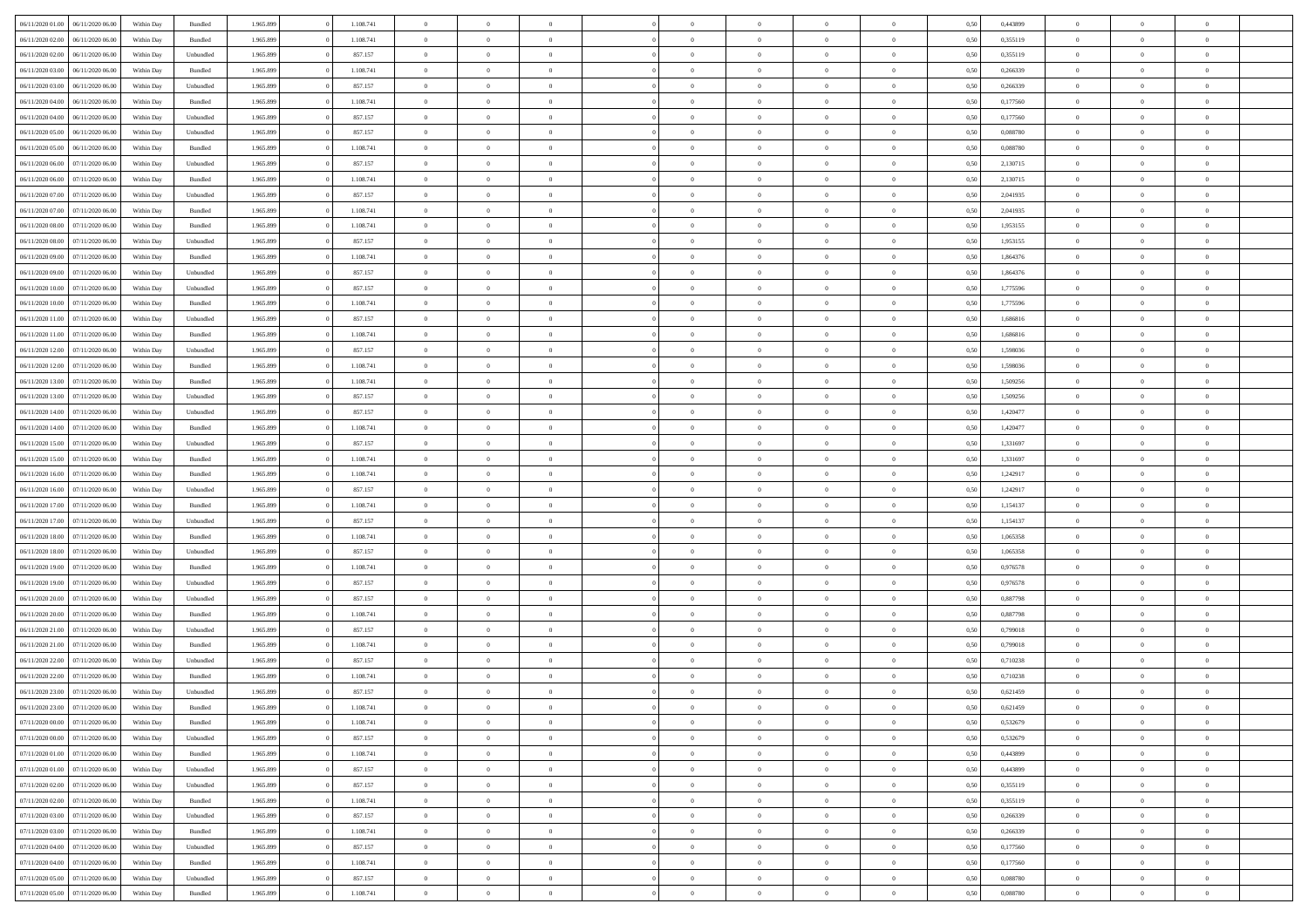| 07/11/2020 06:00 | 08/11/2020 06:00 | Within Dav | Unbundled | 1.965.899 | 857.157   | $\overline{0}$ | $\theta$       |                | $\Omega$       | $\Omega$       | $\theta$       | $\theta$       | 0,50 | 2,130715 | $\theta$       | $\overline{0}$ | $\overline{0}$ |  |
|------------------|------------------|------------|-----------|-----------|-----------|----------------|----------------|----------------|----------------|----------------|----------------|----------------|------|----------|----------------|----------------|----------------|--|
|                  |                  |            |           |           |           |                |                |                |                |                |                |                |      |          |                |                |                |  |
| 07/11/2020 06.00 | 08/11/2020 06.00 | Within Day | Bundled   | 1.965.899 | 1.108.741 | $\overline{0}$ | $\overline{0}$ | $\overline{0}$ | $\overline{0}$ | $\bf{0}$       | $\overline{0}$ | $\bf{0}$       | 0,50 | 2,130715 | $\theta$       | $\overline{0}$ | $\overline{0}$ |  |
| 07/11/2020 07.00 | 08/11/2020 06.00 | Within Day | Bundled   | 1.965.899 | 1.108.741 | $\overline{0}$ | $\overline{0}$ | $\overline{0}$ | $\bf{0}$       | $\bf{0}$       | $\bf{0}$       | $\mathbf{0}$   | 0,50 | 2,041935 | $\overline{0}$ | $\overline{0}$ | $\overline{0}$ |  |
| 07/11/2020 07.00 | 08/11/2020 06:00 | Within Day | Unbundled | 1.965.899 | 857.157   | $\overline{0}$ | $\overline{0}$ | $\overline{0}$ | $\overline{0}$ | $\theta$       | $\overline{0}$ | $\overline{0}$ | 0.50 | 2,041935 | $\theta$       | $\overline{0}$ | $\overline{0}$ |  |
| 07/11/2020 08:00 | 08/11/2020 06.00 | Within Day | Bundled   | 1.965.899 | 1.108.741 | $\overline{0}$ | $\theta$       | $\overline{0}$ | $\overline{0}$ | $\bf{0}$       | $\overline{0}$ | $\bf{0}$       | 0,50 | 1,953155 | $\,$ 0 $\,$    | $\overline{0}$ | $\overline{0}$ |  |
|                  |                  |            |           |           |           |                |                |                |                |                |                |                |      |          |                |                |                |  |
| 07/11/2020 08.00 | 08/11/2020 06.00 | Within Day | Unbundled | 1.965.899 | 857.157   | $\overline{0}$ | $\overline{0}$ | $\overline{0}$ | $\bf{0}$       | $\overline{0}$ | $\overline{0}$ | $\mathbf{0}$   | 0,50 | 1,953155 | $\overline{0}$ | $\overline{0}$ | $\bf{0}$       |  |
| 07/11/2020 09:00 | 08/11/2020 06:00 | Within Dav | Unbundled | 1.965.899 | 857.157   | $\overline{0}$ | $\overline{0}$ | $\overline{0}$ | $\overline{0}$ | $\overline{0}$ | $\overline{0}$ | $\overline{0}$ | 0.50 | 1,864376 | $\theta$       | $\overline{0}$ | $\overline{0}$ |  |
| 07/11/2020 09:00 | 08/11/2020 06.00 | Within Day | Bundled   | 1.965.899 | 1.108.741 | $\overline{0}$ | $\theta$       | $\overline{0}$ | $\overline{0}$ | $\bf{0}$       | $\overline{0}$ | $\bf{0}$       | 0,50 | 1,864376 | $\,$ 0 $\,$    | $\theta$       | $\overline{0}$ |  |
| 07/11/2020 10:00 | 08/11/2020 06.00 | Within Day | Bundled   | 1.965.899 | 1.108.741 | $\overline{0}$ | $\overline{0}$ | $\overline{0}$ | $\bf{0}$       | $\bf{0}$       | $\bf{0}$       | $\mathbf{0}$   | 0,50 | 1,775596 | $\bf{0}$       | $\overline{0}$ | $\overline{0}$ |  |
| 07/11/2020 10:00 | 08/11/2020 06:00 | Within Dav | Unbundled | 1.965.899 | 857.157   | $\overline{0}$ | $\overline{0}$ | $\overline{0}$ | $\overline{0}$ | $\overline{0}$ | $\overline{0}$ | $\overline{0}$ | 0.50 | 1,775596 | $\theta$       | $\overline{0}$ | $\overline{0}$ |  |
| 07/11/2020 11:00 | 08/11/2020 06.00 | Within Day | Bundled   | 1.965.899 | 1.108.741 | $\overline{0}$ | $\theta$       | $\overline{0}$ | $\overline{0}$ | $\bf{0}$       | $\overline{0}$ | $\bf{0}$       | 0,50 | 1,686816 | $\,$ 0 $\,$    | $\overline{0}$ | $\overline{0}$ |  |
|                  |                  |            |           |           |           |                |                |                |                |                |                |                |      |          |                |                |                |  |
| 07/11/2020 11:00 | 08/11/2020 06.00 | Within Day | Unbundled | 1.965.899 | 857.157   | $\overline{0}$ | $\bf{0}$       | $\overline{0}$ | $\bf{0}$       | $\bf{0}$       | $\bf{0}$       | $\mathbf{0}$   | 0,50 | 1,686816 | $\overline{0}$ | $\overline{0}$ | $\bf{0}$       |  |
| 07/11/2020 12:00 | 08/11/2020 06:00 | Within Day | Bundled   | 1.965.899 | 1.108.741 | $\overline{0}$ | $\overline{0}$ | $\overline{0}$ | $\overline{0}$ | $\overline{0}$ | $\overline{0}$ | $\overline{0}$ | 0.50 | 1.598036 | $\theta$       | $\theta$       | $\overline{0}$ |  |
| 07/11/2020 12.00 | 08/11/2020 06.00 | Within Day | Unbundled | 1.965.899 | 857.157   | $\overline{0}$ | $\theta$       | $\overline{0}$ | $\overline{0}$ | $\bf{0}$       | $\overline{0}$ | $\bf{0}$       | 0,50 | 1,598036 | $\,$ 0 $\,$    | $\overline{0}$ | $\overline{0}$ |  |
| 07/11/2020 13.00 | 08/11/2020 06.00 | Within Day | Unbundled | 1.965.899 | 857.157   | $\overline{0}$ | $\overline{0}$ | $\overline{0}$ | $\bf{0}$       | $\overline{0}$ | $\overline{0}$ | $\mathbf{0}$   | 0,50 | 1,509256 | $\overline{0}$ | $\overline{0}$ | $\bf{0}$       |  |
| 07/11/2020 13:00 | 08/11/2020 06:00 | Within Dav | Bundled   | 1.965.899 | 1.108.741 | $\overline{0}$ | $\overline{0}$ | $\overline{0}$ | $\overline{0}$ | $\overline{0}$ | $\overline{0}$ | $\overline{0}$ | 0.50 | 1,509256 | $\theta$       | $\overline{0}$ | $\overline{0}$ |  |
| 07/11/2020 14:00 | 08/11/2020 06.00 | Within Day | Bundled   | 1.965.899 | 1.108.741 | $\overline{0}$ | $\theta$       | $\overline{0}$ | $\overline{0}$ | $\bf{0}$       | $\overline{0}$ | $\bf{0}$       | 0,50 | 1,420477 | $\,$ 0 $\,$    | $\overline{0}$ | $\overline{0}$ |  |
|                  |                  |            |           |           |           |                | $\overline{0}$ |                |                |                |                |                |      |          | $\bf{0}$       | $\overline{0}$ | $\overline{0}$ |  |
| 07/11/2020 14:00 | 08/11/2020 06.00 | Within Day | Unbundled | 1.965.899 | 857.157   | $\overline{0}$ |                | $\overline{0}$ | $\bf{0}$       | $\overline{0}$ | $\bf{0}$       | $\mathbf{0}$   | 0,50 | 1,420477 |                |                |                |  |
| 07/11/2020 15:00 | 08/11/2020 06:00 | Within Day | Bundled   | 1.965.899 | 1.108.741 | $\overline{0}$ | $\overline{0}$ | $\overline{0}$ | $\overline{0}$ | $\overline{0}$ | $\overline{0}$ | $\overline{0}$ | 0.50 | 1,331697 | $\theta$       | $\overline{0}$ | $\overline{0}$ |  |
| 07/11/2020 15.00 | 08/11/2020 06.00 | Within Day | Unbundled | 1.965.899 | 857.157   | $\overline{0}$ | $\theta$       | $\overline{0}$ | $\overline{0}$ | $\bf{0}$       | $\overline{0}$ | $\bf{0}$       | 0,50 | 1,331697 | $\,$ 0 $\,$    | $\overline{0}$ | $\overline{0}$ |  |
| 07/11/2020 16.00 | 08/11/2020 06.00 | Within Day | Bundled   | 1.965.899 | 1.108.741 | $\overline{0}$ | $\overline{0}$ | $\overline{0}$ | $\bf{0}$       | $\bf{0}$       | $\bf{0}$       | $\mathbf{0}$   | 0,50 | 1,242917 | $\overline{0}$ | $\overline{0}$ | $\bf{0}$       |  |
| 07/11/2020 16:00 | 08/11/2020 06:00 | Within Day | Unbundled | 1.965.899 | 857.157   | $\overline{0}$ | $\overline{0}$ | $\overline{0}$ | $\overline{0}$ | $\overline{0}$ | $\overline{0}$ | $\overline{0}$ | 0.50 | 1.242917 | $\theta$       | $\overline{0}$ | $\overline{0}$ |  |
| 07/11/2020 17.00 | 08/11/2020 06.00 | Within Day | Bundled   | 1.965.899 | 1.108.741 | $\overline{0}$ | $\theta$       | $\overline{0}$ | $\overline{0}$ | $\bf{0}$       | $\overline{0}$ | $\,$ 0 $\,$    | 0,50 | 1,154137 | $\,$ 0 $\,$    | $\overline{0}$ | $\overline{0}$ |  |
| 07/11/2020 17.00 | 08/11/2020 06.00 | Within Day | Unbundled | 1.965.899 | 857.157   | $\overline{0}$ | $\overline{0}$ | $\overline{0}$ | $\bf{0}$       | $\overline{0}$ | $\overline{0}$ | $\mathbf{0}$   | 0,50 | 1,154137 | $\overline{0}$ | $\overline{0}$ | $\bf{0}$       |  |
| 07/11/2020 18.00 | 08/11/2020 06:00 | Within Day | Unbundled | 1.965.899 | 857.157   | $\overline{0}$ | $\overline{0}$ | $\overline{0}$ | $\overline{0}$ | $\overline{0}$ | $\overline{0}$ | $\overline{0}$ | 0.50 | 1,065358 | $\overline{0}$ | $\overline{0}$ | $\overline{0}$ |  |
|                  |                  |            |           |           |           |                |                |                |                |                |                |                |      |          |                |                |                |  |
| 07/11/2020 18.00 | 08/11/2020 06.00 | Within Day | Bundled   | 1.965.899 | 1.108.741 | $\overline{0}$ | $\theta$       | $\overline{0}$ | $\overline{0}$ | $\,$ 0         | $\overline{0}$ | $\bf{0}$       | 0,50 | 1,065358 | $\,$ 0 $\,$    | $\overline{0}$ | $\overline{0}$ |  |
| 07/11/2020 19.00 | 08/11/2020 06.00 | Within Day | Bundled   | 1.965.899 | 1.108.741 | $\overline{0}$ | $\overline{0}$ | $\overline{0}$ | $\bf{0}$       | $\bf{0}$       | $\bf{0}$       | $\mathbf{0}$   | 0,50 | 0,976578 | $\,0\,$        | $\overline{0}$ | $\overline{0}$ |  |
| 07/11/2020 19:00 | 08/11/2020 06:00 | Within Day | Unbundled | 1.965.899 | 857.157   | $\overline{0}$ | $\overline{0}$ | $\overline{0}$ | $\overline{0}$ | $\overline{0}$ | $\overline{0}$ | $\overline{0}$ | 0.50 | 0,976578 | $\theta$       | $\overline{0}$ | $\overline{0}$ |  |
| 07/11/2020 20.00 | 08/11/2020 06.00 | Within Day | Bundled   | 1.965.899 | 1.108.741 | $\overline{0}$ | $\overline{0}$ | $\overline{0}$ | $\overline{0}$ | $\,$ 0         | $\overline{0}$ | $\bf{0}$       | 0,50 | 0,887798 | $\,$ 0 $\,$    | $\overline{0}$ | $\overline{0}$ |  |
| 07/11/2020 20.00 | 08/11/2020 06.00 | Within Day | Unbundled | 1.965.899 | 857.157   | $\overline{0}$ | $\overline{0}$ | $\overline{0}$ | $\bf{0}$       | $\bf{0}$       | $\bf{0}$       | $\mathbf{0}$   | 0,50 | 0,887798 | $\overline{0}$ | $\overline{0}$ | $\bf{0}$       |  |
| 07/11/2020 21:00 | 08/11/2020 06.00 | Within Day | Unbundled | 1.965.899 | 857.157   | $\overline{0}$ | $\theta$       | $\overline{0}$ | $\Omega$       | $\overline{0}$ | $\overline{0}$ | $\overline{0}$ | 0,50 | 0,799018 | $\,0\,$        | $\theta$       | $\overline{0}$ |  |
|                  |                  |            |           |           |           | $\overline{0}$ | $\overline{0}$ |                |                |                |                |                |      |          |                |                |                |  |
| 07/11/2020 21.00 | 08/11/2020 06.00 | Within Day | Bundled   | 1.965.899 | 1.108.741 |                |                | $\overline{0}$ | $\overline{0}$ | $\bf{0}$       | $\overline{0}$ | $\bf{0}$       | 0,50 | 0,799018 | $\,$ 0 $\,$    | $\overline{0}$ | $\overline{0}$ |  |
| 07/11/2020 22.00 | 08/11/2020 06.00 | Within Day | Unbundled | 1.965.899 | 857.157   | $\overline{0}$ | $\overline{0}$ | $\overline{0}$ | $\bf{0}$       | $\overline{0}$ | $\overline{0}$ | $\mathbf{0}$   | 0,50 | 0,710238 | $\overline{0}$ | $\overline{0}$ | $\bf{0}$       |  |
| 07/11/2020 22.00 | 08/11/2020 06:00 | Within Day | Bundled   | 1.965.899 | 1.108.741 | $\overline{0}$ | $\overline{0}$ | $\overline{0}$ | $\Omega$       | $\overline{0}$ | $\overline{0}$ | $\overline{0}$ | 0.50 | 0,710238 | $\,0\,$        | $\theta$       | $\overline{0}$ |  |
| 07/11/2020 23.00 | 08/11/2020 06.00 | Within Day | Bundled   | 1.965.899 | 1.108.741 | $\overline{0}$ | $\theta$       | $\overline{0}$ | $\overline{0}$ | $\,$ 0         | $\overline{0}$ | $\bf{0}$       | 0,50 | 0,621459 | $\,$ 0 $\,$    | $\overline{0}$ | $\overline{0}$ |  |
| 07/11/2020 23.00 | 08/11/2020 06.00 | Within Day | Unbundled | 1.965.899 | 857.157   | $\overline{0}$ | $\overline{0}$ | $\overline{0}$ | $\bf{0}$       | $\bf{0}$       | $\bf{0}$       | $\mathbf{0}$   | 0,50 | 0,621459 | $\bf{0}$       | $\overline{0}$ | $\bf{0}$       |  |
| 08/11/2020 00:00 | 08/11/2020 06:00 | Within Day | Unbundled | 1.965.899 | 857.157   | $\overline{0}$ | $\overline{0}$ | $\overline{0}$ | $\Omega$       | $\overline{0}$ | $\overline{0}$ | $\overline{0}$ | 0.50 | 0,532679 | $\,$ 0 $\,$    | $\theta$       | $\overline{0}$ |  |
| 08/11/2020 00.00 | 08/11/2020 06.00 | Within Day | Bundled   | 1.965.899 | 1.108.741 | $\overline{0}$ | $\overline{0}$ | $\overline{0}$ | $\overline{0}$ | $\,$ 0         | $\overline{0}$ | $\bf{0}$       | 0,50 | 0,532679 | $\,$ 0 $\,$    | $\overline{0}$ | $\overline{0}$ |  |
|                  |                  |            |           |           |           |                |                |                |                |                |                |                |      |          |                |                |                |  |
| 08/11/2020 01.00 | 08/11/2020 06.00 | Within Day | Unbundled | 1.965.899 | 857.157   | $\overline{0}$ | $\overline{0}$ | $\overline{0}$ | $\bf{0}$       | $\bf{0}$       | $\overline{0}$ | $\mathbf{0}$   | 0,50 | 0,443899 | $\overline{0}$ | $\overline{0}$ | $\bf{0}$       |  |
| 08/11/2020 01:00 | 08/11/2020 06.00 | Within Day | Bundled   | 1.965.899 | 1.108.741 | $\overline{0}$ | $\theta$       | $\overline{0}$ | $\Omega$       | $\overline{0}$ | $\overline{0}$ | $\overline{0}$ | 0,50 | 0,443899 | $\,0\,$        | $\theta$       | $\overline{0}$ |  |
| 08/11/2020 02.00 | 08/11/2020 06.00 | Within Day | Unbundled | 1.965.899 | 857.157   | $\overline{0}$ | $\,$ 0         | $\overline{0}$ | $\overline{0}$ | $\,$ 0         | $\overline{0}$ | $\bf{0}$       | 0,50 | 0,355119 | $\,$ 0 $\,$    | $\overline{0}$ | $\overline{0}$ |  |
| 08/11/2020 02.00 | 08/11/2020 06.00 | Within Day | Bundled   | 1.965.899 | 1.108.741 | $\overline{0}$ | $\overline{0}$ | $\overline{0}$ | $\bf{0}$       | $\overline{0}$ | $\overline{0}$ | $\mathbf{0}$   | 0,50 | 0,355119 | $\overline{0}$ | $\overline{0}$ | $\bf{0}$       |  |
| 08/11/2020 03:00 | 08/11/2020 06.00 | Within Day | Bundled   | 1.965.899 | 1.108.741 | $\overline{0}$ | $\Omega$       | $\overline{0}$ | $\Omega$       | $\Omega$       | $\overline{0}$ | $\overline{0}$ | 0.50 | 0,266339 | $\,0\,$        | $\theta$       | $\overline{0}$ |  |
| 08/11/2020 03.00 | 08/11/2020 06.00 | Within Day | Unbundled | 1.965.899 | 857.157   | $\overline{0}$ | $\overline{0}$ | $\overline{0}$ | $\bf{0}$       | $\,$ 0         | $\bf{0}$       | $\bf{0}$       | 0,50 | 0,266339 | $\,0\,$        | $\,$ 0 $\,$    | $\overline{0}$ |  |
| 08/11/2020 04:00 | 08/11/2020 06.00 | Within Day | Unbundled | 1.965.899 | 857.157   | $\bf{0}$       | $\bf{0}$       |                |                | $\bf{0}$       |                |                | 0,50 | 0,177560 | $\bf{0}$       | $\overline{0}$ |                |  |
|                  |                  |            |           |           |           |                |                |                |                |                |                |                |      |          |                |                |                |  |
| 08/11/2020 04:00 | 08/11/2020 06:00 | Within Day | Bundled   | 1.965.899 | 1.108.741 | $\overline{0}$ | $\overline{0}$ | $\overline{0}$ | $\Omega$       | $\overline{0}$ | $\overline{0}$ | $\overline{0}$ | 0,50 | 0,177560 | $\theta$       | $\theta$       | $\theta$       |  |
| 08/11/2020 05.00 | 08/11/2020 06.00 | Within Day | Bundled   | 1.965.899 | 1.108.741 | $\overline{0}$ | $\bf{0}$       | $\overline{0}$ | $\bf{0}$       | $\,$ 0 $\,$    | $\overline{0}$ | $\mathbf{0}$   | 0,50 | 0,088780 | $\,$ 0 $\,$    | $\,$ 0 $\,$    | $\,$ 0         |  |
| 08/11/2020 05:00 | 08/11/2020 06.00 | Within Day | Unbundled | 1.965.899 | 857.157   | $\overline{0}$ | $\overline{0}$ | $\overline{0}$ | $\overline{0}$ | $\overline{0}$ | $\overline{0}$ | $\mathbf{0}$   | 0,50 | 0,088780 | $\overline{0}$ | $\bf{0}$       | $\bf{0}$       |  |
| 08/11/2020 06:00 | 09/11/2020 06.00 | Within Day | Unbundled | 1.965.899 | 857.157   | $\overline{0}$ | $\overline{0}$ | $\overline{0}$ | $\Omega$       | $\overline{0}$ | $\overline{0}$ | $\overline{0}$ | 0,50 | 2,130715 | $\overline{0}$ | $\,$ 0 $\,$    | $\overline{0}$ |  |
| 08/11/2020 06.00 | 09/11/2020 06.00 | Within Day | Bundled   | 1.965.899 | 1.108.741 | $\overline{0}$ | $\,$ 0         | $\overline{0}$ | $\bf{0}$       | $\,$ 0 $\,$    | $\overline{0}$ | $\,$ 0 $\,$    | 0,50 | 2,130715 | $\,$ 0 $\,$    | $\overline{0}$ | $\,$ 0         |  |
| 08/11/2020 07.00 | 09/11/2020 06.00 | Within Day | Unbundled | 1.965.899 | 857.157   | $\overline{0}$ | $\overline{0}$ | $\overline{0}$ | $\overline{0}$ | $\overline{0}$ | $\overline{0}$ | $\mathbf{0}$   | 0,50 | 2,041935 | $\overline{0}$ | $\overline{0}$ | $\bf{0}$       |  |
| 08/11/2020 07:00 | 09/11/2020 06.00 | Within Day | Bundled   | 1.965.899 | 1.108.741 | $\overline{0}$ | $\overline{0}$ | $\overline{0}$ | $\overline{0}$ | $\overline{0}$ | $\overline{0}$ | $\overline{0}$ | 0.50 | 2,041935 | $\overline{0}$ | $\theta$       | $\overline{0}$ |  |
|                  |                  |            |           |           |           |                |                |                |                |                |                |                |      |          |                |                |                |  |
| 08/11/2020 08:00 | 09/11/2020 06.00 | Within Day | Bundled   | 1.965.899 | 1.108.741 | $\overline{0}$ | $\,$ 0         | $\overline{0}$ | $\bf{0}$       | $\bf{0}$       | $\bf{0}$       | $\bf{0}$       | 0,50 | 1,953155 | $\,$ 0 $\,$    | $\overline{0}$ | $\overline{0}$ |  |
| 08/11/2020 08.00 | 09/11/2020 06.00 | Within Day | Unbundled | 1.965.899 | 857.157   | $\overline{0}$ | $\bf{0}$       | $\overline{0}$ | $\overline{0}$ | $\overline{0}$ | $\overline{0}$ | $\mathbf{0}$   | 0,50 | 1,953155 | $\overline{0}$ | $\overline{0}$ | $\bf{0}$       |  |
| 08/11/2020 10:00 | 09/11/2020 06.00 | Within Day | Unbundled | 1.965.899 | 857.157   | $\overline{0}$ | $\overline{0}$ | $\overline{0}$ | $\Omega$       | $\overline{0}$ | $\overline{0}$ | $\overline{0}$ | 0,50 | 1,775596 | $\overline{0}$ | $\overline{0}$ | $\overline{0}$ |  |
| 08/11/2020 10:00 | 09/11/2020 06.00 | Within Day | Bundled   | 1.965.899 | 1.108.741 | $\overline{0}$ | $\bf{0}$       | $\overline{0}$ | $\bf{0}$       | $\bf{0}$       | $\bf{0}$       | $\mathbf{0}$   | 0,50 | 1,775596 | $\,$ 0 $\,$    | $\,$ 0 $\,$    | $\bf{0}$       |  |
| 08/11/2020 11:00 | 09/11/2020 06.00 | Within Day | Unbundled | 1.965.899 | 857.157   | $\overline{0}$ | $\overline{0}$ | $\overline{0}$ | $\overline{0}$ | $\overline{0}$ | $\bf{0}$       | $\mathbf{0}$   | 0,50 | 1,686816 | $\overline{0}$ | $\bf{0}$       | $\overline{0}$ |  |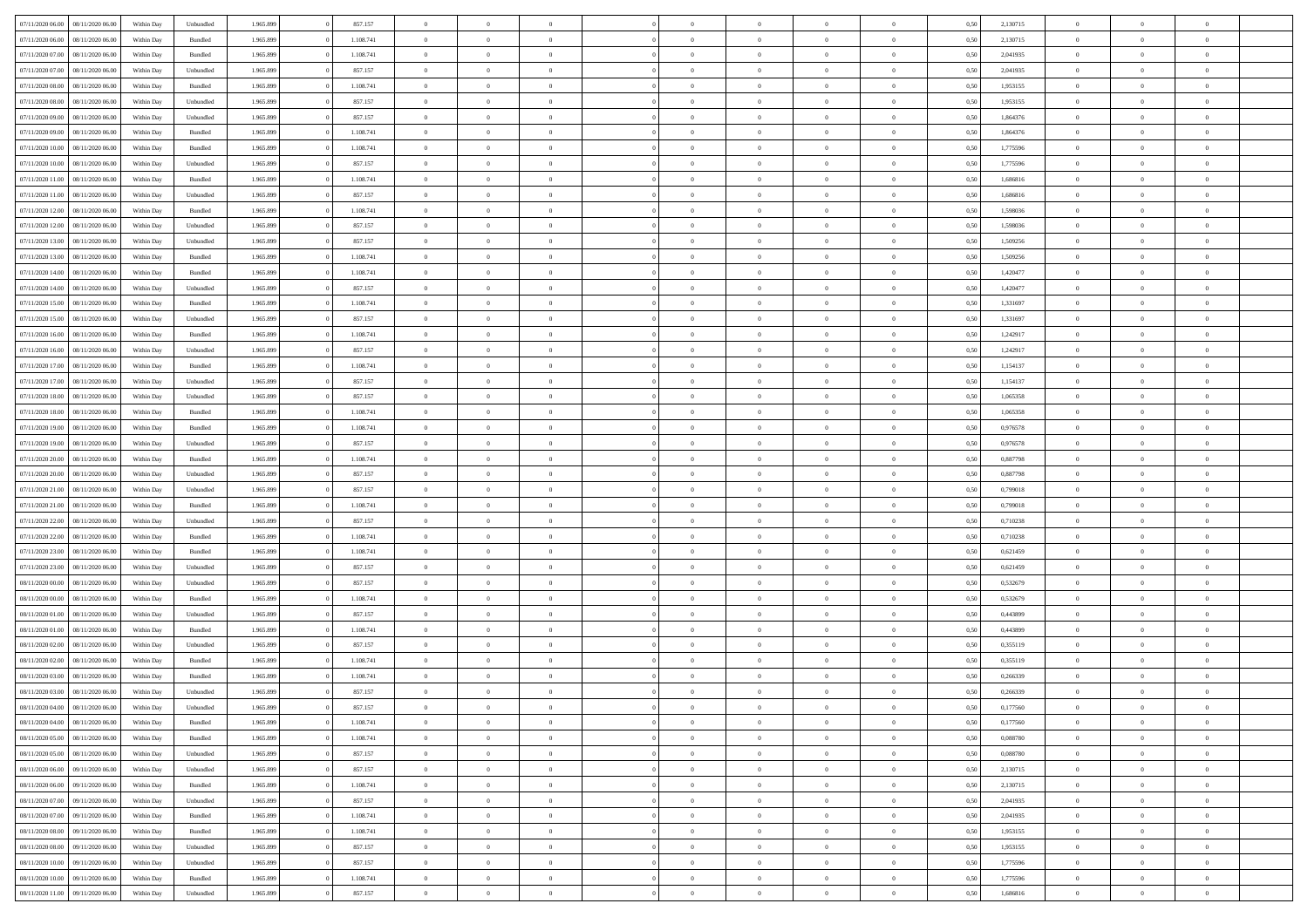| 08/11/2020 11:00 | 09/11/2020 06:00 | Within Dav | Bundled            | 1.965.899 | 1.108.741 | $\overline{0}$ | $\Omega$       |                | $\Omega$       | $\Omega$       | $\theta$       | $\theta$       | 0,50 | 1,686816 | $\theta$       | $\theta$       | $\theta$       |  |
|------------------|------------------|------------|--------------------|-----------|-----------|----------------|----------------|----------------|----------------|----------------|----------------|----------------|------|----------|----------------|----------------|----------------|--|
|                  |                  |            |                    |           |           |                |                |                |                |                |                |                |      |          |                |                |                |  |
| 08/11/2020 12:00 | 09/11/2020 06.00 | Within Day | Bundled            | 1.965.899 | 1.108.741 | $\overline{0}$ | $\theta$       | $\overline{0}$ | $\overline{0}$ | $\bf{0}$       | $\overline{0}$ | $\bf{0}$       | 0,50 | 1,598036 | $\theta$       | $\theta$       | $\overline{0}$ |  |
| 08/11/2020 12:00 | 09/11/2020 06.00 | Within Day | Unbundled          | 1.965.899 | 857.157   | $\overline{0}$ | $\bf{0}$       | $\overline{0}$ | $\bf{0}$       | $\bf{0}$       | $\bf{0}$       | $\mathbf{0}$   | 0,50 | 1,598036 | $\overline{0}$ | $\overline{0}$ | $\overline{0}$ |  |
| 08/11/2020 13:00 | 09/11/2020 06:00 | Within Dav | Bundled            | 1.965.899 | 1.108.741 | $\overline{0}$ | $\overline{0}$ | $\overline{0}$ | $\overline{0}$ | $\bf{0}$       | $\overline{0}$ | $\overline{0}$ | 0.50 | 1,509256 | $\theta$       | $\theta$       | $\overline{0}$ |  |
| 08/11/2020 13:00 | 09/11/2020 06.00 | Within Day | Unbundled          | 1.965.899 | 857.157   | $\overline{0}$ | $\theta$       | $\overline{0}$ | $\overline{0}$ | $\bf{0}$       | $\overline{0}$ | $\bf{0}$       | 0,50 | 1,509256 | $\,$ 0 $\,$    | $\overline{0}$ | $\overline{0}$ |  |
|                  |                  |            |                    |           |           |                |                |                |                |                |                |                |      |          |                |                |                |  |
| 08/11/2020 14:00 | 09/11/2020 06.00 | Within Day | Bundled            | 1.965.899 | 1.108.741 | $\overline{0}$ | $\overline{0}$ | $\overline{0}$ | $\bf{0}$       | $\overline{0}$ | $\overline{0}$ | $\mathbf{0}$   | 0,50 | 1,420477 | $\overline{0}$ | $\overline{0}$ | $\bf{0}$       |  |
| 08/11/2020 14:00 | 09/11/2020 06:00 | Within Dav | Unbundled          | 1.965.899 | 857.157   | $\overline{0}$ | $\overline{0}$ | $\overline{0}$ | $\overline{0}$ | $\overline{0}$ | $\overline{0}$ | $\overline{0}$ | 0.50 | 1,420477 | $\theta$       | $\overline{0}$ | $\overline{0}$ |  |
| 08/11/2020 15:00 | 09/11/2020 06.00 | Within Day | Unbundled          | 1.965.899 | 857.157   | $\overline{0}$ | $\theta$       | $\overline{0}$ | $\overline{0}$ | $\,$ 0         | $\overline{0}$ | $\bf{0}$       | 0,50 | 1,331697 | $\,$ 0 $\,$    | $\theta$       | $\overline{0}$ |  |
| 08/11/2020 15:00 | 09/11/2020 06.00 | Within Day | Bundled            | 1.965.899 | 1.108.741 | $\overline{0}$ | $\overline{0}$ | $\overline{0}$ | $\bf{0}$       | $\bf{0}$       | $\bf{0}$       | $\mathbf{0}$   | 0,50 | 1,331697 | $\,0\,$        | $\overline{0}$ | $\overline{0}$ |  |
| 08/11/2020 16:00 | 09/11/2020 06:00 | Within Dav | Bundled            | 1.965.899 | 1.108.741 | $\overline{0}$ | $\overline{0}$ | $\overline{0}$ | $\overline{0}$ | $\overline{0}$ | $\overline{0}$ | $\overline{0}$ | 0.50 | 1,242917 | $\theta$       | $\overline{0}$ | $\overline{0}$ |  |
| 08/11/2020 16:00 | 09/11/2020 06.00 | Within Day | Unbundled          | 1.965.899 | 857.157   | $\overline{0}$ | $\theta$       | $\overline{0}$ | $\overline{0}$ | $\bf{0}$       | $\overline{0}$ | $\bf{0}$       | 0,50 | 1,242917 | $\,$ 0 $\,$    | $\overline{0}$ | $\overline{0}$ |  |
|                  |                  |            |                    |           |           |                |                |                |                |                |                |                |      |          |                |                |                |  |
| 08/11/2020 17.00 | 09/11/2020 06.00 | Within Day | Bundled            | 1.965.899 | 1.108.741 | $\overline{0}$ | $\overline{0}$ | $\overline{0}$ | $\bf{0}$       | $\bf{0}$       | $\bf{0}$       | $\mathbf{0}$   | 0,50 | 1,154137 | $\overline{0}$ | $\overline{0}$ | $\overline{0}$ |  |
| 08/11/2020 17:00 | 09/11/2020 06:00 | Within Day | Unbundled          | 1.965.899 | 857.157   | $\overline{0}$ | $\overline{0}$ | $\overline{0}$ | $\overline{0}$ | $\overline{0}$ | $\overline{0}$ | $\overline{0}$ | 0.50 | 1,154137 | $\theta$       | $\theta$       | $\overline{0}$ |  |
| 08/11/2020 18:00 | 09/11/2020 06.00 | Within Day | Unbundled          | 1.965.899 | 857.157   | $\overline{0}$ | $\theta$       | $\overline{0}$ | $\overline{0}$ | $\bf{0}$       | $\overline{0}$ | $\bf{0}$       | 0,50 | 1,065358 | $\,$ 0 $\,$    | $\overline{0}$ | $\overline{0}$ |  |
| 08/11/2020 18:00 | 09/11/2020 06.00 | Within Day | Bundled            | 1.965.899 | 1.108.741 | $\overline{0}$ | $\overline{0}$ | $\overline{0}$ | $\bf{0}$       | $\overline{0}$ | $\overline{0}$ | $\mathbf{0}$   | 0,50 | 1,065358 | $\overline{0}$ | $\overline{0}$ | $\bf{0}$       |  |
| 08/11/2020 19:00 | 09/11/2020 06:00 | Within Dav | Bundled            | 1.965.899 | 1.108.741 | $\overline{0}$ | $\overline{0}$ | $\overline{0}$ | $\overline{0}$ | $\overline{0}$ | $\overline{0}$ | $\overline{0}$ | 0.50 | 0,976578 | $\theta$       | $\overline{0}$ | $\overline{0}$ |  |
| 08/11/2020 19:00 | 09/11/2020 06.00 | Within Day | Unbundled          | 1.965.899 | 857.157   | $\overline{0}$ | $\theta$       | $\overline{0}$ | $\overline{0}$ | $\bf{0}$       | $\overline{0}$ | $\bf{0}$       | 0,50 | 0,976578 | $\,$ 0 $\,$    | $\theta$       | $\overline{0}$ |  |
| 08/11/2020 20.00 | 09/11/2020 06.00 | Within Day | Unbundled          | 1.965.899 | 857.157   | $\overline{0}$ | $\overline{0}$ | $\overline{0}$ | $\bf{0}$       | $\bf{0}$       | $\bf{0}$       | $\mathbf{0}$   | 0,50 | 0,887798 | $\bf{0}$       | $\overline{0}$ | $\overline{0}$ |  |
|                  | 09/11/2020 06:00 |            | Bundled            | 1.965.899 | 1.108.741 | $\overline{0}$ | $\overline{0}$ | $\overline{0}$ | $\overline{0}$ | $\overline{0}$ | $\overline{0}$ | $\overline{0}$ | 0.50 | 0,887798 | $\theta$       | $\overline{0}$ | $\overline{0}$ |  |
| 08/11/2020 20:00 |                  | Within Day |                    |           |           |                |                |                |                |                |                |                |      |          |                |                |                |  |
| 08/11/2020 21.00 | 09/11/2020 06.00 | Within Day | Unbundled          | 1.965.899 | 857.157   | $\overline{0}$ | $\theta$       | $\overline{0}$ | $\overline{0}$ | $\bf{0}$       | $\overline{0}$ | $\bf{0}$       | 0,50 | 0,799018 | $\,$ 0 $\,$    | $\overline{0}$ | $\overline{0}$ |  |
| 08/11/2020 21.00 | 09/11/2020 06.00 | Within Day | Bundled            | 1.965.899 | 1.108.741 | $\overline{0}$ | $\overline{0}$ | $\overline{0}$ | $\bf{0}$       | $\bf{0}$       | $\bf{0}$       | $\mathbf{0}$   | 0,50 | 0,799018 | $\overline{0}$ | $\overline{0}$ | $\overline{0}$ |  |
| 08/11/2020 22.00 | 09/11/2020 06:00 | Within Day | Unbundled          | 1.965.899 | 857.157   | $\overline{0}$ | $\overline{0}$ | $\overline{0}$ | $\overline{0}$ | $\overline{0}$ | $\overline{0}$ | $\overline{0}$ | 0.50 | 0,710238 | $\theta$       | $\overline{0}$ | $\overline{0}$ |  |
| 08/11/2020 22.00 | 09/11/2020 06.00 | Within Day | Bundled            | 1.965.899 | 1.108.741 | $\overline{0}$ | $\theta$       | $\overline{0}$ | $\overline{0}$ | $\bf{0}$       | $\overline{0}$ | $\bf{0}$       | 0,50 | 0,710238 | $\,$ 0 $\,$    | $\overline{0}$ | $\overline{0}$ |  |
| 08/11/2020 23.00 | 09/11/2020 06.00 | Within Day | Bundled            | 1.965.899 | 1.108.741 | $\overline{0}$ | $\overline{0}$ | $\overline{0}$ | $\bf{0}$       | $\overline{0}$ | $\overline{0}$ | $\mathbf{0}$   | 0,50 | 0,621459 | $\overline{0}$ | $\overline{0}$ | $\bf{0}$       |  |
| 08/11/2020 23.00 | 09/11/2020 06:00 | Within Day | Unbundled          | 1.965.899 | 857.157   | $\overline{0}$ | $\overline{0}$ | $\overline{0}$ | $\overline{0}$ | $\overline{0}$ | $\overline{0}$ | $\overline{0}$ | 0.50 | 0,621459 | $\theta$       | $\overline{0}$ | $\overline{0}$ |  |
|                  |                  |            |                    |           |           |                |                |                |                |                |                |                |      |          |                |                |                |  |
| 09/11/2020 00.00 | 09/11/2020 06.00 | Within Day | Unbundled          | 1.965.899 | 857.157   | $\overline{0}$ | $\theta$       | $\overline{0}$ | $\overline{0}$ | $\,$ 0         | $\overline{0}$ | $\bf{0}$       | 0,50 | 0,532679 | $\,$ 0 $\,$    | $\theta$       | $\overline{0}$ |  |
| 09/11/2020 00:00 | 09/11/2020 06.00 | Within Day | Bundled            | 1.965.899 | 1.108.741 | $\overline{0}$ | $\overline{0}$ | $\overline{0}$ | $\bf{0}$       | $\bf{0}$       | $\bf{0}$       | $\mathbf{0}$   | 0,50 | 0,532679 | $\,0\,$        | $\overline{0}$ | $\overline{0}$ |  |
| 09/11/2020 01:00 | 09/11/2020 06:00 | Within Day | Bundled            | 1.965.899 | 1.108.741 | $\overline{0}$ | $\overline{0}$ | $\overline{0}$ | $\overline{0}$ | $\overline{0}$ | $\overline{0}$ | $\overline{0}$ | 0.50 | 0,443899 | $\theta$       | $\overline{0}$ | $\overline{0}$ |  |
| 09/11/2020 01.00 | 09/11/2020 06.00 | Within Day | Unbundled          | 1.965.899 | 857.157   | $\overline{0}$ | $\theta$       | $\overline{0}$ | $\overline{0}$ | $\bf{0}$       | $\overline{0}$ | $\bf{0}$       | 0,50 | 0,443899 | $\,0\,$        | $\overline{0}$ | $\overline{0}$ |  |
| 09/11/2020 02.00 | 09/11/2020 06.00 | Within Day | Unbundled          | 1.965.899 | 857.157   | $\overline{0}$ | $\overline{0}$ | $\overline{0}$ | $\bf{0}$       | $\bf{0}$       | $\bf{0}$       | $\bf{0}$       | 0,50 | 0,355119 | $\overline{0}$ | $\overline{0}$ | $\overline{0}$ |  |
| 09/11/2020 02.00 | 09/11/2020 06.00 | Within Day | Bundled            | 1.965.899 | 1.108.741 | $\overline{0}$ | $\Omega$       | $\overline{0}$ | $\Omega$       | $\Omega$       | $\overline{0}$ | $\overline{0}$ | 0,50 | 0,355119 | $\,0\,$        | $\theta$       | $\theta$       |  |
| 09/11/2020 03.00 | 09/11/2020 06.00 | Within Day | Unbundled          | 1.965.899 | 857.157   | $\overline{0}$ | $\theta$       | $\overline{0}$ | $\overline{0}$ | $\bf{0}$       | $\overline{0}$ | $\bf{0}$       | 0,50 | 0,266339 | $\,$ 0 $\,$    | $\theta$       | $\overline{0}$ |  |
|                  |                  |            |                    |           |           |                |                |                |                |                |                |                |      |          |                |                |                |  |
| 09/11/2020 03.00 | 09/11/2020 06.00 | Within Day | Bundled            | 1.965.899 | 1.108.741 | $\overline{0}$ | $\overline{0}$ | $\overline{0}$ | $\bf{0}$       | $\bf{0}$       | $\overline{0}$ | $\mathbf{0}$   | 0,50 | 0,266339 | $\overline{0}$ | $\overline{0}$ | $\bf{0}$       |  |
| 09/11/2020 04.00 | 09/11/2020 06.00 | Within Day | Bundled            | 1.965.899 | 1.108.741 | $\overline{0}$ | $\Omega$       | $\overline{0}$ | $\Omega$       | $\overline{0}$ | $\overline{0}$ | $\overline{0}$ | 0.50 | 0,177560 | $\,0\,$        | $\theta$       | $\theta$       |  |
| 09/11/2020 04:00 | 09/11/2020 06.00 | Within Day | Unbundled          | 1.965.899 | 857.157   | $\overline{0}$ | $\theta$       | $\overline{0}$ | $\overline{0}$ | $\,$ 0         | $\overline{0}$ | $\bf{0}$       | 0,50 | 0,177560 | $\,$ 0 $\,$    | $\overline{0}$ | $\overline{0}$ |  |
| 09/11/2020 05:00 | 09/11/2020 06.00 | Within Day | Bundled            | 1.965.899 | 1.108.741 | $\overline{0}$ | $\overline{0}$ | $\overline{0}$ | $\bf{0}$       | $\bf{0}$       | $\bf{0}$       | $\mathbf{0}$   | 0,50 | 0,088780 | $\bf{0}$       | $\overline{0}$ | $\overline{0}$ |  |
| 09/11/2020 05:00 | 09/11/2020 06:00 | Within Day | Unbundled          | 1.965.899 | 857.157   | $\overline{0}$ | $\Omega$       | $\overline{0}$ | $\Omega$       | $\overline{0}$ | $\overline{0}$ | $\overline{0}$ | 0.50 | 0.088780 | $\,0\,$        | $\theta$       | $\theta$       |  |
| 09/11/2020 06.00 | 10/11/2020 06.00 | Within Day | Unbundled          | 1.965.899 | 857.157   | $\overline{0}$ | $\theta$       | $\overline{0}$ | $\overline{0}$ | $\,$ 0         | $\overline{0}$ | $\bf{0}$       | 0,50 | 2,130715 | $\,$ 0 $\,$    | $\overline{0}$ | $\overline{0}$ |  |
| 09/11/2020 06.00 | 10/11/2020 06.00 | Within Day | Bundled            | 1.965.899 | 1.108.741 | $\overline{0}$ | $\overline{0}$ | $\overline{0}$ | $\bf{0}$       | $\bf{0}$       | $\bf{0}$       | $\mathbf{0}$   | 0,50 | 2,130715 | $\overline{0}$ | $\overline{0}$ | $\overline{0}$ |  |
|                  |                  |            |                    |           |           |                |                |                |                |                |                |                |      |          |                |                |                |  |
| 09/11/2020 07.00 | 10/11/2020 06.00 | Within Day | Bundled            | 1.965.899 | 1.108.741 | $\overline{0}$ | $\Omega$       | $\overline{0}$ | $\Omega$       | $\overline{0}$ | $\overline{0}$ | $\overline{0}$ | 0,50 | 2,041935 | $\,0\,$        | $\theta$       | $\theta$       |  |
| 09/11/2020 07.00 | 10/11/2020 06.00 | Within Day | Unbundled          | 1.965.899 | 857.157   | $\overline{0}$ | $\overline{0}$ | $\overline{0}$ | $\overline{0}$ | $\,$ 0         | $\overline{0}$ | $\bf{0}$       | 0,50 | 2,041935 | $\,$ 0 $\,$    | $\overline{0}$ | $\overline{0}$ |  |
| 09/11/2020 08.00 | 10/11/2020 06.00 | Within Day | Bundled            | 1.965.899 | 1.108.741 | $\overline{0}$ | $\overline{0}$ | $\overline{0}$ | $\bf{0}$       | $\bf{0}$       | $\overline{0}$ | $\mathbf{0}$   | 0,50 | 1,953155 | $\overline{0}$ | $\overline{0}$ | $\bf{0}$       |  |
| 09/11/2020 08:00 | 10/11/2020 06:00 | Within Day | Unbundled          | 1.965.899 | 857.157   | $\overline{0}$ | $\Omega$       | $\overline{0}$ | $\Omega$       | $\Omega$       | $\overline{0}$ | $\overline{0}$ | 0.50 | 1,953155 | $\theta$       | $\theta$       | $\theta$       |  |
| 09/11/2020 09:00 | 10/11/2020 06.00 | Within Day | Unbundled          | 1.965.899 | 857.157   | $\overline{0}$ | $\overline{0}$ | $\overline{0}$ | $\bf{0}$       | $\,$ 0         | $\bf{0}$       | $\bf{0}$       | 0,50 | 1,864376 | $\,0\,$        | $\overline{0}$ | $\overline{0}$ |  |
| 09/11/2020 09:00 | 10/11/2020 06.00 | Within Day | $\mathbf B$ undled | 1.965.899 | 1.108.741 | $\bf{0}$       | $\bf{0}$       |                |                | $\bf{0}$       |                |                | 0,50 | 1,864376 | $\bf{0}$       | $\overline{0}$ |                |  |
| 09/11/2020 10:00 | 10/11/2020 06:00 | Within Day | Unbundled          | 1.965.899 | 857.157   | $\overline{0}$ | $\overline{0}$ | $\overline{0}$ | $\Omega$       | $\overline{0}$ | $\overline{0}$ | $\overline{0}$ | 0,50 | 1,775596 | $\theta$       | $\theta$       | $\theta$       |  |
| 09/11/2020 10:00 | 10/11/2020 06.00 | Within Day | Bundled            | 1.965.899 | 1.108.741 | $\overline{0}$ | $\bf{0}$       | $\overline{0}$ | $\bf{0}$       | $\,$ 0 $\,$    | $\overline{0}$ | $\,$ 0 $\,$    | 0,50 | 1,775596 | $\,$ 0 $\,$    | $\,$ 0 $\,$    | $\,$ 0         |  |
|                  |                  |            |                    |           |           |                |                |                |                |                |                |                |      |          |                |                |                |  |
| 09/11/2020 11:00 | 10/11/2020 06:00 | Within Day | Bundled            | 1.965.899 | 1.108.741 | $\overline{0}$ | $\overline{0}$ | $\overline{0}$ | $\overline{0}$ | $\overline{0}$ | $\overline{0}$ | $\mathbf{0}$   | 0,50 | 1,686816 | $\overline{0}$ | $\bf{0}$       | $\overline{0}$ |  |
| 09/11/2020 11:00 | 10/11/2020 06:00 | Within Day | Unbundled          | 1.965.899 | 857.157   | $\overline{0}$ | $\overline{0}$ | $\overline{0}$ | $\Omega$       | $\overline{0}$ | $\overline{0}$ | $\overline{0}$ | 0,50 | 1,686816 | $\overline{0}$ | $\,$ 0 $\,$    | $\overline{0}$ |  |
| 09/11/2020 12.00 | 10/11/2020 06.00 | Within Day | Bundled            | 1.965.899 | 1.108.741 | $\overline{0}$ | $\,$ 0         | $\overline{0}$ | $\bf{0}$       | $\,$ 0 $\,$    | $\overline{0}$ | $\,$ 0 $\,$    | 0,50 | 1,598036 | $\,$ 0 $\,$    | $\overline{0}$ | $\,$ 0         |  |
| 09/11/2020 12.00 | 10/11/2020 06:00 | Within Day | Unbundled          | 1.965.899 | 857.157   | $\overline{0}$ | $\overline{0}$ | $\overline{0}$ | $\overline{0}$ | $\overline{0}$ | $\overline{0}$ | $\mathbf{0}$   | 0,50 | 1,598036 | $\overline{0}$ | $\overline{0}$ | $\overline{0}$ |  |
| 09/11/2020 13:00 | 10/11/2020 06:00 | Within Day | Unbundled          | 1.965.899 | 857.157   | $\overline{0}$ | $\overline{0}$ | $\overline{0}$ | $\overline{0}$ | $\overline{0}$ | $\overline{0}$ | $\overline{0}$ | 0.50 | 1,509256 | $\overline{0}$ | $\theta$       | $\overline{0}$ |  |
| 09/11/2020 13:00 | 10/11/2020 06.00 | Within Day | Bundled            | 1.965.899 | 1.108.741 | $\overline{0}$ | $\,$ 0         | $\overline{0}$ | $\bf{0}$       | $\bf{0}$       | $\bf{0}$       | $\bf{0}$       | 0,50 | 1,509256 | $\,$ 0 $\,$    | $\overline{0}$ | $\overline{0}$ |  |
|                  |                  |            |                    |           |           |                |                |                |                |                |                |                |      |          |                |                |                |  |
| 09/11/2020 14:00 | 10/11/2020 06:00 | Within Day | Unbundled          | 1.965.899 | 857.157   | $\overline{0}$ | $\bf{0}$       | $\overline{0}$ | $\overline{0}$ | $\overline{0}$ | $\overline{0}$ | $\mathbf{0}$   | 0,50 | 1,420477 | $\overline{0}$ | $\overline{0}$ | $\bf{0}$       |  |
| 09/11/2020 14:00 | 10/11/2020 06:00 | Within Day | Bundled            | 1.965.899 | 1.108.741 | $\overline{0}$ | $\overline{0}$ | $\overline{0}$ | $\Omega$       | $\overline{0}$ | $\overline{0}$ | $\overline{0}$ | 0,50 | 1,420477 | $\overline{0}$ | $\overline{0}$ | $\overline{0}$ |  |
| 09/11/2020 15.00 | 10/11/2020 06.00 | Within Day | Bundled            | 1.965.899 | 1.108.741 | $\overline{0}$ | $\bf{0}$       | $\overline{0}$ | $\bf{0}$       | $\bf{0}$       | $\bf{0}$       | $\mathbf{0}$   | 0,50 | 1,331697 | $\,$ 0 $\,$    | $\,$ 0 $\,$    | $\bf{0}$       |  |
| 09/11/2020 15:00 | 10/11/2020 06.00 | Within Day | Unbundled          | 1.965.899 | 857.157   | $\overline{0}$ | $\overline{0}$ | $\overline{0}$ | $\overline{0}$ | $\overline{0}$ | $\bf{0}$       | $\mathbf{0}$   | 0,50 | 1,331697 | $\overline{0}$ | $\bf{0}$       | $\overline{0}$ |  |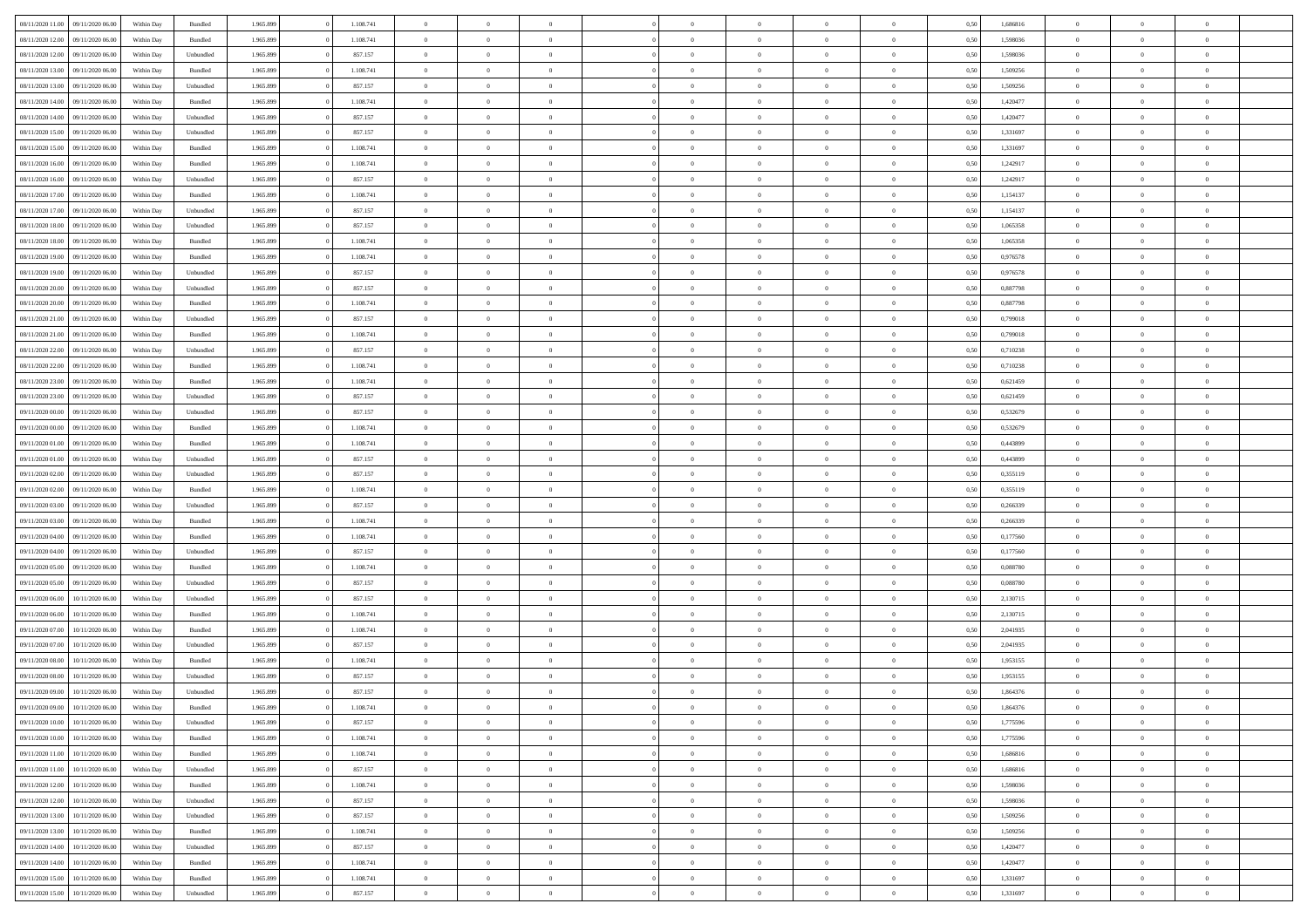| 09/11/2020 16:00 | 10/11/2020 06:00 | Within Dav | Bundled            | 1.965.899 | 1.108.741 | $\overline{0}$ | $\Omega$       |                | $\Omega$       | $\Omega$       | $\theta$       | $\theta$       | 0,50 | 1,242917 | $\theta$       | $\theta$       | $\theta$       |  |
|------------------|------------------|------------|--------------------|-----------|-----------|----------------|----------------|----------------|----------------|----------------|----------------|----------------|------|----------|----------------|----------------|----------------|--|
|                  |                  |            |                    |           |           |                |                |                |                |                |                |                |      |          |                |                |                |  |
| 09/11/2020 16.00 | 10/11/2020 06.00 | Within Day | Unbundled          | 1.965.899 | 857.157   | $\overline{0}$ | $\theta$       | $\overline{0}$ | $\overline{0}$ | $\bf{0}$       | $\overline{0}$ | $\bf{0}$       | 0,50 | 1,242917 | $\theta$       | $\theta$       | $\overline{0}$ |  |
| 09/11/2020 17.00 | 10/11/2020 06.00 | Within Day | Unbundled          | 1.965.899 | 857.157   | $\overline{0}$ | $\bf{0}$       | $\overline{0}$ | $\bf{0}$       | $\bf{0}$       | $\bf{0}$       | $\mathbf{0}$   | 0,50 | 1,154137 | $\bf{0}$       | $\overline{0}$ | $\overline{0}$ |  |
| 09/11/2020 17:00 | 10/11/2020 06:00 | Within Dav | Bundled            | 1.965.899 | 1.108.741 | $\overline{0}$ | $\overline{0}$ | $\overline{0}$ | $\overline{0}$ | $\bf{0}$       | $\overline{0}$ | $\overline{0}$ | 0.50 | 1,154137 | $\theta$       | $\theta$       | $\overline{0}$ |  |
| 09/11/2020 18.00 | 10/11/2020 06.00 | Within Day | Unbundled          | 1.965.899 | 857.157   | $\overline{0}$ | $\theta$       | $\overline{0}$ | $\overline{0}$ | $\bf{0}$       | $\overline{0}$ | $\bf{0}$       | 0,50 | 1,065358 | $\,$ 0 $\,$    | $\overline{0}$ | $\overline{0}$ |  |
|                  |                  |            |                    |           |           |                |                |                |                |                |                |                |      |          |                |                |                |  |
| 09/11/2020 18:00 | 10/11/2020 06.00 | Within Day | Bundled            | 1.965.899 | 1.108.741 | $\overline{0}$ | $\overline{0}$ | $\overline{0}$ | $\bf{0}$       | $\overline{0}$ | $\overline{0}$ | $\mathbf{0}$   | 0,50 | 1,065358 | $\overline{0}$ | $\overline{0}$ | $\bf{0}$       |  |
| 09/11/2020 19:00 | 10/11/2020 06:00 | Within Dav | Unbundled          | 1.965.899 | 857.157   | $\overline{0}$ | $\overline{0}$ | $\overline{0}$ | $\overline{0}$ | $\overline{0}$ | $\overline{0}$ | $\overline{0}$ | 0.50 | 0,976578 | $\theta$       | $\overline{0}$ | $\overline{0}$ |  |
| 09/11/2020 19:00 | 10/11/2020 06.00 | Within Day | Bundled            | 1.965.899 | 1.108.741 | $\overline{0}$ | $\theta$       | $\overline{0}$ | $\overline{0}$ | $\bf{0}$       | $\overline{0}$ | $\bf{0}$       | 0,50 | 0,976578 | $\theta$       | $\theta$       | $\overline{0}$ |  |
| 09/11/2020 20.00 | 10/11/2020 06.00 | Within Day | Bundled            | 1.965.899 | 1.108.741 | $\overline{0}$ | $\overline{0}$ | $\overline{0}$ | $\bf{0}$       | $\bf{0}$       | $\bf{0}$       | $\mathbf{0}$   | 0,50 | 0,887798 | $\,0\,$        | $\overline{0}$ | $\overline{0}$ |  |
| 09/11/2020 20.00 | 10/11/2020 06.00 | Within Dav | Unbundled          | 1.965.899 | 857.157   | $\overline{0}$ | $\overline{0}$ | $\overline{0}$ | $\overline{0}$ | $\overline{0}$ | $\overline{0}$ | $\overline{0}$ | 0.50 | 0,887798 | $\theta$       | $\overline{0}$ | $\overline{0}$ |  |
| 09/11/2020 21.00 | 10/11/2020 06.00 | Within Day | Unbundled          | 1.965.899 | 857.157   | $\overline{0}$ | $\theta$       | $\overline{0}$ | $\overline{0}$ | $\bf{0}$       | $\overline{0}$ | $\bf{0}$       | 0,50 | 0,799018 | $\,$ 0 $\,$    | $\overline{0}$ | $\overline{0}$ |  |
|                  |                  |            |                    |           |           |                |                |                |                |                |                |                |      |          |                |                |                |  |
| 09/11/2020 21.00 | 10/11/2020 06.00 | Within Day | Bundled            | 1.965.899 | 1.108.741 | $\overline{0}$ | $\overline{0}$ | $\overline{0}$ | $\bf{0}$       | $\bf{0}$       | $\bf{0}$       | $\mathbf{0}$   | 0,50 | 0,799018 | $\overline{0}$ | $\overline{0}$ | $\bf{0}$       |  |
| 09/11/2020 22.00 | 10/11/2020 06:00 | Within Day | Unbundled          | 1.965.899 | 857.157   | $\overline{0}$ | $\overline{0}$ | $\overline{0}$ | $\overline{0}$ | $\bf{0}$       | $\overline{0}$ | $\overline{0}$ | 0.50 | 0,710238 | $\theta$       | $\theta$       | $\overline{0}$ |  |
| 09/11/2020 22.00 | 10/11/2020 06.00 | Within Day | Bundled            | 1.965.899 | 1.108.741 | $\overline{0}$ | $\theta$       | $\overline{0}$ | $\overline{0}$ | $\bf{0}$       | $\overline{0}$ | $\bf{0}$       | 0,50 | 0,710238 | $\theta$       | $\overline{0}$ | $\overline{0}$ |  |
| 09/11/2020 23.00 | 10/11/2020 06:00 | Within Day | Unbundled          | 1.965.899 | 857.157   | $\overline{0}$ | $\overline{0}$ | $\overline{0}$ | $\bf{0}$       | $\overline{0}$ | $\overline{0}$ | $\mathbf{0}$   | 0,50 | 0,621459 | $\overline{0}$ | $\overline{0}$ | $\bf{0}$       |  |
| 09/11/2020 23.00 | 10/11/2020 06:00 | Within Dav | Bundled            | 1.965.899 | 1.108.741 | $\overline{0}$ | $\overline{0}$ | $\overline{0}$ | $\overline{0}$ | $\overline{0}$ | $\overline{0}$ | $\overline{0}$ | 0.50 | 0,621459 | $\theta$       | $\overline{0}$ | $\overline{0}$ |  |
| 10/11/2020 00:00 | 10/11/2020 06.00 | Within Day | Unbundled          | 1.965.899 | 857.157   | $\overline{0}$ | $\theta$       | $\overline{0}$ | $\overline{0}$ | $\bf{0}$       | $\overline{0}$ | $\bf{0}$       | 0,50 | 0,532679 | $\,$ 0 $\,$    | $\theta$       | $\overline{0}$ |  |
|                  | 10/11/2020 06.00 | Within Day | Bundled            | 1.965.899 | 1.108.741 | $\overline{0}$ | $\overline{0}$ | $\overline{0}$ | $\bf{0}$       | $\bf{0}$       | $\bf{0}$       | $\mathbf{0}$   | 0,50 | 0,532679 | $\bf{0}$       | $\overline{0}$ | $\overline{0}$ |  |
| 10/11/2020 00:00 |                  |            |                    |           |           |                |                |                |                |                |                |                |      |          |                |                |                |  |
| 10/11/2020 01:00 | 10/11/2020 06:00 | Within Day | Bundled            | 1.965.899 | 1.108.741 | $\overline{0}$ | $\overline{0}$ | $\overline{0}$ | $\overline{0}$ | $\overline{0}$ | $\overline{0}$ | $\overline{0}$ | 0.50 | 0,443899 | $\theta$       | $\overline{0}$ | $\overline{0}$ |  |
| 10/11/2020 01:00 | 10/11/2020 06.00 | Within Day | Unbundled          | 1.965.899 | 857.157   | $\overline{0}$ | $\theta$       | $\overline{0}$ | $\overline{0}$ | $\bf{0}$       | $\overline{0}$ | $\bf{0}$       | 0,50 | 0,443899 | $\,$ 0 $\,$    | $\overline{0}$ | $\overline{0}$ |  |
| 10/11/2020 02.00 | 10/11/2020 06.00 | Within Day | Unbundled          | 1.965.899 | 857.157   | $\overline{0}$ | $\overline{0}$ | $\overline{0}$ | $\bf{0}$       | $\bf{0}$       | $\bf{0}$       | $\mathbf{0}$   | 0,50 | 0,355119 | $\overline{0}$ | $\overline{0}$ | $\overline{0}$ |  |
| 10/11/2020 02.00 | 10/11/2020 06:00 | Within Day | Bundled            | 1.965.899 | 1.108.741 | $\overline{0}$ | $\overline{0}$ | $\overline{0}$ | $\overline{0}$ | $\overline{0}$ | $\overline{0}$ | $\overline{0}$ | 0.50 | 0,355119 | $\theta$       | $\overline{0}$ | $\overline{0}$ |  |
| 10/11/2020 03:00 | 10/11/2020 06.00 | Within Day | Bundled            | 1.965.899 | 1.108.741 | $\overline{0}$ | $\theta$       | $\overline{0}$ | $\overline{0}$ | $\bf{0}$       | $\overline{0}$ | $\bf{0}$       | 0,50 | 0,266339 | $\,$ 0 $\,$    | $\overline{0}$ | $\overline{0}$ |  |
| 10/11/2020 03:00 | 10/11/2020 06.00 | Within Day | Unbundled          | 1.965.899 | 857.157   | $\overline{0}$ | $\overline{0}$ | $\overline{0}$ | $\bf{0}$       | $\overline{0}$ | $\overline{0}$ | $\mathbf{0}$   | 0,50 | 0,266339 | $\overline{0}$ | $\overline{0}$ | $\bf{0}$       |  |
| 10/11/2020 04:00 | 10/11/2020 06:00 | Within Day | Unbundled          | 1.965.899 | 857.157   | $\overline{0}$ | $\overline{0}$ | $\overline{0}$ | $\overline{0}$ | $\overline{0}$ | $\overline{0}$ | $\overline{0}$ | 0.50 | 0,177560 | $\overline{0}$ | $\overline{0}$ | $\overline{0}$ |  |
|                  |                  |            |                    |           |           |                |                |                |                |                |                |                |      |          |                |                |                |  |
| 10/11/2020 04:00 | 10/11/2020 06.00 | Within Day | Bundled            | 1.965.899 | 1.108.741 | $\overline{0}$ | $\theta$       | $\overline{0}$ | $\overline{0}$ | $\bf{0}$       | $\overline{0}$ | $\bf{0}$       | 0,50 | 0,177560 | $\,$ 0 $\,$    | $\theta$       | $\overline{0}$ |  |
| 10/11/2020 05:00 | 10/11/2020 06.00 | Within Day | Unbundled          | 1.965.899 | 857.157   | $\overline{0}$ | $\overline{0}$ | $\overline{0}$ | $\bf{0}$       | $\bf{0}$       | $\bf{0}$       | $\mathbf{0}$   | 0,50 | 0,088780 | $\,0\,$        | $\overline{0}$ | $\overline{0}$ |  |
| 10/11/2020 05:00 | 10/11/2020 06:00 | Within Day | Bundled            | 1.965.899 | 1.108.741 | $\overline{0}$ | $\overline{0}$ | $\overline{0}$ | $\overline{0}$ | $\overline{0}$ | $\overline{0}$ | $\overline{0}$ | 0.50 | 0,088780 | $\theta$       | $\overline{0}$ | $\overline{0}$ |  |
| 10/11/2020 06:00 | 11/11/2020 06.00 | Within Day | Unbundled          | 1.965.899 | 857.157   | $\overline{0}$ | $\theta$       | $\overline{0}$ | $\overline{0}$ | $\bf{0}$       | $\overline{0}$ | $\bf{0}$       | 0,50 | 2,130715 | $\,$ 0 $\,$    | $\overline{0}$ | $\overline{0}$ |  |
| 10/11/2020 06:00 | 11/11/2020 06.00 | Within Day | Bundled            | 1.965.899 | 1.108.741 | $\overline{0}$ | $\overline{0}$ | $\overline{0}$ | $\bf{0}$       | $\bf{0}$       | $\bf{0}$       | $\bf{0}$       | 0,50 | 2,130715 | $\overline{0}$ | $\overline{0}$ | $\overline{0}$ |  |
| 10/11/2020 07:00 | 11/11/2020 06.00 | Within Day | Bundled            | 1.965.899 | 1.108.741 | $\overline{0}$ | $\Omega$       | $\overline{0}$ | $\Omega$       | $\Omega$       | $\overline{0}$ | $\overline{0}$ | 0,50 | 2,041935 | $\,0\,$        | $\theta$       | $\theta$       |  |
| 10/11/2020 07:00 | 11/11/2020 06.00 | Within Day | Unbundled          | 1.965.899 | 857.157   | $\overline{0}$ | $\theta$       | $\overline{0}$ | $\overline{0}$ | $\bf{0}$       | $\overline{0}$ | $\bf{0}$       | 0,50 | 2,041935 | $\,$ 0 $\,$    | $\overline{0}$ | $\overline{0}$ |  |
|                  |                  |            |                    |           |           |                |                |                |                |                |                |                |      |          |                |                |                |  |
| 10/11/2020 08:00 | 11/11/2020 06.00 | Within Day | Bundled            | 1.965.899 | 1.108.741 | $\overline{0}$ | $\overline{0}$ | $\overline{0}$ | $\bf{0}$       | $\overline{0}$ | $\overline{0}$ | $\mathbf{0}$   | 0,50 | 1,953155 | $\overline{0}$ | $\overline{0}$ | $\bf{0}$       |  |
| 10/11/2020 08:00 | 11/11/2020 06.00 | Within Day | Unbundled          | 1.965.899 | 857.157   | $\overline{0}$ | $\Omega$       | $\overline{0}$ | $\Omega$       | $\overline{0}$ | $\overline{0}$ | $\overline{0}$ | 0.50 | 1,953155 | $\,0\,$        | $\theta$       | $\theta$       |  |
| 10/11/2020 09:00 | 11/11/2020 06.00 | Within Day | Bundled            | 1.965.899 | 1.108.741 | $\overline{0}$ | $\theta$       | $\overline{0}$ | $\overline{0}$ | $\,$ 0         | $\overline{0}$ | $\bf{0}$       | 0,50 | 1,864376 | $\,$ 0 $\,$    | $\overline{0}$ | $\overline{0}$ |  |
| 10/11/2020 09:00 | 11/11/2020 06.00 | Within Day | Unbundled          | 1.965.899 | 857.157   | $\overline{0}$ | $\overline{0}$ | $\overline{0}$ | $\bf{0}$       | $\bf{0}$       | $\bf{0}$       | $\mathbf{0}$   | 0,50 | 1,864376 | $\bf{0}$       | $\overline{0}$ | $\overline{0}$ |  |
| 10/11/2020 10:00 | 11/11/2020 06.00 | Within Day | Unbundled          | 1.965.899 | 857.157   | $\overline{0}$ | $\Omega$       | $\overline{0}$ | $\Omega$       | $\overline{0}$ | $\overline{0}$ | $\overline{0}$ | 0.50 | 1,775596 | $\,0\,$        | $\theta$       | $\theta$       |  |
| 10/11/2020 10:00 | 11/11/2020 06.00 | Within Day | Bundled            | 1.965.899 | 1.108.741 | $\overline{0}$ | $\theta$       | $\overline{0}$ | $\overline{0}$ | $\,$ 0         | $\overline{0}$ | $\bf{0}$       | 0,50 | 1,775596 | $\,$ 0 $\,$    | $\overline{0}$ | $\overline{0}$ |  |
|                  |                  |            |                    |           |           |                | $\overline{0}$ |                |                | $\bf{0}$       |                |                |      |          |                | $\overline{0}$ | $\overline{0}$ |  |
| 10/11/2020 11:00 | 11/11/2020 06.00 | Within Day | Unbundled          | 1.965.899 | 857.157   | $\overline{0}$ |                | $\overline{0}$ | $\bf{0}$       |                | $\bf{0}$       | $\mathbf{0}$   | 0,50 | 1,686816 | $\overline{0}$ |                |                |  |
| 10/11/2020 11:00 | 11/11/2020 06.00 | Within Day | Bundled            | 1.965.899 | 1.108.741 | $\overline{0}$ | $\Omega$       | $\overline{0}$ | $\Omega$       | $\overline{0}$ | $\overline{0}$ | $\overline{0}$ | 0,50 | 1,686816 | $\,0\,$        | $\theta$       | $\theta$       |  |
| 10/11/2020 12:00 | 11/11/2020 06.00 | Within Day | Unbundled          | 1.965.899 | 857.157   | $\overline{0}$ | $\overline{0}$ | $\overline{0}$ | $\overline{0}$ | $\,$ 0         | $\overline{0}$ | $\bf{0}$       | 0,50 | 1,598036 | $\,$ 0 $\,$    | $\overline{0}$ | $\overline{0}$ |  |
| 10/11/2020 12:00 | 11/11/2020 06.00 | Within Day | Bundled            | 1.965.899 | 1.108.741 | $\overline{0}$ | $\overline{0}$ | $\overline{0}$ | $\bf{0}$       | $\bf{0}$       | $\overline{0}$ | $\mathbf{0}$   | 0,50 | 1,598036 | $\overline{0}$ | $\overline{0}$ | $\bf{0}$       |  |
| 10/11/2020 13:00 | 11/11/2020 06.00 | Within Day | Unbundled          | 1.965.899 | 857.157   | $\overline{0}$ | $\Omega$       | $\overline{0}$ | $\Omega$       | $\Omega$       | $\overline{0}$ | $\overline{0}$ | 0.50 | 1,509256 | $\,0\,$        | $\theta$       | $\theta$       |  |
| 10/11/2020 13:00 | 11/11/2020 06.00 | Within Day | Bundled            | 1.965.899 | 1.108.741 | $\overline{0}$ | $\overline{0}$ | $\overline{0}$ | $\bf{0}$       | $\,$ 0         | $\bf{0}$       | $\bf{0}$       | 0,50 | 1,509256 | $\,0\,$        | $\overline{0}$ | $\overline{0}$ |  |
| 10/11/2020 14:00 | 11/11/2020 06.00 | Within Day | $\mathbf B$ undled | 1.965.899 | 1.108.741 | $\bf{0}$       | $\bf{0}$       |                |                | $\bf{0}$       |                |                | 0,50 | 1,420477 | $\bf{0}$       | $\overline{0}$ |                |  |
| 10/11/2020 14:00 | 11/11/2020 06.00 | Within Day | Unbundled          | 1.965.899 | 857.157   | $\overline{0}$ | $\overline{0}$ | $\overline{0}$ | $\Omega$       | $\overline{0}$ | $\overline{0}$ | $\overline{0}$ | 0,50 | 1,420477 | $\theta$       | $\theta$       | $\Omega$       |  |
|                  |                  |            |                    |           |           |                |                |                |                |                |                |                |      |          |                |                |                |  |
| 10/11/2020 15:00 | 11/11/2020 06.00 | Within Day | Bundled            | 1.965.899 | 1.108.741 | $\overline{0}$ | $\bf{0}$       | $\overline{0}$ | $\bf{0}$       | $\,$ 0 $\,$    | $\overline{0}$ | $\,$ 0 $\,$    | 0,50 | 1,331697 | $\,$ 0 $\,$    | $\,$ 0 $\,$    | $\,$ 0         |  |
| 10/11/2020 15.00 | 11/11/2020 06.00 | Within Day | Unbundled          | 1.965.899 | 857.157   | $\overline{0}$ | $\overline{0}$ | $\overline{0}$ | $\overline{0}$ | $\overline{0}$ | $\overline{0}$ | $\mathbf{0}$   | 0,50 | 1,331697 | $\overline{0}$ | $\bf{0}$       | $\bf{0}$       |  |
| 10/11/2020 16:00 | 11/11/2020 06.00 | Within Day | $\mathbf B$ undled | 1.965.899 | 1.108.741 | $\overline{0}$ | $\overline{0}$ | $\overline{0}$ | $\Omega$       | $\overline{0}$ | $\overline{0}$ | $\overline{0}$ | 0,50 | 1,242917 | $\overline{0}$ | $\overline{0}$ | $\overline{0}$ |  |
| 10/11/2020 16:00 | 11/11/2020 06.00 | Within Day | Unbundled          | 1.965.899 | 857.157   | $\overline{0}$ | $\,$ 0         | $\overline{0}$ | $\overline{0}$ | $\,$ 0 $\,$    | $\overline{0}$ | $\,$ 0 $\,$    | 0,50 | 1,242917 | $\,$ 0 $\,$    | $\overline{0}$ | $\overline{0}$ |  |
| 10/11/2020 17.00 | 11/11/2020 06.00 | Within Day | Unbundled          | 1.965.899 | 857.157   | $\overline{0}$ | $\overline{0}$ | $\overline{0}$ | $\overline{0}$ | $\overline{0}$ | $\overline{0}$ | $\mathbf{0}$   | 0,50 | 1,154137 | $\overline{0}$ | $\overline{0}$ | $\bf{0}$       |  |
| 10/11/2020 17:00 | 11/11/2020 06.00 | Within Day | Bundled            | 1.965.899 | 1.108.741 | $\overline{0}$ | $\overline{0}$ | $\overline{0}$ | $\overline{0}$ | $\overline{0}$ | $\overline{0}$ | $\bf{0}$       | 0.50 | 1,154137 | $\overline{0}$ | $\theta$       | $\overline{0}$ |  |
| 10/11/2020 18:00 | 11/11/2020 06.00 | Within Day | Bundled            | 1.965.899 | 1.108.741 | $\overline{0}$ | $\,$ 0         | $\overline{0}$ | $\bf{0}$       | $\bf{0}$       | $\bf{0}$       | $\bf{0}$       | 0,50 | 1,065358 | $\,$ 0 $\,$    | $\overline{0}$ | $\overline{0}$ |  |
|                  |                  |            |                    |           |           |                |                |                |                |                |                |                |      |          |                |                |                |  |
| 10/11/2020 18:00 | 11/11/2020 06.00 | Within Day | Unbundled          | 1.965.899 | 857.157   | $\overline{0}$ | $\bf{0}$       | $\overline{0}$ | $\overline{0}$ | $\overline{0}$ | $\overline{0}$ | $\mathbf{0}$   | 0,50 | 1,065358 | $\overline{0}$ | $\overline{0}$ | $\bf{0}$       |  |
| 10/11/2020 19:00 | 11/11/2020 06.00 | Within Day | Bundled            | 1.965.899 | 1.108.741 | $\overline{0}$ | $\overline{0}$ | $\overline{0}$ | $\Omega$       | $\overline{0}$ | $\overline{0}$ | $\overline{0}$ | 0.50 | 0,976578 | $\overline{0}$ | $\overline{0}$ | $\overline{0}$ |  |
| 10/11/2020 19:00 | 11/11/2020 06.00 | Within Day | Unbundled          | 1.965.899 | 857.157   | $\overline{0}$ | $\bf{0}$       | $\overline{0}$ | $\bf{0}$       | $\bf{0}$       | $\bf{0}$       | $\mathbf{0}$   | 0,50 | 0,976578 | $\,$ 0 $\,$    | $\,$ 0 $\,$    | $\bf{0}$       |  |
| 10/11/2020 20:00 | 11/11/2020 06.00 | Within Day | Bundled            | 1.965.899 | 1.108.741 | $\overline{0}$ | $\overline{0}$ | $\overline{0}$ | $\overline{0}$ | $\overline{0}$ | $\bf{0}$       | $\mathbf{0}$   | 0,50 | 0,887798 | $\overline{0}$ | $\bf{0}$       | $\overline{0}$ |  |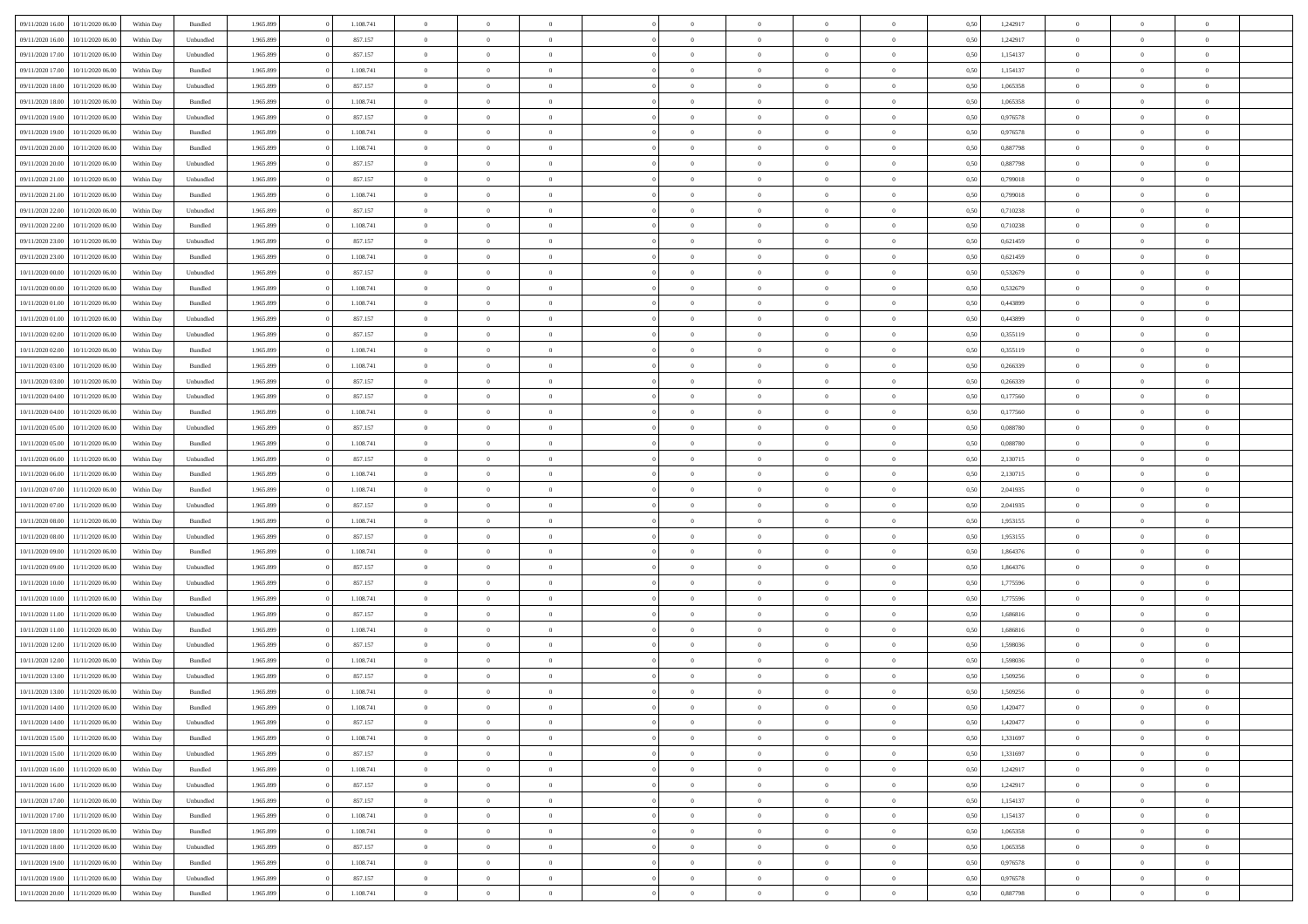| 10/11/2020 20:00 | 11/11/2020 06:00 | Within Dav | Unbundled | 1.965.899 | 857.157   | $\overline{0}$ | $\theta$       |                | $\Omega$       | $\Omega$       | $\theta$       | $\theta$       | 0,50 | 0,887798 | $\theta$       | $\overline{0}$ | $\overline{0}$ |  |
|------------------|------------------|------------|-----------|-----------|-----------|----------------|----------------|----------------|----------------|----------------|----------------|----------------|------|----------|----------------|----------------|----------------|--|
|                  |                  |            |           |           |           |                |                |                |                |                |                |                |      |          |                |                |                |  |
| 10/11/2020 21.00 | 11/11/2020 06.00 | Within Day | Bundled   | 1.965.899 | 1.108.741 | $\overline{0}$ | $\overline{0}$ | $\overline{0}$ | $\overline{0}$ | $\bf{0}$       | $\overline{0}$ | $\bf{0}$       | 0,50 | 0,799018 | $\theta$       | $\overline{0}$ | $\overline{0}$ |  |
| 10/11/2020 21:00 | 11/11/2020 06.00 | Within Day | Unbundled | 1.965.899 | 857.157   | $\overline{0}$ | $\overline{0}$ | $\overline{0}$ | $\bf{0}$       | $\bf{0}$       | $\bf{0}$       | $\mathbf{0}$   | 0,50 | 0,799018 | $\overline{0}$ | $\overline{0}$ | $\overline{0}$ |  |
| 10/11/2020 22.00 | 11/11/2020 06:00 | Within Dav | Unbundled | 1.965.899 | 857.157   | $\overline{0}$ | $\overline{0}$ | $\overline{0}$ | $\overline{0}$ | $\bf{0}$       | $\overline{0}$ | $\overline{0}$ | 0.50 | 0,710238 | $\theta$       | $\overline{0}$ | $\overline{0}$ |  |
| 10/11/2020 22.00 | 11/11/2020 06.00 | Within Day | Bundled   | 1.965.899 | 1.108.741 | $\overline{0}$ | $\theta$       | $\overline{0}$ | $\overline{0}$ | $\bf{0}$       | $\overline{0}$ | $\bf{0}$       | 0,50 | 0,710238 | $\,$ 0 $\,$    | $\overline{0}$ | $\overline{0}$ |  |
| 10/11/2020 23.00 | 11/11/2020 06.00 | Within Day | Unbundled | 1.965.899 | 857.157   | $\overline{0}$ | $\overline{0}$ | $\overline{0}$ | $\bf{0}$       | $\overline{0}$ | $\overline{0}$ | $\mathbf{0}$   | 0,50 | 0,621459 | $\overline{0}$ | $\overline{0}$ | $\bf{0}$       |  |
| 10/11/2020 23:00 | 11/11/2020 06.00 | Within Dav | Bundled   | 1.965.899 | 1.108.741 | $\overline{0}$ | $\overline{0}$ | $\overline{0}$ | $\overline{0}$ | $\overline{0}$ | $\overline{0}$ | $\overline{0}$ | 0.50 | 0,621459 | $\theta$       | $\overline{0}$ | $\overline{0}$ |  |
|                  |                  |            |           |           |           |                |                |                |                |                |                |                |      |          |                |                |                |  |
| 11/11/2020 00.00 | 11/11/2020 06.00 | Within Day | Unbundled | 1.965.899 | 857.157   | $\overline{0}$ | $\theta$       | $\overline{0}$ | $\overline{0}$ | $\bf{0}$       | $\overline{0}$ | $\bf{0}$       | 0,50 | 0,532679 | $\,$ 0 $\,$    | $\theta$       | $\overline{0}$ |  |
| 11/11/2020 00:00 | 11/11/2020 06.00 | Within Day | Bundled   | 1.965.899 | 1.108.741 | $\overline{0}$ | $\overline{0}$ | $\overline{0}$ | $\bf{0}$       | $\bf{0}$       | $\bf{0}$       | $\mathbf{0}$   | 0,50 | 0,532679 | $\,0\,$        | $\overline{0}$ | $\overline{0}$ |  |
| 11/11/2020 01:00 | 11/11/2020 06:00 | Within Dav | Bundled   | 1.965.899 | 1.108.741 | $\overline{0}$ | $\overline{0}$ | $\overline{0}$ | $\overline{0}$ | $\overline{0}$ | $\overline{0}$ | $\overline{0}$ | 0.50 | 0,443899 | $\theta$       | $\overline{0}$ | $\overline{0}$ |  |
| 11/11/2020 01:00 | 11/11/2020 06.00 | Within Day | Unbundled | 1.965.899 | 857.157   | $\overline{0}$ | $\theta$       | $\overline{0}$ | $\overline{0}$ | $\bf{0}$       | $\overline{0}$ | $\bf{0}$       | 0,50 | 0,443899 | $\,$ 0 $\,$    | $\overline{0}$ | $\overline{0}$ |  |
| 11/11/2020 02.00 | 11/11/2020 06.00 | Within Day | Bundled   | 1.965.899 | 1.108.741 | $\overline{0}$ | $\overline{0}$ | $\overline{0}$ | $\bf{0}$       | $\bf{0}$       | $\bf{0}$       | $\mathbf{0}$   | 0,50 | 0,355119 | $\overline{0}$ | $\overline{0}$ | $\bf{0}$       |  |
| 11/11/2020 02.00 | 11/11/2020 06:00 | Within Day | Unbundled | 1.965.899 | 857.157   | $\overline{0}$ | $\overline{0}$ | $\overline{0}$ | $\overline{0}$ | $\overline{0}$ | $\overline{0}$ | $\overline{0}$ | 0.50 | 0,355119 | $\theta$       | $\theta$       | $\overline{0}$ |  |
|                  |                  |            |           |           |           |                |                |                |                |                |                |                |      |          |                |                |                |  |
| 11/11/2020 03:00 | 11/11/2020 06.00 | Within Day | Bundled   | 1.965.899 | 1.108.741 | $\overline{0}$ | $\theta$       | $\overline{0}$ | $\overline{0}$ | $\bf{0}$       | $\overline{0}$ | $\bf{0}$       | 0,50 | 0,266339 | $\,$ 0 $\,$    | $\overline{0}$ | $\overline{0}$ |  |
| 11/11/2020 03:00 | 11/11/2020 06.00 | Within Day | Unbundled | 1.965.899 | 857.157   | $\overline{0}$ | $\overline{0}$ | $\overline{0}$ | $\bf{0}$       | $\overline{0}$ | $\overline{0}$ | $\mathbf{0}$   | 0,50 | 0,266339 | $\overline{0}$ | $\overline{0}$ | $\bf{0}$       |  |
| 11/11/2020 04:00 | 11/11/2020 06.00 | Within Dav | Bundled   | 1.965.899 | 1.108.741 | $\overline{0}$ | $\overline{0}$ | $\overline{0}$ | $\overline{0}$ | $\overline{0}$ | $\overline{0}$ | $\overline{0}$ | 0.50 | 0,177560 | $\theta$       | $\overline{0}$ | $\overline{0}$ |  |
| 11/11/2020 04:00 | 11/11/2020 06.00 | Within Day | Unbundled | 1.965.899 | 857.157   | $\overline{0}$ | $\theta$       | $\overline{0}$ | $\overline{0}$ | $\,$ 0         | $\overline{0}$ | $\bf{0}$       | 0,50 | 0,177560 | $\,$ 0 $\,$    | $\overline{0}$ | $\overline{0}$ |  |
| 11/11/2020 05:00 | 11/11/2020 06.00 | Within Day | Bundled   | 1.965.899 | 1.108.741 | $\overline{0}$ | $\overline{0}$ | $\overline{0}$ | $\bf{0}$       | $\overline{0}$ | $\bf{0}$       | $\mathbf{0}$   | 0,50 | 0,088780 | $\overline{0}$ | $\overline{0}$ | $\bf{0}$       |  |
| 11/11/2020 05:00 | 11/11/2020 06.00 | Within Day | Unbundled | 1.965.899 | 857.157   | $\overline{0}$ | $\overline{0}$ | $\overline{0}$ | $\overline{0}$ | $\overline{0}$ | $\overline{0}$ | $\overline{0}$ | 0.50 | 0,088780 | $\theta$       | $\overline{0}$ | $\overline{0}$ |  |
|                  |                  |            |           |           |           | $\overline{0}$ | $\theta$       | $\overline{0}$ |                |                | $\overline{0}$ |                |      |          |                |                | $\overline{0}$ |  |
| 11/11/2020 06.00 | 12/11/2020 06.00 | Within Day | Bundled   | 1.965.899 | 1.108.741 |                |                |                | $\overline{0}$ | $\,$ 0         |                | $\bf{0}$       | 0,50 | 2,130715 | $\,$ 0 $\,$    | $\overline{0}$ |                |  |
| 11/11/2020 06:00 | 12/11/2020 06.00 | Within Day | Unbundled | 1.965.899 | 857.157   | $\overline{0}$ | $\overline{0}$ | $\overline{0}$ | $\bf{0}$       | $\bf{0}$       | $\bf{0}$       | $\mathbf{0}$   | 0,50 | 2,130715 | $\overline{0}$ | $\overline{0}$ | $\bf{0}$       |  |
| 11/11/2020 07.00 | 12/11/2020 06:00 | Within Day | Unbundled | 1.965.899 | 857.157   | $\overline{0}$ | $\overline{0}$ | $\overline{0}$ | $\overline{0}$ | $\overline{0}$ | $\overline{0}$ | $\overline{0}$ | 0.50 | 2,041935 | $\overline{0}$ | $\overline{0}$ | $\overline{0}$ |  |
| 11/11/2020 07:00 | 12/11/2020 06.00 | Within Day | Bundled   | 1.965.899 | 1.108.741 | $\overline{0}$ | $\theta$       | $\overline{0}$ | $\overline{0}$ | $\bf{0}$       | $\overline{0}$ | $\,$ 0 $\,$    | 0,50 | 2,041935 | $\,$ 0 $\,$    | $\overline{0}$ | $\overline{0}$ |  |
| 11/11/2020 08:00 | 12/11/2020 06.00 | Within Day | Unbundled | 1.965.899 | 857.157   | $\overline{0}$ | $\overline{0}$ | $\overline{0}$ | $\bf{0}$       | $\overline{0}$ | $\overline{0}$ | $\mathbf{0}$   | 0,50 | 1,953155 | $\overline{0}$ | $\overline{0}$ | $\bf{0}$       |  |
| 11/11/2020 08:00 | 12/11/2020 06.00 | Within Dav | Bundled   | 1.965.899 | 1.108.741 | $\overline{0}$ | $\overline{0}$ | $\overline{0}$ | $\overline{0}$ | $\overline{0}$ | $\overline{0}$ | $\overline{0}$ | 0.50 | 1,953155 | $\overline{0}$ | $\overline{0}$ | $\overline{0}$ |  |
| 11/11/2020 09:00 | 12/11/2020 06.00 |            |           | 1.965.899 | 857.157   | $\overline{0}$ | $\theta$       | $\overline{0}$ | $\overline{0}$ | $\,$ 0         | $\overline{0}$ |                |      | 1,864376 | $\,$ 0 $\,$    | $\overline{0}$ | $\overline{0}$ |  |
|                  |                  | Within Day | Unbundled |           |           |                |                |                |                |                |                | $\bf{0}$       | 0,50 |          |                |                |                |  |
| 11/11/2020 09:00 | 12/11/2020 06.00 | Within Day | Bundled   | 1.965.899 | 1.108.741 | $\overline{0}$ | $\overline{0}$ | $\overline{0}$ | $\bf{0}$       | $\bf{0}$       | $\bf{0}$       | $\mathbf{0}$   | 0,50 | 1,864376 | $\bf{0}$       | $\overline{0}$ | $\overline{0}$ |  |
| 11/11/2020 10:00 | 12/11/2020 06:00 | Within Day | Bundled   | 1.965.899 | 1.108.741 | $\overline{0}$ | $\overline{0}$ | $\overline{0}$ | $\overline{0}$ | $\overline{0}$ | $\overline{0}$ | $\overline{0}$ | 0.50 | 1,775596 | $\theta$       | $\overline{0}$ | $\overline{0}$ |  |
| 11/11/2020 10:00 | 12/11/2020 06.00 | Within Day | Unbundled | 1.965.899 | 857.157   | $\overline{0}$ | $\overline{0}$ | $\overline{0}$ | $\overline{0}$ | $\,$ 0         | $\overline{0}$ | $\bf{0}$       | 0,50 | 1,775596 | $\,$ 0 $\,$    | $\overline{0}$ | $\overline{0}$ |  |
| 11/11/2020 11:00 | 12/11/2020 06.00 | Within Day | Bundled   | 1.965.899 | 1.108.741 | $\overline{0}$ | $\overline{0}$ | $\overline{0}$ | $\bf{0}$       | $\overline{0}$ | $\bf{0}$       | $\mathbf{0}$   | 0,50 | 1,686816 | $\bf{0}$       | $\overline{0}$ | $\bf{0}$       |  |
| 11/11/2020 11:00 | 12/11/2020 06.00 | Within Day | Unbundled | 1.965.899 | 857.157   | $\bf{0}$       | $\theta$       | $\overline{0}$ | $\Omega$       | $\bf{0}$       | $\overline{0}$ | $\overline{0}$ | 0,50 | 1,686816 | $\,0\,$        | $\theta$       | $\overline{0}$ |  |
| 11/11/2020 12:00 | 12/11/2020 06.00 | Within Day | Unbundled | 1.965.899 | 857.157   | $\overline{0}$ | $\overline{0}$ | $\overline{0}$ | $\overline{0}$ | $\,$ 0         | $\overline{0}$ | $\bf{0}$       | 0,50 | 1,598036 | $\,$ 0 $\,$    | $\overline{0}$ | $\overline{0}$ |  |
|                  |                  |            |           |           |           |                |                |                |                |                |                |                |      |          |                |                |                |  |
| 11/11/2020 12:00 | 12/11/2020 06.00 | Within Day | Bundled   | 1.965.899 | 1.108.741 | $\overline{0}$ | $\overline{0}$ | $\overline{0}$ | $\bf{0}$       | $\overline{0}$ | $\overline{0}$ | $\mathbf{0}$   | 0,50 | 1,598036 | $\bf{0}$       | $\overline{0}$ | $\bf{0}$       |  |
| 11/11/2020 13:00 | 12/11/2020 06.00 | Within Day | Bundled   | 1.965.899 | 1.108.741 | $\overline{0}$ | $\overline{0}$ | $\overline{0}$ | $\Omega$       | $\overline{0}$ | $\overline{0}$ | $\overline{0}$ | 0.50 | 1,509256 | $\,0\,$        | $\theta$       | $\overline{0}$ |  |
| 11/11/2020 13:00 | 12/11/2020 06.00 | Within Day | Unbundled | 1.965.899 | 857.157   | $\bf{0}$       | $\theta$       | $\overline{0}$ | $\overline{0}$ | $\,$ 0         | $\overline{0}$ | $\bf{0}$       | 0,50 | 1,509256 | $\,0\,$        | $\overline{0}$ | $\overline{0}$ |  |
| 11/11/2020 14:00 | 12/11/2020 06.00 | Within Day | Bundled   | 1.965.899 | 1.108.741 | $\overline{0}$ | $\bf{0}$       | $\overline{0}$ | $\bf{0}$       | $\bf{0}$       | $\bf{0}$       | $\mathbf{0}$   | 0,50 | 1,420477 | $\bf{0}$       | $\overline{0}$ | $\bf{0}$       |  |
| 11/11/2020 14:00 | 12/11/2020 06.00 | Within Day | Unbundled | 1.965.899 | 857.157   | $\overline{0}$ | $\overline{0}$ | $\overline{0}$ | $\Omega$       | $\overline{0}$ | $\overline{0}$ | $\overline{0}$ | 0.50 | 1,420477 | $\,$ 0 $\,$    | $\theta$       | $\theta$       |  |
| 11/11/2020 15:00 | 12/11/2020 06.00 | Within Day | Unbundled | 1.965.899 | 857.157   | $\overline{0}$ | $\overline{0}$ | $\overline{0}$ | $\overline{0}$ | $\,$ 0         | $\overline{0}$ | $\bf{0}$       | 0,50 | 1,331697 | $\,$ 0 $\,$    | $\overline{0}$ | $\overline{0}$ |  |
| 11/11/2020 15:00 | 12/11/2020 06.00 | Within Day | Bundled   | 1.965.899 | 1.108.741 | $\overline{0}$ | $\overline{0}$ | $\overline{0}$ | $\bf{0}$       | $\bf{0}$       | $\overline{0}$ | $\mathbf{0}$   | 0,50 | 1,331697 | $\overline{0}$ | $\overline{0}$ | $\bf{0}$       |  |
|                  |                  |            |           |           |           |                |                |                |                |                |                |                |      |          |                |                |                |  |
| 11/11/2020 16:00 | 12/11/2020 06.00 | Within Day | Bundled   | 1.965.899 | 1.108.741 | $\overline{0}$ | $\theta$       | $\overline{0}$ | $\Omega$       | $\bf{0}$       | $\overline{0}$ | $\overline{0}$ | 0,50 | 1,242917 | $\,0\,$        | $\theta$       | $\overline{0}$ |  |
| 11/11/2020 16:00 | 12/11/2020 06.00 | Within Day | Unbundled | 1.965.899 | 857.157   | $\overline{0}$ | $\overline{0}$ | $\overline{0}$ | $\overline{0}$ | $\,$ 0         | $\overline{0}$ | $\bf{0}$       | 0,50 | 1,242917 | $\,$ 0 $\,$    | $\overline{0}$ | $\overline{0}$ |  |
| 11/11/2020 17.00 | 12/11/2020 06.00 | Within Day | Unbundled | 1.965.899 | 857.157   | $\overline{0}$ | $\overline{0}$ | $\overline{0}$ | $\bf{0}$       | $\overline{0}$ | $\overline{0}$ | $\mathbf{0}$   | 0,50 | 1,154137 | $\overline{0}$ | $\overline{0}$ | $\bf{0}$       |  |
| 11/11/2020 17.00 | 12/11/2020 06.00 | Within Day | Bundled   | 1.965.899 | 1.108.741 | $\overline{0}$ | $\Omega$       | $\overline{0}$ | $\Omega$       | $\Omega$       | $\overline{0}$ | $\overline{0}$ | 0.50 | 1,154137 | $\,0\,$        | $\theta$       | $\overline{0}$ |  |
| 11/11/2020 18:00 | 12/11/2020 06.00 | Within Day | Bundled   | 1.965.899 | 1.108.741 | $\overline{0}$ | $\overline{0}$ | $\overline{0}$ | $\bf{0}$       | $\,$ 0         | $\bf{0}$       | $\bf{0}$       | 0,50 | 1,065358 | $\,0\,$        | $\,$ 0 $\,$    | $\overline{0}$ |  |
| 11/11/2020 18:00 | 12/11/2020 06.00 | Within Day | Unbundled | 1.965.899 | 857.157   | $\bf{0}$       | $\bf{0}$       |                |                | $\bf{0}$       |                |                | 0,50 | 1,065358 | $\bf{0}$       | $\overline{0}$ |                |  |
| 11/11/2020 19:00 | 12/11/2020 06.00 | Within Day | Bundled   | 1.965.899 | 1.108.741 | $\overline{0}$ | $\overline{0}$ | $\overline{0}$ | $\Omega$       | $\overline{0}$ | $\overline{0}$ | $\overline{0}$ | 0,50 | 0.976578 | $\theta$       | $\theta$       | $\theta$       |  |
|                  |                  |            |           |           |           |                |                |                |                |                |                |                |      |          |                |                |                |  |
| 11/11/2020 19:00 | 12/11/2020 06.00 | Within Day | Unbundled | 1.965.899 | 857.157   | $\overline{0}$ | $\bf{0}$       | $\overline{0}$ | $\bf{0}$       | $\,$ 0 $\,$    | $\overline{0}$ | $\mathbf{0}$   | 0,50 | 0,976578 | $\,$ 0 $\,$    | $\,$ 0 $\,$    | $\,$ 0         |  |
| 11/11/2020 20.00 | 12/11/2020 06.00 | Within Day | Bundled   | 1.965.899 | 1.108.741 | $\overline{0}$ | $\overline{0}$ | $\overline{0}$ | $\overline{0}$ | $\overline{0}$ | $\overline{0}$ | $\mathbf{0}$   | 0,50 | 0,887798 | $\overline{0}$ | $\bf{0}$       | $\bf{0}$       |  |
| 11/11/2020 20.00 | 12/11/2020 06.00 | Within Day | Unbundled | 1.965.899 | 857.157   | $\overline{0}$ | $\overline{0}$ | $\overline{0}$ | $\Omega$       | $\overline{0}$ | $\overline{0}$ | $\overline{0}$ | 0,50 | 0,887798 | $\overline{0}$ | $\overline{0}$ | $\overline{0}$ |  |
| 11/11/2020 21.00 | 12/11/2020 06.00 | Within Day | Unbundled | 1.965.899 | 857.157   | $\overline{0}$ | $\,$ 0         | $\overline{0}$ | $\overline{0}$ | $\,$ 0 $\,$    | $\overline{0}$ | $\mathbf{0}$   | 0,50 | 0,799018 | $\,$ 0 $\,$    | $\overline{0}$ | $\overline{0}$ |  |
| 11/11/2020 21.00 | 12/11/2020 06.00 | Within Day | Bundled   | 1.965.899 | 1.108.741 | $\overline{0}$ | $\overline{0}$ | $\overline{0}$ | $\overline{0}$ | $\overline{0}$ | $\overline{0}$ | $\mathbf{0}$   | 0,50 | 0,799018 | $\overline{0}$ | $\overline{0}$ | $\bf{0}$       |  |
| 11/11/2020 22.00 | 12/11/2020 06.00 |            | Bundled   | 1.965.899 | 1.108.741 | $\overline{0}$ | $\overline{0}$ | $\overline{0}$ | $\overline{0}$ | $\overline{0}$ | $\overline{0}$ | $\bf{0}$       | 0.50 | 0,710238 | $\overline{0}$ | $\theta$       | $\overline{0}$ |  |
|                  |                  | Within Day |           |           |           |                |                |                |                |                |                |                |      |          |                |                |                |  |
| 11/11/2020 22.00 | 12/11/2020 06.00 | Within Day | Unbundled | 1.965.899 | 857.157   | $\overline{0}$ | $\,$ 0         | $\overline{0}$ | $\bf{0}$       | $\bf{0}$       | $\bf{0}$       | $\bf{0}$       | 0,50 | 0,710238 | $\,$ 0 $\,$    | $\overline{0}$ | $\overline{0}$ |  |
| 11/11/2020 23:00 | 12/11/2020 06.00 | Within Day | Unbundled | 1.965.899 | 857.157   | $\overline{0}$ | $\bf{0}$       | $\overline{0}$ | $\overline{0}$ | $\overline{0}$ | $\overline{0}$ | $\mathbf{0}$   | 0,50 | 0,621459 | $\overline{0}$ | $\overline{0}$ | $\bf{0}$       |  |
| 11/11/2020 23.00 | 12/11/2020 06.00 | Within Day | Bundled   | 1.965.899 | 1.108.741 | $\overline{0}$ | $\overline{0}$ | $\overline{0}$ | $\Omega$       | $\overline{0}$ | $\overline{0}$ | $\overline{0}$ | 0.50 | 0,621459 | $\overline{0}$ | $\overline{0}$ | $\overline{0}$ |  |
| 12/11/2020 00:00 | 12/11/2020 06.00 | Within Day | Bundled   | 1.965.899 | 1.108.741 | $\overline{0}$ | $\bf{0}$       | $\overline{0}$ | $\bf{0}$       | $\bf{0}$       | $\bf{0}$       | $\mathbf{0}$   | 0,50 | 0,532679 | $\,$ 0 $\,$    | $\,$ 0 $\,$    | $\bf{0}$       |  |
| 12/11/2020 00:00 | 12/11/2020 06.00 | Within Day | Unbundled | 1.965.899 | 857.157   | $\overline{0}$ | $\overline{0}$ | $\overline{0}$ | $\overline{0}$ | $\overline{0}$ | $\overline{0}$ | $\mathbf{0}$   | 0,50 | 0,532679 | $\overline{0}$ | $\bf{0}$       | $\bf{0}$       |  |
|                  |                  |            |           |           |           |                |                |                |                |                |                |                |      |          |                |                |                |  |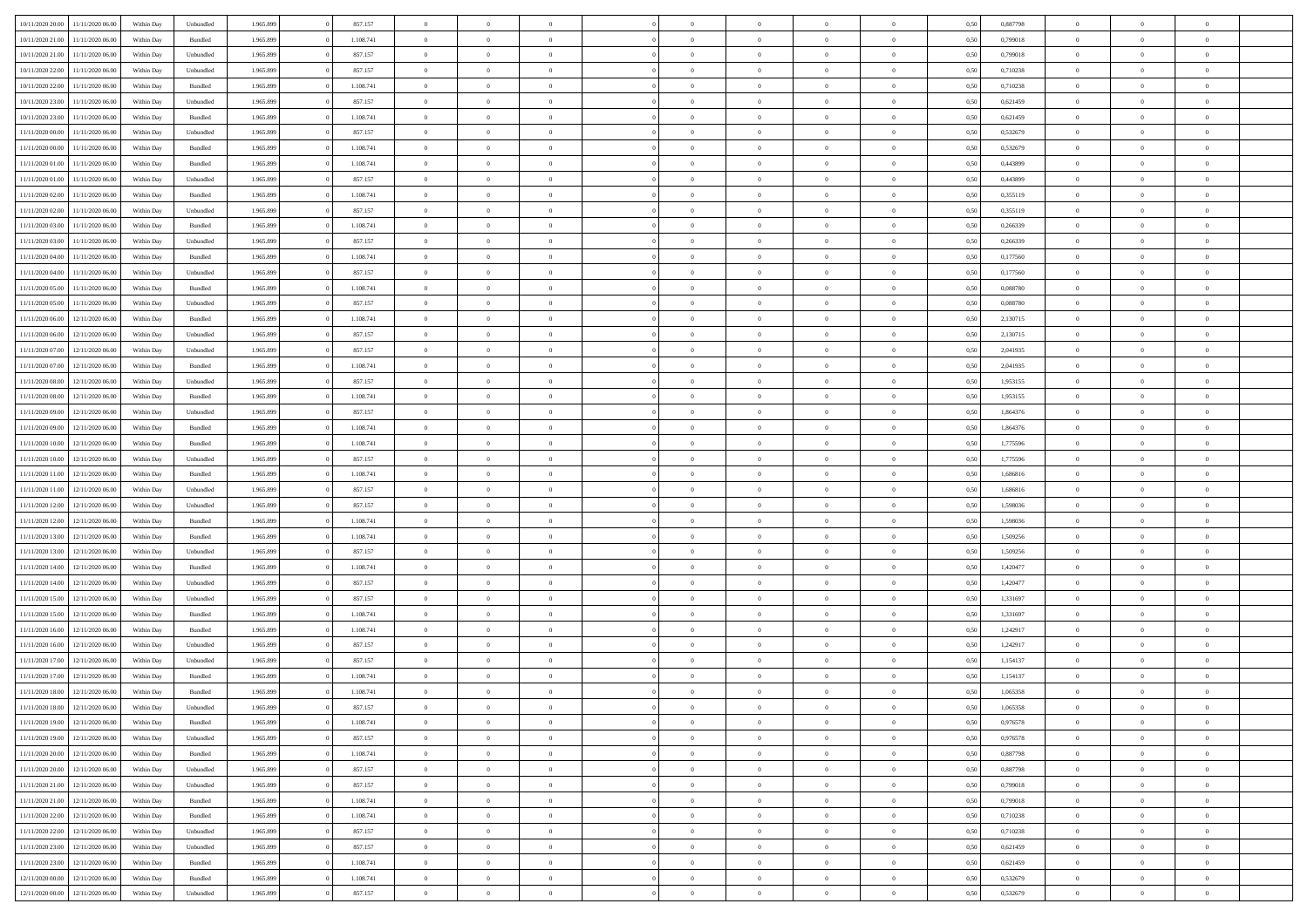| 12/11/2020 01:00 | 12/11/2020 06:00 | Within Dav | Unbundled          | 1.965.899 | 857.157   | $\overline{0}$ | $\theta$       |                | $\Omega$       | $\Omega$       | $\theta$       | $\theta$       | 0,50 | 0,443899 | $\theta$       | $\theta$       | $\theta$       |  |
|------------------|------------------|------------|--------------------|-----------|-----------|----------------|----------------|----------------|----------------|----------------|----------------|----------------|------|----------|----------------|----------------|----------------|--|
|                  |                  |            |                    |           |           |                |                |                |                |                |                |                |      |          |                |                |                |  |
| 12/11/2020 01:00 | 12/11/2020 06.00 | Within Day | Bundled            | 1.965.899 | 1.108.741 | $\overline{0}$ | $\theta$       | $\overline{0}$ | $\overline{0}$ | $\bf{0}$       | $\overline{0}$ | $\bf{0}$       | 0,50 | 0,443899 | $\theta$       | $\overline{0}$ | $\overline{0}$ |  |
| 12/11/2020 02:00 | 12/11/2020 06.00 | Within Day | Bundled            | 1.965.899 | 1.108.741 | $\overline{0}$ | $\overline{0}$ | $\overline{0}$ | $\overline{0}$ | $\bf{0}$       | $\overline{0}$ | $\mathbf{0}$   | 0,50 | 0,355119 | $\overline{0}$ | $\overline{0}$ | $\overline{0}$ |  |
| 12/11/2020 02:00 | 12/11/2020 06:00 | Within Day | Unbundled          | 1.965.899 | 857.157   | $\overline{0}$ | $\overline{0}$ | $\overline{0}$ | $\overline{0}$ | $\bf{0}$       | $\overline{0}$ | $\overline{0}$ | 0.50 | 0,355119 | $\theta$       | $\theta$       | $\overline{0}$ |  |
| 12/11/2020 03:00 | 12/11/2020 06.00 | Within Day | Unbundled          | 1.965.899 | 857.157   | $\overline{0}$ | $\theta$       | $\overline{0}$ | $\overline{0}$ | $\bf{0}$       | $\overline{0}$ | $\bf{0}$       | 0,50 | 0,266339 | $\,$ 0 $\,$    | $\overline{0}$ | $\overline{0}$ |  |
| 12/11/2020 03:00 | 12/11/2020 06.00 | Within Day | Bundled            | 1.965.899 | 1.108.741 | $\overline{0}$ | $\overline{0}$ | $\overline{0}$ | $\overline{0}$ | $\overline{0}$ | $\overline{0}$ | $\mathbf{0}$   | 0,50 | 0,266339 | $\overline{0}$ | $\overline{0}$ | $\bf{0}$       |  |
|                  |                  |            |                    |           |           |                |                |                |                | $\overline{0}$ |                |                |      |          | $\theta$       | $\overline{0}$ | $\overline{0}$ |  |
| 12/11/2020 04:00 | 12/11/2020 06.00 | Within Dav | Unbundled          | 1.965.899 | 857.157   | $\overline{0}$ | $\overline{0}$ | $\overline{0}$ | $\overline{0}$ |                | $\overline{0}$ | $\overline{0}$ | 0.50 | 0,177560 |                |                |                |  |
| 12/11/2020 04:00 | 12/11/2020 06.00 | Within Day | Bundled            | 1.965.899 | 1.108.741 | $\overline{0}$ | $\theta$       | $\overline{0}$ | $\overline{0}$ | $\bf{0}$       | $\overline{0}$ | $\bf{0}$       | 0,50 | 0,177560 | $\,$ 0 $\,$    | $\theta$       | $\overline{0}$ |  |
| 12/11/2020 05:00 | 12/11/2020 06.00 | Within Day | Unbundled          | 1.965.899 | 857.157   | $\overline{0}$ | $\overline{0}$ | $\overline{0}$ | $\overline{0}$ | $\bf{0}$       | $\overline{0}$ | $\mathbf{0}$   | 0,50 | 0,088780 | $\,0\,$        | $\overline{0}$ | $\overline{0}$ |  |
| 12/11/2020 05:00 | 12/11/2020 06:00 | Within Dav | Bundled            | 1.965.899 | 1.108.741 | $\overline{0}$ | $\overline{0}$ | $\overline{0}$ | $\overline{0}$ | $\overline{0}$ | $\overline{0}$ | $\overline{0}$ | 0.50 | 0,088780 | $\theta$       | $\overline{0}$ | $\overline{0}$ |  |
| 12/11/2020 06:00 | 13/11/2020 06.00 | Within Day | Unbundled          | 1.965.899 | 857.157   | $\overline{0}$ | $\theta$       | $\overline{0}$ | $\overline{0}$ | $\bf{0}$       | $\overline{0}$ | $\bf{0}$       | 0,50 | 2,130715 | $\,$ 0 $\,$    | $\overline{0}$ | $\overline{0}$ |  |
| 12/11/2020 06.00 | 13/11/2020 06.00 | Within Day | Bundled            | 1.965.899 | 1.108.741 | $\overline{0}$ | $\overline{0}$ | $\overline{0}$ | $\overline{0}$ | $\bf{0}$       | $\overline{0}$ | $\mathbf{0}$   | 0,50 | 2,130715 | $\overline{0}$ | $\overline{0}$ | $\bf{0}$       |  |
| 12/11/2020 07:00 | 13/11/2020 06:00 | Within Day | Bundled            | 1.965.899 | 1.108.741 | $\overline{0}$ | $\overline{0}$ | $\overline{0}$ | $\overline{0}$ | $\overline{0}$ | $\overline{0}$ | $\overline{0}$ | 0.50 | 2,041935 | $\theta$       | $\theta$       | $\overline{0}$ |  |
| 12/11/2020 07:00 | 13/11/2020 06.00 |            |                    | 1.965.899 | 857.157   | $\overline{0}$ | $\theta$       | $\overline{0}$ | $\overline{0}$ | $\bf{0}$       | $\overline{0}$ |                |      | 2,041935 | $\theta$       | $\overline{0}$ | $\overline{0}$ |  |
|                  |                  | Within Day | Unbundled          |           |           |                |                |                |                |                |                | $\bf{0}$       | 0,50 |          |                |                |                |  |
| 12/11/2020 08:00 | 13/11/2020 06.00 | Within Day | Bundled            | 1.965.899 | 1.108.741 | $\overline{0}$ | $\overline{0}$ | $\overline{0}$ | $\bf{0}$       | $\overline{0}$ | $\overline{0}$ | $\mathbf{0}$   | 0,50 | 1,953155 | $\bf{0}$       | $\overline{0}$ | $\bf{0}$       |  |
| 12/11/2020 08:00 | 13/11/2020 06:00 | Within Dav | Unbundled          | 1.965.899 | 857.157   | $\overline{0}$ | $\overline{0}$ | $\overline{0}$ | $\overline{0}$ | $\overline{0}$ | $\overline{0}$ | $\overline{0}$ | 0.50 | 1,953155 | $\theta$       | $\overline{0}$ | $\overline{0}$ |  |
| 12/11/2020 09:00 | 13/11/2020 06.00 | Within Day | Unbundled          | 1.965.899 | 857.157   | $\overline{0}$ | $\theta$       | $\overline{0}$ | $\overline{0}$ | $\bf{0}$       | $\overline{0}$ | $\bf{0}$       | 0,50 | 1,864376 | $\,$ 0 $\,$    | $\theta$       | $\overline{0}$ |  |
| 12/11/2020 09:00 | 13/11/2020 06.00 | Within Day | Bundled            | 1.965.899 | 1.108.741 | $\overline{0}$ | $\overline{0}$ | $\overline{0}$ | $\bf{0}$       | $\bf{0}$       | $\bf{0}$       | $\mathbf{0}$   | 0,50 | 1,864376 | $\bf{0}$       | $\overline{0}$ | $\overline{0}$ |  |
| 12/11/2020 10:00 | 13/11/2020 06:00 | Within Day | Bundled            | 1.965.899 | 1.108.741 | $\overline{0}$ | $\overline{0}$ | $\overline{0}$ | $\overline{0}$ | $\overline{0}$ | $\overline{0}$ | $\overline{0}$ | 0.50 | 1,775596 | $\theta$       | $\overline{0}$ | $\overline{0}$ |  |
| 12/11/2020 10:00 | 13/11/2020 06.00 | Within Day | Unbundled          | 1.965.899 | 857.157   | $\overline{0}$ | $\theta$       | $\overline{0}$ | $\overline{0}$ | $\bf{0}$       | $\overline{0}$ | $\bf{0}$       | 0,50 | 1,775596 | $\,$ 0 $\,$    | $\overline{0}$ | $\overline{0}$ |  |
|                  |                  |            |                    |           |           |                | $\overline{0}$ |                |                | $\bf{0}$       |                |                |      |          | $\bf{0}$       | $\overline{0}$ | $\overline{0}$ |  |
| 12/11/2020 11:00 | 13/11/2020 06.00 | Within Day | Bundled            | 1.965.899 | 1.108.741 | $\overline{0}$ |                | $\overline{0}$ | $\bf{0}$       |                | $\bf{0}$       | $\mathbf{0}$   | 0,50 | 1,686816 |                |                |                |  |
| 12/11/2020 11:00 | 13/11/2020 06:00 | Within Day | Unbundled          | 1.965.899 | 857.157   | $\overline{0}$ | $\overline{0}$ | $\overline{0}$ | $\overline{0}$ | $\overline{0}$ | $\overline{0}$ | $\overline{0}$ | 0.50 | 1.686816 | $\theta$       | $\overline{0}$ | $\overline{0}$ |  |
| 12/11/2020 12:00 | 13/11/2020 06.00 | Within Day | Bundled            | 1.965.899 | 1.108.741 | $\overline{0}$ | $\theta$       | $\overline{0}$ | $\overline{0}$ | $\bf{0}$       | $\overline{0}$ | $\bf{0}$       | 0,50 | 1,598036 | $\,$ 0 $\,$    | $\overline{0}$ | $\overline{0}$ |  |
| 12/11/2020 12:00 | 13/11/2020 06.00 | Within Day | Unbundled          | 1.965.899 | 857.157   | $\overline{0}$ | $\overline{0}$ | $\overline{0}$ | $\bf{0}$       | $\overline{0}$ | $\overline{0}$ | $\mathbf{0}$   | 0,50 | 1,598036 | $\bf{0}$       | $\overline{0}$ | $\bf{0}$       |  |
| 12/11/2020 13:00 | 13/11/2020 06:00 | Within Day | Unbundled          | 1.965.899 | 857.157   | $\overline{0}$ | $\overline{0}$ | $\overline{0}$ | $\overline{0}$ | $\overline{0}$ | $\overline{0}$ | $\overline{0}$ | 0.50 | 1,509256 | $\overline{0}$ | $\overline{0}$ | $\overline{0}$ |  |
| 12/11/2020 13:00 | 13/11/2020 06.00 | Within Day | Bundled            | 1.965.899 | 1.108.741 | $\overline{0}$ | $\theta$       | $\overline{0}$ | $\overline{0}$ | $\bf{0}$       | $\overline{0}$ | $\bf{0}$       | 0,50 | 1,509256 | $\,$ 0 $\,$    | $\theta$       | $\overline{0}$ |  |
| 12/11/2020 14:00 | 13/11/2020 06.00 | Within Day | Unbundled          | 1.965.899 | 857.157   | $\overline{0}$ | $\overline{0}$ | $\overline{0}$ | $\bf{0}$       | $\bf{0}$       | $\bf{0}$       | $\mathbf{0}$   | 0,50 | 1,420477 | $\,0\,$        | $\overline{0}$ | $\overline{0}$ |  |
| 12/11/2020 14:00 | 13/11/2020 06:00 | Within Day | Bundled            | 1.965.899 | 1.108.741 | $\overline{0}$ | $\overline{0}$ | $\overline{0}$ | $\overline{0}$ | $\overline{0}$ | $\overline{0}$ | $\overline{0}$ | 0.50 | 1,420477 | $\theta$       | $\overline{0}$ | $\overline{0}$ |  |
|                  |                  |            |                    |           |           |                |                |                |                |                |                |                |      |          |                |                |                |  |
| 12/11/2020 15:00 | 13/11/2020 06.00 | Within Day | Unbundled          | 1.965.899 | 857.157   | $\overline{0}$ | $\theta$       | $\overline{0}$ | $\overline{0}$ | $\bf{0}$       | $\overline{0}$ | $\bf{0}$       | 0,50 | 1,331697 | $\,$ 0 $\,$    | $\overline{0}$ | $\overline{0}$ |  |
| 12/11/2020 15:00 | 13/11/2020 06.00 | Within Day | Bundled            | 1.965.899 | 1.108.741 | $\overline{0}$ | $\overline{0}$ | $\overline{0}$ | $\bf{0}$       | $\bf{0}$       | $\bf{0}$       | $\bf{0}$       | 0,50 | 1,331697 | $\overline{0}$ | $\overline{0}$ | $\overline{0}$ |  |
| 12/11/2020 16:00 | 13/11/2020 06.00 | Within Day | Unbundled          | 1.965.899 | 857.157   | $\overline{0}$ | $\Omega$       | $\overline{0}$ | $\Omega$       | $\Omega$       | $\overline{0}$ | $\overline{0}$ | 0,50 | 1,242917 | $\,0\,$        | $\theta$       | $\theta$       |  |
| 12/11/2020 16:00 | 13/11/2020 06.00 | Within Day | Bundled            | 1.965.899 | 1.108.741 | $\overline{0}$ | $\theta$       | $\overline{0}$ | $\overline{0}$ | $\bf{0}$       | $\overline{0}$ | $\bf{0}$       | 0,50 | 1,242917 | $\,$ 0 $\,$    | $\theta$       | $\overline{0}$ |  |
| 12/11/2020 17:00 | 13/11/2020 06.00 | Within Day | Bundled            | 1.965.899 | 1.108.741 | $\overline{0}$ | $\overline{0}$ | $\overline{0}$ | $\bf{0}$       | $\overline{0}$ | $\overline{0}$ | $\mathbf{0}$   | 0,50 | 1,154137 | $\overline{0}$ | $\overline{0}$ | $\bf{0}$       |  |
| 12/11/2020 17:00 | 13/11/2020 06.00 | Within Day | Unbundled          | 1.965.899 | 857.157   | $\overline{0}$ | $\Omega$       | $\overline{0}$ | $\Omega$       | $\overline{0}$ | $\overline{0}$ | $\overline{0}$ | 0.50 | 1,154137 | $\,0\,$        | $\theta$       | $\theta$       |  |
| 12/11/2020 18:00 | 13/11/2020 06.00 | Within Day | Unbundled          | 1.965.899 | 857.157   | $\overline{0}$ | $\theta$       | $\overline{0}$ | $\overline{0}$ | $\,$ 0         | $\overline{0}$ | $\bf{0}$       | 0,50 | 1,065358 | $\,$ 0 $\,$    | $\overline{0}$ | $\overline{0}$ |  |
| 12/11/2020 18:00 | 13/11/2020 06.00 | Within Day | Bundled            | 1.965.899 | 1.108.741 | $\overline{0}$ | $\overline{0}$ | $\overline{0}$ | $\bf{0}$       | $\bf{0}$       | $\bf{0}$       | $\mathbf{0}$   | 0,50 | 1,065358 | $\bf{0}$       | $\overline{0}$ | $\overline{0}$ |  |
|                  |                  |            |                    |           |           |                |                |                |                |                |                |                |      |          |                |                |                |  |
| 12/11/2020 19:00 | 13/11/2020 06:00 | Within Day | Bundled            | 1.965.899 | 1.108.741 | $\overline{0}$ | $\Omega$       | $\overline{0}$ | $\Omega$       | $\overline{0}$ | $\overline{0}$ | $\overline{0}$ | 0.50 | 0.976578 | $\,0\,$        | $\theta$       | $\theta$       |  |
| 12/11/2020 19:00 | 13/11/2020 06.00 | Within Day | Unbundled          | 1.965.899 | 857.157   | $\overline{0}$ | $\theta$       | $\overline{0}$ | $\overline{0}$ | $\,$ 0         | $\overline{0}$ | $\bf{0}$       | 0,50 | 0,976578 | $\,$ 0 $\,$    | $\overline{0}$ | $\overline{0}$ |  |
| 12/11/2020 20:00 | 13/11/2020 06.00 | Within Day | Bundled            | 1.965.899 | 1.108.741 | $\overline{0}$ | $\overline{0}$ | $\overline{0}$ | $\bf{0}$       | $\bf{0}$       | $\bf{0}$       | $\mathbf{0}$   | 0,50 | 0,887798 | $\overline{0}$ | $\overline{0}$ | $\overline{0}$ |  |
| 12/11/2020 20:00 | 13/11/2020 06.00 | Within Day | Unbundled          | 1.965.899 | 857.157   | $\overline{0}$ | $\Omega$       | $\overline{0}$ | $\Omega$       | $\overline{0}$ | $\overline{0}$ | $\overline{0}$ | 0,50 | 0,887798 | $\,0\,$        | $\theta$       | $\theta$       |  |
| 12/11/2020 21.00 | 13/11/2020 06.00 | Within Day | Bundled            | 1.965.899 | 1.108.741 | $\overline{0}$ | $\theta$       | $\overline{0}$ | $\overline{0}$ | $\,$ 0         | $\overline{0}$ | $\bf{0}$       | 0,50 | 0,799018 | $\,$ 0 $\,$    | $\overline{0}$ | $\overline{0}$ |  |
| 12/11/2020 21:00 | 13/11/2020 06.00 | Within Day | Unbundled          | 1.965.899 | 857.157   | $\overline{0}$ | $\overline{0}$ | $\overline{0}$ | $\bf{0}$       | $\bf{0}$       | $\overline{0}$ | $\mathbf{0}$   | 0,50 | 0,799018 | $\overline{0}$ | $\overline{0}$ | $\bf{0}$       |  |
| 12/11/2020 22.00 | 13/11/2020 06.00 | Within Day | Unbundled          | 1.965.899 | 857.157   | $\overline{0}$ | $\Omega$       | $\overline{0}$ | $\Omega$       | $\Omega$       | $\overline{0}$ | $\overline{0}$ | 0.50 | 0,710238 | $\theta$       | $\theta$       | $\theta$       |  |
| 12/11/2020 22.00 | 13/11/2020 06.00 | Within Day | Bundled            | 1.965.899 | 1.108.741 | $\overline{0}$ | $\overline{0}$ | $\overline{0}$ | $\bf{0}$       | $\,$ 0         | $\bf{0}$       | $\bf{0}$       | 0,50 | 0,710238 | $\,0\,$        | $\overline{0}$ | $\overline{0}$ |  |
| 12/11/2020 23:00 | 13/11/2020 06.00 | Within Day | $\mathbf B$ undled | 1.965.899 | 1.108.741 | $\bf{0}$       | $\bf{0}$       |                |                | $\bf{0}$       |                |                | 0,50 | 0,621459 | $\bf{0}$       | $\overline{0}$ |                |  |
|                  |                  |            |                    |           |           |                |                |                |                |                |                |                |      |          |                |                |                |  |
| 12/11/2020 23.00 | 13/11/2020 06:00 | Within Day | Unbundled          | 1.965.899 | 857.157   | $\overline{0}$ | $\overline{0}$ | $\overline{0}$ | $\Omega$       | $\overline{0}$ | $\overline{0}$ | $\overline{0}$ | 0,50 | 0,621459 | $\theta$       | $\theta$       | $\theta$       |  |
| 13/11/2020 00:00 | 13/11/2020 06.00 | Within Day | Bundled            | 1.965.899 | 1.108.741 | $\overline{0}$ | $\bf{0}$       | $\overline{0}$ | $\bf{0}$       | $\,$ 0 $\,$    | $\overline{0}$ | $\mathbf{0}$   | 0,50 | 0,532679 | $\,$ 0 $\,$    | $\,$ 0 $\,$    | $\,$ 0         |  |
| 13/11/2020 00:00 | 13/11/2020 06.00 | Within Day | Unbundled          | 1.965.899 | 857.157   | $\overline{0}$ | $\overline{0}$ | $\overline{0}$ | $\overline{0}$ | $\overline{0}$ | $\overline{0}$ | $\mathbf{0}$   | 0,50 | 0,532679 | $\overline{0}$ | $\bf{0}$       | $\bf{0}$       |  |
| 13/11/2020 01:00 | 13/11/2020 06.00 | Within Day | Unbundled          | 1.965.899 | 857.157   | $\overline{0}$ | $\overline{0}$ | $\overline{0}$ | $\Omega$       | $\overline{0}$ | $\overline{0}$ | $\overline{0}$ | 0,50 | 0,443899 | $\overline{0}$ | $\overline{0}$ | $\overline{0}$ |  |
| 13/11/2020 01:00 | 13/11/2020 06.00 | Within Day | Bundled            | 1.965.899 | 1.108.741 | $\overline{0}$ | $\,$ 0         | $\overline{0}$ | $\overline{0}$ | $\,$ 0 $\,$    | $\overline{0}$ | $\mathbf{0}$   | 0,50 | 0,443899 | $\,$ 0 $\,$    | $\overline{0}$ | $\overline{0}$ |  |
| 13/11/2020 02.00 | 13/11/2020 06.00 | Within Day | Bundled            | 1.965.899 | 1.108.741 | $\overline{0}$ | $\overline{0}$ | $\overline{0}$ | $\overline{0}$ | $\overline{0}$ | $\overline{0}$ | $\mathbf{0}$   | 0,50 | 0,355119 | $\overline{0}$ | $\overline{0}$ | $\bf{0}$       |  |
| 13/11/2020 02:00 | 13/11/2020 06.00 | Within Day | Unbundled          | 1.965.899 | 857.157   | $\overline{0}$ | $\overline{0}$ | $\overline{0}$ | $\overline{0}$ | $\overline{0}$ | $\overline{0}$ | $\bf{0}$       | 0.50 | 0,355119 | $\overline{0}$ | $\theta$       | $\overline{0}$ |  |
|                  |                  |            |                    |           |           |                |                |                |                |                |                |                |      |          |                |                |                |  |
| 13/11/2020 03:00 | 13/11/2020 06.00 | Within Day | Bundled            | 1.965.899 | 1.108.741 | $\overline{0}$ | $\,$ 0         | $\overline{0}$ | $\bf{0}$       | $\bf{0}$       | $\bf{0}$       | $\bf{0}$       | 0,50 | 0,266339 | $\,$ 0 $\,$    | $\overline{0}$ | $\overline{0}$ |  |
| 13/11/2020 03:00 | 13/11/2020 06.00 | Within Day | Unbundled          | 1.965.899 | 857.157   | $\overline{0}$ | $\bf{0}$       | $\overline{0}$ | $\overline{0}$ | $\overline{0}$ | $\overline{0}$ | $\mathbf{0}$   | 0,50 | 0,266339 | $\overline{0}$ | $\overline{0}$ | $\bf{0}$       |  |
| 13/11/2020 04:00 | 13/11/2020 06.00 | Within Day | Unbundled          | 1.965.899 | 857.157   | $\overline{0}$ | $\overline{0}$ | $\overline{0}$ | $\Omega$       | $\overline{0}$ | $\overline{0}$ | $\overline{0}$ | 0.50 | 0,177560 | $\overline{0}$ | $\overline{0}$ | $\overline{0}$ |  |
| 13/11/2020 04:00 | 13/11/2020 06.00 | Within Day | Bundled            | 1.965.899 | 1.108.741 | $\overline{0}$ | $\bf{0}$       | $\overline{0}$ | $\bf{0}$       | $\bf{0}$       | $\bf{0}$       | $\mathbf{0}$   | 0,50 | 0,177560 | $\,$ 0 $\,$    | $\,$ 0 $\,$    | $\bf{0}$       |  |
| 13/11/2020 05:00 | 13/11/2020 06.00 | Within Day | Unbundled          | 1.965.899 | 857.157   | $\overline{0}$ | $\overline{0}$ | $\overline{0}$ | $\overline{0}$ | $\overline{0}$ | $\bf{0}$       | $\mathbf{0}$   | 0,50 | 0,088780 | $\overline{0}$ | $\bf{0}$       | $\bf{0}$       |  |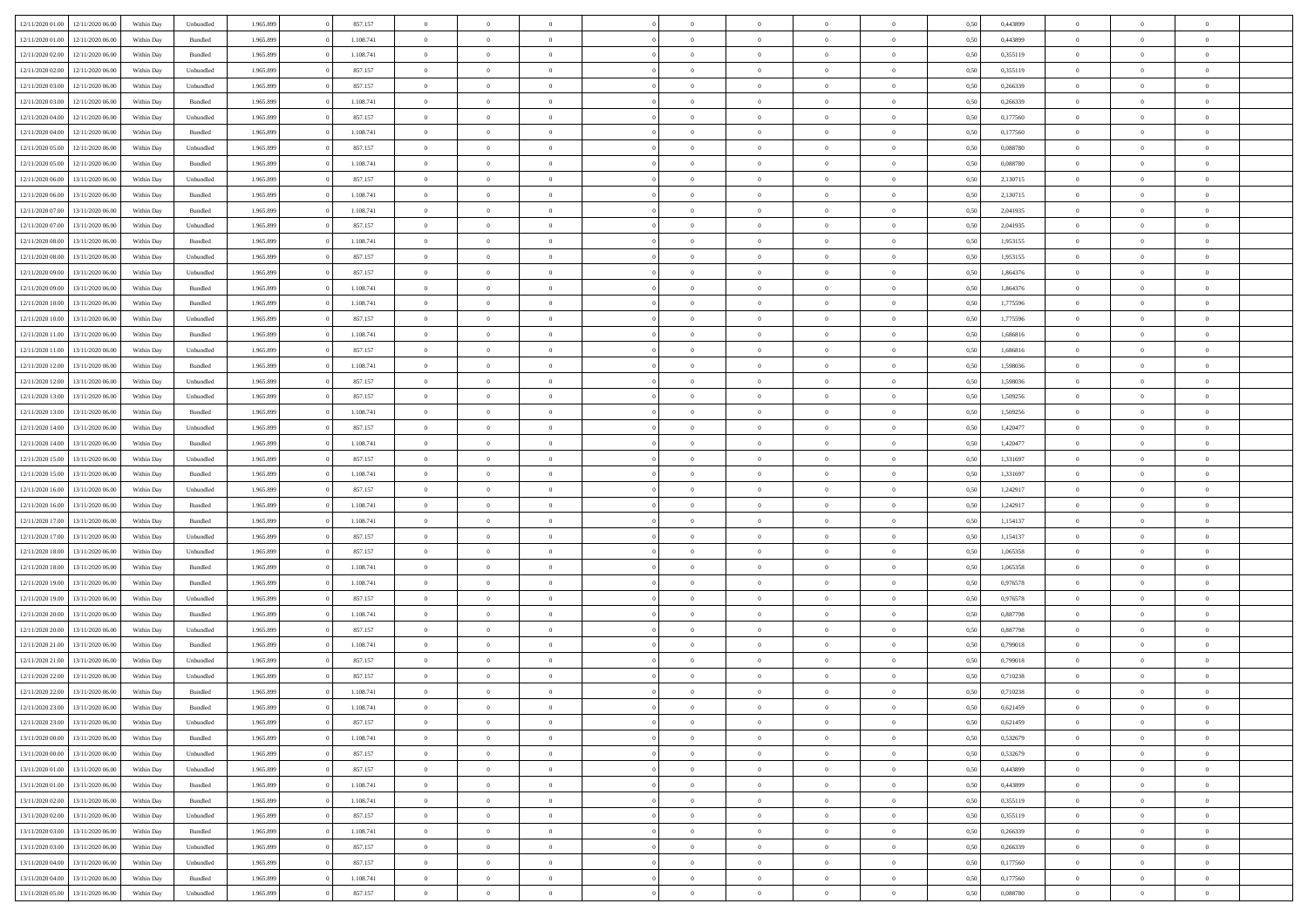| 13/11/2020 05:00 | 13/11/2020 06:00 | Within Dav | Bundled   | 1.965.899 | 1.108.741 | $\overline{0}$ | $\theta$       | $\Omega$       | $\Omega$       | $\Omega$       | $\overline{0}$ | $\theta$       | 0,50 | 0,088780 | $\theta$       | $\overline{0}$ | $\overline{0}$ |  |
|------------------|------------------|------------|-----------|-----------|-----------|----------------|----------------|----------------|----------------|----------------|----------------|----------------|------|----------|----------------|----------------|----------------|--|
|                  |                  |            |           |           |           |                |                |                |                |                |                |                |      |          |                |                |                |  |
| 13/11/2020 06.00 | 14/11/2020 06.00 | Within Day | Unbundled | 1.965.899 | 857.157   | $\overline{0}$ | $\overline{0}$ | $\overline{0}$ | $\overline{0}$ | $\bf{0}$       | $\overline{0}$ | $\bf{0}$       | 0,50 | 2,130715 | $\theta$       | $\overline{0}$ | $\overline{0}$ |  |
| 13/11/2020 06:00 | 14/11/2020 06.00 | Within Day | Bundled   | 1.965.899 | 1.108.741 | $\overline{0}$ | $\bf{0}$       | $\overline{0}$ | $\bf{0}$       | $\bf{0}$       | $\bf{0}$       | $\mathbf{0}$   | 0,50 | 2,130715 | $\bf{0}$       | $\overline{0}$ | $\overline{0}$ |  |
| 13/11/2020 07:00 | 14/11/2020 06:00 | Within Dav | Bundled   | 1.965.899 | 1.108.741 | $\overline{0}$ | $\overline{0}$ | $\overline{0}$ | $\overline{0}$ | $\bf{0}$       | $\overline{0}$ | $\overline{0}$ | 0.50 | 2,041935 | $\theta$       | $\overline{0}$ | $\overline{0}$ |  |
| 13/11/2020 07:00 | 14/11/2020 06.00 | Within Day | Unbundled | 1.965.899 | 857.157   | $\overline{0}$ | $\theta$       | $\overline{0}$ | $\overline{0}$ | $\bf{0}$       | $\overline{0}$ | $\bf{0}$       | 0,50 | 2,041935 | $\,$ 0 $\,$    | $\overline{0}$ | $\overline{0}$ |  |
|                  |                  |            |           |           |           |                |                |                |                |                |                |                |      |          |                |                |                |  |
| 13/11/2020 08:00 | 14/11/2020 06.00 | Within Day | Bundled   | 1.965.899 | 1.108.741 | $\overline{0}$ | $\overline{0}$ | $\overline{0}$ | $\bf{0}$       | $\overline{0}$ | $\overline{0}$ | $\mathbf{0}$   | 0,50 | 1,953155 | $\bf{0}$       | $\overline{0}$ | $\bf{0}$       |  |
| 13/11/2020 08:00 | 14/11/2020 06.00 | Within Dav | Unbundled | 1.965.899 | 857.157   | $\overline{0}$ | $\overline{0}$ | $\overline{0}$ | $\overline{0}$ | $\overline{0}$ | $\overline{0}$ | $\overline{0}$ | 0.50 | 1,953155 | $\overline{0}$ | $\overline{0}$ | $\overline{0}$ |  |
| 13/11/2020 09:00 | 14/11/2020 06.00 | Within Day | Unbundled | 1.965.899 | 857.157   | $\overline{0}$ | $\theta$       | $\overline{0}$ | $\overline{0}$ | $\,$ 0         | $\overline{0}$ | $\bf{0}$       | 0,50 | 1,864376 | $\,$ 0 $\,$    | $\theta$       | $\overline{0}$ |  |
| 13/11/2020 09:00 | 14/11/2020 06.00 | Within Day | Bundled   | 1.965.899 | 1.108.741 | $\overline{0}$ | $\overline{0}$ | $\overline{0}$ | $\bf{0}$       | $\bf{0}$       | $\bf{0}$       | $\mathbf{0}$   | 0,50 | 1,864376 | $\,0\,$        | $\overline{0}$ | $\overline{0}$ |  |
| 13/11/2020 10:00 | 14/11/2020 06:00 | Within Dav | Bundled   | 1.965.899 | 1.108.741 | $\overline{0}$ | $\overline{0}$ | $\overline{0}$ | $\overline{0}$ | $\overline{0}$ | $\overline{0}$ | $\mathbf{0}$   | 0.50 | 1,775596 | $\theta$       | $\overline{0}$ | $\overline{0}$ |  |
| 13/11/2020 10:00 | 14/11/2020 06.00 | Within Day | Unbundled | 1.965.899 | 857.157   | $\overline{0}$ | $\theta$       | $\overline{0}$ | $\overline{0}$ | $\bf{0}$       | $\overline{0}$ | $\bf{0}$       | 0,50 | 1,775596 | $\,$ 0 $\,$    | $\overline{0}$ | $\overline{0}$ |  |
|                  |                  |            |           |           |           |                |                |                |                |                |                |                |      |          |                |                |                |  |
| 13/11/2020 11:00 | 14/11/2020 06.00 | Within Day | Bundled   | 1.965.899 | 1.108.741 | $\overline{0}$ | $\bf{0}$       | $\overline{0}$ | $\bf{0}$       | $\bf{0}$       | $\bf{0}$       | $\mathbf{0}$   | 0,50 | 1,686816 | $\bf{0}$       | $\overline{0}$ | $\bf{0}$       |  |
| 13/11/2020 11:00 | 14/11/2020 06:00 | Within Day | Unbundled | 1.965.899 | 857.157   | $\overline{0}$ | $\overline{0}$ | $\overline{0}$ | $\overline{0}$ | $\overline{0}$ | $\overline{0}$ | $\overline{0}$ | 0.50 | 1.686816 | $\theta$       | $\overline{0}$ | $\overline{0}$ |  |
| 13/11/2020 12:00 | 14/11/2020 06.00 | Within Day | Bundled   | 1.965.899 | 1.108.741 | $\overline{0}$ | $\theta$       | $\overline{0}$ | $\overline{0}$ | $\bf{0}$       | $\overline{0}$ | $\bf{0}$       | 0,50 | 1,598036 | $\,$ 0 $\,$    | $\overline{0}$ | $\overline{0}$ |  |
| 13/11/2020 12:00 | 14/11/2020 06.00 | Within Day | Unbundled | 1.965.899 | 857.157   | $\overline{0}$ | $\overline{0}$ | $\overline{0}$ | $\bf{0}$       | $\overline{0}$ | $\overline{0}$ | $\mathbf{0}$   | 0,50 | 1,598036 | $\bf{0}$       | $\overline{0}$ | $\bf{0}$       |  |
| 13/11/2020 13:00 | 14/11/2020 06.00 | Within Dav | Bundled   | 1.965.899 | 1.108.741 | $\overline{0}$ | $\overline{0}$ | $\overline{0}$ | $\overline{0}$ | $\overline{0}$ | $\overline{0}$ | $\overline{0}$ | 0.50 | 1,509256 | $\theta$       | $\overline{0}$ | $\overline{0}$ |  |
| 13/11/2020 13:00 | 14/11/2020 06.00 | Within Day | Unbundled | 1.965.899 | 857.157   | $\overline{0}$ | $\theta$       | $\overline{0}$ | $\overline{0}$ | $\,$ 0         | $\overline{0}$ | $\bf{0}$       | 0,50 | 1,509256 | $\,$ 0 $\,$    | $\overline{0}$ | $\overline{0}$ |  |
| 13/11/2020 14:00 | 14/11/2020 06.00 | Within Day | Bundled   | 1.965.899 | 1.108.741 | $\overline{0}$ | $\overline{0}$ | $\overline{0}$ | $\bf{0}$       | $\overline{0}$ | $\bf{0}$       | $\mathbf{0}$   | 0,50 | 1,420477 | $\bf{0}$       | $\overline{0}$ | $\overline{0}$ |  |
|                  | 14/11/2020 06:00 |            | Unbundled | 1.965.899 | 857.157   | $\overline{0}$ | $\overline{0}$ | $\overline{0}$ | $\overline{0}$ | $\overline{0}$ | $\overline{0}$ | $\overline{0}$ | 0.50 | 1,420477 | $\theta$       | $\overline{0}$ | $\overline{0}$ |  |
| 13/11/2020 14:00 |                  | Within Day |           |           |           |                |                |                |                |                |                |                |      |          |                |                |                |  |
| 13/11/2020 15:00 | 14/11/2020 06.00 | Within Day | Unbundled | 1.965.899 | 857.157   | $\overline{0}$ | $\theta$       | $\overline{0}$ | $\overline{0}$ | $\,$ 0         | $\overline{0}$ | $\bf{0}$       | 0,50 | 1,331697 | $\,$ 0 $\,$    | $\overline{0}$ | $\overline{0}$ |  |
| 13/11/2020 15.00 | 14/11/2020 06.00 | Within Day | Bundled   | 1.965.899 | 1.108.741 | $\overline{0}$ | $\overline{0}$ | $\overline{0}$ | $\bf{0}$       | $\bf{0}$       | $\bf{0}$       | $\mathbf{0}$   | 0,50 | 1,331697 | $\bf{0}$       | $\overline{0}$ | $\bf{0}$       |  |
| 13/11/2020 16:00 | 14/11/2020 06:00 | Within Day | Unbundled | 1.965.899 | 857.157   | $\overline{0}$ | $\overline{0}$ | $\overline{0}$ | $\overline{0}$ | $\overline{0}$ | $\overline{0}$ | $\overline{0}$ | 0.50 | 1,242917 | $\theta$       | $\overline{0}$ | $\overline{0}$ |  |
| 13/11/2020 16:00 | 14/11/2020 06.00 | Within Day | Bundled   | 1.965.899 | 1.108.741 | $\overline{0}$ | $\theta$       | $\overline{0}$ | $\overline{0}$ | $\bf{0}$       | $\overline{0}$ | $\,$ 0 $\,$    | 0,50 | 1,242917 | $\,$ 0 $\,$    | $\overline{0}$ | $\overline{0}$ |  |
| 13/11/2020 17:00 | 14/11/2020 06.00 | Within Day | Unbundled | 1.965.899 | 857.157   | $\overline{0}$ | $\overline{0}$ | $\overline{0}$ | $\bf{0}$       | $\overline{0}$ | $\overline{0}$ | $\mathbf{0}$   | 0,50 | 1,154137 | $\bf{0}$       | $\overline{0}$ | $\bf{0}$       |  |
| 13/11/2020 17:00 | 14/11/2020 06.00 | Within Dav | Bundled   | 1.965.899 | 1.108.741 | $\overline{0}$ | $\overline{0}$ | $\overline{0}$ | $\overline{0}$ | $\overline{0}$ | $\overline{0}$ | $\overline{0}$ | 0.50 | 1,154137 | $\overline{0}$ | $\overline{0}$ | $\overline{0}$ |  |
|                  |                  |            |           |           |           |                |                |                |                |                |                |                |      |          |                |                |                |  |
| 13/11/2020 18:00 | 14/11/2020 06.00 | Within Day | Bundled   | 1.965.899 | 1.108.741 | $\overline{0}$ | $\theta$       | $\overline{0}$ | $\overline{0}$ | $\,$ 0         | $\overline{0}$ | $\bf{0}$       | 0,50 | 1,065358 | $\,$ 0 $\,$    | $\overline{0}$ | $\overline{0}$ |  |
| 13/11/2020 18:00 | 14/11/2020 06.00 | Within Day | Unbundled | 1.965.899 | 857.157   | $\overline{0}$ | $\overline{0}$ | $\overline{0}$ | $\bf{0}$       | $\bf{0}$       | $\bf{0}$       | $\mathbf{0}$   | 0,50 | 1,065358 | $\,0\,$        | $\overline{0}$ | $\overline{0}$ |  |
| 13/11/2020 19:00 | 14/11/2020 06:00 | Within Day | Unbundled | 1.965.899 | 857.157   | $\overline{0}$ | $\overline{0}$ | $\overline{0}$ | $\overline{0}$ | $\overline{0}$ | $\overline{0}$ | $\overline{0}$ | 0.50 | 0,976578 | $\theta$       | $\overline{0}$ | $\overline{0}$ |  |
| 13/11/2020 19:00 | 14/11/2020 06.00 | Within Day | Bundled   | 1.965.899 | 1.108.741 | $\overline{0}$ | $\overline{0}$ | $\overline{0}$ | $\overline{0}$ | $\,$ 0         | $\overline{0}$ | $\bf{0}$       | 0,50 | 0,976578 | $\,$ 0 $\,$    | $\overline{0}$ | $\overline{0}$ |  |
| 13/11/2020 20.00 | 14/11/2020 06.00 | Within Day | Bundled   | 1.965.899 | 1.108.741 | $\overline{0}$ | $\overline{0}$ | $\overline{0}$ | $\bf{0}$       | $\overline{0}$ | $\bf{0}$       | $\mathbf{0}$   | 0,50 | 0,887798 | $\bf{0}$       | $\overline{0}$ | $\bf{0}$       |  |
| 13/11/2020 20:00 | 14/11/2020 06.00 | Within Day | Unbundled | 1.965.899 | 857.157   | $\bf{0}$       | $\theta$       | $\overline{0}$ | $\Omega$       | $\bf{0}$       | $\overline{0}$ | $\overline{0}$ | 0,50 | 0,887798 | $\,0\,$        | $\theta$       | $\overline{0}$ |  |
| 13/11/2020 21.00 | 14/11/2020 06.00 | Within Day | Unbundled | 1.965.899 | 857.157   | $\overline{0}$ | $\overline{0}$ | $\overline{0}$ | $\overline{0}$ | $\,$ 0         | $\overline{0}$ | $\bf{0}$       | 0,50 | 0,799018 | $\,$ 0 $\,$    | $\overline{0}$ | $\overline{0}$ |  |
|                  |                  |            |           |           |           |                |                |                |                |                |                |                |      |          |                |                |                |  |
| 13/11/2020 21:00 | 14/11/2020 06.00 | Within Day | Bundled   | 1.965.899 | 1.108.741 | $\overline{0}$ | $\overline{0}$ | $\overline{0}$ | $\bf{0}$       | $\overline{0}$ | $\overline{0}$ | $\mathbf{0}$   | 0,50 | 0,799018 | $\bf{0}$       | $\overline{0}$ | $\bf{0}$       |  |
| 13/11/2020 22.00 | 14/11/2020 06.00 | Within Day | Bundled   | 1.965.899 | 1.108.741 | $\overline{0}$ | $\overline{0}$ | $\overline{0}$ | $\Omega$       | $\overline{0}$ | $\overline{0}$ | $\overline{0}$ | 0.50 | 0,710238 | $\,0\,$        | $\theta$       | $\overline{0}$ |  |
| 13/11/2020 22.00 | 14/11/2020 06.00 | Within Day | Unbundled | 1.965.899 | 857.157   | $\overline{0}$ | $\theta$       | $\overline{0}$ | $\overline{0}$ | $\,$ 0         | $\overline{0}$ | $\bf{0}$       | 0,50 | 0,710238 | $\,$ 0 $\,$    | $\overline{0}$ | $\overline{0}$ |  |
| 13/11/2020 23:00 | 14/11/2020 06.00 | Within Day | Unbundled | 1.965.899 | 857.157   | $\overline{0}$ | $\overline{0}$ | $\overline{0}$ | $\bf{0}$       | $\bf{0}$       | $\bf{0}$       | $\mathbf{0}$   | 0,50 | 0,621459 | $\bf{0}$       | $\overline{0}$ | $\bf{0}$       |  |
| 13/11/2020 23:00 | 14/11/2020 06:00 | Within Day | Bundled   | 1.965.899 | 1.108.741 | $\overline{0}$ | $\overline{0}$ | $\overline{0}$ | $\Omega$       | $\overline{0}$ | $\overline{0}$ | $\overline{0}$ | 0.50 | 0,621459 | $\,$ 0 $\,$    | $\theta$       | $\theta$       |  |
| 14/11/2020 00.00 | 14/11/2020 06.00 | Within Day | Bundled   | 1.965.899 | 1.108.741 | $\overline{0}$ | $\overline{0}$ | $\overline{0}$ | $\overline{0}$ | $\,$ 0         | $\overline{0}$ | $\bf{0}$       | 0,50 | 0,532679 | $\,$ 0 $\,$    | $\overline{0}$ | $\overline{0}$ |  |
|                  |                  |            |           |           |           |                |                |                |                | $\bf{0}$       |                |                |      |          |                | $\overline{0}$ | $\bf{0}$       |  |
| 14/11/2020 00.00 | 14/11/2020 06.00 | Within Day | Unbundled | 1.965.899 | 857.157   | $\overline{0}$ | $\overline{0}$ | $\overline{0}$ | $\bf{0}$       |                | $\overline{0}$ | $\mathbf{0}$   | 0,50 | 0,532679 | $\overline{0}$ |                |                |  |
| 14/11/2020 01:00 | 14/11/2020 06.00 | Within Day | Unbundled | 1.965.899 | 857.157   | $\overline{0}$ | $\theta$       | $\overline{0}$ | $\Omega$       | $\bf{0}$       | $\overline{0}$ | $\overline{0}$ | 0,50 | 0,443899 | $\,0\,$        | $\theta$       | $\overline{0}$ |  |
| 14/11/2020 01:00 | 14/11/2020 06.00 | Within Day | Bundled   | 1.965.899 | 1.108.741 | $\overline{0}$ | $\,$ 0         | $\overline{0}$ | $\overline{0}$ | $\,$ 0         | $\overline{0}$ | $\bf{0}$       | 0,50 | 0,443899 | $\,$ 0 $\,$    | $\overline{0}$ | $\overline{0}$ |  |
| 14/11/2020 02.00 | 14/11/2020 06.00 | Within Day | Bundled   | 1.965.899 | 1.108.741 | $\overline{0}$ | $\overline{0}$ | $\overline{0}$ | $\bf{0}$       | $\overline{0}$ | $\overline{0}$ | $\mathbf{0}$   | 0,50 | 0,355119 | $\overline{0}$ | $\overline{0}$ | $\bf{0}$       |  |
| 14/11/2020 02.00 | 14/11/2020 06.00 | Within Day | Unbundled | 1.965.899 | 857.157   | $\overline{0}$ | $\theta$       | $\overline{0}$ | $\Omega$       | $\bf{0}$       | $\overline{0}$ | $\overline{0}$ | 0.50 | 0,355119 | $\,0\,$        | $\theta$       | $\overline{0}$ |  |
| 14/11/2020 03:00 | 14/11/2020 06.00 | Within Day | Bundled   | 1.965.899 | 1.108.741 | $\overline{0}$ | $\overline{0}$ | $\overline{0}$ | $\bf{0}$       | $\,$ 0         | $\bf{0}$       | $\bf{0}$       | 0,50 | 0,266339 | $\,0\,$        | $\,0\,$        | $\overline{0}$ |  |
| 14/11/2020 03:00 | 14/11/2020 06.00 | Within Day | Unbundled | 1.965.899 | 857.157   | $\bf{0}$       | $\bf{0}$       |                |                | $\bf{0}$       |                |                | 0,50 | 0,266339 | $\bf{0}$       | $\overline{0}$ |                |  |
| 14/11/2020 04:00 | 14/11/2020 06:00 | Within Day | Unbundled | 1.965.899 | 857.157   | $\overline{0}$ | $\overline{0}$ | $\overline{0}$ | $\Omega$       | $\overline{0}$ | $\overline{0}$ | $\overline{0}$ | 0,50 | 0,177560 | $\theta$       | $\theta$       | $\theta$       |  |
|                  |                  |            |           |           |           |                |                |                |                |                |                |                |      |          |                |                |                |  |
| 14/11/2020 04:00 | 14/11/2020 06.00 | Within Day | Bundled   | 1.965.899 | 1.108.741 | $\overline{0}$ | $\bf{0}$       | $\overline{0}$ | $\overline{0}$ | $\,$ 0 $\,$    | $\overline{0}$ | $\,$ 0 $\,$    | 0,50 | 0,177560 | $\,$ 0 $\,$    | $\,$ 0 $\,$    | $\,$ 0         |  |
| 14/11/2020 05.00 | 14/11/2020 06.00 | Within Day | Bundled   | 1.965.899 | 1.108.741 | $\overline{0}$ | $\overline{0}$ | $\overline{0}$ | $\overline{0}$ | $\overline{0}$ | $\overline{0}$ | $\mathbf{0}$   | 0,50 | 0,088780 | $\overline{0}$ | $\bf{0}$       | $\bf{0}$       |  |
| 14/11/2020 05:00 | 14/11/2020 06.00 | Within Day | Unbundled | 1.965.899 | 857.157   | $\overline{0}$ | $\overline{0}$ | $\overline{0}$ | $\Omega$       | $\overline{0}$ | $\overline{0}$ | $\overline{0}$ | 0,50 | 0,088780 | $\overline{0}$ | $\,0\,$        | $\overline{0}$ |  |
| 14/11/2020 06.00 | 15/11/2020 06.00 | Within Day | Bundled   | 1.965.899 | 1.108.741 | $\overline{0}$ | $\,$ 0         | $\overline{0}$ | $\overline{0}$ | $\,$ 0 $\,$    | $\overline{0}$ | $\mathbf{0}$   | 0,50 | 2,130715 | $\,$ 0 $\,$    | $\overline{0}$ | $\,$ 0         |  |
| 14/11/2020 06.00 | 15/11/2020 06.00 | Within Day | Unbundled | 1.965.899 | 857.157   | $\overline{0}$ | $\overline{0}$ | $\overline{0}$ | $\overline{0}$ | $\overline{0}$ | $\overline{0}$ | $\mathbf{0}$   | 0,50 | 2,130715 | $\overline{0}$ | $\overline{0}$ | $\overline{0}$ |  |
| 14/11/2020 07.00 | 15/11/2020 06.00 | Within Day | Bundled   | 1.965.899 | 1.108.741 | $\overline{0}$ | $\overline{0}$ | $\overline{0}$ | $\overline{0}$ | $\overline{0}$ | $\overline{0}$ | $\bf{0}$       | 0.50 | 2,041935 | $\overline{0}$ | $\theta$       | $\overline{0}$ |  |
| 14/11/2020 07:00 | 15/11/2020 06.00 | Within Day | Unbundled | 1.965.899 | 857.157   | $\overline{0}$ | $\,$ 0         | $\overline{0}$ | $\overline{0}$ | $\bf{0}$       | $\overline{0}$ | $\bf{0}$       | 0,50 | 2,041935 | $\,$ 0 $\,$    | $\overline{0}$ | $\overline{0}$ |  |
|                  |                  |            |           |           |           |                |                |                |                |                |                |                |      |          |                |                |                |  |
| 14/11/2020 08:00 | 15/11/2020 06.00 | Within Day | Unbundled | 1.965.899 | 857.157   | $\overline{0}$ | $\bf{0}$       | $\overline{0}$ | $\overline{0}$ | $\overline{0}$ | $\overline{0}$ | $\mathbf{0}$   | 0,50 | 1,953155 | $\overline{0}$ | $\overline{0}$ | $\bf{0}$       |  |
| 14/11/2020 08:00 | 15/11/2020 06.00 | Within Day | Bundled   | 1.965.899 | 1.108.741 | $\overline{0}$ | $\overline{0}$ | $\overline{0}$ | $\Omega$       | $\overline{0}$ | $\overline{0}$ | $\overline{0}$ | 0,50 | 1,953155 | $\overline{0}$ | $\overline{0}$ | $\overline{0}$ |  |
| 14/11/2020 09:00 | 15/11/2020 06.00 | Within Day | Unbundled | 1.965.899 | 857.157   | $\overline{0}$ | $\bf{0}$       | $\overline{0}$ | $\bf{0}$       | $\bf{0}$       | $\bf{0}$       | $\mathbf{0}$   | 0,50 | 1,864376 | $\,$ 0 $\,$    | $\,$ 0 $\,$    | $\bf{0}$       |  |
| 14/11/2020 09:00 | 15/11/2020 06:00 | Within Day | Bundled   | 1.965.899 | 1.108.741 | $\overline{0}$ | $\overline{0}$ | $\overline{0}$ | $\overline{0}$ | $\overline{0}$ | $\bf{0}$       | $\mathbf{0}$   | 0,50 | 1,864376 | $\overline{0}$ | $\bf{0}$       | $\bf{0}$       |  |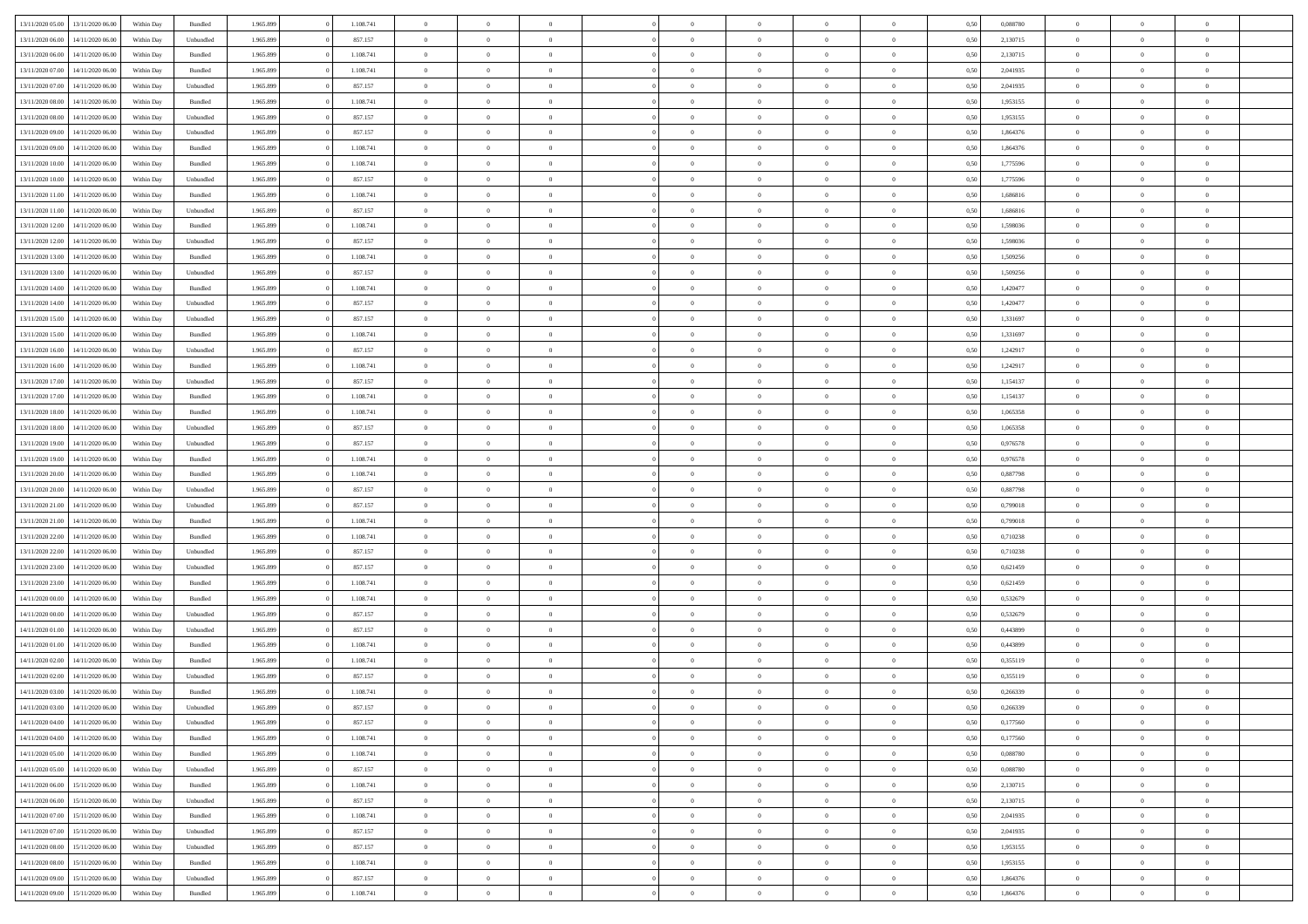| 14/11/2020 10:00                  | 15/11/2020 06.00 | Within Day | Unbundled | 1.965.899 | 857.157   | $\overline{0}$ | $\theta$       |                |                | $\Omega$       | $\overline{0}$ | $\overline{0}$ | 0,50 | 1,775596 | $\bf{0}$       | $\theta$       | $\theta$                 |  |
|-----------------------------------|------------------|------------|-----------|-----------|-----------|----------------|----------------|----------------|----------------|----------------|----------------|----------------|------|----------|----------------|----------------|--------------------------|--|
| 14/11/2020 10:00                  | 15/11/2020 06:00 | Within Dav | Bundled   | 1.965.899 | 1.108.741 | $\overline{0}$ | $\Omega$       |                | $\Omega$       | $\Omega$       | $\Omega$       | $\bf{0}$       | 0.50 | 1,775596 | $\theta$       | $\Omega$       | $\sqrt{ }$               |  |
| 14/11/2020 11:00                  | 15/11/2020 06.00 | Within Day | Bundled   | 1.965.899 | 1.108.741 | $\overline{0}$ | $\overline{0}$ | $\overline{0}$ | $\bf{0}$       | $\,$ 0 $\,$    | $\overline{0}$ | $\,$ 0 $\,$    | 0,50 | 1,686816 | $\,$ 0 $\,$    | $\overline{0}$ | $\overline{0}$           |  |
| 14/11/2020 11:00                  | 15/11/2020 06.00 | Within Day | Unbundled | 1.965.899 | 857.157   | $\overline{0}$ | $\overline{0}$ | $\overline{0}$ | $\overline{0}$ | $\bf{0}$       | $\overline{0}$ | $\bf{0}$       | 0,50 | 1,686816 | $\bf{0}$       | $\overline{0}$ | $\bf{0}$                 |  |
| 14/11/2020 12:00                  | 15/11/2020 06.00 | Within Day | Unbundled | 1.965.899 | 857.157   | $\overline{0}$ | $\Omega$       | $^{\circ}$     | $\Omega$       | $\overline{0}$ | $\overline{0}$ | $\overline{0}$ | 0.50 | 1,598036 | $\theta$       | $\theta$       | $\sqrt{ }$               |  |
| 14/11/2020 12:00                  | 15/11/2020 06.00 | Within Day | Bundled   | 1.965.899 | 1.108.741 | $\overline{0}$ | $\overline{0}$ | $\overline{0}$ | $\overline{0}$ | $\,$ 0 $\,$    | $\overline{0}$ | $\,$ 0 $\,$    | 0,50 | 1,598036 | $\,$ 0 $\,$    | $\overline{0}$ | $\overline{0}$           |  |
| 14/11/2020 13:00                  | 15/11/2020 06.00 |            | Bundled   | 1.965.899 | 1.108.741 | $\overline{0}$ | $\overline{0}$ | $\overline{0}$ | $\overline{0}$ | $\overline{0}$ | $\overline{0}$ | $\bf{0}$       | 0,50 | 1,509256 | $\,0\,$        | $\overline{0}$ | $\overline{0}$           |  |
|                                   |                  | Within Day |           |           |           |                |                |                |                |                |                |                |      |          |                |                |                          |  |
| 14/11/2020 13:00                  | 15/11/2020 06.00 | Within Day | Unbundled | 1.965.899 | 857.157   | $\overline{0}$ | $\theta$       | $\Omega$       | $\Omega$       | $\bf{0}$       | $\overline{0}$ | $\overline{0}$ | 0.50 | 1,509256 | $\theta$       | $\theta$       | $\sqrt{ }$               |  |
| 14/11/2020 14:00                  | 15/11/2020 06.00 | Within Day | Bundled   | 1.965.899 | 1.108.741 | $\overline{0}$ | $\,$ 0         | $\overline{0}$ | $\bf{0}$       | $\,$ 0 $\,$    | $\overline{0}$ | $\,$ 0 $\,$    | 0,50 | 1,420477 | $\,$ 0 $\,$    | $\overline{0}$ | $\overline{0}$           |  |
| 14/11/2020 14:00                  | 15/11/2020 06.00 | Within Day | Unbundled | 1.965.899 | 857.157   | $\overline{0}$ | $\overline{0}$ | $\overline{0}$ | $\Omega$       | $\overline{0}$ | $\overline{0}$ | $\bf{0}$       | 0,50 | 1,420477 | $\bf{0}$       | $\overline{0}$ | $\overline{0}$           |  |
| 14/11/2020 15:00                  | 15/11/2020 06.00 | Within Dav | Bundled   | 1.965.899 | 1.108.741 | $\overline{0}$ | $\Omega$       | $^{\circ}$     | $\Omega$       | $\bf{0}$       | $\Omega$       | $\overline{0}$ | 0.50 | 1,331697 | $\theta$       | $\theta$       | $\sqrt{ }$               |  |
| 14/11/2020 15.00                  | 15/11/2020 06.00 | Within Day | Unbundled | 1.965.899 | 857.157   | $\overline{0}$ | $\overline{0}$ | $\overline{0}$ | $\overline{0}$ | $\,$ 0 $\,$    | $\overline{0}$ | $\,$ 0 $\,$    | 0,50 | 1,331697 | $\,$ 0 $\,$    | $\overline{0}$ | $\,$ 0                   |  |
| 14/11/2020 16:00                  | 15/11/2020 06.00 | Within Day | Bundled   | 1.965.899 | 1.108.741 | $\overline{0}$ | $\overline{0}$ | $\overline{0}$ | $\overline{0}$ | $\bf{0}$       | $\overline{0}$ | $\bf{0}$       | 0,50 | 1,242917 | $\bf{0}$       | $\overline{0}$ | $\overline{\phantom{a}}$ |  |
| 14/11/2020 16:00                  | 15/11/2020 06:00 | Within Day | Unbundled | 1.965.899 | 857.157   | $\overline{0}$ | $\theta$       | $^{\circ}$     | $\overline{0}$ | $\overline{0}$ | $\overline{0}$ | $\overline{0}$ | 0.50 | 1,242917 | $\theta$       | $\theta$       | $\sqrt{ }$               |  |
| 14/11/2020 17.00                  | 15/11/2020 06.00 | Within Day | Bundled   | 1.965.899 | 1.108.741 | $\overline{0}$ | $\overline{0}$ | $\overline{0}$ | $\overline{0}$ | $\,$ 0 $\,$    | $\overline{0}$ | $\,$ 0 $\,$    | 0,50 | 1,154137 | $\,$ 0 $\,$    | $\overline{0}$ | $\overline{0}$           |  |
| 14/11/2020 17.00                  | 15/11/2020 06.00 | Within Day | Unbundled | 1.965.899 | 857.157   | $\overline{0}$ | $\overline{0}$ | $\overline{0}$ | $\overline{0}$ | $\overline{0}$ | $\overline{0}$ | $\bf{0}$       | 0,50 | 1,154137 | $\,0\,$        | $\overline{0}$ | $\overline{0}$           |  |
| 14/11/2020 18.00                  | 15/11/2020 06.00 | Within Day | Bundled   | 1.965.899 | 1.108.741 | $\overline{0}$ | $\Omega$       | $^{\circ}$     | $\Omega$       | $\overline{0}$ | $\overline{0}$ | $\overline{0}$ | 0.50 | 1,065358 | $\theta$       | $\theta$       | -0                       |  |
| 14/11/2020 18.00                  | 15/11/2020 06.00 | Within Day | Unbundled | 1.965.899 | 857.157   | $\overline{0}$ | $\,$ 0         | $\overline{0}$ | $\overline{0}$ | $\,$ 0 $\,$    | $\overline{0}$ | $\,$ 0 $\,$    | 0,50 | 1,065358 | $\,$ 0 $\,$    | $\overline{0}$ | $\overline{0}$           |  |
|                                   |                  |            |           |           |           |                |                |                |                |                |                |                |      |          |                |                |                          |  |
| 14/11/2020 19:00                  | 15/11/2020 06:00 | Within Day | Unbundled | 1.965.899 | 857.157   | $\overline{0}$ | $\overline{0}$ | $\overline{0}$ | $\Omega$       | $\bf{0}$       | $\overline{0}$ | $\bf{0}$       | 0,50 | 0,976578 | $\bf{0}$       | $\overline{0}$ | $\overline{0}$           |  |
| 14/11/2020 19:00                  | 15/11/2020 06.00 | Within Day | Bundled   | 1.965.899 | 1.108.741 | $\overline{0}$ | $\theta$       | $\Omega$       | $\Omega$       | $\bf{0}$       | $\overline{0}$ | $\overline{0}$ | 0.50 | 0,976578 | $\theta$       | $\theta$       | $\sqrt{ }$               |  |
| 14/11/2020 20.00                  | 15/11/2020 06.00 | Within Day | Bundled   | 1.965.899 | 1.108.741 | $\overline{0}$ | $\overline{0}$ | $\overline{0}$ | $\bf{0}$       | $\,$ 0 $\,$    | $\overline{0}$ | $\,$ 0 $\,$    | 0,50 | 0,887798 | $\,$ 0 $\,$    | $\overline{0}$ | $\,$ 0                   |  |
| 14/11/2020 20.00                  | 15/11/2020 06.00 | Within Day | Unbundled | 1.965.899 | 857.157   | $\overline{0}$ | $\overline{0}$ | $\overline{0}$ | $\overline{0}$ | $\bf{0}$       | $\overline{0}$ | $\bf{0}$       | 0,50 | 0,887798 | $\,0\,$        | $\overline{0}$ | $\overline{0}$           |  |
| 14/11/2020 21.00                  | 15/11/2020 06.00 | Within Day | Bundled   | 1.965.899 | 1.108.741 | $\overline{0}$ | $\theta$       | $\Omega$       | $\overline{0}$ | $\bf{0}$       | $\overline{0}$ | $\overline{0}$ | 0.50 | 0,799018 | $\theta$       | $\theta$       | $\sqrt{ }$               |  |
| 14/11/2020 21.00                  | 15/11/2020 06.00 | Within Day | Unbundled | 1.965.899 | 857.157   | $\overline{0}$ | $\overline{0}$ | $\overline{0}$ | $\overline{0}$ | $\,$ 0 $\,$    | $\overline{0}$ | $\,$ 0 $\,$    | 0,50 | 0,799018 | $\,$ 0 $\,$    | $\overline{0}$ | $\overline{0}$           |  |
| 14/11/2020 22.00                  | 15/11/2020 06.00 | Within Day | Bundled   | 1.965.899 | 1.108.741 | $\overline{0}$ | $\overline{0}$ | $\overline{0}$ | $\overline{0}$ | $\bf{0}$       | $\overline{0}$ | $\bf{0}$       | 0,50 | 0,710238 | $\bf{0}$       | $\overline{0}$ | $\overline{0}$           |  |
| 14/11/2020 22.00                  | 15/11/2020 06.00 | Within Day | Unbundled | 1.965.899 | 857.157   | $\overline{0}$ | $\theta$       | $\Omega$       | $\Omega$       | $\bf{0}$       | $\overline{0}$ | $\overline{0}$ | 0.50 | 0,710238 | $\theta$       | $\theta$       | $\sqrt{ }$               |  |
| 14/11/2020 23.00                  | 15/11/2020 06.00 | Within Day | Bundled   | 1.965.899 | 1.108.741 | $\overline{0}$ | $\,$ 0         | $\overline{0}$ | $\overline{0}$ | $\,$ 0 $\,$    | $\overline{0}$ | $\,$ 0 $\,$    | 0,50 | 0,621459 | $\,$ 0 $\,$    | $\overline{0}$ | $\overline{0}$           |  |
| 14/11/2020 23.00                  | 15/11/2020 06.00 | Within Day | Unbundled | 1.965.899 | 857.157   | $\overline{0}$ | $\overline{0}$ | $\overline{0}$ | $\overline{0}$ | $\bf{0}$       | $\overline{0}$ | $\bf{0}$       | 0,50 | 0,621459 | $\bf{0}$       | $\overline{0}$ | $\overline{0}$           |  |
| 15/11/2020 00:00                  | 15/11/2020 06.00 | Within Day | Unbundled | 1.965.899 | 857.157   | $\overline{0}$ | $\Omega$       | $^{\circ}$     | $\Omega$       | $\bf{0}$       | $\Omega$       | $\overline{0}$ | 0.50 | 0,532679 | $\theta$       | $\theta$       | $\sqrt{ }$               |  |
| 15/11/2020 00.00                  | 15/11/2020 06.00 | Within Day | Bundled   | 1.965.899 | 1.108.741 | $\overline{0}$ | $\,$ 0         | $\overline{0}$ | $\overline{0}$ | $\,$ 0 $\,$    | $\overline{0}$ | $\,$ 0 $\,$    | 0,50 | 0,532679 | $\,$ 0 $\,$    | $\overline{0}$ | $\,$ 0                   |  |
|                                   |                  |            |           |           |           |                |                |                |                |                |                |                |      |          |                |                |                          |  |
| 15/11/2020 01:00                  | 15/11/2020 06.00 | Within Day | Unbundled | 1.965.899 | 857.157   | $\bf{0}$       | $\overline{0}$ | $\bf{0}$       | $\bf{0}$       | $\bf{0}$       | $\bf{0}$       | $\bf{0}$       | 0,50 | 0,443899 | $\,$ 0 $\,$    | $\overline{0}$ | $\overline{0}$           |  |
| 15/11/2020 01:00                  | 15/11/2020 06:00 | Within Day | Bundled   | 1.965.899 | 1.108.741 | $\overline{0}$ | $\theta$       | $\Omega$       | $\overline{0}$ | $\bf{0}$       | $\overline{0}$ | $\overline{0}$ | 0.50 | 0,443899 | $\theta$       | $\theta$       | $\sqrt{ }$               |  |
| 15/11/2020 02.00                  | 15/11/2020 06.00 | Within Day | Bundled   | 1.965.899 | 1.108.741 | $\overline{0}$ | $\overline{0}$ | $\overline{0}$ | $\overline{0}$ | $\,$ 0 $\,$    | $\overline{0}$ | $\,$ 0 $\,$    | 0,50 | 0,355119 | $\,$ 0 $\,$    | $\overline{0}$ | $\overline{0}$           |  |
| 15/11/2020 02.00                  | 15/11/2020 06.00 | Within Day | Unbundled | 1.965.899 | 857.157   | $\overline{0}$ | $\overline{0}$ | $\overline{0}$ | $\overline{0}$ | $\,$ 0         | $\bf{0}$       | $\bf{0}$       | 0,50 | 0,355119 | $\,$ 0 $\,$    | $\overline{0}$ | $\overline{0}$           |  |
| 15/11/2020 03:00                  | 15/11/2020 06.00 | Within Day | Unbundled | 1.965.899 | 857.157   | $\overline{0}$ | $\Omega$       | $^{\circ}$     | $\Omega$       | $\bf{0}$       | $\overline{0}$ | $\overline{0}$ | 0.50 | 0,266339 | $\theta$       | $\theta$       | $\sqrt{ }$               |  |
| 15/11/2020 03.00                  | 15/11/2020 06.00 | Within Day | Bundled   | 1.965.899 | 1.108.741 | $\overline{0}$ | $\,$ 0         | $\overline{0}$ | $\bf{0}$       | $\,$ 0 $\,$    | $\overline{0}$ | $\,$ 0 $\,$    | 0,50 | 0,266339 | $\,$ 0 $\,$    | $\overline{0}$ | $\overline{0}$           |  |
| 15/11/2020 04:00                  | 15/11/2020 06.00 | Within Day | Unbundled | 1.965.899 | 857.157   | $\overline{0}$ | $\overline{0}$ | $\overline{0}$ | $\bf{0}$       | $\bf{0}$       | $\bf{0}$       | $\bf{0}$       | 0,50 | 0,177560 | $\,$ 0 $\,$    | $\overline{0}$ | $\overline{0}$           |  |
| 15/11/2020 04:00                  | 15/11/2020 06:00 | Within Day | Bundled   | 1.965.899 | 1.108.741 | $\overline{0}$ | $\theta$       | $\Omega$       | $\overline{0}$ | $\bf{0}$       | $\overline{0}$ | $\overline{0}$ | 0.50 | 0,177560 | $\theta$       | $\theta$       | $\sqrt{ }$               |  |
| 15/11/2020 05:00                  | 15/11/2020 06.00 | Within Day | Bundled   | 1.965.899 | 1.108.741 | $\overline{0}$ | $\,$ 0         | $\overline{0}$ | $\bf{0}$       | $\,$ 0 $\,$    | $\overline{0}$ | $\,$ 0 $\,$    | 0,50 | 0,088780 | $\,$ 0 $\,$    | $\overline{0}$ | $\,$ 0                   |  |
| 15/11/2020 05:00                  | 15/11/2020 06.00 | Within Day | Unbundled | 1.965.899 | 857.157   | $\overline{0}$ | $\overline{0}$ | $\overline{0}$ | $\bf{0}$       | $\,$ 0         | $\bf{0}$       | $\bf{0}$       | 0,50 | 0,088780 | $\,$ 0 $\,$    | $\overline{0}$ | $\overline{0}$           |  |
| 15/11/2020 06.00                  | 16/11/2020 06.00 | Within Day | Bundled   | 1.965.899 | 1.108.741 | $\overline{0}$ | $\theta$       | $\Omega$       | $\overline{0}$ | $\bf{0}$       | $\Omega$       | $\overline{0}$ | 0.50 | 2,130715 | $\theta$       | $\theta$       | $\sqrt{ }$               |  |
| 15/11/2020 06.00                  | 16/11/2020 06.00 | Within Day | Unbundled | 1.965.899 | 857.157   | $\overline{0}$ | $\theta$       | $\overline{0}$ | $\overline{0}$ | $\,$ 0 $\,$    | $\overline{0}$ | $\,$ 0 $\,$    | 0,50 | 2,130715 | $\,$ 0 $\,$    | $\overline{0}$ | $\overline{0}$           |  |
| 15/11/2020 07:00                  | 16/11/2020 06.00 | Within Day | Unbundled | 1.965.899 | 857.157   | $\overline{0}$ | $\theta$       | $\overline{0}$ | $\overline{0}$ | $\bf{0}$       | $\bf{0}$       | $\bf{0}$       | 0,50 | 2,041935 | $\,$ 0 $\,$    | $\overline{0}$ | $\overline{0}$           |  |
| 15/11/2020 07:00                  | 16/11/2020 06:00 | Within Day | Bundled   | 1.965.899 | 1.108.741 | $\overline{0}$ | $\overline{0}$ | $\overline{0}$ | $\overline{0}$ | $\bf{0}$       | $\overline{0}$ | $\overline{0}$ | 0.50 | 2,041935 | $\theta$       | $\theta$       | $\overline{0}$           |  |
| 15/11/2020 08.00 16/11/2020 06.00 |                  | Within Day | Bundled   | 1.965.899 | 1.108.741 |                |                |                |                |                |                |                | 0,50 | 1,953155 |                |                |                          |  |
|                                   |                  |            |           |           |           | $\overline{0}$ | $\overline{0}$ |                |                | $\bf{0}$       |                |                |      |          | $\theta$       | $\theta$       |                          |  |
| 15/11/2020 08:00                  | 16/11/2020 06.00 | Within Day | Unbundled | 1.965.899 | 857.157   | $\overline{0}$ | $\bf{0}$       | $\overline{0}$ | $\bf{0}$       | $\bf{0}$       | $\bf{0}$       | $\bf{0}$       | 0,50 | 1,953155 | $\bf{0}$       | $\overline{0}$ | $\bf{0}$                 |  |
| 15/11/2020 11:00                  | 16/11/2020 06:00 | Within Day | Bundled   | 1.965.899 | 1.108.741 | $\overline{0}$ | $\overline{0}$ | $\overline{0}$ | $\overline{0}$ | $\overline{0}$ | $\overline{0}$ | $\overline{0}$ | 0,50 | 1,686816 | $\overline{0}$ | $\overline{0}$ | $\overline{0}$           |  |
| 15/11/2020 11:00                  | 16/11/2020 06.00 | Within Day | Unbundled | 1.965.899 | 857.157   | $\overline{0}$ | $\bf{0}$       | $\overline{0}$ | $\overline{0}$ | $\bf{0}$       | $\overline{0}$ | $\,$ 0 $\,$    | 0,50 | 1,686816 | $\mathbf{0}$   | $\,$ 0 $\,$    | $\bf{0}$                 |  |
| 15/11/2020 12:00                  | 16/11/2020 06.00 | Within Day | Bundled   | 1.965.899 | 1.108.741 | $\overline{0}$ | $\overline{0}$ | $\overline{0}$ | $\bf{0}$       | $\bf{0}$       | $\bf{0}$       | $\bf{0}$       | 0,50 | 1,598036 | $\bf{0}$       | $\overline{0}$ | $\bf{0}$                 |  |
| 15/11/2020 12:00                  | 16/11/2020 06:00 | Within Day | Unbundled | 1.965.899 | 857.157   | $\overline{0}$ | $\overline{0}$ | $\overline{0}$ | $\overline{0}$ | $\overline{0}$ | $\overline{0}$ | $\overline{0}$ | 0,50 | 1,598036 | $\overline{0}$ | $\theta$       | $\overline{0}$           |  |
| 15/11/2020 13:00                  | 16/11/2020 06.00 | Within Day | Unbundled | 1.965.899 | 857.157   | $\overline{0}$ | $\bf{0}$       | $\overline{0}$ | $\overline{0}$ | $\bf{0}$       | $\overline{0}$ | $\,$ 0 $\,$    | 0,50 | 1,509256 | $\mathbf{0}$   | $\,$ 0 $\,$    | $\,$ 0 $\,$              |  |
| 15/11/2020 13:00                  | 16/11/2020 06.00 | Within Day | Bundled   | 1.965.899 | 1.108.741 | $\bf{0}$       | $\overline{0}$ | $\overline{0}$ | $\bf{0}$       | $\bf{0}$       | $\bf{0}$       | $\bf{0}$       | 0,50 | 1,509256 | $\bf{0}$       | $\overline{0}$ | $\bf{0}$                 |  |
| 15/11/2020 14:00                  | 16/11/2020 06:00 | Within Day | Unbundled | 1.965.899 | 857.157   | $\overline{0}$ | $\overline{0}$ | $\overline{0}$ | $\overline{0}$ | $\overline{0}$ | $\overline{0}$ | $\mathbf{0}$   | 0,50 | 1,420477 | $\overline{0}$ | $\theta$       | $\overline{0}$           |  |
| 15/11/2020 14:00                  | 16/11/2020 06.00 | Within Day | Bundled   | 1.965.899 | 1.108.741 | $\overline{0}$ | $\bf{0}$       | $\overline{0}$ | $\bf{0}$       | $\bf{0}$       | $\overline{0}$ | $\,$ 0 $\,$    | 0,50 | 1,420477 | $\mathbf{0}$   | $\,$ 0 $\,$    | $\,$ 0                   |  |
| 15/11/2020 15:00                  | 16/11/2020 06.00 | Within Day | Bundled   | 1.965.899 | 1.108.741 | $\overline{0}$ | $\overline{0}$ | $\overline{0}$ | $\bf{0}$       | $\bf{0}$       | $\bf{0}$       | $\bf{0}$       | 0,50 | 1,331697 | $\bf{0}$       | $\overline{0}$ | $\bf{0}$                 |  |
| 15/11/2020 15:00                  | 16/11/2020 06:00 | Within Day | Unbundled | 1.965.899 | 857.157   | $\overline{0}$ | $\overline{0}$ | $\overline{0}$ | $\overline{0}$ | $\mathbf{0}$   | $\overline{0}$ | $\overline{0}$ | 0.50 | 1,331697 | $\overline{0}$ | $\theta$       | $\overline{0}$           |  |
|                                   |                  |            |           |           |           |                |                |                |                |                |                |                |      |          |                |                |                          |  |
| 15/11/2020 16:00 16/11/2020 06:00 |                  | Within Day | Bundled   | 1.965.899 | 1.108.741 | $\mathbf{0}$   | $\bf{0}$       | $\overline{0}$ | $\overline{0}$ | $\bf{0}$       | $\overline{0}$ | $\,$ 0 $\,$    | 0,50 | 1,242917 | $\mathbf{0}$   | $\,$ 0 $\,$    | $\,$ 0 $\,$              |  |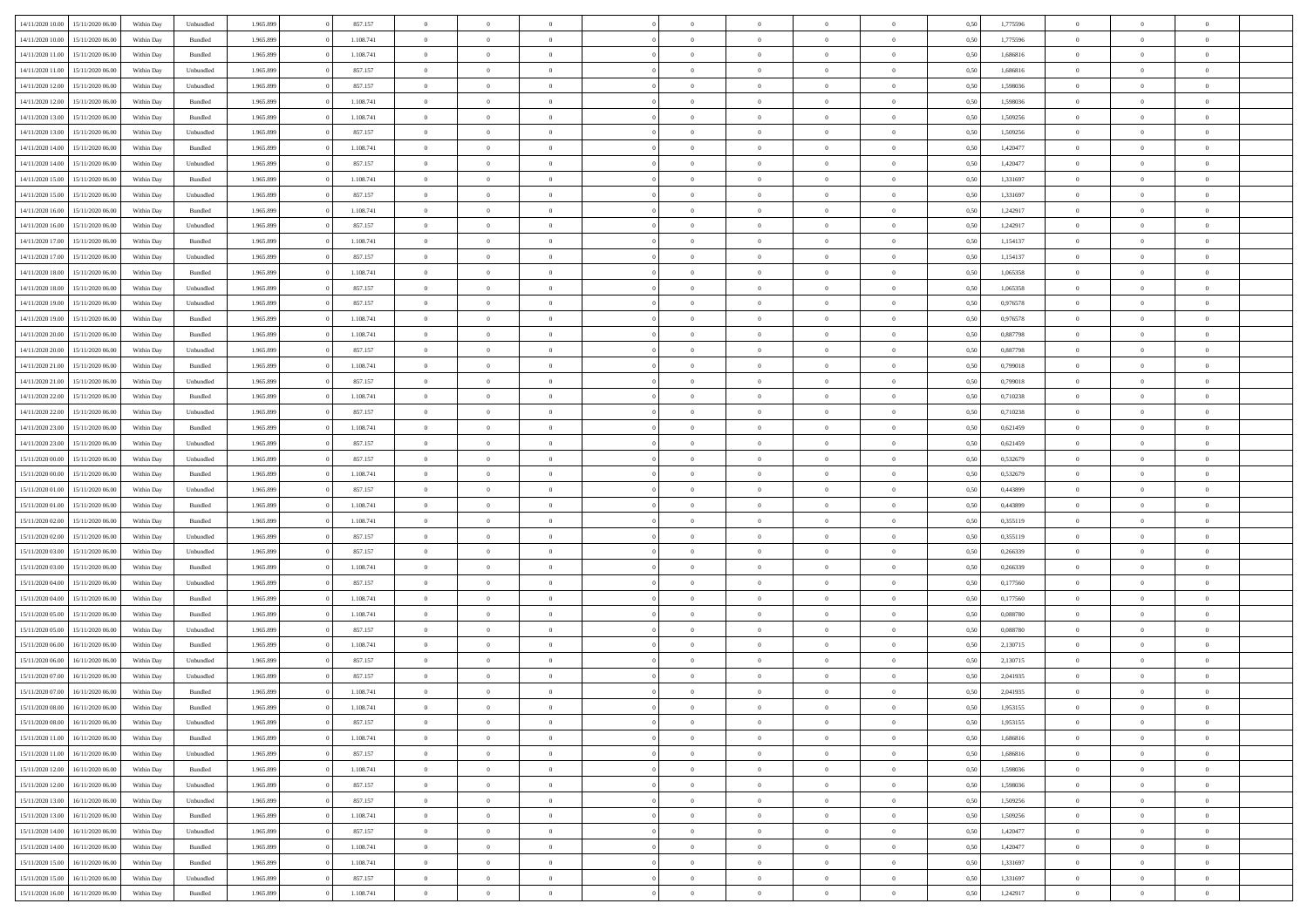| 15/11/2020 16:00 | 16/11/2020 06:00                  | Within Dav | Unbundled          | 1.965.899 | 857.157   | $\overline{0}$ | $\theta$       |                | $\Omega$       | $\Omega$       | $\theta$       | $\theta$       | 0,50 | 1,242917 | $\theta$       | $\overline{0}$ | $\theta$       |  |
|------------------|-----------------------------------|------------|--------------------|-----------|-----------|----------------|----------------|----------------|----------------|----------------|----------------|----------------|------|----------|----------------|----------------|----------------|--|
|                  |                                   |            |                    |           |           |                |                |                |                |                |                |                |      |          |                |                |                |  |
| 15/11/2020 17:00 | 16/11/2020 06.00                  | Within Day | Bundled            | 1.965.899 | 1.108.741 | $\overline{0}$ | $\theta$       | $\overline{0}$ | $\overline{0}$ | $\bf{0}$       | $\overline{0}$ | $\bf{0}$       | 0,50 | 1,154137 | $\theta$       | $\overline{0}$ | $\overline{0}$ |  |
| 15/11/2020 17:00 | 16/11/2020 06.00                  | Within Day | Unbundled          | 1.965.899 | 857.157   | $\overline{0}$ | $\bf{0}$       | $\overline{0}$ | $\bf{0}$       | $\bf{0}$       | $\bf{0}$       | $\mathbf{0}$   | 0,50 | 1,154137 | $\bf{0}$       | $\overline{0}$ | $\overline{0}$ |  |
| 15/11/2020 18:00 | 16/11/2020 06:00                  | Within Dav | Bundled            | 1.965.899 | 1.108.741 | $\overline{0}$ | $\overline{0}$ | $\overline{0}$ | $\overline{0}$ | $\bf{0}$       | $\overline{0}$ | $\overline{0}$ | 0.50 | 1,065358 | $\theta$       | $\theta$       | $\overline{0}$ |  |
| 15/11/2020 18:00 | 16/11/2020 06.00                  | Within Day | Unbundled          | 1.965.899 | 857.157   | $\overline{0}$ | $\theta$       | $\overline{0}$ | $\overline{0}$ | $\bf{0}$       | $\overline{0}$ | $\bf{0}$       | 0,50 | 1,065358 | $\,$ 0 $\,$    | $\overline{0}$ | $\overline{0}$ |  |
| 15/11/2020 19:00 | 16/11/2020 06.00                  | Within Day | Bundled            | 1.965.899 | 1.108.741 | $\overline{0}$ | $\overline{0}$ | $\overline{0}$ | $\bf{0}$       | $\overline{0}$ | $\overline{0}$ | $\mathbf{0}$   | 0,50 | 0,976578 | $\bf{0}$       | $\overline{0}$ | $\bf{0}$       |  |
|                  |                                   |            |                    |           |           |                |                |                |                | $\overline{0}$ |                |                |      |          | $\theta$       | $\overline{0}$ | $\overline{0}$ |  |
| 15/11/2020 19:00 | 16/11/2020 06:00                  | Within Dav | Unbundled          | 1.965.899 | 857.157   | $\overline{0}$ | $\overline{0}$ | $\overline{0}$ | $\overline{0}$ |                | $\overline{0}$ | $\overline{0}$ | 0.50 | 0,976578 |                |                |                |  |
| 15/11/2020 20.00 | 16/11/2020 06.00                  | Within Day | Bundled            | 1.965.899 | 1.108.741 | $\overline{0}$ | $\theta$       | $\overline{0}$ | $\overline{0}$ | $\bf{0}$       | $\overline{0}$ | $\bf{0}$       | 0,50 | 0,887798 | $\,$ 0 $\,$    | $\theta$       | $\overline{0}$ |  |
| 15/11/2020 20.00 | 16/11/2020 06.00                  | Within Day | Unbundled          | 1.965.899 | 857.157   | $\overline{0}$ | $\overline{0}$ | $\overline{0}$ | $\bf{0}$       | $\bf{0}$       | $\bf{0}$       | $\mathbf{0}$   | 0,50 | 0,887798 | $\,0\,$        | $\overline{0}$ | $\overline{0}$ |  |
| 15/11/2020 21.00 | 16/11/2020 06:00                  | Within Dav | Bundled            | 1.965.899 | 1.108.741 | $\overline{0}$ | $\overline{0}$ | $\overline{0}$ | $\overline{0}$ | $\overline{0}$ | $\overline{0}$ | $\overline{0}$ | 0.50 | 0,799018 | $\theta$       | $\overline{0}$ | $\overline{0}$ |  |
| 15/11/2020 21.00 | 16/11/2020 06.00                  | Within Day | Unbundled          | 1.965.899 | 857.157   | $\overline{0}$ | $\theta$       | $\overline{0}$ | $\overline{0}$ | $\bf{0}$       | $\overline{0}$ | $\bf{0}$       | 0,50 | 0,799018 | $\,$ 0 $\,$    | $\overline{0}$ | $\overline{0}$ |  |
| 15/11/2020 22.00 | 16/11/2020 06.00                  | Within Day | Unbundled          | 1.965.899 | 857.157   | $\overline{0}$ | $\overline{0}$ | $\overline{0}$ | $\bf{0}$       | $\bf{0}$       | $\bf{0}$       | $\mathbf{0}$   | 0,50 | 0,710238 | $\overline{0}$ | $\overline{0}$ | $\overline{0}$ |  |
| 15/11/2020 22.00 | 16/11/2020 06:00                  | Within Day | Bundled            | 1.965.899 | 1.108.741 | $\overline{0}$ | $\overline{0}$ | $\overline{0}$ | $\overline{0}$ | $\overline{0}$ | $\overline{0}$ | $\overline{0}$ | 0.50 | 0,710238 | $\theta$       | $\theta$       | $\overline{0}$ |  |
| 15/11/2020 23.00 | 16/11/2020 06.00                  |            |                    | 1.965.899 | 1.108.741 | $\overline{0}$ | $\theta$       | $\overline{0}$ | $\overline{0}$ | $\bf{0}$       | $\overline{0}$ |                |      | 0,621459 | $\,$ 0 $\,$    | $\overline{0}$ | $\overline{0}$ |  |
|                  |                                   | Within Day | Bundled            |           |           |                |                |                |                |                |                | $\bf{0}$       | 0,50 |          |                |                |                |  |
| 15/11/2020 23.00 | 16/11/2020 06.00                  | Within Day | Unbundled          | 1.965.899 | 857.157   | $\overline{0}$ | $\overline{0}$ | $\overline{0}$ | $\bf{0}$       | $\overline{0}$ | $\overline{0}$ | $\mathbf{0}$   | 0,50 | 0,621459 | $\overline{0}$ | $\overline{0}$ | $\bf{0}$       |  |
| 16/11/2020 00:00 | 16/11/2020 06:00                  | Within Dav | Bundled            | 1.965.899 | 1.108.741 | $\overline{0}$ | $\overline{0}$ | $\overline{0}$ | $\overline{0}$ | $\overline{0}$ | $\overline{0}$ | $\overline{0}$ | 0.50 | 0,532679 | $\overline{0}$ | $\overline{0}$ | $\overline{0}$ |  |
| 16/11/2020 00.00 | 16/11/2020 06.00                  | Within Day | Unbundled          | 1.965.899 | 857.157   | $\overline{0}$ | $\theta$       | $\overline{0}$ | $\overline{0}$ | $\bf{0}$       | $\overline{0}$ | $\bf{0}$       | 0,50 | 0,532679 | $\,$ 0 $\,$    | $\theta$       | $\overline{0}$ |  |
| 16/11/2020 01:00 | 16/11/2020 06.00                  | Within Day | Unbundled          | 1.965.899 | 857.157   | $\overline{0}$ | $\overline{0}$ | $\overline{0}$ | $\bf{0}$       | $\bf{0}$       | $\bf{0}$       | $\mathbf{0}$   | 0,50 | 0,443899 | $\bf{0}$       | $\overline{0}$ | $\overline{0}$ |  |
| 16/11/2020 01:00 | 16/11/2020 06:00                  | Within Day | Bundled            | 1.965.899 | 1.108.741 | $\overline{0}$ | $\overline{0}$ | $\overline{0}$ | $\overline{0}$ | $\overline{0}$ | $\overline{0}$ | $\overline{0}$ | 0.50 | 0,443899 | $\theta$       | $\overline{0}$ | $\overline{0}$ |  |
| 16/11/2020 02.00 | 16/11/2020 06.00                  | Within Day | Bundled            | 1.965.899 | 1.108.741 | $\overline{0}$ | $\theta$       | $\overline{0}$ | $\overline{0}$ | $\bf{0}$       | $\overline{0}$ | $\bf{0}$       | 0,50 | 0,355119 | $\,$ 0 $\,$    | $\overline{0}$ | $\overline{0}$ |  |
| 16/11/2020 02.00 | 16/11/2020 06.00                  | Within Day | Unbundled          | 1.965.899 | 857.157   | $\overline{0}$ | $\overline{0}$ | $\overline{0}$ | $\bf{0}$       | $\bf{0}$       | $\bf{0}$       | $\mathbf{0}$   | 0,50 | 0,355119 | $\bf{0}$       | $\overline{0}$ | $\overline{0}$ |  |
|                  |                                   |            |                    |           |           |                |                |                |                |                |                |                |      |          | $\theta$       |                |                |  |
| 16/11/2020 03.00 | 16/11/2020 06:00                  | Within Day | Unbundled          | 1.965.899 | 857.157   | $\overline{0}$ | $\overline{0}$ | $\overline{0}$ | $\overline{0}$ | $\overline{0}$ | $\overline{0}$ | $\overline{0}$ | 0.50 | 0,266339 |                | $\overline{0}$ | $\overline{0}$ |  |
| 16/11/2020 03.00 | 16/11/2020 06.00                  | Within Day | Bundled            | 1.965.899 | 1.108.741 | $\overline{0}$ | $\theta$       | $\overline{0}$ | $\overline{0}$ | $\bf{0}$       | $\overline{0}$ | $\bf{0}$       | 0,50 | 0,266339 | $\,$ 0 $\,$    | $\overline{0}$ | $\overline{0}$ |  |
| 16/11/2020 04.00 | 16/11/2020 06.00                  | Within Day | Bundled            | 1.965.899 | 1.108.741 | $\overline{0}$ | $\overline{0}$ | $\overline{0}$ | $\bf{0}$       | $\overline{0}$ | $\overline{0}$ | $\mathbf{0}$   | 0,50 | 0,177560 | $\bf{0}$       | $\overline{0}$ | $\bf{0}$       |  |
| 16/11/2020 04:00 | 16/11/2020 06:00                  | Within Day | Unbundled          | 1.965.899 | 857.157   | $\overline{0}$ | $\overline{0}$ | $\overline{0}$ | $\overline{0}$ | $\overline{0}$ | $\overline{0}$ | $\overline{0}$ | 0.50 | 0,177560 | $\overline{0}$ | $\overline{0}$ | $\overline{0}$ |  |
| 16/11/2020 05:00 | 16/11/2020 06.00                  | Within Day | Unbundled          | 1.965.899 | 857.157   | $\overline{0}$ | $\theta$       | $\overline{0}$ | $\overline{0}$ | $\bf{0}$       | $\overline{0}$ | $\bf{0}$       | 0,50 | 0,088780 | $\,$ 0 $\,$    | $\theta$       | $\overline{0}$ |  |
| 16/11/2020 05:00 | 16/11/2020 06.00                  | Within Day | Bundled            | 1.965.899 | 1.108.741 | $\overline{0}$ | $\overline{0}$ | $\overline{0}$ | $\bf{0}$       | $\bf{0}$       | $\bf{0}$       | $\mathbf{0}$   | 0,50 | 0,088780 | $\,0\,$        | $\overline{0}$ | $\overline{0}$ |  |
| 16/11/2020 06:00 | 17/11/2020 06.00                  | Within Day | Bundled            | 1.965.899 | 1.108.741 | $\overline{0}$ | $\overline{0}$ | $\overline{0}$ | $\overline{0}$ | $\overline{0}$ | $\overline{0}$ | $\overline{0}$ | 0.50 | 2,130715 | $\theta$       | $\overline{0}$ | $\overline{0}$ |  |
| 16/11/2020 06.00 | 17/11/2020 06.00                  |            |                    | 1.965.899 | 857.157   | $\overline{0}$ | $\theta$       | $\overline{0}$ | $\overline{0}$ | $\bf{0}$       | $\overline{0}$ |                |      | 2,130715 | $\,$ 0 $\,$    | $\overline{0}$ | $\overline{0}$ |  |
|                  |                                   | Within Day | Unbundled          |           |           |                |                |                |                |                |                | $\bf{0}$       | 0,50 |          |                |                |                |  |
| 16/11/2020 07.00 | 17/11/2020 06.00                  | Within Day | Unbundled          | 1.965.899 | 857.157   | $\overline{0}$ | $\overline{0}$ | $\overline{0}$ | $\bf{0}$       | $\bf{0}$       | $\bf{0}$       | $\bf{0}$       | 0,50 | 2,041935 | $\overline{0}$ | $\overline{0}$ | $\overline{0}$ |  |
| 16/11/2020 07:00 | 17/11/2020 06.00                  | Within Day | Bundled            | 1.965.899 | 1.108.741 | $\overline{0}$ | $\Omega$       | $\overline{0}$ | $\Omega$       | $\Omega$       | $\overline{0}$ | $\overline{0}$ | 0,50 | 2,041935 | $\,0\,$        | $\theta$       | $\theta$       |  |
| 16/11/2020 08:00 | 17/11/2020 06.00                  | Within Day | Bundled            | 1.965.899 | 1.108.741 | $\overline{0}$ | $\theta$       | $\overline{0}$ | $\overline{0}$ | $\bf{0}$       | $\overline{0}$ | $\bf{0}$       | 0,50 | 1,953155 | $\,$ 0 $\,$    | $\overline{0}$ | $\overline{0}$ |  |
| 16/11/2020 08:00 | 17/11/2020 06.00                  | Within Day | Unbundled          | 1.965.899 | 857.157   | $\overline{0}$ | $\overline{0}$ | $\overline{0}$ | $\bf{0}$       | $\overline{0}$ | $\overline{0}$ | $\mathbf{0}$   | 0,50 | 1,953155 | $\overline{0}$ | $\overline{0}$ | $\bf{0}$       |  |
| 16/11/2020 09:00 | 17/11/2020 06.00                  | Within Day | Bundled            | 1.965.899 | 1.108.741 | $\overline{0}$ | $\Omega$       | $\overline{0}$ | $\Omega$       | $\overline{0}$ | $\overline{0}$ | $\overline{0}$ | 0.50 | 1,864376 | $\,0\,$        | $\theta$       | $\theta$       |  |
| 16/11/2020 09:00 | 17/11/2020 06.00                  | Within Day | Unbundled          | 1.965.899 | 857.157   | $\overline{0}$ | $\theta$       | $\overline{0}$ | $\overline{0}$ | $\,$ 0         | $\overline{0}$ | $\bf{0}$       | 0,50 | 1,864376 | $\,$ 0 $\,$    | $\overline{0}$ | $\overline{0}$ |  |
| 16/11/2020 10:00 | 17/11/2020 06.00                  | Within Day | Unbundled          | 1.965.899 | 857.157   | $\overline{0}$ | $\overline{0}$ | $\overline{0}$ | $\bf{0}$       | $\bf{0}$       | $\bf{0}$       | $\mathbf{0}$   | 0,50 | 1,775596 | $\bf{0}$       | $\overline{0}$ | $\overline{0}$ |  |
|                  |                                   |            |                    |           | 1.108.741 | $\overline{0}$ | $\Omega$       |                | $\Omega$       | $\overline{0}$ | $\overline{0}$ |                |      |          |                | $\theta$       | $\theta$       |  |
| 16/11/2020 10:00 | 17/11/2020 06.00                  | Within Day | Bundled            | 1.965.899 |           |                |                | $\overline{0}$ |                |                |                | $\overline{0}$ | 0.50 | 1,775596 | $\,0\,$        |                |                |  |
| 16/11/2020 11:00 | 17/11/2020 06.00                  | Within Day | Unbundled          | 1.965.899 | 857.157   | $\overline{0}$ | $\theta$       | $\overline{0}$ | $\overline{0}$ | $\,$ 0         | $\overline{0}$ | $\bf{0}$       | 0,50 | 1,686816 | $\,$ 0 $\,$    | $\overline{0}$ | $\overline{0}$ |  |
| 16/11/2020 11.00 | 17/11/2020 06.00                  | Within Day | Bundled            | 1.965.899 | 1.108.741 | $\overline{0}$ | $\overline{0}$ | $\overline{0}$ | $\bf{0}$       | $\bf{0}$       | $\bf{0}$       | $\mathbf{0}$   | 0,50 | 1,686816 | $\overline{0}$ | $\overline{0}$ | $\overline{0}$ |  |
| 16/11/2020 12:00 | 17/11/2020 06.00                  | Within Day | Bundled            | 1.965.899 | 1.108.741 | $\overline{0}$ | $\Omega$       | $\overline{0}$ | $\Omega$       | $\overline{0}$ | $\overline{0}$ | $\overline{0}$ | 0,50 | 1,598036 | $\,0\,$        | $\theta$       | $\theta$       |  |
| 16/11/2020 12:00 | 17/11/2020 06.00                  | Within Day | Unbundled          | 1.965.899 | 857.157   | $\overline{0}$ | $\overline{0}$ | $\overline{0}$ | $\overline{0}$ | $\,$ 0         | $\overline{0}$ | $\bf{0}$       | 0,50 | 1,598036 | $\,$ 0 $\,$    | $\overline{0}$ | $\overline{0}$ |  |
| 16/11/2020 13.00 | 17/11/2020 06.00                  | Within Day | Bundled            | 1.965.899 | 1.108.741 | $\overline{0}$ | $\overline{0}$ | $\overline{0}$ | $\bf{0}$       | $\bf{0}$       | $\overline{0}$ | $\mathbf{0}$   | 0,50 | 1,509256 | $\overline{0}$ | $\overline{0}$ | $\bf{0}$       |  |
| 16/11/2020 13:00 | 17/11/2020 06.00                  | Within Day | Unbundled          | 1.965.899 | 857.157   | $\overline{0}$ | $\Omega$       | $\overline{0}$ | $\Omega$       | $\Omega$       | $\overline{0}$ | $\overline{0}$ | 0.50 | 1,509256 | $\,0\,$        | $\theta$       | $\theta$       |  |
| 16/11/2020 14:00 | 17/11/2020 06.00                  | Within Day | Unbundled          | 1.965.899 | 857.157   | $\overline{0}$ | $\overline{0}$ | $\overline{0}$ | $\bf{0}$       | $\,$ 0         | $\bf{0}$       | $\bf{0}$       | 0,50 | 1,420477 | $\,0\,$        | $\,$ 0 $\,$    | $\overline{0}$ |  |
|                  | 16/11/2020 14:00 17/11/2020 06:00 | Within Day | $\mathbf B$ undled | 1.965.899 | 1.108.741 | $\bf{0}$       | $\bf{0}$       |                |                | $\bf{0}$       |                |                | 0,50 | 1,420477 | $\bf{0}$       | $\overline{0}$ |                |  |
|                  |                                   |            |                    |           |           |                |                |                |                |                |                |                |      |          |                |                |                |  |
| 16/11/2020 15:00 | 17/11/2020 06:00                  | Within Day | Bundled            | 1.965.899 | 1.108.741 | $\overline{0}$ | $\overline{0}$ | $\overline{0}$ | $\Omega$       | $\overline{0}$ | $\overline{0}$ | $\overline{0}$ | 0,50 | 1,331697 | $\theta$       | $\theta$       | $\theta$       |  |
| 16/11/2020 15:00 | 17/11/2020 06.00                  | Within Day | Unbundled          | 1.965.899 | 857.157   | $\overline{0}$ | $\bf{0}$       | $\overline{0}$ | $\bf{0}$       | $\,$ 0 $\,$    | $\overline{0}$ | $\,$ 0 $\,$    | 0,50 | 1,331697 | $\,$ 0 $\,$    | $\,$ 0 $\,$    | $\,$ 0         |  |
| 16/11/2020 16.00 | 17/11/2020 06.00                  | Within Day | Unbundled          | 1.965.899 | 857.157   | $\overline{0}$ | $\overline{0}$ | $\overline{0}$ | $\overline{0}$ | $\overline{0}$ | $\overline{0}$ | $\mathbf{0}$   | 0,50 | 1,242917 | $\overline{0}$ | $\bf{0}$       | $\bf{0}$       |  |
| 16/11/2020 16:00 | 17/11/2020 06.00                  | Within Day | $\mathbf B$ undled | 1.965.899 | 1.108.741 | $\overline{0}$ | $\overline{0}$ | $\overline{0}$ | $\Omega$       | $\overline{0}$ | $\overline{0}$ | $\overline{0}$ | 0,50 | 1,242917 | $\overline{0}$ | $\overline{0}$ | $\overline{0}$ |  |
| 16/11/2020 17.00 | 17/11/2020 06.00                  | Within Day | Unbundled          | 1.965.899 | 857.157   | $\overline{0}$ | $\,$ 0         | $\overline{0}$ | $\bf{0}$       | $\,$ 0 $\,$    | $\overline{0}$ | $\,$ 0 $\,$    | 0,50 | 1,154137 | $\,$ 0 $\,$    | $\overline{0}$ | $\overline{0}$ |  |
| 16/11/2020 17.00 | 17/11/2020 06.00                  | Within Day | Bundled            | 1.965.899 | 1.108.741 | $\overline{0}$ | $\overline{0}$ | $\overline{0}$ | $\overline{0}$ | $\overline{0}$ | $\overline{0}$ | $\mathbf{0}$   | 0,50 | 1,154137 | $\overline{0}$ | $\overline{0}$ | $\overline{0}$ |  |
| 16/11/2020 18:00 | 17/11/2020 06.00                  | Within Day | Unbundled          | 1.965.899 | 857.157   | $\overline{0}$ | $\overline{0}$ | $\overline{0}$ | $\overline{0}$ | $\overline{0}$ | $\overline{0}$ | $\overline{0}$ | 0.50 | 1,065358 | $\overline{0}$ | $\theta$       | $\overline{0}$ |  |
| 16/11/2020 18:00 | 17/11/2020 06.00                  | Within Day | Bundled            | 1.965.899 | 1.108.741 | $\overline{0}$ | $\,$ 0         | $\overline{0}$ | $\bf{0}$       | $\bf{0}$       | $\bf{0}$       | $\bf{0}$       | 0,50 | 1,065358 | $\,$ 0 $\,$    | $\overline{0}$ | $\overline{0}$ |  |
|                  |                                   |            |                    |           |           |                |                |                |                |                |                |                |      |          |                |                |                |  |
| 16/11/2020 19:00 | 17/11/2020 06.00                  | Within Day | Bundled            | 1.965.899 | 1.108.741 | $\overline{0}$ | $\bf{0}$       | $\overline{0}$ | $\overline{0}$ | $\overline{0}$ | $\overline{0}$ | $\mathbf{0}$   | 0,50 | 0,976578 | $\overline{0}$ | $\overline{0}$ | $\bf{0}$       |  |
| 16/11/2020 19:00 | 17/11/2020 06.00                  | Within Day | Unbundled          | 1.965.899 | 857.157   | $\overline{0}$ | $\overline{0}$ | $\overline{0}$ | $\Omega$       | $\overline{0}$ | $\overline{0}$ | $\overline{0}$ | 0.50 | 0,976578 | $\overline{0}$ | $\overline{0}$ | $\overline{0}$ |  |
| 16/11/2020 20.00 | 17/11/2020 06.00                  | Within Day | Unbundled          | 1.965.899 | 857.157   | $\overline{0}$ | $\bf{0}$       | $\overline{0}$ | $\bf{0}$       | $\bf{0}$       | $\bf{0}$       | $\mathbf{0}$   | 0,50 | 0,887798 | $\,$ 0 $\,$    | $\,$ 0 $\,$    | $\bf{0}$       |  |
| 16/11/2020 20.00 | 17/11/2020 06.00                  | Within Day | Bundled            | 1.965.899 | 1.108.741 | $\overline{0}$ | $\overline{0}$ | $\overline{0}$ | $\overline{0}$ | $\overline{0}$ | $\bf{0}$       | $\mathbf{0}$   | 0,50 | 0,887798 | $\overline{0}$ | $\bf{0}$       | $\overline{0}$ |  |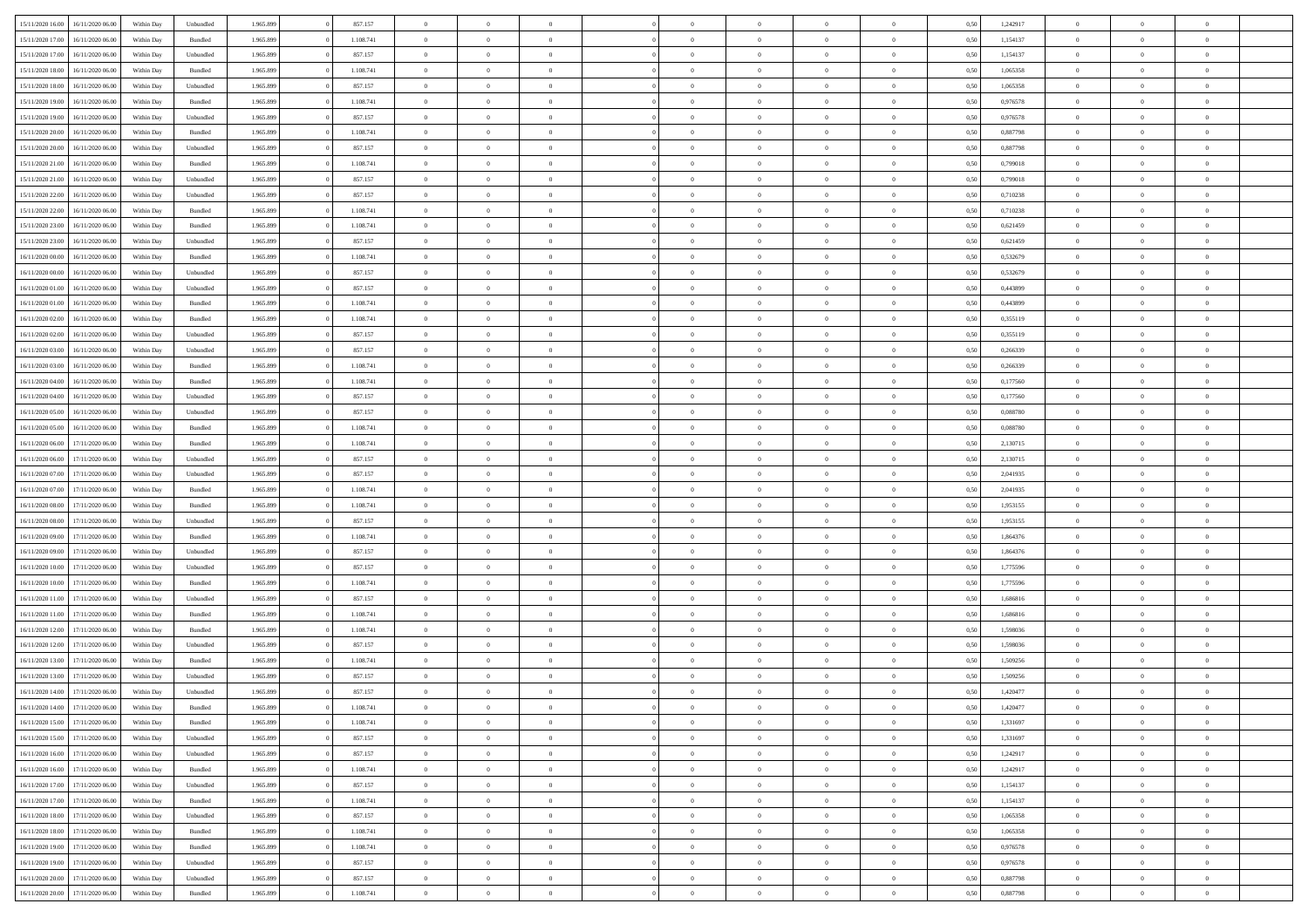| 16/11/2020 21.00 | 17/11/2020 06.00 | Within Dav | Bundled            | 1.965.899 | 1.108.741 | $\overline{0}$ | $\Omega$       |                | $\Omega$       | $\Omega$       | $\theta$       | $\theta$       | 0,50 | 0,799018 | $\theta$       | $\theta$       | $\theta$       |  |
|------------------|------------------|------------|--------------------|-----------|-----------|----------------|----------------|----------------|----------------|----------------|----------------|----------------|------|----------|----------------|----------------|----------------|--|
|                  |                  |            |                    |           |           |                |                |                |                |                |                |                |      |          |                |                |                |  |
| 16/11/2020 21.00 | 17/11/2020 06.00 | Within Day | Unbundled          | 1.965.899 | 857.157   | $\overline{0}$ | $\theta$       | $\overline{0}$ | $\overline{0}$ | $\bf{0}$       | $\overline{0}$ | $\bf{0}$       | 0,50 | 0,799018 | $\theta$       | $\theta$       | $\overline{0}$ |  |
| 16/11/2020 22:00 | 17/11/2020 06.00 | Within Day | Unbundled          | 1.965.899 | 857.157   | $\overline{0}$ | $\bf{0}$       | $\overline{0}$ | $\bf{0}$       | $\bf{0}$       | $\bf{0}$       | $\mathbf{0}$   | 0,50 | 0,710238 | $\bf{0}$       | $\overline{0}$ | $\overline{0}$ |  |
| 16/11/2020 22.00 | 17/11/2020 06:00 | Within Dav | Bundled            | 1.965.899 | 1.108.741 | $\overline{0}$ | $\overline{0}$ | $\overline{0}$ | $\overline{0}$ | $\bf{0}$       | $\overline{0}$ | $\overline{0}$ | 0.50 | 0,710238 | $\theta$       | $\theta$       | $\overline{0}$ |  |
| 16/11/2020 23.00 | 17/11/2020 06.00 | Within Day | Unbundled          | 1.965.899 | 857.157   | $\overline{0}$ | $\theta$       | $\overline{0}$ | $\overline{0}$ | $\bf{0}$       | $\overline{0}$ | $\bf{0}$       | 0,50 | 0,621459 | $\,$ 0 $\,$    | $\overline{0}$ | $\overline{0}$ |  |
|                  |                  |            |                    |           |           |                |                |                |                |                |                |                |      |          |                |                |                |  |
| 16/11/2020 23:00 | 17/11/2020 06.00 | Within Day | Bundled            | 1.965.899 | 1.108.741 | $\overline{0}$ | $\overline{0}$ | $\overline{0}$ | $\bf{0}$       | $\overline{0}$ | $\overline{0}$ | $\mathbf{0}$   | 0,50 | 0,621459 | $\overline{0}$ | $\overline{0}$ | $\bf{0}$       |  |
| 17/11/2020 00:00 | 17/11/2020 06.00 | Within Dav | Unbundled          | 1.965.899 | 857.157   | $\overline{0}$ | $\overline{0}$ | $\overline{0}$ | $\overline{0}$ | $\overline{0}$ | $\overline{0}$ | $\overline{0}$ | 0.50 | 0,532679 | $\theta$       | $\overline{0}$ | $\overline{0}$ |  |
| 17/11/2020 00.00 | 17/11/2020 06.00 | Within Day | Bundled            | 1.965.899 | 1.108.741 | $\overline{0}$ | $\theta$       | $\overline{0}$ | $\overline{0}$ | $\bf{0}$       | $\overline{0}$ | $\bf{0}$       | 0,50 | 0,532679 | $\,$ 0 $\,$    | $\theta$       | $\overline{0}$ |  |
| 17/11/2020 01:00 | 17/11/2020 06.00 | Within Day | Unbundled          | 1.965.899 | 857.157   | $\overline{0}$ | $\overline{0}$ | $\overline{0}$ | $\bf{0}$       | $\bf{0}$       | $\bf{0}$       | $\mathbf{0}$   | 0,50 | 0,443899 | $\,0\,$        | $\overline{0}$ | $\overline{0}$ |  |
| 17/11/2020 01:00 | 17/11/2020 06.00 | Within Dav | Bundled            | 1.965.899 | 1.108.741 | $\overline{0}$ | $\overline{0}$ | $\overline{0}$ | $\overline{0}$ | $\overline{0}$ | $\overline{0}$ | $\overline{0}$ | 0.50 | 0,443899 | $\theta$       | $\overline{0}$ | $\overline{0}$ |  |
| 17/11/2020 02.00 | 17/11/2020 06.00 | Within Day | Bundled            | 1.965.899 | 1.108.741 | $\overline{0}$ | $\theta$       | $\overline{0}$ | $\overline{0}$ | $\bf{0}$       | $\overline{0}$ | $\bf{0}$       | 0,50 | 0,355119 | $\,$ 0 $\,$    | $\overline{0}$ | $\overline{0}$ |  |
|                  |                  |            |                    |           |           |                |                |                |                |                |                |                |      |          |                |                |                |  |
| 17/11/2020 02:00 | 17/11/2020 06.00 | Within Day | Unbundled          | 1.965.899 | 857.157   | $\overline{0}$ | $\overline{0}$ | $\overline{0}$ | $\bf{0}$       | $\bf{0}$       | $\bf{0}$       | $\mathbf{0}$   | 0,50 | 0,355119 | $\overline{0}$ | $\overline{0}$ | $\overline{0}$ |  |
| 17/11/2020 03:00 | 17/11/2020 06:00 | Within Day | Unbundled          | 1.965.899 | 857.157   | $\overline{0}$ | $\overline{0}$ | $\overline{0}$ | $\overline{0}$ | $\overline{0}$ | $\overline{0}$ | $\overline{0}$ | 0.50 | 0,266339 | $\theta$       | $\theta$       | $\overline{0}$ |  |
| 17/11/2020 03.00 | 17/11/2020 06.00 | Within Day | Bundled            | 1.965.899 | 1.108.741 | $\overline{0}$ | $\theta$       | $\overline{0}$ | $\overline{0}$ | $\bf{0}$       | $\overline{0}$ | $\bf{0}$       | 0,50 | 0,266339 | $\,$ 0 $\,$    | $\overline{0}$ | $\overline{0}$ |  |
| 17/11/2020 04:00 | 17/11/2020 06.00 | Within Day | Unbundled          | 1.965.899 | 857.157   | $\overline{0}$ | $\overline{0}$ | $\overline{0}$ | $\bf{0}$       | $\overline{0}$ | $\overline{0}$ | $\mathbf{0}$   | 0,50 | 0,177560 | $\overline{0}$ | $\overline{0}$ | $\bf{0}$       |  |
| 17/11/2020 04.00 | 17/11/2020 06.00 | Within Dav | Bundled            | 1.965.899 | 1.108.741 | $\overline{0}$ | $\overline{0}$ | $\overline{0}$ | $\overline{0}$ | $\overline{0}$ | $\overline{0}$ | $\overline{0}$ | 0.50 | 0,177560 | $\overline{0}$ | $\overline{0}$ | $\overline{0}$ |  |
| 17/11/2020 05:00 | 17/11/2020 06.00 | Within Day | Bundled            | 1.965.899 | 1.108.741 | $\overline{0}$ | $\theta$       | $\overline{0}$ | $\overline{0}$ | $\bf{0}$       | $\overline{0}$ | $\bf{0}$       | 0,50 | 0,088780 | $\,$ 0 $\,$    | $\theta$       | $\overline{0}$ |  |
| 17/11/2020 05:00 | 17/11/2020 06.00 | Within Day | Unbundled          | 1.965.899 | 857.157   | $\overline{0}$ | $\overline{0}$ | $\overline{0}$ | $\bf{0}$       | $\bf{0}$       | $\bf{0}$       | $\mathbf{0}$   | 0,50 | 0,088780 | $\bf{0}$       | $\overline{0}$ | $\overline{0}$ |  |
| 17/11/2020 06.00 | 18/11/2020 06:00 | Within Day | Unbundled          | 1.965.899 | 857.157   | $\overline{0}$ | $\overline{0}$ | $\overline{0}$ | $\overline{0}$ | $\overline{0}$ | $\overline{0}$ | $\overline{0}$ | 0.50 | 2,130715 | $\theta$       | $\overline{0}$ | $\overline{0}$ |  |
|                  |                  |            |                    |           |           |                |                |                |                |                |                |                |      |          |                |                |                |  |
| 17/11/2020 06.00 | 18/11/2020 06.00 | Within Day | Bundled            | 1.965.899 | 1.108.741 | $\overline{0}$ | $\theta$       | $\overline{0}$ | $\overline{0}$ | $\bf{0}$       | $\overline{0}$ | $\bf{0}$       | 0,50 | 2,130715 | $\,$ 0 $\,$    | $\overline{0}$ | $\overline{0}$ |  |
| 17/11/2020 07:00 | 18/11/2020 06.00 | Within Day | Bundled            | 1.965.899 | 1.108.741 | $\overline{0}$ | $\overline{0}$ | $\overline{0}$ | $\bf{0}$       | $\bf{0}$       | $\bf{0}$       | $\mathbf{0}$   | 0,50 | 2,041935 | $\overline{0}$ | $\overline{0}$ | $\overline{0}$ |  |
| 17/11/2020 07:00 | 18/11/2020 06:00 | Within Day | Unbundled          | 1.965.899 | 857.157   | $\overline{0}$ | $\overline{0}$ | $\overline{0}$ | $\overline{0}$ | $\overline{0}$ | $\overline{0}$ | $\overline{0}$ | 0.50 | 2.041935 | $\theta$       | $\overline{0}$ | $\overline{0}$ |  |
| 17/11/2020 08:00 | 18/11/2020 06.00 | Within Day | Bundled            | 1.965.899 | 1.108.741 | $\overline{0}$ | $\theta$       | $\overline{0}$ | $\overline{0}$ | $\bf{0}$       | $\overline{0}$ | $\bf{0}$       | 0,50 | 1,953155 | $\,$ 0 $\,$    | $\overline{0}$ | $\overline{0}$ |  |
| 17/11/2020 08:00 | 18/11/2020 06.00 | Within Day | Unbundled          | 1.965.899 | 857.157   | $\overline{0}$ | $\overline{0}$ | $\overline{0}$ | $\bf{0}$       | $\overline{0}$ | $\overline{0}$ | $\mathbf{0}$   | 0,50 | 1,953155 | $\bf{0}$       | $\overline{0}$ | $\bf{0}$       |  |
| 17/11/2020 09:00 | 18/11/2020 06:00 | Within Day | Unbundled          | 1.965.899 | 857.157   | $\overline{0}$ | $\overline{0}$ | $\overline{0}$ | $\overline{0}$ | $\overline{0}$ | $\overline{0}$ | $\overline{0}$ | 0.50 | 1,864376 | $\overline{0}$ | $\overline{0}$ | $\overline{0}$ |  |
| 17/11/2020 09:00 | 18/11/2020 06.00 | Within Day | Bundled            | 1.965.899 | 1.108.741 | $\overline{0}$ | $\theta$       | $\overline{0}$ | $\overline{0}$ | $\bf{0}$       | $\overline{0}$ | $\bf{0}$       | 0,50 | 1,864376 | $\,$ 0 $\,$    | $\theta$       | $\overline{0}$ |  |
|                  |                  |            |                    |           |           |                |                |                |                |                |                |                |      |          |                |                |                |  |
| 17/11/2020 10:00 | 18/11/2020 06.00 | Within Day | Unbundled          | 1.965.899 | 857.157   | $\overline{0}$ | $\overline{0}$ | $\overline{0}$ | $\bf{0}$       | $\bf{0}$       | $\bf{0}$       | $\mathbf{0}$   | 0,50 | 1,775596 | $\,0\,$        | $\overline{0}$ | $\overline{0}$ |  |
| 17/11/2020 10:00 | 18/11/2020 06:00 | Within Day | Bundled            | 1.965.899 | 1.108.741 | $\overline{0}$ | $\overline{0}$ | $\overline{0}$ | $\overline{0}$ | $\overline{0}$ | $\overline{0}$ | $\overline{0}$ | 0.50 | 1,775596 | $\theta$       | $\overline{0}$ | $\overline{0}$ |  |
| 17/11/2020 11:00 | 18/11/2020 06.00 | Within Day | Bundled            | 1.965.899 | 1.108.741 | $\overline{0}$ | $\theta$       | $\overline{0}$ | $\overline{0}$ | $\,$ 0         | $\overline{0}$ | $\bf{0}$       | 0,50 | 1,686816 | $\,$ 0 $\,$    | $\overline{0}$ | $\overline{0}$ |  |
| 17/11/2020 11:00 | 18/11/2020 06.00 | Within Day | Unbundled          | 1.965.899 | 857.157   | $\overline{0}$ | $\overline{0}$ | $\overline{0}$ | $\bf{0}$       | $\bf{0}$       | $\bf{0}$       | $\bf{0}$       | 0,50 | 1,686816 | $\bf{0}$       | $\overline{0}$ | $\overline{0}$ |  |
| 17/11/2020 12:00 | 18/11/2020 06.00 | Within Day | Bundled            | 1.965.899 | 1.108.741 | $\bf{0}$       | $\Omega$       | $\overline{0}$ | $\Omega$       | $\overline{0}$ | $\overline{0}$ | $\overline{0}$ | 0,50 | 1,598036 | $\,0\,$        | $\theta$       | $\theta$       |  |
| 17/11/2020 12:00 | 18/11/2020 06.00 | Within Day | Unbundled          | 1.965.899 | 857.157   | $\overline{0}$ | $\theta$       | $\overline{0}$ | $\overline{0}$ | $\bf{0}$       | $\overline{0}$ | $\bf{0}$       | 0,50 | 1,598036 | $\,$ 0 $\,$    | $\theta$       | $\overline{0}$ |  |
|                  |                  |            |                    |           |           |                |                |                |                | $\bf{0}$       |                |                |      |          |                | $\overline{0}$ | $\bf{0}$       |  |
| 17/11/2020 13:00 | 18/11/2020 06.00 | Within Day | Bundled            | 1.965.899 | 1.108.741 | $\overline{0}$ | $\overline{0}$ | $\overline{0}$ | $\bf{0}$       |                | $\overline{0}$ | $\mathbf{0}$   | 0,50 | 1,509256 | $\overline{0}$ |                |                |  |
| 17/11/2020 13:00 | 18/11/2020 06.00 | Within Day | Unbundled          | 1.965.899 | 857.157   | $\overline{0}$ | $\Omega$       | $\overline{0}$ | $\Omega$       | $\overline{0}$ | $\overline{0}$ | $\overline{0}$ | 0.50 | 1,509256 | $\,0\,$        | $\theta$       | $\theta$       |  |
| 17/11/2020 14:00 | 18/11/2020 06.00 | Within Day | Bundled            | 1.965.899 | 1.108.741 | $\overline{0}$ | $\theta$       | $\overline{0}$ | $\overline{0}$ | $\,$ 0         | $\overline{0}$ | $\bf{0}$       | 0,50 | 1,420477 | $\,$ 0 $\,$    | $\overline{0}$ | $\overline{0}$ |  |
| 17/11/2020 14:00 | 18/11/2020 06.00 | Within Day | Unbundled          | 1.965.899 | 857.157   | $\overline{0}$ | $\overline{0}$ | $\overline{0}$ | $\bf{0}$       | $\bf{0}$       | $\bf{0}$       | $\mathbf{0}$   | 0,50 | 1,420477 | $\bf{0}$       | $\overline{0}$ | $\overline{0}$ |  |
| 17/11/2020 15:00 | 18/11/2020 06.00 | Within Day | Unbundled          | 1.965.899 | 857.157   | $\overline{0}$ | $\Omega$       | $\overline{0}$ | $\Omega$       | $\overline{0}$ | $\overline{0}$ | $\overline{0}$ | 0.50 | 1,331697 | $\,0\,$        | $\theta$       | $\theta$       |  |
| 17/11/2020 15:00 | 18/11/2020 06.00 | Within Day | Bundled            | 1.965.899 | 1.108.741 | $\overline{0}$ | $\theta$       | $\overline{0}$ | $\overline{0}$ | $\,$ 0         | $\overline{0}$ | $\bf{0}$       | 0,50 | 1,331697 | $\,$ 0 $\,$    | $\overline{0}$ | $\overline{0}$ |  |
| 17/11/2020 16:00 | 18/11/2020 06.00 | Within Day | Bundled            | 1.965.899 | 1.108.741 | $\overline{0}$ | $\overline{0}$ | $\overline{0}$ | $\bf{0}$       | $\bf{0}$       | $\bf{0}$       | $\mathbf{0}$   | 0,50 | 1,242917 | $\overline{0}$ | $\overline{0}$ | $\overline{0}$ |  |
|                  |                  |            |                    |           |           |                | $\Omega$       |                | $\Omega$       |                |                |                |      |          |                |                | $\theta$       |  |
| 17/11/2020 16:00 | 18/11/2020 06.00 | Within Day | Unbundled          | 1.965.899 | 857.157   | $\overline{0}$ |                | $\overline{0}$ |                | $\overline{0}$ | $\overline{0}$ | $\overline{0}$ | 0,50 | 1,242917 | $\,0\,$        | $\theta$       |                |  |
| 17/11/2020 17.00 | 18/11/2020 06.00 | Within Day | Bundled            | 1.965.899 | 1.108.741 | $\overline{0}$ | $\theta$       | $\overline{0}$ | $\overline{0}$ | $\,$ 0         | $\overline{0}$ | $\bf{0}$       | 0,50 | 1,154137 | $\,$ 0 $\,$    | $\overline{0}$ | $\overline{0}$ |  |
| 17/11/2020 17:00 | 18/11/2020 06.00 | Within Day | Unbundled          | 1.965.899 | 857.157   | $\overline{0}$ | $\overline{0}$ | $\overline{0}$ | $\bf{0}$       | $\bf{0}$       | $\overline{0}$ | $\mathbf{0}$   | 0,50 | 1,154137 | $\overline{0}$ | $\overline{0}$ | $\bf{0}$       |  |
| 17/11/2020 18:00 | 18/11/2020 06:00 | Within Day | Unbundled          | 1.965.899 | 857.157   | $\overline{0}$ | $\Omega$       | $\overline{0}$ | $\Omega$       | $\Omega$       | $\overline{0}$ | $\overline{0}$ | 0.50 | 1,065358 | $\theta$       | $\theta$       | $\theta$       |  |
| 17/11/2020 18:00 | 18/11/2020 06:00 | Within Day | Bundled            | 1.965.899 | 1.108.741 | $\overline{0}$ | $\overline{0}$ | $\overline{0}$ | $\bf{0}$       | $\,$ 0         | $\bf{0}$       | $\bf{0}$       | 0,50 | 1,065358 | $\,0\,$        | $\overline{0}$ | $\overline{0}$ |  |
| 17/11/2020 19:00 | 18/11/2020 06.00 | Within Day | $\mathbf B$ undled | 1.965.899 | 1.108.741 | $\bf{0}$       | $\bf{0}$       |                |                |                |                |                | 0,50 | 0,976578 | $\bf{0}$       | $\overline{0}$ |                |  |
| 17/11/2020 19:00 | 18/11/2020 06:00 | Within Day | Unbundled          | 1.965.899 | 857.157   | $\overline{0}$ | $\overline{0}$ | $\overline{0}$ | $\Omega$       | $\overline{0}$ | $\overline{0}$ | $\overline{0}$ | 0,50 | 0,976578 | $\theta$       | $\theta$       | $\theta$       |  |
| 17/11/2020 20.00 | 18/11/2020 06.00 | Within Day | Unbundled          | 1.965.899 | 857.157   | $\overline{0}$ | $\bf{0}$       | $\overline{0}$ | $\bf{0}$       | $\,$ 0 $\,$    | $\overline{0}$ | $\,$ 0 $\,$    | 0,50 | 0,887798 | $\,$ 0 $\,$    | $\,$ 0 $\,$    | $\,$ 0         |  |
|                  |                  |            |                    |           |           |                |                |                |                |                |                |                |      |          |                |                |                |  |
| 17/11/2020 20:00 | 18/11/2020 06:00 | Within Day | Bundled            | 1.965.899 | 1.108.741 | $\overline{0}$ | $\overline{0}$ | $\overline{0}$ | $\overline{0}$ | $\overline{0}$ | $\overline{0}$ | $\mathbf{0}$   | 0,50 | 0,887798 | $\overline{0}$ | $\bf{0}$       | $\bf{0}$       |  |
| 17/11/2020 21.00 | 18/11/2020 06:00 | Within Day | $\mathbf B$ undled | 1.965.899 | 1.108.741 | $\overline{0}$ | $\overline{0}$ | $\overline{0}$ | $\Omega$       | $\overline{0}$ | $\overline{0}$ | $\overline{0}$ | 0,50 | 0,799018 | $\overline{0}$ | $\,$ 0 $\,$    | $\overline{0}$ |  |
| 17/11/2020 21.00 | 18/11/2020 06.00 | Within Day | Unbundled          | 1.965.899 | 857.157   | $\overline{0}$ | $\,$ 0         | $\overline{0}$ | $\overline{0}$ | $\,$ 0 $\,$    | $\overline{0}$ | $\mathbf{0}$   | 0,50 | 0,799018 | $\,$ 0 $\,$    | $\overline{0}$ | $\overline{0}$ |  |
| 17/11/2020 22.00 | 18/11/2020 06:00 | Within Day | Unbundled          | 1.965.899 | 857.157   | $\overline{0}$ | $\overline{0}$ | $\overline{0}$ | $\overline{0}$ | $\overline{0}$ | $\overline{0}$ | $\mathbf{0}$   | 0,50 | 0,710238 | $\overline{0}$ | $\overline{0}$ | $\bf{0}$       |  |
| 17/11/2020 22.00 | 18/11/2020 06:00 | Within Day | Bundled            | 1.965.899 | 1.108.741 | $\overline{0}$ | $\overline{0}$ | $\overline{0}$ | $\overline{0}$ | $\overline{0}$ | $\overline{0}$ | $\bf{0}$       | 0.50 | 0,710238 | $\overline{0}$ | $\theta$       | $\overline{0}$ |  |
| 17/11/2020 23.00 | 18/11/2020 06.00 | Within Day | Bundled            | 1.965.899 | 1.108.741 | $\overline{0}$ | $\,$ 0         | $\overline{0}$ | $\bf{0}$       | $\bf{0}$       | $\bf{0}$       | $\bf{0}$       | 0,50 | 0,621459 | $\,$ 0 $\,$    | $\overline{0}$ | $\overline{0}$ |  |
| 17/11/2020 23.00 | 18/11/2020 06:00 | Within Day | Unbundled          | 1.965.899 | 857.157   | $\overline{0}$ | $\bf{0}$       | $\overline{0}$ | $\overline{0}$ | $\overline{0}$ | $\overline{0}$ | $\mathbf{0}$   | 0,50 | 0,621459 | $\overline{0}$ | $\overline{0}$ | $\bf{0}$       |  |
| 18/11/2020 00:00 | 18/11/2020 06:00 | Within Day | Unbundled          | 1.965.899 | 857.157   | $\overline{0}$ | $\overline{0}$ | $\overline{0}$ | $\Omega$       | $\overline{0}$ | $\overline{0}$ | $\overline{0}$ | 0.50 | 0,532679 | $\overline{0}$ | $\overline{0}$ | $\overline{0}$ |  |
|                  |                  |            |                    |           |           |                |                |                |                |                |                |                |      |          |                |                |                |  |
| 18/11/2020 00:00 | 18/11/2020 06.00 | Within Day | Bundled            | 1.965.899 | 1.108.741 | $\overline{0}$ | $\bf{0}$       | $\overline{0}$ | $\bf{0}$       | $\bf{0}$       | $\bf{0}$       | $\mathbf{0}$   | 0,50 | 0,532679 | $\,$ 0 $\,$    | $\,$ 0 $\,$    | $\bf{0}$       |  |
| 18/11/2020 01:00 | 18/11/2020 06.00 | Within Day | Bundled            | 1.965.899 | 1.108.741 | $\overline{0}$ | $\overline{0}$ | $\overline{0}$ | $\overline{0}$ | $\overline{0}$ | $\bf{0}$       | $\mathbf{0}$   | 0,50 | 0,443899 | $\overline{0}$ | $\bf{0}$       | $\bf{0}$       |  |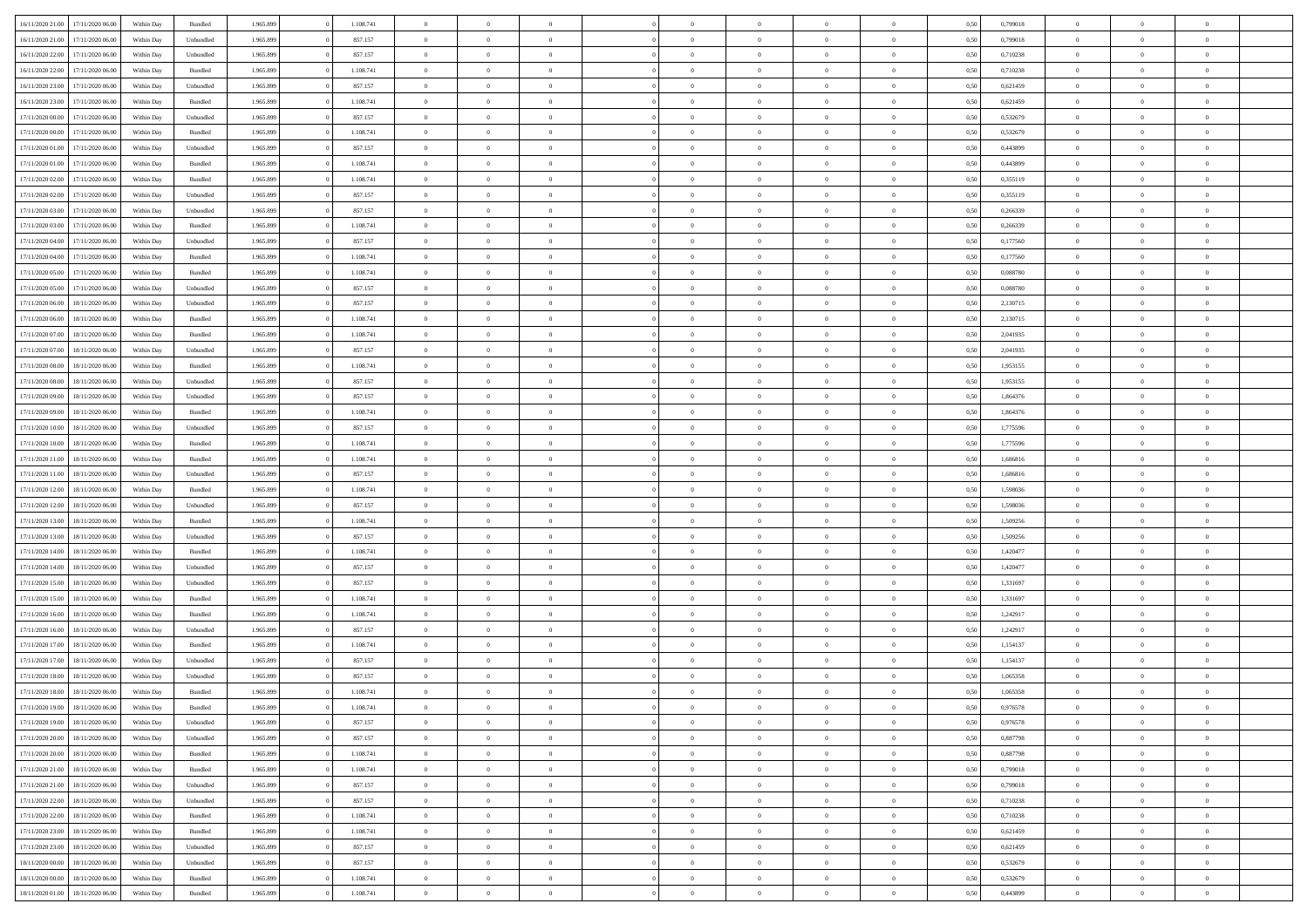| 18/11/2020 01:00 18/11/2020 06:00    | Within Day | Unbundled          | 1.965.899 | 857.157   | $\overline{0}$ | $\overline{0}$ | $\Omega$       | $\theta$       | $\Omega$       |                | $\overline{0}$ | 0,50 | 0,443899 | $\mathbf{0}$   | $\theta$       | $\Omega$       |  |
|--------------------------------------|------------|--------------------|-----------|-----------|----------------|----------------|----------------|----------------|----------------|----------------|----------------|------|----------|----------------|----------------|----------------|--|
| 18/11/2020 02:00<br>18/11/2020 06:00 | Within Day | $\mathbf B$ undled | 1.965.899 | 1.108.741 | $\bf{0}$       | $\overline{0}$ | $\overline{0}$ | $\theta$       | $\overline{0}$ | $\overline{0}$ | $\,$ 0         | 0,50 | 0,355119 | $\mathbf{0}$   | $\theta$       | $\bf{0}$       |  |
| 18/11/2020 02:00<br>18/11/2020 06.00 | Within Day | Unbundled          | 1.965.899 | 857.157   | $\overline{0}$ | $\overline{0}$ | $\overline{0}$ | $\bf{0}$       | $\overline{0}$ | $\overline{0}$ | $\mathbf{0}$   | 0,50 | 0,355119 | $\overline{0}$ | $\overline{0}$ | $\overline{0}$ |  |
| 18/11/2020 03:00<br>18/11/2020 06:00 | Within Day | Unbundled          | 1.965.899 | 857.157   | $\overline{0}$ | $\overline{0}$ | $\overline{0}$ | $\overline{0}$ | $\overline{0}$ | $\overline{0}$ | $\overline{0}$ | 0.50 | 0.266339 | $\overline{0}$ | $\overline{0}$ | $\bf{0}$       |  |
| 18/11/2020 03:00<br>18/11/2020 06:00 | Within Day | Bundled            | 1.965.899 | 1.108.741 | $\bf{0}$       | $\overline{0}$ | $\overline{0}$ | $\theta$       | $\overline{0}$ | $\overline{0}$ | $\,$ 0         | 0,50 | 0,266339 | $\,$ 0 $\,$    | $\theta$       | $\bf{0}$       |  |
| 18/11/2020 04:00<br>18/11/2020 06.00 | Within Day | Bundled            | 1.965.899 | 1.108.741 | $\overline{0}$ | $\overline{0}$ | $\overline{0}$ | $\bf{0}$       | $\overline{0}$ | $\overline{0}$ | $\overline{0}$ | 0,50 | 0,177560 | $\bf{0}$       | $\overline{0}$ | $\overline{0}$ |  |
| 18/11/2020 04:00<br>18/11/2020 06:00 | Within Day | Unbundled          | 1.965.899 | 857.157   | $\overline{0}$ | $\overline{0}$ | $\overline{0}$ | $\overline{0}$ | $\overline{0}$ | $\overline{0}$ | $\overline{0}$ | 0.50 | 0,177560 | $\overline{0}$ | $\theta$       | $\overline{0}$ |  |
|                                      |            |                    |           |           |                |                |                |                |                |                |                |      |          |                |                |                |  |
| 18/11/2020 05:00<br>18/11/2020 06:00 | Within Day | Bundled            | 1.965.899 | 1.108.741 | $\bf{0}$       | $\overline{0}$ | $\bf{0}$       | $\overline{0}$ | $\overline{0}$ | $\overline{0}$ | $\,$ 0         | 0,50 | 0,088780 | $\theta$       | $\theta$       | $\bf{0}$       |  |
| 18/11/2020 05:00<br>18/11/2020 06.00 | Within Day | Unbundled          | 1.965.899 | 857.157   | $\overline{0}$ | $\overline{0}$ | $\overline{0}$ | $\bf{0}$       | $\bf{0}$       | $\overline{0}$ | $\mathbf{0}$   | 0,50 | 0,088780 | $\bf{0}$       | $\bf{0}$       | $\bf{0}$       |  |
| 18/11/2020 06:00<br>19/11/2020 06.00 | Within Day | Unbundled          | 1.965.899 | 857.157   | $\overline{0}$ | $\overline{0}$ | $\overline{0}$ | $\overline{0}$ | $\overline{0}$ | $\overline{0}$ | $\mathbf{0}$   | 0.50 | 2,130715 | $\overline{0}$ | $\theta$       | $\overline{0}$ |  |
| 18/11/2020 06:00<br>19/11/2020 06.00 | Within Day | Bundled            | 1.965.899 | 1.108.741 | $\bf{0}$       | $\overline{0}$ | $\overline{0}$ | $\overline{0}$ | $\overline{0}$ | $\overline{0}$ | $\,$ 0         | 0,50 | 2,130715 | $\,$ 0 $\,$    | $\theta$       | $\bf{0}$       |  |
| 18/11/2020 07:00<br>19/11/2020 06.00 | Within Day | Bundled            | 1.965.899 | 1.108.741 | $\overline{0}$ | $\overline{0}$ | $\overline{0}$ | $\bf{0}$       | $\overline{0}$ | $\overline{0}$ | $\overline{0}$ | 0,50 | 2,041935 | $\overline{0}$ | $\overline{0}$ | $\overline{0}$ |  |
| 18/11/2020 07:00<br>19/11/2020 06:00 | Within Day | Unbundled          | 1.965.899 | 857.157   | $\overline{0}$ | $\overline{0}$ | $\overline{0}$ | $\overline{0}$ | $\overline{0}$ | $\overline{0}$ | $\mathbf{0}$   | 0.50 | 2.041935 | $\overline{0}$ | $\overline{0}$ | $\bf{0}$       |  |
| 18/11/2020 08:00<br>19/11/2020 06.00 | Within Day | Bundled            | 1.965.899 | 1.108.741 | $\bf{0}$       | $\overline{0}$ | $\overline{0}$ | $\overline{0}$ | $\overline{0}$ | $\overline{0}$ | $\,$ 0         | 0,50 | 1,953155 | $\mathbf{0}$   | $\theta$       | $\bf{0}$       |  |
| 18/11/2020 08:00<br>19/11/2020 06.00 | Within Day | Unbundled          | 1.965.899 | 857.157   | $\overline{0}$ | $\overline{0}$ | $\overline{0}$ | $\bf{0}$       | $\overline{0}$ | $\overline{0}$ | $\overline{0}$ | 0,50 | 1,953155 | $\overline{0}$ | $\overline{0}$ | $\overline{0}$ |  |
| 18/11/2020 09:00<br>19/11/2020 06.00 | Within Day | Bundled            | 1.965.899 | 1.108.741 | $\overline{0}$ | $\overline{0}$ | $\overline{0}$ | $\overline{0}$ | $\overline{0}$ | $\overline{0}$ | $\overline{0}$ | 0.50 | 1,864376 | $\overline{0}$ | $\theta$       | $\overline{0}$ |  |
| 18/11/2020 09:00<br>19/11/2020 06:00 | Within Day | Unbundled          | 1.965.899 | 857.157   | $\bf{0}$       | $\overline{0}$ | $\bf{0}$       | $\overline{0}$ | $\overline{0}$ | $\overline{0}$ | $\bf{0}$       | 0,50 | 1,864376 | $\overline{0}$ | $\theta$       | $\bf{0}$       |  |
|                                      |            |                    |           |           |                |                |                |                |                |                |                |      |          |                |                |                |  |
| 18/11/2020 10:00<br>19/11/2020 06.00 | Within Day | Unbundled          | 1.965.899 | 857.157   | $\overline{0}$ | $\overline{0}$ | $\overline{0}$ | $\bf{0}$       | $\bf{0}$       | $\overline{0}$ | $\mathbf{0}$   | 0,50 | 1,775596 | $\bf{0}$       | $\bf{0}$       | $\bf{0}$       |  |
| 18/11/2020 10:00<br>19/11/2020 06.00 | Within Day | Bundled            | 1.965.899 | 1.108.741 | $\overline{0}$ | $\overline{0}$ | $\overline{0}$ | $\overline{0}$ | $\overline{0}$ | $\overline{0}$ | $\mathbf{0}$   | 0.50 | 1,775596 | $\overline{0}$ | $\theta$       | $\overline{0}$ |  |
| 18/11/2020 11:00<br>19/11/2020 06.00 | Within Day | Unbundled          | 1.965.899 | 857.157   | $\bf{0}$       | $\overline{0}$ | $\bf{0}$       | $\overline{0}$ | $\overline{0}$ | $\overline{0}$ | $\,$ 0         | 0,50 | 1,686816 | $\,$ 0 $\,$    | $\theta$       | $\bf{0}$       |  |
| 18/11/2020 11:00<br>19/11/2020 06.00 | Within Day | Bundled            | 1.965.899 | 1.108.741 | $\overline{0}$ | $\overline{0}$ | $\overline{0}$ | $\bf{0}$       | $\overline{0}$ | $\overline{0}$ | $\overline{0}$ | 0,50 | 1,686816 | $\overline{0}$ | $\bf{0}$       | $\bf{0}$       |  |
| 18/11/2020 12:00<br>19/11/2020 06.00 | Within Day | Bundled            | 1.965.899 | 1.108.741 | $\overline{0}$ | $\overline{0}$ | $\overline{0}$ | $\overline{0}$ | $\overline{0}$ | $\overline{0}$ | $\mathbf{0}$   | 0.50 | 1.598036 | $\overline{0}$ | $\overline{0}$ | $\overline{0}$ |  |
| 18/11/2020 12:00<br>19/11/2020 06.00 | Within Day | Unbundled          | 1.965.899 | 857.157   | $\bf{0}$       | $\overline{0}$ | $\overline{0}$ | $\overline{0}$ | $\overline{0}$ | $\overline{0}$ | $\,$ 0         | 0,50 | 1,598036 | $\,$ 0 $\,$    | $\theta$       | $\bf{0}$       |  |
| 18/11/2020 13:00<br>19/11/2020 06.00 | Within Day | Bundled            | 1.965.899 | 1.108.741 | $\overline{0}$ | $\overline{0}$ | $\overline{0}$ | $\bf{0}$       | $\overline{0}$ | $\overline{0}$ | $\overline{0}$ | 0,50 | 1,509256 | $\bf{0}$       | $\overline{0}$ | $\overline{0}$ |  |
| 18/11/2020 13:00<br>19/11/2020 06.00 | Within Day | Unbundled          | 1.965.899 | 857.157   | $\overline{0}$ | $\overline{0}$ | $\overline{0}$ | $\overline{0}$ | $\overline{0}$ | $\overline{0}$ | $\overline{0}$ | 0.50 | 1,509256 | $\overline{0}$ | $\overline{0}$ | $\overline{0}$ |  |
| 18/11/2020 14:00<br>19/11/2020 06.00 | Within Day | Unbundled          | 1.965.899 | 857.157   | $\bf{0}$       | $\overline{0}$ | $\bf{0}$       | $\overline{0}$ | $\overline{0}$ | $\overline{0}$ | $\bf{0}$       | 0,50 | 1,420477 | $\theta$       | $\theta$       | $\bf{0}$       |  |
| 18/11/2020 14:00<br>19/11/2020 06.00 | Within Day | Bundled            | 1.965.899 | 1.108.741 | $\overline{0}$ | $\overline{0}$ | $\overline{0}$ | $\bf{0}$       | $\bf{0}$       | $\overline{0}$ | $\mathbf{0}$   | 0,50 | 1,420477 | $\bf{0}$       | $\bf{0}$       | $\bf{0}$       |  |
| 18/11/2020 15:00<br>19/11/2020 06.00 | Within Day | Bundled            | 1.965.899 | 1.108.741 | $\overline{0}$ | $\overline{0}$ | $\overline{0}$ | $\overline{0}$ | $\overline{0}$ | $\overline{0}$ | $\mathbf{0}$   | 0.50 | 1,331697 | $\overline{0}$ | $\overline{0}$ | $\overline{0}$ |  |
| 18/11/2020 15:00<br>19/11/2020 06:00 | Within Day | Unbundled          | 1.965.899 | 857.157   | $\bf{0}$       | $\overline{0}$ | $\bf{0}$       | $\overline{0}$ | $\overline{0}$ | $\overline{0}$ | $\,$ 0         | 0,50 | 1,331697 | $\bf{0}$       | $\theta$       | $\bf{0}$       |  |
|                                      |            |                    |           |           |                |                |                |                |                |                |                |      |          |                |                |                |  |
| 18/11/2020 16:00<br>19/11/2020 06.00 | Within Day | Bundled            | 1.965.899 | 1.108.741 | $\overline{0}$ | $\overline{0}$ | $\overline{0}$ | $\bf{0}$       | $\overline{0}$ | $\overline{0}$ | $\overline{0}$ | 0,50 | 1,242917 | $\overline{0}$ | $\overline{0}$ | $\bf{0}$       |  |
| 18/11/2020 16:00<br>19/11/2020 06.00 | Within Day | Unbundled          | 1.965.899 | 857.157   | $\overline{0}$ | $\overline{0}$ | $\overline{0}$ | $\overline{0}$ | $\bf{0}$       | $\Omega$       | $\overline{0}$ | 0,50 | 1,242917 | $\bf{0}$       | $\theta$       | $\Omega$       |  |
| 18/11/2020 17:00<br>19/11/2020 06.00 | Within Day | Bundled            | 1.965.899 | 1.108.741 | $\bf{0}$       | $\overline{0}$ | $\bf{0}$       | $\overline{0}$ | $\overline{0}$ | $\overline{0}$ | $\,$ 0         | 0,50 | 1,154137 | $\,$ 0 $\,$    | $\theta$       | $\bf{0}$       |  |
| 18/11/2020 17:00<br>19/11/2020 06.00 | Within Day | Unbundled          | 1.965.899 | 857.157   | $\overline{0}$ | $\overline{0}$ | $\overline{0}$ | $\bf{0}$       | $\overline{0}$ | $\overline{0}$ | $\overline{0}$ | 0,50 | 1,154137 | $\overline{0}$ | $\overline{0}$ | $\overline{0}$ |  |
| 18/11/2020 18:00<br>19/11/2020 06.00 | Within Day | Unbundled          | 1.965.899 | 857.157   | $\overline{0}$ | $\overline{0}$ | $\overline{0}$ | $\overline{0}$ | $\overline{0}$ | $\overline{0}$ | $\theta$       | 0.50 | 1,065358 | $\overline{0}$ | $\overline{0}$ | $\overline{0}$ |  |
| 18/11/2020 18:00<br>19/11/2020 06:00 | Within Day | Bundled            | 1.965.899 | 1.108.741 | $\bf{0}$       | $\overline{0}$ | $\bf{0}$       | $\overline{0}$ | $\overline{0}$ | $\overline{0}$ | $\bf{0}$       | 0,50 | 1,065358 | $\bf{0}$       | $\theta$       | $\bf{0}$       |  |
| 18/11/2020 19:00<br>19/11/2020 06.00 | Within Day | Bundled            | 1.965.899 | 1.108.741 | $\overline{0}$ | $\overline{0}$ | $\overline{0}$ | $\bf{0}$       | $\bf{0}$       | $\overline{0}$ | $\mathbf{0}$   | 0,50 | 0,976578 | $\bf{0}$       | $\bf{0}$       | $\bf{0}$       |  |
| 18/11/2020 19:00<br>19/11/2020 06.00 | Within Day | Unbundled          | 1.965.899 | 857.157   | $\overline{0}$ | $\overline{0}$ | $\overline{0}$ | $\overline{0}$ | $\overline{0}$ | $\Omega$       | $\theta$       | 0.50 | 0,976578 | $\overline{0}$ | $\overline{0}$ | $\theta$       |  |
| 18/11/2020 20:00<br>19/11/2020 06.00 | Within Day | Unbundled          | 1.965.899 | 857.157   | $\bf{0}$       | $\overline{0}$ | $\bf{0}$       | $\overline{0}$ | $\bf{0}$       | $\overline{0}$ | $\,$ 0         | 0,50 | 0,887798 | $\bf{0}$       | $\theta$       | $\bf{0}$       |  |
| 18/11/2020 20:00<br>19/11/2020 06.00 | Within Day | Bundled            | 1.965.899 | 1.108.741 | $\overline{0}$ | $\overline{0}$ | $\overline{0}$ | $\bf{0}$       | $\overline{0}$ | $\overline{0}$ | $\overline{0}$ | 0,50 | 0,887798 | $\overline{0}$ | $\overline{0}$ | $\bf{0}$       |  |
| 18/11/2020 21:00<br>19/11/2020 06.00 | Within Day | Bundled            | 1.965.899 | 1.108.741 | $\overline{0}$ | $\overline{0}$ | $\overline{0}$ | $\overline{0}$ | $\bf{0}$       | $\overline{0}$ | $\overline{0}$ | 0,50 | 0,799018 | $\overline{0}$ | $\overline{0}$ | $\overline{0}$ |  |
| 18/11/2020 21:00<br>19/11/2020 06:00 | Within Day | Unbundled          | 1.965.899 | 857.157   | $\bf{0}$       | $\overline{0}$ | $\bf{0}$       | $\overline{0}$ | $\bf{0}$       | $\overline{0}$ | $\,$ 0 $\,$    | 0,50 | 0,799018 | $\,$ 0 $\,$    | $\theta$       | $\bf{0}$       |  |
|                                      |            |                    |           |           |                |                |                |                |                |                |                |      |          |                |                |                |  |
| 18/11/2020 22.00<br>19/11/2020 06.00 | Within Day | Bundled            | 1.965.899 | 1.108.741 | $\overline{0}$ | $\overline{0}$ | $\overline{0}$ | $\bf{0}$       | $\overline{0}$ | $\overline{0}$ | $\overline{0}$ | 0,50 | 0,710238 | $\bf{0}$       | $\overline{0}$ | $\overline{0}$ |  |
| 18/11/2020 22:00<br>19/11/2020 06.00 | Within Day | Unbundled          | 1.965.899 | 857.157   | $\overline{0}$ | $\overline{0}$ | $\overline{0}$ | $\overline{0}$ | $\overline{0}$ | $\Omega$       | $\overline{0}$ | 0.50 | 0.710238 | $\overline{0}$ | $\theta$       | $\bf{0}$       |  |
| 18/11/2020 23.00<br>19/11/2020 06:00 | Within Day | Bundled            | 1.965.899 | 1.108.741 | $\overline{0}$ | $\overline{0}$ | $\bf{0}$       | $\bf{0}$       | $\bf{0}$       | $\overline{0}$ | $\,$ 0 $\,$    | 0,50 | 0,621459 | $\bf{0}$       | $\bf{0}$       | $\,$ 0         |  |
| 18/11/2020 23.00 19/11/2020 06.00    | Within Day | Unbundled          | 1.965.899 | 857.157   | $\bf{0}$       | $\bf{0}$       |                | $\bf{0}$       |                |                | $\bf{0}$       | 0,50 | 0,621459 | $\bf{0}$       | $\bf{0}$       |                |  |
| 19/11/2020 00:00 19/11/2020 06:00    | Within Day | Unbundled          | 1.965.899 | 857.157   | $\overline{0}$ | $\overline{0}$ | $\theta$       | $\overline{0}$ | $\overline{0}$ | $\theta$       | $\mathbf{0}$   | 0,50 | 0,532679 | $\overline{0}$ | $\overline{0}$ | $\theta$       |  |
| 19/11/2020 00:00<br>19/11/2020 06:00 | Within Day | Bundled            | 1.965.899 | 1.108.741 | $\overline{0}$ | $\overline{0}$ | $\overline{0}$ | $\bf{0}$       | $\overline{0}$ | $\overline{0}$ | $\mathbf{0}$   | 0,50 | 0,532679 | $\,$ 0 $\,$    | $\overline{0}$ | $\,$ 0 $\,$    |  |
| 19/11/2020 01:00<br>19/11/2020 06.00 | Within Day | Unbundled          | 1.965.899 | 857.157   | $\overline{0}$ | $\overline{0}$ | $\overline{0}$ | $\bf{0}$       | $\overline{0}$ | $\overline{0}$ | $\overline{0}$ | 0,50 | 0,443899 | $\overline{0}$ | $\overline{0}$ | $\overline{0}$ |  |
| 19/11/2020 01:00<br>19/11/2020 06:00 | Within Day | Bundled            | 1.965.899 | 1.108.741 | $\overline{0}$ | $\overline{0}$ | $\overline{0}$ | $\overline{0}$ | $\bf{0}$       | $\overline{0}$ | $\overline{0}$ | 0,50 | 0.443899 | $\overline{0}$ | $\overline{0}$ | $\overline{0}$ |  |
| 19/11/2020 02.00<br>19/11/2020 06:00 | Within Day | Unbundled          | 1.965.899 | 857.157   | $\overline{0}$ | $\overline{0}$ | $\overline{0}$ | $\overline{0}$ | $\overline{0}$ | $\overline{0}$ | $\mathbf{0}$   | 0,50 | 0,355119 | $\,$ 0 $\,$    | $\theta$       | $\overline{0}$ |  |
| 19/11/2020 02:00<br>19/11/2020 06:00 | Within Day | Bundled            | 1.965.899 | 1.108.741 | $\overline{0}$ | $\overline{0}$ | $\overline{0}$ | $\bf{0}$       | $\overline{0}$ | $\overline{0}$ | $\overline{0}$ | 0,50 | 0,355119 | $\overline{0}$ | $\overline{0}$ | $\overline{0}$ |  |
| 19/11/2020 03:00<br>19/11/2020 06.00 | Within Day | Unbundled          | 1.965.899 | 857.157   | $\overline{0}$ | $\overline{0}$ | $\overline{0}$ | $\overline{0}$ | $\overline{0}$ | $\overline{0}$ | $\overline{0}$ | 0.50 | 0,266339 | $\overline{0}$ | $\overline{0}$ | $\overline{0}$ |  |
| 19/11/2020 03:00<br>19/11/2020 06:00 | Within Day | Bundled            | 1.965.899 | 1.108.741 | $\overline{0}$ | $\overline{0}$ | $\overline{0}$ | $\bf{0}$       | $\bf{0}$       | $\overline{0}$ | $\,$ 0 $\,$    | 0,50 | 0,266339 | $\,$ 0 $\,$    | $\theta$       | $\,$ 0         |  |
|                                      |            |                    |           |           |                |                |                |                |                |                |                |      |          |                | $\bf{0}$       |                |  |
| 19/11/2020 04:00<br>19/11/2020 06.00 | Within Day | Bundled            | 1.965.899 | 1.108.741 | $\overline{0}$ | $\overline{0}$ | $\overline{0}$ | $\bf{0}$       | $\overline{0}$ | $\overline{0}$ | $\overline{0}$ | 0,50 | 0,177560 | $\bf{0}$       |                | $\overline{0}$ |  |
| 19/11/2020 04:00<br>19/11/2020 06:00 | Within Day | Unbundled          | 1.965.899 | 857.157   | $\overline{0}$ | $\overline{0}$ | $\overline{0}$ | $\overline{0}$ | $\overline{0}$ | $\overline{0}$ | $\overline{0}$ | 0.50 | 0,177560 | $\overline{0}$ | $\overline{0}$ | $\overline{0}$ |  |
| 19/11/2020 05:00<br>19/11/2020 06.00 | Within Day | Unbundled          | 1.965.899 | 857.157   | $\overline{0}$ | $\overline{0}$ | $\overline{0}$ | $\bf{0}$       | $\bf{0}$       | $\bf{0}$       | $\,$ 0 $\,$    | 0,50 | 0,088780 | $\,0\,$        | $\,0\,$        | $\,$ 0         |  |
| 19/11/2020 05:00 19/11/2020 06:00    | Within Day | Bundled            | 1.965.899 | 1.108.741 | $\overline{0}$ | $\overline{0}$ | $\overline{0}$ | $\bf{0}$       | $\overline{0}$ | $\overline{0}$ | $\overline{0}$ | 0,50 | 0,088780 | $\bf{0}$       | $\bf{0}$       | $\overline{0}$ |  |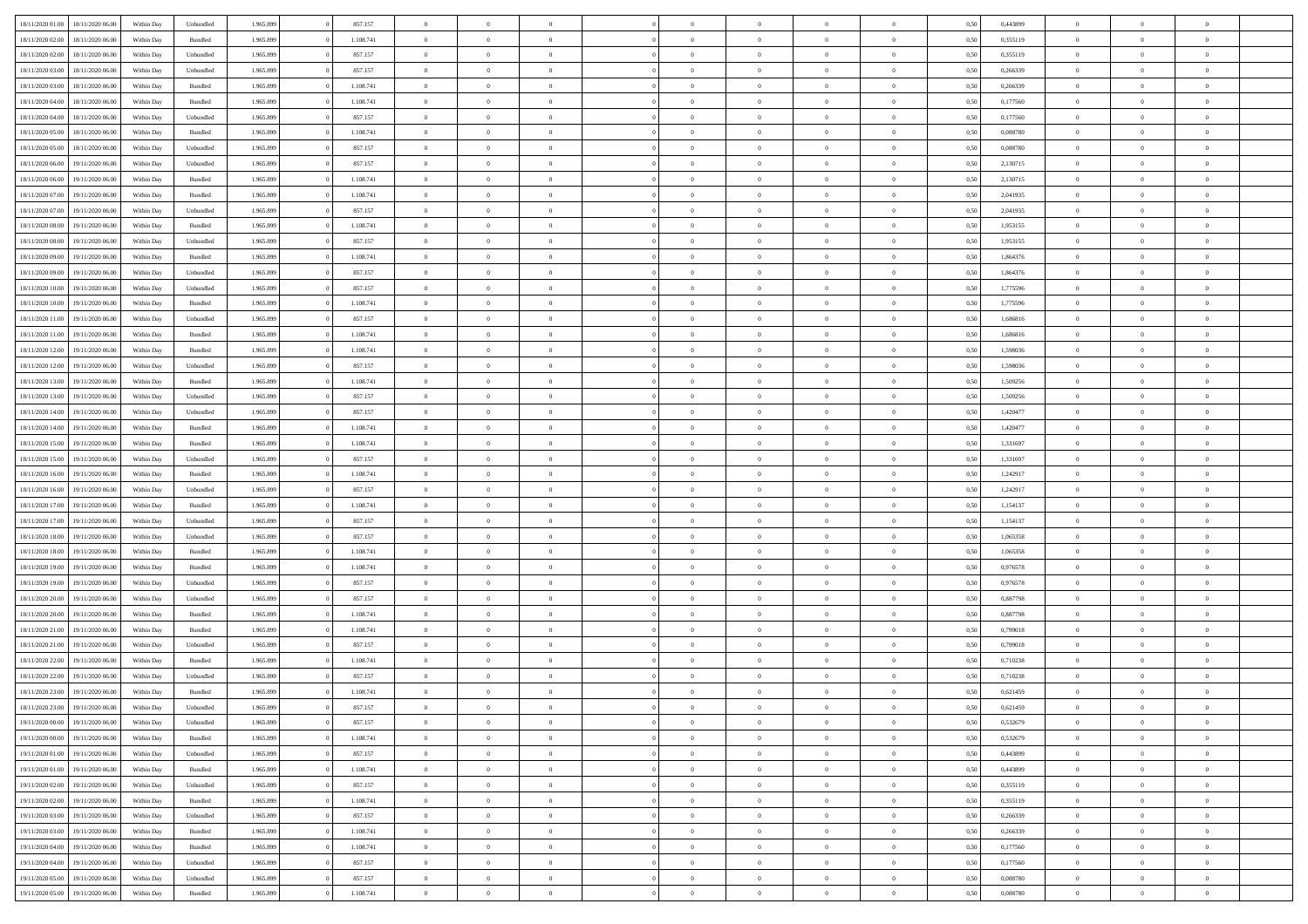| 19/11/2020 06:00 20/11/2020 06:00 | Within Day | Bundled   | 1.965.899 | 1.108.741 |  |  |  |  |                | 2,130715 |  |  |
|-----------------------------------|------------|-----------|-----------|-----------|--|--|--|--|----------------|----------|--|--|
| 19/11/2020 06:00 20/11/2020 06:00 | Within Day | Unbundled | 1.965.899 | 857.157   |  |  |  |  |                | 2,130715 |  |  |
| 19/11/2020 07:00 20/11/2020 06:00 | Within Dav | Unbundled | 1.965.899 | 857.157   |  |  |  |  | $0.50$ $\cdot$ | 2.041935 |  |  |
| 19/11/2020 07:00 20/11/2020 06:00 | Within Dav | Bundled   | 1.965.899 | 1.108.741 |  |  |  |  | 0.50           | 2,041935 |  |  |
| 19/11/2020 08:00 20/11/2020 06:00 | Within Dav | Bundled   | 1.965.899 | 1.108.741 |  |  |  |  | 0.50           | 1,953155 |  |  |
| 19/11/2020 08:00 20/11/2020 06:00 | Within Day | Unbundled | 1.965.899 | 857.157   |  |  |  |  |                | 1,953155 |  |  |

(\*) GCV used for the purpose of the conversion does not corresponding to the actual GCV of the Gas Day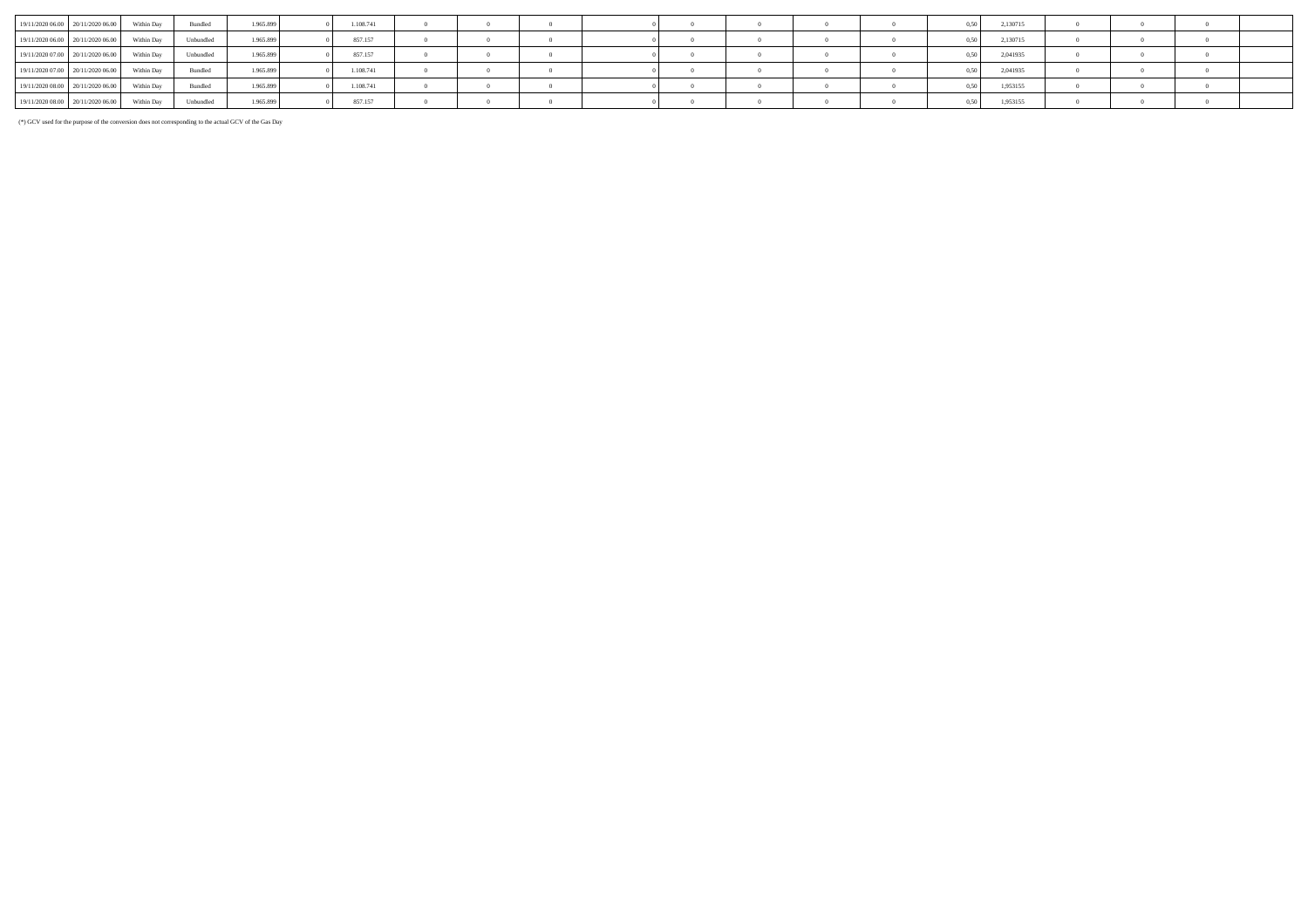## **SNAM RETE GAS**

**Transportation capacity at Exit Point interconnected with foreign pipelines**

**Update to 19/11/2020 of offered and assigned capacity in auction day-ahead and within-day**

**Thermal Year 2020/2021**

(Values in Scm/day (15° C; 1,01325 bar); Prices in c/Scm)

**Exit Point**

**GORIZIA**

|                  | Timeframe        |                     |                          |                             | <b>Assigned</b>                 |           | <b>Offered capacity</b> |                | Assigned capacity | Day-Ahead                                |                         | <b>Total Prices</b>              |                                  |                                           |                     |                         | <b>SRG Prices</b>                |                                  |                                              |             |
|------------------|------------------|---------------------|--------------------------|-----------------------------|---------------------------------|-----------|-------------------------|----------------|-------------------|------------------------------------------|-------------------------|----------------------------------|----------------------------------|-------------------------------------------|---------------------|-------------------------|----------------------------------|----------------------------------|----------------------------------------------|-------------|
| From             | To               | <b>Auction type</b> | Offered<br>capacity type | Transportati<br>on capacity | capacity<br>(before<br>auction) | Firm      | Interruptible           | Firm           | Interruptible     | Interrupted<br>Capacity<br>Interruptible | Reserve price -<br>Firm | <b>Auction premium</b><br>- Firm | Reserve price -<br>Interruptible | <b>Auction premium</b><br>- Interruptible | <b>Split factor</b> | Reserve price -<br>Firm | <b>Auction</b><br>premium - Firm | Reserve price -<br>Interruptible | <b>Auction</b><br>premium -<br>Interruptible | <b>Note</b> |
| 01/11/2020 06.00 | 02/11/2020 06.00 | Day Ahead           | Bundled                  | 4.400.000                   |                                 | 2.481.542 | $\overline{0}$          | $\overline{0}$ | $\overline{0}$    |                                          | $\overline{0}$          | $\bf{0}$                         | $\overline{0}$                   | $\theta$                                  | 0,50                | 0,009520                | $\overline{0}$                   | 0,009520                         | $\overline{0}$                               |             |
| 01/11/2020 06.00 | 02/11/2020 06.00 | Day Ahead           | Unbundled                | 4.400,000                   |                                 | 1.918.456 | $\overline{0}$          | $\theta$       | $\Omega$          |                                          | $\Omega$                | $\sqrt{ }$                       | $\Omega$                         | $\Omega$                                  | 0,50                | 0,009520                | $\overline{0}$                   | 0.009520                         | $\Omega$                                     |             |
| 02/11/2020 06.00 | 03/11/2020 06.00 | Day Ahead           | Bundled                  | 4.400.000                   |                                 | 2.481.542 | $\overline{0}$          | $\overline{0}$ | $\overline{0}$    |                                          | $\overline{0}$          | $\theta$                         | $\overline{0}$                   | $\mathbf{0}$                              | 0,50                | 0,009520                | $\overline{0}$                   | 0,009520                         | $\bf{0}$                                     |             |
| 02/11/2020 06.00 | 03/11/2020 06.00 | Day Ahead           | Unbundled                | 4.400.000                   |                                 | 1.918.456 | $\overline{0}$          | $\overline{0}$ | $\overline{0}$    |                                          | $\overline{0}$          | $\theta$                         | $\overline{0}$                   | $\mathbf{0}$                              | 0,50                | 0,009520                | $\overline{0}$                   | 0,009520                         | $\bf{0}$                                     |             |
| 03/11/2020 06.00 | 04/11/2020 06.00 | Day Ahead           | Bundled                  | 4.400.000                   |                                 | 2.481.542 | $\overline{0}$          | $\overline{0}$ | $\overline{0}$    |                                          | $\overline{0}$          | $\mathbf{0}$                     | $\overline{0}$                   | $\overline{0}$                            | 0,50                | 0,009520                | $\overline{0}$                   | 0.009520                         | $\Omega$                                     |             |
| 03/11/2020 06:00 | 04/11/2020 06.00 | Day Ahead           | Unbundled                | 4.400.000                   |                                 | 1.918.456 | $\overline{0}$          | $\overline{0}$ | $\Omega$          |                                          | $\Omega$                |                                  | $\overline{0}$                   | $\Omega$                                  | 0,50                | 0,009520                | $\overline{0}$                   | 0,009520                         | $\Omega$                                     |             |
| 04/11/2020 06.00 | 05/11/2020 06.00 | Day Ahead           | Bundled                  | 4,400,000                   |                                 | 2.481.542 | $\overline{0}$          | $\overline{0}$ | $\Omega$          |                                          | $\Omega$                | $\theta$                         | $\theta$                         | $\theta$                                  | 0.50                | 0.009520                | $\overline{0}$                   | 0.009520                         | $\theta$                                     |             |
| 04/11/2020 06.00 | 05/11/2020 06.00 | Day Ahead           | Unbundled                | 4.400.000                   |                                 | 1.918.456 | $\overline{0}$          | $\theta$       | $\Omega$          |                                          | $\Omega$                | $\theta$                         | $\overline{0}$                   | $\Omega$                                  | 0,50                | 0,009520                | $\overline{0}$                   | 0,009520                         | $\Omega$                                     |             |
| 05/11/2020 06:00 | 06/11/2020 06:00 | Day Ahead           | Unbundled                | 4,400,000                   |                                 | 1.918.456 | $\overline{0}$          | $\Omega$       | $\Omega$          |                                          | $\theta$                | $\sqrt{2}$                       | $\Omega$                         | $\theta$                                  | 0.50                | 0.009520                | $\Omega$                         | 0.009520                         | $\theta$                                     |             |
| 05/11/2020 06.00 | 06/11/2020 06.00 | Day Ahead           | Bundled                  | 4.400.000                   |                                 | 2.481.542 | $\overline{0}$          | $\overline{0}$ | $\Omega$          |                                          | $\Omega$                | $\theta$                         | $\overline{0}$                   | $\theta$                                  | 0,50                | 0,009520                | $\overline{0}$                   | 0,009520                         | $\Omega$                                     |             |
| 06/11/2020 06.00 | 07/11/2020 06.00 | Day Ahead           | Unbundled                | 4.400.000                   |                                 | 1.918.456 | $\overline{0}$          | $\overline{0}$ | $\overline{0}$    |                                          | $\overline{0}$          | $\overline{0}$                   | $\overline{0}$                   | $\overline{0}$                            | 0,50                | 0,009520                | $\overline{0}$                   | 0.009520                         | $\bf{0}$                                     |             |
| 06/11/2020 06:00 | 07/11/2020 06.00 | Day Ahead           | Bundled                  | 4,400,000                   |                                 | 2.481.542 | $\overline{0}$          | $\overline{0}$ | $\overline{0}$    |                                          | $\overline{0}$          | $\theta$                         | $\overline{0}$                   | $\overline{0}$                            | 0,50                | 0,009520                | $\overline{0}$                   | 0,009520                         | $\Omega$                                     |             |
| 07/11/2020 06.00 | 08/11/2020 06.0  | Day Ahead           | Unbundled                | 4.400.000                   |                                 | 1.918.456 | $\overline{0}$          | $\overline{0}$ | $\overline{0}$    |                                          | $\overline{0}$          | $\theta$                         | $\overline{0}$                   | $\overline{0}$                            | 0,50                | 0,009520                | $\overline{0}$                   | 0,009520                         | $\bf{0}$                                     |             |
| 07/11/2020 06.00 | 08/11/2020 06.00 | Day Ahead           | Bundled                  | 4.400.000                   |                                 | 2.481.542 | $\overline{0}$          | $\overline{0}$ | $\overline{0}$    |                                          | $\overline{0}$          | $\theta$                         | $\overline{0}$                   | $\mathbf{0}$                              | 0,50                | 0,009520                | $\overline{0}$                   | 0,009520                         | $\bf{0}$                                     |             |
| 08/11/2020 06.00 | 09/11/2020 06.00 | Day Ahead           | Bundled                  | 4.400.000                   |                                 | 2.481.542 | $\overline{0}$          | $\theta$       | $\theta$          |                                          | $\Omega$                | $\theta$                         | $\overline{0}$                   | $\Omega$                                  | 0,50                | 0,009520                | $\overline{0}$                   | 0,009520                         | $\Omega$                                     |             |
| 08/11/2020 06:00 | 09/11/2020 06.00 | Day Ahead           | Unbundled                | 4.400.000                   |                                 | 1.918.456 | $\overline{0}$          | $\Omega$       | $\Omega$          |                                          | $\Omega$                |                                  | $\overline{0}$                   | $\theta$                                  | 0,50                | 0,009520                | $\overline{0}$                   | 0,009520                         | $\Omega$                                     |             |
| 09/11/2020 06:00 | 10/11/2020 06:00 | Day Ahead           | $\mathbf B$ undled       | 4,400,000                   |                                 | 2.481.542 | $\overline{0}$          | $\overline{0}$ | $\overline{0}$    |                                          | $\Omega$                | $\theta$                         | $\theta$                         | $\overline{0}$                            | 0,50                | 0,009520                | $\overline{0}$                   | 0.009520                         | $\theta$                                     |             |
| 09/11/2020 06.00 | 10/11/2020 06:00 | Day Ahead           | Unbundled                | 4.400.000                   |                                 | 1.918.456 | $\overline{0}$          | $\overline{0}$ | $\overline{0}$    |                                          | $\overline{0}$          | $\theta$                         | $\overline{0}$                   | $\mathbf{0}$                              | 0,50                | 0,009520                | $\overline{0}$                   | 0,009520                         | $\bf{0}$                                     |             |
| 10/11/2020 06:00 | 11/11/2020 06:00 | Day Ahead           | Unbundled                | 4,400,000                   |                                 | 1.918.456 | $\overline{0}$          | $\theta$       | $\Omega$          |                                          | $\Omega$                | $\theta$                         | $\Omega$                         | $\theta$                                  | 0.50                | 0.009520                | $\overline{0}$                   | 0.009520                         | $\theta$                                     |             |
| 10/11/2020 06.00 | 11/11/2020 06.00 | Day Ahead           | Bundled                  | 4,400,000                   |                                 | 2.481.542 | $\overline{0}$          | $\overline{0}$ | $\Omega$          |                                          | $\Omega$                | $\theta$                         | $\theta$                         | $\theta$                                  | 0.50                | 0.009520                | $\overline{0}$                   | 0.009520                         | $\Omega$                                     |             |
| 11/11/2020 06:00 | 12/11/2020 06:00 | Day Ahead           | Bundled                  | 4.400.000                   |                                 | 2.481.542 | $\overline{0}$          | $\Omega$       | $\theta$          |                                          | $\theta$                | $\theta$                         | $\Omega$                         | $\theta$                                  | 0,50                | 0,009520                | $\Omega$                         | 0.009520                         | $\Omega$                                     |             |
| 11/11/2020 06.00 | 12/11/2020 06.00 | Day Ahead           | Unbundled                | 4,400,000                   |                                 | 1.918.456 | $\overline{0}$          | $\Omega$       | $\Omega$          |                                          | $\Omega$                | $\sqrt{2}$                       | $\Omega$                         | $\Omega$                                  | 0.50                | 0.009520                | $\overline{0}$                   | 0.009520                         | $\Omega$                                     |             |
| 12/11/2020 06.00 | 13/11/2020 06.00 | Day Ahead           | Unbundled                | 4.400.000                   |                                 | 1.918.456 | $\overline{0}$          | $\overline{0}$ | $\overline{0}$    |                                          | $\overline{0}$          | $\theta$                         | $\overline{0}$                   | $\overline{0}$                            | 0,50                | 0,009520                | $\overline{0}$                   | 0,009520                         | $\overline{0}$                               |             |
| 12/11/2020 06.00 | 13/11/2020 06:00 | Day Ahead           | Bundled                  | 4.400.000                   |                                 | 2.481.542 | $\overline{0}$          | $\overline{0}$ | $\overline{0}$    |                                          | $\overline{0}$          | $\theta$                         | $\overline{0}$                   | $\overline{0}$                            | 0,50                | 0,009520                | $\overline{0}$                   | 0,009520                         | $\bf{0}$                                     |             |
| 13/11/2020 06.00 | 14/11/2020 06.00 | Day Ahead           | Unbundled                | 4.400.000                   |                                 | 1.918.456 | $\overline{0}$          | $\overline{0}$ | $\overline{0}$    |                                          | $\overline{0}$          | $\mathbf{0}$                     | $\overline{0}$                   | $\overline{0}$                            | 0,50                | 0,009520                | $\overline{0}$                   | 0,009520                         | $\bf{0}$                                     |             |
| 13/11/2020 06.00 | 14/11/2020 06.0  | Day Ahead           | Bundled                  | 4.400.000                   |                                 | 2.481.542 | $\overline{0}$          | $\overline{0}$ | $\overline{0}$    |                                          | $\overline{0}$          | $\theta$                         | $\overline{0}$                   | $\overline{0}$                            | 0,50                | 0,009520                | $\overline{0}$                   | 0,009520                         | $\bf{0}$                                     |             |
| 14/11/2020 06:00 | 15/11/2020 06.00 | Day Ahead           | Unbundled                | 4,400,000                   |                                 | 1.918.456 | $\overline{0}$          | $\theta$       | $\Omega$          |                                          | $\Omega$                | $\theta$                         | $\theta$                         | $\theta$                                  | 0.50                | 0.009520                | $\overline{0}$                   | 0.009520                         | $\Omega$                                     |             |
| 14/11/2020 06.00 | 15/11/2020 06.00 | Day Ahead           | Bundled                  | 4.400.000                   |                                 | 2.481.542 | $\overline{0}$          | $\overline{0}$ | $\Omega$          |                                          | $\Omega$                | $\theta$                         | $\overline{0}$                   | $\Omega$                                  | 0,50                | 0,009520                | $\overline{0}$                   | 0,009520                         | $\bf{0}$                                     |             |
| 15/11/2020 06:00 | 16/11/2020 06.00 | Day Ahead           | Bundled                  | 4.400.000                   |                                 | 2.481.542 | $\theta$                | $\Omega$       | $\Omega$          |                                          | $\Omega$                |                                  | $\Omega$                         | $\theta$                                  | 0,50                | 0,009520                | $\overline{0}$                   | 0,009520                         | $\Omega$                                     |             |
| 15/11/2020 06.00 | 16/11/2020 06.00 | Day Ahead           | Unbundled                | 4,400,000                   |                                 | 1.918.456 | $\overline{0}$          | $\Omega$       | $\Omega$          |                                          | $\Omega$                | $\theta$                         | $\Omega$                         | $\theta$                                  | 0,50                | 0,009520                | $\overline{0}$                   | 0.009520                         | $\Omega$                                     |             |
| 16/11/2020 06:00 | 17/11/2020 06.00 | Day Ahead           | Bundled                  | 4.400.000                   |                                 | 2.481.542 | $\overline{0}$          | $\Omega$       | $\Omega$          |                                          | $\Omega$                | $\theta$                         | $\overline{0}$                   | $\theta$                                  | 0,50                | 0,009520                | $\overline{0}$                   | 0.009520                         | $\theta$                                     |             |
| 16/11/2020 06:00 | 17/11/2020 06:00 | Day Ahead           | Unbundled                | 4.400,000                   |                                 | 1.918.456 | $\overline{0}$          | $\overline{0}$ | $\overline{0}$    |                                          | $\overline{0}$          | $\theta$                         | $\overline{0}$                   | $\overline{0}$                            | 0.50                | 0.009520                | $\overline{0}$                   | 0.009520                         | $\bf{0}$                                     |             |
| 17/11/2020 06.00 | 18/11/2020 06.00 | Day Ahead           | Unbundled                | 4.400.000                   |                                 | 1.918.456 | $\overline{0}$          | $\overline{0}$ | $\overline{0}$    |                                          | $\overline{0}$          | $\theta$                         | $\overline{0}$                   | $\overline{0}$                            | 0.50                | 0,009520                | $\overline{0}$                   | 0,009520                         | $\bf{0}$                                     |             |
| 17/11/2020 06.00 | 18/11/2020 06.00 | Day Ahead           | Bundled                  | 4.400.000                   |                                 | 2.481.542 | $\overline{0}$          | $\overline{0}$ | $\overline{0}$    |                                          | $\Omega$                |                                  | $\overline{0}$                   | $\mathbf{0}$                              | 0,50                | 0,009520                | $\overline{0}$                   | 0,009520                         | $\bf{0}$                                     |             |
| 18/11/2020 06:00 | 19/11/2020 06.00 | Day Ahead           | Unbundled                | 4.400.000                   |                                 | 1.918.456 | $\overline{0}$          | $\theta$       | $\theta$          |                                          | $\Omega$                | $^{\circ}$                       | $\overline{0}$                   | $\Omega$                                  | 0,50                | 0,009520                | $\overline{0}$                   | 0,009520                         | $\Omega$                                     |             |
| 18/11/2020 06.00 | 19/11/2020 06.0  | Day Ahead           | Bundled                  | 4.400.000                   |                                 | 2.481.542 | $\overline{0}$          | $\overline{0}$ | $\theta$          |                                          | $\theta$                |                                  | $\overline{0}$                   | $\theta$                                  | 0,50                | 0,009520                | $\overline{0}$                   | 0,009520                         | $\bf{0}$                                     |             |
| 19/11/2020 06:00 | 20/11/2020 06:00 | Day Ahead           | Bundled                  | 4,400,000                   |                                 | 2.481.542 | $\theta$                | $\theta$       | $\Omega$          |                                          | $\Omega$                |                                  | $\Omega$                         | $\theta$                                  | 0,50                | 0,009520                | $\Omega$                         | 0.009520                         | $\theta$                                     |             |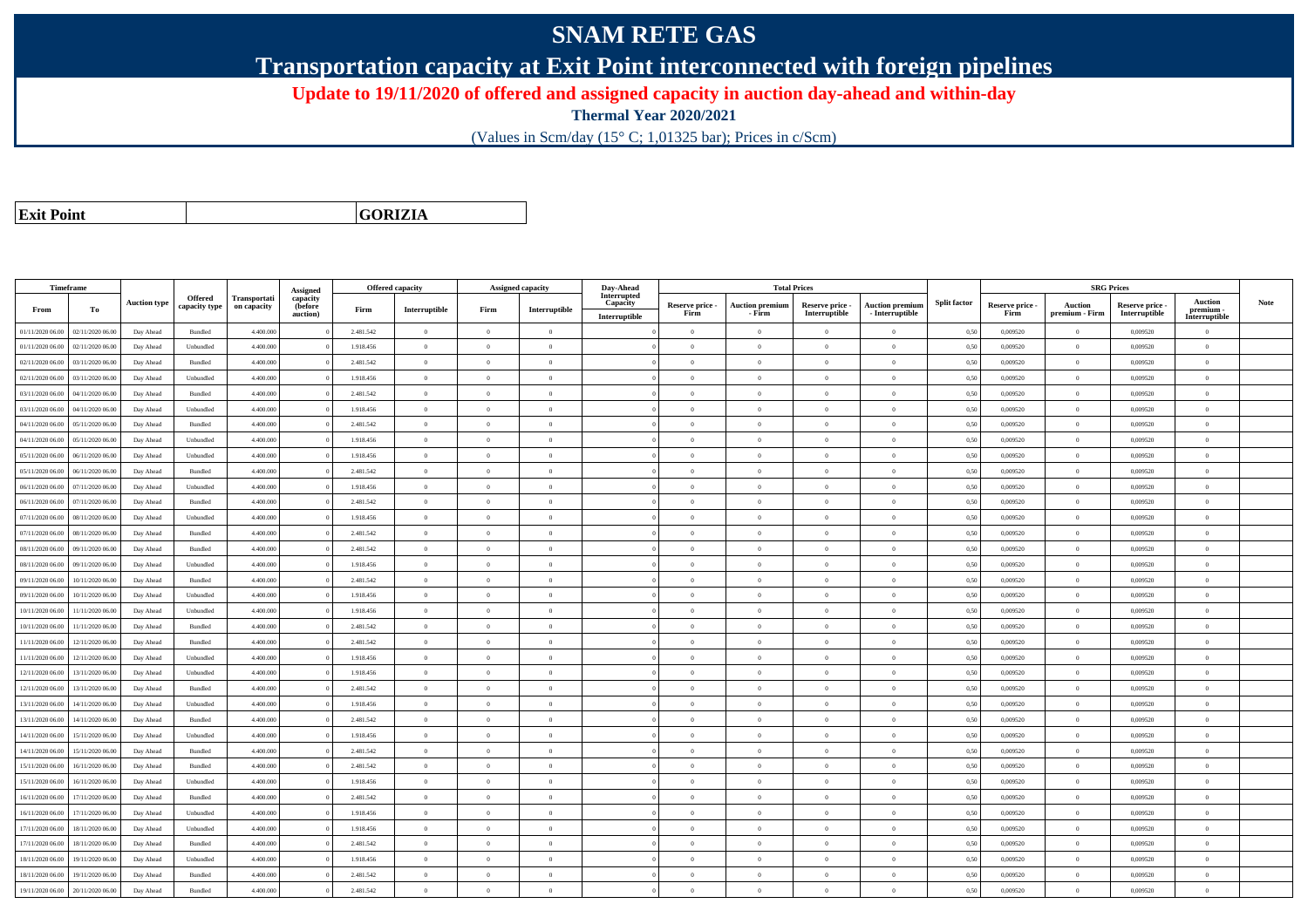| 19/11/2020 06:00 20/11/2020 06:00    | Day Ahead  | Unbundled          | 4.400.000 | 1.918.456 | $\overline{0}$ | $\overline{0}$ |                | $\overline{0}$ | $\theta$       |                | $\theta$       | 0,50 | 0,009520 | $\theta$       | 0,009520       | $\overline{0}$ |  |
|--------------------------------------|------------|--------------------|-----------|-----------|----------------|----------------|----------------|----------------|----------------|----------------|----------------|------|----------|----------------|----------------|----------------|--|
|                                      |            |                    |           |           |                |                |                |                |                |                |                |      |          |                |                |                |  |
| 01/11/2020 06:00<br>02/11/2020 06.00 | Within Day | Bundled            | 4.400.00  | 2.481.541 | $\bf{0}$       | $\bf{0}$       | $\bf{0}$       | $\bf{0}$       | $\overline{0}$ | $\overline{0}$ | $\bf{0}$       | 0,50 | 0,951993 | $\,$ 0 $\,$    | $\bf{0}$       | $\overline{0}$ |  |
| 01/11/2020 06:00<br>02/11/2020 06.00 | Within Day | Unbundled          | 4,400,000 | 1.918.456 | $\overline{0}$ | $\bf{0}$       | $\overline{0}$ | $\overline{0}$ | $\overline{0}$ | $\overline{0}$ | $\bf{0}$       | 0.50 | 0.951993 | $\bf{0}$       | $\overline{0}$ | $\bf{0}$       |  |
| 01/11/2020 07.00<br>02/11/2020 06.00 | Within Day | Unbundled          | 4.400.000 | 1.838.520 | $\overline{0}$ | $\overline{0}$ | $\overline{0}$ | $\overline{0}$ | $\overline{0}$ | $\overline{0}$ | $\bf{0}$       | 0,50 | 0,951993 | $\,$ 0 $\,$    | $\,$ 0 $\,$    | $\overline{0}$ |  |
| 01/11/2020 07:00<br>02/11/2020 06.00 | Within Day | Bundled            | 4.400.00  | 2.378.144 | $\bf{0}$       | $\overline{0}$ | $\bf{0}$       | $\overline{0}$ | $\bf{0}$       | $\overline{0}$ | $\bf{0}$       | 0,50 | 0,951993 | $\,$ 0 $\,$    | $\bf{0}$       | $\overline{0}$ |  |
|                                      |            |                    | 4,400,000 | 1.758.584 |                | $\overline{0}$ | $\overline{0}$ |                | $\overline{0}$ | $\overline{0}$ |                | 0.50 | 0.951993 | $\bf{0}$       | $\overline{0}$ | $\overline{0}$ |  |
| 01/11/2020 08:00<br>02/11/2020 06.00 | Within Day | Unbundled          |           |           | $\overline{0}$ |                |                | $\bf{0}$       |                |                | $\bf{0}$       |      |          |                |                |                |  |
| 01/11/2020 08:00<br>02/11/2020 06.00 | Within Day | Bundled            | 4.400.000 | 2.274.746 | $\overline{0}$ | $\bf{0}$       | $\overline{0}$ | $\overline{0}$ | $\overline{0}$ | $\overline{0}$ | $\bf{0}$       | 0,50 | 0,951993 | $\,$ 0 $\,$    | $\bf{0}$       | $\overline{0}$ |  |
| 01/11/2020 09:00<br>02/11/2020 06.00 | Within Day | Bundled            | 4.400.000 | 2.171.349 | $\bf{0}$       | $\bf{0}$       | $\bf{0}$       | $\bf{0}$       | $\overline{0}$ | $\overline{0}$ | $\bf{0}$       | 0,50 | 0,951993 | $\,$ 0 $\,$    | $\bf{0}$       | $\overline{0}$ |  |
| 01/11/2020 09:00<br>02/11/2020 06:00 | Within Day | Unbundled          | 4,400,000 | 1.678.649 | $\overline{0}$ | $\bf{0}$       | $\overline{0}$ | $\bf{0}$       | $\overline{0}$ | $\overline{0}$ | $\bf{0}$       | 0.50 | 0.951993 | $\bf{0}$       | $\overline{0}$ | $\overline{0}$ |  |
| 01/11/2020 11:00<br>02/11/2020 06.00 | Within Day | Unbundled          | 4.400.000 | 1.518.777 | $\overline{0}$ | $\bf{0}$       | $\overline{0}$ | $\overline{0}$ | $\overline{0}$ | $\overline{0}$ | $\bf{0}$       | 0,50 | 0,951993 | $\,$ 0 $\,$    | $\bf{0}$       | $\overline{0}$ |  |
| 01/11/2020 11:00<br>02/11/2020 06.00 | Within Day | Bundled            | 4.400.00  | 1.964.553 | $\bf{0}$       | $\bf{0}$       | $\bf{0}$       | $\bf{0}$       | $\overline{0}$ | $\overline{0}$ | $\bf{0}$       | 0,50 | 0,951993 | $\,$ 0 $\,$    | $\bf{0}$       | $\overline{0}$ |  |
|                                      |            |                    |           |           |                |                |                |                |                |                |                |      |          |                |                |                |  |
| 01/11/2020 12:00<br>02/11/2020 06.00 | Within Day | Bundled            | 4,400,000 | 1.861.156 | $\overline{0}$ | $\bf{0}$       | $\overline{0}$ | $\overline{0}$ | $\overline{0}$ | $\overline{0}$ | $\bf{0}$       | 0.50 | 0.951993 | $\overline{0}$ | $\overline{0}$ | $\bf{0}$       |  |
| 01/11/2020 12:00<br>02/11/2020 06.00 | Within Day | Unbundled          | 4.400.000 | 1.438.842 | $\overline{0}$ | $\bf{0}$       | $\overline{0}$ | $\overline{0}$ | $\theta$       | $\overline{0}$ | $\bf{0}$       | 0,50 | 0,951993 | $\,$ 0 $\,$    | $\,$ 0 $\,$    | $\overline{0}$ |  |
| 01/11/2020 13:00<br>02/11/2020 06.00 | Within Day | Unbundled          | 4.400.000 | 1.358.906 | $\bf{0}$       | $\overline{0}$ | $\bf{0}$       | $\bf{0}$       | $\bf{0}$       | $\overline{0}$ | $\bf{0}$       | 0,50 | 0,951993 | $\,$ 0 $\,$    | $\bf{0}$       | $\overline{0}$ |  |
| 01/11/2020 13:00<br>02/11/2020 06.00 | Within Day | Bundled            | 4,400,000 | 1.757.758 | $\overline{0}$ | $\overline{0}$ | $\overline{0}$ | $\bf{0}$       | $\overline{0}$ | $\overline{0}$ | $\bf{0}$       | 0.50 | 0.951993 | $\bf{0}$       | $\theta$       | $\overline{0}$ |  |
| 01/11/2020 14:00<br>02/11/2020 06.00 | Within Day | Bundled            | 4.400.000 | 1.654.361 | $\overline{0}$ | $\bf{0}$       | $\overline{0}$ | $\overline{0}$ | $\overline{0}$ | $\overline{0}$ | $\bf{0}$       | 0,50 | 0,951993 | $\,$ 0 $\,$    | $\theta$       | $\overline{0}$ |  |
| 01/11/2020 14:00<br>02/11/2020 06.00 | Within Day | Unbundled          | 4.400.000 | 1.278.970 | $\bf{0}$       | $\bf{0}$       | $\bf{0}$       | $\bf{0}$       | $\overline{0}$ | $\overline{0}$ | $\bf{0}$       | 0,50 | 0,951993 | $\,$ 0 $\,$    | $\bf{0}$       | $\overline{0}$ |  |
| 01/11/2020 15:00<br>02/11/2020 06:00 | Within Day | Unbundled          | 4,400,000 | 1.199.035 | $\overline{0}$ | $\bf{0}$       | $\overline{0}$ | $\bf{0}$       | $\bf{0}$       | $\overline{0}$ | $\bf{0}$       | 0.50 | 0.951993 | $\bf{0}$       | $\overline{0}$ | $\bf{0}$       |  |
|                                      |            |                    |           |           |                |                |                |                |                |                |                |      |          |                |                |                |  |
| 01/11/2020 15:00<br>02/11/2020 06.00 | Within Day | Bundled            | 4.400.000 | 1.550.963 | $\overline{0}$ | $\bf{0}$       | $\overline{0}$ | $\overline{0}$ | $\overline{0}$ | $\overline{0}$ | $\bf{0}$       | 0,50 | 0,951993 | $\,$ 0 $\,$    | $\bf{0}$       | $\overline{0}$ |  |
| 01/11/2020 16.00<br>02/11/2020 06.00 | Within Day | Unbundled          | 4.400.00  | 1.119.099 | $\bf{0}$       | $\bf{0}$       | $\bf{0}$       | $\bf{0}$       | $\overline{0}$ | $\overline{0}$ | $\bf{0}$       | 0,50 | 0,951993 | $\,$ 0 $\,$    | $\bf{0}$       | $\overline{0}$ |  |
| 01/11/2020 16.00<br>02/11/2020 06.00 | Within Day | Bundled            | 4,400,000 | 1.447.566 | $\overline{0}$ | $\bf{0}$       | $\overline{0}$ | $\overline{0}$ | $\bf{0}$       | $\overline{0}$ | $\bf{0}$       | 0.50 | 0.951993 | $\bf{0}$       | $\overline{0}$ | $\,$ 0         |  |
| 01/11/2020 17.00<br>02/11/2020 06:00 | Within Day | Bundled            | 4.400.000 | 1.344.168 | $\overline{0}$ | $\overline{0}$ | $\overline{0}$ | $\overline{0}$ | $\overline{0}$ | $\overline{0}$ | $\bf{0}$       | 0,50 | 0,951993 | $\,$ 0 $\,$    | $\,$ 0 $\,$    | $\overline{0}$ |  |
| 01/11/2020 17:00<br>02/11/2020 06.00 | Within Day | Unbundled          | 4.400.000 | 1.039.163 | $\bf{0}$       | $\bf{0}$       | $\bf{0}$       | $\bf{0}$       | $\overline{0}$ | $\overline{0}$ | $\bf{0}$       | 0,50 | 0,951993 | $\,$ 0 $\,$    | $\bf{0}$       | $\overline{0}$ |  |
| 01/11/2020 18:00<br>02/11/2020 06.00 | Within Day | Unbundled          | 4,400,000 | 959.228   | $\overline{0}$ | $\overline{0}$ | $\overline{0}$ | $\bf{0}$       | $\overline{0}$ | $\theta$       | $\bf{0}$       | 0.50 | 0.951994 | $\bf{0}$       | $\overline{0}$ | $\overline{0}$ |  |
| 01/11/2020 18:00<br>02/11/2020 06.00 | Within Day | Bundled            | 4.400.000 | 1.240.770 | $\bf{0}$       | $\bf{0}$       | $\overline{0}$ | $\overline{0}$ | $\overline{0}$ | $\overline{0}$ | $\bf{0}$       | 0,50 | 0,951994 | $\,$ 0 $\,$    | $\theta$       | $\overline{0}$ |  |
| 01/11/2020 19:00<br>02/11/2020 06.00 | Within Day | Unbundled          | 4.400.000 | 879.292   | $\bf{0}$       | $\bf{0}$       | $\bf{0}$       | $\bf{0}$       | $\overline{0}$ | $\overline{0}$ | $\bf{0}$       | 0,50 | 0,951994 | $\,$ 0 $\,$    | $\bf{0}$       | $\overline{0}$ |  |
|                                      |            |                    |           |           |                |                |                |                |                |                |                |      |          |                |                |                |  |
| 01/11/2020 19:00<br>02/11/2020 06:00 | Within Day | Bundled            | 4,400,000 | 1.137.373 | $\overline{0}$ | $\bf{0}$       | $\overline{0}$ | $\bf{0}$       | $\overline{0}$ | $\overline{0}$ | $\bf{0}$       | 0.50 | 0.951994 | $\bf{0}$       | $\overline{0}$ | $\overline{0}$ |  |
| 01/11/2020 20.00<br>02/11/2020 06.00 | Within Day | Bundled            | 4.400.000 | 1.033.975 | $\overline{0}$ | $\bf{0}$       | $\overline{0}$ | $\overline{0}$ | $\overline{0}$ | $\overline{0}$ | $\bf{0}$       | 0,50 | 0,951993 | $\,$ 0 $\,$    | $\bf{0}$       | $\overline{0}$ |  |
| 01/11/2020 20.00<br>02/11/2020 06.00 | Within Day | Unbundled          | 4.400.00  | 799.356   | $\bf{0}$       | $\bf{0}$       | $\bf{0}$       | $\bf{0}$       | $\overline{0}$ | $\overline{0}$ | $\bf{0}$       | 0,50 | 0,951993 | $\,$ 0 $\,$    | $\bf{0}$       | $\overline{0}$ |  |
| 01/11/2020 21.00<br>02/11/2020 06.00 | Within Day | Bundled            | 4,400,000 | 930.578   | $\overline{0}$ | $\bf{0}$       | $\overline{0}$ | $\overline{0}$ | $\overline{0}$ | $\overline{0}$ | $\bf{0}$       | 0.50 | 0.951993 | $\overline{0}$ | $\overline{0}$ | $\bf{0}$       |  |
| 01/11/2020 21.00<br>02/11/2020 06.00 | Within Day | Unbundled          | 4.400.000 | 719.421   | $\overline{0}$ | $\overline{0}$ | $\overline{0}$ | $\overline{0}$ | $\overline{0}$ | $\overline{0}$ | $\bf{0}$       | 0.50 | 0.951993 | $\theta$       | $\theta$       | $\overline{0}$ |  |
| 01/11/2020 22.00<br>02/11/2020 06.00 | Within Day | Unbundled          | 4.400.000 | 639.485   | $\bf{0}$       | $\bf{0}$       | $\bf{0}$       | $\bf{0}$       | $\overline{0}$ | $\overline{0}$ | $\bf{0}$       | 0,50 | 0,951993 | $\,$ 0 $\,$    | $\bf{0}$       | $\overline{0}$ |  |
| 01/11/2020 22.00<br>02/11/2020 06.00 |            | Bundled            | 4,400,000 | 827.180   | $\overline{0}$ | $\bf{0}$       | $\overline{0}$ | $\bf{0}$       | $\overline{0}$ | $\overline{0}$ | $\bf{0}$       | 0.50 | 0.951993 | $\bf{0}$       | $\theta$       | $\overline{0}$ |  |
|                                      | Within Day |                    |           |           |                |                |                |                |                |                |                |      |          |                |                |                |  |
| 01/11/2020 23:00<br>02/11/2020 06:00 | Within Day | Unbundled          | 4.400.000 | 559.549   | $\overline{0}$ | $\overline{0}$ | $\overline{0}$ | $\overline{0}$ | $\overline{0}$ | $\overline{0}$ | $\overline{0}$ | 0.50 | 0.951994 | $\theta$       | $\theta$       | $\overline{0}$ |  |
| 01/11/2020 23.00<br>02/11/2020 06.00 | Within Day | Bundled            | 4.400.000 | 723.783   | $\bf{0}$       | $\bf{0}$       | $\bf{0}$       | $\bf{0}$       | $\overline{0}$ | $\overline{0}$ | $\bf{0}$       | 0,50 | 0,951994 | $\,$ 0 $\,$    | $\bf{0}$       | $\overline{0}$ |  |
| 02/11/2020 00:00<br>02/11/2020 06:00 | Within Day | Bundled            | 4,400,000 | 620.385   | $\overline{0}$ | $\bf{0}$       | $\overline{0}$ | $\bf{0}$       | $\bf{0}$       | $\overline{0}$ | $\bf{0}$       | 0.50 | 0.951994 | $\bf{0}$       | $\overline{0}$ | $\bf{0}$       |  |
| 02/11/2020 00:00<br>02/11/2020 06.00 | Within Day | Unbundled          | 4.400.000 | 479.614   | $\overline{0}$ | $\overline{0}$ | $\overline{0}$ | $\overline{0}$ | $\overline{0}$ | $\overline{0}$ | $\bf{0}$       | 0.50 | 0.951994 | $\theta$       | $\theta$       | $\overline{0}$ |  |
| 02/11/2020 01:00<br>02/11/2020 06.00 | Within Day | Unbundled          | 4.400.000 | 399.678   | $\bf{0}$       | $\bf{0}$       | $\bf{0}$       | $\bf{0}$       | $\overline{0}$ | $\overline{0}$ | $\bf{0}$       | 0,50 | 0,951993 | $\,$ 0 $\,$    | $\bf{0}$       | $\overline{0}$ |  |
| 02/11/202001.00<br>02/11/2020 06.00  | Within Day | Bundled            | 4,400,000 | 516.987   | $\overline{0}$ | $\bf{0}$       | $\overline{0}$ | $\overline{0}$ | $\bf{0}$       | $\overline{0}$ | $\bf{0}$       | 0.50 | 0.951993 | $\bf{0}$       | $\overline{0}$ | $\,$ 0         |  |
| 02/11/2020 02:00<br>02/11/2020 06:00 | Within Day | Bundled            | 4.400.000 | 413.590   | $\overline{0}$ | $\overline{0}$ | $\overline{0}$ | $\overline{0}$ | $\overline{0}$ | $\overline{0}$ | $\bf{0}$       | 0.50 | 0.951993 | $\theta$       | $\theta$       | $\overline{0}$ |  |
|                                      |            |                    |           |           |                |                |                |                |                | $\overline{0}$ |                |      |          |                |                |                |  |
| 02/11/2020 02.00<br>02/11/2020 06.00 | Within Day | Unbundled          | 4.400.000 | 319.742   | $\bf{0}$       | $\bf{0}$       | $\bf{0}$       | $\bf{0}$       | $\overline{0}$ |                | $\bf{0}$       | 0,50 | 0,951993 | $\,$ 0 $\,$    | $\bf{0}$       | $\overline{0}$ |  |
| 02/11/2020 03:00<br>02/11/2020 06.00 | Within Day | Bundled            | 4,400,000 | 310.192   | $\overline{0}$ | $\overline{0}$ | $\overline{0}$ | $\bf{0}$       | $\overline{0}$ | $\Omega$       | $\bf{0}$       | 0.50 | 0,951992 | $\bf{0}$       | $\theta$       | $\overline{0}$ |  |
| 02/11/2020 03:00<br>02/11/2020 06.00 | Within Dav | Unbundled          | 4.400.000 | 239.807   | $\overline{0}$ | $\overline{0}$ | $\overline{0}$ | $\overline{0}$ | $\theta$       | $\overline{0}$ | $\overline{0}$ | 0.50 | 0.951992 | $\theta$       | $\theta$       | $\overline{0}$ |  |
| 02/11/2020 04:00<br>02/11/2020 06.00 | Within Day | Unbundled          | 4.400.000 | 159.871   | $\bf{0}$       | $\bf{0}$       | $\bf{0}$       | $\bf{0}$       | $\overline{0}$ | $\overline{0}$ | $\bf{0}$       | 0,50 | 0,951995 | $\,$ 0 $\,$    | $\bf{0}$       | $\overline{0}$ |  |
| 02/11/2020 04:00 02/11/2020 06:00    | Within Day | $\mathbf B$ undled | 4.400.000 | 206.795   | $\bf{0}$       | $\theta$       |                | $\overline{0}$ | $\theta$       |                | $\bf{0}$       | 0,50 | 0.951995 | $\bf{0}$       | $\bf{0}$       |                |  |
| 02/11/2020 05:00 02/11/2020 06:00    | Within Day | Unbundled          | 4.400.000 | 79.935    | $\overline{0}$ | $\overline{0}$ | $\overline{0}$ | $\overline{0}$ | $\overline{0}$ | $\overline{0}$ | $\bf{0}$       | 0,50 | 0.951995 | $\theta$       | $\overline{0}$ | $\overline{0}$ |  |
| 02/11/2020 05:00<br>02/11/2020 06.00 | Within Day | Bundled            | 4.400.000 | 103.397   | $\overline{0}$ | $\bf{0}$       | $\overline{0}$ | $\overline{0}$ | $\bf{0}$       | $\overline{0}$ | $\bf{0}$       | 0,50 | 0,951995 | $\bf{0}$       | $\overline{0}$ | $\bf{0}$       |  |
| 02/11/2020 06:00 03/11/2020 06:00    | Within Day | Unbundled          | 4.400.000 | 1.918.456 | $\overline{0}$ | $\bf{0}$       | $\overline{0}$ | $\overline{0}$ | $\mathbf{0}$   | $\overline{0}$ | $\,$ 0 $\,$    | 0.50 | 0.951993 | $\overline{0}$ | $\bf{0}$       | $\,$ 0 $\,$    |  |
| 02/11/2020 06:00 03/11/2020 06:00    | Within Day | Bundled            | 4.400.000 | 2.481.541 | $\overline{0}$ | $\overline{0}$ | $\overline{0}$ | $\overline{0}$ | $\overline{0}$ | $\overline{0}$ | $\bf{0}$       | 0,50 | 0.951993 | $\overline{0}$ | $\theta$       | $\overline{0}$ |  |
|                                      |            |                    |           |           |                |                |                |                |                |                |                |      |          |                |                |                |  |
| 02/11/2020 07:00<br>03/11/2020 06:00 | Within Day | Bundled            | 4.400.000 | 2.378.144 | $\overline{0}$ | $\bf{0}$       | $\overline{0}$ | $\overline{0}$ | $\bf{0}$       | $\overline{0}$ | $\bf{0}$       | 0,50 | 0,951993 | $\bf{0}$       | $\bf{0}$       | $\overline{0}$ |  |
| 02/11/2020 07:00<br>03/11/2020 06:00 | Within Day | Unbundled          | 4.400.000 | 1.838.520 | $\overline{0}$ | $\bf{0}$       | $\overline{0}$ | $\overline{0}$ | $\bf{0}$       | $\overline{0}$ | $\bf{0}$       | 0.50 | 0.951993 | $\,$ 0 $\,$    | $\theta$       | $\,$ 0         |  |
| 02/11/2020 08:00<br>03/11/2020 06:00 | Within Day | Unbundled          | 4.400.000 | 1.758.584 | $\overline{0}$ | $\overline{0}$ | $\overline{0}$ | $\overline{0}$ | $\overline{0}$ | $\overline{0}$ | $\bf{0}$       | 0,50 | 0.951993 | $\overline{0}$ | $\theta$       | $\overline{0}$ |  |
| 02/11/2020 08:00<br>03/11/2020 06:00 | Within Day | Bundled            | 4.400.000 | 2.274.746 | $\overline{0}$ | $\overline{0}$ | $\overline{0}$ | $\overline{0}$ | $\overline{0}$ | $\overline{0}$ | $\bf{0}$       | 0,50 | 0,951993 | $\bf{0}$       | $\overline{0}$ | $\,$ 0         |  |
| 02/11/2020 09:00 03/11/2020 06:00    | Within Day | Unbundled          | 4.400.000 | 1.678.649 | $\overline{0}$ | $\overline{0}$ | $\overline{0}$ | $\overline{0}$ | $\overline{0}$ | $\overline{0}$ | $\bf{0}$       | 0.50 | 0.951993 | $\overline{0}$ | $\bf{0}$       | $\,$ 0         |  |
| 02/11/2020 09:00 03/11/2020 06:00    | Within Day | Bundled            | 4.400.000 | 2.171.349 | $\overline{0}$ | $\overline{0}$ | $\overline{0}$ | $\overline{0}$ | $\overline{0}$ | $\overline{0}$ | $\bf{0}$       | 0,50 | 0.951993 | $\overline{0}$ | $\theta$       | $\overline{0}$ |  |
|                                      |            |                    |           |           |                | $\bf{0}$       |                |                | $\overline{0}$ |                |                |      |          | $\bf{0}$       | $\overline{0}$ | $\bf{0}$       |  |
| 02/11/2020 10:00<br>03/11/2020 06.00 | Within Day | Unbundled          | 4.400.000 | 1.598.713 | $\overline{0}$ |                | $\overline{0}$ | $\overline{0}$ |                | $\overline{0}$ | $\bf{0}$       | 0,50 | 0,951993 |                |                |                |  |
| 02/11/2020 10:00 03/11/2020 06:00    | Within Day | Bundled            | 4.400.000 | 2.067.951 | $\,$ 0 $\,$    | $\bf{0}$       | $\overline{0}$ | $\overline{0}$ | $\,$ 0 $\,$    | $\overline{0}$ | $\,$ 0 $\,$    | 0,50 | 0,951993 | $\overline{0}$ | $\,$ 0 $\,$    | $\,$ 0 $\,$    |  |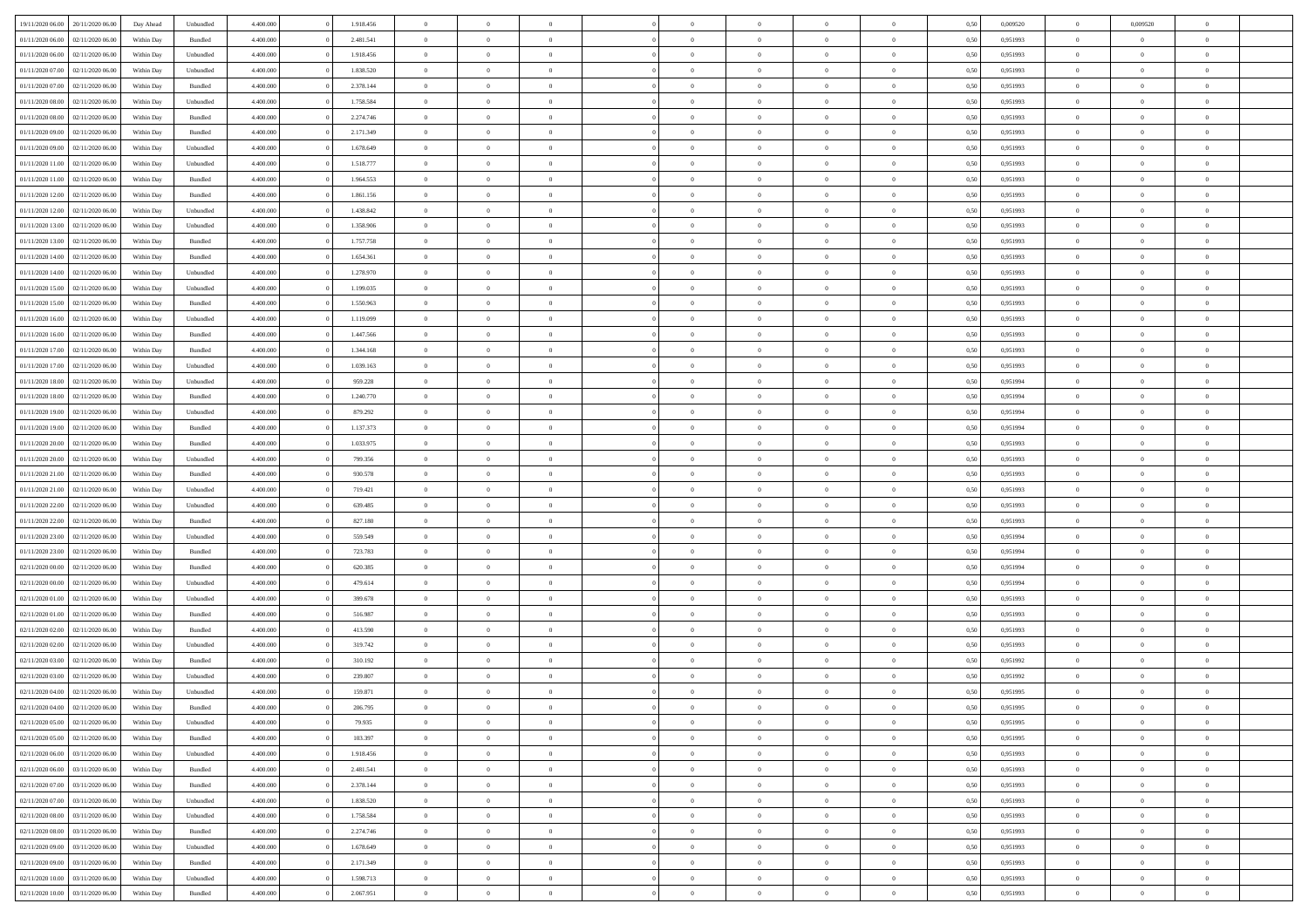| 02/11/2020 11:00 03/11/2020 06:00       | Within Day | Unbundled          | 4.400.000 | 1.518.777 | $\overline{0}$ | $\overline{0}$ | $\Omega$       | $\Omega$       | $\Omega$       |                | $\overline{0}$ | 0,50 | 0,951993 | $\mathbf{0}$   | $\Omega$       | $\Omega$       |  |
|-----------------------------------------|------------|--------------------|-----------|-----------|----------------|----------------|----------------|----------------|----------------|----------------|----------------|------|----------|----------------|----------------|----------------|--|
| 02/11/2020 11:00<br>03/11/2020 06:00    | Within Day | $\mathbf B$ undled | 4.400.000 | 1.964.553 | $\bf{0}$       | $\overline{0}$ | $\theta$       | $\theta$       | $\overline{0}$ | $\overline{0}$ | $\,$ 0         | 0,50 | 0,951993 | $\mathbf{0}$   | $\theta$       | $\bf{0}$       |  |
| 02/11/2020 12:00<br>03/11/2020 06:00    | Within Day | Bundled            | 4.400.000 | 1.861.156 | $\overline{0}$ | $\overline{0}$ | $\overline{0}$ | $\bf{0}$       | $\bf{0}$       | $\overline{0}$ | $\mathbf{0}$   | 0,50 | 0,951993 | $\bf{0}$       | $\bf{0}$       | $\bf{0}$       |  |
| 02/11/2020 12:00<br>03/11/2020 06:00    | Within Day | Unbundled          | 4.400.000 | 1.438.842 | $\overline{0}$ | $\overline{0}$ | $\overline{0}$ | $\overline{0}$ | $\overline{0}$ | $\overline{0}$ | $\overline{0}$ | 0.50 | 0.951993 | $\mathbf{0}$   | $\overline{0}$ | $\bf{0}$       |  |
| 02/11/2020 13:00<br>03/11/2020 06.00    | Within Day | Bundled            | 4.400.000 | 1.757.758 | $\bf{0}$       | $\overline{0}$ | $\overline{0}$ | $\theta$       | $\overline{0}$ | $\overline{0}$ | $\bf{0}$       | 0,50 | 0,951993 | $\theta$       | $\theta$       | $\overline{0}$ |  |
| 02/11/2020 13:00<br>03/11/2020 06:00    | Within Day | Unbundled          | 4.400.000 | 1.358.906 | $\overline{0}$ | $\overline{0}$ | $\overline{0}$ | $\bf{0}$       | $\overline{0}$ | $\overline{0}$ | $\overline{0}$ | 0,50 | 0,951993 | $\overline{0}$ | $\overline{0}$ | $\overline{0}$ |  |
| 02/11/2020 14:00<br>03/11/2020 06:00    | Within Day | Unbundled          | 4.400.000 | 1.278.970 | $\overline{0}$ | $\overline{0}$ | $\overline{0}$ | $\overline{0}$ | $\overline{0}$ | $\overline{0}$ | $\overline{0}$ | 0.50 | 0,951993 | $\mathbf{0}$   | $\overline{0}$ | $\overline{0}$ |  |
|                                         |            |                    |           |           |                |                |                |                |                |                |                |      |          |                |                |                |  |
| 02/11/2020 14:00<br>03/11/2020 06.00    | Within Day | Bundled            | 4.400.000 | 1.654.361 | $\bf{0}$       | $\overline{0}$ | $\overline{0}$ | $\theta$       | $\overline{0}$ | $\overline{0}$ | $\,$ 0         | 0,50 | 0,951993 | $\theta$       | $\theta$       | $\bf{0}$       |  |
| 02/11/2020 15:00<br>03/11/2020 06:00    | Within Day | Bundled            | 4.400.000 | 1.550.963 | $\overline{0}$ | $\overline{0}$ | $\bf{0}$       | $\bf{0}$       | $\bf{0}$       | $\overline{0}$ | $\mathbf{0}$   | 0,50 | 0,951993 | $\bf{0}$       | $\bf{0}$       | $\bf{0}$       |  |
| 02/11/2020 15:00<br>03/11/2020 06:00    | Within Day | Unbundled          | 4.400.000 | 1.199.035 | $\overline{0}$ | $\overline{0}$ | $\overline{0}$ | $\overline{0}$ | $\overline{0}$ | $\overline{0}$ | $\overline{0}$ | 0.50 | 0,951993 | $\overline{0}$ | $\overline{0}$ | $\overline{0}$ |  |
| 02/11/2020 16:00<br>03/11/2020 06.00    | Within Day | Unbundled          | 4.400.000 | 1.119.099 | $\bf{0}$       | $\overline{0}$ | $\overline{0}$ | $\overline{0}$ | $\overline{0}$ | $\overline{0}$ | $\,$ 0         | 0,50 | 0,951993 | $\theta$       | $\theta$       | $\bf{0}$       |  |
| 02/11/2020 16.00<br>03/11/2020 06:00    | Within Day | Bundled            | 4.400.000 | 1.447.566 | $\overline{0}$ | $\overline{0}$ | $\overline{0}$ | $\bf{0}$       | $\bf{0}$       | $\overline{0}$ | $\mathbf{0}$   | 0,50 | 0,951993 | $\bf{0}$       | $\bf{0}$       | $\bf{0}$       |  |
| 02/11/2020 17:00<br>03/11/2020 06:00    | Within Day | Bundled            | 4.400.000 | 1.344.168 | $\overline{0}$ | $\overline{0}$ | $\overline{0}$ | $\overline{0}$ | $\overline{0}$ | $\overline{0}$ | $\overline{0}$ | 0.50 | 0.951993 | $\mathbf{0}$   | $\overline{0}$ | $\bf{0}$       |  |
| 02/11/2020 17:00<br>03/11/2020 06:00    | Within Day | Unbundled          | 4.400.000 | 1.039.163 | $\bf{0}$       | $\overline{0}$ | $\overline{0}$ | $\theta$       | $\overline{0}$ | $\overline{0}$ | $\,$ 0         | 0,50 | 0,951993 | $\theta$       | $\theta$       | $\bf{0}$       |  |
| 02/11/2020 18:00<br>03/11/2020 06:00    | Within Day | Unbundled          | 4.400.000 | 959.228   | $\overline{0}$ | $\overline{0}$ | $\overline{0}$ | $\bf{0}$       | $\overline{0}$ | $\overline{0}$ | $\overline{0}$ | 0,50 | 0,951994 | $\overline{0}$ | $\overline{0}$ | $\overline{0}$ |  |
| 02/11/2020 18:00<br>03/11/2020 06:00    |            | Bundled            | 4.400.000 | 1.240.770 | $\overline{0}$ | $\overline{0}$ | $\overline{0}$ | $\overline{0}$ | $\overline{0}$ | $\overline{0}$ | $\overline{0}$ | 0.50 | 0,951994 | $\overline{0}$ | $\overline{0}$ | $\overline{0}$ |  |
|                                         | Within Day |                    |           |           |                |                |                |                |                |                |                |      |          |                |                |                |  |
| 02/11/2020 19:00<br>03/11/2020 06.00    | Within Day | Unbundled          | 4.400.000 | 879.292   | $\bf{0}$       | $\overline{0}$ | $\overline{0}$ | $\overline{0}$ | $\overline{0}$ | $\overline{0}$ | $\bf{0}$       | 0,50 | 0,951994 | $\theta$       | $\theta$       | $\bf{0}$       |  |
| 02/11/2020 19:00<br>03/11/2020 06:00    | Within Day | Bundled            | 4.400.000 | 1.137.373 | $\overline{0}$ | $\overline{0}$ | $\bf{0}$       | $\bf{0}$       | $\bf{0}$       | $\overline{0}$ | $\mathbf{0}$   | 0,50 | 0,951994 | $\bf{0}$       | $\bf{0}$       | $\bf{0}$       |  |
| 02/11/2020 20:00<br>03/11/2020 06:00    | Within Day | Unbundled          | 4.400.000 | 799.356   | $\overline{0}$ | $\overline{0}$ | $\overline{0}$ | $\overline{0}$ | $\overline{0}$ | $\overline{0}$ | $\overline{0}$ | 0.50 | 0,951993 | $\overline{0}$ | $\overline{0}$ | $\overline{0}$ |  |
| 02/11/2020 20:00<br>03/11/2020 06.00    | Within Day | Bundled            | 4.400.000 | 1.033.975 | $\bf{0}$       | $\overline{0}$ | $\overline{0}$ | $\overline{0}$ | $\overline{0}$ | $\overline{0}$ | $\,$ 0         | 0,50 | 0,951993 | $\theta$       | $\theta$       | $\bf{0}$       |  |
| 02/11/2020 21:00<br>03/11/2020 06:00    | Within Day | Bundled            | 4.400.000 | 930.578   | $\overline{0}$ | $\overline{0}$ | $\overline{0}$ | $\bf{0}$       | $\bf{0}$       | $\overline{0}$ | $\mathbf{0}$   | 0,50 | 0,951993 | $\bf{0}$       | $\bf{0}$       | $\bf{0}$       |  |
| 02/11/2020 21:00<br>03/11/2020 06:00    | Within Day | Unbundled          | 4.400.000 | 719.421   | $\overline{0}$ | $\overline{0}$ | $\overline{0}$ | $\overline{0}$ | $\overline{0}$ | $\overline{0}$ | $\overline{0}$ | 0.50 | 0.951993 | $\overline{0}$ | $\overline{0}$ | $\bf{0}$       |  |
| 02/11/2020 22.00<br>03/11/2020 06.00    | Within Day | Bundled            | 4.400.000 | 827.180   | $\bf{0}$       | $\overline{0}$ | $\overline{0}$ | $\overline{0}$ | $\overline{0}$ | $\overline{0}$ | $\,$ 0         | 0,50 | 0,951993 | $\mathbf{0}$   | $\theta$       | $\bf{0}$       |  |
| 02/11/2020 22.00<br>03/11/2020 06:00    | Within Day | Unbundled          | 4.400.000 | 639.485   | $\overline{0}$ | $\overline{0}$ | $\overline{0}$ | $\bf{0}$       | $\overline{0}$ | $\overline{0}$ | $\overline{0}$ | 0,50 | 0,951993 | $\overline{0}$ | $\overline{0}$ | $\overline{0}$ |  |
| 02/11/2020 23:00<br>03/11/2020 06:00    | Within Day | Unbundled          | 4.400.000 | 559.549   | $\overline{0}$ | $\overline{0}$ | $\overline{0}$ | $\overline{0}$ | $\overline{0}$ | $\overline{0}$ | $\overline{0}$ | 0.50 | 0.951994 | $\overline{0}$ | $\overline{0}$ | $\overline{0}$ |  |
|                                         |            |                    |           |           |                |                |                |                |                |                |                |      |          |                |                |                |  |
| 02/11/2020 23.00<br>03/11/2020 06.00    | Within Day | Bundled            | 4.400.000 | 723.783   | $\bf{0}$       | $\overline{0}$ | $\bf{0}$       | $\overline{0}$ | $\overline{0}$ | $\overline{0}$ | $\bf{0}$       | 0,50 | 0,951994 | $\theta$       | $\theta$       | $\bf{0}$       |  |
| 03/11/2020 00:00<br>03/11/2020 06:00    | Within Day | Bundled            | 4.400.000 | 620.385   | $\overline{0}$ | $\overline{0}$ | $\bf{0}$       | $\bf{0}$       | $\bf{0}$       | $\overline{0}$ | $\bf{0}$       | 0,50 | 0,951994 | $\bf{0}$       | $\bf{0}$       | $\bf{0}$       |  |
| 03/11/2020 00:00<br>03/11/2020 06:00    | Within Day | Unbundled          | 4.400.000 | 479.614   | $\overline{0}$ | $\overline{0}$ | $\overline{0}$ | $\overline{0}$ | $\overline{0}$ | $\overline{0}$ | $\overline{0}$ | 0.50 | 0,951994 | $\overline{0}$ | $\overline{0}$ | $\overline{0}$ |  |
| 03/11/2020 01:00<br>03/11/2020 06:00    | Within Day | Unbundled          | 4.400.000 | 399.678   | $\bf{0}$       | $\overline{0}$ | $\overline{0}$ | $\overline{0}$ | $\overline{0}$ | $\overline{0}$ | $\,$ 0         | 0,50 | 0,951993 | $\theta$       | $\theta$       | $\bf{0}$       |  |
| 03/11/2020 01:00<br>03/11/2020 06:00    | Within Day | Bundled            | 4.400.000 | 516.987   | $\overline{0}$ | $\overline{0}$ | $\overline{0}$ | $\bf{0}$       | $\bf{0}$       | $\overline{0}$ | $\mathbf{0}$   | 0,50 | 0,951993 | $\overline{0}$ | $\bf{0}$       | $\bf{0}$       |  |
| $03/11/2020\;02.00$<br>03/11/2020 06.00 | Within Day | Bundled            | 4,400,000 | 413.590   | $\overline{0}$ | $\overline{0}$ | $\overline{0}$ | $\overline{0}$ | $\overline{0}$ | $\Omega$       | $\overline{0}$ | 0,50 | 0,951993 | $\bf{0}$       | $\Omega$       | $\Omega$       |  |
| 03/11/2020 02.00<br>03/11/2020 06:00    | Within Day | Unbundled          | 4.400.000 | 319.742   | $\bf{0}$       | $\overline{0}$ | $\overline{0}$ | $\theta$       | $\overline{0}$ | $\overline{0}$ | $\,$ 0         | 0,50 | 0,951993 | $\theta$       | $\theta$       | $\bf{0}$       |  |
| 03/11/2020 03:00<br>03/11/2020 06:00    | Within Day | Bundled            | 4.400.000 | 310.192   | $\overline{0}$ | $\overline{0}$ | $\overline{0}$ | $\bf{0}$       | $\overline{0}$ | $\overline{0}$ | $\overline{0}$ | 0,50 | 0,951992 | $\overline{0}$ | $\overline{0}$ | $\overline{0}$ |  |
| 03/11/2020 03:00<br>03/11/2020 06.00    | Within Day | Unbundled          | 4,400,000 | 239.807   | $\overline{0}$ | $\overline{0}$ | $\overline{0}$ | $\overline{0}$ | $\overline{0}$ | $\Omega$       | $\overline{0}$ | 0.50 | 0.951992 | $\overline{0}$ | $\Omega$       | $\Omega$       |  |
|                                         |            |                    |           |           |                | $\overline{0}$ |                | $\overline{0}$ | $\overline{0}$ | $\overline{0}$ |                |      |          | $\theta$       | $\theta$       | $\bf{0}$       |  |
| 03/11/2020 04:00<br>03/11/2020 06.00    | Within Day | Bundled            | 4.400.000 | 206.795   | $\bf{0}$       |                | $\bf{0}$       |                |                |                | $\bf{0}$       | 0,50 | 0,951995 |                |                |                |  |
| 03/11/2020 04:00<br>03/11/2020 06.00    | Within Day | Unbundled          | 4.400.000 | 159.871   | $\overline{0}$ | $\overline{0}$ | $\bf{0}$       | $\bf{0}$       | $\bf{0}$       | $\overline{0}$ | $\bf{0}$       | 0,50 | 0,951995 | $\bf{0}$       | $\bf{0}$       | $\bf{0}$       |  |
| $03/11/2020\;05.00$<br>03/11/2020 06.00 | Within Day | Unbundled          | 4,400,000 | 79.935    | $\overline{0}$ | $\overline{0}$ | $\Omega$       | $\overline{0}$ | $\overline{0}$ | $\Omega$       | $\theta$       | 0.50 | 0,951995 | $\overline{0}$ | $\Omega$       | $\Omega$       |  |
| 03/11/2020 05:00<br>03/11/2020 06:00    | Within Day | Bundled            | 4.400.000 | 103.397   | $\bf{0}$       | $\overline{0}$ | $\bf{0}$       | $\overline{0}$ | $\overline{0}$ | $\overline{0}$ | $\,$ 0         | 0,50 | 0,951995 | $\theta$       | $\theta$       | $\bf{0}$       |  |
| 03/11/2020 06.00<br>04/11/2020 06.00    | Within Day | Bundled            | 4.400.000 | 2.481.541 | $\overline{0}$ | $\overline{0}$ | $\overline{0}$ | $\bf{0}$       | $\bf{0}$       | $\overline{0}$ | $\mathbf{0}$   | 0,50 | 0,951993 | $\overline{0}$ | $\bf{0}$       | $\bf{0}$       |  |
| 03/11/2020 06:00<br>04/11/2020 06.00    | Within Day | Unbundled          | 4,400,000 | 1.918.456 | $\overline{0}$ | $\overline{0}$ | $\overline{0}$ | $\overline{0}$ | $\bf{0}$       | $\Omega$       | $\overline{0}$ | 0.50 | 0,951993 | $\bf{0}$       | $\theta$       | $\Omega$       |  |
| 03/11/2020 07:00<br>04/11/2020 06.00    | Within Day | Unbundled          | 4.400.000 | 1.838.520 | $\bf{0}$       | $\overline{0}$ | $\bf{0}$       | $\overline{0}$ | $\overline{0}$ | $\overline{0}$ | $\,$ 0         | 0,50 | 0,951993 | $\,$ 0 $\,$    | $\theta$       | $\bf{0}$       |  |
| 03/11/2020 07:00<br>04/11/2020 06.00    | Within Day | Bundled            | 4.400.000 | 2.378.144 | $\overline{0}$ | $\overline{0}$ | $\bf{0}$       | $\bf{0}$       | $\overline{0}$ | $\overline{0}$ | $\overline{0}$ | 0,50 | 0,951993 | $\overline{0}$ | $\bf{0}$       | $\bf{0}$       |  |
| 03/11/2020 08:00<br>04/11/2020 06.00    | Within Day | Unbundled          | 4,400,000 | 1.758.584 | $\overline{0}$ | $\theta$       | $\Omega$       | $\overline{0}$ | $\overline{0}$ | $\Omega$       | $\overline{0}$ | 0.50 | 0,951993 | $\overline{0}$ | $\Omega$       | $\Omega$       |  |
| 03/11/2020 08:00<br>04/11/2020 06:00    | Within Day | Bundled            | 4.400.000 | 2.274.746 | $\bf{0}$       | $\overline{0}$ | $\overline{0}$ | $\bf{0}$       | $\bf{0}$       | $\overline{0}$ | $\,$ 0         | 0,50 | 0,951993 | $\bf{0}$       | $\,$ 0         | $\,$ 0         |  |
|                                         |            |                    |           |           |                |                |                |                |                |                |                |      |          |                |                |                |  |
| 03/11/2020 09:00 04/11/2020 06:00       | Within Day | Unbundled          | 4.400.000 | 1.678.649 | $\bf{0}$       | $\bf{0}$       |                | $\bf{0}$       |                |                |                | 0,50 | 0,951993 | $\bf{0}$       | $\bf{0}$       |                |  |
| 03/11/2020 09:00 04/11/2020 06:00       | Within Day | Bundled            | 4.400.000 | 2.171.349 | $\overline{0}$ | $\overline{0}$ | $\theta$       | $\overline{0}$ | $\overline{0}$ | $\theta$       | $\mathbf{0}$   | 0,50 | 0,951993 | $\overline{0}$ | $\overline{0}$ | $\Omega$       |  |
| 03/11/2020 10:00<br>04/11/2020 06:00    | Within Day | Bundled            | 4.400.000 | 2.067.951 | $\overline{0}$ | $\overline{0}$ | $\overline{0}$ | $\bf{0}$       | $\overline{0}$ | $\overline{0}$ | $\mathbf{0}$   | 0,50 | 0,951993 | $\,$ 0 $\,$    | $\overline{0}$ | $\,$ 0 $\,$    |  |
| 03/11/2020 10:00 04/11/2020 06:00       | Within Day | Unbundled          | 4.400.000 | 1.598.713 | $\overline{0}$ | $\overline{0}$ | $\overline{0}$ | $\bf{0}$       | $\overline{0}$ | $\overline{0}$ | $\overline{0}$ | 0,50 | 0,951993 | $\bf{0}$       | $\overline{0}$ | $\overline{0}$ |  |
| 03/11/2020 11:00 04/11/2020 06:00       | Within Day | Unbundled          | 4.400.000 | 1.518.777 | $\overline{0}$ | $\overline{0}$ | $\overline{0}$ | $\overline{0}$ | $\bf{0}$       | $\overline{0}$ | $\bf{0}$       | 0,50 | 0,951993 | $\overline{0}$ | $\overline{0}$ | $\overline{0}$ |  |
| 03/11/2020 11.00 04/11/2020 06.00       | Within Day | Bundled            | 4.400.000 | 1.964.553 | $\overline{0}$ | $\overline{0}$ | $\overline{0}$ | $\overline{0}$ | $\overline{0}$ | $\overline{0}$ | $\,$ 0 $\,$    | 0,50 | 0,951993 | $\,$ 0 $\,$    | $\theta$       | $\bf{0}$       |  |
| 03/11/2020 12:00 04/11/2020 06:00       | Within Day | Unbundled          | 4.400.000 | 1.438.842 | $\overline{0}$ | $\overline{0}$ | $\overline{0}$ | $\bf{0}$       | $\overline{0}$ | $\overline{0}$ | $\mathbf{0}$   | 0,50 | 0,951993 | $\bf{0}$       | $\overline{0}$ | $\overline{0}$ |  |
| 03/11/2020 12:00<br>04/11/2020 06.00    | Within Day | Bundled            | 4.400.000 | 1.861.156 | $\overline{0}$ | $\overline{0}$ | $\overline{0}$ | $\overline{0}$ | $\overline{0}$ | $\overline{0}$ | $\overline{0}$ | 0.50 | 0,951993 | $\overline{0}$ | $\overline{0}$ | $\overline{0}$ |  |
| 03/11/2020 13:00<br>04/11/2020 06:00    | Within Day | Bundled            | 4.400.000 | 1.757.758 | $\overline{0}$ | $\overline{0}$ | $\overline{0}$ | $\bf{0}$       | $\bf{0}$       | $\overline{0}$ | $\,$ 0 $\,$    | 0,50 | 0,951993 | $\,$ 0 $\,$    | $\theta$       | $\,$ 0         |  |
|                                         |            |                    |           |           |                |                |                |                |                |                |                |      |          |                |                |                |  |
| 03/11/2020 13:00<br>04/11/2020 06.00    | Within Day | Unbundled          | 4.400.000 | 1.358.906 | $\overline{0}$ | $\overline{0}$ | $\overline{0}$ | $\bf{0}$       | $\overline{0}$ | $\overline{0}$ | $\overline{0}$ | 0,50 | 0,951993 | $\overline{0}$ | $\bf{0}$       | $\overline{0}$ |  |
| 03/11/2020 14:00<br>04/11/2020 06.00    | Within Day | Unbundled          | 4.400.000 | 1.278.970 | $\overline{0}$ | $\overline{0}$ | $\overline{0}$ | $\overline{0}$ | $\overline{0}$ | $\overline{0}$ | $\overline{0}$ | 0.50 | 0,951993 | $\overline{0}$ | $\overline{0}$ | $\overline{0}$ |  |
| 03/11/2020 14:00<br>04/11/2020 06.00    | Within Day | Bundled            | 4.400.000 | 1.654.361 | $\overline{0}$ | $\overline{0}$ | $\overline{0}$ | $\bf{0}$       | $\bf{0}$       | $\bf{0}$       | $\,$ 0 $\,$    | 0,50 | 0,951993 | $\,$ 0 $\,$    | $\,0\,$        | $\,$ 0         |  |
| 03/11/2020 15:00 04/11/2020 06:00       | Within Day | Bundled            | 4.400.000 | 1.550.963 | $\overline{0}$ | $\overline{0}$ | $\bf{0}$       | $\bf{0}$       | $\bf{0}$       | $\overline{0}$ | $\bf{0}$       | 0,50 | 0,951993 | $\bf{0}$       | $\bf{0}$       | $\bf{0}$       |  |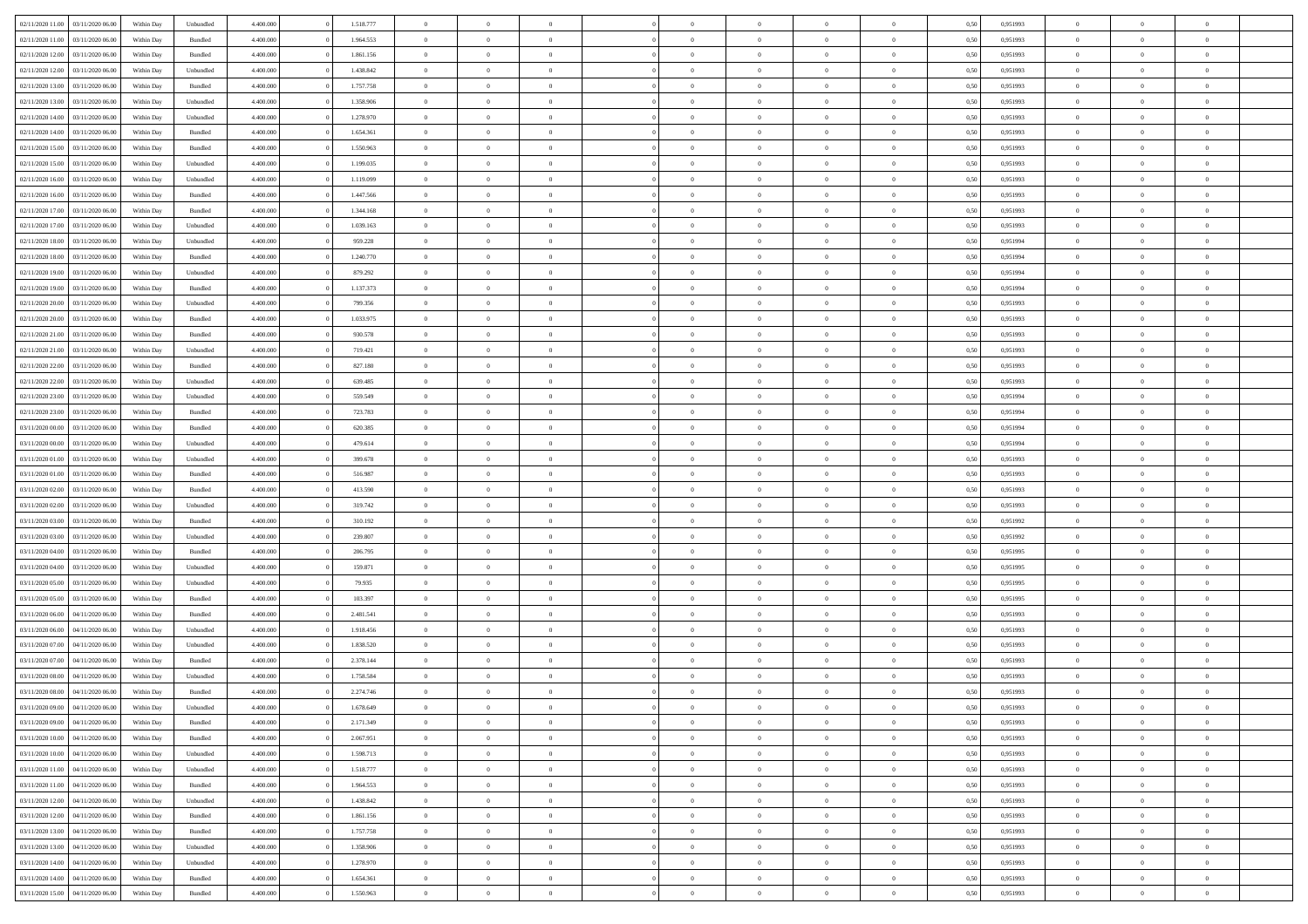| 03/11/2020 15:00 | 04/11/2020 06.00 | Within Day | Unbundled          | 4.400.000 | 1.199.035 | $\overline{0}$ | $\theta$       |                | $\Omega$       | $\Omega$       | $\overline{0}$ | $\theta$       | 0,50 | 0,951993 | $\theta$       | $\overline{0}$ | $\overline{0}$ |  |
|------------------|------------------|------------|--------------------|-----------|-----------|----------------|----------------|----------------|----------------|----------------|----------------|----------------|------|----------|----------------|----------------|----------------|--|
|                  |                  |            |                    |           |           |                |                |                |                |                |                |                |      |          |                |                |                |  |
| 03/11/2020 16:00 | 04/11/2020 06.00 | Within Day | Unbundled          | 4.400.000 | 1.119.099 | $\overline{0}$ | $\theta$       | $\overline{0}$ | $\overline{0}$ | $\bf{0}$       | $\overline{0}$ | $\bf{0}$       | 0,50 | 0,951993 | $\theta$       | $\overline{0}$ | $\overline{0}$ |  |
| 03/11/2020 16:00 | 04/11/2020 06.00 | Within Day | Bundled            | 4.400.000 | 1.447.566 | $\overline{0}$ | $\bf{0}$       | $\overline{0}$ | $\bf{0}$       | $\bf{0}$       | $\bf{0}$       | $\mathbf{0}$   | 0,50 | 0,951993 | $\bf{0}$       | $\overline{0}$ | $\overline{0}$ |  |
| 03/11/2020 17:00 | 04/11/2020 06.00 | Within Day | Unbundled          | 4.400.000 | 1.039.163 | $\overline{0}$ | $\overline{0}$ | $\overline{0}$ | $\overline{0}$ | $\bf{0}$       | $\overline{0}$ | $\overline{0}$ | 0.50 | 0.951993 | $\theta$       | $\overline{0}$ | $\overline{0}$ |  |
| 03/11/2020 17.00 | 04/11/2020 06.00 | Within Day | Bundled            | 4.400.000 | 1.344.168 | $\overline{0}$ | $\theta$       | $\overline{0}$ | $\overline{0}$ | $\bf{0}$       | $\overline{0}$ | $\bf{0}$       | 0,50 | 0,951993 | $\,$ 0 $\,$    | $\overline{0}$ | $\overline{0}$ |  |
| 03/11/2020 18:00 | 04/11/2020 06.00 | Within Day | Bundled            | 4.400.000 | 1.240.770 | $\overline{0}$ | $\overline{0}$ | $\overline{0}$ | $\bf{0}$       | $\overline{0}$ | $\overline{0}$ | $\mathbf{0}$   | 0,50 | 0,951994 | $\bf{0}$       | $\overline{0}$ | $\bf{0}$       |  |
| 03/11/2020 18:00 | 04/11/2020 06.00 | Within Dav | Unbundled          | 4.400.000 | 959.228   | $\overline{0}$ | $\overline{0}$ | $\overline{0}$ | $\overline{0}$ | $\overline{0}$ | $\overline{0}$ | $\overline{0}$ | 0.50 | 0,951994 | $\theta$       | $\overline{0}$ | $\overline{0}$ |  |
|                  |                  |            |                    |           |           |                |                |                |                |                |                |                |      |          |                |                |                |  |
| 03/11/2020 19:00 | 04/11/2020 06.00 | Within Day | Bundled            | 4.400.000 | 1.137.373 | $\overline{0}$ | $\theta$       | $\overline{0}$ | $\overline{0}$ | $\bf{0}$       | $\overline{0}$ | $\bf{0}$       | 0,50 | 0,951994 | $\theta$       | $\theta$       | $\overline{0}$ |  |
| 03/11/2020 19:00 | 04/11/2020 06.00 | Within Day | Unbundled          | 4.400.000 | 879.292   | $\overline{0}$ | $\overline{0}$ | $\overline{0}$ | $\bf{0}$       | $\bf{0}$       | $\bf{0}$       | $\mathbf{0}$   | 0,50 | 0,951994 | $\,0\,$        | $\overline{0}$ | $\overline{0}$ |  |
| 03/11/2020 20.00 | 04/11/2020 06.00 | Within Dav | Unbundled          | 4.400.000 | 799.356   | $\overline{0}$ | $\overline{0}$ | $\overline{0}$ | $\overline{0}$ | $\overline{0}$ | $\overline{0}$ | $\overline{0}$ | 0.50 | 0.951993 | $\theta$       | $\overline{0}$ | $\overline{0}$ |  |
| 03/11/2020 20.00 | 04/11/2020 06.00 | Within Day | Bundled            | 4.400.000 | 1.033.975 | $\overline{0}$ | $\theta$       | $\overline{0}$ | $\overline{0}$ | $\bf{0}$       | $\overline{0}$ | $\bf{0}$       | 0,50 | 0,951993 | $\,$ 0 $\,$    | $\overline{0}$ | $\overline{0}$ |  |
| 03/11/2020 21.00 | 04/11/2020 06.00 | Within Day | Bundled            | 4.400.000 | 930.578   | $\overline{0}$ | $\overline{0}$ | $\overline{0}$ | $\bf{0}$       | $\bf{0}$       | $\bf{0}$       | $\mathbf{0}$   | 0,50 | 0,951993 | $\overline{0}$ | $\overline{0}$ | $\bf{0}$       |  |
| 03/11/2020 21:00 | 04/11/2020 06.00 | Within Day | Unbundled          | 4.400.000 | 719.421   | $\overline{0}$ | $\overline{0}$ | $\overline{0}$ | $\overline{0}$ | $\overline{0}$ | $\overline{0}$ | $\overline{0}$ | 0.50 | 0.951993 | $\theta$       | $\theta$       | $\overline{0}$ |  |
| 03/11/2020 22.00 | 04/11/2020 06.00 | Within Day | Bundled            | 4.400.000 | 827.180   | $\overline{0}$ | $\theta$       | $\overline{0}$ | $\overline{0}$ | $\bf{0}$       | $\overline{0}$ | $\bf{0}$       | 0,50 | 0,951993 | $\theta$       | $\overline{0}$ | $\overline{0}$ |  |
|                  |                  |            |                    |           |           |                |                |                |                |                |                |                |      |          |                |                |                |  |
| 03/11/2020 22.00 | 04/11/2020 06.00 | Within Day | Unbundled          | 4.400.000 | 639.485   | $\overline{0}$ | $\overline{0}$ | $\overline{0}$ | $\bf{0}$       | $\overline{0}$ | $\overline{0}$ | $\mathbf{0}$   | 0,50 | 0,951993 | $\overline{0}$ | $\overline{0}$ | $\bf{0}$       |  |
| 03/11/2020 23.00 | 04/11/2020 06.00 | Within Dav | Bundled            | 4.400.000 | 723.783   | $\overline{0}$ | $\overline{0}$ | $\overline{0}$ | $\overline{0}$ | $\overline{0}$ | $\overline{0}$ | $\overline{0}$ | 0.50 | 0,951994 | $\theta$       | $\overline{0}$ | $\overline{0}$ |  |
| 03/11/2020 23.00 | 04/11/2020 06.00 | Within Day | Unbundled          | 4.400.000 | 559.549   | $\overline{0}$ | $\theta$       | $\overline{0}$ | $\overline{0}$ | $\bf{0}$       | $\overline{0}$ | $\bf{0}$       | 0,50 | 0,951994 | $\,$ 0 $\,$    | $\overline{0}$ | $\overline{0}$ |  |
| 04/11/2020 00.00 | 04/11/2020 06.00 | Within Day | Unbundled          | 4.400.000 | 479.614   | $\overline{0}$ | $\overline{0}$ | $\overline{0}$ | $\bf{0}$       | $\bf{0}$       | $\bf{0}$       | $\mathbf{0}$   | 0,50 | 0,951994 | $\bf{0}$       | $\overline{0}$ | $\overline{0}$ |  |
| 04/11/2020 00.00 | 04/11/2020 06.00 | Within Day | Bundled            | 4.400.000 | 620.385   | $\overline{0}$ | $\overline{0}$ | $\overline{0}$ | $\overline{0}$ | $\overline{0}$ | $\overline{0}$ | $\overline{0}$ | 0.50 | 0,951994 | $\theta$       | $\overline{0}$ | $\overline{0}$ |  |
| 04/11/2020 01.00 | 04/11/2020 06.00 | Within Day | Bundled            | 4.400.000 | 516.987   | $\overline{0}$ | $\theta$       | $\overline{0}$ | $\overline{0}$ | $\bf{0}$       | $\overline{0}$ | $\bf{0}$       | 0,50 | 0,951993 | $\,$ 0 $\,$    | $\overline{0}$ | $\overline{0}$ |  |
| 04/11/2020 01.00 | 04/11/2020 06.00 | Within Day | Unbundled          | 4.400.000 | 399.678   | $\overline{0}$ | $\overline{0}$ | $\overline{0}$ | $\bf{0}$       | $\bf{0}$       | $\bf{0}$       | $\mathbf{0}$   | 0,50 | 0,951993 | $\overline{0}$ | $\overline{0}$ | $\bf{0}$       |  |
| 04/11/2020 02.00 | 04/11/2020 06.00 | Within Day | Unbundled          | 4.400.000 | 319.742   | $\overline{0}$ | $\overline{0}$ | $\overline{0}$ | $\overline{0}$ | $\overline{0}$ | $\overline{0}$ | $\overline{0}$ | 0.50 | 0.951993 | $\theta$       | $\overline{0}$ | $\overline{0}$ |  |
|                  |                  |            |                    |           |           |                |                |                |                |                |                |                |      |          |                |                |                |  |
| 04/11/2020 02.00 | 04/11/2020 06.00 | Within Day | Bundled            | 4.400.000 | 413.590   | $\overline{0}$ | $\theta$       | $\overline{0}$ | $\overline{0}$ | $\bf{0}$       | $\overline{0}$ | $\bf{0}$       | 0,50 | 0,951993 | $\,$ 0 $\,$    | $\overline{0}$ | $\overline{0}$ |  |
| 04/11/2020 03.00 | 04/11/2020 06.00 | Within Day | Bundled            | 4.400.000 | 310.192   | $\overline{0}$ | $\overline{0}$ | $\overline{0}$ | $\bf{0}$       | $\overline{0}$ | $\overline{0}$ | $\mathbf{0}$   | 0,50 | 0,951992 | $\overline{0}$ | $\overline{0}$ | $\bf{0}$       |  |
| 04/11/2020 03:00 | 04/11/2020 06.00 | Within Day | Unbundled          | 4.400.000 | 239.807   | $\overline{0}$ | $\overline{0}$ | $\overline{0}$ | $\overline{0}$ | $\overline{0}$ | $\overline{0}$ | $\overline{0}$ | 0.50 | 0.951992 | $\overline{0}$ | $\overline{0}$ | $\overline{0}$ |  |
| 04/11/2020 04.00 | 04/11/2020 06.00 | Within Day | Bundled            | 4.400.000 | 206.795   | $\overline{0}$ | $\theta$       | $\overline{0}$ | $\overline{0}$ | $\bf{0}$       | $\overline{0}$ | $\bf{0}$       | 0,50 | 0,951995 | $\,$ 0 $\,$    | $\overline{0}$ | $\overline{0}$ |  |
| 04/11/2020 04:00 | 04/11/2020 06.00 | Within Day | Unbundled          | 4.400.000 | 159.871   | $\overline{0}$ | $\overline{0}$ | $\overline{0}$ | $\bf{0}$       | $\bf{0}$       | $\bf{0}$       | $\mathbf{0}$   | 0,50 | 0,951995 | $\,0\,$        | $\overline{0}$ | $\overline{0}$ |  |
| 04/11/2020 05.00 | 04/11/2020 06.00 | Within Day | Unbundled          | 4.400.000 | 79.935    | $\overline{0}$ | $\overline{0}$ | $\overline{0}$ | $\overline{0}$ | $\overline{0}$ | $\overline{0}$ | $\overline{0}$ | 0.50 | 0.951995 | $\theta$       | $\overline{0}$ | $\overline{0}$ |  |
| 04/11/2020 05.00 | 04/11/2020 06.00 | Within Day | Bundled            | 4.400.000 | 103.397   | $\overline{0}$ | $\overline{0}$ | $\overline{0}$ | $\overline{0}$ | $\,$ 0         | $\overline{0}$ | $\bf{0}$       | 0,50 | 0,951995 | $\,0\,$        | $\overline{0}$ | $\overline{0}$ |  |
|                  |                  |            |                    |           |           |                |                |                |                |                |                |                |      |          |                |                |                |  |
| 04/11/2020 06.00 | 05/11/2020 06.00 | Within Day | Unbundled          | 4.400.000 | 1.918.456 | $\overline{0}$ | $\overline{0}$ | $\overline{0}$ | $\bf{0}$       | $\bf{0}$       | $\bf{0}$       | $\bf{0}$       | 0,50 | 0,951993 | $\overline{0}$ | $\overline{0}$ | $\bf{0}$       |  |
| 04/11/2020 06.00 | 05/11/2020 06.00 | Within Day | Bundled            | 4.400,000 | 2.481.541 | $\overline{0}$ | $\theta$       | $\overline{0}$ | $\Omega$       | $\Omega$       | $\overline{0}$ | $\overline{0}$ | 0,50 | 0,951993 | $\,0\,$        | $\theta$       | $\theta$       |  |
| 04/11/2020 07.00 | 05/11/2020 06.00 | Within Day | Bundled            | 4.400.000 | 2.378.144 | $\overline{0}$ | $\theta$       | $\overline{0}$ | $\overline{0}$ | $\bf{0}$       | $\overline{0}$ | $\bf{0}$       | 0,50 | 0,951993 | $\,$ 0 $\,$    | $\overline{0}$ | $\overline{0}$ |  |
| 04/11/2020 07.00 | 05/11/2020 06.00 | Within Day | Unbundled          | 4.400.000 | 1.838.520 | $\overline{0}$ | $\overline{0}$ | $\overline{0}$ | $\bf{0}$       | $\overline{0}$ | $\overline{0}$ | $\mathbf{0}$   | 0,50 | 0,951993 | $\overline{0}$ | $\overline{0}$ | $\bf{0}$       |  |
| 04/11/2020 08:00 | 05/11/2020 06.00 | Within Day | Bundled            | 4.400,000 | 2.274.746 | $\overline{0}$ | $\overline{0}$ | $\overline{0}$ | $\Omega$       | $\overline{0}$ | $\overline{0}$ | $\overline{0}$ | 0.50 | 0,951993 | $\,0\,$        | $\theta$       | $\theta$       |  |
| 04/11/2020 08.00 | 05/11/2020 06.00 | Within Day | Unbundled          | 4.400.000 | 1.758.584 | $\overline{0}$ | $\theta$       | $\overline{0}$ | $\overline{0}$ | $\,$ 0         | $\overline{0}$ | $\bf{0}$       | 0,50 | 0,951993 | $\,$ 0 $\,$    | $\overline{0}$ | $\overline{0}$ |  |
| 04/11/2020 09:00 | 05/11/2020 06.00 | Within Day | Unbundled          | 4.400.000 | 1.678.649 | $\overline{0}$ | $\overline{0}$ | $\overline{0}$ | $\bf{0}$       | $\bf{0}$       | $\bf{0}$       | $\mathbf{0}$   | 0,50 | 0,951993 | $\bf{0}$       | $\overline{0}$ | $\bf{0}$       |  |
| 04/11/2020 09:00 | 05/11/2020 06:00 | Within Day | Bundled            | 4.400,000 | 2.171.349 | $\overline{0}$ | $\overline{0}$ | $\overline{0}$ | $\Omega$       | $\overline{0}$ | $\overline{0}$ | $\overline{0}$ | 0.50 | 0,951993 | $\,$ 0 $\,$    | $\theta$       | $\theta$       |  |
| 04/11/2020 10:00 | 05/11/2020 06.00 | Within Day | Bundled            | 4.400.000 | 2.067.951 | $\overline{0}$ | $\,$ 0         | $\overline{0}$ | $\overline{0}$ | $\,$ 0         | $\overline{0}$ | $\bf{0}$       | 0,50 | 0,951993 | $\,$ 0 $\,$    | $\overline{0}$ | $\overline{0}$ |  |
|                  |                  |            |                    |           |           |                |                |                |                |                |                |                |      |          |                |                |                |  |
| 04/11/2020 10.00 | 05/11/2020 06.00 | Within Day | Unbundled          | 4.400.000 | 1.598.713 | $\overline{0}$ | $\overline{0}$ | $\overline{0}$ | $\bf{0}$       | $\bf{0}$       | $\bf{0}$       | $\mathbf{0}$   | 0,50 | 0,951993 | $\overline{0}$ | $\overline{0}$ | $\bf{0}$       |  |
| 04/11/2020 11:00 | 05/11/2020 06.00 | Within Day | $\mathbf B$ undled | 4.400,000 | 1.964.553 | $\overline{0}$ | $\Omega$       | $\overline{0}$ | $\Omega$       | $\overline{0}$ | $\overline{0}$ | $\overline{0}$ | 0,50 | 0,951993 | $\,0\,$        | $\theta$       | $\overline{0}$ |  |
| 04/11/2020 11:00 | 05/11/2020 06.00 | Within Day | Unbundled          | 4.400.000 | 1.518.777 | $\overline{0}$ | $\overline{0}$ | $\overline{0}$ | $\overline{0}$ | $\,$ 0         | $\overline{0}$ | $\bf{0}$       | 0,50 | 0,951993 | $\,$ 0 $\,$    | $\overline{0}$ | $\overline{0}$ |  |
| 04/11/2020 12.00 | 05/11/2020 06.00 | Within Day | Unbundled          | 4.400.000 | 1.438.842 | $\overline{0}$ | $\overline{0}$ | $\overline{0}$ | $\bf{0}$       | $\bf{0}$       | $\overline{0}$ | $\mathbf{0}$   | 0,50 | 0,951993 | $\overline{0}$ | $\overline{0}$ | $\bf{0}$       |  |
| 04/11/2020 12:00 | 05/11/2020 06.00 | Within Day | Bundled            | 4.400,000 | 1.861.156 | $\overline{0}$ | $\Omega$       | $\Omega$       | $\Omega$       | $\Omega$       | $\overline{0}$ | $\overline{0}$ | 0.50 | 0.951993 | $\theta$       | $\theta$       | $\overline{0}$ |  |
| 04/11/2020 13.00 | 05/11/2020 06.00 | Within Day | Unbundled          | 4.400.000 | 1.358.906 | $\overline{0}$ | $\overline{0}$ | $\overline{0}$ | $\bf{0}$       | $\,$ 0         | $\bf{0}$       | $\bf{0}$       | 0,50 | 0,951993 | $\,0\,$        | $\,$ 0 $\,$    | $\overline{0}$ |  |
| 04/11/2020 13:00 | 05/11/2020 06.00 | Within Day | $\mathbf B$ undled | 4.400.000 | 1.757.758 | $\overline{0}$ | $\bf{0}$       |                |                | $\bf{0}$       |                |                | 0,50 | 0,951993 | $\bf{0}$       | $\overline{0}$ |                |  |
| 04/11/2020 14:00 | 05/11/2020 06:00 | Within Day | Bundled            | 4.400.000 | 1.654.361 | $\overline{0}$ | $\overline{0}$ | $\overline{0}$ | $\Omega$       | $\overline{0}$ | $\overline{0}$ | $\overline{0}$ | 0,50 | 0.951993 | $\theta$       | $\theta$       | $\theta$       |  |
|                  |                  |            |                    |           |           |                |                |                |                |                |                |                |      |          |                |                |                |  |
| 04/11/2020 14:00 | 05/11/2020 06.00 | Within Day | Unbundled          | 4.400.000 | 1.278.970 | $\overline{0}$ | $\,$ 0         | $\overline{0}$ | $\bf{0}$       | $\,$ 0 $\,$    | $\overline{0}$ | $\mathbf{0}$   | 0,50 | 0,951993 | $\,$ 0 $\,$    | $\,$ 0 $\,$    | $\,$ 0         |  |
| 04/11/2020 15:00 | 05/11/2020 06.00 | Within Day | Bundled            | 4.400.000 | 1.550.963 | $\overline{0}$ | $\overline{0}$ | $\overline{0}$ | $\overline{0}$ | $\overline{0}$ | $\overline{0}$ | $\mathbf{0}$   | 0,50 | 0,951993 | $\overline{0}$ | $\bf{0}$       | $\bf{0}$       |  |
| 04/11/2020 15:00 | 05/11/2020 06.00 | Within Day | Unbundled          | 4.400,000 | 1.199.035 | $\overline{0}$ | $\overline{0}$ | $\overline{0}$ | $\Omega$       | $\overline{0}$ | $\overline{0}$ | $\overline{0}$ | 0,50 | 0,951993 | $\overline{0}$ | $\theta$       | $\overline{0}$ |  |
| 04/11/2020 16.00 | 05/11/2020 06.00 | Within Day | Bundled            | 4.400.000 | 1.447.566 | $\overline{0}$ | $\,$ 0         | $\overline{0}$ | $\overline{0}$ | $\,$ 0 $\,$    | $\overline{0}$ | $\mathbf{0}$   | 0,50 | 0,951993 | $\,$ 0 $\,$    | $\overline{0}$ | $\overline{0}$ |  |
| 04/11/2020 16.00 | 05/11/2020 06.00 | Within Day | Unbundled          | 4.400.000 | 1.119.099 | $\overline{0}$ | $\overline{0}$ | $\overline{0}$ | $\overline{0}$ | $\overline{0}$ | $\overline{0}$ | $\mathbf{0}$   | 0,50 | 0,951993 | $\overline{0}$ | $\overline{0}$ | $\bf{0}$       |  |
| 04/11/2020 17.00 | 05/11/2020 06.00 | Within Day | Bundled            | 4.400,000 | 1.344.168 | $\overline{0}$ | $\overline{0}$ | $\overline{0}$ | $\Omega$       | $\overline{0}$ | $\overline{0}$ | $\bf{0}$       | 0.50 | 0,951993 | $\overline{0}$ | $\theta$       | $\overline{0}$ |  |
| 04/11/2020 17.00 | 05/11/2020 06.00 | Within Day | Unbundled          | 4.400.000 | 1.039.163 | $\overline{0}$ | $\,$ 0         | $\overline{0}$ | $\bf{0}$       | $\bf{0}$       | $\bf{0}$       | $\bf{0}$       | 0,50 | 0,951993 | $\,$ 0 $\,$    | $\overline{0}$ | $\overline{0}$ |  |
| 04/11/2020 18.00 | 05/11/2020 06.00 | Within Day | Unbundled          | 4.400.000 | 959.228   | $\overline{0}$ | $\bf{0}$       | $\overline{0}$ | $\overline{0}$ | $\overline{0}$ | $\overline{0}$ | $\mathbf{0}$   | 0,50 | 0,951994 | $\overline{0}$ | $\overline{0}$ | $\bf{0}$       |  |
|                  |                  |            |                    | 4.400,000 |           | $\overline{0}$ | $\overline{0}$ | $\overline{0}$ | $\Omega$       | $\overline{0}$ | $\overline{0}$ |                |      |          |                | $\overline{0}$ | $\overline{0}$ |  |
| 04/11/2020 18.00 | 05/11/2020 06.00 | Within Day | Bundled            |           | 1.240.770 |                |                |                |                |                |                | $\overline{0}$ | 0.50 | 0,951994 | $\overline{0}$ |                |                |  |
| 04/11/2020 19.00 | 05/11/2020 06.00 | Within Day | Unbundled          | 4.400.000 | 879.292   | $\overline{0}$ | $\bf{0}$       | $\overline{0}$ | $\overline{0}$ | $\bf{0}$       | $\bf{0}$       | $\bf{0}$       | 0,50 | 0,951994 | $\,$ 0 $\,$    | $\,$ 0 $\,$    | $\bf{0}$       |  |
| 04/11/2020 19:00 | 05/11/2020 06.00 | Within Day | Bundled            | 4.400.000 | 1.137.373 | $\overline{0}$ | $\bf{0}$       | $\overline{0}$ | $\bf{0}$       | $\bf{0}$       | $\bf{0}$       | $\bf{0}$       | 0,50 | 0,951994 | $\overline{0}$ | $\overline{0}$ | $\bf{0}$       |  |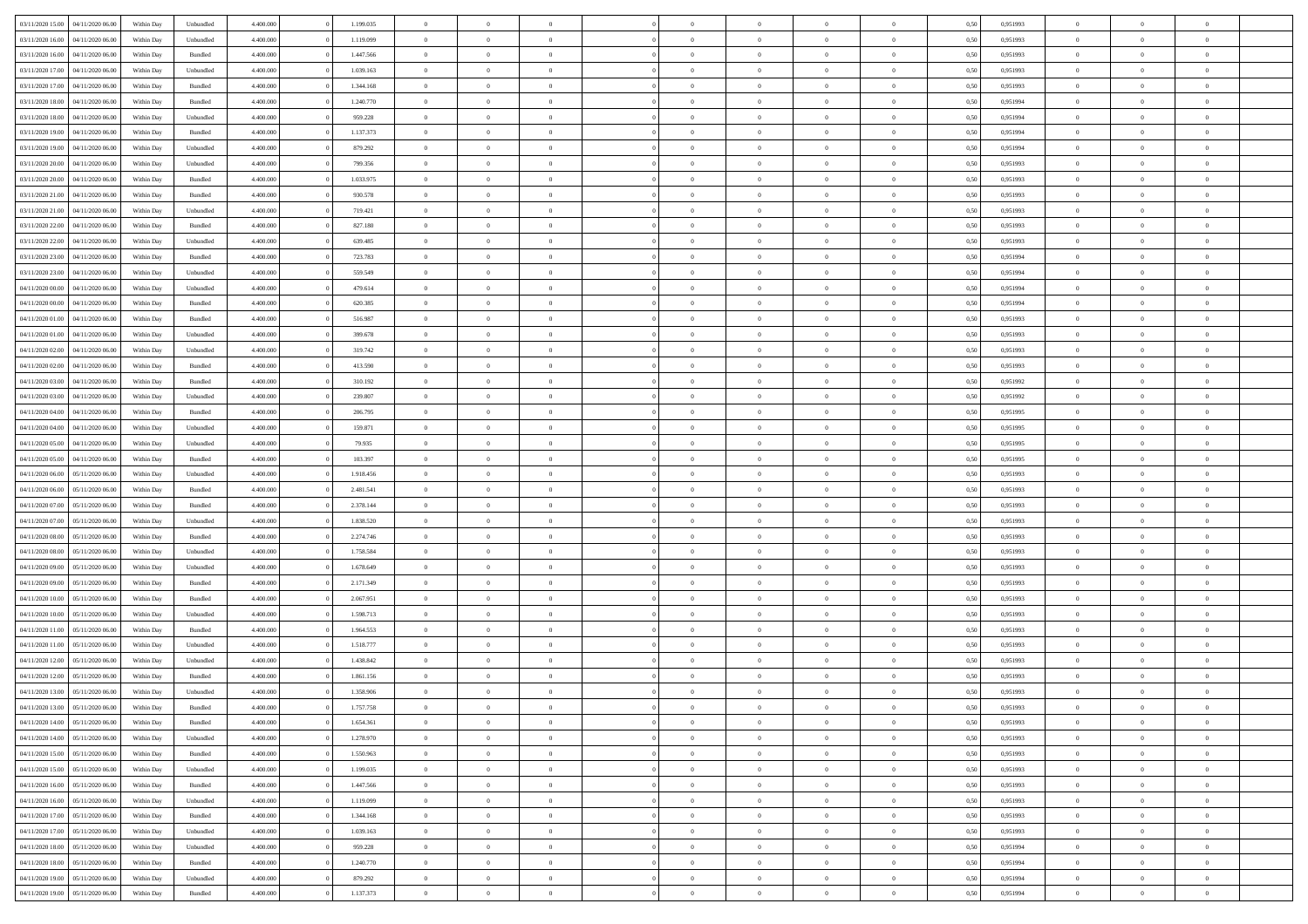| 04/11/2020 20.00 05/11/2020 06.00    | Within Day | Unbundled          | 4.400.000 | 799.356   | $\overline{0}$ | $\overline{0}$ | $\Omega$       | $\Omega$       | $\Omega$       |                | $\overline{0}$ | 0,50 | 0,951993 | $\mathbf{0}$   | $\Omega$       | $\Omega$       |  |
|--------------------------------------|------------|--------------------|-----------|-----------|----------------|----------------|----------------|----------------|----------------|----------------|----------------|------|----------|----------------|----------------|----------------|--|
| 04/11/2020 20:00<br>05/11/2020 06.00 | Within Day | $\mathbf B$ undled | 4.400.000 | 1.033.975 | $\bf{0}$       | $\overline{0}$ | $\overline{0}$ | $\theta$       | $\overline{0}$ | $\overline{0}$ | $\,$ 0         | 0,50 | 0,951993 | $\mathbf{0}$   | $\theta$       | $\bf{0}$       |  |
| 04/11/2020 21:00<br>05/11/2020 06:00 | Within Day | Unbundled          | 4.400.000 | 719.421   | $\overline{0}$ | $\overline{0}$ | $\overline{0}$ | $\bf{0}$       | $\bf{0}$       | $\overline{0}$ | $\mathbf{0}$   | 0,50 | 0,951993 | $\bf{0}$       | $\bf{0}$       | $\bf{0}$       |  |
| 04/11/2020 21.00<br>05/11/2020 06:00 | Within Day | Bundled            | 4.400.000 | 930.578   | $\overline{0}$ | $\overline{0}$ | $\overline{0}$ | $\overline{0}$ | $\overline{0}$ | $\overline{0}$ | $\overline{0}$ | 0.50 | 0.951993 | $\mathbf{0}$   | $\overline{0}$ | $\bf{0}$       |  |
| 04/11/2020 22.00<br>05/11/2020 06.00 | Within Day | Bundled            | 4.400.000 | 827.180   | $\bf{0}$       | $\overline{0}$ | $\overline{0}$ | $\theta$       | $\overline{0}$ | $\overline{0}$ | $\bf{0}$       | 0,50 | 0,951993 | $\theta$       | $\theta$       | $\overline{0}$ |  |
| 04/11/2020 22.00<br>05/11/2020 06:00 | Within Day | Unbundled          | 4.400.000 | 639.485   | $\overline{0}$ | $\overline{0}$ | $\overline{0}$ | $\bf{0}$       | $\overline{0}$ | $\overline{0}$ | $\overline{0}$ | 0,50 | 0,951993 | $\overline{0}$ | $\overline{0}$ | $\overline{0}$ |  |
| 04/11/2020 23:00<br>05/11/2020 06:00 | Within Day | Unbundled          | 4.400.000 | 559.549   | $\overline{0}$ | $\overline{0}$ | $\overline{0}$ | $\overline{0}$ | $\overline{0}$ | $\overline{0}$ | $\overline{0}$ | 0.50 | 0.951994 | $\mathbf{0}$   | $\overline{0}$ | $\overline{0}$ |  |
|                                      |            |                    |           |           |                |                |                |                |                |                |                |      |          |                |                |                |  |
| 04/11/2020 23.00<br>05/11/2020 06.00 | Within Day | Bundled            | 4.400.000 | 723.783   | $\bf{0}$       | $\overline{0}$ | $\overline{0}$ | $\theta$       | $\overline{0}$ | $\overline{0}$ | $\,$ 0         | 0,50 | 0,951994 | $\theta$       | $\theta$       | $\bf{0}$       |  |
| 05/11/2020 00:00<br>05/11/2020 06.00 | Within Day | Unbundled          | 4.400.000 | 479.614   | $\overline{0}$ | $\overline{0}$ | $\bf{0}$       | $\bf{0}$       | $\bf{0}$       | $\overline{0}$ | $\mathbf{0}$   | 0,50 | 0,951994 | $\bf{0}$       | $\bf{0}$       | $\bf{0}$       |  |
| 05/11/2020 00:00<br>05/11/2020 06:00 | Within Day | Bundled            | 4.400.000 | 620.385   | $\overline{0}$ | $\overline{0}$ | $\overline{0}$ | $\overline{0}$ | $\overline{0}$ | $\overline{0}$ | $\overline{0}$ | 0.50 | 0,951994 | $\overline{0}$ | $\overline{0}$ | $\overline{0}$ |  |
| 05/11/2020 01:00<br>05/11/2020 06:00 | Within Day | Unbundled          | 4.400.000 | 399.678   | $\bf{0}$       | $\overline{0}$ | $\overline{0}$ | $\overline{0}$ | $\overline{0}$ | $\overline{0}$ | $\,$ 0         | 0,50 | 0,951993 | $\theta$       | $\theta$       | $\bf{0}$       |  |
| 05/11/2020 01:00<br>05/11/2020 06:00 | Within Day | Bundled            | 4.400.000 | 516.987   | $\overline{0}$ | $\overline{0}$ | $\overline{0}$ | $\bf{0}$       | $\bf{0}$       | $\overline{0}$ | $\mathbf{0}$   | 0,50 | 0,951993 | $\bf{0}$       | $\bf{0}$       | $\bf{0}$       |  |
| 05/11/2020 02:00<br>05/11/2020 06:00 | Within Day | Bundled            | 4.400.000 | 413.590   | $\overline{0}$ | $\overline{0}$ | $\overline{0}$ | $\overline{0}$ | $\overline{0}$ | $\overline{0}$ | $\overline{0}$ | 0.50 | 0.951993 | $\mathbf{0}$   | $\overline{0}$ | $\bf{0}$       |  |
| 05/11/2020 02.00<br>05/11/2020 06.00 | Within Day | Unbundled          | 4.400.000 | 319.742   | $\bf{0}$       | $\overline{0}$ | $\overline{0}$ | $\theta$       | $\overline{0}$ | $\overline{0}$ | $\,$ 0         | 0,50 | 0,951993 | $\theta$       | $\theta$       | $\bf{0}$       |  |
| 05/11/2020 03:00<br>05/11/2020 06:00 | Within Day | Unbundled          | 4.400.000 | 239.807   | $\overline{0}$ | $\overline{0}$ | $\overline{0}$ | $\bf{0}$       | $\overline{0}$ | $\overline{0}$ | $\overline{0}$ | 0,50 | 0,951992 | $\overline{0}$ | $\overline{0}$ | $\overline{0}$ |  |
| 05/11/2020 03:00<br>05/11/2020 06:00 | Within Day | Bundled            | 4.400.000 | 310.192   | $\overline{0}$ | $\overline{0}$ | $\overline{0}$ | $\overline{0}$ | $\overline{0}$ | $\overline{0}$ | $\overline{0}$ | 0.50 | 0,951992 | $\overline{0}$ | $\overline{0}$ | $\overline{0}$ |  |
| 05/11/2020 04:00<br>05/11/2020 06.00 | Within Day | Bundled            | 4.400.000 | 206.795   | $\bf{0}$       | $\overline{0}$ | $\overline{0}$ | $\overline{0}$ | $\overline{0}$ | $\overline{0}$ | $\bf{0}$       | 0,50 | 0,951995 | $\theta$       | $\theta$       | $\bf{0}$       |  |
|                                      |            |                    |           |           |                |                |                |                |                |                |                |      |          |                |                |                |  |
| 05/11/2020 04:00<br>05/11/2020 06.00 | Within Day | Unbundled          | 4.400.000 | 159.871   | $\overline{0}$ | $\overline{0}$ | $\bf{0}$       | $\bf{0}$       | $\bf{0}$       | $\overline{0}$ | $\mathbf{0}$   | 0,50 | 0,951995 | $\bf{0}$       | $\bf{0}$       | $\bf{0}$       |  |
| 05/11/2020 05:00<br>05/11/2020 06:00 | Within Day | Unbundled          | 4.400.000 | 79.935    | $\overline{0}$ | $\overline{0}$ | $\overline{0}$ | $\overline{0}$ | $\overline{0}$ | $\overline{0}$ | $\overline{0}$ | 0.50 | 0.951995 | $\overline{0}$ | $\overline{0}$ | $\overline{0}$ |  |
| 05/11/2020 05:00<br>05/11/2020 06.00 | Within Day | Bundled            | 4.400.000 | 103.397   | $\bf{0}$       | $\overline{0}$ | $\overline{0}$ | $\overline{0}$ | $\overline{0}$ | $\overline{0}$ | $\,$ 0         | 0,50 | 0,951995 | $\theta$       | $\theta$       | $\bf{0}$       |  |
| 05/11/2020 06.00<br>06/11/2020 06.00 | Within Day | Bundled            | 4.400.000 | 2.481.541 | $\overline{0}$ | $\overline{0}$ | $\overline{0}$ | $\bf{0}$       | $\bf{0}$       | $\overline{0}$ | $\mathbf{0}$   | 0,50 | 0,951993 | $\bf{0}$       | $\bf{0}$       | $\bf{0}$       |  |
| 05/11/2020 06:00<br>06/11/2020 06:00 | Within Day | Unbundled          | 4.400.000 | 1.918.456 | $\overline{0}$ | $\overline{0}$ | $\overline{0}$ | $\overline{0}$ | $\overline{0}$ | $\overline{0}$ | $\overline{0}$ | 0.50 | 0.951993 | $\overline{0}$ | $\overline{0}$ | $\bf{0}$       |  |
| 05/11/2020 07:00<br>06/11/2020 06.00 | Within Day | Bundled            | 4.400.000 | 2.378.144 | $\bf{0}$       | $\overline{0}$ | $\overline{0}$ | $\overline{0}$ | $\overline{0}$ | $\overline{0}$ | $\,$ 0         | 0,50 | 0,951993 | $\mathbf{0}$   | $\theta$       | $\bf{0}$       |  |
| 05/11/2020 07:00<br>06/11/2020 06.00 | Within Day | Unbundled          | 4.400.000 | 1.838.520 | $\overline{0}$ | $\overline{0}$ | $\overline{0}$ | $\bf{0}$       | $\overline{0}$ | $\overline{0}$ | $\overline{0}$ | 0,50 | 0,951993 | $\overline{0}$ | $\overline{0}$ | $\overline{0}$ |  |
| 05/11/2020 08:00<br>06/11/2020 06:00 | Within Day | Unbundled          | 4.400.000 | 1.758.584 | $\overline{0}$ | $\overline{0}$ | $\overline{0}$ | $\overline{0}$ | $\overline{0}$ | $\overline{0}$ | $\overline{0}$ | 0.50 | 0.951993 | $\overline{0}$ | $\overline{0}$ | $\overline{0}$ |  |
| 05/11/2020 08:00<br>06/11/2020 06.00 | Within Day | Bundled            | 4.400.000 | 2.274.746 | $\bf{0}$       | $\overline{0}$ | $\bf{0}$       | $\overline{0}$ | $\overline{0}$ | $\overline{0}$ | $\bf{0}$       | 0,50 | 0,951993 | $\theta$       | $\theta$       | $\bf{0}$       |  |
| 05/11/2020 09:00<br>06/11/2020 06.00 | Within Day | Unbundled          | 4.400.000 | 1.678.649 | $\overline{0}$ | $\overline{0}$ | $\bf{0}$       | $\bf{0}$       | $\bf{0}$       | $\overline{0}$ | $\bf{0}$       | 0,50 | 0,951993 | $\bf{0}$       | $\bf{0}$       | $\bf{0}$       |  |
| 05/11/2020 09:00<br>06/11/2020 06:00 | Within Day | Bundled            | 4.400.000 | 2.171.349 | $\overline{0}$ | $\overline{0}$ | $\overline{0}$ | $\overline{0}$ | $\overline{0}$ | $\overline{0}$ | $\overline{0}$ | 0.50 | 0,951993 | $\overline{0}$ | $\overline{0}$ | $\overline{0}$ |  |
|                                      |            |                    |           |           |                |                |                |                |                |                |                |      |          |                |                |                |  |
| 05/11/2020 10:00<br>06/11/2020 06.00 | Within Day | Unbundled          | 4.400.000 | 1.598.713 | $\bf{0}$       | $\overline{0}$ | $\overline{0}$ | $\overline{0}$ | $\overline{0}$ | $\overline{0}$ | $\,$ 0         | 0,50 | 0,951993 | $\theta$       | $\theta$       | $\bf{0}$       |  |
| 05/11/2020 10:00<br>06/11/2020 06.00 | Within Day | Bundled            | 4.400.000 | 2.067.951 | $\overline{0}$ | $\overline{0}$ | $\overline{0}$ | $\bf{0}$       | $\bf{0}$       | $\overline{0}$ | $\mathbf{0}$   | 0,50 | 0,951993 | $\overline{0}$ | $\bf{0}$       | $\bf{0}$       |  |
| 05/11/2020 11:00<br>06/11/2020 06.00 | Within Day | Unbundled          | 4.400.000 | 1.518.777 | $\overline{0}$ | $\overline{0}$ | $\overline{0}$ | $\overline{0}$ | $\overline{0}$ | $\Omega$       | $\overline{0}$ | 0,50 | 0,951993 | $\bf{0}$       | $\Omega$       | $\Omega$       |  |
| 05/11/2020 11:00<br>06/11/2020 06.00 | Within Day | Bundled            | 4.400.000 | 1.964.553 | $\bf{0}$       | $\overline{0}$ | $\overline{0}$ | $\theta$       | $\overline{0}$ | $\overline{0}$ | $\,$ 0         | 0,50 | 0,951993 | $\theta$       | $\theta$       | $\bf{0}$       |  |
| 05/11/2020 12:00<br>06/11/2020 06.00 | Within Day | Unbundled          | 4.400.000 | 1.438.842 | $\overline{0}$ | $\overline{0}$ | $\overline{0}$ | $\bf{0}$       | $\overline{0}$ | $\overline{0}$ | $\overline{0}$ | 0,50 | 0,951993 | $\overline{0}$ | $\overline{0}$ | $\overline{0}$ |  |
| 05/11/2020 12:00<br>06/11/2020 06.00 | Within Day | Bundled            | 4,400,000 | 1.861.156 | $\overline{0}$ | $\overline{0}$ | $\overline{0}$ | $\overline{0}$ | $\overline{0}$ | $\Omega$       | $\overline{0}$ | 0.50 | 0,951993 | $\overline{0}$ | $\Omega$       | $\Omega$       |  |
| 05/11/2020 13:00<br>06/11/2020 06.00 | Within Day | Unbundled          | 4.400.000 | 1.358.906 | $\bf{0}$       | $\overline{0}$ | $\bf{0}$       | $\overline{0}$ | $\overline{0}$ | $\overline{0}$ | $\bf{0}$       | 0,50 | 0,951993 | $\theta$       | $\theta$       | $\bf{0}$       |  |
| 05/11/2020 13:00<br>06/11/2020 06.00 | Within Day | Bundled            | 4.400.000 | 1.757.758 | $\overline{0}$ | $\overline{0}$ | $\bf{0}$       | $\bf{0}$       | $\bf{0}$       | $\overline{0}$ | $\bf{0}$       | 0,50 | 0,951993 | $\bf{0}$       | $\bf{0}$       | $\bf{0}$       |  |
| 05/11/2020 14:00<br>06/11/2020 06.00 | Within Day | Unbundled          | 4,400,000 | 1.278.970 | $\overline{0}$ | $\overline{0}$ | $\Omega$       | $\overline{0}$ | $\overline{0}$ | $\Omega$       | $\theta$       | 0.50 | 0,951993 | $\overline{0}$ | $\Omega$       | $\Omega$       |  |
| 05/11/2020 14:00<br>06/11/2020 06.00 | Within Day | Bundled            | 4.400.000 | 1.654.361 | $\bf{0}$       | $\overline{0}$ | $\bf{0}$       | $\overline{0}$ | $\overline{0}$ | $\overline{0}$ | $\,$ 0         | 0,50 | 0,951993 | $\theta$       | $\theta$       | $\bf{0}$       |  |
| 05/11/2020 15:00<br>06/11/2020 06.00 | Within Day | Unbundled          | 4.400.000 | 1.199.035 | $\overline{0}$ | $\overline{0}$ | $\overline{0}$ | $\bf{0}$       | $\bf{0}$       | $\overline{0}$ | $\mathbf{0}$   | 0,50 | 0,951993 | $\overline{0}$ | $\bf{0}$       | $\bf{0}$       |  |
| 05/11/2020 15:00<br>06/11/2020 06.00 |            | Bundled            | 4.400.000 | 1.550.963 | $\overline{0}$ | $\overline{0}$ | $\overline{0}$ | $\overline{0}$ | $\bf{0}$       | $\Omega$       | $\overline{0}$ | 0.50 | 0,951993 | $\bf{0}$       | $\theta$       | $\Omega$       |  |
|                                      | Within Day |                    |           |           |                |                |                |                |                |                |                |      |          |                |                |                |  |
| 05/11/2020 16:00<br>06/11/2020 06.00 | Within Day | Bundled            | 4.400.000 | 1.447.566 | $\bf{0}$       | $\overline{0}$ | $\bf{0}$       | $\overline{0}$ | $\overline{0}$ | $\overline{0}$ | $\,$ 0         | 0,50 | 0,951993 | $\,$ 0 $\,$    | $\theta$       | $\bf{0}$       |  |
| 05/11/2020 16:00<br>06/11/2020 06.00 | Within Day | Unbundled          | 4.400.000 | 1.119.099 | $\overline{0}$ | $\overline{0}$ | $\bf{0}$       | $\bf{0}$       | $\overline{0}$ | $\overline{0}$ | $\overline{0}$ | 0,50 | 0,951993 | $\overline{0}$ | $\bf{0}$       | $\bf{0}$       |  |
| 05/11/2020 17:00<br>06/11/2020 06.00 | Within Day | Bundled            | 4,400,000 | 1.344.168 | $\overline{0}$ | $\overline{0}$ | $\Omega$       | $\overline{0}$ | $\overline{0}$ | $\Omega$       | $\overline{0}$ | 0.50 | 0,951993 | $\bf{0}$       | $\Omega$       | $\overline{0}$ |  |
| 05/11/2020 17.00<br>06/11/2020 06:00 | Within Day | Unbundled          | 4.400.000 | 1.039.163 | $\bf{0}$       | $\overline{0}$ | $\bf{0}$       | $\bf{0}$       | $\bf{0}$       | $\overline{0}$ | $\,$ 0         | 0,50 | 0,951993 | $\bf{0}$       | $\,$ 0         | $\,$ 0         |  |
| 05/11/2020 18:00 06/11/2020 06:00    | Within Day | Bundled            | 4.400.000 | 1.240.770 | $\bf{0}$       | $\bf{0}$       |                | $\bf{0}$       |                |                |                | 0,50 | 0,951994 | $\bf{0}$       | $\bf{0}$       |                |  |
| 05/11/2020 18:00 06/11/2020 06:00    | Within Day | Unbundled          | 4.400.000 | 959.228   | $\overline{0}$ | $\overline{0}$ | $\theta$       | $\overline{0}$ | $\overline{0}$ | $\overline{0}$ | $\mathbf{0}$   | 0.50 | 0.951994 | $\overline{0}$ | $\overline{0}$ | $\overline{0}$ |  |
| 05/11/2020 19:00<br>06/11/2020 06:00 | Within Day | Unbundled          | 4.400.000 | 879.292   | $\overline{0}$ | $\overline{0}$ | $\overline{0}$ | $\bf{0}$       | $\overline{0}$ | $\overline{0}$ | $\mathbf{0}$   | 0,50 | 0,951994 | $\,$ 0 $\,$    | $\overline{0}$ | $\,$ 0 $\,$    |  |
| 05/11/2020 19:00   06/11/2020 06:00  | Within Day | Bundled            | 4.400.000 | 1.137.373 | $\overline{0}$ | $\overline{0}$ | $\overline{0}$ | $\bf{0}$       | $\overline{0}$ | $\overline{0}$ | $\overline{0}$ | 0,50 | 0,951994 | $\overline{0}$ | $\overline{0}$ | $\overline{0}$ |  |
| 05/11/2020 20:00<br>06/11/2020 06:00 | Within Day | Bundled            | 4.400.000 | 1.033.975 | $\overline{0}$ | $\overline{0}$ | $\overline{0}$ | $\overline{0}$ | $\bf{0}$       | $\overline{0}$ | $\overline{0}$ | 0,50 | 0,951993 | $\overline{0}$ | $\overline{0}$ | $\overline{0}$ |  |
| 05/11/2020 20:00<br>06/11/2020 06:00 | Within Day | Unbundled          | 4.400.000 | 799.356   | $\overline{0}$ | $\overline{0}$ | $\overline{0}$ | $\overline{0}$ | $\overline{0}$ | $\overline{0}$ | $\mathbf{0}$   | 0,50 | 0,951993 | $\,$ 0 $\,$    | $\theta$       | $\overline{0}$ |  |
| 05/11/2020 21:00   06/11/2020 06:00  | Within Day | Unbundled          | 4.400.000 | 719.421   | $\overline{0}$ | $\overline{0}$ | $\overline{0}$ | $\overline{0}$ | $\overline{0}$ | $\overline{0}$ | $\overline{0}$ | 0,50 | 0,951993 | $\overline{0}$ | $\overline{0}$ | $\overline{0}$ |  |
|                                      |            |                    |           |           |                |                |                |                |                |                |                |      |          |                |                |                |  |
| 05/11/2020 21.00<br>06/11/2020 06.00 | Within Day | Bundled            | 4.400.000 | 930.578   | $\overline{0}$ | $\overline{0}$ | $\overline{0}$ | $\overline{0}$ | $\overline{0}$ | $\overline{0}$ | $\overline{0}$ | 0.50 | 0,951993 | $\overline{0}$ | $\overline{0}$ | $\overline{0}$ |  |
| 05/11/2020 22.00<br>06/11/2020 06:00 | Within Day | Unbundled          | 4.400.000 | 639.485   | $\overline{0}$ | $\overline{0}$ | $\overline{0}$ | $\bf{0}$       | $\bf{0}$       | $\overline{0}$ | $\,$ 0 $\,$    | 0,50 | 0,951993 | $\,$ 0 $\,$    | $\theta$       | $\,$ 0         |  |
| 05/11/2020 22.00<br>06/11/2020 06.00 | Within Day | Bundled            | 4.400.000 | 827.180   | $\overline{0}$ | $\overline{0}$ | $\overline{0}$ | $\bf{0}$       | $\overline{0}$ | $\overline{0}$ | $\overline{0}$ | 0,50 | 0,951993 | $\bf{0}$       | $\bf{0}$       | $\overline{0}$ |  |
| 05/11/2020 23.00<br>06/11/2020 06:00 | Within Day | Bundled            | 4.400.000 | 723.783   | $\overline{0}$ | $\overline{0}$ | $\overline{0}$ | $\overline{0}$ | $\overline{0}$ | $\overline{0}$ | $\overline{0}$ | 0.50 | 0,951994 | $\overline{0}$ | $\overline{0}$ | $\overline{0}$ |  |
| 05/11/2020 23.00<br>06/11/2020 06:00 | Within Day | Unbundled          | 4.400.000 | 559.549   | $\overline{0}$ | $\overline{0}$ | $\overline{0}$ | $\bf{0}$       | $\bf{0}$       | $\bf{0}$       | $\,$ 0 $\,$    | 0,50 | 0,951994 | $\,$ 0 $\,$    | $\,0\,$        | $\,$ 0         |  |
| 06/11/2020 00:00   06/11/2020 06:00  | Within Day | Bundled            | 4.400.000 | 620.385   | $\overline{0}$ | $\overline{0}$ | $\overline{0}$ | $\bf{0}$       | $\bf{0}$       | $\overline{0}$ | $\bf{0}$       | 0,50 | 0,951994 | $\bf{0}$       | $\bf{0}$       | $\overline{0}$ |  |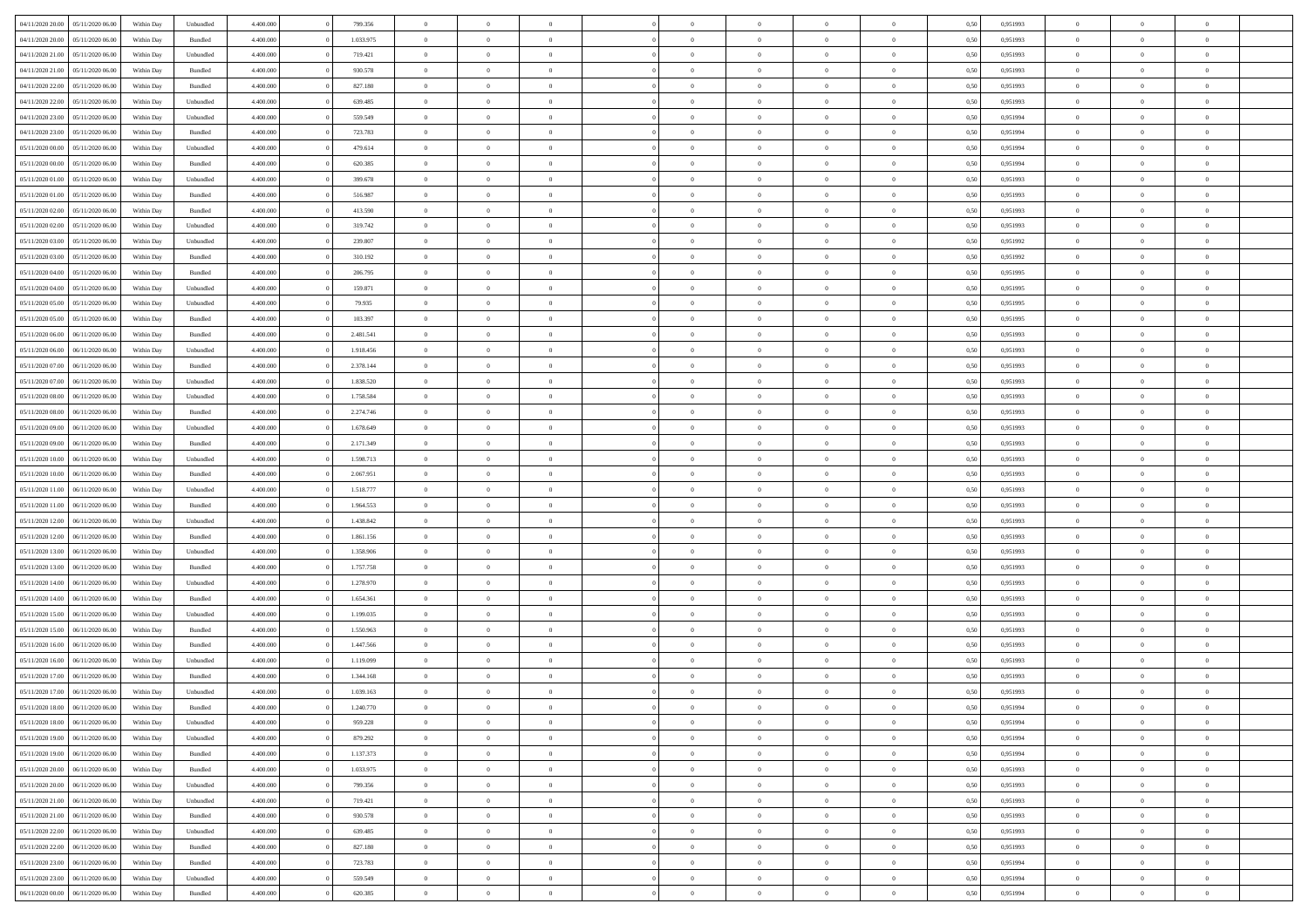| 06/11/2020 00:00<br>06/11/2020 06:00 | Within Dav | Unbundled | 4.400.000 | 479.614   | $\overline{0}$ | $\overline{0}$ | $\Omega$       | $\Omega$       | $\Omega$       | $\theta$       | $\overline{0}$ | 0,50 | 0,951994 | $\theta$       | $\Omega$       | $\theta$       |  |
|--------------------------------------|------------|-----------|-----------|-----------|----------------|----------------|----------------|----------------|----------------|----------------|----------------|------|----------|----------------|----------------|----------------|--|
| 06/11/2020 01.00<br>06/11/2020 06.00 | Within Day | Unbundled | 4.400.000 | 399.678   | $\overline{0}$ | $\overline{0}$ | $\overline{0}$ | $\theta$       | $\mathbf{0}$   | $\overline{0}$ | $\,$ 0 $\,$    | 0,50 | 0,951993 | $\theta$       | $\theta$       | $\overline{0}$ |  |
| 06/11/2020 01.00<br>06/11/2020 06.00 | Within Day | Bundled   | 4.400.000 | 516.987   | $\overline{0}$ | $\overline{0}$ | $\overline{0}$ | $\bf{0}$       | $\bf{0}$       | $\overline{0}$ | $\mathbf{0}$   | 0,50 | 0,951993 | $\bf{0}$       | $\overline{0}$ | $\overline{0}$ |  |
|                                      |            |           |           |           |                |                |                |                |                |                |                |      |          | $\theta$       |                |                |  |
| 06/11/2020 02.00<br>06/11/2020 06:00 | Within Dav | Bundled   | 4.400.000 | 413.590   | $\overline{0}$ | $\overline{0}$ | $\overline{0}$ | $\overline{0}$ | $\overline{0}$ | $\overline{0}$ | $\overline{0}$ | 0.50 | 0.951993 |                | $\theta$       | $\overline{0}$ |  |
| 06/11/2020 02.00<br>06/11/2020 06.00 | Within Day | Unbundled | 4.400.000 | 319.742   | $\overline{0}$ | $\overline{0}$ | $\overline{0}$ | $\theta$       | $\overline{0}$ | $\overline{0}$ | $\,$ 0 $\,$    | 0,50 | 0,951993 | $\theta$       | $\theta$       | $\overline{0}$ |  |
| 06/11/2020 03.00<br>06/11/2020 06.00 | Within Day | Bundled   | 4.400.000 | 310.192   | $\overline{0}$ | $\overline{0}$ | $\overline{0}$ | $\bf{0}$       | $\overline{0}$ | $\overline{0}$ | $\overline{0}$ | 0,50 | 0,951992 | $\bf{0}$       | $\overline{0}$ | $\bf{0}$       |  |
| 06/11/2020 03:00<br>06/11/2020 06:00 | Within Dav | Unbundled | 4.400.000 | 239.807   | $\overline{0}$ | $\overline{0}$ | $\overline{0}$ | $\overline{0}$ | $\overline{0}$ | $\overline{0}$ | $\overline{0}$ | 0.50 | 0.951992 | $\overline{0}$ | $\theta$       | $\overline{0}$ |  |
|                                      |            |           |           |           |                |                |                |                |                |                |                |      |          |                |                |                |  |
| 06/11/2020 04:00<br>06/11/2020 06.00 | Within Day | Bundled   | 4.400.000 | 206.795   | $\overline{0}$ | $\overline{0}$ | $\overline{0}$ | $\overline{0}$ | $\overline{0}$ | $\overline{0}$ | $\bf{0}$       | 0,50 | 0,951995 | $\theta$       | $\theta$       | $\overline{0}$ |  |
| 06/11/2020 04:00<br>06/11/2020 06.00 | Within Day | Unbundled | 4.400.000 | 159.871   | $\overline{0}$ | $\overline{0}$ | $\overline{0}$ | $\bf{0}$       | $\bf{0}$       | $\overline{0}$ | $\mathbf{0}$   | 0,50 | 0,951995 | $\,$ 0 $\,$    | $\bf{0}$       | $\overline{0}$ |  |
| 06/11/2020 05:00<br>06/11/2020 06.00 | Within Day | Unbundled | 4.400.000 | 79.935    | $\overline{0}$ | $\overline{0}$ | $\overline{0}$ | $\overline{0}$ | $\overline{0}$ | $\overline{0}$ | $\overline{0}$ | 0.50 | 0.951995 | $\overline{0}$ | $\theta$       | $\overline{0}$ |  |
| 06/11/2020 05.00<br>06/11/2020 06.00 | Within Day | Bundled   | 4.400.000 | 103.397   |                | $\overline{0}$ |                | $\overline{0}$ | $\overline{0}$ | $\overline{0}$ | $\,$ 0 $\,$    |      | 0,951995 | $\theta$       | $\theta$       | $\overline{0}$ |  |
|                                      |            |           |           |           | $\overline{0}$ |                | $\overline{0}$ |                |                |                |                | 0,50 |          |                |                |                |  |
| 06/11/2020 06.00<br>07/11/2020 06.00 | Within Day | Unbundled | 4.400.000 | 1.918.456 | $\overline{0}$ | $\overline{0}$ | $\overline{0}$ | $\bf{0}$       | $\bf{0}$       | $\overline{0}$ | $\mathbf{0}$   | 0,50 | 0,951993 | $\bf{0}$       | $\overline{0}$ | $\bf{0}$       |  |
| 06/11/2020 06:00<br>07/11/2020 06:00 | Within Day | Bundled   | 4.400.000 | 2.481.541 | $\overline{0}$ | $\overline{0}$ | $\overline{0}$ | $\overline{0}$ | $\overline{0}$ | $\overline{0}$ | $\overline{0}$ | 0.50 | 0.951993 | $\overline{0}$ | $\theta$       | $\overline{0}$ |  |
| 06/11/2020 07.00<br>07/11/2020 06.00 | Within Day | Unbundled | 4.400.000 | 1.838.520 | $\overline{0}$ | $\overline{0}$ | $\overline{0}$ | $\theta$       | $\overline{0}$ | $\overline{0}$ | $\,$ 0 $\,$    | 0,50 | 0,951993 | $\theta$       | $\theta$       | $\overline{0}$ |  |
|                                      |            |           |           |           |                |                |                |                |                |                |                |      |          |                |                |                |  |
| 06/11/2020 07.00<br>07/11/2020 06.00 | Within Day | Bundled   | 4.400.000 | 2.378.144 | $\overline{0}$ | $\overline{0}$ | $\overline{0}$ | $\bf{0}$       | $\overline{0}$ | $\overline{0}$ | $\mathbf{0}$   | 0,50 | 0,951993 | $\bf{0}$       | $\overline{0}$ | $\overline{0}$ |  |
| 06/11/2020 08.00<br>07/11/2020 06.00 | Within Day | Bundled   | 4.400.000 | 2.274.746 | $\overline{0}$ | $\overline{0}$ | $\overline{0}$ | $\overline{0}$ | $\overline{0}$ | $\overline{0}$ | $\overline{0}$ | 0.50 | 0,951993 | $\overline{0}$ | $\overline{0}$ | $\overline{0}$ |  |
| 06/11/2020 08:00<br>07/11/2020 06.00 | Within Day | Unbundled | 4.400.000 | 1.758.584 | $\overline{0}$ | $\overline{0}$ | $\overline{0}$ | $\overline{0}$ | $\overline{0}$ | $\overline{0}$ | $\bf{0}$       | 0,50 | 0,951993 | $\theta$       | $\theta$       | $\overline{0}$ |  |
| 06/11/2020 09:00<br>07/11/2020 06.00 | Within Day | Bundled   | 4.400.000 | 2.171.349 | $\overline{0}$ | $\overline{0}$ | $\overline{0}$ | $\bf{0}$       | $\bf{0}$       | $\overline{0}$ | $\mathbf{0}$   | 0,50 | 0,951993 | $\bf{0}$       | $\overline{0}$ | $\overline{0}$ |  |
|                                      |            |           |           |           |                |                |                |                |                |                |                |      |          |                |                |                |  |
| 06/11/2020 09:00<br>07/11/2020 06:00 | Within Dav | Unbundled | 4.400.000 | 1.678.649 | $\overline{0}$ | $\overline{0}$ | $\overline{0}$ | $\overline{0}$ | $\overline{0}$ | $\overline{0}$ | $\overline{0}$ | 0.50 | 0,951993 | $\overline{0}$ | $\theta$       | $\overline{0}$ |  |
| 06/11/2020 10.00<br>07/11/2020 06.00 | Within Day | Unbundled | 4.400.000 | 1.598.713 | $\overline{0}$ | $\overline{0}$ | $\overline{0}$ | $\overline{0}$ | $\overline{0}$ | $\overline{0}$ | $\,$ 0 $\,$    | 0,50 | 0,951993 | $\theta$       | $\theta$       | $\overline{0}$ |  |
| 06/11/2020 10.00<br>07/11/2020 06.00 | Within Day | Bundled   | 4.400.000 | 2.067.951 | $\overline{0}$ | $\overline{0}$ | $\overline{0}$ | $\bf{0}$       | $\bf{0}$       | $\overline{0}$ | $\mathbf{0}$   | 0,50 | 0,951993 | $\bf{0}$       | $\overline{0}$ | $\overline{0}$ |  |
| 06/11/2020 11:00<br>07/11/2020 06:00 | Within Day | Unbundled | 4.400.000 | 1.518.777 | $\overline{0}$ | $\overline{0}$ | $\overline{0}$ | $\overline{0}$ | $\overline{0}$ | $\overline{0}$ | $\overline{0}$ | 0.50 | 0.951993 | $\overline{0}$ | $\theta$       | $\overline{0}$ |  |
|                                      |            |           |           |           |                |                |                |                |                |                |                |      |          |                |                |                |  |
| 06/11/2020 11:00<br>07/11/2020 06.00 | Within Day | Bundled   | 4.400.000 | 1.964.553 | $\overline{0}$ | $\overline{0}$ | $\overline{0}$ | $\overline{0}$ | $\overline{0}$ | $\overline{0}$ | $\,$ 0 $\,$    | 0,50 | 0,951993 | $\theta$       | $\theta$       | $\overline{0}$ |  |
| 06/11/2020 12.00<br>07/11/2020 06.00 | Within Day | Unbundled | 4.400.000 | 1.438.842 | $\overline{0}$ | $\overline{0}$ | $\overline{0}$ | $\bf{0}$       | $\overline{0}$ | $\overline{0}$ | $\overline{0}$ | 0,50 | 0,951993 | $\bf{0}$       | $\overline{0}$ | $\bf{0}$       |  |
| 06/11/2020 12:00<br>07/11/2020 06.00 | Within Day | Bundled   | 4.400.000 | 1.861.156 | $\overline{0}$ | $\overline{0}$ | $\overline{0}$ | $\overline{0}$ | $\overline{0}$ | $\overline{0}$ | $\mathbf{0}$   | 0.50 | 0,951993 | $\overline{0}$ | $\theta$       | $\overline{0}$ |  |
| 06/11/2020 13:00<br>07/11/2020 06.00 | Within Day | Bundled   | 4.400.000 | 1.757.758 | $\overline{0}$ | $\overline{0}$ | $\overline{0}$ | $\overline{0}$ | $\overline{0}$ | $\overline{0}$ | $\bf{0}$       | 0,50 | 0,951993 | $\theta$       | $\theta$       | $\overline{0}$ |  |
|                                      |            |           |           |           |                |                |                |                |                |                |                |      |          |                |                |                |  |
| 06/11/2020 13.00<br>07/11/2020 06.00 | Within Day | Unbundled | 4.400.000 | 1.358.906 | $\overline{0}$ | $\overline{0}$ | $\overline{0}$ | $\bf{0}$       | $\bf{0}$       | $\overline{0}$ | $\mathbf{0}$   | 0,50 | 0,951993 | $\,$ 0 $\,$    | $\bf{0}$       | $\overline{0}$ |  |
| 06/11/2020 14:00<br>07/11/2020 06.00 | Within Day | Unbundled | 4.400.000 | 1.278.970 | $\overline{0}$ | $\overline{0}$ | $\overline{0}$ | $\overline{0}$ | $\overline{0}$ | $\overline{0}$ | $\overline{0}$ | 0.50 | 0,951993 | $\overline{0}$ | $\theta$       | $\overline{0}$ |  |
| 06/11/2020 14.00<br>07/11/2020 06.00 | Within Day | Bundled   | 4.400.000 | 1.654.361 | $\overline{0}$ | $\overline{0}$ | $\overline{0}$ | $\overline{0}$ | $\overline{0}$ | $\overline{0}$ | $\,$ 0 $\,$    | 0,50 | 0,951993 | $\theta$       | $\theta$       | $\overline{0}$ |  |
| 06/11/2020 15:00<br>07/11/2020 06.00 | Within Day | Unbundled | 4.400.000 | 1.199.035 | $\overline{0}$ | $\overline{0}$ | $\overline{0}$ | $\bf{0}$       | $\bf{0}$       | $\overline{0}$ | $\mathbf{0}$   | 0,50 | 0,951993 | $\bf{0}$       | $\overline{0}$ | $\bf{0}$       |  |
|                                      |            |           |           |           |                |                |                |                |                |                |                |      |          |                |                |                |  |
| 06/11/2020 15:00<br>07/11/2020 06.00 | Within Day | Bundled   | 4,400,000 | 1.550.963 | $\overline{0}$ | $\overline{0}$ | $\overline{0}$ | $\overline{0}$ | $\overline{0}$ | $\theta$       | $\overline{0}$ | 0.50 | 0,951993 | $\,$ 0 $\,$    | $\Omega$       | $\theta$       |  |
| 06/11/2020 16.00<br>07/11/2020 06.00 | Within Day | Bundled   | 4.400.000 | 1.447.566 | $\overline{0}$ | $\overline{0}$ | $\overline{0}$ | $\overline{0}$ | $\overline{0}$ | $\overline{0}$ | $\,$ 0 $\,$    | 0,50 | 0,951993 | $\theta$       | $\theta$       | $\overline{0}$ |  |
| 06/11/2020 16.00<br>07/11/2020 06.00 | Within Day | Unbundled | 4.400.000 | 1.119.099 | $\overline{0}$ | $\overline{0}$ | $\overline{0}$ | $\bf{0}$       | $\overline{0}$ | $\overline{0}$ | $\overline{0}$ | 0,50 | 0,951993 | $\bf{0}$       | $\overline{0}$ | $\bf{0}$       |  |
| 06/11/2020 17.00<br>07/11/2020 06.00 | Within Day | Bundled   | 4,400,000 | 1.344.168 | $\overline{0}$ | $\overline{0}$ | $\overline{0}$ | $\overline{0}$ | $\overline{0}$ | $\theta$       | $\overline{0}$ | 0.50 | 0,951993 | $\overline{0}$ | $\theta$       | $\theta$       |  |
|                                      |            |           |           |           |                |                |                |                |                |                |                |      |          |                |                |                |  |
| 06/11/2020 17.00<br>07/11/2020 06.00 | Within Day | Unbundled | 4.400.000 | 1.039.163 | $\overline{0}$ | $\overline{0}$ | $\overline{0}$ | $\overline{0}$ | $\overline{0}$ | $\overline{0}$ | $\bf{0}$       | 0,50 | 0,951993 | $\theta$       | $\theta$       | $\overline{0}$ |  |
| 06/11/2020 18:00<br>07/11/2020 06.00 | Within Day | Bundled   | 4.400.000 | 1.240.770 | $\overline{0}$ | $\overline{0}$ | $\overline{0}$ | $\bf{0}$       | $\bf{0}$       | $\overline{0}$ | $\mathbf{0}$   | 0,50 | 0,951994 | $\bf{0}$       | $\overline{0}$ | $\overline{0}$ |  |
| 06/11/2020 18:00<br>07/11/2020 06.00 | Within Day | Unbundled | 4,400,000 | 959.228   | $\overline{0}$ | $\overline{0}$ | $\overline{0}$ | $\overline{0}$ | $\overline{0}$ | $\Omega$       | $\overline{0}$ | 0.50 | 0.951994 | $\overline{0}$ | $\Omega$       | $\theta$       |  |
| 06/11/2020 19.00<br>07/11/2020 06.00 | Within Day | Bundled   | 4.400.000 | 1.137.373 | $\overline{0}$ | $\overline{0}$ | $\overline{0}$ | $\overline{0}$ | $\overline{0}$ | $\overline{0}$ | $\,$ 0 $\,$    | 0,50 | 0,951994 | $\,$ 0 $\,$    | $\theta$       | $\overline{0}$ |  |
|                                      |            |           |           |           |                |                |                |                |                |                |                |      |          |                |                |                |  |
| 06/11/2020 19.00<br>07/11/2020 06.00 | Within Day | Unbundled | 4.400.000 | 879.292   | $\overline{0}$ | $\overline{0}$ | $\overline{0}$ | $\bf{0}$       | $\bf{0}$       | $\overline{0}$ | $\mathbf{0}$   | 0,50 | 0,951994 | $\bf{0}$       | $\overline{0}$ | $\overline{0}$ |  |
| 06/11/2020 20.00<br>07/11/2020 06.00 | Within Day | Unbundled | 4,400,000 | 799.356   | $\overline{0}$ | $\overline{0}$ | $\overline{0}$ | $\overline{0}$ | $\overline{0}$ | $\theta$       | $\overline{0}$ | 0.50 | 0,951993 | $\overline{0}$ | $\overline{0}$ | $\theta$       |  |
| 06/11/2020 20.00<br>07/11/2020 06.00 | Within Day | Bundled   | 4.400.000 | 1.033.975 | $\overline{0}$ | $\overline{0}$ | $\overline{0}$ | $\overline{0}$ | $\overline{0}$ | $\overline{0}$ | $\,$ 0 $\,$    | 0,50 | 0,951993 | $\,$ 0 $\,$    | $\theta$       | $\overline{0}$ |  |
| 06/11/2020 21.00<br>07/11/2020 06.00 | Within Day | Unbundled | 4.400.000 | 719.421   | $\overline{0}$ | $\overline{0}$ | $\overline{0}$ | $\bf{0}$       | $\bf{0}$       | $\overline{0}$ | $\mathbf{0}$   | 0,50 | 0,951993 | $\bf{0}$       | $\overline{0}$ | $\bf{0}$       |  |
|                                      |            |           |           |           |                |                |                |                |                |                |                |      |          |                |                |                |  |
| 06/11/2020 21.00<br>07/11/2020 06.0  | Within Day | Bundled   | 4.400,000 | 930,578   | $\overline{0}$ | $\theta$       | $\overline{0}$ | $\overline{0}$ | $\overline{0}$ | $\theta$       | $\overline{0}$ | 0.50 | 0.951993 | $\theta$       | $\overline{0}$ | $\theta$       |  |
| 06/11/2020 22.00<br>07/11/2020 06:00 | Within Day | Unbundled | 4.400.000 | 639.485   | $\overline{0}$ | $\overline{0}$ | $\overline{0}$ | $\bf{0}$       | $\bf{0}$       | $\overline{0}$ | $\,$ 0 $\,$    | 0,50 | 0,951993 | $\,$ 0 $\,$    | $\bf{0}$       | $\overline{0}$ |  |
| 06/11/2020 22.00 07/11/2020 06.00    | Within Day | Bundled   | 4.400.000 | 827.180   | $\bf{0}$       | $\bf{0}$       |                | $\bf{0}$       |                |                | $\bf{0}$       | 0,50 | 0,951993 | $\bf{0}$       | $\bf{0}$       |                |  |
| 06/11/2020 23.00 07/11/2020 06.00    | Within Day | Unbundled | 4.400.000 | 559.549   | $\overline{0}$ | $\overline{0}$ | $\overline{0}$ | $\overline{0}$ | $\overline{0}$ | $\overline{0}$ | $\overline{0}$ | 0.50 | 0.951994 | $\overline{0}$ | $\theta$       | $\theta$       |  |
|                                      |            |           |           |           |                |                |                |                |                |                |                |      |          |                |                |                |  |
| 06/11/2020 23.00<br>07/11/2020 06.00 | Within Day | Bundled   | 4.400.000 | 723.783   | $\overline{0}$ | $\overline{0}$ | $\overline{0}$ | $\bf{0}$       | $\overline{0}$ | $\overline{0}$ | $\,$ 0 $\,$    | 0,50 | 0,951994 | $\bf{0}$       | $\overline{0}$ | $\,$ 0         |  |
| 07/11/2020 00.00<br>07/11/2020 06.00 | Within Day | Bundled   | 4.400.000 | 620.385   | $\overline{0}$ | $\overline{0}$ | $\overline{0}$ | $\bf{0}$       | $\bf{0}$       | $\overline{0}$ | $\bf{0}$       | 0,50 | 0,951994 | $\overline{0}$ | $\overline{0}$ | $\overline{0}$ |  |
| 07/11/2020 00:00<br>07/11/2020 06.00 | Within Day | Unbundled | 4.400.000 | 479.614   | $\overline{0}$ | $\overline{0}$ | $\overline{0}$ | $\overline{0}$ | $\bf{0}$       | $\overline{0}$ | $\mathbf{0}$   | 0,50 | 0,951994 | $\bf{0}$       | $\theta$       | $\overline{0}$ |  |
| 07/11/2020 01.00<br>07/11/2020 06.00 | Within Day | Bundled   | 4.400.000 | 516.987   | $\overline{0}$ | $\overline{0}$ | $\overline{0}$ | $\bf{0}$       | $\overline{0}$ | $\overline{0}$ | $\,$ 0 $\,$    | 0,50 | 0,951993 | $\bf{0}$       | $\,$ 0 $\,$    | $\overline{0}$ |  |
|                                      |            |           |           |           |                |                |                |                |                |                |                |      |          |                |                |                |  |
| 07/11/2020 01.00<br>07/11/2020 06.00 | Within Day | Unbundled | 4.400.000 | 399.678   | $\overline{0}$ | $\overline{0}$ | $\overline{0}$ | $\overline{0}$ | $\bf{0}$       | $\overline{0}$ | $\mathbf{0}$   | 0,50 | 0,951993 | $\overline{0}$ | $\overline{0}$ | $\overline{0}$ |  |
| 07/11/2020 02.00<br>07/11/2020 06.00 | Within Day | Unbundled | 4.400.000 | 319.742   | $\overline{0}$ | $\overline{0}$ | $\overline{0}$ | $\overline{0}$ | $\overline{0}$ | $\overline{0}$ | $\mathbf{0}$   | 0.50 | 0,951993 | $\bf{0}$       | $\theta$       | $\overline{0}$ |  |
| 07/11/2020 02.00<br>07/11/2020 06.00 | Within Day | Bundled   | 4.400.000 | 413.590   | $\overline{0}$ | $\overline{0}$ | $\overline{0}$ | $\bf{0}$       | $\bf{0}$       | $\overline{0}$ | $\,$ 0 $\,$    | 0,50 | 0,951993 | $\,$ 0 $\,$    | $\,$ 0 $\,$    | $\overline{0}$ |  |
| 07/11/2020 03.00<br>07/11/2020 06.00 | Within Day | Unbundled | 4.400.000 | 239.807   | $\overline{0}$ | $\overline{0}$ | $\overline{0}$ | $\bf{0}$       | $\overline{0}$ | $\overline{0}$ | $\mathbf{0}$   | 0,50 | 0,951992 | $\overline{0}$ | $\overline{0}$ | $\bf{0}$       |  |
|                                      |            |           |           |           |                |                |                |                |                |                |                |      |          |                |                |                |  |
| 07/11/2020 03.00<br>07/11/2020 06.00 | Within Day | Bundled   | 4.400.000 | 310.192   | $\overline{0}$ | $\overline{0}$ | $\overline{0}$ | $\bf{0}$       | $\overline{0}$ | $\overline{0}$ | $\mathbf{0}$   | 0.50 | 0,951992 | $\bf{0}$       | $\overline{0}$ | $\overline{0}$ |  |
| 07/11/2020 04.00<br>07/11/2020 06.00 | Within Day | Unbundled | 4.400.000 | 159.871   | $\overline{0}$ | $\overline{0}$ | $\overline{0}$ | $\bf{0}$       | $\bf{0}$       | $\overline{0}$ | $\,$ 0 $\,$    | 0,50 | 0,951995 | $\bf{0}$       | $\,0\,$        | $\bf{0}$       |  |
| 07/11/2020 04.00 07/11/2020 06.00    | Within Day | Bundled   | 4.400.000 | 206.795   | $\overline{0}$ | $\overline{0}$ | $\overline{0}$ | $\overline{0}$ | $\overline{0}$ | $\overline{0}$ | $\mathbf{0}$   | 0,50 | 0,951995 | $\overline{0}$ | $\bf{0}$       | $\bf{0}$       |  |
|                                      |            |           |           |           |                |                |                |                |                |                |                |      |          |                |                |                |  |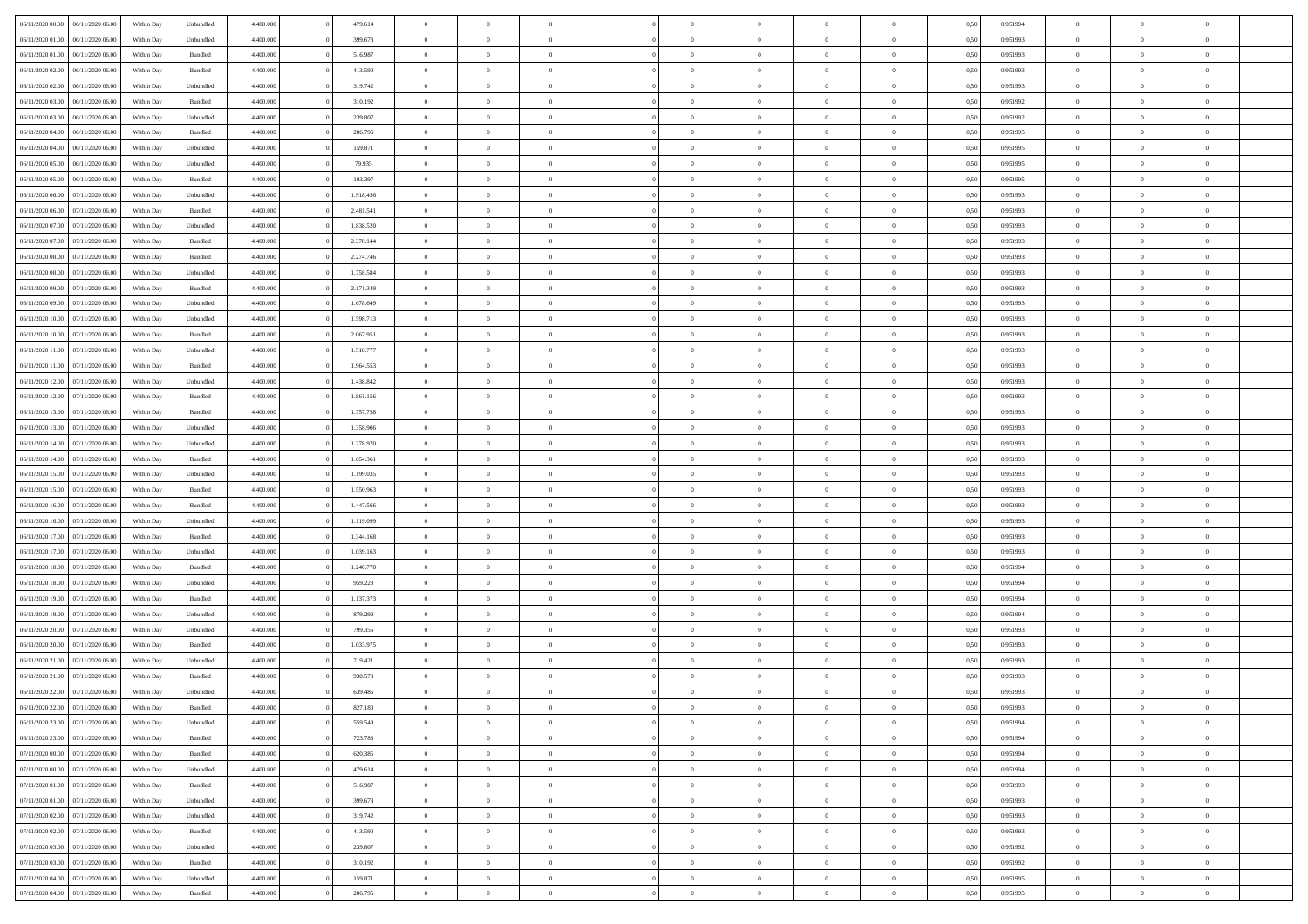| 07/11/2020 05:00 07/11/2020 06:00    | Within Day | Unbundled | 4.400.000 | 79.935    | $\overline{0}$ | $\overline{0}$ | $\Omega$       | $\Omega$       | $\theta$       | $\Omega$       | $\overline{0}$ | 0,50 | 0,951995 | $\theta$       | $\theta$       | $\overline{0}$ |  |
|--------------------------------------|------------|-----------|-----------|-----------|----------------|----------------|----------------|----------------|----------------|----------------|----------------|------|----------|----------------|----------------|----------------|--|
| 07/11/2020 05:00<br>07/11/2020 06.00 | Within Day | Bundled   | 4.400.000 | 103.397   | $\overline{0}$ | $\theta$       | $\overline{0}$ | $\overline{0}$ | $\theta$       | $\overline{0}$ | $\bf{0}$       | 0,50 | 0,951995 | $\theta$       | $\theta$       | $\overline{0}$ |  |
| 07/11/2020 06.00<br>08/11/2020 06.00 | Within Day | Unbundled | 4.400.000 | 1.918.456 | $\overline{0}$ | $\bf{0}$       | $\overline{0}$ | $\overline{0}$ | $\bf{0}$       | $\overline{0}$ | $\bf{0}$       | 0,50 | 0,951993 | $\bf{0}$       | $\overline{0}$ | $\overline{0}$ |  |
| 07/11/2020 06:00<br>08/11/2020 06:00 | Within Day | Bundled   | 4.400.000 | 2.481.541 | $\overline{0}$ | $\overline{0}$ | $\overline{0}$ | $\overline{0}$ | $\overline{0}$ | $\overline{0}$ | $\overline{0}$ | 0.50 | 0.951993 | $\theta$       | $\theta$       | $\overline{0}$ |  |
| 07/11/2020 07:00<br>08/11/2020 06:00 | Within Day | Bundled   | 4.400.000 | 2.378.144 | $\bf{0}$       | $\overline{0}$ | $\overline{0}$ | $\overline{0}$ | $\theta$       | $\overline{0}$ | $\bf{0}$       | 0,50 | 0,951993 | $\theta$       | $\theta$       | $\overline{0}$ |  |
|                                      |            |           |           |           |                |                |                |                |                |                |                |      |          |                |                |                |  |
| 07/11/2020 07:00<br>08/11/2020 06.00 | Within Day | Unbundled | 4.400.000 | 1.838.520 | $\overline{0}$ | $\bf{0}$       | $\overline{0}$ | $\overline{0}$ | $\overline{0}$ | $\overline{0}$ | $\bf{0}$       | 0,50 | 0,951993 | $\overline{0}$ | $\overline{0}$ | $\bf{0}$       |  |
| 07/11/2020 08:00<br>08/11/2020 06:00 | Within Day | Bundled   | 4.400.000 | 2.274.746 | $\overline{0}$ | $\overline{0}$ | $\overline{0}$ | $\overline{0}$ | $\overline{0}$ | $\overline{0}$ | $\bf{0}$       | 0.5( | 0.951993 | $\theta$       | $\theta$       | $\overline{0}$ |  |
| 07/11/2020 08:00<br>08/11/2020 06:00 | Within Day | Unbundled | 4.400.000 | 1.758.584 | $\bf{0}$       | $\overline{0}$ | $\overline{0}$ | $\overline{0}$ | $\theta$       | $\overline{0}$ | $\bf{0}$       | 0,50 | 0,951993 | $\theta$       | $\theta$       | $\overline{0}$ |  |
| 07/11/2020 09:00<br>08/11/2020 06.00 | Within Day | Unbundled | 4.400.000 | 1.678.649 | $\overline{0}$ | $\bf{0}$       | $\overline{0}$ | $\overline{0}$ | $\overline{0}$ | $\overline{0}$ | $\bf{0}$       | 0,50 | 0,951993 | $\bf{0}$       | $\overline{0}$ | $\overline{0}$ |  |
| 07/11/2020 09:00<br>08/11/2020 06:00 | Within Day | Bundled   | 4.400.000 | 2.171.349 | $\overline{0}$ | $\overline{0}$ | $\overline{0}$ | $\overline{0}$ | $\overline{0}$ | $\overline{0}$ | $\bf{0}$       | 0.50 | 0.951993 | $\theta$       | $\theta$       | $\overline{0}$ |  |
| 07/11/2020 10:00<br>08/11/2020 06:00 | Within Day | Bundled   | 4.400.000 | 2.067.951 | $\bf{0}$       | $\overline{0}$ | $\overline{0}$ | $\overline{0}$ | $\theta$       | $\overline{0}$ | $\bf{0}$       | 0,50 | 0,951993 | $\theta$       | $\theta$       | $\overline{0}$ |  |
| 07/11/2020 10:00<br>08/11/2020 06.00 | Within Day | Unbundled | 4.400.000 | 1.598.713 | $\overline{0}$ | $\bf{0}$       | $\overline{0}$ | $\overline{0}$ | $\bf{0}$       | $\overline{0}$ | $\bf{0}$       | 0,50 | 0,951993 | $\bf{0}$       | $\overline{0}$ | $\bf{0}$       |  |
| 07/11/2020 11:00<br>08/11/2020 06:00 | Within Day | Bundled   | 4.400.000 | 1.964.553 | $\overline{0}$ | $\overline{0}$ | $\overline{0}$ | $\overline{0}$ | $\overline{0}$ | $\overline{0}$ | $\overline{0}$ | 0.5( | 0.951993 | $\theta$       | $\theta$       | $\overline{0}$ |  |
| 07/11/2020 11:00<br>08/11/2020 06:00 | Within Day | Unbundled | 4.400.000 | 1.518.777 | $\overline{0}$ | $\theta$       | $\overline{0}$ | $\overline{0}$ | $\theta$       | $\overline{0}$ | $\,$ 0 $\,$    | 0,50 | 0,951993 | $\theta$       | $\theta$       | $\overline{0}$ |  |
|                                      |            |           |           |           |                |                |                |                |                |                |                |      |          |                |                |                |  |
| 07/11/2020 12:00<br>08/11/2020 06:00 | Within Day | Bundled   | 4.400.000 | 1.861.156 | $\overline{0}$ | $\bf{0}$       | $\overline{0}$ | $\overline{0}$ | $\overline{0}$ | $\overline{0}$ | $\bf{0}$       | 0,50 | 0,951993 | $\bf{0}$       | $\overline{0}$ | $\overline{0}$ |  |
| 07/11/2020 12:00<br>08/11/2020 06:00 | Within Day | Unbundled | 4.400.000 | 1.438.842 | $\overline{0}$ | $\overline{0}$ | $\overline{0}$ | $\overline{0}$ | $\overline{0}$ | $\overline{0}$ | $\overline{0}$ | 0.5( | 0.951993 | $\overline{0}$ | $\overline{0}$ | $\overline{0}$ |  |
| 07/11/2020 13:00<br>08/11/2020 06:00 | Within Day | Unbundled | 4.400.000 | 1.358.906 | $\bf{0}$       | $\overline{0}$ | $\overline{0}$ | $\overline{0}$ | $\theta$       | $\overline{0}$ | $\bf{0}$       | 0,50 | 0,951993 | $\theta$       | $\theta$       | $\overline{0}$ |  |
| 07/11/2020 13:00<br>08/11/2020 06.00 | Within Day | Bundled   | 4.400.000 | 1.757.758 | $\overline{0}$ | $\bf{0}$       | $\overline{0}$ | $\overline{0}$ | $\overline{0}$ | $\overline{0}$ | $\bf{0}$       | 0,50 | 0,951993 | $\bf{0}$       | $\overline{0}$ | $\overline{0}$ |  |
| 07/11/2020 14:00<br>08/11/2020 06:00 | Within Day | Bundled   | 4.400.000 | 1.654.361 | $\overline{0}$ | $\overline{0}$ | $\overline{0}$ | $\overline{0}$ | $\overline{0}$ | $\overline{0}$ | $\overline{0}$ | 0.50 | 0.951993 | $\theta$       | $\theta$       | $\overline{0}$ |  |
| 07/11/2020 14:00<br>08/11/2020 06:00 | Within Day | Unbundled | 4.400.000 | 1.278.970 | $\bf{0}$       | $\overline{0}$ | $\overline{0}$ | $\overline{0}$ | $\theta$       | $\overline{0}$ | $\bf{0}$       | 0,50 | 0,951993 | $\theta$       | $\theta$       | $\overline{0}$ |  |
| 07/11/2020 15:00<br>08/11/2020 06.00 | Within Day | Bundled   | 4.400.000 | 1.550.963 | $\overline{0}$ | $\bf{0}$       | $\overline{0}$ | $\overline{0}$ | $\overline{0}$ | $\overline{0}$ | $\bf{0}$       | 0,50 | 0,951993 | $\bf{0}$       | $\overline{0}$ | $\bf{0}$       |  |
| 07/11/2020 15:00<br>08/11/2020 06:00 | Within Day | Unbundled | 4.400.000 | 1.199.035 | $\overline{0}$ | $\overline{0}$ | $\overline{0}$ | $\overline{0}$ | $\overline{0}$ | $\overline{0}$ | $\overline{0}$ | 0.50 | 0.951993 | $\theta$       | $\overline{0}$ | $\overline{0}$ |  |
| 07/11/2020 16:00<br>08/11/2020 06:00 | Within Day | Bundled   | 4.400.000 | 1.447.566 | $\bf{0}$       | $\theta$       | $\overline{0}$ | $\overline{0}$ | $\theta$       | $\overline{0}$ | $\bf{0}$       | 0,50 | 0,951993 | $\theta$       | $\theta$       | $\overline{0}$ |  |
| 07/11/2020 16.00<br>08/11/2020 06.00 | Within Day | Unbundled | 4.400.000 | 1.119.099 | $\overline{0}$ | $\bf{0}$       | $\overline{0}$ | $\overline{0}$ | $\overline{0}$ | $\overline{0}$ | $\bf{0}$       | 0,50 | 0,951993 | $\overline{0}$ | $\overline{0}$ | $\bf{0}$       |  |
| 07/11/2020 17:00<br>08/11/2020 06:00 | Within Day | Bundled   | 4.400.000 | 1.344.168 | $\overline{0}$ | $\overline{0}$ | $\overline{0}$ | $\overline{0}$ | $\overline{0}$ | $\overline{0}$ | $\overline{0}$ | 0.5( | 0.951993 | $\overline{0}$ | $\theta$       | $\overline{0}$ |  |
|                                      |            |           |           |           |                |                |                |                |                |                |                |      |          |                |                |                |  |
| 07/11/2020 17:00<br>08/11/2020 06:00 | Within Day | Unbundled | 4.400.000 | 1.039.163 | $\bf{0}$       | $\overline{0}$ | $\overline{0}$ | $\overline{0}$ | $\theta$       | $\overline{0}$ | $\bf{0}$       | 0,50 | 0,951993 | $\theta$       | $\theta$       | $\overline{0}$ |  |
| 07/11/2020 18:00<br>08/11/2020 06.00 | Within Day | Unbundled | 4.400.000 | 959.228   | $\overline{0}$ | $\bf{0}$       | $\overline{0}$ | $\overline{0}$ | $\overline{0}$ | $\overline{0}$ | $\bf{0}$       | 0,50 | 0,951994 | $\bf{0}$       | $\overline{0}$ | $\overline{0}$ |  |
| 07/11/2020 18:00<br>08/11/2020 06:00 | Within Day | Bundled   | 4.400.000 | 1.240.770 | $\overline{0}$ | $\overline{0}$ | $\overline{0}$ | $\overline{0}$ | $\overline{0}$ | $\overline{0}$ | $\overline{0}$ | 0.50 | 0.951994 | $\theta$       | $\theta$       | $\overline{0}$ |  |
| 07/11/2020 19:00<br>08/11/2020 06:00 | Within Day | Bundled   | 4.400.000 | 1.137.373 | $\bf{0}$       | $\overline{0}$ | $\overline{0}$ | $\overline{0}$ | $\theta$       | $\overline{0}$ | $\bf{0}$       | 0,50 | 0,951994 | $\theta$       | $\theta$       | $\overline{0}$ |  |
| 07/11/2020 19:00<br>08/11/2020 06.00 | Within Day | Unbundled | 4.400.000 | 879.292   | $\overline{0}$ | $\bf{0}$       | $\overline{0}$ | $\overline{0}$ | $\bf{0}$       | $\overline{0}$ | $\bf{0}$       | 0,50 | 0,951994 | $\bf{0}$       | $\overline{0}$ | $\bf{0}$       |  |
| 07/11/2020 20:00<br>08/11/2020 06:00 | Within Day | Bundled   | 4,400,000 | 1.033.975 | $\overline{0}$ | $\overline{0}$ | $\Omega$       | $\Omega$       | $\Omega$       | $\Omega$       | $\overline{0}$ | 0,50 | 0,951993 | $\,$ 0 $\,$    | $\overline{0}$ | $\theta$       |  |
| 07/11/2020 20.00<br>08/11/2020 06:00 | Within Day | Unbundled | 4.400.000 | 799.356   | $\bf{0}$       | $\theta$       | $\overline{0}$ | $\overline{0}$ | $\theta$       | $\overline{0}$ | $\bf{0}$       | 0,50 | 0,951993 | $\theta$       | $\theta$       | $\overline{0}$ |  |
| 07/11/2020 21.00<br>08/11/2020 06:00 | Within Day | Unbundled | 4.400.000 | 719.421   | $\overline{0}$ | $\bf{0}$       | $\overline{0}$ | $\overline{0}$ | $\overline{0}$ | $\overline{0}$ | $\bf{0}$       | 0,50 | 0,951993 | $\overline{0}$ | $\overline{0}$ | $\bf{0}$       |  |
| 07/11/2020 21:00<br>08/11/2020 06.00 | Within Day | Bundled   | 4,400,000 | 930,578   | $\overline{0}$ | $\overline{0}$ | $\Omega$       | $\Omega$       | $\overline{0}$ | $\Omega$       | $\overline{0}$ | 0.50 | 0,951993 | $\bf{0}$       | $\theta$       | $\theta$       |  |
| 07/11/2020 22.00<br>08/11/2020 06:00 | Within Day | Unbundled | 4.400.000 | 639.485   | $\bf{0}$       | $\overline{0}$ | $\overline{0}$ | $\overline{0}$ | $\theta$       | $\overline{0}$ | $\bf{0}$       | 0,50 | 0,951993 | $\theta$       | $\theta$       | $\overline{0}$ |  |
|                                      |            |           |           |           |                |                |                |                |                |                |                |      |          |                |                |                |  |
| 07/11/2020 22.00<br>08/11/2020 06.00 | Within Day | Bundled   | 4.400.000 | 827.180   | $\overline{0}$ | $\bf{0}$       | $\overline{0}$ | $\overline{0}$ | $\overline{0}$ | $\bf{0}$       | $\bf{0}$       | 0,50 | 0,951993 | $\bf{0}$       | $\overline{0}$ | $\overline{0}$ |  |
| 07/11/2020 23.00<br>08/11/2020 06.00 | Within Day | Bundled   | 4,400,000 | 723.783   | $\overline{0}$ | $\overline{0}$ | $\Omega$       | $\theta$       | $\overline{0}$ | $\theta$       | $\overline{0}$ | 0.50 | 0.951994 | $\bf{0}$       | $\theta$       | $\theta$       |  |
| 07/11/2020 23.00<br>08/11/2020 06:00 | Within Day | Unbundled | 4.400.000 | 559.549   | $\bf{0}$       | $\bf{0}$       | $\overline{0}$ | $\overline{0}$ | $\theta$       | $\overline{0}$ | $\bf{0}$       | 0,50 | 0,951994 | $\,$ 0 $\,$    | $\,$ 0 $\,$    | $\overline{0}$ |  |
| 08/11/2020 00:00<br>08/11/2020 06.00 | Within Day | Unbundled | 4.400.000 | 479.614   | $\overline{0}$ | $\bf{0}$       | $\overline{0}$ | $\overline{0}$ | $\overline{0}$ | $\overline{0}$ | $\bf{0}$       | 0,50 | 0,951994 | $\bf{0}$       | $\overline{0}$ | $\bf{0}$       |  |
| 08/11/2020 00:00<br>08/11/2020 06.00 | Within Day | Bundled   | 4,400,000 | 620.385   | $\overline{0}$ | $\overline{0}$ | $\Omega$       | $\Omega$       | $\overline{0}$ | $\Omega$       | $\bf{0}$       | 0,50 | 0,951994 | $\,$ 0 $\,$    | $\overline{0}$ | $\theta$       |  |
| 08/11/2020 01:00<br>08/11/2020 06:00 | Within Day | Unbundled | 4.400.000 | 399.678   | $\bf{0}$       | $\overline{0}$ | $\overline{0}$ | $\overline{0}$ | $\theta$       | $\overline{0}$ | $\bf{0}$       | 0,50 | 0,951993 | $\theta$       | $\theta$       | $\overline{0}$ |  |
| 08/11/2020 01:00<br>08/11/2020 06.00 | Within Day | Bundled   | 4.400.000 | 516.987   | $\overline{0}$ | $\bf{0}$       | $\overline{0}$ | $\overline{0}$ | $\overline{0}$ | $\overline{0}$ | $\bf{0}$       | 0,50 | 0,951993 | $\overline{0}$ | $\overline{0}$ | $\bf{0}$       |  |
| 08/11/2020 02.00<br>08/11/2020 06.00 | Within Day | Unbundled | 4,400,000 | 319.742   | $\overline{0}$ | $\overline{0}$ | $\Omega$       | $\Omega$       | $\Omega$       | $\theta$       | $\overline{0}$ | 0.50 | 0.951993 | $\theta$       | $\theta$       | $\theta$       |  |
| 08/11/2020 02.00<br>08/11/2020 06:00 | Within Day | Bundled   | 4.400.000 | 413.590   | $\bf{0}$       | $\bf{0}$       | $\bf{0}$       | $\overline{0}$ | $\overline{0}$ | $\bf{0}$       | $\bf{0}$       | 0,50 | 0,951993 | $\bf{0}$       | $\,0\,$        | $\overline{0}$ |  |
| 08/11/2020 03:00 08/11/2020 06:00    | Within Day | Bundled   | 4.400.000 | 310.192   |                | $\bf{0}$       |                |                |                |                |                | 0,50 | 0,951992 | $\bf{0}$       | $\bf{0}$       |                |  |
| 08/11/2020 03:00 08/11/2020 06:00    | Within Day | Unbundled | 4.400.000 | 239.807   | $\Omega$       | $\overline{0}$ | $\Omega$       | $\theta$       | $\Omega$       | $\theta$       | $\overline{0}$ | 0.50 | 0.951992 | $\theta$       | $\theta$       | $\theta$       |  |
| 08/11/2020 04:00<br>08/11/2020 06:00 | Within Day | Unbundled | 4.400.000 | 159.871   | $\overline{0}$ | $\overline{0}$ | $\overline{0}$ | $\overline{0}$ | $\overline{0}$ | $\overline{0}$ | $\,$ 0 $\,$    | 0,50 | 0,951995 | $\,$ 0 $\,$    | $\,$ 0 $\,$    | $\,$ 0         |  |
|                                      |            |           |           |           |                |                |                |                |                |                |                |      |          |                |                |                |  |
| 08/11/2020 04:00<br>08/11/2020 06:00 | Within Day | Bundled   | 4.400.000 | 206.795   | $\overline{0}$ | $\overline{0}$ | $\overline{0}$ | $\overline{0}$ | $\overline{0}$ | $\overline{0}$ | $\bf{0}$       | 0,50 | 0,951995 | $\overline{0}$ | $\bf{0}$       | $\overline{0}$ |  |
| 08/11/2020 05:00<br>08/11/2020 06:00 | Within Day | Bundled   | 4.400.000 | 103.397   | $\overline{0}$ | $\bf{0}$       | $\overline{0}$ | $\overline{0}$ | $\overline{0}$ | $\overline{0}$ | $\bf{0}$       | 0,50 | 0,951995 | $\bf{0}$       | $\theta$       | $\overline{0}$ |  |
| 08/11/2020 05:00<br>08/11/2020 06:00 | Within Day | Unbundled | 4.400.000 | 79.935    | $\overline{0}$ | $\overline{0}$ | $\overline{0}$ | $\overline{0}$ | $\overline{0}$ | $\overline{0}$ | $\bf{0}$       | 0,50 | 0,951995 | $\,$ 0 $\,$    | $\,$ 0 $\,$    | $\overline{0}$ |  |
| 08/11/2020 06:00<br>09/11/2020 06.00 | Within Day | Unbundled | 4.400.000 | 1.918.456 | $\overline{0}$ | $\overline{0}$ | $\overline{0}$ | $\overline{0}$ | $\mathbf{0}$   | $\overline{0}$ | $\bf{0}$       | 0,50 | 0,951993 | $\overline{0}$ | $\overline{0}$ | $\overline{0}$ |  |
| 08/11/2020 06:00<br>09/11/2020 06:00 | Within Day | Bundled   | 4.400.000 | 2.481.541 | $\overline{0}$ | $\bf{0}$       | $\overline{0}$ | $\overline{0}$ | $\overline{0}$ | $\overline{0}$ | $\bf{0}$       | 0.50 | 0,951993 | $\overline{0}$ | $\theta$       | $\overline{0}$ |  |
| 08/11/2020 07.00<br>09/11/2020 06:00 | Within Day | Unbundled | 4.400.000 | 1.838.520 | $\overline{0}$ | $\overline{0}$ | $\overline{0}$ | $\overline{0}$ | $\overline{0}$ | $\overline{0}$ | $\bf{0}$       | 0,50 | 0,951993 | $\,$ 0 $\,$    | $\bf{0}$       | $\overline{0}$ |  |
| 08/11/2020 07:00<br>09/11/2020 06.00 | Within Day | Bundled   | 4.400.000 | 2.378.144 | $\overline{0}$ | $\bf{0}$       | $\overline{0}$ | $\overline{0}$ | $\overline{0}$ | $\overline{0}$ | $\bf{0}$       | 0,50 | 0,951993 | $\overline{0}$ | $\overline{0}$ | $\bf{0}$       |  |
| 08/11/2020 08:00<br>09/11/2020 06.00 | Within Day | Bundled   | 4.400.000 | 2.274.746 | $\overline{0}$ | $\overline{0}$ | $\overline{0}$ | $\overline{0}$ | $\overline{0}$ | $\overline{0}$ | $\bf{0}$       | 0,50 | 0,951993 | $\overline{0}$ | $\overline{0}$ | $\overline{0}$ |  |
| 08/11/2020 08:00<br>09/11/2020 06.00 | Within Day | Unbundled | 4.400.000 | 1.758.584 | $\overline{0}$ | $\,$ 0         | $\overline{0}$ | $\overline{0}$ | $\bf{0}$       | $\bf{0}$       | $\bf{0}$       | 0,50 | 0,951993 | $\,$ 0 $\,$    | $\,$ 0 $\,$    | $\overline{0}$ |  |
|                                      |            |           |           |           |                |                |                |                |                |                |                |      |          |                |                |                |  |
| 08/11/2020 10:00 09/11/2020 06:00    | Within Day | Unbundled | 4.400.000 | 1.598.713 | $\overline{0}$ | $\bf{0}$       | $\overline{0}$ | $\overline{0}$ | $\overline{0}$ | $\overline{0}$ | $\bf{0}$       | 0,50 | 0,951993 | $\overline{0}$ | $\bf{0}$       | $\overline{0}$ |  |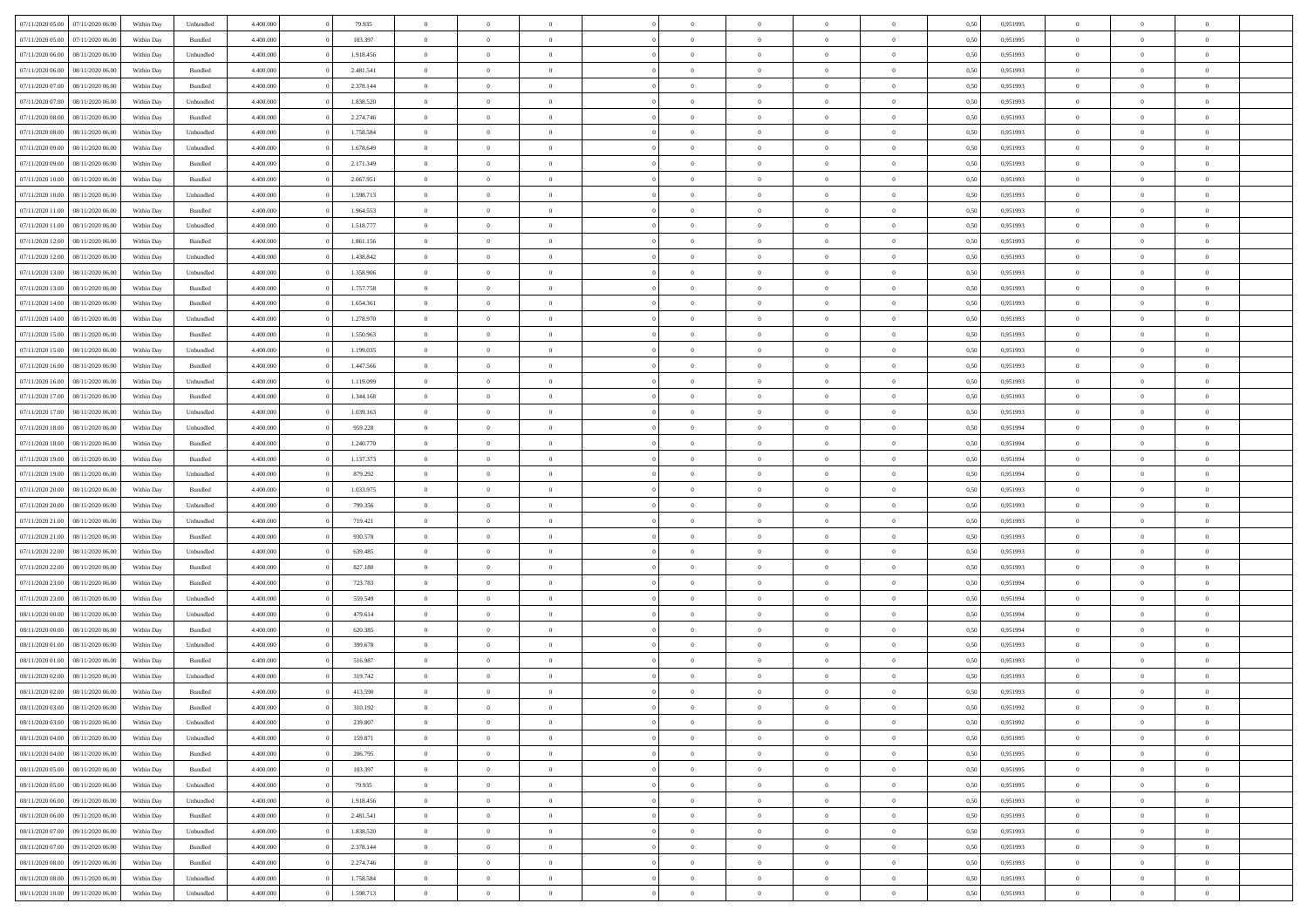| 08/11/2020 10:00 | 09/11/2020 06:00 | Within Day | Bundled            | 4.400.000 | 2.067.951 | $\overline{0}$ | $\theta$       |                | $\Omega$       | $\Omega$       | $\theta$       | $\theta$       | 0,50 | 0,951993 | $\theta$       | $\theta$       | $\overline{0}$ |  |
|------------------|------------------|------------|--------------------|-----------|-----------|----------------|----------------|----------------|----------------|----------------|----------------|----------------|------|----------|----------------|----------------|----------------|--|
|                  |                  |            |                    |           |           |                |                |                |                |                |                |                |      |          |                |                |                |  |
| 08/11/2020 11:00 | 09/11/2020 06.00 | Within Day | Unbundled          | 4.400.000 | 1.518.777 | $\overline{0}$ | $\theta$       | $\overline{0}$ | $\overline{0}$ | $\bf{0}$       | $\overline{0}$ | $\bf{0}$       | 0,50 | 0,951993 | $\theta$       | $\overline{0}$ | $\overline{0}$ |  |
| 08/11/2020 11:00 | 09/11/2020 06.00 | Within Day | Bundled            | 4.400.000 | 1.964.553 | $\overline{0}$ | $\bf{0}$       | $\overline{0}$ | $\bf{0}$       | $\bf{0}$       | $\bf{0}$       | $\mathbf{0}$   | 0,50 | 0,951993 | $\overline{0}$ | $\overline{0}$ | $\overline{0}$ |  |
| 08/11/2020 12:00 | 09/11/2020 06:00 | Within Dav | Bundled            | 4.400.000 | 1.861.156 | $\overline{0}$ | $\overline{0}$ | $\overline{0}$ | $\overline{0}$ | $\bf{0}$       | $\overline{0}$ | $\overline{0}$ | 0.50 | 0.951993 | $\theta$       | $\theta$       | $\overline{0}$ |  |
| 08/11/2020 12:00 | 09/11/2020 06.00 | Within Day | Unbundled          | 4.400.000 | 1.438.842 | $\overline{0}$ | $\theta$       | $\overline{0}$ | $\overline{0}$ | $\bf{0}$       | $\overline{0}$ | $\bf{0}$       | 0,50 | 0,951993 | $\theta$       | $\overline{0}$ | $\overline{0}$ |  |
| 08/11/2020 13.00 | 09/11/2020 06.00 | Within Day | Bundled            | 4.400.000 | 1.757.758 | $\overline{0}$ | $\overline{0}$ | $\overline{0}$ | $\bf{0}$       | $\overline{0}$ | $\overline{0}$ | $\mathbf{0}$   | 0,50 | 0,951993 | $\overline{0}$ | $\overline{0}$ | $\bf{0}$       |  |
| 08/11/2020 13:00 | 09/11/2020 06:00 | Within Dav | Unbundled          | 4.400.000 | 1.358.906 | $\overline{0}$ | $\overline{0}$ | $\overline{0}$ | $\overline{0}$ | $\overline{0}$ | $\overline{0}$ | $\overline{0}$ | 0.50 | 0.951993 | $\theta$       | $\overline{0}$ | $\overline{0}$ |  |
|                  |                  |            |                    |           |           | $\overline{0}$ |                |                |                |                |                |                |      |          |                |                |                |  |
| 08/11/2020 14:00 | 09/11/2020 06.00 | Within Day | Bundled            | 4.400.000 | 1.654.361 |                | $\theta$       | $\overline{0}$ | $\overline{0}$ | $\bf{0}$       | $\overline{0}$ | $\bf{0}$       | 0,50 | 0,951993 | $\theta$       | $\theta$       | $\overline{0}$ |  |
| 08/11/2020 14:00 | 09/11/2020 06.00 | Within Day | Unbundled          | 4.400.000 | 1.278.970 | $\overline{0}$ | $\overline{0}$ | $\overline{0}$ | $\bf{0}$       | $\bf{0}$       | $\bf{0}$       | $\mathbf{0}$   | 0,50 | 0,951993 | $\,0\,$        | $\overline{0}$ | $\overline{0}$ |  |
| 08/11/2020 15:00 | 09/11/2020 06:00 | Within Dav | Unbundled          | 4.400.000 | 1.199.035 | $\overline{0}$ | $\overline{0}$ | $\overline{0}$ | $\overline{0}$ | $\overline{0}$ | $\overline{0}$ | $\overline{0}$ | 0.50 | 0.951993 | $\theta$       | $\overline{0}$ | $\overline{0}$ |  |
| 08/11/2020 15:00 | 09/11/2020 06.00 | Within Day | Bundled            | 4.400.000 | 1.550.963 | $\overline{0}$ | $\theta$       | $\overline{0}$ | $\overline{0}$ | $\bf{0}$       | $\overline{0}$ | $\bf{0}$       | 0,50 | 0,951993 | $\,$ 0 $\,$    | $\overline{0}$ | $\overline{0}$ |  |
| 08/11/2020 16.00 | 09/11/2020 06.00 | Within Day | Bundled            | 4.400.000 | 1.447.566 | $\overline{0}$ | $\bf{0}$       | $\overline{0}$ | $\bf{0}$       | $\bf{0}$       | $\bf{0}$       | $\mathbf{0}$   | 0,50 | 0,951993 | $\overline{0}$ | $\overline{0}$ | $\bf{0}$       |  |
| 08/11/2020 16:00 | 09/11/2020 06:00 | Within Day | Unbundled          | 4.400.000 | 1.119.099 | $\overline{0}$ | $\overline{0}$ | $\overline{0}$ | $\overline{0}$ | $\bf{0}$       | $\overline{0}$ | $\overline{0}$ | 0.50 | 0.951993 | $\theta$       | $\theta$       | $\overline{0}$ |  |
| 08/11/2020 17.00 | 09/11/2020 06.00 | Within Day | Bundled            | 4.400.000 | 1.344.168 | $\overline{0}$ | $\theta$       | $\overline{0}$ | $\overline{0}$ | $\bf{0}$       | $\overline{0}$ | $\bf{0}$       | 0,50 | 0,951993 | $\theta$       | $\overline{0}$ | $\overline{0}$ |  |
| 08/11/2020 17.00 | 09/11/2020 06.00 | Within Day | Unbundled          | 4.400.000 | 1.039.163 | $\overline{0}$ | $\overline{0}$ | $\overline{0}$ | $\bf{0}$       | $\overline{0}$ | $\overline{0}$ | $\mathbf{0}$   | 0,50 | 0,951993 | $\overline{0}$ | $\overline{0}$ | $\bf{0}$       |  |
|                  |                  |            |                    |           |           |                |                |                |                |                |                |                |      |          |                |                |                |  |
| 08/11/2020 18:00 | 09/11/2020 06:00 | Within Dav | Unbundled          | 4.400.000 | 959.228   | $\overline{0}$ | $\overline{0}$ | $\overline{0}$ | $\overline{0}$ | $\overline{0}$ | $\overline{0}$ | $\overline{0}$ | 0.50 | 0,951994 | $\theta$       | $\overline{0}$ | $\overline{0}$ |  |
| 08/11/2020 18:00 | 09/11/2020 06.00 | Within Day | Bundled            | 4.400.000 | 1.240.770 | $\overline{0}$ | $\theta$       | $\overline{0}$ | $\overline{0}$ | $\bf{0}$       | $\overline{0}$ | $\bf{0}$       | 0,50 | 0,951994 | $\,$ 0 $\,$    | $\overline{0}$ | $\overline{0}$ |  |
| 08/11/2020 19:00 | 09/11/2020 06.00 | Within Day | Bundled            | 4.400.000 | 1.137.373 | $\overline{0}$ | $\overline{0}$ | $\overline{0}$ | $\bf{0}$       | $\bf{0}$       | $\bf{0}$       | $\mathbf{0}$   | 0,50 | 0,951994 | $\bf{0}$       | $\overline{0}$ | $\overline{0}$ |  |
| 08/11/2020 19:00 | 09/11/2020 06:00 | Within Day | Unbundled          | 4.400.000 | 879.292   | $\overline{0}$ | $\overline{0}$ | $\overline{0}$ | $\overline{0}$ | $\overline{0}$ | $\overline{0}$ | $\overline{0}$ | 0.50 | 0,951994 | $\theta$       | $\overline{0}$ | $\overline{0}$ |  |
| 08/11/2020 20.00 | 09/11/2020 06.00 | Within Day | Unbundled          | 4.400.000 | 799.356   | $\overline{0}$ | $\theta$       | $\overline{0}$ | $\overline{0}$ | $\bf{0}$       | $\overline{0}$ | $\bf{0}$       | 0,50 | 0,951993 | $\,$ 0 $\,$    | $\overline{0}$ | $\overline{0}$ |  |
| 08/11/2020 20.00 | 09/11/2020 06.00 | Within Day | Bundled            | 4.400.000 | 1.033.975 | $\overline{0}$ | $\overline{0}$ | $\overline{0}$ | $\bf{0}$       | $\bf{0}$       | $\bf{0}$       | $\mathbf{0}$   | 0,50 | 0,951993 | $\overline{0}$ | $\overline{0}$ | $\bf{0}$       |  |
| 08/11/2020 21.00 | 09/11/2020 06:00 | Within Day | Unbundled          | 4.400.000 | 719.421   | $\overline{0}$ | $\overline{0}$ | $\overline{0}$ | $\overline{0}$ | $\overline{0}$ | $\overline{0}$ | $\overline{0}$ | 0.50 | 0.951993 | $\theta$       | $\overline{0}$ | $\overline{0}$ |  |
|                  |                  |            |                    |           |           |                | $\theta$       |                |                | $\bf{0}$       |                |                |      |          |                |                |                |  |
| 08/11/2020 21.00 | 09/11/2020 06.00 | Within Day | Bundled            | 4.400.000 | 930.578   | $\overline{0}$ |                | $\overline{0}$ | $\overline{0}$ |                | $\overline{0}$ | $\bf{0}$       | 0,50 | 0,951993 | $\,$ 0 $\,$    | $\overline{0}$ | $\overline{0}$ |  |
| 08/11/2020 22.00 | 09/11/2020 06.00 | Within Day | Unbundled          | 4.400.000 | 639.485   | $\overline{0}$ | $\overline{0}$ | $\overline{0}$ | $\bf{0}$       | $\overline{0}$ | $\overline{0}$ | $\mathbf{0}$   | 0,50 | 0,951993 | $\overline{0}$ | $\overline{0}$ | $\bf{0}$       |  |
| 08/11/2020 22.00 | 09/11/2020 06:00 | Within Dav | Bundled            | 4.400.000 | 827.180   | $\overline{0}$ | $\overline{0}$ | $\overline{0}$ | $\overline{0}$ | $\overline{0}$ | $\overline{0}$ | $\overline{0}$ | 0.50 | 0.951993 | $\overline{0}$ | $\overline{0}$ | $\overline{0}$ |  |
| 08/11/2020 23.00 | 09/11/2020 06.00 | Within Day | Bundled            | 4.400.000 | 723.783   | $\overline{0}$ | $\theta$       | $\overline{0}$ | $\overline{0}$ | $\bf{0}$       | $\overline{0}$ | $\bf{0}$       | 0,50 | 0,951994 | $\theta$       | $\overline{0}$ | $\overline{0}$ |  |
| 08/11/2020 23.00 | 09/11/2020 06.00 | Within Day | Unbundled          | 4.400.000 | 559.549   | $\overline{0}$ | $\overline{0}$ | $\overline{0}$ | $\bf{0}$       | $\bf{0}$       | $\bf{0}$       | $\bf{0}$       | 0,50 | 0,951994 | $\,0\,$        | $\overline{0}$ | $\overline{0}$ |  |
| 09/11/2020 00.00 | 09/11/2020 06:00 | Within Day | Unbundled          | 4.400.000 | 479.614   | $\overline{0}$ | $\overline{0}$ | $\overline{0}$ | $\overline{0}$ | $\overline{0}$ | $\overline{0}$ | $\overline{0}$ | 0.50 | 0,951994 | $\theta$       | $\overline{0}$ | $\overline{0}$ |  |
| 09/11/2020 00.00 | 09/11/2020 06.00 | Within Day | Bundled            | 4.400.000 | 620.385   | $\overline{0}$ | $\theta$       | $\overline{0}$ | $\overline{0}$ | $\,$ 0         | $\overline{0}$ | $\bf{0}$       | 0,50 | 0,951994 | $\,$ 0 $\,$    | $\overline{0}$ | $\overline{0}$ |  |
|                  |                  |            |                    |           |           |                |                |                |                | $\bf{0}$       |                |                |      |          |                | $\overline{0}$ | $\bf{0}$       |  |
| 09/11/2020 01:00 | 09/11/2020 06.00 | Within Day | Bundled            | 4.400.000 | 516.987   | $\overline{0}$ | $\overline{0}$ | $\overline{0}$ | $\bf{0}$       |                | $\bf{0}$       | $\bf{0}$       | 0,50 | 0,951993 | $\overline{0}$ |                |                |  |
| 09/11/2020 01:00 | 09/11/2020 06.00 | Within Day | Unbundled          | 4.400,000 | 399.678   | $\overline{0}$ | $\Omega$       | $\overline{0}$ | $\Omega$       | $\Omega$       | $\overline{0}$ | $\overline{0}$ | 0,50 | 0,951993 | $\,0\,$        | $\theta$       | $\theta$       |  |
| 09/11/2020 02.00 | 09/11/2020 06.00 | Within Day | Unbundled          | 4.400.000 | 319.742   | $\overline{0}$ | $\overline{0}$ | $\overline{0}$ | $\overline{0}$ | $\bf{0}$       | $\overline{0}$ | $\bf{0}$       | 0,50 | 0,951993 | $\,$ 0 $\,$    | $\overline{0}$ | $\overline{0}$ |  |
| 09/11/2020 02.00 | 09/11/2020 06.00 | Within Day | Bundled            | 4.400.000 | 413.590   | $\overline{0}$ | $\overline{0}$ | $\overline{0}$ | $\bf{0}$       | $\overline{0}$ | $\overline{0}$ | $\mathbf{0}$   | 0,50 | 0,951993 | $\bf{0}$       | $\overline{0}$ | $\bf{0}$       |  |
| 09/11/2020 03.00 | 09/11/2020 06.00 | Within Day | Unbundled          | 4.400,000 | 239.807   | $\overline{0}$ | $\Omega$       | $\Omega$       | $\Omega$       | $\overline{0}$ | $\overline{0}$ | $\overline{0}$ | 0.50 | 0,951992 | $\,0\,$        | $\theta$       | $\theta$       |  |
| 09/11/2020 03.00 | 09/11/2020 06.00 | Within Day | Bundled            | 4.400.000 | 310.192   | $\overline{0}$ | $\theta$       | $\overline{0}$ | $\overline{0}$ | $\bf{0}$       | $\overline{0}$ | $\bf{0}$       | 0,50 | 0,951992 | $\,$ 0 $\,$    | $\overline{0}$ | $\overline{0}$ |  |
| 09/11/2020 04:00 | 09/11/2020 06.00 | Within Day | Bundled            | 4.400.000 | 206.795   | $\overline{0}$ | $\overline{0}$ | $\overline{0}$ | $\bf{0}$       | $\bf{0}$       | $\bf{0}$       | $\mathbf{0}$   | 0,50 | 0,951995 | $\bf{0}$       | $\overline{0}$ | $\bf{0}$       |  |
| 09/11/2020 04.00 | 09/11/2020 06:00 | Within Day | Unbundled          | 4.400,000 | 159.871   | $\overline{0}$ | $\Omega$       | $\overline{0}$ | $\Omega$       | $\overline{0}$ | $\overline{0}$ | $\overline{0}$ | 0.50 | 0,951995 | $\,$ 0 $\,$    | $\theta$       | $\theta$       |  |
| 09/11/2020 05:00 | 09/11/2020 06.00 | Within Day | Bundled            | 4.400.000 | 103.397   | $\overline{0}$ | $\overline{0}$ | $\overline{0}$ | $\overline{0}$ | $\,$ 0         | $\overline{0}$ | $\bf{0}$       | 0,50 | 0,951995 | $\,$ 0 $\,$    | $\overline{0}$ | $\overline{0}$ |  |
|                  |                  |            |                    |           |           |                |                |                |                |                |                |                |      |          |                |                |                |  |
| 09/11/2020 05.00 | 09/11/2020 06.00 | Within Day | Unbundled          | 4.400.000 | 79.935    | $\overline{0}$ | $\overline{0}$ | $\overline{0}$ | $\bf{0}$       | $\bf{0}$       | $\bf{0}$       | $\mathbf{0}$   | 0,50 | 0,951995 | $\bf{0}$       | $\overline{0}$ | $\bf{0}$       |  |
| 09/11/2020 06.00 | 10/11/2020 06.00 | Within Day | Unbundled          | 4.400,000 | 1.918.456 | $\overline{0}$ | $\Omega$       | $\overline{0}$ | $\Omega$       | $\overline{0}$ | $\overline{0}$ | $\overline{0}$ | 0,50 | 0,951993 | $\,0\,$        | $\theta$       | $\theta$       |  |
| 09/11/2020 06.00 | 10/11/2020 06.00 | Within Day | Bundled            | 4.400.000 | 2.481.541 | $\overline{0}$ | $\overline{0}$ | $\overline{0}$ | $\overline{0}$ | $\,$ 0         | $\overline{0}$ | $\bf{0}$       | 0,50 | 0,951993 | $\,$ 0 $\,$    | $\overline{0}$ | $\overline{0}$ |  |
| 09/11/2020 07.00 | 10/11/2020 06.00 | Within Day | Bundled            | 4.400.000 | 2.378.144 | $\overline{0}$ | $\overline{0}$ | $\overline{0}$ | $\bf{0}$       | $\bf{0}$       | $\overline{0}$ | $\mathbf{0}$   | 0,50 | 0,951993 | $\bf{0}$       | $\overline{0}$ | $\bf{0}$       |  |
| 09/11/2020 07.00 | 10/11/2020 06:00 | Within Day | Unbundled          | 4.400,000 | 1.838.520 | $\overline{0}$ | $\Omega$       | $\Omega$       | $\Omega$       | $\Omega$       | $\overline{0}$ | $\overline{0}$ | 0.50 | 0.951993 | $\theta$       | $\theta$       | $\theta$       |  |
| 09/11/2020 08:00 | 10/11/2020 06:00 | Within Day | Bundled            | 4.400.000 | 2.274.746 | $\bf{0}$       | $\overline{0}$ | $\overline{0}$ | $\bf{0}$       | $\,$ 0         | $\bf{0}$       | $\bf{0}$       | 0,50 | 0,951993 | $\,0\,$        | $\,0\,$        | $\overline{0}$ |  |
| 09/11/2020 08:00 | 10/11/2020 06.00 | Within Day | Unbundled          | 4.400.000 | 1.758.584 | $\overline{0}$ | $\bf{0}$       |                |                | $\bf{0}$       |                |                | 0,50 | 0,951993 | $\bf{0}$       | $\overline{0}$ |                |  |
| 09/11/2020 09:00 | 10/11/2020 06:00 | Within Day | Unbundled          | 4.400.000 | 1.678.649 | $\overline{0}$ | $\overline{0}$ | $\overline{0}$ | $\Omega$       | $\overline{0}$ | $\overline{0}$ | $\overline{0}$ | 0,50 | 0.951993 | $\theta$       | $\theta$       | $\theta$       |  |
| 09/11/2020 09:00 | 10/11/2020 06.00 | Within Day | Bundled            | 4.400.000 | 2.171.349 | $\overline{0}$ | $\,$ 0         | $\overline{0}$ | $\bf{0}$       | $\,$ 0 $\,$    | $\overline{0}$ | $\mathbf{0}$   | 0,50 | 0,951993 | $\,$ 0 $\,$    | $\,$ 0 $\,$    | $\,$ 0         |  |
|                  |                  |            |                    |           |           |                |                |                |                |                |                |                |      |          |                |                |                |  |
| 09/11/2020 10:00 | 10/11/2020 06:00 | Within Day | Unbundled          | 4.400.000 | 1.598.713 | $\overline{0}$ | $\overline{0}$ | $\overline{0}$ | $\overline{0}$ | $\overline{0}$ | $\overline{0}$ | $\mathbf{0}$   | 0,50 | 0,951993 | $\overline{0}$ | $\bf{0}$       | $\bf{0}$       |  |
| 09/11/2020 10:00 | 10/11/2020 06:00 | Within Day | $\mathbf B$ undled | 4.400,000 | 2.067.951 | $\overline{0}$ | $\overline{0}$ | $\overline{0}$ | $\Omega$       | $\overline{0}$ | $\overline{0}$ | $\bf{0}$       | 0,50 | 0,951993 | $\overline{0}$ | $\theta$       | $\overline{0}$ |  |
| 09/11/2020 11:00 | 10/11/2020 06.00 | Within Day | Bundled            | 4.400.000 | 1.964.553 | $\overline{0}$ | $\,$ 0         | $\overline{0}$ | $\overline{0}$ | $\,$ 0 $\,$    | $\overline{0}$ | $\mathbf{0}$   | 0,50 | 0,951993 | $\,$ 0 $\,$    | $\overline{0}$ | $\overline{0}$ |  |
| 09/11/2020 11:00 | 10/11/2020 06:00 | Within Day | Unbundled          | 4.400.000 | 1.518.777 | $\overline{0}$ | $\overline{0}$ | $\overline{0}$ | $\overline{0}$ | $\overline{0}$ | $\overline{0}$ | $\mathbf{0}$   | 0,50 | 0,951993 | $\overline{0}$ | $\overline{0}$ | $\bf{0}$       |  |
| 09/11/2020 12:00 | 10/11/2020 06:00 | Within Day | Bundled            | 4.400,000 | 1.861.156 | $\overline{0}$ | $\overline{0}$ | $\overline{0}$ | $\Omega$       | $\overline{0}$ | $\overline{0}$ | $\bf{0}$       | 0.50 | 0,951993 | $\overline{0}$ | $\theta$       | $\overline{0}$ |  |
| 09/11/2020 12.00 | 10/11/2020 06.00 | Within Day | Unbundled          | 4.400.000 | 1.438.842 | $\overline{0}$ | $\,$ 0         | $\overline{0}$ | $\bf{0}$       | $\bf{0}$       | $\bf{0}$       | $\bf{0}$       | 0,50 | 0,951993 | $\,$ 0 $\,$    | $\overline{0}$ | $\overline{0}$ |  |
| 09/11/2020 13:00 | 10/11/2020 06:00 | Within Day | Unbundled          | 4.400.000 | 1.358.906 | $\overline{0}$ | $\bf{0}$       | $\overline{0}$ | $\overline{0}$ | $\overline{0}$ | $\overline{0}$ | $\mathbf{0}$   | 0,50 | 0,951993 | $\overline{0}$ | $\overline{0}$ | $\bf{0}$       |  |
| 09/11/2020 13:00 | 10/11/2020 06:00 | Within Day | Bundled            | 4.400,000 | 1.757.758 | $\overline{0}$ | $\overline{0}$ | $\overline{0}$ | $\Omega$       | $\overline{0}$ | $\overline{0}$ | $\overline{0}$ | 0,50 | 0,951993 | $\overline{0}$ | $\overline{0}$ | $\overline{0}$ |  |
|                  |                  |            |                    |           |           |                |                |                |                |                |                |                |      |          |                |                |                |  |
| 09/11/2020 14:00 | 10/11/2020 06.00 | Within Day | Unbundled          | 4.400.000 | 1.278.970 | $\overline{0}$ | $\bf{0}$       | $\overline{0}$ | $\overline{0}$ | $\bf{0}$       | $\bf{0}$       | $\bf{0}$       | 0,50 | 0,951993 | $\,$ 0 $\,$    | $\,$ 0 $\,$    | $\bf{0}$       |  |
| 09/11/2020 14:00 | 10/11/2020 06:00 | Within Day | Bundled            | 4.400.000 | 1.654.361 | $\overline{0}$ | $\bf{0}$       | $\overline{0}$ | $\bf{0}$       | $\bf{0}$       | $\bf{0}$       | $\bf{0}$       | 0,50 | 0,951993 | $\overline{0}$ | $\overline{0}$ | $\bf{0}$       |  |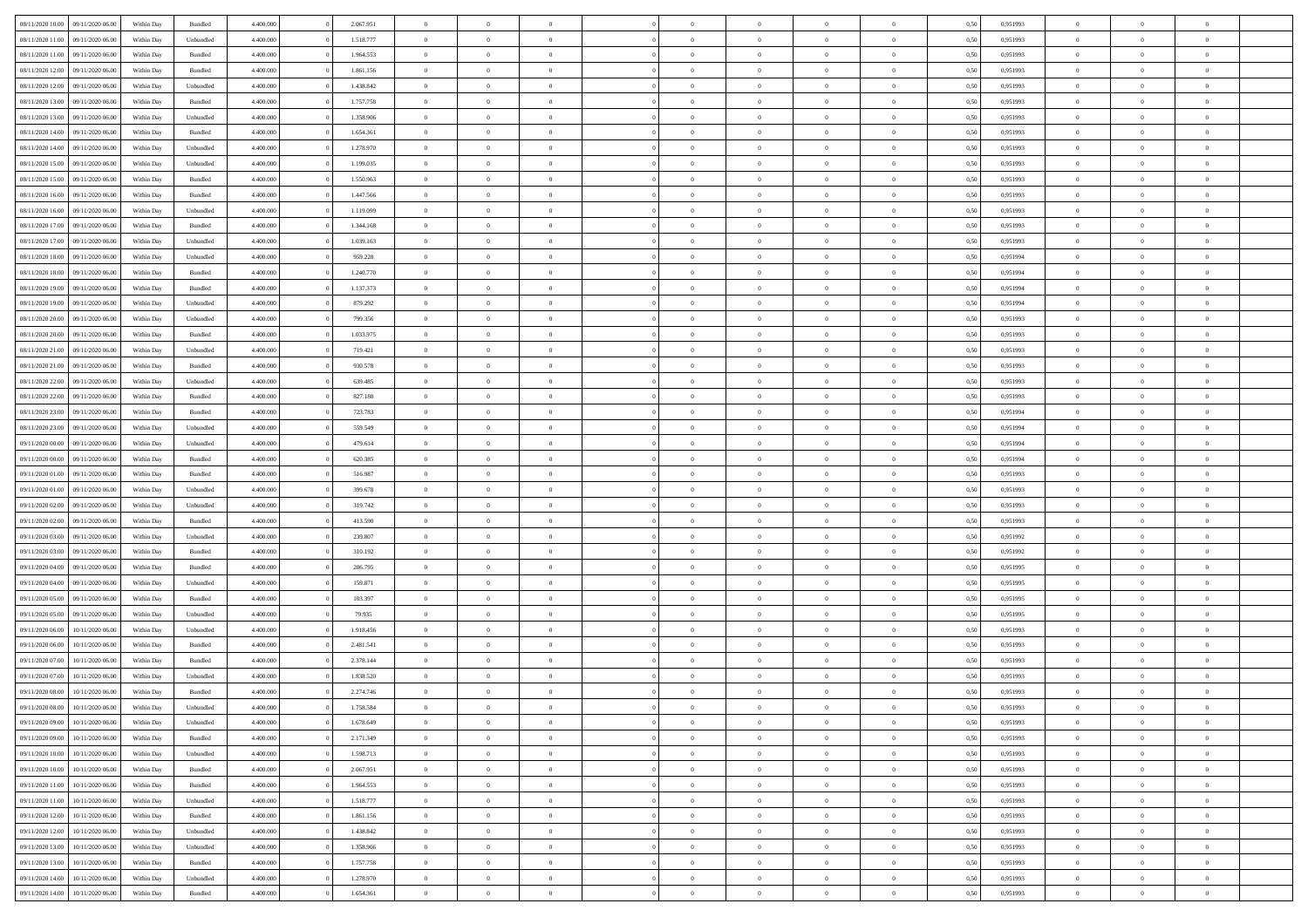| 09/11/2020 15:00<br>10/11/2020 06:00 | Within Day | Bundled            | 4.400.000 | 1.550.963 | $\overline{0}$ | $\overline{0}$ | $\Omega$       | $\Omega$       | $\theta$       |                | $\overline{0}$ | 0,50 | 0,951993 | $\mathbf{0}$   | $\Omega$       | $\Omega$       |  |
|--------------------------------------|------------|--------------------|-----------|-----------|----------------|----------------|----------------|----------------|----------------|----------------|----------------|------|----------|----------------|----------------|----------------|--|
| 09/11/2020 15:00<br>10/11/2020 06:00 | Within Day | Unbundled          | 4.400.000 | 1.199.035 | $\bf{0}$       | $\overline{0}$ | $\overline{0}$ | $\theta$       | $\overline{0}$ | $\overline{0}$ | $\,$ 0         | 0,50 | 0,951993 | $\mathbf{0}$   | $\theta$       | $\bf{0}$       |  |
| 09/11/2020 16:00<br>10/11/2020 06.00 | Within Day | Bundled            | 4.400.000 | 1.447.566 | $\overline{0}$ | $\overline{0}$ | $\overline{0}$ | $\bf{0}$       | $\bf{0}$       | $\overline{0}$ | $\mathbf{0}$   | 0,50 | 0,951993 | $\bf{0}$       | $\bf{0}$       | $\bf{0}$       |  |
| 09/11/2020 16:00<br>10/11/2020 06:00 | Within Day | Unbundled          | 4.400.000 | 1.119.099 | $\overline{0}$ | $\overline{0}$ | $\overline{0}$ | $\overline{0}$ | $\overline{0}$ | $\overline{0}$ | $\overline{0}$ | 0.50 | 0.951993 | $\mathbf{0}$   | $\overline{0}$ | $\bf{0}$       |  |
| 09/11/2020 17:00<br>10/11/2020 06:00 | Within Day | Unbundled          | 4.400.000 | 1.039.163 | $\bf{0}$       | $\overline{0}$ | $\overline{0}$ | $\theta$       | $\overline{0}$ | $\overline{0}$ | $\,$ 0         | 0,50 | 0,951993 | $\theta$       | $\theta$       | $\bf{0}$       |  |
| 09/11/2020 17.00<br>10/11/2020 06.00 | Within Day | Bundled            | 4.400.000 | 1.344.168 | $\overline{0}$ | $\overline{0}$ | $\overline{0}$ | $\bf{0}$       | $\overline{0}$ | $\overline{0}$ | $\overline{0}$ | 0,50 | 0,951993 | $\overline{0}$ | $\overline{0}$ | $\overline{0}$ |  |
| 09/11/2020 18:00<br>10/11/2020 06:00 | Within Day | Unbundled          | 4.400.000 | 959.228   | $\overline{0}$ | $\overline{0}$ | $\overline{0}$ | $\overline{0}$ | $\overline{0}$ | $\overline{0}$ | $\overline{0}$ | 0.50 | 0.951994 | $\overline{0}$ | $\overline{0}$ | $\overline{0}$ |  |
| 09/11/2020 18:00<br>10/11/2020 06:00 | Within Day | Bundled            | 4.400.000 | 1.240.770 | $\bf{0}$       | $\overline{0}$ | $\overline{0}$ | $\theta$       | $\overline{0}$ | $\overline{0}$ | $\,$ 0         | 0,50 | 0,951994 | $\theta$       | $\theta$       | $\bf{0}$       |  |
|                                      |            |                    |           |           |                |                |                |                |                |                |                |      |          |                |                |                |  |
| 09/11/2020 19:00<br>10/11/2020 06.00 | Within Day | Unbundled          | 4.400.000 | 879.292   | $\overline{0}$ | $\overline{0}$ | $\bf{0}$       | $\bf{0}$       | $\bf{0}$       | $\overline{0}$ | $\mathbf{0}$   | 0,50 | 0,951994 | $\bf{0}$       | $\bf{0}$       | $\bf{0}$       |  |
| 09/11/2020 19:00<br>10/11/2020 06:00 | Within Day | Bundled            | 4.400.000 | 1.137.373 | $\overline{0}$ | $\overline{0}$ | $\overline{0}$ | $\overline{0}$ | $\overline{0}$ | $\overline{0}$ | $\overline{0}$ | 0.50 | 0,951994 | $\overline{0}$ | $\theta$       | $\overline{0}$ |  |
| 09/11/2020 20:00<br>10/11/2020 06:00 | Within Day | Bundled            | 4.400.000 | 1.033.975 | $\bf{0}$       | $\overline{0}$ | $\overline{0}$ | $\overline{0}$ | $\overline{0}$ | $\overline{0}$ | $\,$ 0         | 0,50 | 0,951993 | $\mathbf{0}$   | $\theta$       | $\bf{0}$       |  |
| 09/11/2020 20.00<br>10/11/2020 06.00 | Within Day | Unbundled          | 4.400.000 | 799.356   | $\overline{0}$ | $\overline{0}$ | $\overline{0}$ | $\bf{0}$       | $\bf{0}$       | $\overline{0}$ | $\mathbf{0}$   | 0,50 | 0,951993 | $\overline{0}$ | $\bf{0}$       | $\bf{0}$       |  |
| 09/11/2020 21:00<br>10/11/2020 06:00 | Within Day | Unbundled          | 4.400.000 | 719.421   | $\overline{0}$ | $\overline{0}$ | $\overline{0}$ | $\overline{0}$ | $\overline{0}$ | $\overline{0}$ | $\overline{0}$ | 0.50 | 0.951993 | $\mathbf{0}$   | $\overline{0}$ | $\bf{0}$       |  |
| 09/11/2020 21.00<br>10/11/2020 06:00 | Within Day | Bundled            | 4.400.000 | 930.578   | $\bf{0}$       | $\overline{0}$ | $\overline{0}$ | $\theta$       | $\overline{0}$ | $\overline{0}$ | $\,$ 0         | 0,50 | 0,951993 | $\theta$       | $\theta$       | $\bf{0}$       |  |
| 09/11/2020 22.00<br>10/11/2020 06.00 | Within Day | Unbundled          | 4.400.000 | 639.485   | $\overline{0}$ | $\overline{0}$ | $\overline{0}$ | $\bf{0}$       | $\overline{0}$ | $\overline{0}$ | $\overline{0}$ | 0,50 | 0,951993 | $\overline{0}$ | $\overline{0}$ | $\overline{0}$ |  |
| 09/11/2020 22.00<br>10/11/2020 06:00 | Within Day | Bundled            | 4.400.000 | 827.180   | $\overline{0}$ | $\overline{0}$ | $\overline{0}$ | $\overline{0}$ | $\overline{0}$ | $\overline{0}$ | $\overline{0}$ | 0.50 | 0,951993 | $\overline{0}$ | $\overline{0}$ | $\overline{0}$ |  |
| 09/11/2020 23.00<br>10/11/2020 06:00 | Within Day | Unbundled          | 4.400.000 | 559.549   | $\bf{0}$       | $\overline{0}$ | $\overline{0}$ | $\overline{0}$ | $\overline{0}$ | $\overline{0}$ | $\bf{0}$       | 0,50 | 0,951994 | $\theta$       | $\theta$       | $\bf{0}$       |  |
| 09/11/2020 23.00<br>10/11/2020 06.00 | Within Day | Bundled            | 4.400.000 | 723.783   | $\overline{0}$ | $\overline{0}$ | $\bf{0}$       | $\bf{0}$       | $\bf{0}$       | $\overline{0}$ | $\mathbf{0}$   | 0,50 | 0,951994 | $\bf{0}$       | $\bf{0}$       | $\bf{0}$       |  |
| 10/11/2020 00:00<br>10/11/2020 06:00 | Within Day | Unbundled          | 4.400.000 | 479.614   | $\overline{0}$ | $\overline{0}$ | $\overline{0}$ | $\overline{0}$ | $\overline{0}$ | $\overline{0}$ | $\overline{0}$ | 0.50 | 0.951994 | $\overline{0}$ | $\overline{0}$ | $\overline{0}$ |  |
| 10/11/2020 00:00<br>10/11/2020 06:00 | Within Day | Bundled            | 4.400.000 | 620.385   | $\bf{0}$       | $\overline{0}$ | $\overline{0}$ | $\overline{0}$ | $\overline{0}$ | $\overline{0}$ | $\,$ 0         | 0,50 | 0,951994 | $\theta$       | $\theta$       | $\bf{0}$       |  |
|                                      |            |                    |           |           |                |                |                |                |                |                |                |      |          |                |                |                |  |
| 10/11/2020 01:00<br>10/11/2020 06.00 | Within Day | Bundled            | 4.400.000 | 516.987   | $\overline{0}$ | $\overline{0}$ | $\overline{0}$ | $\bf{0}$       | $\bf{0}$       | $\overline{0}$ | $\mathbf{0}$   | 0,50 | 0,951993 | $\bf{0}$       | $\bf{0}$       | $\bf{0}$       |  |
| 10/11/2020 01:00<br>10/11/2020 06:00 | Within Day | Unbundled          | 4.400.000 | 399.678   | $\overline{0}$ | $\overline{0}$ | $\overline{0}$ | $\overline{0}$ | $\overline{0}$ | $\overline{0}$ | $\overline{0}$ | 0.50 | 0.951993 | $\overline{0}$ | $\overline{0}$ | $\bf{0}$       |  |
| 10/11/2020 02:00<br>10/11/2020 06:00 | Within Day | Unbundled          | 4.400.000 | 319.742   | $\bf{0}$       | $\overline{0}$ | $\overline{0}$ | $\overline{0}$ | $\overline{0}$ | $\overline{0}$ | $\,$ 0         | 0,50 | 0,951993 | $\mathbf{0}$   | $\theta$       | $\bf{0}$       |  |
| 10/11/2020 02:00<br>10/11/2020 06.00 | Within Day | Bundled            | 4.400.000 | 413.590   | $\overline{0}$ | $\overline{0}$ | $\overline{0}$ | $\bf{0}$       | $\overline{0}$ | $\overline{0}$ | $\overline{0}$ | 0,50 | 0,951993 | $\overline{0}$ | $\overline{0}$ | $\overline{0}$ |  |
| 10/11/2020 03:00<br>10/11/2020 06:00 | Within Day | Bundled            | 4.400.000 | 310.192   | $\overline{0}$ | $\overline{0}$ | $\overline{0}$ | $\overline{0}$ | $\overline{0}$ | $\overline{0}$ | $\overline{0}$ | 0.50 | 0.951992 | $\overline{0}$ | $\overline{0}$ | $\overline{0}$ |  |
| 10/11/2020 03:00<br>10/11/2020 06:00 | Within Day | Unbundled          | 4.400.000 | 239.807   | $\bf{0}$       | $\overline{0}$ | $\bf{0}$       | $\overline{0}$ | $\overline{0}$ | $\overline{0}$ | $\bf{0}$       | 0,50 | 0,951992 | $\theta$       | $\theta$       | $\bf{0}$       |  |
| 10/11/2020 04:00<br>10/11/2020 06.00 | Within Day | Unbundled          | 4.400.000 | 159.871   | $\overline{0}$ | $\overline{0}$ | $\bf{0}$       | $\bf{0}$       | $\bf{0}$       | $\overline{0}$ | $\mathbf{0}$   | 0,50 | 0,951995 | $\bf{0}$       | $\bf{0}$       | $\bf{0}$       |  |
| 10/11/2020 04:00<br>10/11/2020 06:00 | Within Day | Bundled            | 4.400.000 | 206.795   | $\overline{0}$ | $\overline{0}$ | $\overline{0}$ | $\overline{0}$ | $\overline{0}$ | $\overline{0}$ | $\overline{0}$ | 0.50 | 0.951995 | $\overline{0}$ | $\overline{0}$ | $\overline{0}$ |  |
| 10/11/2020 05:00<br>10/11/2020 06:00 | Within Day | Unbundled          | 4.400.000 | 79.935    | $\bf{0}$       | $\overline{0}$ | $\overline{0}$ | $\overline{0}$ | $\overline{0}$ | $\overline{0}$ | $\,$ 0         | 0,50 | 0,951995 | $\,$ 0 $\,$    | $\theta$       | $\bf{0}$       |  |
| 10/11/2020 05:00<br>10/11/2020 06.00 | Within Day | Bundled            | 4.400.000 | 103.397   | $\overline{0}$ | $\overline{0}$ | $\overline{0}$ | $\bf{0}$       | $\bf{0}$       | $\overline{0}$ | $\mathbf{0}$   | 0,50 | 0,951995 | $\overline{0}$ | $\bf{0}$       | $\bf{0}$       |  |
| 10/11/2020 06:00<br>11/11/2020 06.00 | Within Day | Unbundled          | 4.400.000 | 1.918.456 | $\overline{0}$ | $\overline{0}$ | $\overline{0}$ | $\overline{0}$ | $\overline{0}$ | $\Omega$       | $\overline{0}$ | 0,50 | 0,951993 | $\bf{0}$       | $\Omega$       | $\Omega$       |  |
| 10/11/2020 06:00<br>11/11/2020 06.00 | Within Day | $\mathbf B$ undled | 4.400.000 | 2.481.541 | $\bf{0}$       | $\overline{0}$ | $\overline{0}$ | $\theta$       | $\overline{0}$ | $\overline{0}$ | $\,$ 0         | 0,50 | 0,951993 | $\theta$       | $\theta$       | $\bf{0}$       |  |
|                                      |            |                    |           |           |                |                |                |                |                |                |                |      |          |                |                |                |  |
| 10/11/2020 07:00<br>11/11/2020 06.00 | Within Day | Bundled            | 4.400.000 | 2.378.144 | $\overline{0}$ | $\overline{0}$ | $\overline{0}$ | $\bf{0}$       | $\overline{0}$ | $\overline{0}$ | $\overline{0}$ | 0,50 | 0,951993 | $\overline{0}$ | $\overline{0}$ | $\overline{0}$ |  |
| 10/11/2020 07:00<br>11/11/2020 06.00 | Within Day | Unbundled          | 4,400,000 | 1.838.520 | $\overline{0}$ | $\overline{0}$ | $\overline{0}$ | $\overline{0}$ | $\overline{0}$ | $\Omega$       | $\overline{0}$ | 0.50 | 0,951993 | $\overline{0}$ | $\overline{0}$ | $\Omega$       |  |
| 10/11/2020 08:00<br>11/11/2020 06:00 | Within Day | Bundled            | 4.400.000 | 2.274.746 | $\bf{0}$       | $\overline{0}$ | $\bf{0}$       | $\overline{0}$ | $\overline{0}$ | $\overline{0}$ | $\bf{0}$       | 0,50 | 0,951993 | $\theta$       | $\theta$       | $\bf{0}$       |  |
| 10/11/2020 08:00<br>11/11/2020 06.00 | Within Day | Unbundled          | 4.400.000 | 1.758.584 | $\overline{0}$ | $\overline{0}$ | $\bf{0}$       | $\bf{0}$       | $\bf{0}$       | $\overline{0}$ | $\bf{0}$       | 0,50 | 0,951993 | $\bf{0}$       | $\bf{0}$       | $\bf{0}$       |  |
| 10/11/2020 09:00<br>11/11/2020 06.00 | Within Day | Bundled            | 4,400,000 | 2.171.349 | $\overline{0}$ | $\overline{0}$ | $\Omega$       | $\overline{0}$ | $\overline{0}$ | $\Omega$       | $\theta$       | 0.50 | 0,951993 | $\overline{0}$ | $\Omega$       | $\theta$       |  |
| 10/11/2020 09:00<br>11/11/2020 06.00 | Within Day | Unbundled          | 4.400.000 | 1.678.649 | $\bf{0}$       | $\overline{0}$ | $\bf{0}$       | $\overline{0}$ | $\overline{0}$ | $\overline{0}$ | $\,$ 0         | 0,50 | 0,951993 | $\,$ 0 $\,$    | $\theta$       | $\bf{0}$       |  |
| 10/11/2020 10:00<br>11/11/2020 06.00 | Within Day | Unbundled          | 4.400.000 | 1.598.713 | $\overline{0}$ | $\overline{0}$ | $\overline{0}$ | $\bf{0}$       | $\bf{0}$       | $\overline{0}$ | $\mathbf{0}$   | 0,50 | 0,951993 | $\overline{0}$ | $\bf{0}$       | $\bf{0}$       |  |
| 10/11/2020 10:00<br>11/11/2020 06.00 | Within Day | Bundled            | 4.400.000 | 2.067.951 | $\overline{0}$ | $\overline{0}$ | $\overline{0}$ | $\overline{0}$ | $\bf{0}$       | $\Omega$       | $\overline{0}$ | 0.50 | 0,951993 | $\overline{0}$ | $\overline{0}$ | $\Omega$       |  |
| 10/11/2020 11:00<br>11/11/2020 06:00 | Within Day | Unbundled          | 4.400.000 | 1.518.777 | $\bf{0}$       | $\overline{0}$ | $\bf{0}$       | $\overline{0}$ | $\bf{0}$       | $\overline{0}$ | $\,$ 0         | 0,50 | 0,951993 | $\,$ 0 $\,$    | $\theta$       | $\bf{0}$       |  |
| 10/11/2020 11:00<br>11/11/2020 06.00 | Within Day | Bundled            | 4.400.000 | 1.964.553 | $\overline{0}$ | $\overline{0}$ | $\bf{0}$       | $\bf{0}$       | $\overline{0}$ | $\overline{0}$ | $\overline{0}$ | 0,50 | 0,951993 | $\overline{0}$ | $\bf{0}$       | $\bf{0}$       |  |
| 10/11/2020 12:00<br>11/11/2020 06.00 | Within Day | Unbundled          | 4,400,000 | 1.438.842 | $\overline{0}$ | $\overline{0}$ | $\overline{0}$ | $\overline{0}$ | $\overline{0}$ | $\Omega$       | $\overline{0}$ | 0.50 | 0,951993 | $\bf{0}$       | $\theta$       | $\overline{0}$ |  |
| 10/11/2020 12:00<br>11/11/2020 06:00 | Within Day | Bundled            | 4.400.000 | 1.861.156 | $\bf{0}$       | $\overline{0}$ | $\bf{0}$       | $\bf{0}$       | $\bf{0}$       | $\overline{0}$ | $\,$ 0 $\,$    | 0,50 | 0,951993 | $\bf{0}$       | $\,$ 0         | $\,$ 0         |  |
| 10/11/2020 13:00 11/11/2020 06:00    | Within Day | Unbundled          | 4.400.000 | 1.358.906 | $\bf{0}$       | $\bf{0}$       |                | $\bf{0}$       |                |                | $\bf{0}$       | 0,50 | 0,951993 | $\bf{0}$       | $\bf{0}$       |                |  |
| 10/11/2020 13:00 11/11/2020 06:00    |            |                    | 4.400.000 | 1.757.758 | $\overline{0}$ | $\overline{0}$ | $\theta$       | $\overline{0}$ | $\overline{0}$ | $\theta$       | $\mathbf{0}$   |      |          | $\overline{0}$ | $\overline{0}$ | $\Omega$       |  |
|                                      | Within Day | Bundled            |           |           |                |                |                |                |                |                |                | 0,50 | 0,951993 |                |                |                |  |
| 10/11/2020 14:00<br>11/11/2020 06:00 | Within Day | Bundled            | 4.400.000 | 1.654.361 | $\overline{0}$ | $\overline{0}$ | $\overline{0}$ | $\bf{0}$       | $\overline{0}$ | $\overline{0}$ | $\mathbf{0}$   | 0,50 | 0,951993 | $\,$ 0 $\,$    | $\overline{0}$ | $\,$ 0 $\,$    |  |
| 10/11/2020 14.00 11/11/2020 06.00    | Within Day | Unbundled          | 4.400.000 | 1.278.970 | $\overline{0}$ | $\overline{0}$ | $\overline{0}$ | $\bf{0}$       | $\overline{0}$ | $\overline{0}$ | $\overline{0}$ | 0,50 | 0,951993 | $\bf{0}$       | $\overline{0}$ | $\overline{0}$ |  |
| 10/11/2020 15:00<br>11/11/2020 06:00 | Within Day | Bundled            | 4.400.000 | 1.550.963 | $\overline{0}$ | $\overline{0}$ | $\overline{0}$ | $\overline{0}$ | $\bf{0}$       | $\overline{0}$ | $\bf{0}$       | 0,50 | 0,951993 | $\overline{0}$ | $\overline{0}$ | $\overline{0}$ |  |
| 10/11/2020 15:00<br>11/11/2020 06:00 | Within Day | Unbundled          | 4.400.000 | 1.199.035 | $\overline{0}$ | $\overline{0}$ | $\overline{0}$ | $\overline{0}$ | $\overline{0}$ | $\overline{0}$ | $\,$ 0 $\,$    | 0,50 | 0,951993 | $\,$ 0 $\,$    | $\theta$       | $\bf{0}$       |  |
| 10/11/2020 16.00<br>11/11/2020 06:00 | Within Day | Bundled            | 4.400.000 | 1.447.566 | $\overline{0}$ | $\overline{0}$ | $\overline{0}$ | $\bf{0}$       | $\overline{0}$ | $\overline{0}$ | $\overline{0}$ | 0,50 | 0,951993 | $\bf{0}$       | $\overline{0}$ | $\overline{0}$ |  |
| 10/11/2020 16:00<br>11/11/2020 06.00 | Within Day | Unbundled          | 4.400.000 | 1.119.099 | $\overline{0}$ | $\overline{0}$ | $\overline{0}$ | $\overline{0}$ | $\overline{0}$ | $\overline{0}$ | $\overline{0}$ | 0.50 | 0,951993 | $\overline{0}$ | $\overline{0}$ | $\overline{0}$ |  |
| 10/11/2020 17.00<br>11/11/2020 06:00 | Within Day | Unbundled          | 4.400.000 | 1.039.163 | $\overline{0}$ | $\overline{0}$ | $\overline{0}$ | $\bf{0}$       | $\bf{0}$       | $\overline{0}$ | $\,$ 0 $\,$    | 0,50 | 0,951993 | $\,$ 0 $\,$    | $\theta$       | $\,$ 0         |  |
| 10/11/2020 17:00<br>11/11/2020 06.00 | Within Day | Bundled            | 4.400.000 | 1.344.168 | $\overline{0}$ | $\overline{0}$ | $\overline{0}$ | $\bf{0}$       | $\overline{0}$ | $\overline{0}$ | $\overline{0}$ | 0,50 | 0,951993 | $\bf{0}$       | $\bf{0}$       | $\overline{0}$ |  |
| 10/11/2020 18:00<br>11/11/2020 06:00 | Within Day | Bundled            | 4.400.000 | 1.240.770 | $\overline{0}$ | $\overline{0}$ | $\overline{0}$ | $\overline{0}$ | $\overline{0}$ | $\overline{0}$ | $\overline{0}$ | 0.50 | 0,951994 | $\overline{0}$ | $\overline{0}$ | $\overline{0}$ |  |
| 10/11/2020 18:00<br>11/11/2020 06:00 | Within Day | Unbundled          | 4.400.000 | 959.228   | $\overline{0}$ | $\overline{0}$ | $\overline{0}$ | $\bf{0}$       | $\bf{0}$       | $\bf{0}$       | $\,$ 0 $\,$    | 0,50 | 0,951994 | $\,$ 0 $\,$    | $\,0\,$        | $\,$ 0         |  |
|                                      | Within Day | Bundled            | 4.400.000 | 1.137.373 | $\overline{0}$ | $\overline{0}$ | $\bf{0}$       | $\bf{0}$       | $\bf{0}$       | $\overline{0}$ | $\bf{0}$       | 0,50 | 0,951994 | $\bf{0}$       | $\bf{0}$       | $\bf{0}$       |  |
| 10/11/2020 19:00 11/11/2020 06:00    |            |                    |           |           |                |                |                |                |                |                |                |      |          |                |                |                |  |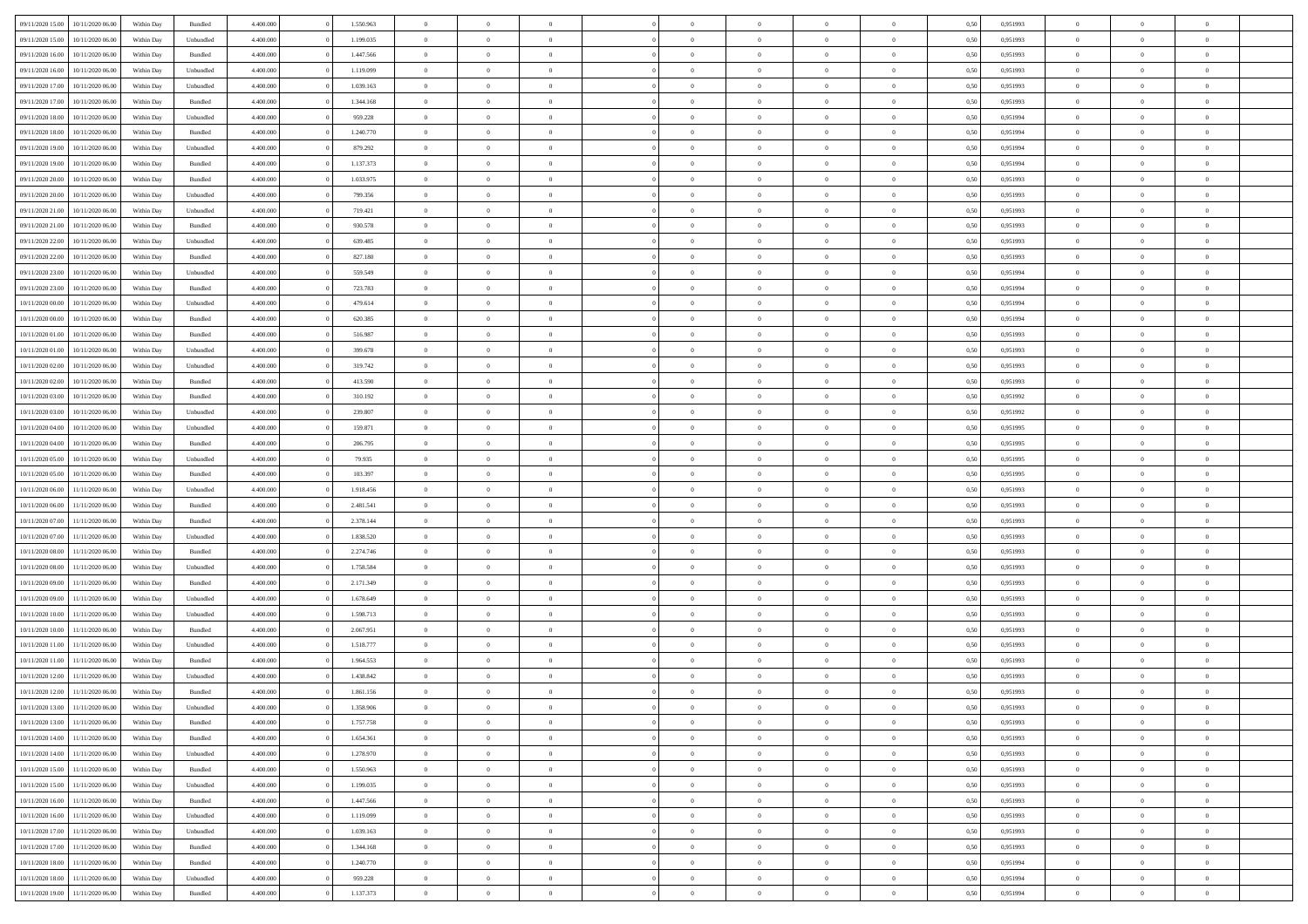| 10/11/2020 19:00 | 11/11/2020 06:00 | Within Dav | Unbundled          | 4.400.000 | 879.292   | $\overline{0}$ | $\theta$       |                | $\Omega$       | $\Omega$       | $\theta$       | $\theta$       | 0,50 | 0,951994 | $\theta$       | $\theta$       | $\theta$       |  |
|------------------|------------------|------------|--------------------|-----------|-----------|----------------|----------------|----------------|----------------|----------------|----------------|----------------|------|----------|----------------|----------------|----------------|--|
|                  |                  |            |                    |           |           |                |                |                |                |                |                |                |      |          |                |                |                |  |
| 10/11/2020 20.00 | 11/11/2020 06.00 | Within Day | Bundled            | 4.400.000 | 1.033.975 | $\overline{0}$ | $\theta$       | $\overline{0}$ | $\overline{0}$ | $\bf{0}$       | $\overline{0}$ | $\bf{0}$       | 0,50 | 0,951993 | $\theta$       | $\overline{0}$ | $\overline{0}$ |  |
| 10/11/2020 20:00 | 11/11/2020 06.00 | Within Day | Unbundled          | 4.400.000 | 799.356   | $\overline{0}$ | $\overline{0}$ | $\overline{0}$ | $\bf{0}$       | $\bf{0}$       | $\bf{0}$       | $\mathbf{0}$   | 0,50 | 0,951993 | $\bf{0}$       | $\overline{0}$ | $\overline{0}$ |  |
| 10/11/2020 21:00 | 11/11/2020 06:00 | Within Dav | Bundled            | 4.400.000 | 930.578   | $\overline{0}$ | $\overline{0}$ | $\overline{0}$ | $\overline{0}$ | $\bf{0}$       | $\overline{0}$ | $\overline{0}$ | 0.50 | 0.951993 | $\theta$       | $\theta$       | $\overline{0}$ |  |
| 10/11/2020 21.00 | 11/11/2020 06.00 | Within Day | Unbundled          | 4.400.000 | 719.421   | $\overline{0}$ | $\theta$       | $\overline{0}$ | $\overline{0}$ | $\bf{0}$       | $\overline{0}$ | $\bf{0}$       | 0,50 | 0,951993 | $\theta$       | $\overline{0}$ | $\overline{0}$ |  |
| 10/11/2020 22.00 | 11/11/2020 06.00 | Within Day | Unbundled          | 4.400.000 | 639.485   | $\overline{0}$ | $\bf{0}$       | $\overline{0}$ | $\bf{0}$       | $\overline{0}$ | $\overline{0}$ | $\mathbf{0}$   | 0,50 | 0,951993 | $\bf{0}$       | $\overline{0}$ | $\bf{0}$       |  |
| 10/11/2020 22.00 | 11/11/2020 06.00 | Within Dav | Bundled            | 4.400.000 | 827.180   | $\overline{0}$ | $\overline{0}$ | $\overline{0}$ | $\overline{0}$ | $\overline{0}$ | $\overline{0}$ | $\overline{0}$ | 0.50 | 0.951993 | $\theta$       | $\overline{0}$ | $\overline{0}$ |  |
|                  |                  |            |                    |           |           |                |                |                |                |                |                |                |      |          |                |                |                |  |
| 10/11/2020 23.00 | 11/11/2020 06.00 | Within Day | Unbundled          | 4.400.000 | 559.549   | $\overline{0}$ | $\theta$       | $\overline{0}$ | $\overline{0}$ | $\bf{0}$       | $\overline{0}$ | $\bf{0}$       | 0,50 | 0,951994 | $\theta$       | $\theta$       | $\overline{0}$ |  |
| 10/11/2020 23:00 | 11/11/2020 06.00 | Within Day | Bundled            | 4.400.000 | 723.783   | $\overline{0}$ | $\overline{0}$ | $\overline{0}$ | $\bf{0}$       | $\bf{0}$       | $\bf{0}$       | $\bf{0}$       | 0,50 | 0,951994 | $\,0\,$        | $\overline{0}$ | $\overline{0}$ |  |
| 11/11/2020 00:00 | 11/11/2020 06.00 | Within Dav | Unbundled          | 4.400.000 | 479.614   | $\overline{0}$ | $\overline{0}$ | $\overline{0}$ | $\overline{0}$ | $\overline{0}$ | $\overline{0}$ | $\overline{0}$ | 0.50 | 0,951994 | $\theta$       | $\overline{0}$ | $\overline{0}$ |  |
| 11/11/2020 00:00 | 11/11/2020 06.00 | Within Day | Bundled            | 4.400.000 | 620.385   | $\overline{0}$ | $\theta$       | $\overline{0}$ | $\overline{0}$ | $\bf{0}$       | $\overline{0}$ | $\bf{0}$       | 0,50 | 0,951994 | $\,$ 0 $\,$    | $\overline{0}$ | $\overline{0}$ |  |
| 11/11/2020 01.00 | 11/11/2020 06.00 | Within Day | Bundled            | 4.400.000 | 516.987   | $\overline{0}$ | $\overline{0}$ | $\overline{0}$ | $\bf{0}$       | $\bf{0}$       | $\bf{0}$       | $\mathbf{0}$   | 0,50 | 0,951993 | $\overline{0}$ | $\overline{0}$ | $\overline{0}$ |  |
| 11/11/2020 01:00 | 11/11/2020 06:00 | Within Day | Unbundled          | 4.400.000 | 399,678   | $\overline{0}$ | $\overline{0}$ | $\overline{0}$ | $\overline{0}$ | $\bf{0}$       | $\overline{0}$ | $\overline{0}$ | 0.50 | 0.951993 | $\theta$       | $\theta$       | $\overline{0}$ |  |
| 11/11/2020 02.00 | 11/11/2020 06.00 | Within Day | Bundled            | 4.400.000 | 413.590   | $\overline{0}$ | $\theta$       | $\overline{0}$ | $\overline{0}$ | $\bf{0}$       | $\overline{0}$ | $\bf{0}$       | 0,50 | 0,951993 | $\theta$       | $\overline{0}$ | $\overline{0}$ |  |
|                  |                  |            |                    |           |           |                |                |                |                |                |                |                |      |          |                |                |                |  |
| 11/11/2020 02:00 | 11/11/2020 06.00 | Within Day | Unbundled          | 4.400.000 | 319.742   | $\overline{0}$ | $\overline{0}$ | $\overline{0}$ | $\bf{0}$       | $\overline{0}$ | $\overline{0}$ | $\mathbf{0}$   | 0,50 | 0,951993 | $\overline{0}$ | $\overline{0}$ | $\bf{0}$       |  |
| 11/11/2020 03:00 | 11/11/2020 06.00 | Within Dav | Bundled            | 4.400.000 | 310.192   | $\overline{0}$ | $\overline{0}$ | $\overline{0}$ | $\overline{0}$ | $\overline{0}$ | $\overline{0}$ | $\overline{0}$ | 0.50 | 0.951992 | $\theta$       | $\overline{0}$ | $\overline{0}$ |  |
| 11/11/2020 03.00 | 11/11/2020 06.00 | Within Day | Unbundled          | 4.400.000 | 239.807   | $\overline{0}$ | $\theta$       | $\overline{0}$ | $\overline{0}$ | $\bf{0}$       | $\overline{0}$ | $\bf{0}$       | 0,50 | 0,951992 | $\,$ 0 $\,$    | $\theta$       | $\overline{0}$ |  |
| 11/11/2020 04:00 | 11/11/2020 06.00 | Within Day | Bundled            | 4.400.000 | 206.795   | $\overline{0}$ | $\overline{0}$ | $\overline{0}$ | $\bf{0}$       | $\bf{0}$       | $\bf{0}$       | $\mathbf{0}$   | 0,50 | 0,951995 | $\,0\,$        | $\overline{0}$ | $\overline{0}$ |  |
| 11/11/2020 04:00 | 11/11/2020 06.00 | Within Day | Unbundled          | 4.400.000 | 159.871   | $\overline{0}$ | $\overline{0}$ | $\overline{0}$ | $\overline{0}$ | $\overline{0}$ | $\overline{0}$ | $\overline{0}$ | 0.50 | 0.951995 | $\theta$       | $\overline{0}$ | $\overline{0}$ |  |
| 11/11/2020 05:00 | 11/11/2020 06.00 | Within Day | Bundled            | 4.400.000 | 103.397   | $\overline{0}$ | $\theta$       | $\overline{0}$ | $\overline{0}$ | $\bf{0}$       | $\overline{0}$ | $\bf{0}$       | 0,50 | 0,951995 | $\,$ 0 $\,$    | $\theta$       | $\overline{0}$ |  |
| 11/11/2020 05:00 | 11/11/2020 06.00 | Within Day | Unbundled          | 4.400.000 | 79.935    | $\overline{0}$ | $\overline{0}$ | $\overline{0}$ | $\overline{0}$ | $\bf{0}$       | $\overline{0}$ | $\bf{0}$       | 0,50 | 0,951995 | $\bf{0}$       | $\overline{0}$ | $\overline{0}$ |  |
| 11/11/2020 06:00 | 12/11/2020 06:00 | Within Day | Bundled            | 4.400.000 | 2.481.541 | $\overline{0}$ | $\overline{0}$ | $\overline{0}$ | $\overline{0}$ | $\bf{0}$       | $\overline{0}$ | $\overline{0}$ | 0.50 | 0.951993 | $\theta$       | $\theta$       | $\overline{0}$ |  |
|                  |                  |            |                    |           |           |                |                |                |                |                |                |                |      |          |                |                |                |  |
| 11/11/2020 06.00 | 12/11/2020 06.00 | Within Day | Unbundled          | 4.400.000 | 1.918.456 | $\overline{0}$ | $\theta$       | $\overline{0}$ | $\overline{0}$ | $\bf{0}$       | $\overline{0}$ | $\bf{0}$       | 0,50 | 0,951993 | $\,$ 0 $\,$    | $\overline{0}$ | $\overline{0}$ |  |
| 11/11/2020 07.00 | 12/11/2020 06.00 | Within Day | Unbundled          | 4.400.000 | 1.838.520 | $\overline{0}$ | $\bf{0}$       | $\overline{0}$ | $\overline{0}$ | $\overline{0}$ | $\overline{0}$ | $\mathbf{0}$   | 0,50 | 0,951993 | $\bf{0}$       | $\overline{0}$ | $\bf{0}$       |  |
| 11/11/2020 07.00 | 12/11/2020 06:00 | Within Dav | Bundled            | 4.400.000 | 2.378.144 | $\overline{0}$ | $\overline{0}$ | $\overline{0}$ | $\overline{0}$ | $\overline{0}$ | $\overline{0}$ | $\overline{0}$ | 0.50 | 0.951993 | $\overline{0}$ | $\overline{0}$ | $\overline{0}$ |  |
| 11/11/2020 08:00 | 12/11/2020 06.00 | Within Day | Unbundled          | 4.400.000 | 1.758.584 | $\overline{0}$ | $\theta$       | $\overline{0}$ | $\overline{0}$ | $\bf{0}$       | $\overline{0}$ | $\bf{0}$       | 0,50 | 0,951993 | $\theta$       | $\theta$       | $\overline{0}$ |  |
| 11/11/2020 08:00 | 12/11/2020 06.00 | Within Day | Bundled            | 4.400.000 | 2.274.746 | $\overline{0}$ | $\overline{0}$ | $\overline{0}$ | $\overline{0}$ | $\bf{0}$       | $\bf{0}$       | $\bf{0}$       | 0,50 | 0,951993 | $\,0\,$        | $\overline{0}$ | $\overline{0}$ |  |
| 11/11/2020 09:00 | 12/11/2020 06.00 | Within Day | Unbundled          | 4.400.000 | 1.678.649 | $\overline{0}$ | $\overline{0}$ | $\overline{0}$ | $\overline{0}$ | $\overline{0}$ | $\overline{0}$ | $\overline{0}$ | 0.50 | 0.951993 | $\theta$       | $\overline{0}$ | $\overline{0}$ |  |
| 11/11/2020 09:00 | 12/11/2020 06.00 | Within Day | Bundled            | 4.400.000 | 2.171.349 | $\overline{0}$ | $\theta$       | $\overline{0}$ | $\overline{0}$ | $\bf{0}$       | $\overline{0}$ | $\bf{0}$       | 0,50 | 0,951993 | $\,$ 0 $\,$    | $\overline{0}$ | $\overline{0}$ |  |
|                  |                  |            |                    |           |           |                | $\overline{0}$ |                |                | $\bf{0}$       |                |                |      |          |                | $\overline{0}$ | $\overline{0}$ |  |
| 11/11/2020 10.00 | 12/11/2020 06.00 | Within Day | Bundled            | 4.400.000 | 2.067.951 | $\overline{0}$ |                | $\overline{0}$ | $\bf{0}$       |                | $\bf{0}$       | $\bf{0}$       | 0,50 | 0,951993 | $\bf{0}$       |                |                |  |
| 11/11/2020 10:00 | 12/11/2020 06.00 | Within Day | Unbundled          | 4.400.000 | 1.598.713 | $\overline{0}$ | $\Omega$       | $\overline{0}$ | $\Omega$       | $\Omega$       | $\overline{0}$ | $\overline{0}$ | 0,50 | 0,951993 | $\,0\,$        | $\theta$       | $\theta$       |  |
| 11/11/2020 11:00 | 12/11/2020 06.00 | Within Day | Bundled            | 4.400.000 | 1.964.553 | $\overline{0}$ | $\theta$       | $\overline{0}$ | $\overline{0}$ | $\bf{0}$       | $\overline{0}$ | $\bf{0}$       | 0,50 | 0,951993 | $\,$ 0 $\,$    | $\overline{0}$ | $\overline{0}$ |  |
| 11/11/2020 11:00 | 12/11/2020 06.00 | Within Day | Unbundled          | 4.400.000 | 1.518.777 | $\overline{0}$ | $\overline{0}$ | $\overline{0}$ | $\bf{0}$       | $\bf{0}$       | $\overline{0}$ | $\mathbf{0}$   | 0,50 | 0,951993 | $\bf{0}$       | $\overline{0}$ | $\bf{0}$       |  |
| 11/11/2020 12:00 | 12/11/2020 06.00 | Within Day | Unbundled          | 4.400,000 | 1.438.842 | $\overline{0}$ | $\Omega$       | $\Omega$       | $\Omega$       | $\bf{0}$       | $\overline{0}$ | $\overline{0}$ | 0.50 | 0,951993 | $\,0\,$        | $\theta$       | $\theta$       |  |
| 11/11/2020 12:00 | 12/11/2020 06.00 | Within Day | Bundled            | 4.400.000 | 1.861.156 | $\overline{0}$ | $\theta$       | $\overline{0}$ | $\overline{0}$ | $\bf{0}$       | $\overline{0}$ | $\bf{0}$       | 0,50 | 0,951993 | $\,$ 0 $\,$    | $\overline{0}$ | $\overline{0}$ |  |
| 11/11/2020 13:00 | 12/11/2020 06.00 | Within Day | Bundled            | 4.400.000 | 1.757.758 | $\overline{0}$ | $\overline{0}$ | $\overline{0}$ | $\bf{0}$       | $\bf{0}$       | $\bf{0}$       | $\bf{0}$       | 0,50 | 0,951993 | $\bf{0}$       | $\overline{0}$ | $\overline{0}$ |  |
| 11/11/2020 13:00 | 12/11/2020 06.00 | Within Day | Unbundled          | 4.400,000 | 1.358,906 | $\overline{0}$ | $\Omega$       | $\overline{0}$ | $\Omega$       | $\overline{0}$ | $\overline{0}$ | $\overline{0}$ | 0.50 | 0,951993 | $\,0\,$        | $\theta$       | $\theta$       |  |
| 11/11/2020 14:00 | 12/11/2020 06.00 |            | Bundled            | 4.400.000 | 1.654.361 | $\overline{0}$ | $\theta$       | $\overline{0}$ | $\overline{0}$ | $\,$ 0         | $\overline{0}$ |                |      | 0,951993 | $\,$ 0 $\,$    | $\overline{0}$ | $\overline{0}$ |  |
|                  |                  | Within Day |                    |           |           |                |                |                |                |                |                | $\bf{0}$       | 0,50 |          |                |                |                |  |
| 11/11/2020 14:00 | 12/11/2020 06.00 | Within Day | Unbundled          | 4.400.000 | 1.278.970 | $\overline{0}$ | $\overline{0}$ | $\overline{0}$ | $\bf{0}$       | $\bf{0}$       | $\bf{0}$       | $\bf{0}$       | 0,50 | 0,951993 | $\bf{0}$       | $\overline{0}$ | $\overline{0}$ |  |
| 11/11/2020 15:00 | 12/11/2020 06.00 | Within Day | Unbundled          | 4.400.000 | 1.199.035 | $\overline{0}$ | $\Omega$       | $\overline{0}$ | $\Omega$       | $\overline{0}$ | $\overline{0}$ | $\overline{0}$ | 0,50 | 0,951993 | $\,0\,$        | $\theta$       | $\theta$       |  |
| 11/11/2020 15:00 | 12/11/2020 06.00 | Within Day | Bundled            | 4.400.000 | 1.550.963 | $\overline{0}$ | $\theta$       | $\overline{0}$ | $\overline{0}$ | $\,$ 0         | $\overline{0}$ | $\bf{0}$       | 0,50 | 0,951993 | $\,$ 0 $\,$    | $\overline{0}$ | $\overline{0}$ |  |
| 11/11/2020 16:00 | 12/11/2020 06.00 | Within Day | Bundled            | 4.400.000 | 1.447.566 | $\overline{0}$ | $\overline{0}$ | $\overline{0}$ | $\bf{0}$       | $\bf{0}$       | $\bf{0}$       | $\mathbf{0}$   | 0,50 | 0,951993 | $\overline{0}$ | $\overline{0}$ | $\bf{0}$       |  |
| 11/11/2020 16:00 | 12/11/2020 06.00 | Within Day | Unbundled          | 4.400,000 | 1.119.099 | $\overline{0}$ | $\Omega$       | $\Omega$       | $\Omega$       | $\Omega$       | $\Omega$       | $\overline{0}$ | 0.50 | 0.951993 | $\theta$       | $\theta$       | $\theta$       |  |
| 11/11/2020 17.00 | 12/11/2020 06.00 | Within Day | Unbundled          | 4.400.000 | 1.039.163 | $\overline{0}$ | $\,$ 0 $\,$    | $\overline{0}$ | $\bf{0}$       | $\,$ 0         | $\bf{0}$       | $\bf{0}$       | 0,50 | 0,951993 | $\,0\,$        | $\overline{0}$ | $\overline{0}$ |  |
| 11/11/2020 17:00 | 12/11/2020 06.00 | Within Day | $\mathbf B$ undled | 4.400.000 | 1.344.168 | $\bf{0}$       | $\bf{0}$       |                |                |                |                |                | 0,50 | 0,951993 | $\bf{0}$       | $\overline{0}$ |                |  |
| 11/11/2020 18:00 | 12/11/2020 06.00 | Within Day | Bundled            | 4.400.000 | 1.240.770 | $\overline{0}$ | $\overline{0}$ | $\overline{0}$ | $\Omega$       | $\overline{0}$ | $\overline{0}$ | $\overline{0}$ | 0,50 | 0.951994 | $\theta$       | $\theta$       | $\theta$       |  |
|                  |                  |            |                    |           |           |                |                |                |                |                |                |                |      |          |                |                |                |  |
| 11/11/2020 18:00 | 12/11/2020 06.00 | Within Day | Unbundled          | 4.400.000 | 959.228   | $\overline{0}$ | $\bf{0}$       | $\overline{0}$ | $\bf{0}$       | $\,$ 0 $\,$    | $\overline{0}$ | $\,$ 0 $\,$    | 0,50 | 0,951994 | $\,$ 0 $\,$    | $\,$ 0 $\,$    | $\,$ 0         |  |
| 11/11/2020 19.00 | 12/11/2020 06.00 | Within Day | Bundled            | 4.400.000 | 1.137.373 | $\overline{0}$ | $\overline{0}$ | $\overline{0}$ | $\overline{0}$ | $\overline{0}$ | $\overline{0}$ | $\mathbf{0}$   | 0,50 | 0,951994 | $\overline{0}$ | $\bf{0}$       | $\bf{0}$       |  |
| 11/11/2020 19:00 | 12/11/2020 06.00 | Within Day | Unbundled          | 4.400.000 | 879.292   | $\overline{0}$ | $\overline{0}$ | $\overline{0}$ | $\Omega$       | $\overline{0}$ | $\overline{0}$ | $\overline{0}$ | 0,50 | 0,951994 | $\overline{0}$ | $\,$ 0 $\,$    | $\overline{0}$ |  |
| 11/11/2020 20.00 | 12/11/2020 06.00 | Within Day | Bundled            | 4.400.000 | 1.033.975 | $\overline{0}$ | $\,$ 0         | $\overline{0}$ | $\bf{0}$       | $\,$ 0 $\,$    | $\overline{0}$ | $\mathbf{0}$   | 0,50 | 0,951993 | $\,$ 0 $\,$    | $\overline{0}$ | $\overline{0}$ |  |
| 11/11/2020 20.00 | 12/11/2020 06.00 | Within Day | Unbundled          | 4.400.000 | 799.356   | $\overline{0}$ | $\overline{0}$ | $\overline{0}$ | $\overline{0}$ | $\overline{0}$ | $\overline{0}$ | $\mathbf{0}$   | 0,50 | 0,951993 | $\overline{0}$ | $\overline{0}$ | $\bf{0}$       |  |
| 11/11/2020 21.00 | 12/11/2020 06.00 | Within Day | Unbundled          | 4.400.000 | 719.421   | $\overline{0}$ | $\overline{0}$ | $\overline{0}$ | $\overline{0}$ | $\overline{0}$ | $\overline{0}$ | $\bf{0}$       | 0.50 | 0,951993 | $\overline{0}$ | $\theta$       | $\overline{0}$ |  |
| 11/11/2020 21.00 | 12/11/2020 06.00 | Within Day | Bundled            | 4.400.000 | 930.578   | $\overline{0}$ | $\,$ 0         | $\overline{0}$ | $\bf{0}$       | $\bf{0}$       | $\bf{0}$       | $\bf{0}$       | 0,50 | 0,951993 | $\,$ 0 $\,$    | $\overline{0}$ | $\overline{0}$ |  |
|                  | 12/11/2020 06.00 | Within Day | Bundled            | 4.400.000 | 827.180   | $\overline{0}$ | $\bf{0}$       | $\overline{0}$ | $\overline{0}$ | $\overline{0}$ | $\overline{0}$ | $\mathbf{0}$   | 0,50 | 0,951993 | $\overline{0}$ | $\overline{0}$ | $\bf{0}$       |  |
| 11/11/2020 22.00 |                  |            |                    |           |           |                |                |                |                |                |                |                |      |          |                |                |                |  |
| 11/11/2020 22.00 | 12/11/2020 06.00 | Within Day | Unbundled          | 4.400,000 | 639,485   | $\overline{0}$ | $\overline{0}$ | $\overline{0}$ | $\Omega$       | $\overline{0}$ | $\overline{0}$ | $\overline{0}$ | 0,50 | 0,951993 | $\overline{0}$ | $\overline{0}$ | $\overline{0}$ |  |
| 11/11/2020 23.00 | 12/11/2020 06.00 | Within Day | Unbundled          | 4.400.000 | 559.549   | $\overline{0}$ | $\bf{0}$       | $\overline{0}$ | $\bf{0}$       | $\bf{0}$       | $\bf{0}$       | $\mathbf{0}$   | 0,50 | 0,951994 | $\,$ 0 $\,$    | $\,$ 0 $\,$    | $\bf{0}$       |  |
| 11/11/2020 23:00 | 12/11/2020 06.00 | Within Day | Bundled            | 4.400.000 | 723.783   | $\overline{0}$ | $\overline{0}$ | $\overline{0}$ | $\overline{0}$ | $\overline{0}$ | $\bf{0}$       | $\mathbf{0}$   | 0,50 | 0,951994 | $\overline{0}$ | $\bf{0}$       | $\bf{0}$       |  |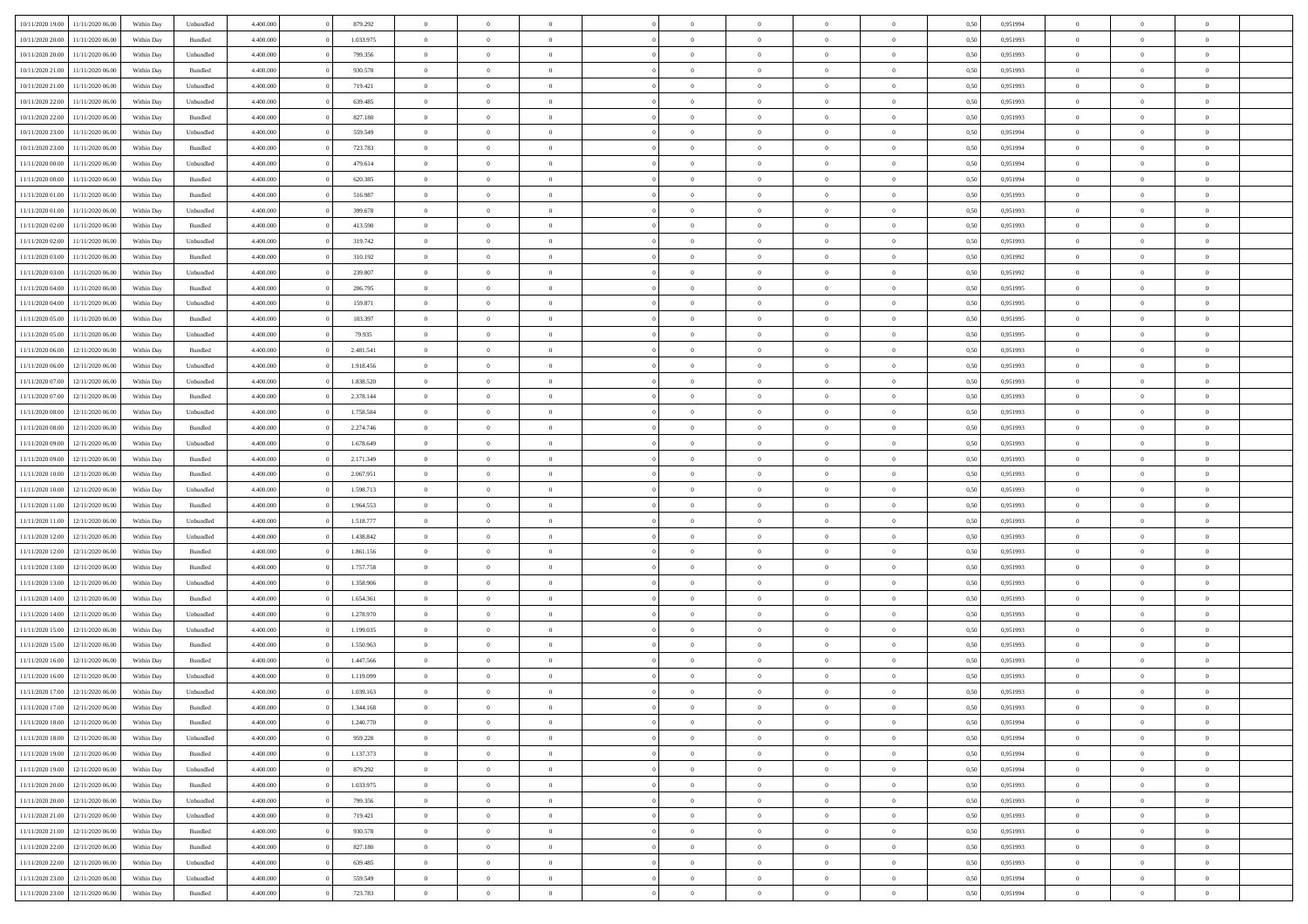| 12/11/2020 00:00 | 12/11/2020 06:00 | Within Dav | Bundled            | 4.400.000 | 620.385   | $\overline{0}$ | $\Omega$       |                | $\Omega$       | $\Omega$       | $\Omega$       | $\theta$       | 0,50 | 0,951994 | $\theta$       | $\theta$       | $\theta$       |  |
|------------------|------------------|------------|--------------------|-----------|-----------|----------------|----------------|----------------|----------------|----------------|----------------|----------------|------|----------|----------------|----------------|----------------|--|
|                  |                  |            |                    |           |           |                |                |                |                |                |                |                |      |          |                |                |                |  |
| 12/11/2020 00:00 | 12/11/2020 06.00 | Within Day | Unbundled          | 4.400.000 | 479.614   | $\overline{0}$ | $\theta$       | $\overline{0}$ | $\overline{0}$ | $\bf{0}$       | $\overline{0}$ | $\bf{0}$       | 0,50 | 0,951994 | $\theta$       | $\overline{0}$ | $\overline{0}$ |  |
| 12/11/2020 01:00 | 12/11/2020 06.00 | Within Day | Unbundled          | 4.400.000 | 399.678   | $\overline{0}$ | $\overline{0}$ | $\overline{0}$ | $\bf{0}$       | $\bf{0}$       | $\bf{0}$       | $\bf{0}$       | 0,50 | 0,951993 | $\overline{0}$ | $\overline{0}$ | $\overline{0}$ |  |
| 12/11/2020 01:00 | 12/11/2020 06:00 | Within Dav | Bundled            | 4.400.000 | 516,987   | $\overline{0}$ | $\overline{0}$ | $\overline{0}$ | $\overline{0}$ | $\bf{0}$       | $\overline{0}$ | $\overline{0}$ | 0.50 | 0.951993 | $\theta$       | $\theta$       | $\overline{0}$ |  |
| 12/11/2020 02:00 | 12/11/2020 06.00 | Within Day | Bundled            | 4.400.000 | 413.590   | $\overline{0}$ | $\theta$       | $\overline{0}$ | $\overline{0}$ | $\bf{0}$       | $\overline{0}$ | $\bf{0}$       | 0,50 | 0,951993 | $\theta$       | $\theta$       | $\overline{0}$ |  |
| 12/11/2020 02:00 | 12/11/2020 06.00 | Within Day | Unbundled          | 4.400.000 | 319.742   | $\overline{0}$ | $\bf{0}$       | $\overline{0}$ | $\bf{0}$       | $\overline{0}$ | $\overline{0}$ | $\mathbf{0}$   | 0,50 | 0,951993 | $\overline{0}$ | $\overline{0}$ | $\bf{0}$       |  |
|                  |                  |            |                    |           |           |                |                |                |                |                |                |                |      |          |                |                |                |  |
| 12/11/2020 03:00 | 12/11/2020 06.00 | Within Dav | Unbundled          | 4.400.000 | 239.807   | $\overline{0}$ | $\overline{0}$ | $\overline{0}$ | $\overline{0}$ | $\overline{0}$ | $\overline{0}$ | $\overline{0}$ | 0.50 | 0.951992 | $\theta$       | $\overline{0}$ | $\overline{0}$ |  |
| 12/11/2020 03:00 | 12/11/2020 06.00 | Within Day | Bundled            | 4.400.000 | 310.192   | $\overline{0}$ | $\theta$       | $\overline{0}$ | $\overline{0}$ | $\bf{0}$       | $\overline{0}$ | $\bf{0}$       | 0,50 | 0,951992 | $\theta$       | $\theta$       | $\overline{0}$ |  |
| 12/11/2020 04:00 | 12/11/2020 06.00 | Within Day | Unbundled          | 4.400.000 | 159.871   | $\overline{0}$ | $\overline{0}$ | $\overline{0}$ | $\overline{0}$ | $\bf{0}$       | $\overline{0}$ | $\bf{0}$       | 0,50 | 0,951995 | $\,0\,$        | $\overline{0}$ | $\overline{0}$ |  |
| 12/11/2020 04:00 | 12/11/2020 06:00 | Within Dav | Bundled            | 4.400.000 | 206.795   | $\overline{0}$ | $\overline{0}$ | $\overline{0}$ | $\overline{0}$ | $\overline{0}$ | $\overline{0}$ | $\overline{0}$ | 0.50 | 0.951995 | $\theta$       | $\overline{0}$ | $\overline{0}$ |  |
| 12/11/2020 05:00 | 12/11/2020 06.00 | Within Day | Unbundled          | 4.400.000 | 79.935    | $\overline{0}$ | $\theta$       | $\overline{0}$ | $\overline{0}$ | $\bf{0}$       | $\overline{0}$ | $\bf{0}$       | 0,50 | 0,951995 | $\,$ 0 $\,$    | $\theta$       | $\overline{0}$ |  |
| 12/11/2020 05.00 | 12/11/2020 06.00 | Within Day | Bundled            | 4.400.000 | 103.397   | $\overline{0}$ | $\overline{0}$ | $\overline{0}$ | $\overline{0}$ | $\bf{0}$       | $\overline{0}$ | $\bf{0}$       | 0,50 | 0,951995 | $\overline{0}$ | $\overline{0}$ | $\overline{0}$ |  |
| 12/11/2020 06:00 | 13/11/2020 06:00 | Within Day | Unbundled          | 4.400.000 | 1.918.456 | $\overline{0}$ | $\overline{0}$ | $\overline{0}$ | $\overline{0}$ | $\bf{0}$       | $\overline{0}$ | $\overline{0}$ | 0.50 | 0.951993 | $\theta$       | $\theta$       | $\overline{0}$ |  |
|                  |                  |            |                    |           |           | $\overline{0}$ | $\theta$       | $\overline{0}$ | $\overline{0}$ | $\bf{0}$       | $\overline{0}$ |                |      |          | $\theta$       | $\overline{0}$ | $\overline{0}$ |  |
| 12/11/2020 06:00 | 13/11/2020 06.00 | Within Day | Bundled            | 4.400.000 | 2.481.541 |                |                |                |                |                |                | $\bf{0}$       | 0,50 | 0,951993 |                |                |                |  |
| 12/11/2020 07:00 | 13/11/2020 06.00 | Within Day | Bundled            | 4.400.000 | 2.378.144 | $\overline{0}$ | $\bf{0}$       | $\overline{0}$ | $\overline{0}$ | $\overline{0}$ | $\overline{0}$ | $\mathbf{0}$   | 0,50 | 0,951993 | $\overline{0}$ | $\overline{0}$ | $\bf{0}$       |  |
| 12/11/2020 07.00 | 13/11/2020 06:00 | Within Dav | Unbundled          | 4.400.000 | 1.838.520 | $\overline{0}$ | $\overline{0}$ | $\overline{0}$ | $\overline{0}$ | $\overline{0}$ | $\overline{0}$ | $\overline{0}$ | 0.50 | 0.951993 | $\theta$       | $\overline{0}$ | $\overline{0}$ |  |
| 12/11/2020 08:00 | 13/11/2020 06.00 | Within Day | Bundled            | 4.400.000 | 2.274.746 | $\overline{0}$ | $\theta$       | $\overline{0}$ | $\overline{0}$ | $\bf{0}$       | $\overline{0}$ | $\bf{0}$       | 0,50 | 0,951993 | $\theta$       | $\theta$       | $\overline{0}$ |  |
| 12/11/2020 08:00 | 13/11/2020 06.00 | Within Day | Unbundled          | 4.400.000 | 1.758.584 | $\overline{0}$ | $\overline{0}$ | $\overline{0}$ | $\overline{0}$ | $\bf{0}$       | $\overline{0}$ | $\bf{0}$       | 0,50 | 0,951993 | $\,0\,$        | $\overline{0}$ | $\overline{0}$ |  |
| 12/11/2020 09:00 | 13/11/2020 06.00 | Within Day | Unbundled          | 4.400.000 | 1.678.649 | $\overline{0}$ | $\overline{0}$ | $\overline{0}$ | $\overline{0}$ | $\overline{0}$ | $\overline{0}$ | $\overline{0}$ | 0.50 | 0.951993 | $\theta$       | $\overline{0}$ | $\overline{0}$ |  |
| 12/11/2020 09:00 | 13/11/2020 06.00 | Within Day | Bundled            | 4.400.000 | 2.171.349 | $\overline{0}$ | $\theta$       | $\overline{0}$ | $\overline{0}$ | $\bf{0}$       | $\overline{0}$ | $\bf{0}$       | 0,50 | 0,951993 | $\,$ 0 $\,$    | $\theta$       | $\overline{0}$ |  |
|                  |                  |            |                    |           |           |                |                |                |                |                |                |                |      |          |                |                |                |  |
| 12/11/2020 10:00 | 13/11/2020 06.00 | Within Day | Bundled            | 4.400.000 | 2.067.951 | $\overline{0}$ | $\overline{0}$ | $\overline{0}$ | $\overline{0}$ | $\bf{0}$       | $\overline{0}$ | $\bf{0}$       | 0,50 | 0,951993 | $\,0\,$        | $\overline{0}$ | $\overline{0}$ |  |
| 12/11/2020 10:00 | 13/11/2020 06:00 | Within Day | Unbundled          | 4.400.000 | 1.598.713 | $\overline{0}$ | $\overline{0}$ | $\overline{0}$ | $\overline{0}$ | $\bf{0}$       | $\overline{0}$ | $\overline{0}$ | 0.50 | 0.951993 | $\theta$       | $\theta$       | $\overline{0}$ |  |
| 12/11/2020 11:00 | 13/11/2020 06.00 | Within Day | Bundled            | 4.400.000 | 1.964.553 | $\overline{0}$ | $\theta$       | $\overline{0}$ | $\overline{0}$ | $\bf{0}$       | $\overline{0}$ | $\bf{0}$       | 0,50 | 0,951993 | $\,$ 0 $\,$    | $\overline{0}$ | $\overline{0}$ |  |
| 12/11/2020 11:00 | 13/11/2020 06.00 | Within Day | Unbundled          | 4.400.000 | 1.518.777 | $\overline{0}$ | $\bf{0}$       | $\overline{0}$ | $\bf{0}$       | $\overline{0}$ | $\overline{0}$ | $\mathbf{0}$   | 0,50 | 0,951993 | $\bf{0}$       | $\overline{0}$ | $\bf{0}$       |  |
| 12/11/2020 12:00 | 13/11/2020 06:00 | Within Day | Bundled            | 4.400.000 | 1.861.156 | $\overline{0}$ | $\overline{0}$ | $\overline{0}$ | $\overline{0}$ | $\overline{0}$ | $\overline{0}$ | $\overline{0}$ | 0.50 | 0.951993 | $\theta$       | $\overline{0}$ | $\overline{0}$ |  |
| 12/11/2020 12:00 | 13/11/2020 06.00 | Within Day | Unbundled          | 4.400.000 | 1.438.842 | $\overline{0}$ | $\theta$       | $\overline{0}$ | $\overline{0}$ | $\bf{0}$       | $\overline{0}$ | $\bf{0}$       | 0,50 | 0,951993 | $\theta$       | $\theta$       | $\overline{0}$ |  |
| 12/11/2020 13:00 | 13/11/2020 06.00 | Within Day | Unbundled          | 4.400.000 | 1.358.906 | $\overline{0}$ | $\overline{0}$ | $\overline{0}$ | $\bf{0}$       | $\bf{0}$       | $\bf{0}$       | $\bf{0}$       | 0,50 | 0,951993 | $\,0\,$        | $\overline{0}$ | $\overline{0}$ |  |
|                  | 13/11/2020 06.00 |            | Bundled            | 4.400.000 | 1.757.758 | $\overline{0}$ | $\overline{0}$ | $\overline{0}$ | $\overline{0}$ | $\overline{0}$ | $\overline{0}$ | $\overline{0}$ | 0.50 | 0.951993 | $\theta$       | $\overline{0}$ | $\overline{0}$ |  |
| 12/11/2020 13:00 |                  | Within Day |                    |           |           |                |                |                |                |                |                |                |      |          |                |                |                |  |
| 12/11/2020 14:00 | 13/11/2020 06.00 | Within Day | Unbundled          | 4.400.000 | 1.278.970 | $\overline{0}$ | $\theta$       | $\overline{0}$ | $\overline{0}$ | $\bf{0}$       | $\overline{0}$ | $\bf{0}$       | 0,50 | 0,951993 | $\,$ 0 $\,$    | $\overline{0}$ | $\overline{0}$ |  |
| 12/11/2020 14:00 | 13/11/2020 06.00 | Within Day | Bundled            | 4.400.000 | 1.654.361 | $\overline{0}$ | $\overline{0}$ | $\overline{0}$ | $\bf{0}$       | $\bf{0}$       | $\bf{0}$       | $\bf{0}$       | 0,50 | 0,951993 | $\bf{0}$       | $\overline{0}$ | $\overline{0}$ |  |
| 12/11/2020 15:00 | 13/11/2020 06.00 | Within Day | Unbundled          | 4.400.000 | 1.199.035 | $\overline{0}$ | $\Omega$       | $\Omega$       | $\Omega$       | $\Omega$       | $\overline{0}$ | $\overline{0}$ | 0,50 | 0,951993 | $\,0\,$        | $\theta$       | $\theta$       |  |
| 12/11/2020 15:00 | 13/11/2020 06.00 | Within Day | Bundled            | 4.400.000 | 1.550.963 | $\overline{0}$ | $\theta$       | $\overline{0}$ | $\overline{0}$ | $\bf{0}$       | $\overline{0}$ | $\bf{0}$       | 0,50 | 0,951993 | $\theta$       | $\theta$       | $\overline{0}$ |  |
| 12/11/2020 16:00 | 13/11/2020 06.00 | Within Day | Unbundled          | 4.400.000 | 1.119.099 | $\overline{0}$ | $\overline{0}$ | $\overline{0}$ | $\bf{0}$       | $\bf{0}$       | $\overline{0}$ | $\mathbf{0}$   | 0,50 | 0,951993 | $\overline{0}$ | $\overline{0}$ | $\bf{0}$       |  |
| 12/11/2020 16:00 | 13/11/2020 06.00 | Within Day | Bundled            | 4.400,000 | 1.447.566 | $\overline{0}$ | $\Omega$       | $\Omega$       | $\Omega$       | $\bf{0}$       | $\overline{0}$ | $\overline{0}$ | 0.50 | 0,951993 | $\,0\,$        | $\theta$       | $\theta$       |  |
| 12/11/2020 17:00 | 13/11/2020 06.00 | Within Day | Bundled            | 4.400.000 | 1.344.168 | $\overline{0}$ | $\theta$       | $\overline{0}$ | $\overline{0}$ | $\bf{0}$       | $\overline{0}$ | $\bf{0}$       | 0,50 | 0,951993 | $\,$ 0 $\,$    | $\theta$       | $\overline{0}$ |  |
|                  |                  |            |                    |           |           |                |                |                |                |                |                |                |      |          |                |                |                |  |
| 12/11/2020 17:00 | 13/11/2020 06.00 | Within Day | Unbundled          | 4.400.000 | 1.039.163 | $\overline{0}$ | $\overline{0}$ | $\overline{0}$ | $\bf{0}$       | $\bf{0}$       | $\bf{0}$       | $\bf{0}$       | 0,50 | 0,951993 | $\,0\,$        | $\overline{0}$ | $\overline{0}$ |  |
| 12/11/2020 18:00 | 13/11/2020 06.00 | Within Day | Unbundled          | 4.400,000 | 959.228   | $\overline{0}$ | $\Omega$       | $\Omega$       | $\Omega$       | $\theta$       | $\overline{0}$ | $\overline{0}$ | 0.50 | 0.951994 | $\theta$       | $\theta$       | $\theta$       |  |
| 12/11/2020 18:00 | 13/11/2020 06.00 | Within Day | Bundled            | 4.400.000 | 1.240.770 | $\overline{0}$ | $\theta$       | $\overline{0}$ | $\overline{0}$ | $\,$ 0         | $\overline{0}$ | $\bf{0}$       | 0,50 | 0,951994 | $\,$ 0 $\,$    | $\overline{0}$ | $\overline{0}$ |  |
| 12/11/2020 19:00 | 13/11/2020 06.00 | Within Day | Bundled            | 4.400.000 | 1.137.373 | $\overline{0}$ | $\overline{0}$ | $\overline{0}$ | $\bf{0}$       | $\bf{0}$       | $\bf{0}$       | $\bf{0}$       | 0,50 | 0,951994 | $\overline{0}$ | $\overline{0}$ | $\overline{0}$ |  |
| 12/11/2020 19:00 | 13/11/2020 06.00 | Within Day | Unbundled          | 4.400.000 | 879.292   | $\overline{0}$ | $\Omega$       | $\overline{0}$ | $\Omega$       | $\overline{0}$ | $\overline{0}$ | $\overline{0}$ | 0,50 | 0,951994 | $\,0\,$        | $\theta$       | $\theta$       |  |
| 12/11/2020 20.00 | 13/11/2020 06.00 | Within Day | Bundled            | 4.400.000 | 1.033.975 | $\overline{0}$ | $\theta$       | $\overline{0}$ | $\overline{0}$ | $\,$ 0         | $\overline{0}$ | $\bf{0}$       | 0,50 | 0,951993 | $\,$ 0 $\,$    | $\overline{0}$ | $\overline{0}$ |  |
| 12/11/2020 20:00 | 13/11/2020 06.00 | Within Day | Unbundled          | 4.400.000 | 799.356   | $\overline{0}$ | $\overline{0}$ | $\overline{0}$ | $\bf{0}$       | $\bf{0}$       | $\bf{0}$       | $\mathbf{0}$   | 0,50 | 0,951993 | $\overline{0}$ | $\overline{0}$ | $\bf{0}$       |  |
| 12/11/2020 21:00 | 13/11/2020 06.00 | Within Day | Bundled            | 4.400,000 | 930.578   | $\overline{0}$ | $\Omega$       | $\Omega$       | $\Omega$       | $\Omega$       | $\Omega$       | $\overline{0}$ | 0.50 | 0.951993 | $\theta$       | $\theta$       | $\theta$       |  |
| 12/11/2020 21:00 | 13/11/2020 06.00 | Within Day | Unbundled          | 4.400.000 | 719.421   | $\overline{0}$ | $\,$ 0 $\,$    | $\overline{0}$ | $\bf{0}$       | $\,$ 0         | $\bf{0}$       | $\bf{0}$       | 0,50 | 0,951993 | $\,0\,$        | $\overline{0}$ | $\overline{0}$ |  |
|                  |                  |            |                    |           |           |                |                |                |                |                |                |                |      |          |                |                |                |  |
| 12/11/2020 22.00 | 13/11/2020 06.00 | Within Day | Unbundled          | 4.400.000 | 639.485   | $\bf{0}$       | $\bf{0}$       |                |                |                |                |                | 0,50 | 0,951993 | $\bf{0}$       | $\overline{0}$ |                |  |
| 12/11/2020 22.00 | 13/11/2020 06:00 | Within Day | Bundled            | 4.400.000 | 827.180   | $\overline{0}$ | $\overline{0}$ | $\overline{0}$ | $\Omega$       | $\overline{0}$ | $\overline{0}$ | $\overline{0}$ | 0,50 | 0.951993 | $\theta$       | $\theta$       | $\theta$       |  |
| 12/11/2020 23.00 | 13/11/2020 06.00 | Within Day | Bundled            | 4.400.000 | 723.783   | $\overline{0}$ | $\bf{0}$       | $\overline{0}$ | $\bf{0}$       | $\,$ 0 $\,$    | $\overline{0}$ | $\,$ 0 $\,$    | 0,50 | 0,951994 | $\,$ 0 $\,$    | $\,$ 0 $\,$    | $\,$ 0         |  |
| 12/11/2020 23:00 | 13/11/2020 06.00 | Within Day | Unbundled          | 4.400.000 | 559.549   | $\overline{0}$ | $\overline{0}$ | $\overline{0}$ | $\overline{0}$ | $\overline{0}$ | $\overline{0}$ | $\mathbf{0}$   | 0,50 | 0,951994 | $\overline{0}$ | $\bf{0}$       | $\bf{0}$       |  |
| 13/11/2020 00:00 | 13/11/2020 06.00 | Within Day | $\mathbf B$ undled | 4.400.000 | 620.385   | $\overline{0}$ | $\overline{0}$ | $\overline{0}$ | $\Omega$       | $\overline{0}$ | $\overline{0}$ | $\overline{0}$ | 0,50 | 0,951994 | $\overline{0}$ | $\theta$       | $\overline{0}$ |  |
| 13/11/2020 00:00 | 13/11/2020 06.00 | Within Day | Unbundled          | 4.400.000 | 479.614   | $\overline{0}$ | $\,$ 0         | $\overline{0}$ | $\bf{0}$       | $\,$ 0 $\,$    | $\overline{0}$ | $\mathbf{0}$   | 0,50 | 0,951994 | $\,$ 0 $\,$    | $\overline{0}$ | $\overline{0}$ |  |
| 13/11/2020 01.00 | 13/11/2020 06.00 | Within Day | Unbundled          | 4.400.000 | 399.678   | $\overline{0}$ | $\overline{0}$ | $\overline{0}$ | $\overline{0}$ | $\overline{0}$ | $\overline{0}$ | $\mathbf{0}$   | 0,50 | 0,951993 | $\overline{0}$ | $\overline{0}$ | $\bf{0}$       |  |
|                  |                  |            |                    |           |           |                |                |                |                |                |                |                |      |          |                |                |                |  |
| 13/11/2020 01:00 | 13/11/2020 06.00 | Within Day | Bundled            | 4.400,000 | 516.987   | $\overline{0}$ | $\overline{0}$ | $\overline{0}$ | $\overline{0}$ | $\overline{0}$ | $\overline{0}$ | $\bf{0}$       | 0.50 | 0,951993 | $\overline{0}$ | $\theta$       | $\overline{0}$ |  |
| 13/11/2020 02.00 | 13/11/2020 06.00 | Within Day | Bundled            | 4.400.000 | 413.590   | $\overline{0}$ | $\,$ 0         | $\overline{0}$ | $\bf{0}$       | $\bf{0}$       | $\bf{0}$       | $\bf{0}$       | 0,50 | 0,951993 | $\,$ 0 $\,$    | $\overline{0}$ | $\overline{0}$ |  |
| 13/11/2020 02.00 | 13/11/2020 06.00 | Within Day | Unbundled          | 4.400.000 | 319.742   | $\overline{0}$ | $\bf{0}$       | $\overline{0}$ | $\overline{0}$ | $\overline{0}$ | $\overline{0}$ | $\mathbf{0}$   | 0,50 | 0,951993 | $\overline{0}$ | $\overline{0}$ | $\bf{0}$       |  |
| 13/11/2020 03:00 | 13/11/2020 06.00 | Within Day | Bundled            | 4.400,000 | 310.192   | $\overline{0}$ | $\overline{0}$ | $\overline{0}$ | $\Omega$       | $\overline{0}$ | $\overline{0}$ | $\overline{0}$ | 0.50 | 0,951992 | $\overline{0}$ | $\overline{0}$ | $\overline{0}$ |  |
| 13/11/2020 03:00 | 13/11/2020 06.00 | Within Day | Unbundled          | 4.400.000 | 239.807   | $\overline{0}$ | $\bf{0}$       | $\overline{0}$ | $\overline{0}$ | $\bf{0}$       | $\bf{0}$       | $\mathbf{0}$   | 0,50 | 0,951992 | $\,$ 0 $\,$    | $\,$ 0 $\,$    | $\bf{0}$       |  |
| 13/11/2020 04:00 | 13/11/2020 06.00 | Within Day | Unbundled          | 4.400.000 | 159.871   | $\overline{0}$ | $\bf{0}$       | $\overline{0}$ | $\bf{0}$       | $\bf{0}$       | $\bf{0}$       | $\bf{0}$       | 0,50 | 0,951995 | $\overline{0}$ | $\overline{0}$ | $\bf{0}$       |  |
|                  |                  |            |                    |           |           |                |                |                |                |                |                |                |      |          |                |                |                |  |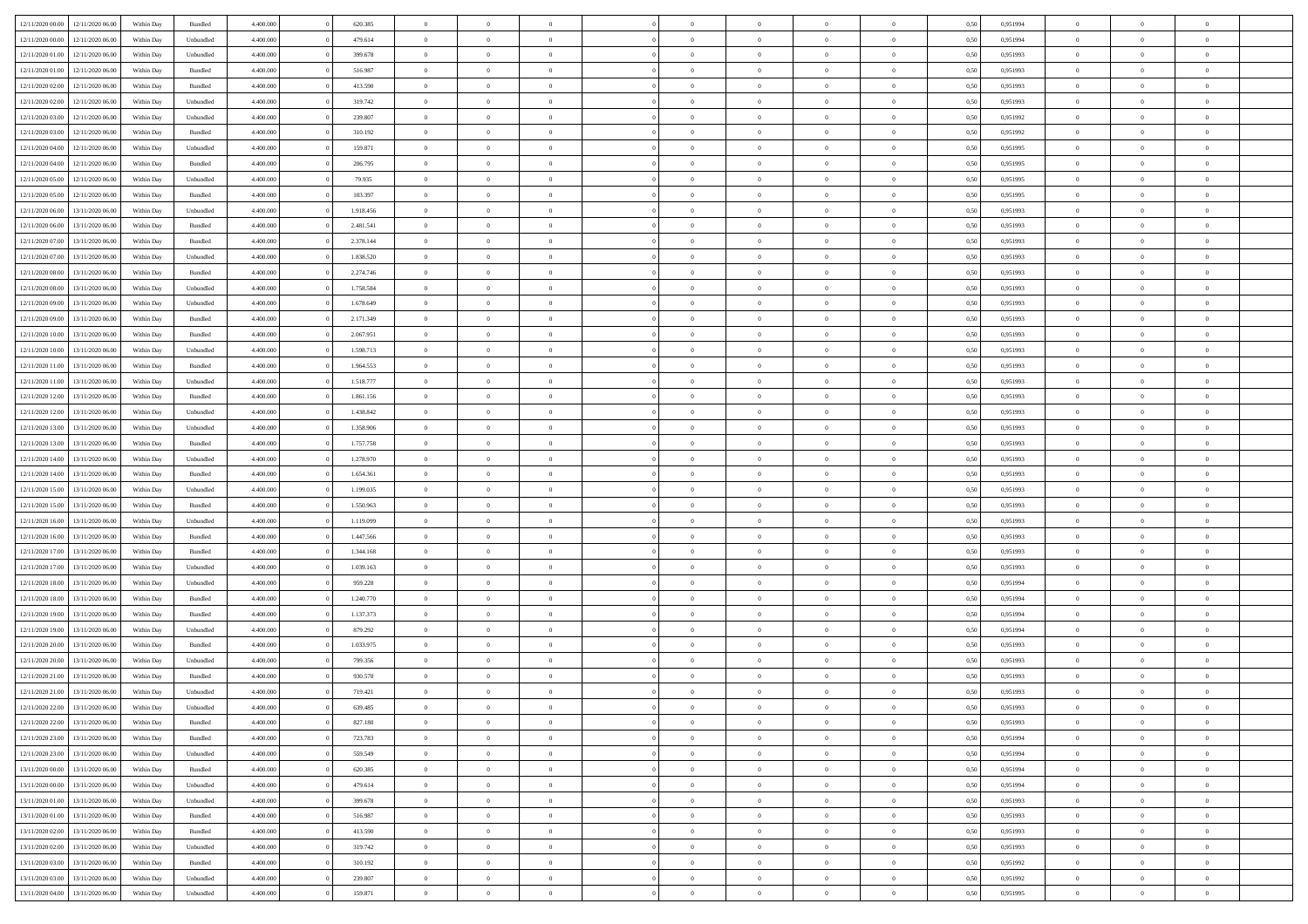| 13/11/2020 04:00 | 13/11/2020 06:00 | Within Day | Bundled            | 4.400.000 | 206.795   | $\overline{0}$ | $\theta$       | $\Omega$       | $\Omega$       | $\Omega$       | $\overline{0}$ | $\theta$       | 0,50 | 0,951995 | $\theta$       | $\overline{0}$ | $\overline{0}$ |  |
|------------------|------------------|------------|--------------------|-----------|-----------|----------------|----------------|----------------|----------------|----------------|----------------|----------------|------|----------|----------------|----------------|----------------|--|
|                  |                  |            |                    |           |           |                |                |                |                |                |                |                |      |          |                |                |                |  |
| 13/11/2020 05:00 | 13/11/2020 06.00 | Within Day | Unbundled          | 4.400.000 | 79.935    | $\overline{0}$ | $\theta$       | $\overline{0}$ | $\overline{0}$ | $\bf{0}$       | $\overline{0}$ | $\bf{0}$       | 0,50 | 0,951995 | $\theta$       | $\overline{0}$ | $\overline{0}$ |  |
| 13/11/2020 05:00 | 13/11/2020 06.00 | Within Day | Bundled            | 4.400.000 | 103.397   | $\overline{0}$ | $\bf{0}$       | $\overline{0}$ | $\bf{0}$       | $\bf{0}$       | $\bf{0}$       | $\mathbf{0}$   | 0,50 | 0,951995 | $\overline{0}$ | $\overline{0}$ | $\overline{0}$ |  |
| 13/11/2020 06:00 | 14/11/2020 06:00 | Within Dav | Unbundled          | 4.400.000 | 1.918.456 | $\overline{0}$ | $\overline{0}$ | $\overline{0}$ | $\overline{0}$ | $\bf{0}$       | $\overline{0}$ | $\overline{0}$ | 0.50 | 0.951993 | $\theta$       | $\theta$       | $\overline{0}$ |  |
| 13/11/2020 06:00 | 14/11/2020 06.00 | Within Day | Bundled            | 4.400.000 | 2.481.541 | $\overline{0}$ | $\theta$       | $\overline{0}$ | $\overline{0}$ | $\bf{0}$       | $\overline{0}$ | $\bf{0}$       | 0,50 | 0,951993 | $\theta$       | $\overline{0}$ | $\overline{0}$ |  |
| 13/11/2020 07:00 | 14/11/2020 06.00 | Within Day | Bundled            | 4.400.000 | 2.378.144 | $\overline{0}$ | $\overline{0}$ | $\overline{0}$ | $\bf{0}$       | $\overline{0}$ | $\overline{0}$ | $\mathbf{0}$   | 0,50 | 0,951993 | $\bf{0}$       | $\overline{0}$ | $\bf{0}$       |  |
|                  |                  |            |                    |           |           |                |                |                |                |                |                |                |      |          |                |                |                |  |
| 13/11/2020 07.00 | 14/11/2020 06.00 | Within Dav | Unbundled          | 4.400.000 | 1.838.520 | $\overline{0}$ | $\overline{0}$ | $\overline{0}$ | $\overline{0}$ | $\overline{0}$ | $\overline{0}$ | $\overline{0}$ | 0.50 | 0.951993 | $\theta$       | $\overline{0}$ | $\overline{0}$ |  |
| 13/11/2020 08:00 | 14/11/2020 06.00 | Within Day | Bundled            | 4.400.000 | 2.274.746 | $\overline{0}$ | $\theta$       | $\overline{0}$ | $\overline{0}$ | $\bf{0}$       | $\overline{0}$ | $\bf{0}$       | 0,50 | 0,951993 | $\theta$       | $\theta$       | $\overline{0}$ |  |
| 13/11/2020 08:00 | 14/11/2020 06.00 | Within Day | Unbundled          | 4.400.000 | 1.758.584 | $\overline{0}$ | $\overline{0}$ | $\overline{0}$ | $\bf{0}$       | $\bf{0}$       | $\bf{0}$       | $\bf{0}$       | 0,50 | 0,951993 | $\,0\,$        | $\overline{0}$ | $\overline{0}$ |  |
| 13/11/2020 09:00 | 14/11/2020 06.00 | Within Dav | Unbundled          | 4.400.000 | 1.678.649 | $\overline{0}$ | $\overline{0}$ | $\overline{0}$ | $\overline{0}$ | $\overline{0}$ | $\overline{0}$ | $\overline{0}$ | 0.50 | 0.951993 | $\theta$       | $\overline{0}$ | $\overline{0}$ |  |
| 13/11/2020 09:00 | 14/11/2020 06.00 | Within Day | Bundled            | 4.400.000 | 2.171.349 | $\overline{0}$ | $\theta$       | $\overline{0}$ | $\overline{0}$ | $\bf{0}$       | $\overline{0}$ | $\bf{0}$       | 0,50 | 0,951993 | $\,$ 0 $\,$    | $\overline{0}$ | $\overline{0}$ |  |
| 13/11/2020 10:00 | 14/11/2020 06.00 | Within Day | Bundled            | 4.400.000 | 2.067.951 | $\overline{0}$ | $\overline{0}$ | $\overline{0}$ | $\bf{0}$       | $\bf{0}$       | $\bf{0}$       | $\mathbf{0}$   | 0,50 | 0,951993 | $\bf{0}$       | $\overline{0}$ | $\bf{0}$       |  |
| 13/11/2020 10:00 | 14/11/2020 06:00 | Within Day | Unbundled          | 4.400.000 | 1.598.713 | $\overline{0}$ | $\overline{0}$ | $\overline{0}$ | $\overline{0}$ | $\bf{0}$       | $\overline{0}$ | $\overline{0}$ | 0.50 | 0.951993 | $\theta$       | $\theta$       | $\overline{0}$ |  |
|                  |                  |            |                    |           |           | $\overline{0}$ | $\theta$       | $\overline{0}$ | $\overline{0}$ | $\bf{0}$       | $\overline{0}$ |                |      |          | $\theta$       | $\overline{0}$ | $\overline{0}$ |  |
| 13/11/2020 11:00 | 14/11/2020 06.00 | Within Day | Bundled            | 4.400.000 | 1.964.553 |                |                |                |                |                |                | $\bf{0}$       | 0,50 | 0,951993 |                |                |                |  |
| 13/11/2020 11:00 | 14/11/2020 06.00 | Within Day | Unbundled          | 4.400.000 | 1.518.777 | $\overline{0}$ | $\overline{0}$ | $\overline{0}$ | $\bf{0}$       | $\overline{0}$ | $\overline{0}$ | $\mathbf{0}$   | 0,50 | 0,951993 | $\bf{0}$       | $\overline{0}$ | $\bf{0}$       |  |
| 13/11/2020 12:00 | 14/11/2020 06.00 | Within Dav | Bundled            | 4.400.000 | 1.861.156 | $\overline{0}$ | $\overline{0}$ | $\overline{0}$ | $\overline{0}$ | $\overline{0}$ | $\overline{0}$ | $\overline{0}$ | 0.50 | 0.951993 | $\theta$       | $\overline{0}$ | $\overline{0}$ |  |
| 13/11/2020 12:00 | 14/11/2020 06.00 | Within Day | Unbundled          | 4.400.000 | 1.438.842 | $\overline{0}$ | $\theta$       | $\overline{0}$ | $\overline{0}$ | $\bf{0}$       | $\overline{0}$ | $\bf{0}$       | 0,50 | 0,951993 | $\theta$       | $\theta$       | $\overline{0}$ |  |
| 13/11/2020 13:00 | 14/11/2020 06.00 | Within Day | Bundled            | 4.400.000 | 1.757.758 | $\overline{0}$ | $\overline{0}$ | $\overline{0}$ | $\bf{0}$       | $\bf{0}$       | $\bf{0}$       | $\bf{0}$       | 0,50 | 0,951993 | $\bf{0}$       | $\overline{0}$ | $\overline{0}$ |  |
| 13/11/2020 13:00 | 14/11/2020 06.00 | Within Day | Unbundled          | 4.400.000 | 1.358.906 | $\overline{0}$ | $\overline{0}$ | $\overline{0}$ | $\overline{0}$ | $\overline{0}$ | $\overline{0}$ | $\overline{0}$ | 0.50 | 0.951993 | $\theta$       | $\overline{0}$ | $\overline{0}$ |  |
| 13/11/2020 14:00 | 14/11/2020 06.00 | Within Day | Bundled            | 4.400.000 | 1.654.361 | $\overline{0}$ | $\theta$       | $\overline{0}$ | $\overline{0}$ | $\bf{0}$       | $\overline{0}$ | $\bf{0}$       | 0,50 | 0,951993 | $\,$ 0 $\,$    | $\overline{0}$ | $\overline{0}$ |  |
|                  |                  |            |                    |           |           |                |                |                |                |                |                |                |      |          |                |                |                |  |
| 13/11/2020 14:00 | 14/11/2020 06.00 | Within Day | Unbundled          | 4.400.000 | 1.278.970 | $\overline{0}$ | $\overline{0}$ | $\overline{0}$ | $\bf{0}$       | $\bf{0}$       | $\bf{0}$       | $\bf{0}$       | 0,50 | 0,951993 | $\bf{0}$       | $\overline{0}$ | $\bf{0}$       |  |
| 13/11/2020 15:00 | 14/11/2020 06:00 | Within Day | Unbundled          | 4.400.000 | 1.199.035 | $\overline{0}$ | $\overline{0}$ | $\overline{0}$ | $\overline{0}$ | $\bf{0}$       | $\overline{0}$ | $\overline{0}$ | 0.50 | 0.951993 | $\theta$       | $\overline{0}$ | $\overline{0}$ |  |
| 13/11/2020 15:00 | 14/11/2020 06.00 | Within Day | Bundled            | 4.400.000 | 1.550.963 | $\overline{0}$ | $\theta$       | $\overline{0}$ | $\overline{0}$ | $\bf{0}$       | $\overline{0}$ | $\bf{0}$       | 0,50 | 0,951993 | $\,$ 0 $\,$    | $\overline{0}$ | $\overline{0}$ |  |
| 13/11/2020 16.00 | 14/11/2020 06.00 | Within Day | Unbundled          | 4.400.000 | 1.119.099 | $\overline{0}$ | $\overline{0}$ | $\overline{0}$ | $\overline{0}$ | $\overline{0}$ | $\overline{0}$ | $\mathbf{0}$   | 0,50 | 0,951993 | $\overline{0}$ | $\overline{0}$ | $\bf{0}$       |  |
| 13/11/2020 16:00 | 14/11/2020 06.00 | Within Dav | Bundled            | 4.400.000 | 1.447.566 | $\overline{0}$ | $\overline{0}$ | $\overline{0}$ | $\overline{0}$ | $\overline{0}$ | $\overline{0}$ | $\overline{0}$ | 0.50 | 0.951993 | $\theta$       | $\overline{0}$ | $\overline{0}$ |  |
| 13/11/2020 17:00 | 14/11/2020 06.00 | Within Day | Unbundled          | 4.400.000 | 1.039.163 | $\overline{0}$ | $\theta$       | $\overline{0}$ | $\overline{0}$ | $\bf{0}$       | $\overline{0}$ | $\bf{0}$       | 0,50 | 0,951993 | $\theta$       | $\theta$       | $\overline{0}$ |  |
| 13/11/2020 17:00 | 14/11/2020 06.00 | Within Day | Bundled            | 4.400.000 | 1.344.168 | $\overline{0}$ | $\overline{0}$ | $\overline{0}$ | $\overline{0}$ | $\bf{0}$       | $\overline{0}$ | $\bf{0}$       | 0,50 | 0,951993 | $\,0\,$        | $\overline{0}$ | $\overline{0}$ |  |
|                  | 14/11/2020 06.00 |            | Bundled            | 4.400.000 | 1.240.770 | $\overline{0}$ | $\overline{0}$ | $\overline{0}$ | $\overline{0}$ | $\overline{0}$ | $\overline{0}$ | $\overline{0}$ | 0.50 | 0,951994 | $\theta$       | $\overline{0}$ | $\overline{0}$ |  |
| 13/11/2020 18:00 |                  | Within Day |                    |           |           |                |                |                |                |                |                |                |      |          |                |                |                |  |
| 13/11/2020 18:00 | 14/11/2020 06.00 | Within Day | Unbundled          | 4.400.000 | 959.228   | $\overline{0}$ | $\theta$       | $\overline{0}$ | $\overline{0}$ | $\bf{0}$       | $\overline{0}$ | $\bf{0}$       | 0,50 | 0,951994 | $\,$ 0 $\,$    | $\overline{0}$ | $\overline{0}$ |  |
| 13/11/2020 19:00 | 14/11/2020 06.00 | Within Day | Unbundled          | 4.400.000 | 879.292   | $\overline{0}$ | $\overline{0}$ | $\overline{0}$ | $\overline{0}$ | $\bf{0}$       | $\overline{0}$ | $\bf{0}$       | 0,50 | 0,951994 | $\overline{0}$ | $\overline{0}$ | $\bf{0}$       |  |
| 13/11/2020 19:00 | 14/11/2020 06.00 | Within Day | Bundled            | 4.400,000 | 1.137.373 | $\overline{0}$ | $\Omega$       | $\Omega$       | $\Omega$       | $\Omega$       | $\overline{0}$ | $\overline{0}$ | 0,50 | 0,951994 | $\,0\,$        | $\theta$       | $\theta$       |  |
| 13/11/2020 20.00 | 14/11/2020 06.00 | Within Day | Bundled            | 4.400.000 | 1.033.975 | $\overline{0}$ | $\theta$       | $\overline{0}$ | $\overline{0}$ | $\bf{0}$       | $\overline{0}$ | $\bf{0}$       | 0,50 | 0,951993 | $\,$ 0 $\,$    | $\overline{0}$ | $\overline{0}$ |  |
| 13/11/2020 20:00 | 14/11/2020 06.00 | Within Day | Unbundled          | 4.400.000 | 799.356   | $\overline{0}$ | $\overline{0}$ | $\overline{0}$ | $\overline{0}$ | $\overline{0}$ | $\overline{0}$ | $\mathbf{0}$   | 0,50 | 0,951993 | $\overline{0}$ | $\overline{0}$ | $\bf{0}$       |  |
| 13/11/2020 21:00 | 14/11/2020 06.00 | Within Day | Unbundled          | 4.400,000 | 719.421   | $\overline{0}$ | $\Omega$       | $\Omega$       | $\Omega$       | $\bf{0}$       | $\overline{0}$ | $\overline{0}$ | 0.50 | 0,951993 | $\,0\,$        | $\theta$       | $\theta$       |  |
| 13/11/2020 21.00 | 14/11/2020 06.00 | Within Day | Bundled            | 4.400.000 | 930.578   | $\overline{0}$ | $\theta$       | $\overline{0}$ | $\overline{0}$ | $\bf{0}$       | $\overline{0}$ | $\bf{0}$       | 0,50 | 0,951993 | $\,$ 0 $\,$    | $\overline{0}$ | $\overline{0}$ |  |
|                  |                  |            |                    |           |           |                |                |                |                |                |                |                |      |          |                |                |                |  |
| 13/11/2020 22.00 | 14/11/2020 06.00 | Within Day | Bundled            | 4.400.000 | 827.180   | $\overline{0}$ | $\overline{0}$ | $\overline{0}$ | $\overline{0}$ | $\bf{0}$       | $\overline{0}$ | $\bf{0}$       | 0,50 | 0,951993 | $\bf{0}$       | $\overline{0}$ | $\bf{0}$       |  |
| 13/11/2020 22.00 | 14/11/2020 06:00 | Within Day | Unbundled          | 4.400,000 | 639,485   | $\overline{0}$ | $\Omega$       | $\Omega$       | $\Omega$       | $\overline{0}$ | $\overline{0}$ | $\overline{0}$ | 0.50 | 0,951993 | $\,0\,$        | $\theta$       | $\theta$       |  |
| 13/11/2020 23.00 | 14/11/2020 06.00 | Within Day | Unbundled          | 4.400.000 | 559.549   | $\overline{0}$ | $\overline{0}$ | $\overline{0}$ | $\overline{0}$ | $\,$ 0         | $\overline{0}$ | $\bf{0}$       | 0,50 | 0,951994 | $\,$ 0 $\,$    | $\overline{0}$ | $\overline{0}$ |  |
| 13/11/2020 23.00 | 14/11/2020 06.00 | Within Day | Bundled            | 4.400.000 | 723.783   | $\overline{0}$ | $\bf{0}$       | $\overline{0}$ | $\overline{0}$ | $\bf{0}$       | $\overline{0}$ | $\bf{0}$       | 0,50 | 0,951994 | $\overline{0}$ | $\overline{0}$ | $\bf{0}$       |  |
| 14/11/2020 00.00 | 14/11/2020 06.00 | Within Day | Bundled            | 4.400,000 | 620.385   | $\overline{0}$ | $\Omega$       | $\overline{0}$ | $\Omega$       | $\overline{0}$ | $\overline{0}$ | $\overline{0}$ | 0,50 | 0,951994 | $\,0\,$        | $\theta$       | $\theta$       |  |
| 14/11/2020 00.00 | 14/11/2020 06.00 | Within Day | Unbundled          | 4.400.000 | 479.614   | $\overline{0}$ | $\theta$       | $\overline{0}$ | $\overline{0}$ | $\,$ 0         | $\overline{0}$ | $\bf{0}$       | 0,50 | 0,951994 | $\,$ 0 $\,$    | $\overline{0}$ | $\overline{0}$ |  |
| 14/11/2020 01:00 | 14/11/2020 06.00 | Within Day | Unbundled          | 4.400.000 | 399.678   | $\overline{0}$ | $\overline{0}$ | $\overline{0}$ | $\bf{0}$       | $\bf{0}$       | $\overline{0}$ | $\mathbf{0}$   | 0,50 | 0,951993 | $\overline{0}$ | $\overline{0}$ | $\bf{0}$       |  |
| 14/11/2020 01:00 | 14/11/2020 06.00 | Within Day | Bundled            | 4.400,000 | 516.987   | $\overline{0}$ | $\Omega$       | $\Omega$       | $\Omega$       | $\Omega$       | $\Omega$       | $\overline{0}$ | 0.50 | 0.951993 | $\theta$       | $\theta$       | $\theta$       |  |
|                  |                  |            |                    |           |           | $\overline{0}$ |                | $\overline{0}$ |                |                |                |                |      |          |                |                |                |  |
| 14/11/2020 02.00 | 14/11/2020 06.00 | Within Day | Bundled            | 4.400.000 | 413.590   |                | $\overline{0}$ |                | $\bf{0}$       | $\,$ 0         | $\bf{0}$       | $\bf{0}$       | 0,50 | 0,951993 | $\,0\,$        | $\,$ 0 $\,$    | $\overline{0}$ |  |
| 14/11/2020 02.00 | 14/11/2020 06.00 | Within Day | Unbundled          | 4.400.000 | 319.742   | $\bf{0}$       | $\bf{0}$       |                |                | $\bf{0}$       |                |                | 0,50 | 0,951993 | $\bf{0}$       | $\overline{0}$ |                |  |
| 14/11/2020 03.00 | 14/11/2020 06:00 | Within Day | Bundled            | 4.400.000 | 310.192   | $\overline{0}$ | $\overline{0}$ | $\overline{0}$ | $\Omega$       | $\overline{0}$ | $\overline{0}$ | $\overline{0}$ | 0,50 | 0,951992 | $\theta$       | $\theta$       | $\theta$       |  |
| 14/11/2020 03:00 | 14/11/2020 06.00 | Within Day | Unbundled          | 4.400.000 | 239.807   | $\overline{0}$ | $\,$ 0         | $\overline{0}$ | $\bf{0}$       | $\,$ 0 $\,$    | $\overline{0}$ | $\mathbf{0}$   | 0,50 | 0,951992 | $\,$ 0 $\,$    | $\,$ 0 $\,$    | $\,$ 0         |  |
| 14/11/2020 04:00 | 14/11/2020 06.00 | Within Day | Unbundled          | 4.400.000 | 159.871   | $\overline{0}$ | $\overline{0}$ | $\overline{0}$ | $\overline{0}$ | $\overline{0}$ | $\overline{0}$ | $\mathbf{0}$   | 0,50 | 0,951995 | $\overline{0}$ | $\bf{0}$       | $\bf{0}$       |  |
| 14/11/2020 04:00 | 14/11/2020 06.00 | Within Day | $\mathbf B$ undled | 4.400.000 | 206.795   | $\overline{0}$ | $\overline{0}$ | $\overline{0}$ | $\Omega$       | $\overline{0}$ | $\overline{0}$ | $\overline{0}$ | 0,50 | 0,951995 | $\overline{0}$ | $\theta$       | $\overline{0}$ |  |
| 14/11/2020 05:00 | 14/11/2020 06.00 | Within Day | Bundled            | 4.400.000 | 103.397   | $\overline{0}$ | $\,$ 0         | $\overline{0}$ | $\overline{0}$ | $\,$ 0 $\,$    | $\overline{0}$ | $\mathbf{0}$   | 0,50 | 0,951995 | $\,$ 0 $\,$    | $\overline{0}$ | $\overline{0}$ |  |
|                  |                  |            |                    |           |           |                |                |                |                |                |                |                |      |          |                |                |                |  |
| 14/11/2020 05.00 | 14/11/2020 06.00 | Within Day | Unbundled          | 4.400.000 | 79.935    | $\overline{0}$ | $\overline{0}$ | $\overline{0}$ | $\overline{0}$ | $\overline{0}$ | $\overline{0}$ | $\mathbf{0}$   | 0,50 | 0,951995 | $\overline{0}$ | $\overline{0}$ | $\bf{0}$       |  |
| 14/11/2020 06:00 | 15/11/2020 06.00 | Within Day | Bundled            | 4.400,000 | 2.481.541 | $\overline{0}$ | $\overline{0}$ | $\overline{0}$ | $\overline{0}$ | $\overline{0}$ | $\overline{0}$ | $\bf{0}$       | 0.50 | 0,951993 | $\overline{0}$ | $\theta$       | $\overline{0}$ |  |
| 14/11/2020 06.00 | 15/11/2020 06.00 | Within Day | Unbundled          | 4.400.000 | 1.918.456 | $\overline{0}$ | $\,$ 0         | $\overline{0}$ | $\bf{0}$       | $\bf{0}$       | $\bf{0}$       | $\bf{0}$       | 0,50 | 0,951993 | $\,$ 0 $\,$    | $\overline{0}$ | $\overline{0}$ |  |
| 14/11/2020 07.00 | 15/11/2020 06.00 | Within Day | Bundled            | 4.400.000 | 2.378.144 | $\overline{0}$ | $\bf{0}$       | $\overline{0}$ | $\overline{0}$ | $\overline{0}$ | $\overline{0}$ | $\mathbf{0}$   | 0,50 | 0,951993 | $\overline{0}$ | $\overline{0}$ | $\bf{0}$       |  |
| 14/11/2020 07.00 | 15/11/2020 06.00 | Within Day | Unbundled          | 4.400,000 | 1.838.520 | $\overline{0}$ | $\overline{0}$ | $\overline{0}$ | $\Omega$       | $\overline{0}$ | $\overline{0}$ | $\overline{0}$ | 0,50 | 0,951993 | $\overline{0}$ | $\overline{0}$ | $\overline{0}$ |  |
| 14/11/2020 08:00 | 15/11/2020 06.00 | Within Day | Unbundled          | 4.400.000 | 1.758.584 | $\overline{0}$ | $\bf{0}$       | $\overline{0}$ | $\overline{0}$ | $\bf{0}$       | $\bf{0}$       | $\mathbf{0}$   | 0,50 | 0,951993 | $\,$ 0 $\,$    | $\,$ 0 $\,$    | $\bf{0}$       |  |
| 14/11/2020 08:00 | 15/11/2020 06.00 | Within Day | Bundled            | 4.400.000 | 2.274.746 | $\overline{0}$ | $\bf{0}$       | $\overline{0}$ | $\bf{0}$       | $\bf{0}$       | $\bf{0}$       | $\bf{0}$       | 0,50 | 0,951993 | $\overline{0}$ | $\overline{0}$ | $\bf{0}$       |  |
|                  |                  |            |                    |           |           |                |                |                |                |                |                |                |      |          |                |                |                |  |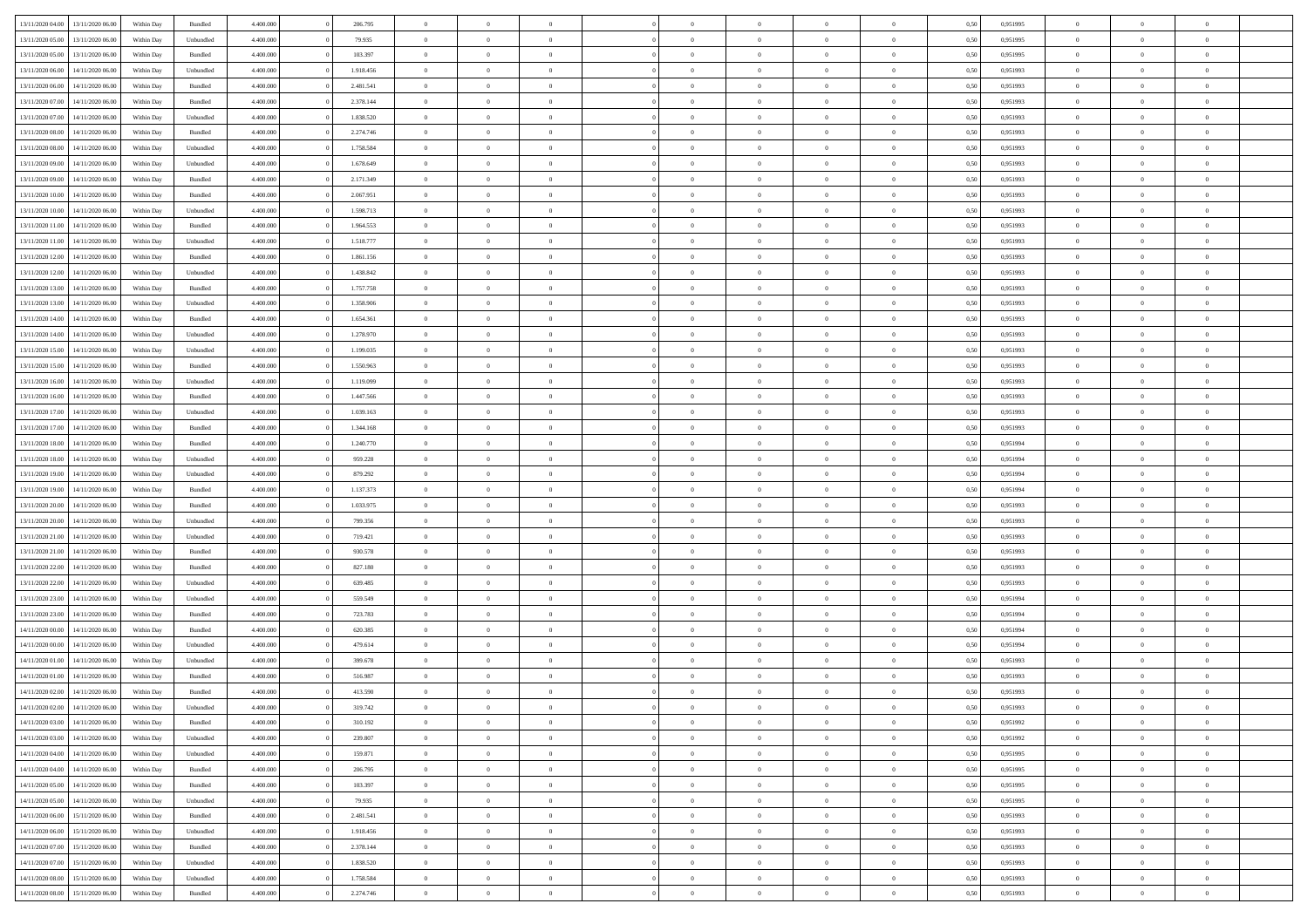|                  |                  |            |                    |           |           |                |                |                |                | $\Omega$       |                | $\theta$       |      |          | $\theta$       | $\overline{0}$ |                |  |
|------------------|------------------|------------|--------------------|-----------|-----------|----------------|----------------|----------------|----------------|----------------|----------------|----------------|------|----------|----------------|----------------|----------------|--|
| 14/11/2020 09:00 | 15/11/2020 06:00 | Within Dav | Unbundled          | 4.400.000 | 1.678.649 | $\overline{0}$ | $\theta$       |                | $\Omega$       |                | $\overline{0}$ |                | 0,50 | 0,951993 |                |                | $\overline{0}$ |  |
| 14/11/2020 09:00 | 15/11/2020 06.00 | Within Day | Bundled            | 4.400.000 | 2.171.349 | $\overline{0}$ | $\theta$       | $\overline{0}$ | $\overline{0}$ | $\bf{0}$       | $\overline{0}$ | $\bf{0}$       | 0,50 | 0,951993 | $\theta$       | $\overline{0}$ | $\overline{0}$ |  |
| 14/11/2020 10:00 | 15/11/2020 06.00 | Within Day | Unbundled          | 4.400.000 | 1.598.713 | $\overline{0}$ | $\bf{0}$       | $\overline{0}$ | $\bf{0}$       | $\bf{0}$       | $\bf{0}$       | $\mathbf{0}$   | 0,50 | 0,951993 | $\bf{0}$       | $\overline{0}$ | $\overline{0}$ |  |
| 14/11/2020 10:00 | 15/11/2020 06:00 | Within Dav | Bundled            | 4.400.000 | 2.067.951 | $\overline{0}$ | $\overline{0}$ | $\overline{0}$ | $\overline{0}$ | $\bf{0}$       | $\overline{0}$ | $\overline{0}$ | 0.50 | 0.951993 | $\theta$       | $\theta$       | $\overline{0}$ |  |
| 14/11/2020 11:00 | 15/11/2020 06.00 | Within Day | Bundled            | 4.400.000 | 1.964.553 | $\overline{0}$ | $\theta$       | $\overline{0}$ | $\overline{0}$ | $\bf{0}$       | $\overline{0}$ | $\bf{0}$       | 0,50 | 0,951993 | $\theta$       | $\overline{0}$ | $\overline{0}$ |  |
|                  |                  |            |                    |           |           |                |                |                |                |                |                |                |      |          |                |                |                |  |
| 14/11/2020 11.00 | 15/11/2020 06.00 | Within Day | Unbundled          | 4.400.000 | 1.518.777 | $\overline{0}$ | $\overline{0}$ | $\overline{0}$ | $\overline{0}$ | $\overline{0}$ | $\overline{0}$ | $\mathbf{0}$   | 0,50 | 0,951993 | $\bf{0}$       | $\overline{0}$ | $\bf{0}$       |  |
| 14/11/2020 12:00 | 15/11/2020 06.00 | Within Dav | Unbundled          | 4.400.000 | 1.438.842 | $\overline{0}$ | $\overline{0}$ | $\overline{0}$ | $\overline{0}$ | $\overline{0}$ | $\overline{0}$ | $\overline{0}$ | 0.50 | 0.951993 | $\theta$       | $\overline{0}$ | $\overline{0}$ |  |
| 14/11/2020 12:00 | 15/11/2020 06.00 | Within Day | Bundled            | 4.400.000 | 1.861.156 | $\overline{0}$ | $\theta$       | $\overline{0}$ | $\overline{0}$ | $\bf{0}$       | $\overline{0}$ | $\bf{0}$       | 0,50 | 0,951993 | $\theta$       | $\theta$       | $\overline{0}$ |  |
| 14/11/2020 13:00 | 15/11/2020 06.00 | Within Day | Bundled            | 4.400.000 | 1.757.758 | $\overline{0}$ | $\overline{0}$ | $\overline{0}$ | $\overline{0}$ | $\bf{0}$       | $\overline{0}$ | $\bf{0}$       | 0,50 | 0,951993 | $\,0\,$        | $\overline{0}$ | $\overline{0}$ |  |
| 14/11/2020 13:00 | 15/11/2020 06:00 | Within Dav | Unbundled          | 4.400.000 | 1.358.906 | $\overline{0}$ | $\overline{0}$ | $\overline{0}$ | $\overline{0}$ | $\overline{0}$ | $\overline{0}$ | $\overline{0}$ | 0.50 | 0.951993 | $\theta$       | $\overline{0}$ | $\overline{0}$ |  |
| 14/11/2020 14:00 | 15/11/2020 06.00 | Within Day | Bundled            | 4.400.000 | 1.654.361 | $\overline{0}$ | $\theta$       | $\overline{0}$ | $\overline{0}$ | $\bf{0}$       | $\overline{0}$ | $\bf{0}$       | 0,50 | 0,951993 | $\,$ 0 $\,$    | $\overline{0}$ | $\overline{0}$ |  |
| 14/11/2020 14:00 | 15/11/2020 06.00 | Within Day | Unbundled          | 4.400.000 | 1.278.970 | $\overline{0}$ | $\bf{0}$       | $\overline{0}$ | $\overline{0}$ | $\bf{0}$       | $\overline{0}$ | $\mathbf{0}$   | 0,50 | 0,951993 | $\bf{0}$       | $\overline{0}$ | $\bf{0}$       |  |
|                  |                  |            |                    |           |           |                |                |                |                |                |                |                |      |          |                |                |                |  |
| 14/11/2020 15:00 | 15/11/2020 06:00 | Within Day | Bundled            | 4.400.000 | 1.550.963 | $\overline{0}$ | $\overline{0}$ | $\overline{0}$ | $\overline{0}$ | $\bf{0}$       | $\overline{0}$ | $\overline{0}$ | 0.50 | 0.951993 | $\theta$       | $\theta$       | $\overline{0}$ |  |
| 14/11/2020 15:00 | 15/11/2020 06.00 | Within Day | Unbundled          | 4.400.000 | 1.199.035 | $\overline{0}$ | $\theta$       | $\overline{0}$ | $\overline{0}$ | $\bf{0}$       | $\overline{0}$ | $\bf{0}$       | 0,50 | 0,951993 | $\theta$       | $\overline{0}$ | $\overline{0}$ |  |
| 14/11/2020 16:00 | 15/11/2020 06.00 | Within Day | Bundled            | 4.400.000 | 1.447.566 | $\overline{0}$ | $\overline{0}$ | $\overline{0}$ | $\overline{0}$ | $\overline{0}$ | $\overline{0}$ | $\mathbf{0}$   | 0,50 | 0,951993 | $\bf{0}$       | $\overline{0}$ | $\bf{0}$       |  |
| 14/11/2020 16.00 | 15/11/2020 06:00 | Within Dav | Unbundled          | 4.400.000 | 1.119.099 | $\overline{0}$ | $\overline{0}$ | $\overline{0}$ | $\overline{0}$ | $\overline{0}$ | $\overline{0}$ | $\overline{0}$ | 0.50 | 0.951993 | $\theta$       | $\overline{0}$ | $\overline{0}$ |  |
| 14/11/2020 17.00 | 15/11/2020 06.00 | Within Day | Bundled            | 4.400.000 | 1.344.168 | $\overline{0}$ | $\theta$       | $\overline{0}$ | $\overline{0}$ | $\bf{0}$       | $\overline{0}$ | $\bf{0}$       | 0,50 | 0,951993 | $\,$ 0 $\,$    | $\overline{0}$ | $\overline{0}$ |  |
| 14/11/2020 17.00 | 15/11/2020 06.00 | Within Day | Unbundled          | 4.400.000 | 1.039.163 | $\overline{0}$ | $\overline{0}$ | $\overline{0}$ | $\overline{0}$ | $\bf{0}$       | $\overline{0}$ | $\mathbf{0}$   | 0,50 | 0,951993 | $\bf{0}$       | $\overline{0}$ | $\overline{0}$ |  |
| 14/11/2020 18:00 | 15/11/2020 06:00 | Within Day | Bundled            | 4.400.000 | 1.240.770 | $\overline{0}$ | $\overline{0}$ | $\overline{0}$ | $\overline{0}$ | $\overline{0}$ | $\overline{0}$ | $\overline{0}$ | 0.50 | 0,951994 | $\theta$       | $\overline{0}$ | $\overline{0}$ |  |
|                  |                  |            |                    |           |           |                |                |                |                |                |                |                |      |          |                |                |                |  |
| 14/11/2020 18.00 | 15/11/2020 06.00 | Within Day | Unbundled          | 4.400.000 | 959.228   | $\overline{0}$ | $\theta$       | $\overline{0}$ | $\overline{0}$ | $\bf{0}$       | $\overline{0}$ | $\bf{0}$       | 0,50 | 0,951994 | $\,$ 0 $\,$    | $\overline{0}$ | $\overline{0}$ |  |
| 14/11/2020 19:00 | 15/11/2020 06.00 | Within Day | Unbundled          | 4.400.000 | 879.292   | $\overline{0}$ | $\overline{0}$ | $\overline{0}$ | $\overline{0}$ | $\bf{0}$       | $\overline{0}$ | $\bf{0}$       | 0,50 | 0,951994 | $\bf{0}$       | $\overline{0}$ | $\bf{0}$       |  |
| 14/11/2020 19:00 | 15/11/2020 06:00 | Within Day | Bundled            | 4.400.000 | 1.137.373 | $\overline{0}$ | $\overline{0}$ | $\overline{0}$ | $\overline{0}$ | $\overline{0}$ | $\overline{0}$ | $\overline{0}$ | 0.50 | 0.951994 | $\theta$       | $\overline{0}$ | $\overline{0}$ |  |
| 14/11/2020 20.00 | 15/11/2020 06.00 | Within Day | Bundled            | 4.400.000 | 1.033.975 | $\overline{0}$ | $\theta$       | $\overline{0}$ | $\overline{0}$ | $\bf{0}$       | $\overline{0}$ | $\bf{0}$       | 0,50 | 0,951993 | $\,$ 0 $\,$    | $\overline{0}$ | $\overline{0}$ |  |
| 14/11/2020 20.00 | 15/11/2020 06.00 | Within Day | Unbundled          | 4.400.000 | 799.356   | $\overline{0}$ | $\overline{0}$ | $\overline{0}$ | $\overline{0}$ | $\overline{0}$ | $\overline{0}$ | $\mathbf{0}$   | 0,50 | 0,951993 | $\bf{0}$       | $\overline{0}$ | $\bf{0}$       |  |
| 14/11/2020 21.00 | 15/11/2020 06.00 | Within Dav | Bundled            | 4.400.000 | 930.578   | $\overline{0}$ | $\overline{0}$ | $\overline{0}$ | $\overline{0}$ | $\overline{0}$ | $\overline{0}$ | $\overline{0}$ | 0.50 | 0.951993 | $\overline{0}$ | $\overline{0}$ | $\overline{0}$ |  |
| 14/11/2020 21.00 | 15/11/2020 06.00 |            |                    | 4.400.000 | 719.421   | $\overline{0}$ | $\theta$       | $\overline{0}$ | $\overline{0}$ | $\bf{0}$       | $\overline{0}$ |                |      | 0,951993 | $\theta$       | $\theta$       | $\overline{0}$ |  |
|                  |                  | Within Day | Unbundled          |           |           |                |                |                |                |                |                | $\bf{0}$       | 0,50 |          |                |                |                |  |
| 14/11/2020 22:00 | 15/11/2020 06.00 | Within Day | Bundled            | 4.400.000 | 827.180   | $\overline{0}$ | $\overline{0}$ | $\overline{0}$ | $\overline{0}$ | $\bf{0}$       | $\overline{0}$ | $\bf{0}$       | 0,50 | 0,951993 | $\,0\,$        | $\overline{0}$ | $\overline{0}$ |  |
| 14/11/2020 22.00 | 15/11/2020 06:00 | Within Day | Unbundled          | 4.400.000 | 639.485   | $\overline{0}$ | $\overline{0}$ | $\overline{0}$ | $\overline{0}$ | $\overline{0}$ | $\overline{0}$ | $\overline{0}$ | 0.50 | 0.951993 | $\theta$       | $\overline{0}$ | $\overline{0}$ |  |
| 14/11/2020 23.00 | 15/11/2020 06.00 | Within Day | Bundled            | 4.400.000 | 723.783   | $\overline{0}$ | $\theta$       | $\overline{0}$ | $\overline{0}$ | $\,$ 0         | $\overline{0}$ | $\bf{0}$       | 0,50 | 0,951994 | $\,$ 0 $\,$    | $\overline{0}$ | $\overline{0}$ |  |
| 14/11/2020 23.00 | 15/11/2020 06.00 | Within Day | Unbundled          | 4.400.000 | 559.549   | $\overline{0}$ | $\overline{0}$ | $\overline{0}$ | $\overline{0}$ | $\bf{0}$       | $\overline{0}$ | $\bf{0}$       | 0,50 | 0,951994 | $\overline{0}$ | $\overline{0}$ | $\bf{0}$       |  |
| 15/11/2020 00:00 | 15/11/2020 06.00 | Within Day | Unbundled          | 4.400,000 | 479.614   | $\overline{0}$ | $\Omega$       | $\overline{0}$ | $\Omega$       | $\Omega$       | $\overline{0}$ | $\overline{0}$ | 0,50 | 0,951994 | $\,0\,$        | $\theta$       | $\theta$       |  |
| 15/11/2020 00.00 | 15/11/2020 06.00 | Within Day | Bundled            | 4.400.000 | 620.385   | $\overline{0}$ | $\overline{0}$ | $\overline{0}$ | $\overline{0}$ | $\bf{0}$       | $\overline{0}$ | $\bf{0}$       | 0,50 | 0,951994 | $\,$ 0 $\,$    | $\overline{0}$ | $\overline{0}$ |  |
|                  |                  |            |                    |           |           |                |                |                |                |                |                |                |      |          |                |                |                |  |
| 15/11/2020 01:00 | 15/11/2020 06.00 | Within Day | Unbundled          | 4.400.000 | 399.678   | $\overline{0}$ | $\overline{0}$ | $\overline{0}$ | $\overline{0}$ | $\overline{0}$ | $\overline{0}$ | $\mathbf{0}$   | 0,50 | 0,951993 | $\overline{0}$ | $\overline{0}$ | $\bf{0}$       |  |
| 15/11/2020 01:00 | 15/11/2020 06.00 | Within Day | Bundled            | 4.400,000 | 516.987   | $\overline{0}$ | $\Omega$       | $\Omega$       | $\Omega$       | $\overline{0}$ | $\overline{0}$ | $\overline{0}$ | 0.50 | 0,951993 | $\,0\,$        | $\theta$       | $\theta$       |  |
| 15/11/2020 02.00 | 15/11/2020 06.00 | Within Day | Bundled            | 4.400.000 | 413.590   | $\overline{0}$ | $\theta$       | $\overline{0}$ | $\overline{0}$ | $\bf{0}$       | $\overline{0}$ | $\bf{0}$       | 0,50 | 0,951993 | $\,$ 0 $\,$    | $\overline{0}$ | $\overline{0}$ |  |
| 15/11/2020 02.00 | 15/11/2020 06.00 | Within Day | Unbundled          | 4.400.000 | 319.742   | $\overline{0}$ | $\overline{0}$ | $\overline{0}$ | $\overline{0}$ | $\bf{0}$       | $\overline{0}$ | $\bf{0}$       | 0,50 | 0,951993 | $\bf{0}$       | $\overline{0}$ | $\bf{0}$       |  |
| 15/11/2020 03:00 | 15/11/2020 06:00 | Within Day | Unbundled          | 4.400,000 | 239.807   | $\overline{0}$ | $\Omega$       | $\Omega$       | $\Omega$       | $\overline{0}$ | $\overline{0}$ | $\overline{0}$ | 0.50 | 0,951992 | $\,$ 0 $\,$    | $\theta$       | $\theta$       |  |
| 15/11/2020 03:00 | 15/11/2020 06.00 | Within Day | Bundled            | 4.400.000 | 310.192   | $\overline{0}$ | $\,$ 0         | $\overline{0}$ | $\overline{0}$ | $\,$ 0         | $\overline{0}$ | $\bf{0}$       | 0,50 | 0,951992 | $\,$ 0 $\,$    | $\overline{0}$ | $\overline{0}$ |  |
| 15/11/2020 04:00 | 15/11/2020 06.00 | Within Day | Unbundled          | 4.400.000 | 159.871   | $\overline{0}$ | $\overline{0}$ | $\overline{0}$ | $\overline{0}$ | $\bf{0}$       | $\overline{0}$ | $\mathbf{0}$   | 0,50 | 0,951995 | $\overline{0}$ | $\overline{0}$ | $\bf{0}$       |  |
|                  |                  |            |                    | 4.400,000 |           | $\overline{0}$ | $\Omega$       | $\overline{0}$ | $\Omega$       | $\overline{0}$ | $\overline{0}$ | $\overline{0}$ |      |          | $\,0\,$        | $\theta$       | $\theta$       |  |
| 15/11/2020 04:00 | 15/11/2020 06.00 | Within Day | Bundled            |           | 206.795   |                |                |                |                |                |                |                | 0,50 | 0,951995 |                |                |                |  |
| 15/11/2020 05:00 | 15/11/2020 06.00 | Within Day | Bundled            | 4.400.000 | 103.397   | $\overline{0}$ | $\overline{0}$ | $\overline{0}$ | $\overline{0}$ | $\,$ 0         | $\overline{0}$ | $\bf{0}$       | 0,50 | 0,951995 | $\,$ 0 $\,$    | $\overline{0}$ | $\overline{0}$ |  |
| 15/11/2020 05:00 | 15/11/2020 06.00 | Within Day | Unbundled          | 4.400.000 | 79.935    | $\overline{0}$ | $\overline{0}$ | $\overline{0}$ | $\bf{0}$       | $\bf{0}$       | $\overline{0}$ | $\mathbf{0}$   | 0,50 | 0,951995 | $\overline{0}$ | $\overline{0}$ | $\bf{0}$       |  |
| 15/11/2020 06.00 | 16/11/2020 06.00 | Within Day | Bundled            | 4.400,000 | 2.481.541 | $\overline{0}$ | $\Omega$       | $\Omega$       | $\Omega$       | $\Omega$       | $\Omega$       | $\overline{0}$ | 0.50 | 0.951993 | $\theta$       | $\theta$       | $\theta$       |  |
| 15/11/2020 06.00 | 16/11/2020 06.00 | Within Day | Unbundled          | 4.400.000 | 1.918.456 | $\overline{0}$ | $\overline{0}$ | $\overline{0}$ | $\bf{0}$       | $\,$ 0         | $\bf{0}$       | $\bf{0}$       | 0,50 | 0,951993 | $\,0\,$        | $\,$ 0 $\,$    | $\overline{0}$ |  |
| 15/11/2020 07:00 | 16/11/2020 06.00 | Within Day | Unbundled          | 4.400.000 | 1.838.520 | $\overline{0}$ | $\bf{0}$       |                |                | $\bf{0}$       |                |                | 0,50 | 0,951993 | $\bf{0}$       | $\overline{0}$ |                |  |
| 15/11/2020 07.00 | 16/11/2020 06:00 | Within Day | Bundled            | 4.400.000 | 2.378.144 | $\overline{0}$ | $\overline{0}$ | $\overline{0}$ | $\Omega$       | $\theta$       | $\overline{0}$ | $\overline{0}$ | 0,50 | 0.951993 | $\theta$       | $\theta$       | $\theta$       |  |
| 15/11/2020 08:00 | 16/11/2020 06.00 | Within Day | Bundled            | 4.400.000 | 2.274.746 | $\overline{0}$ | $\,$ 0         | $\overline{0}$ | $\bf{0}$       | $\,$ 0 $\,$    | $\overline{0}$ | $\mathbf{0}$   | 0,50 | 0,951993 | $\,$ 0 $\,$    | $\,$ 0 $\,$    | $\,$ 0         |  |
|                  |                  |            |                    |           |           |                |                |                |                |                |                |                |      |          |                |                |                |  |
| 15/11/2020 08:00 | 16/11/2020 06.00 | Within Day | Unbundled          | 4.400.000 | 1.758.584 | $\overline{0}$ | $\overline{0}$ | $\overline{0}$ | $\overline{0}$ | $\overline{0}$ | $\overline{0}$ | $\mathbf{0}$   | 0,50 | 0,951993 | $\overline{0}$ | $\bf{0}$       | $\bf{0}$       |  |
| 15/11/2020 11:00 | 16/11/2020 06.00 | Within Day | $\mathbf B$ undled | 4.400,000 | 1.964.553 | $\overline{0}$ | $\overline{0}$ | $\overline{0}$ | $\Omega$       | $\overline{0}$ | $\overline{0}$ | $\bf{0}$       | 0,50 | 0,951993 | $\overline{0}$ | $\theta$       | $\overline{0}$ |  |
| 15/11/2020 11:00 | 16/11/2020 06.00 | Within Day | Unbundled          | 4.400.000 | 1.518.777 | $\overline{0}$ | $\,$ 0         | $\overline{0}$ | $\overline{0}$ | $\,$ 0 $\,$    | $\overline{0}$ | $\mathbf{0}$   | 0,50 | 0,951993 | $\,$ 0 $\,$    | $\overline{0}$ | $\overline{0}$ |  |
| 15/11/2020 12:00 | 16/11/2020 06.00 | Within Day | Bundled            | 4.400.000 | 1.861.156 | $\overline{0}$ | $\overline{0}$ | $\overline{0}$ | $\overline{0}$ | $\overline{0}$ | $\overline{0}$ | $\mathbf{0}$   | 0,50 | 0,951993 | $\overline{0}$ | $\overline{0}$ | $\bf{0}$       |  |
| 15/11/2020 12:00 | 16/11/2020 06.00 | Within Day | Unbundled          | 4.400,000 | 1.438.842 | $\overline{0}$ | $\overline{0}$ | $\overline{0}$ | $\Omega$       | $\overline{0}$ | $\overline{0}$ | $\bf{0}$       | 0.50 | 0,951993 | $\overline{0}$ | $\theta$       | $\overline{0}$ |  |
| 15/11/2020 13:00 | 16/11/2020 06.00 | Within Day | Unbundled          | 4.400.000 | 1.358.906 | $\overline{0}$ | $\,$ 0         | $\overline{0}$ | $\bf{0}$       | $\bf{0}$       | $\bf{0}$       | $\bf{0}$       | 0,50 | 0,951993 | $\,$ 0 $\,$    | $\overline{0}$ | $\overline{0}$ |  |
| 15/11/2020 13:00 | 16/11/2020 06.00 | Within Day | Bundled            | 4.400.000 | 1.757.758 | $\overline{0}$ | $\bf{0}$       | $\overline{0}$ | $\overline{0}$ | $\overline{0}$ | $\overline{0}$ | $\mathbf{0}$   | 0,50 | 0,951993 | $\overline{0}$ | $\overline{0}$ | $\bf{0}$       |  |
|                  |                  |            |                    |           |           |                |                |                |                |                |                |                |      |          |                |                |                |  |
| 15/11/2020 14:00 | 16/11/2020 06.00 | Within Day | Unbundled          | 4.400,000 | 1.278.970 | $\overline{0}$ | $\overline{0}$ | $\overline{0}$ | $\Omega$       | $\overline{0}$ | $\overline{0}$ | $\overline{0}$ | 0,50 | 0,951993 | $\overline{0}$ | $\theta$       | $\overline{0}$ |  |
| 15/11/2020 14:00 | 16/11/2020 06.00 | Within Day | Bundled            | 4.400.000 | 1.654.361 | $\overline{0}$ | $\bf{0}$       | $\overline{0}$ | $\overline{0}$ | $\bf{0}$       | $\bf{0}$       | $\bf{0}$       | 0,50 | 0,951993 | $\,$ 0 $\,$    | $\,$ 0 $\,$    | $\bf{0}$       |  |
| 15/11/2020 15:00 | 16/11/2020 06.00 | Within Day | Bundled            | 4.400.000 | 1.550.963 | $\overline{0}$ | $\bf{0}$       | $\overline{0}$ | $\bf{0}$       | $\bf{0}$       | $\bf{0}$       | $\bf{0}$       | 0,50 | 0,951993 | $\overline{0}$ | $\overline{0}$ | $\bf{0}$       |  |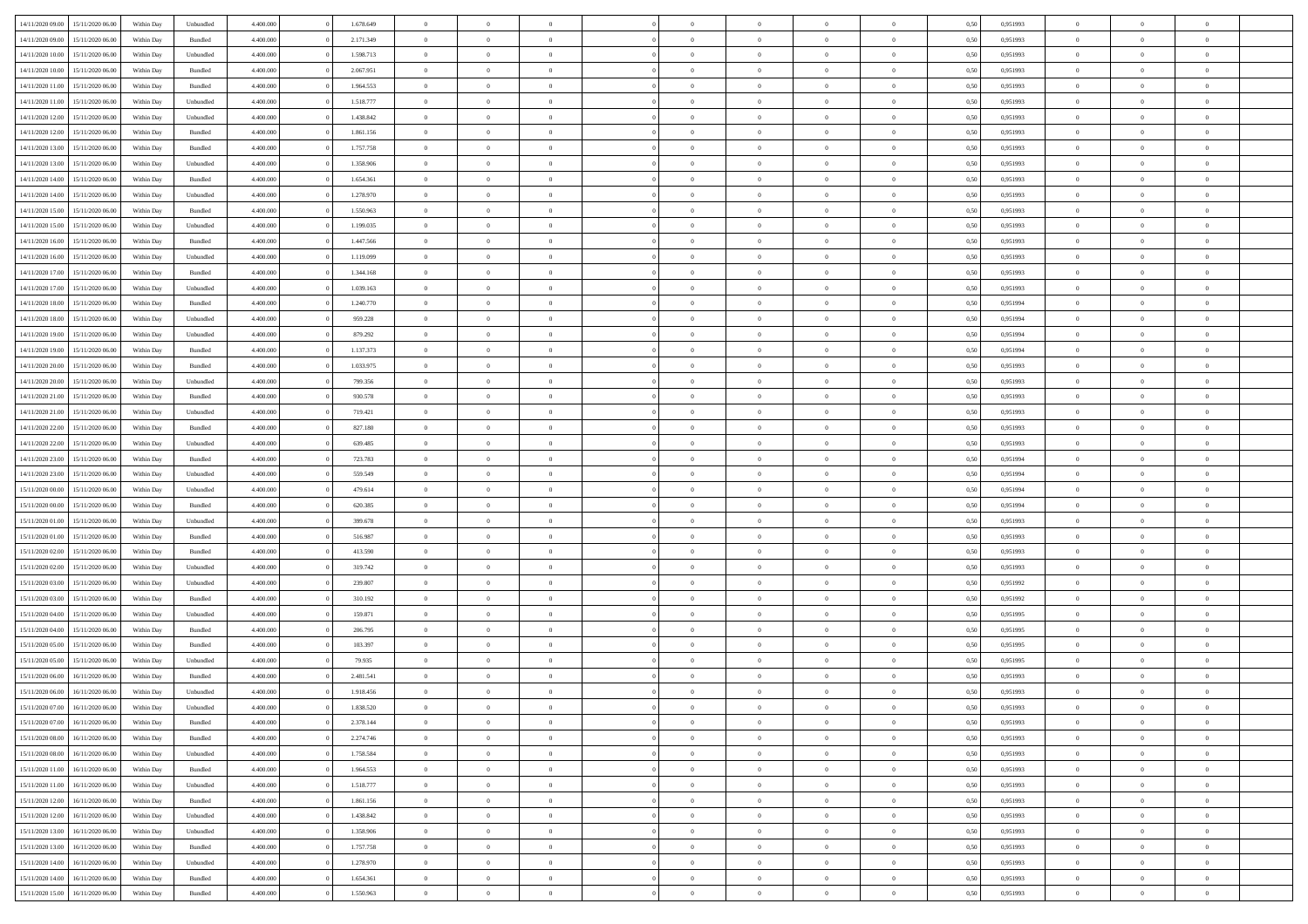| 15/11/2020 15:00 | 16/11/2020 06:00 | Within Dav | Unbundled | 4.400.000 | 1.199.035 | $\overline{0}$ | $\theta$       | $\Omega$       | $\Omega$       | $\Omega$       | $\overline{0}$ | $\theta$       | 0,50 | 0,951993 | $\theta$       | $\overline{0}$ | $\overline{0}$ |  |
|------------------|------------------|------------|-----------|-----------|-----------|----------------|----------------|----------------|----------------|----------------|----------------|----------------|------|----------|----------------|----------------|----------------|--|
|                  |                  |            |           |           |           |                |                |                |                |                |                |                |      |          |                |                |                |  |
| 15/11/2020 16:00 | 16/11/2020 06.00 | Within Day | Bundled   | 4.400.000 | 1.447.566 | $\overline{0}$ | $\theta$       | $\overline{0}$ | $\overline{0}$ | $\bf{0}$       | $\overline{0}$ | $\bf{0}$       | 0,50 | 0,951993 | $\theta$       | $\overline{0}$ | $\overline{0}$ |  |
| 15/11/2020 16:00 | 16/11/2020 06.00 | Within Day | Unbundled | 4.400.000 | 1.119.099 | $\overline{0}$ | $\bf{0}$       | $\overline{0}$ | $\bf{0}$       | $\bf{0}$       | $\bf{0}$       | $\mathbf{0}$   | 0,50 | 0,951993 | $\overline{0}$ | $\overline{0}$ | $\overline{0}$ |  |
| 15/11/2020 17:00 | 16/11/2020 06:00 | Within Dav | Bundled   | 4.400.000 | 1.344.168 | $\overline{0}$ | $\overline{0}$ | $\overline{0}$ | $\overline{0}$ | $\bf{0}$       | $\overline{0}$ | $\overline{0}$ | 0.50 | 0.951993 | $\theta$       | $\overline{0}$ | $\overline{0}$ |  |
| 15/11/2020 17:00 | 16/11/2020 06.00 | Within Day | Unbundled | 4.400.000 | 1.039.163 | $\overline{0}$ | $\theta$       | $\overline{0}$ | $\overline{0}$ | $\bf{0}$       | $\overline{0}$ | $\bf{0}$       | 0,50 | 0,951993 | $\,$ 0 $\,$    | $\overline{0}$ | $\overline{0}$ |  |
| 15/11/2020 18:00 | 16/11/2020 06.00 | Within Day | Bundled   | 4.400.000 | 1.240.770 | $\overline{0}$ | $\overline{0}$ | $\overline{0}$ | $\bf{0}$       | $\overline{0}$ | $\overline{0}$ | $\mathbf{0}$   | 0,50 | 0,951994 | $\overline{0}$ | $\overline{0}$ | $\bf{0}$       |  |
|                  |                  |            |           |           |           |                |                |                |                |                |                |                |      |          |                |                |                |  |
| 15/11/2020 18:00 | 16/11/2020 06:00 | Within Dav | Unbundled | 4.400.000 | 959.228   | $\overline{0}$ | $\overline{0}$ | $\overline{0}$ | $\overline{0}$ | $\overline{0}$ | $\overline{0}$ | $\overline{0}$ | 0.50 | 0,951994 | $\theta$       | $\overline{0}$ | $\overline{0}$ |  |
| 15/11/2020 19:00 | 16/11/2020 06.00 | Within Day | Bundled   | 4.400.000 | 1.137.373 | $\overline{0}$ | $\theta$       | $\overline{0}$ | $\overline{0}$ | $\bf{0}$       | $\overline{0}$ | $\bf{0}$       | 0,50 | 0,951994 | $\theta$       | $\theta$       | $\overline{0}$ |  |
| 15/11/2020 19:00 | 16/11/2020 06.00 | Within Day | Unbundled | 4.400.000 | 879.292   | $\overline{0}$ | $\overline{0}$ | $\overline{0}$ | $\overline{0}$ | $\bf{0}$       | $\overline{0}$ | $\mathbf{0}$   | 0,50 | 0,951994 | $\,0\,$        | $\overline{0}$ | $\overline{0}$ |  |
| 15/11/2020 20.00 | 16/11/2020 06.00 | Within Dav | Bundled   | 4.400.000 | 1.033.975 | $\overline{0}$ | $\overline{0}$ | $\overline{0}$ | $\overline{0}$ | $\overline{0}$ | $\overline{0}$ | $\overline{0}$ | 0.50 | 0.951993 | $\theta$       | $\overline{0}$ | $\overline{0}$ |  |
| 15/11/2020 20.00 | 16/11/2020 06.00 | Within Day | Unbundled | 4.400.000 | 799.356   | $\overline{0}$ | $\theta$       | $\overline{0}$ | $\overline{0}$ | $\bf{0}$       | $\overline{0}$ | $\bf{0}$       | 0,50 | 0,951993 | $\,$ 0 $\,$    | $\overline{0}$ | $\overline{0}$ |  |
| 15/11/2020 21.00 | 16/11/2020 06.00 | Within Day | Bundled   | 4.400.000 | 930.578   | $\overline{0}$ | $\overline{0}$ | $\overline{0}$ | $\overline{0}$ | $\bf{0}$       | $\overline{0}$ | $\mathbf{0}$   | 0,50 | 0,951993 | $\overline{0}$ | $\overline{0}$ | $\bf{0}$       |  |
| 15/11/2020 21.00 | 16/11/2020 06:00 | Within Day | Unbundled | 4.400.000 | 719.421   | $\overline{0}$ | $\overline{0}$ | $\overline{0}$ | $\overline{0}$ | $\bf{0}$       | $\overline{0}$ | $\overline{0}$ | 0.50 | 0.951993 | $\theta$       | $\theta$       | $\overline{0}$ |  |
|                  |                  |            |           |           |           | $\overline{0}$ | $\theta$       |                |                | $\bf{0}$       |                |                |      |          | $\theta$       |                |                |  |
| 15/11/2020 22.00 | 16/11/2020 06.00 | Within Day | Unbundled | 4.400.000 | 639.485   |                |                | $\overline{0}$ | $\overline{0}$ |                | $\overline{0}$ | $\bf{0}$       | 0,50 | 0,951993 |                | $\overline{0}$ | $\overline{0}$ |  |
| 15/11/2020 22.00 | 16/11/2020 06.00 | Within Day | Bundled   | 4.400.000 | 827.180   | $\overline{0}$ | $\overline{0}$ | $\overline{0}$ | $\overline{0}$ | $\overline{0}$ | $\overline{0}$ | $\mathbf{0}$   | 0,50 | 0,951993 | $\overline{0}$ | $\overline{0}$ | $\bf{0}$       |  |
| 15/11/2020 23.00 | 16/11/2020 06:00 | Within Dav | Bundled   | 4.400.000 | 723.783   | $\overline{0}$ | $\overline{0}$ | $\overline{0}$ | $\overline{0}$ | $\overline{0}$ | $\overline{0}$ | $\overline{0}$ | 0.50 | 0,951994 | $\overline{0}$ | $\overline{0}$ | $\overline{0}$ |  |
| 15/11/2020 23.00 | 16/11/2020 06.00 | Within Day | Unbundled | 4.400.000 | 559.549   | $\overline{0}$ | $\theta$       | $\overline{0}$ | $\overline{0}$ | $\bf{0}$       | $\overline{0}$ | $\bf{0}$       | 0,50 | 0,951994 | $\,$ 0 $\,$    | $\overline{0}$ | $\overline{0}$ |  |
| 16/11/2020 00:00 | 16/11/2020 06.00 | Within Day | Bundled   | 4.400.000 | 620.385   | $\overline{0}$ | $\overline{0}$ | $\overline{0}$ | $\overline{0}$ | $\bf{0}$       | $\overline{0}$ | $\mathbf{0}$   | 0,50 | 0,951994 | $\bf{0}$       | $\overline{0}$ | $\overline{0}$ |  |
| 16/11/2020 00:00 | 16/11/2020 06:00 | Within Day | Unbundled | 4.400.000 | 479.614   | $\overline{0}$ | $\overline{0}$ | $\overline{0}$ | $\overline{0}$ | $\overline{0}$ | $\overline{0}$ | $\overline{0}$ | 0.50 | 0,951994 | $\theta$       | $\overline{0}$ | $\overline{0}$ |  |
| 16/11/2020 01:00 | 16/11/2020 06.00 | Within Day | Unbundled | 4.400.000 | 399.678   | $\overline{0}$ | $\theta$       | $\overline{0}$ | $\overline{0}$ | $\bf{0}$       | $\overline{0}$ | $\bf{0}$       | 0,50 | 0,951993 | $\,$ 0 $\,$    | $\overline{0}$ | $\overline{0}$ |  |
|                  |                  |            |           |           |           |                |                |                |                |                |                |                |      |          |                |                |                |  |
| 16/11/2020 01:00 | 16/11/2020 06.00 | Within Day | Bundled   | 4.400.000 | 516.987   | $\overline{0}$ | $\overline{0}$ | $\overline{0}$ | $\overline{0}$ | $\bf{0}$       | $\overline{0}$ | $\mathbf{0}$   | 0,50 | 0,951993 | $\overline{0}$ | $\overline{0}$ | $\bf{0}$       |  |
| 16/11/2020 02.00 | 16/11/2020 06:00 | Within Day | Bundled   | 4.400.000 | 413.590   | $\overline{0}$ | $\overline{0}$ | $\overline{0}$ | $\overline{0}$ | $\overline{0}$ | $\overline{0}$ | $\overline{0}$ | 0.50 | 0.951993 | $\theta$       | $\overline{0}$ | $\overline{0}$ |  |
| 16/11/2020 02.00 | 16/11/2020 06.00 | Within Day | Unbundled | 4.400.000 | 319.742   | $\overline{0}$ | $\theta$       | $\overline{0}$ | $\overline{0}$ | $\bf{0}$       | $\overline{0}$ | $\,$ 0 $\,$    | 0,50 | 0,951993 | $\,$ 0 $\,$    | $\overline{0}$ | $\overline{0}$ |  |
| 16/11/2020 03.00 | 16/11/2020 06.00 | Within Day | Unbundled | 4.400.000 | 239.807   | $\overline{0}$ | $\overline{0}$ | $\overline{0}$ | $\overline{0}$ | $\overline{0}$ | $\overline{0}$ | $\mathbf{0}$   | 0,50 | 0,951992 | $\overline{0}$ | $\overline{0}$ | $\bf{0}$       |  |
| 16/11/2020 03:00 | 16/11/2020 06:00 | Within Dav | Bundled   | 4.400.000 | 310.192   | $\overline{0}$ | $\overline{0}$ | $\overline{0}$ | $\overline{0}$ | $\overline{0}$ | $\overline{0}$ | $\overline{0}$ | 0.50 | 0.951992 | $\overline{0}$ | $\overline{0}$ | $\overline{0}$ |  |
| 16/11/2020 04:00 | 16/11/2020 06.00 | Within Day | Bundled   | 4.400.000 | 206.795   | $\overline{0}$ | $\theta$       | $\overline{0}$ | $\overline{0}$ | $\bf{0}$       | $\overline{0}$ | $\bf{0}$       | 0,50 | 0,951995 | $\,$ 0 $\,$    | $\overline{0}$ | $\overline{0}$ |  |
| 16/11/2020 04:00 | 16/11/2020 06.00 | Within Day | Unbundled | 4.400.000 | 159.871   | $\overline{0}$ | $\overline{0}$ | $\overline{0}$ | $\overline{0}$ | $\bf{0}$       | $\overline{0}$ | $\bf{0}$       | 0,50 | 0,951995 | $\,0\,$        | $\overline{0}$ | $\overline{0}$ |  |
|                  |                  |            |           |           |           |                | $\overline{0}$ |                |                | $\overline{0}$ |                |                |      |          | $\theta$       | $\overline{0}$ | $\overline{0}$ |  |
| 16/11/2020 05:00 | 16/11/2020 06:00 | Within Day | Unbundled | 4.400.000 | 79.935    | $\overline{0}$ |                | $\overline{0}$ | $\overline{0}$ |                | $\overline{0}$ | $\overline{0}$ | 0.50 | 0.951995 |                |                |                |  |
| 16/11/2020 05:00 | 16/11/2020 06.00 | Within Day | Bundled   | 4.400.000 | 103.397   | $\overline{0}$ | $\theta$       | $\overline{0}$ | $\overline{0}$ | $\,$ 0         | $\overline{0}$ | $\bf{0}$       | 0,50 | 0,951995 | $\,$ 0 $\,$    | $\overline{0}$ | $\overline{0}$ |  |
| 16/11/2020 06.00 | 17/11/2020 06.00 | Within Day | Bundled   | 4.400.000 | 2.481.541 | $\overline{0}$ | $\overline{0}$ | $\overline{0}$ | $\overline{0}$ | $\bf{0}$       | $\overline{0}$ | $\bf{0}$       | 0,50 | 0,951993 | $\overline{0}$ | $\overline{0}$ | $\bf{0}$       |  |
| 16/11/2020 06.00 | 17/11/2020 06.00 | Within Day | Unbundled | 4.400,000 | 1.918.456 | $\overline{0}$ | $\Omega$       | $\overline{0}$ | $\Omega$       | $\Omega$       | $\overline{0}$ | $\overline{0}$ | 0,50 | 0,951993 | $\,0\,$        | $\theta$       | $\theta$       |  |
| 16/11/2020 07.00 | 17/11/2020 06.00 | Within Day | Unbundled | 4.400.000 | 1.838.520 | $\overline{0}$ | $\theta$       | $\overline{0}$ | $\overline{0}$ | $\bf{0}$       | $\overline{0}$ | $\bf{0}$       | 0,50 | 0,951993 | $\,$ 0 $\,$    | $\overline{0}$ | $\overline{0}$ |  |
| 16/11/2020 07.00 | 17/11/2020 06.00 | Within Day | Bundled   | 4.400.000 | 2.378.144 | $\overline{0}$ | $\overline{0}$ | $\overline{0}$ | $\overline{0}$ | $\overline{0}$ | $\overline{0}$ | $\mathbf{0}$   | 0,50 | 0,951993 | $\overline{0}$ | $\overline{0}$ | $\bf{0}$       |  |
| 16/11/2020 08:00 | 17/11/2020 06.00 | Within Day | Bundled   | 4.400,000 | 2.274.746 | $\overline{0}$ | $\Omega$       | $\Omega$       | $\Omega$       | $\overline{0}$ | $\overline{0}$ | $\overline{0}$ | 0.50 | 0,951993 | $\,0\,$        | $\theta$       | $\theta$       |  |
| 16/11/2020 08:00 | 17/11/2020 06.00 | Within Day | Unbundled | 4.400.000 | 1.758.584 | $\overline{0}$ | $\theta$       | $\overline{0}$ | $\overline{0}$ | $\,$ 0         | $\overline{0}$ | $\bf{0}$       | 0,50 | 0,951993 | $\,$ 0 $\,$    | $\overline{0}$ | $\overline{0}$ |  |
|                  |                  |            |           |           |           |                |                |                |                |                |                |                |      |          |                |                |                |  |
| 16/11/2020 09:00 | 17/11/2020 06.00 | Within Day | Bundled   | 4.400.000 | 2.171.349 | $\overline{0}$ | $\overline{0}$ | $\overline{0}$ | $\overline{0}$ | $\bf{0}$       | $\overline{0}$ | $\mathbf{0}$   | 0,50 | 0,951993 | $\bf{0}$       | $\overline{0}$ | $\bf{0}$       |  |
| 16/11/2020 09:00 | 17/11/2020 06:00 | Within Day | Unbundled | 4.400,000 | 1.678.649 | $\overline{0}$ | $\Omega$       | $\overline{0}$ | $\Omega$       | $\overline{0}$ | $\overline{0}$ | $\overline{0}$ | 0.50 | 0,951993 | $\,$ 0 $\,$    | $\theta$       | $\theta$       |  |
| 16/11/2020 10:00 | 17/11/2020 06.00 | Within Day | Unbundled | 4.400.000 | 1.598.713 | $\overline{0}$ | $\,$ 0         | $\overline{0}$ | $\overline{0}$ | $\,$ 0         | $\overline{0}$ | $\bf{0}$       | 0,50 | 0,951993 | $\,$ 0 $\,$    | $\overline{0}$ | $\overline{0}$ |  |
| 16/11/2020 10:00 | 17/11/2020 06.00 | Within Day | Bundled   | 4.400.000 | 2.067.951 | $\overline{0}$ | $\bf{0}$       | $\overline{0}$ | $\overline{0}$ | $\bf{0}$       | $\overline{0}$ | $\mathbf{0}$   | 0,50 | 0,951993 | $\bf{0}$       | $\overline{0}$ | $\bf{0}$       |  |
| 16/11/2020 11:00 | 17/11/2020 06.00 | Within Day | Unbundled | 4.400,000 | 1.518.777 | $\overline{0}$ | $\Omega$       | $\overline{0}$ | $\Omega$       | $\overline{0}$ | $\overline{0}$ | $\overline{0}$ | 0,50 | 0,951993 | $\,0\,$        | $\theta$       | $\theta$       |  |
| 16/11/2020 11:00 | 17/11/2020 06.00 | Within Day | Bundled   | 4.400.000 | 1.964.553 | $\overline{0}$ | $\overline{0}$ | $\overline{0}$ | $\overline{0}$ | $\,$ 0         | $\overline{0}$ | $\bf{0}$       | 0,50 | 0,951993 | $\,$ 0 $\,$    | $\overline{0}$ | $\overline{0}$ |  |
| 16/11/2020 12.00 | 17/11/2020 06.00 | Within Day | Bundled   | 4.400.000 | 1.861.156 | $\overline{0}$ | $\overline{0}$ | $\overline{0}$ | $\overline{0}$ | $\bf{0}$       | $\overline{0}$ | $\mathbf{0}$   | 0,50 | 0,951993 | $\bf{0}$       | $\overline{0}$ | $\bf{0}$       |  |
| 16/11/2020 12:00 | 17/11/2020 06.00 | Within Day | Unbundled | 4.400,000 | 1.438.842 | $\overline{0}$ | $\Omega$       | $\Omega$       | $\Omega$       | $\Omega$       | $\overline{0}$ | $\overline{0}$ | 0.50 | 0.951993 | $\theta$       | $\theta$       | $\theta$       |  |
| 16/11/2020 13:00 | 17/11/2020 06.00 | Within Day | Bundled   | 4.400.000 | 1.757.758 | $\overline{0}$ | $\overline{0}$ | $\overline{0}$ | $\bf{0}$       | $\,$ 0         | $\overline{0}$ | $\bf{0}$       | 0,50 | 0,951993 | $\,0\,$        | $\,$ 0 $\,$    | $\overline{0}$ |  |
|                  |                  |            |           |           |           |                |                |                |                |                |                |                |      |          |                |                |                |  |
| 16/11/2020 13:00 | 17/11/2020 06.00 | Within Day | Unbundled | 4.400.000 | 1.358.906 | $\bf{0}$       | $\bf{0}$       |                |                | $\bf{0}$       |                |                | 0,50 | 0,951993 | $\bf{0}$       | $\overline{0}$ |                |  |
| 16/11/2020 14:00 | 17/11/2020 06.00 | Within Day | Unbundled | 4.400.000 | 1.278.970 | $\overline{0}$ | $\overline{0}$ | $\overline{0}$ | $\Omega$       | $\overline{0}$ | $\overline{0}$ | $\overline{0}$ | 0,50 | 0.951993 | $\theta$       | $\theta$       | $\theta$       |  |
| 16/11/2020 14:00 | 17/11/2020 06.00 | Within Day | Bundled   | 4.400.000 | 1.654.361 | $\overline{0}$ | $\,$ 0         | $\overline{0}$ | $\overline{0}$ | $\,$ 0 $\,$    | $\overline{0}$ | $\mathbf{0}$   | 0,50 | 0,951993 | $\,$ 0 $\,$    | $\,$ 0 $\,$    | $\,$ 0         |  |
| 16/11/2020 15.00 | 17/11/2020 06.00 | Within Day | Bundled   | 4.400.000 | 1.550.963 | $\overline{0}$ | $\overline{0}$ | $\overline{0}$ | $\overline{0}$ | $\overline{0}$ | $\overline{0}$ | $\mathbf{0}$   | 0,50 | 0,951993 | $\overline{0}$ | $\bf{0}$       | $\bf{0}$       |  |
| 16/11/2020 15:00 | 17/11/2020 06.00 | Within Day | Unbundled | 4.400,000 | 1.199.035 | $\overline{0}$ | $\overline{0}$ | $\overline{0}$ | $\Omega$       | $\overline{0}$ | $\overline{0}$ | $\bf{0}$       | 0,50 | 0,951993 | $\bf{0}$       | $\theta$       | $\overline{0}$ |  |
| 16/11/2020 16:00 | 17/11/2020 06.00 | Within Day | Unbundled | 4.400.000 | 1.119.099 | $\overline{0}$ | $\,$ 0         | $\overline{0}$ | $\overline{0}$ | $\,$ 0 $\,$    | $\overline{0}$ | $\mathbf{0}$   | 0,50 | 0,951993 | $\,$ 0 $\,$    | $\overline{0}$ | $\overline{0}$ |  |
| 16/11/2020 16.00 | 17/11/2020 06.00 | Within Day | Bundled   | 4.400.000 | 1.447.566 | $\overline{0}$ | $\overline{0}$ | $\overline{0}$ | $\overline{0}$ | $\overline{0}$ | $\overline{0}$ | $\mathbf{0}$   | 0,50 | 0,951993 | $\overline{0}$ | $\overline{0}$ | $\bf{0}$       |  |
|                  |                  |            |           |           |           |                |                |                |                |                |                |                |      |          |                |                |                |  |
| 16/11/2020 17.00 | 17/11/2020 06.00 | Within Day | Unbundled | 4.400,000 | 1.039.163 | $\overline{0}$ | $\overline{0}$ | $\overline{0}$ | $\Omega$       | $\overline{0}$ | $\overline{0}$ | $\bf{0}$       | 0.50 | 0,951993 | $\overline{0}$ | $\theta$       | $\overline{0}$ |  |
| 16/11/2020 17.00 | 17/11/2020 06.00 | Within Day | Bundled   | 4.400.000 | 1.344.168 | $\overline{0}$ | $\,$ 0         | $\overline{0}$ | $\bf{0}$       | $\bf{0}$       | $\bf{0}$       | $\bf{0}$       | 0,50 | 0,951993 | $\,$ 0 $\,$    | $\overline{0}$ | $\overline{0}$ |  |
| 16/11/2020 18:00 | 17/11/2020 06.00 | Within Day | Unbundled | 4.400.000 | 959.228   | $\overline{0}$ | $\bf{0}$       | $\overline{0}$ | $\overline{0}$ | $\overline{0}$ | $\overline{0}$ | $\mathbf{0}$   | 0,50 | 0,951994 | $\overline{0}$ | $\overline{0}$ | $\bf{0}$       |  |
| 16/11/2020 18:00 | 17/11/2020 06.00 | Within Day | Bundled   | 4.400,000 | 1.240.770 | $\overline{0}$ | $\overline{0}$ | $\overline{0}$ | $\Omega$       | $\overline{0}$ | $\overline{0}$ | $\bf{0}$       | 0.50 | 0,951994 | $\overline{0}$ | $\overline{0}$ | $\overline{0}$ |  |
| 16/11/2020 19:00 | 17/11/2020 06.00 | Within Day | Bundled   | 4.400.000 | 1.137.373 | $\overline{0}$ | $\bf{0}$       | $\overline{0}$ | $\overline{0}$ | $\bf{0}$       | $\bf{0}$       | $\bf{0}$       | 0,50 | 0,951994 | $\,$ 0 $\,$    | $\,$ 0 $\,$    | $\bf{0}$       |  |
| 16/11/2020 19:00 | 17/11/2020 06.00 | Within Day | Unbundled | 4.400.000 | 879.292   | $\overline{0}$ | $\bf{0}$       | $\overline{0}$ | $\bf{0}$       | $\bf{0}$       | $\bf{0}$       | $\bf{0}$       | 0,50 | 0,951994 | $\overline{0}$ | $\overline{0}$ | $\bf{0}$       |  |
|                  |                  |            |           |           |           |                |                |                |                |                |                |                |      |          |                |                |                |  |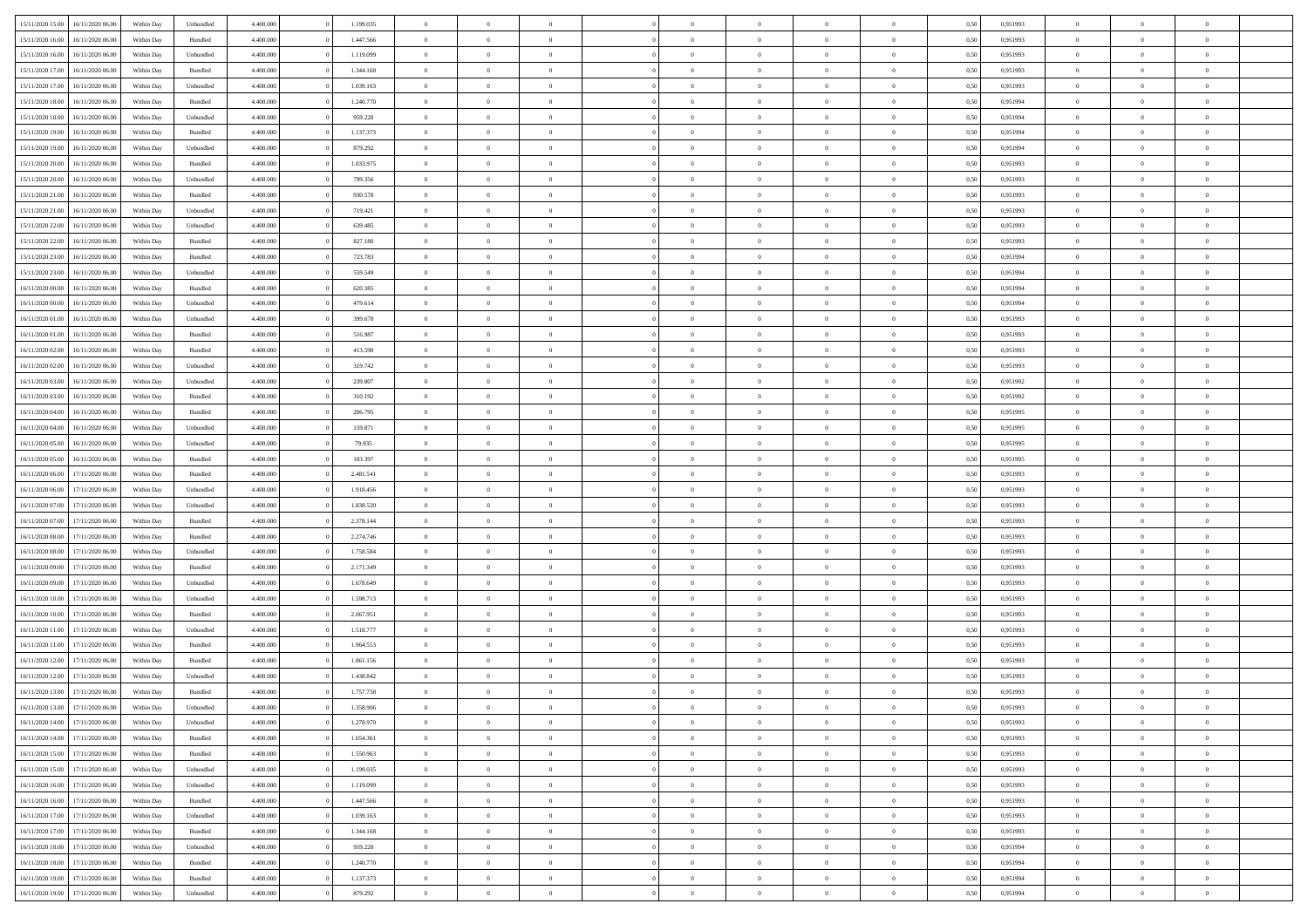| 16/11/2020 20.00 | 17/11/2020 06.00 | Within Dav | Unbundled | 4.400.000 | 799.356   | $\overline{0}$ | $\theta$       | $\Omega$       | $\Omega$       | $\Omega$       | $\overline{0}$ | $\theta$       | 0,50 | 0,951993 | $\theta$       | $\overline{0}$ | $\overline{0}$ |  |
|------------------|------------------|------------|-----------|-----------|-----------|----------------|----------------|----------------|----------------|----------------|----------------|----------------|------|----------|----------------|----------------|----------------|--|
|                  |                  |            |           |           |           |                |                |                |                |                |                |                |      |          |                |                |                |  |
| 16/11/2020 20.00 | 17/11/2020 06.00 | Within Day | Bundled   | 4.400.000 | 1.033.975 | $\overline{0}$ | $\overline{0}$ | $\overline{0}$ | $\overline{0}$ | $\bf{0}$       | $\overline{0}$ | $\bf{0}$       | 0,50 | 0,951993 | $\theta$       | $\overline{0}$ | $\overline{0}$ |  |
| 16/11/2020 21:00 | 17/11/2020 06.00 | Within Day | Bundled   | 4.400.000 | 930.578   | $\overline{0}$ | $\bf{0}$       | $\overline{0}$ | $\bf{0}$       | $\bf{0}$       | $\bf{0}$       | $\mathbf{0}$   | 0,50 | 0,951993 | $\bf{0}$       | $\overline{0}$ | $\overline{0}$ |  |
| 16/11/2020 21.00 | 17/11/2020 06:00 | Within Dav | Unbundled | 4.400.000 | 719.421   | $\overline{0}$ | $\overline{0}$ | $\overline{0}$ | $\overline{0}$ | $\bf{0}$       | $\overline{0}$ | $\overline{0}$ | 0.50 | 0.951993 | $\theta$       | $\overline{0}$ | $\overline{0}$ |  |
| 16/11/2020 22.00 | 17/11/2020 06.00 | Within Day | Unbundled | 4.400.000 | 639.485   | $\overline{0}$ | $\theta$       | $\overline{0}$ | $\overline{0}$ | $\bf{0}$       | $\overline{0}$ | $\bf{0}$       | 0,50 | 0,951993 | $\,$ 0 $\,$    | $\overline{0}$ | $\overline{0}$ |  |
| 16/11/2020 22.00 | 17/11/2020 06.00 | Within Day | Bundled   | 4.400.000 | 827.180   | $\overline{0}$ | $\overline{0}$ | $\overline{0}$ | $\overline{0}$ | $\overline{0}$ | $\overline{0}$ | $\mathbf{0}$   | 0,50 | 0,951993 | $\overline{0}$ | $\overline{0}$ | $\bf{0}$       |  |
|                  |                  |            |           |           |           |                |                |                |                |                |                |                |      |          |                |                |                |  |
| 16/11/2020 23.00 | 17/11/2020 06.00 | Within Dav | Unbundled | 4.400.000 | 559.549   | $\overline{0}$ | $\overline{0}$ | $\overline{0}$ | $\overline{0}$ | $\overline{0}$ | $\overline{0}$ | $\overline{0}$ | 0.50 | 0,951994 | $\theta$       | $\overline{0}$ | $\overline{0}$ |  |
| 16/11/2020 23.00 | 17/11/2020 06.00 | Within Day | Bundled   | 4.400.000 | 723.783   | $\overline{0}$ | $\theta$       | $\overline{0}$ | $\overline{0}$ | $\bf{0}$       | $\overline{0}$ | $\bf{0}$       | 0,50 | 0,951994 | $\theta$       | $\theta$       | $\overline{0}$ |  |
| 17/11/2020 00:00 | 17/11/2020 06.00 | Within Day | Unbundled | 4.400.000 | 479.614   | $\overline{0}$ | $\overline{0}$ | $\overline{0}$ | $\overline{0}$ | $\bf{0}$       | $\overline{0}$ | $\bf{0}$       | 0,50 | 0,951994 | $\,0\,$        | $\overline{0}$ | $\overline{0}$ |  |
| 17/11/2020 00:00 | 17/11/2020 06.00 | Within Dav | Bundled   | 4.400.000 | 620.385   | $\overline{0}$ | $\overline{0}$ | $\overline{0}$ | $\overline{0}$ | $\overline{0}$ | $\overline{0}$ | $\overline{0}$ | 0.50 | 0,951994 | $\theta$       | $\overline{0}$ | $\overline{0}$ |  |
| 17/11/2020 01:00 | 17/11/2020 06.00 | Within Day | Unbundled | 4.400.000 | 399.678   | $\overline{0}$ | $\theta$       | $\overline{0}$ | $\overline{0}$ | $\bf{0}$       | $\overline{0}$ | $\bf{0}$       | 0,50 | 0,951993 | $\,$ 0 $\,$    | $\overline{0}$ | $\overline{0}$ |  |
| 17/11/2020 01.00 | 17/11/2020 06.00 | Within Day | Bundled   | 4.400.000 | 516.987   | $\overline{0}$ | $\overline{0}$ | $\overline{0}$ | $\overline{0}$ | $\bf{0}$       | $\overline{0}$ | $\mathbf{0}$   | 0,50 | 0,951993 | $\overline{0}$ | $\overline{0}$ | $\bf{0}$       |  |
| 17/11/2020 02.00 | 17/11/2020 06:00 | Within Day | Bundled   | 4.400.000 | 413.590   | $\overline{0}$ | $\overline{0}$ | $\overline{0}$ | $\overline{0}$ | $\bf{0}$       | $\overline{0}$ | $\overline{0}$ | 0.50 | 0.951993 | $\theta$       | $\theta$       | $\overline{0}$ |  |
|                  |                  |            |           |           |           |                |                |                |                |                |                |                |      |          |                |                |                |  |
| 17/11/2020 02.00 | 17/11/2020 06.00 | Within Day | Unbundled | 4.400.000 | 319.742   | $\overline{0}$ | $\theta$       | $\overline{0}$ | $\overline{0}$ | $\bf{0}$       | $\overline{0}$ | $\bf{0}$       | 0,50 | 0,951993 | $\theta$       | $\overline{0}$ | $\overline{0}$ |  |
| 17/11/2020 03:00 | 17/11/2020 06.00 | Within Day | Unbundled | 4.400.000 | 239.807   | $\overline{0}$ | $\overline{0}$ | $\overline{0}$ | $\overline{0}$ | $\overline{0}$ | $\overline{0}$ | $\mathbf{0}$   | 0,50 | 0,951992 | $\overline{0}$ | $\overline{0}$ | $\bf{0}$       |  |
| 17/11/2020 03.00 | 17/11/2020 06.00 | Within Dav | Bundled   | 4.400.000 | 310.192   | $\overline{0}$ | $\overline{0}$ | $\overline{0}$ | $\overline{0}$ | $\overline{0}$ | $\overline{0}$ | $\overline{0}$ | 0.50 | 0.951992 | $\theta$       | $\overline{0}$ | $\overline{0}$ |  |
| 17/11/2020 04:00 | 17/11/2020 06.00 | Within Day | Unbundled | 4.400.000 | 159.871   | $\overline{0}$ | $\theta$       | $\overline{0}$ | $\overline{0}$ | $\bf{0}$       | $\overline{0}$ | $\bf{0}$       | 0,50 | 0,951995 | $\,$ 0 $\,$    | $\overline{0}$ | $\overline{0}$ |  |
| 17/11/2020 04:00 | 17/11/2020 06.00 | Within Day | Bundled   | 4.400.000 | 206.795   | $\overline{0}$ | $\overline{0}$ | $\overline{0}$ | $\overline{0}$ | $\bf{0}$       | $\overline{0}$ | $\mathbf{0}$   | 0,50 | 0,951995 | $\bf{0}$       | $\overline{0}$ | $\overline{0}$ |  |
| 17/11/2020 05:00 | 17/11/2020 06.00 | Within Day | Bundled   | 4.400.000 | 103.397   | $\overline{0}$ | $\overline{0}$ | $\overline{0}$ | $\overline{0}$ | $\overline{0}$ | $\overline{0}$ | $\overline{0}$ | 0.50 | 0.951995 | $\theta$       | $\overline{0}$ | $\overline{0}$ |  |
| 17/11/2020 05.00 | 17/11/2020 06.00 | Within Day | Unbundled | 4.400.000 | 79.935    | $\overline{0}$ | $\theta$       | $\overline{0}$ | $\overline{0}$ | $\bf{0}$       | $\overline{0}$ | $\bf{0}$       | 0,50 | 0,951995 | $\,$ 0 $\,$    | $\overline{0}$ | $\overline{0}$ |  |
|                  |                  |            |           |           |           |                |                |                |                |                |                |                |      |          |                |                |                |  |
| 17/11/2020 06:00 | 18/11/2020 06.00 | Within Day | Unbundled | 4.400.000 | 1.918.456 | $\overline{0}$ | $\overline{0}$ | $\overline{0}$ | $\overline{0}$ | $\bf{0}$       | $\overline{0}$ | $\mathbf{0}$   | 0,50 | 0,951993 | $\overline{0}$ | $\overline{0}$ | $\bf{0}$       |  |
| 17/11/2020 06:00 | 18/11/2020 06:00 | Within Day | Bundled   | 4.400.000 | 2.481.541 | $\overline{0}$ | $\overline{0}$ | $\overline{0}$ | $\overline{0}$ | $\overline{0}$ | $\overline{0}$ | $\overline{0}$ | 0.50 | 0.951993 | $\theta$       | $\overline{0}$ | $\overline{0}$ |  |
| 17/11/2020 07.00 | 18/11/2020 06.00 | Within Day | Bundled   | 4.400.000 | 2.378.144 | $\overline{0}$ | $\theta$       | $\overline{0}$ | $\overline{0}$ | $\bf{0}$       | $\overline{0}$ | $\bf{0}$       | 0,50 | 0,951993 | $\,$ 0 $\,$    | $\overline{0}$ | $\overline{0}$ |  |
| 17/11/2020 07.00 | 18/11/2020 06.00 | Within Day | Unbundled | 4.400.000 | 1.838.520 | $\overline{0}$ | $\overline{0}$ | $\overline{0}$ | $\overline{0}$ | $\overline{0}$ | $\overline{0}$ | $\mathbf{0}$   | 0,50 | 0,951993 | $\overline{0}$ | $\overline{0}$ | $\bf{0}$       |  |
| 17/11/2020 08:00 | 18/11/2020 06:00 | Within Dav | Bundled   | 4.400.000 | 2.274.746 | $\overline{0}$ | $\overline{0}$ | $\overline{0}$ | $\overline{0}$ | $\overline{0}$ | $\overline{0}$ | $\overline{0}$ | 0.50 | 0.951993 | $\overline{0}$ | $\overline{0}$ | $\overline{0}$ |  |
| 17/11/2020 08:00 | 18/11/2020 06.00 | Within Day | Unbundled | 4.400.000 | 1.758.584 | $\overline{0}$ | $\theta$       | $\overline{0}$ | $\overline{0}$ | $\bf{0}$       | $\overline{0}$ | $\bf{0}$       | 0,50 | 0,951993 | $\,$ 0 $\,$    | $\overline{0}$ | $\overline{0}$ |  |
|                  |                  |            |           |           |           |                | $\overline{0}$ |                |                | $\bf{0}$       |                |                |      |          | $\,0\,$        | $\overline{0}$ | $\overline{0}$ |  |
| 17/11/2020 09:00 | 18/11/2020 06.00 | Within Day | Unbundled | 4.400.000 | 1.678.649 | $\overline{0}$ |                | $\overline{0}$ | $\overline{0}$ |                | $\overline{0}$ | $\bf{0}$       | 0,50 | 0,951993 |                |                |                |  |
| 17/11/2020 09:00 | 18/11/2020 06:00 | Within Day | Bundled   | 4.400.000 | 2.171.349 | $\overline{0}$ | $\overline{0}$ | $\overline{0}$ | $\overline{0}$ | $\overline{0}$ | $\overline{0}$ | $\overline{0}$ | 0.50 | 0.951993 | $\theta$       | $\overline{0}$ | $\overline{0}$ |  |
| 17/11/2020 10:00 | 18/11/2020 06.00 | Within Day | Unbundled | 4.400.000 | 1.598.713 | $\overline{0}$ | $\theta$       | $\overline{0}$ | $\overline{0}$ | $\,$ 0         | $\overline{0}$ | $\bf{0}$       | 0,50 | 0,951993 | $\,$ 0 $\,$    | $\overline{0}$ | $\overline{0}$ |  |
| 17/11/2020 10.00 | 18/11/2020 06.00 | Within Day | Bundled   | 4.400.000 | 2.067.951 | $\overline{0}$ | $\overline{0}$ | $\overline{0}$ | $\overline{0}$ | $\bf{0}$       | $\overline{0}$ | $\bf{0}$       | 0,50 | 0,951993 | $\overline{0}$ | $\overline{0}$ | $\bf{0}$       |  |
| 17/11/2020 11:00 | 18/11/2020 06.00 | Within Day | Bundled   | 4.400,000 | 1.964.553 | $\overline{0}$ | $\Omega$       | $\overline{0}$ | $\Omega$       | $\Omega$       | $\overline{0}$ | $\overline{0}$ | 0,50 | 0,951993 | $\,0\,$        | $\theta$       | $\theta$       |  |
| 17/11/2020 11:00 | 18/11/2020 06.00 | Within Day | Unbundled | 4.400.000 | 1.518.777 | $\overline{0}$ | $\theta$       | $\overline{0}$ | $\overline{0}$ | $\bf{0}$       | $\overline{0}$ | $\bf{0}$       | 0,50 | 0,951993 | $\,$ 0 $\,$    | $\overline{0}$ | $\overline{0}$ |  |
| 17/11/2020 12:00 | 18/11/2020 06.00 | Within Day | Bundled   | 4.400.000 | 1.861.156 | $\overline{0}$ | $\overline{0}$ | $\overline{0}$ | $\overline{0}$ | $\overline{0}$ | $\overline{0}$ | $\mathbf{0}$   | 0,50 | 0,951993 | $\overline{0}$ | $\overline{0}$ | $\bf{0}$       |  |
|                  |                  |            |           | 4.400,000 |           | $\overline{0}$ | $\Omega$       | $\Omega$       | $\Omega$       | $\overline{0}$ | $\overline{0}$ |                |      |          |                | $\theta$       | $\theta$       |  |
| 17/11/2020 12:00 | 18/11/2020 06.00 | Within Day | Unbundled |           | 1.438.842 |                |                |                |                |                |                | $\overline{0}$ | 0.50 | 0,951993 | $\,0\,$        |                |                |  |
| 17/11/2020 13:00 | 18/11/2020 06.00 | Within Day | Bundled   | 4.400.000 | 1.757.758 | $\overline{0}$ | $\theta$       | $\overline{0}$ | $\overline{0}$ | $\bf{0}$       | $\overline{0}$ | $\bf{0}$       | 0,50 | 0,951993 | $\,$ 0 $\,$    | $\overline{0}$ | $\overline{0}$ |  |
| 17/11/2020 13:00 | 18/11/2020 06.00 | Within Day | Unbundled | 4.400.000 | 1.358.906 | $\overline{0}$ | $\overline{0}$ | $\overline{0}$ | $\overline{0}$ | $\bf{0}$       | $\overline{0}$ | $\bf{0}$       | 0,50 | 0,951993 | $\bf{0}$       | $\overline{0}$ | $\bf{0}$       |  |
| 17/11/2020 14:00 | 18/11/2020 06:00 | Within Day | Bundled   | 4.400,000 | 1.654.361 | $\overline{0}$ | $\Omega$       | $\Omega$       | $\Omega$       | $\overline{0}$ | $\overline{0}$ | $\overline{0}$ | 0.50 | 0,951993 | $\,$ 0 $\,$    | $\theta$       | $\theta$       |  |
| 17/11/2020 14:00 | 18/11/2020 06.00 | Within Day | Unbundled | 4.400.000 | 1.278.970 | $\overline{0}$ | $\,$ 0         | $\overline{0}$ | $\overline{0}$ | $\,$ 0         | $\overline{0}$ | $\bf{0}$       | 0,50 | 0,951993 | $\,$ 0 $\,$    | $\overline{0}$ | $\overline{0}$ |  |
| 17/11/2020 15:00 | 18/11/2020 06.00 | Within Day | Unbundled | 4.400.000 | 1.199.035 | $\overline{0}$ | $\bf{0}$       | $\overline{0}$ | $\bf{0}$       | $\bf{0}$       | $\bf{0}$       | $\mathbf{0}$   | 0,50 | 0,951993 | $\overline{0}$ | $\overline{0}$ | $\bf{0}$       |  |
| 17/11/2020 15:00 | 18/11/2020 06.00 | Within Day | Bundled   | 4.400,000 | 1.550.963 | $\overline{0}$ | $\Omega$       | $\overline{0}$ | $\Omega$       | $\overline{0}$ | $\overline{0}$ | $\overline{0}$ | 0,50 | 0,951993 | $\,0\,$        | $\theta$       | $\theta$       |  |
| 17/11/2020 16:00 | 18/11/2020 06.00 | Within Day | Bundled   | 4.400.000 | 1.447.566 | $\overline{0}$ | $\overline{0}$ | $\overline{0}$ | $\overline{0}$ | $\,$ 0         | $\overline{0}$ | $\bf{0}$       | 0,50 | 0,951993 | $\,$ 0 $\,$    | $\overline{0}$ | $\overline{0}$ |  |
|                  |                  |            |           |           |           |                |                |                |                |                |                |                |      |          |                |                |                |  |
| 17/11/2020 16:00 | 18/11/2020 06.00 | Within Day | Unbundled | 4.400.000 | 1.119.099 | $\overline{0}$ | $\overline{0}$ | $\overline{0}$ | $\bf{0}$       | $\bf{0}$       | $\overline{0}$ | $\mathbf{0}$   | 0,50 | 0,951993 | $\overline{0}$ | $\overline{0}$ | $\bf{0}$       |  |
| 17/11/2020 17:00 | 18/11/2020 06:00 | Within Day | Bundled   | 4.400,000 | 1.344.168 | $\overline{0}$ | $\Omega$       | $\Omega$       | $\Omega$       | $\Omega$       | $\overline{0}$ | $\overline{0}$ | 0.50 | 0.951993 | $\theta$       | $\theta$       | $\theta$       |  |
| 17/11/2020 17.00 | 18/11/2020 06.00 | Within Day | Unbundled | 4.400.000 | 1.039.163 | $\overline{0}$ | $\overline{0}$ | $\overline{0}$ | $\bf{0}$       | $\,$ 0         | $\bf{0}$       | $\bf{0}$       | 0,50 | 0,951993 | $\,0\,$        | $\,$ 0 $\,$    | $\overline{0}$ |  |
| 17/11/2020 18:00 | 18/11/2020 06.00 | Within Day | Unbundled | 4.400.000 | 959.228   | $\bf{0}$       | $\bf{0}$       |                |                | $\bf{0}$       |                |                | 0,50 | 0,951994 | $\bf{0}$       | $\overline{0}$ |                |  |
| 17/11/2020 18:00 | 18/11/2020 06:00 | Within Day | Bundled   | 4.400.000 | 1.240.770 | $\overline{0}$ | $\overline{0}$ | $\overline{0}$ | $\Omega$       | $\overline{0}$ | $\overline{0}$ | $\overline{0}$ | 0,50 | 0.951994 | $\theta$       | $\theta$       | $\theta$       |  |
| 17/11/2020 19:00 | 18/11/2020 06.00 | Within Day | Bundled   | 4.400.000 | 1.137.373 | $\overline{0}$ | $\bf{0}$       | $\overline{0}$ | $\bf{0}$       | $\,$ 0 $\,$    | $\overline{0}$ | $\,$ 0 $\,$    | 0,50 | 0,951994 | $\,$ 0 $\,$    | $\,$ 0 $\,$    | $\,$ 0         |  |
| 17/11/2020 19:00 | 18/11/2020 06:00 | Within Day | Unbundled | 4.400.000 | 879.292   | $\overline{0}$ | $\overline{0}$ | $\overline{0}$ | $\overline{0}$ | $\overline{0}$ | $\overline{0}$ | $\mathbf{0}$   | 0,50 | 0,951994 | $\overline{0}$ | $\bf{0}$       | $\bf{0}$       |  |
|                  |                  |            |           |           |           |                | $\overline{0}$ |                | $\Omega$       | $\overline{0}$ | $\overline{0}$ |                |      |          |                | $\theta$       | $\overline{0}$ |  |
| 17/11/2020 20.00 | 18/11/2020 06:00 | Within Day | Unbundled | 4.400.000 | 799.356   | $\overline{0}$ |                | $\overline{0}$ |                |                |                | $\overline{0}$ | 0,50 | 0,951993 | $\bf{0}$       |                |                |  |
| 17/11/2020 20.00 | 18/11/2020 06.00 | Within Day | Bundled   | 4.400.000 | 1.033.975 | $\overline{0}$ | $\,$ 0         | $\overline{0}$ | $\bf{0}$       | $\,$ 0 $\,$    | $\overline{0}$ | $\mathbf{0}$   | 0,50 | 0,951993 | $\,$ 0 $\,$    | $\overline{0}$ | $\overline{0}$ |  |
| 17/11/2020 21.00 | 18/11/2020 06:00 | Within Day | Bundled   | 4.400.000 | 930.578   | $\overline{0}$ | $\overline{0}$ | $\overline{0}$ | $\overline{0}$ | $\overline{0}$ | $\overline{0}$ | $\mathbf{0}$   | 0,50 | 0,951993 | $\overline{0}$ | $\overline{0}$ | $\bf{0}$       |  |
| 17/11/2020 21.00 | 18/11/2020 06:00 | Within Day | Unbundled | 4.400,000 | 719.421   | $\overline{0}$ | $\overline{0}$ | $\overline{0}$ | $\overline{0}$ | $\overline{0}$ | $\overline{0}$ | $\bf{0}$       | 0.50 | 0,951993 | $\overline{0}$ | $\theta$       | $\overline{0}$ |  |
| 17/11/2020 22.00 | 18/11/2020 06.00 | Within Day | Unbundled | 4.400.000 | 639.485   | $\overline{0}$ | $\,$ 0         | $\overline{0}$ | $\bf{0}$       | $\bf{0}$       | $\bf{0}$       | $\bf{0}$       | 0,50 | 0,951993 | $\,$ 0 $\,$    | $\overline{0}$ | $\overline{0}$ |  |
| 17/11/2020 22.00 | 18/11/2020 06:00 | Within Day | Bundled   | 4.400.000 | 827.180   | $\overline{0}$ | $\bf{0}$       | $\overline{0}$ | $\overline{0}$ | $\overline{0}$ | $\overline{0}$ | $\mathbf{0}$   | 0,50 | 0,951993 | $\overline{0}$ | $\overline{0}$ | $\bf{0}$       |  |
| 17/11/2020 23.00 | 18/11/2020 06:00 | Within Day | Bundled   | 4.400,000 | 723.783   | $\overline{0}$ | $\overline{0}$ | $\overline{0}$ | $\Omega$       | $\overline{0}$ | $\overline{0}$ | $\overline{0}$ | 0,50 | 0,951994 | $\overline{0}$ | $\overline{0}$ | $\overline{0}$ |  |
|                  |                  |            |           |           |           |                |                |                |                |                |                |                |      |          |                |                |                |  |
| 17/11/2020 23.00 | 18/11/2020 06.00 | Within Day | Unbundled | 4.400.000 | 559.549   | $\overline{0}$ | $\bf{0}$       | $\overline{0}$ | $\overline{0}$ | $\bf{0}$       | $\bf{0}$       | $\mathbf{0}$   | 0,50 | 0,951994 | $\,$ 0 $\,$    | $\,$ 0 $\,$    | $\bf{0}$       |  |
| 18/11/2020 00:00 | 18/11/2020 06.00 | Within Day | Unbundled | 4.400.000 | 479.614   | $\overline{0}$ | $\bf{0}$       | $\overline{0}$ | $\bf{0}$       | $\bf{0}$       | $\bf{0}$       | $\bf{0}$       | 0,50 | 0,951994 | $\overline{0}$ | $\overline{0}$ | $\bf{0}$       |  |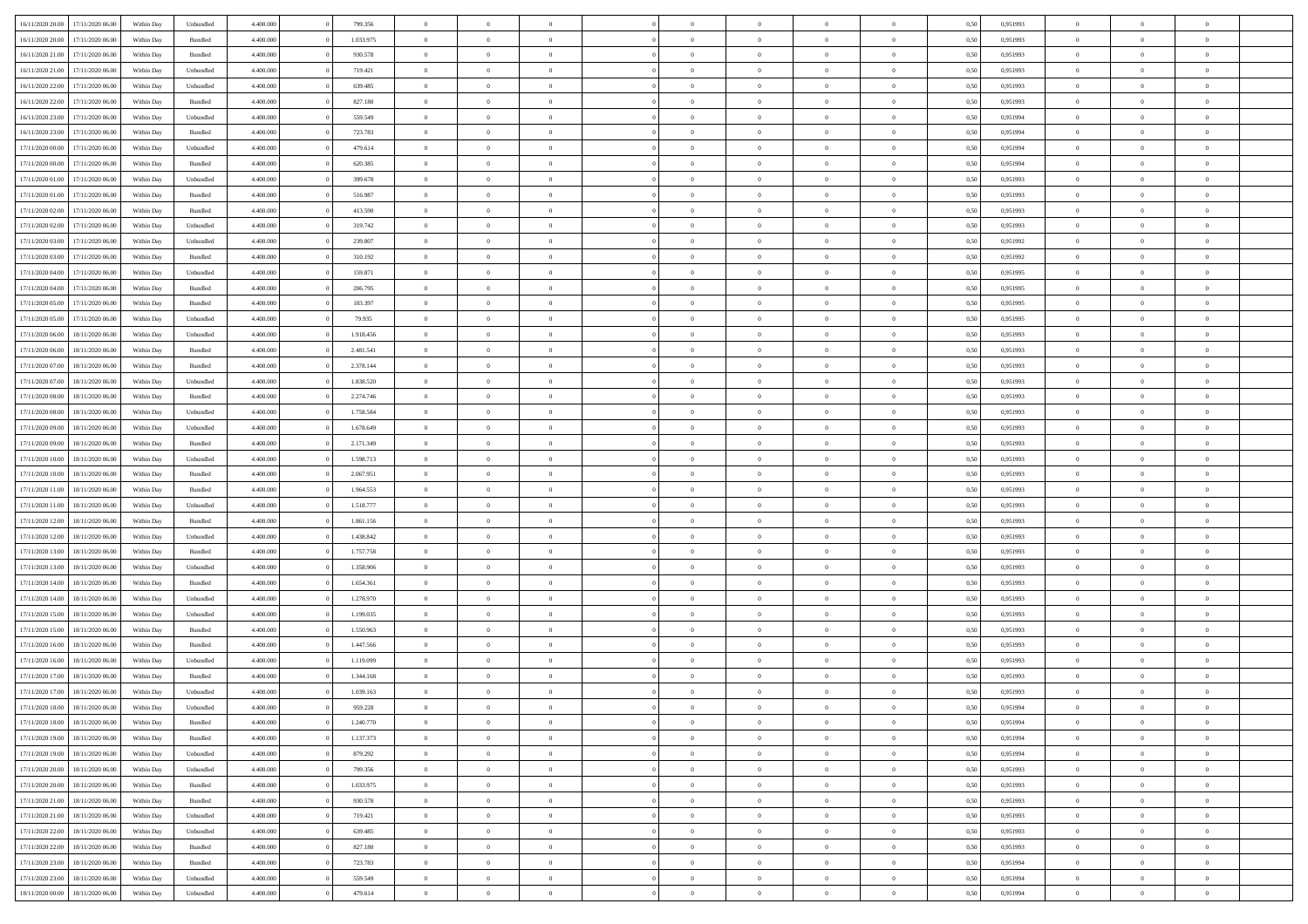| 18/11/2020 00:00 18/11/2020 06:00    | Within Day | Bundled   | 4.400.000 | 620.385   | $\overline{0}$ | $\overline{0}$ | $\Omega$       | $\theta$       | $\theta$       |                | $\overline{0}$ | 0,50 | 0,951994 | $\mathbf{0}$   | $\theta$       | $\Omega$       |  |
|--------------------------------------|------------|-----------|-----------|-----------|----------------|----------------|----------------|----------------|----------------|----------------|----------------|------|----------|----------------|----------------|----------------|--|
| 18/11/2020 01:00<br>18/11/2020 06:00 | Within Day | Bundled   | 4.400.000 | 516.987   | $\bf{0}$       | $\overline{0}$ | $\theta$       | $\theta$       | $\overline{0}$ | $\overline{0}$ | $\,$ 0         | 0,50 | 0,951993 | $\theta$       | $\theta$       | $\bf{0}$       |  |
| 18/11/2020 01:00<br>18/11/2020 06.00 | Within Day | Unbundled | 4.400.000 | 399.678   | $\overline{0}$ | $\overline{0}$ | $\overline{0}$ | $\bf{0}$       | $\bf{0}$       | $\overline{0}$ | $\mathbf{0}$   | 0,50 | 0,951993 | $\bf{0}$       | $\bf{0}$       | $\overline{0}$ |  |
| 18/11/2020 02:00<br>18/11/2020 06:00 | Within Day | Bundled   | 4.400.000 | 413.590   | $\overline{0}$ | $\overline{0}$ | $\overline{0}$ | $\overline{0}$ | $\overline{0}$ | $\overline{0}$ | $\overline{0}$ | 0.50 | 0.951993 | $\overline{0}$ | $\overline{0}$ | $\bf{0}$       |  |
| 18/11/2020 02:00<br>18/11/2020 06:00 | Within Day | Unbundled | 4.400.000 | 319.742   | $\bf{0}$       | $\overline{0}$ | $\overline{0}$ | $\theta$       | $\overline{0}$ | $\overline{0}$ | $\,$ 0         | 0,50 | 0,951993 | $\theta$       | $\theta$       | $\bf{0}$       |  |
| 18/11/2020 03:00<br>18/11/2020 06.00 | Within Day | Unbundled | 4.400.000 | 239.807   | $\overline{0}$ | $\overline{0}$ | $\overline{0}$ | $\bf{0}$       | $\overline{0}$ | $\overline{0}$ | $\overline{0}$ | 0,50 | 0,951992 | $\overline{0}$ | $\overline{0}$ | $\overline{0}$ |  |
| 18/11/2020 03:00<br>18/11/2020 06:00 | Within Day | Bundled   | 4.400.000 | 310.192   | $\overline{0}$ | $\overline{0}$ | $\overline{0}$ | $\overline{0}$ | $\overline{0}$ | $\overline{0}$ | $\overline{0}$ | 0.50 | 0.951992 | $\overline{0}$ | $\overline{0}$ | $\overline{0}$ |  |
|                                      |            |           |           |           |                |                |                |                |                |                |                |      |          |                |                |                |  |
| 18/11/2020 04:00<br>18/11/2020 06:00 | Within Day | Bundled   | 4.400.000 | 206.795   | $\bf{0}$       | $\overline{0}$ | $\overline{0}$ | $\overline{0}$ | $\overline{0}$ | $\overline{0}$ | $\,$ 0         | 0,50 | 0,951995 | $\theta$       | $\theta$       | $\bf{0}$       |  |
| 18/11/2020 04:00<br>18/11/2020 06.00 | Within Day | Unbundled | 4.400.000 | 159.871   | $\overline{0}$ | $\overline{0}$ | $\overline{0}$ | $\bf{0}$       | $\bf{0}$       | $\overline{0}$ | $\mathbf{0}$   | 0,50 | 0,951995 | $\bf{0}$       | $\bf{0}$       | $\bf{0}$       |  |
| 18/11/2020 05:00<br>18/11/2020 06:00 | Within Day | Bundled   | 4.400.000 | 103.397   | $\overline{0}$ | $\overline{0}$ | $\overline{0}$ | $\overline{0}$ | $\overline{0}$ | $\overline{0}$ | $\overline{0}$ | 0.50 | 0.951995 | $\overline{0}$ | $\theta$       | $\overline{0}$ |  |
| 18/11/2020 05:00<br>18/11/2020 06:00 | Within Day | Unbundled | 4.400.000 | 79.935    | $\bf{0}$       | $\overline{0}$ | $\overline{0}$ | $\overline{0}$ | $\overline{0}$ | $\overline{0}$ | $\,$ 0         | 0,50 | 0,951995 | $\overline{0}$ | $\theta$       | $\bf{0}$       |  |
| 18/11/2020 06:00<br>19/11/2020 06.00 | Within Day | Unbundled | 4.400.000 | 1.918.456 | $\overline{0}$ | $\overline{0}$ | $\overline{0}$ | $\bf{0}$       | $\overline{0}$ | $\overline{0}$ | $\overline{0}$ | 0,50 | 0,951993 | $\overline{0}$ | $\bf{0}$       | $\bf{0}$       |  |
| 18/11/2020 06:00<br>19/11/2020 06:00 | Within Day | Bundled   | 4.400.000 | 2.481.541 | $\overline{0}$ | $\overline{0}$ | $\overline{0}$ | $\overline{0}$ | $\overline{0}$ | $\overline{0}$ | $\overline{0}$ | 0.50 | 0.951993 | $\mathbf{0}$   | $\overline{0}$ | $\bf{0}$       |  |
| 18/11/2020 07:00<br>19/11/2020 06.00 | Within Day | Bundled   | 4.400.000 | 2.378.144 | $\bf{0}$       | $\overline{0}$ | $\overline{0}$ | $\theta$       | $\overline{0}$ | $\overline{0}$ | $\,$ 0         | 0,50 | 0,951993 | $\theta$       | $\theta$       | $\bf{0}$       |  |
| 18/11/2020 07:00<br>19/11/2020 06.00 | Within Day | Unbundled | 4.400.000 | 1.838.520 | $\overline{0}$ | $\overline{0}$ | $\overline{0}$ | $\bf{0}$       | $\overline{0}$ | $\overline{0}$ | $\overline{0}$ | 0,50 | 0,951993 | $\overline{0}$ | $\overline{0}$ | $\overline{0}$ |  |
| 19/11/2020 06.00                     |            | Bundled   | 4.400.000 |           | $\overline{0}$ | $\overline{0}$ | $\overline{0}$ | $\overline{0}$ | $\overline{0}$ | $\overline{0}$ | $\overline{0}$ | 0.50 | 0.951993 | $\overline{0}$ | $\overline{0}$ | $\overline{0}$ |  |
| 18/11/2020 08:00                     | Within Day |           |           | 2.274.746 |                |                |                |                |                |                |                |      |          |                |                |                |  |
| 18/11/2020 08:00<br>19/11/2020 06.00 | Within Day | Unbundled | 4.400.000 | 1.758.584 | $\bf{0}$       | $\overline{0}$ | $\overline{0}$ | $\overline{0}$ | $\overline{0}$ | $\overline{0}$ | $\bf{0}$       | 0,50 | 0,951993 | $\theta$       | $\theta$       | $\bf{0}$       |  |
| 18/11/2020 09:00<br>19/11/2020 06.00 | Within Day | Bundled   | 4.400.000 | 2.171.349 | $\overline{0}$ | $\overline{0}$ | $\overline{0}$ | $\bf{0}$       | $\bf{0}$       | $\overline{0}$ | $\mathbf{0}$   | 0,50 | 0,951993 | $\bf{0}$       | $\bf{0}$       | $\bf{0}$       |  |
| 18/11/2020 09:00<br>19/11/2020 06.00 | Within Day | Unbundled | 4.400.000 | 1.678.649 | $\overline{0}$ | $\overline{0}$ | $\overline{0}$ | $\overline{0}$ | $\overline{0}$ | $\overline{0}$ | $\overline{0}$ | 0.50 | 0.951993 | $\overline{0}$ | $\theta$       | $\overline{0}$ |  |
| 18/11/2020 10:00<br>19/11/2020 06.00 | Within Day | Unbundled | 4.400.000 | 1.598.713 | $\bf{0}$       | $\overline{0}$ | $\overline{0}$ | $\overline{0}$ | $\overline{0}$ | $\overline{0}$ | $\,$ 0         | 0,50 | 0,951993 | $\theta$       | $\theta$       | $\bf{0}$       |  |
| 18/11/2020 10:00<br>19/11/2020 06.00 | Within Day | Bundled   | 4.400.000 | 2.067.951 | $\overline{0}$ | $\overline{0}$ | $\overline{0}$ | $\bf{0}$       | $\bf{0}$       | $\overline{0}$ | $\mathbf{0}$   | 0,50 | 0,951993 | $\bf{0}$       | $\bf{0}$       | $\bf{0}$       |  |
| 18/11/2020 11:00<br>19/11/2020 06.00 | Within Day | Unbundled | 4.400.000 | 1.518.777 | $\overline{0}$ | $\overline{0}$ | $\overline{0}$ | $\overline{0}$ | $\overline{0}$ | $\overline{0}$ | $\overline{0}$ | 0.50 | 0.951993 | $\overline{0}$ | $\overline{0}$ | $\bf{0}$       |  |
| 18/11/2020 11:00<br>19/11/2020 06.00 | Within Day | Bundled   | 4.400.000 | 1.964.553 | $\bf{0}$       | $\overline{0}$ | $\overline{0}$ | $\overline{0}$ | $\overline{0}$ | $\overline{0}$ | $\,$ 0         | 0,50 | 0,951993 | $\mathbf{0}$   | $\theta$       | $\bf{0}$       |  |
| 18/11/2020 12:00<br>19/11/2020 06.00 | Within Day | Bundled   | 4.400.000 | 1.861.156 | $\overline{0}$ | $\overline{0}$ | $\overline{0}$ | $\bf{0}$       | $\overline{0}$ | $\overline{0}$ | $\overline{0}$ | 0,50 | 0,951993 | $\overline{0}$ | $\overline{0}$ | $\overline{0}$ |  |
|                                      |            | Unbundled | 4.400.000 | 1.438.842 | $\overline{0}$ | $\overline{0}$ | $\overline{0}$ | $\overline{0}$ | $\overline{0}$ | $\overline{0}$ | $\overline{0}$ | 0.50 | 0.951993 | $\overline{0}$ | $\overline{0}$ | $\overline{0}$ |  |
| 18/11/2020 12:00<br>19/11/2020 06.00 | Within Day |           |           |           |                |                |                |                |                |                |                |      |          |                |                |                |  |
| 18/11/2020 13:00<br>19/11/2020 06.00 | Within Day | Bundled   | 4.400.000 | 1.757.758 | $\bf{0}$       | $\overline{0}$ | $\overline{0}$ | $\overline{0}$ | $\overline{0}$ | $\overline{0}$ | $\bf{0}$       | 0,50 | 0,951993 | $\theta$       | $\theta$       | $\bf{0}$       |  |
| 18/11/2020 13:00<br>19/11/2020 06.00 | Within Day | Unbundled | 4.400.000 | 1.358.906 | $\overline{0}$ | $\overline{0}$ | $\overline{0}$ | $\bf{0}$       | $\bf{0}$       | $\overline{0}$ | $\mathbf{0}$   | 0,50 | 0,951993 | $\bf{0}$       | $\bf{0}$       | $\bf{0}$       |  |
| 18/11/2020 14:00<br>19/11/2020 06.00 | Within Day | Unbundled | 4.400.000 | 1.278.970 | $\overline{0}$ | $\overline{0}$ | $\overline{0}$ | $\overline{0}$ | $\overline{0}$ | $\overline{0}$ | $\overline{0}$ | 0.50 | 0.951993 | $\overline{0}$ | $\overline{0}$ | $\overline{0}$ |  |
| 18/11/2020 14:00<br>19/11/2020 06:00 | Within Day | Bundled   | 4.400.000 | 1.654.361 | $\bf{0}$       | $\overline{0}$ | $\overline{0}$ | $\overline{0}$ | $\overline{0}$ | $\overline{0}$ | $\,$ 0         | 0,50 | 0,951993 | $\bf{0}$       | $\theta$       | $\bf{0}$       |  |
| 18/11/2020 15:00<br>19/11/2020 06.00 | Within Day | Bundled   | 4.400.000 | 1.550.963 | $\overline{0}$ | $\overline{0}$ | $\overline{0}$ | $\bf{0}$       | $\overline{0}$ | $\overline{0}$ | $\mathbf{0}$   | 0,50 | 0,951993 | $\overline{0}$ | $\bf{0}$       | $\bf{0}$       |  |
| 18/11/2020 15:00<br>19/11/2020 06.00 | Within Day | Unbundled | 4.400.000 | 1.199.035 | $\overline{0}$ | $\overline{0}$ | $\overline{0}$ | $\overline{0}$ | $\overline{0}$ | $\Omega$       | $\overline{0}$ | 0,50 | 0,951993 | $\bf{0}$       | $\theta$       | $\Omega$       |  |
| 18/11/2020 16:00<br>19/11/2020 06.00 | Within Day | Bundled   | 4.400.000 | 1.447.566 | $\bf{0}$       | $\overline{0}$ | $\overline{0}$ | $\overline{0}$ | $\overline{0}$ | $\overline{0}$ | $\,$ 0         | 0,50 | 0,951993 | $\overline{0}$ | $\theta$       | $\bf{0}$       |  |
| 18/11/2020 16:00<br>19/11/2020 06.00 | Within Day | Unbundled | 4.400.000 | 1.119.099 | $\overline{0}$ | $\overline{0}$ | $\overline{0}$ | $\bf{0}$       | $\overline{0}$ | $\overline{0}$ | $\overline{0}$ | 0,50 | 0,951993 | $\overline{0}$ | $\overline{0}$ | $\overline{0}$ |  |
| 18/11/2020 17:00<br>19/11/2020 06.00 | Within Day | Bundled   | 4,400,000 | 1.344.168 | $\overline{0}$ | $\overline{0}$ | $\overline{0}$ | $\overline{0}$ | $\overline{0}$ | $\Omega$       | $\overline{0}$ | 0.50 | 0,951993 | $\overline{0}$ | $\overline{0}$ | $\theta$       |  |
|                                      |            |           |           |           |                | $\overline{0}$ |                | $\overline{0}$ | $\overline{0}$ | $\overline{0}$ |                |      |          | $\overline{0}$ | $\theta$       | $\bf{0}$       |  |
| 18/11/2020 17:00<br>19/11/2020 06:00 | Within Day | Unbundled | 4.400.000 | 1.039.163 | $\bf{0}$       |                | $\overline{0}$ |                |                |                | $\bf{0}$       | 0,50 | 0,951993 |                |                |                |  |
| 18/11/2020 18:00<br>19/11/2020 06.00 | Within Day | Unbundled | 4.400.000 | 959.228   | $\overline{0}$ | $\overline{0}$ | $\overline{0}$ | $\bf{0}$       | $\bf{0}$       | $\overline{0}$ | $\mathbf{0}$   | 0,50 | 0,951994 | $\bf{0}$       | $\bf{0}$       | $\bf{0}$       |  |
| 18/11/2020 18:00<br>19/11/2020 06.00 | Within Day | Bundled   | 4,400,000 | 1.240.770 | $\overline{0}$ | $\overline{0}$ | $\overline{0}$ | $\overline{0}$ | $\overline{0}$ | $\Omega$       | $\theta$       | 0.50 | 0,951994 | $\overline{0}$ | $\overline{0}$ | $\theta$       |  |
| 18/11/2020 19:00<br>19/11/2020 06.00 | Within Day | Bundled   | 4.400.000 | 1.137.373 | $\bf{0}$       | $\overline{0}$ | $\overline{0}$ | $\overline{0}$ | $\overline{0}$ | $\overline{0}$ | $\,$ 0         | 0,50 | 0,951994 | $\,$ 0 $\,$    | $\theta$       | $\bf{0}$       |  |
| 18/11/2020 19:00<br>19/11/2020 06.00 | Within Day | Unbundled | 4.400.000 | 879.292   | $\overline{0}$ | $\overline{0}$ | $\overline{0}$ | $\bf{0}$       | $\bf{0}$       | $\overline{0}$ | $\mathbf{0}$   | 0,50 | 0,951994 | $\overline{0}$ | $\bf{0}$       | $\bf{0}$       |  |
| 18/11/2020 20:00<br>19/11/2020 06.00 | Within Day | Unbundled | 4.400.000 | 799.356   | $\overline{0}$ | $\overline{0}$ | $\overline{0}$ | $\overline{0}$ | $\bf{0}$       | $\Omega$       | $\overline{0}$ | 0,50 | 0,951993 | $\overline{0}$ | $\overline{0}$ | $\Omega$       |  |
| 18/11/2020 20:00<br>19/11/2020 06.00 | Within Day | Bundled   | 4.400.000 | 1.033.975 | $\bf{0}$       | $\overline{0}$ | $\overline{0}$ | $\overline{0}$ | $\bf{0}$       | $\overline{0}$ | $\,$ 0 $\,$    | 0,50 | 0,951993 | $\bf{0}$       | $\theta$       | $\bf{0}$       |  |
| 18/11/2020 21:00<br>19/11/2020 06.00 | Within Day | Bundled   | 4.400.000 | 930.578   | $\overline{0}$ | $\overline{0}$ | $\overline{0}$ | $\bf{0}$       | $\overline{0}$ | $\overline{0}$ | $\overline{0}$ | 0,50 | 0,951993 | $\overline{0}$ | $\overline{0}$ | $\overline{0}$ |  |
| 18/11/2020 21:00<br>19/11/2020 06.00 | Within Day | Unbundled | 4,400,000 | 719.421   | $\overline{0}$ | $\overline{0}$ | $\overline{0}$ | $\overline{0}$ | $\bf{0}$       | $\Omega$       | $\overline{0}$ | 0.50 | 0,951993 | $\overline{0}$ | $\theta$       | $\bf{0}$       |  |
| 18/11/2020 22.00<br>19/11/2020 06:00 | Within Day | Bundled   | 4.400.000 | 827.180   | $\bf{0}$       | $\overline{0}$ | $\overline{0}$ | $\bf{0}$       | $\bf{0}$       | $\overline{0}$ | $\,$ 0 $\,$    | 0,50 | 0,951993 | $\bf{0}$       | $\,$ 0         | $\,$ 0         |  |
|                                      |            |           |           |           |                |                |                |                |                |                |                |      |          |                |                |                |  |
| 18/11/2020 22:00 19/11/2020 06:00    | Within Day | Unbundled | 4.400.000 | 639.485   | $\bf{0}$       | $\bf{0}$       |                | $\bf{0}$       |                |                | $\bf{0}$       | 0,50 | 0,951993 | $\bf{0}$       | $\bf{0}$       |                |  |
| 18/11/2020 23.00 19/11/2020 06.00    | Within Day | Bundled   | 4.400.000 | 723.783   | $\overline{0}$ | $\overline{0}$ | $\theta$       | $\overline{0}$ | $\overline{0}$ | $\overline{0}$ | $\mathbf{0}$   | 0.50 | 0.951994 | $\overline{0}$ | $\overline{0}$ | $\theta$       |  |
| 18/11/2020 23.00<br>19/11/2020 06:00 | Within Day | Unbundled | 4.400.000 | 559.549   | $\overline{0}$ | $\overline{0}$ | $\overline{0}$ | $\bf{0}$       | $\overline{0}$ | $\overline{0}$ | $\mathbf{0}$   | 0,50 | 0,951994 | $\,$ 0 $\,$    | $\overline{0}$ | $\,$ 0 $\,$    |  |
| 19/11/2020 00:00<br>19/11/2020 06.00 | Within Day | Unbundled | 4.400.000 | 479.614   | $\overline{0}$ | $\overline{0}$ | $\overline{0}$ | $\bf{0}$       | $\overline{0}$ | $\overline{0}$ | $\overline{0}$ | 0,50 | 0,951994 | $\overline{0}$ | $\overline{0}$ | $\overline{0}$ |  |
| 19/11/2020 00:00<br>19/11/2020 06:00 | Within Day | Bundled   | 4.400.000 | 620.385   | $\overline{0}$ | $\overline{0}$ | $\overline{0}$ | $\overline{0}$ | $\bf{0}$       | $\overline{0}$ | $\overline{0}$ | 0,50 | 0,951994 | $\overline{0}$ | $\overline{0}$ | $\overline{0}$ |  |
| 19/11/2020 01:00<br>19/11/2020 06:00 | Within Day | Unbundled | 4.400.000 | 399.678   | $\overline{0}$ | $\overline{0}$ | $\overline{0}$ | $\overline{0}$ | $\overline{0}$ | $\overline{0}$ | $\mathbf{0}$   | 0,50 | 0,951993 | $\,$ 0 $\,$    | $\theta$       | $\overline{0}$ |  |
| 19/11/2020 01:00<br>19/11/2020 06:00 | Within Day | Bundled   | 4.400.000 | 516.987   | $\overline{0}$ | $\overline{0}$ | $\overline{0}$ | $\overline{0}$ | $\overline{0}$ | $\overline{0}$ | $\overline{0}$ | 0,50 | 0,951993 | $\overline{0}$ | $\overline{0}$ | $\overline{0}$ |  |
| 19/11/2020 02:00<br>19/11/2020 06.00 | Within Day | Unbundled | 4.400.000 | 319.742   | $\overline{0}$ | $\overline{0}$ | $\overline{0}$ | $\overline{0}$ | $\overline{0}$ | $\overline{0}$ | $\overline{0}$ | 0.50 | 0,951993 | $\overline{0}$ | $\overline{0}$ | $\overline{0}$ |  |
| 19/11/2020 02.00<br>19/11/2020 06:00 | Within Day | Bundled   | 4.400.000 | 413.590   | $\overline{0}$ | $\overline{0}$ | $\overline{0}$ | $\bf{0}$       | $\bf{0}$       | $\overline{0}$ | $\,$ 0 $\,$    | 0,50 | 0,951993 | $\,$ 0 $\,$    | $\theta$       | $\,$ 0         |  |
|                                      |            |           |           |           |                |                |                |                |                |                |                |      |          |                |                |                |  |
| 19/11/2020 03:00<br>19/11/2020 06:00 | Within Day | Unbundled | 4.400.000 | 239.807   | $\overline{0}$ | $\overline{0}$ | $\overline{0}$ | $\bf{0}$       | $\overline{0}$ | $\overline{0}$ | $\overline{0}$ | 0,50 | 0,951992 | $\bf{0}$       | $\bf{0}$       | $\overline{0}$ |  |
| 19/11/2020 03:00<br>19/11/2020 06:00 | Within Day | Bundled   | 4.400.000 | 310.192   | $\overline{0}$ | $\overline{0}$ | $\overline{0}$ | $\overline{0}$ | $\overline{0}$ | $\overline{0}$ | $\overline{0}$ | 0,50 | 0,951992 | $\overline{0}$ | $\overline{0}$ | $\overline{0}$ |  |
| 19/11/2020 04:00<br>19/11/2020 06.00 | Within Day | Bundled   | 4.400.000 | 206.795   | $\overline{0}$ | $\overline{0}$ | $\overline{0}$ | $\bf{0}$       | $\bf{0}$       | $\bf{0}$       | $\,$ 0 $\,$    | 0,50 | 0,951995 | $\,0\,$        | $\,0\,$        | $\,$ 0         |  |
| 19/11/2020 04:00 19/11/2020 06:00    | Within Day | Unbundled | 4.400.000 | 159.871   | $\overline{0}$ | $\overline{0}$ | $\overline{0}$ | $\bf{0}$       | $\bf{0}$       | $\overline{0}$ | $\bf{0}$       | 0,50 | 0,951995 | $\bf{0}$       | $\bf{0}$       | $\overline{0}$ |  |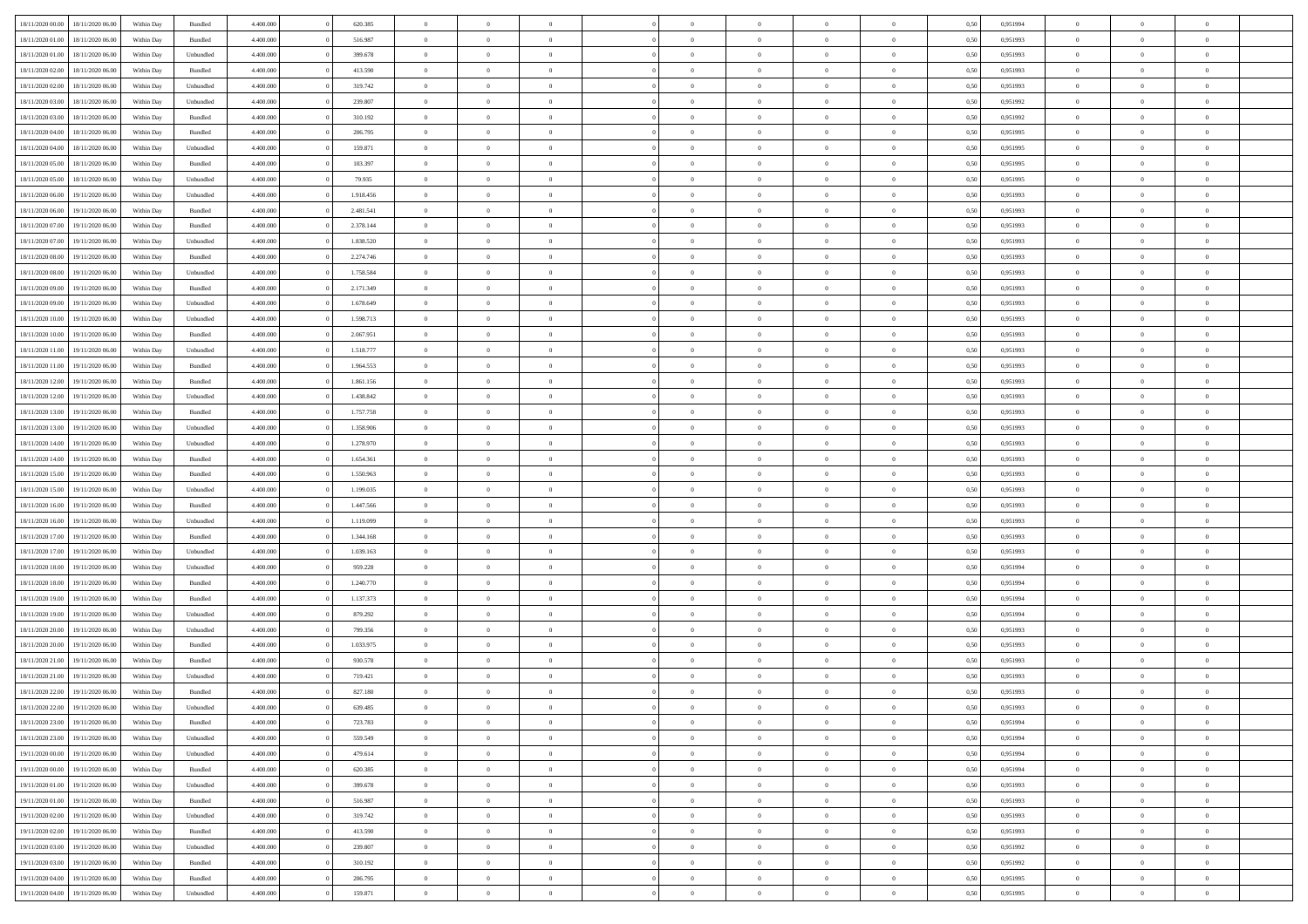| 19/11/2020 05:00 19/11/2020 06:00            | Within Day | Unbundled | 4.400,000 | 79.935    |  |  |  |  | 0.951995 |  |  |
|----------------------------------------------|------------|-----------|-----------|-----------|--|--|--|--|----------|--|--|
| 19/11/2020 05:00 19/11/2020 06:00 Within Day |            | Bundled   | 4.400,000 | 103.397   |  |  |  |  | 0.951995 |  |  |
| 19/11/2020 06:00 20/11/2020 06:00            | Within Day | Bundled   | 4.400,000 | 2.481.541 |  |  |  |  | 0.951993 |  |  |
| 19/11/2020 06:00 20/11/2020 06:00 Within Day |            | Unbundled | 4.400,000 | 1.918.456 |  |  |  |  | 0,951993 |  |  |
| 19/11/2020 07:00 20/11/2020 06:00            | Within Day | Unbundled | 4.400,000 | 1.838.520 |  |  |  |  | 0.951993 |  |  |
| 19/11/2020 07:00 20/11/2020 06:00            | Within Day | Bundled   | 4.400.000 | 2.378.144 |  |  |  |  | 0,951993 |  |  |
| 19/11/2020 08:00 20/11/2020 06:00 Within Day |            | Bundled   | 4.400,000 | 2.274.746 |  |  |  |  | 0.951993 |  |  |
| 19/11/2020 08:00 20/11/2020 06:00            | Within Day | Unbundled | 4.400.000 | 1.758.584 |  |  |  |  | 0,951993 |  |  |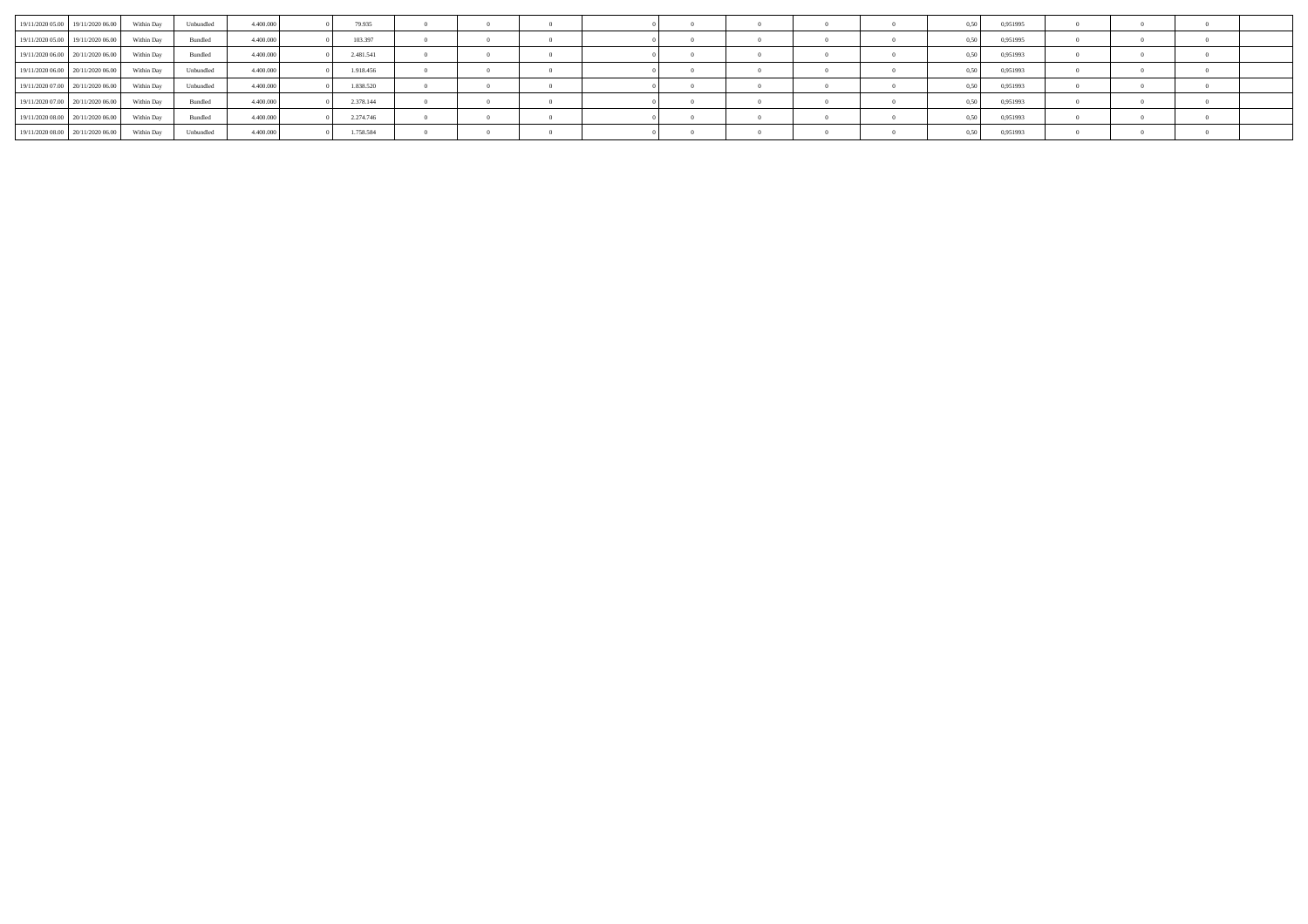## **SNAM RETE GAS**

**Transportation capacity at Exit Point interconnected with foreign pipelines**

**Update to 19/11/2020 of offered and assigned capacity in auction day-ahead and within-day**

**Thermal Year 2020/2021**

(Values in Ncm/day (0° C; 1,01325 bar) - 1 Scm=0,94794378 Ncm; Prices in c/Ncm)

**Exit Point**

**GORIZIA**

|                  | Timeframe        |                     |                          |                             |                                 |           | <b>Offered capacity</b> |                | <b>Assigned capacity</b> | Day-Ahead               |                 |                        | <b>Total Prices</b> |                        |                     |                 | <b>SRG Prices</b> |                 |                             |      |
|------------------|------------------|---------------------|--------------------------|-----------------------------|---------------------------------|-----------|-------------------------|----------------|--------------------------|-------------------------|-----------------|------------------------|---------------------|------------------------|---------------------|-----------------|-------------------|-----------------|-----------------------------|------|
| From             | To               | <b>Auction type</b> | Offered<br>capacity type | Transportati<br>on capacity | Assigned<br>capacity<br>(before | Firm      | Interruptible           | Firm           | Interruptible            | Interrupted<br>Capacity | Reserve price - | <b>Auction premium</b> | Reserve price -     | <b>Auction premium</b> | <b>Split factor</b> | Reserve price - | Auction           | Reserve price - | <b>Auction</b><br>premium - | Note |
|                  |                  |                     |                          |                             | auction)                        |           |                         |                |                          | Interruptible           | Firm            | - Firm                 | Interruptible       | $-$ Interruptible      |                     | Firm            | premium - Firm    | Interruptible   | Interruptible               |      |
| 01/11/2020 06:00 | 02/11/2020 06.00 | Day Ahead           | Bundled                  | 4.641.625                   |                                 | 2.617.816 | $\overline{0}$          | $\overline{0}$ | $\overline{0}$           |                         | $\theta$        | $\overline{0}$         | $\overline{0}$      | $\overline{0}$         | 0,50                | 0,009024        | $\theta$          | 0,009024        | $\overline{0}$              |      |
| 01/11/2020 06.00 | 02/11/2020 06:00 | Day Ahead           | Unbundled                | 4.641.625                   |                                 | 2.023.808 | $\overline{0}$          | $\Omega$       | $\overline{0}$           |                         | $\overline{0}$  | $\theta$               | $\Omega$            | $\overline{0}$         | 0,50                | 0,009024        | $\bf{0}$          | 0,009024        | $\bf{0}$                    |      |
| 02/11/2020 06.00 | 03/11/2020 06.00 | Day Ahead           | Bundled                  | 4.641.625                   |                                 | 2.617.816 | $\overline{0}$          | $\Omega$       | $\theta$                 |                         | $\Omega$        |                        |                     | $\theta$               | 0,50                | 0,009024        | $\theta$          | 0,009024        | $\overline{0}$              |      |
| 02/11/2020 06:00 | 03/11/2020 06.00 | Day Ahead           | Unbundled                | 4.641.625                   |                                 | 2.023.808 | $\overline{0}$          | $\overline{0}$ | $\Omega$                 |                         | $\theta$        | $\theta$               | $\Omega$            | $\theta$               | 0,50                | 0.009024        | $\overline{0}$    | 0.009024        | $\theta$                    |      |
| 03/11/2020 06.00 | 04/11/2020 06.00 | Day Ahead           | Bundled                  | 4.641.625                   |                                 | 2.617.816 | $\overline{0}$          | $\theta$       | $\theta$                 |                         | $\theta$        | $\theta$               | $\overline{0}$      | $\overline{0}$         | 0,50                | 0,009024        | $\theta$          | 0,009024        | $\overline{0}$              |      |
| 03/11/2020 06.00 | 04/11/2020 06.00 | Day Ahead           | Unbundled                | 4.641.625                   |                                 | 2.023.808 | $\overline{0}$          | $\Omega$       | $\Omega$                 |                         | $\theta$        | $\theta$               | $\Omega$            | $\theta$               | 0,50                | 0.009024        | $\overline{0}$    | 0.009024        | $\theta$                    |      |
| 04/11/2020 06.00 | 05/11/2020 06.00 | Day Ahead           | Bundled                  | 4.641.625                   |                                 | 2.617.816 | $\overline{0}$          | $\theta$       | $\theta$                 |                         | $\theta$        | $\sqrt{2}$             | $\Omega$            | $\theta$               | 0,50                | 0.009024        | $\mathbf{0}$      | 0.009024        | $\theta$                    |      |
| 04/11/2020 06.00 | 05/11/2020 06.00 | Day Ahead           | Unbundled                | 4.641.625                   |                                 | 2.023.808 | $\overline{0}$          | $\Omega$       | $\Omega$                 |                         | $\theta$        | $\theta$               | $\Omega$            | $\theta$               | 0,50                | 0,009024        | $\theta$          | 0,009024        | $\Omega$                    |      |
| 05/11/2020 06.00 | 06/11/2020 06:00 | Day Ahead           | Unbundled                | 4.641.625                   |                                 | 2.023.808 | $\overline{0}$          | $\Omega$       | $\Omega$                 |                         | $\theta$        | $\sqrt{2}$             | $\Omega$            | $\theta$               | 0.50                | 0.009024        | $\alpha$          | 0.009024        | $\theta$                    |      |
| 05/11/2020 06:00 | 06/11/2020 06.00 | Day Ahead           | Bundled                  | 4.641.625                   |                                 | 2.617.816 | $\Omega$                | $\Omega$       | $\Omega$                 |                         | $\theta$        | $\theta$               |                     | $\theta$               | 0,50                | 0,009024        | $\theta$          | 0,009024        | $\Omega$                    |      |
| 06/11/2020 06:00 | 07/11/2020 06:00 | Day Ahead           | Unbundled                | 4.641.625                   |                                 | 2.023.808 | $\overline{0}$          | $\overline{0}$ | $\theta$                 |                         | $\theta$        | $\theta$               | $\Omega$            | $\theta$               | 0.50                | 0.009024        | $\theta$          | 0.009024        | $\theta$                    |      |
| 06/11/2020 06.00 | 07/11/2020 06.00 | Day Ahead           | Bundled                  | 4.641.625                   |                                 | 2.617.816 | $\overline{0}$          | $\overline{0}$ | $\theta$                 |                         | $\theta$        | $\bf{0}$               | $\overline{0}$      | $\overline{0}$         | 0,50                | 0,009024        | $\overline{0}$    | 0,009024        | $\overline{0}$              |      |
| 07/11/2020 06:00 | 08/11/2020 06:00 | Day Ahead           | Unbundled                | 4.641.625                   |                                 | 2.023.808 | $\overline{0}$          | $\Omega$       | $\theta$                 |                         | $\theta$        | $\theta$               | $\Omega$            | $\overline{0}$         | 0.50                | 0.009024        | $\theta$          | 0.009024        | $\overline{0}$              |      |
| 07/11/2020 06.00 | 08/11/2020 06.00 | Day Ahead           | Bundled                  | 4.641.625                   |                                 | 2.617.816 | $\overline{0}$          | $\overline{0}$ | $\Omega$                 |                         | $\overline{0}$  | $\mathbf{0}$           | $\Omega$            | $\overline{0}$         | 0,50                | 0.009024        | $\bf{0}$          | 0.009024        | $\overline{0}$              |      |
| 08/11/2020 06.00 | 09/11/2020 06.00 | Day Ahead           | Bundled                  | 4.641.625                   |                                 | 2.617.816 | $\overline{0}$          | $\Omega$       | $\theta$                 |                         | $\theta$        | $\theta$               | $\Omega$            | $\overline{0}$         | 0,50                | 0,009024        | $\theta$          | 0,009024        | $\overline{0}$              |      |
| 08/11/2020 06.00 | 09/11/2020 06.00 | Day Ahead           | Unbundled                | 4.641.625                   |                                 | 2.023.808 | $\overline{0}$          | $\Omega$       | $\Omega$                 |                         | $\theta$        | $\Omega$               | $\Omega$            | $\theta$               | 0,50                | 0.009024        | $\Omega$          | 0.009024        | $\theta$                    |      |
| 09/11/2020 06.00 | 10/11/2020 06.00 | Day Ahead           | Bundled                  | 4.641.625                   |                                 | 2.617.816 | $\overline{0}$          | $\theta$       | $\Omega$                 |                         | $\Omega$        | $\sqrt{2}$             | $\Omega$            | $\theta$               | 0,50                | 0,009024        | $\theta$          | 0,009024        | $\bf{0}$                    |      |
| 09/11/2020 06.00 | 10/11/2020 06.00 | Day Ahead           | Unbundled                | 4.641.625                   |                                 | 2.023.808 | $\overline{0}$          | $\Omega$       | $\Omega$                 |                         | $\theta$        | $\theta$               | $\Omega$            | $\overline{0}$         | 0,50                | 0,009024        | $\theta$          | 0,009024        | $\overline{0}$              |      |
| 10/11/2020 06:00 | 11/11/2020 06.00 | Day Ahead           | Unbundled                | 4.641.625                   |                                 | 2.023.808 | $\overline{0}$          | $\theta$       | $\Omega$                 |                         | $\theta$        | $\Omega$               | $\Omega$            | $\overline{0}$         | 0.50                | 0.009024        | $\,$ 0 $\,$       | 0.009024        | $\theta$                    |      |
| 10/11/2020 06.00 | 11/11/2020 06.00 | Day Ahead           | Bundled                  | 4.641.625                   |                                 | 2.617.816 | $\overline{0}$          | $\overline{0}$ | $\Omega$                 |                         | $\theta$        | $\theta$               | $\Omega$            | $\overline{0}$         | 0,50                | 0,009024        | $\theta$          | 0,009024        | $\overline{0}$              |      |
| 11/11/2020 06:00 | 12/11/2020 06:00 | Day Ahead           | Bundled                  | 4.641.625                   |                                 | 2.617.816 | $\theta$                | $\theta$       | $\theta$                 |                         | $\theta$        | $\Omega$               | $\Omega$            | $\theta$               | 0.50                | 0.009024        | $\theta$          | 0.009024        | $\theta$                    |      |
| 11/11/2020 06:00 | 12/11/2020 06.00 | Day Ahead           | Unbundled                | 4.641.625                   |                                 | 2.023.808 | $\overline{0}$          | $\Omega$       | $\Omega$                 |                         | $\Omega$        | $\theta$               | $\Omega$            | $\overline{0}$         | 0,50                | 0,009024        | $\theta$          | 0,009024        | $\theta$                    |      |
| 12/11/2020 06.00 | 13/11/2020 06.00 | Day Ahead           | Unbundled                | 4.641.625                   |                                 | 2.023.808 | $\overline{0}$          | $\overline{0}$ | $\overline{0}$           |                         | $\theta$        | $\theta$               |                     | $\overline{0}$         | 0,50                | 0,009024        | $\theta$          | 0.009024        | $\overline{0}$              |      |
| 12/11/2020 06.00 | 13/11/2020 06.00 | Day Ahead           | Bundled                  | 4.641.625                   |                                 | 2.617.816 | $\overline{0}$          | $\overline{0}$ | $\theta$                 |                         | $\theta$        | $\theta$               | $\Omega$            | $\theta$               | 0,50                | 0,009024        | $\,$ 0 $\,$       | 0,009024        | $\overline{0}$              |      |
| 13/11/2020 06:00 | 14/11/2020 06.00 | Day Ahead           | Unbundled                | 4.641.625                   |                                 | 2.023.808 | $\overline{0}$          | $\theta$       | $\theta$                 |                         | $\theta$        | $\overline{0}$         | $\overline{0}$      | $\overline{0}$         | 0,50                | 0,009024        | $\theta$          | 0,009024        | $\overline{0}$              |      |
| 13/11/2020 06:00 | 14/11/2020 06.00 | Day Ahead           | Bundled                  | 4.641.625                   |                                 | 2.617.816 | $\overline{0}$          | $\Omega$       | $\Omega$                 |                         | $\Omega$        | $\Omega$               |                     | $\overline{0}$         | 0,50                | 0,009024        | $\theta$          | 0,009024        | $\overline{0}$              |      |
| 14/11/2020 06.00 | 15/11/2020 06.00 | Day Ahead           | Unbundled                | 4.641.625                   |                                 | 2.023.808 | $\,$ 0 $\,$             | $\theta$       | $\Omega$                 |                         | $\theta$        | $\sqrt{2}$             | $\Omega$            | $\overline{0}$         | 0,50                | 0,009024        | $\,$ 0 $\,$       | 0,009024        | $\overline{0}$              |      |
| 14/11/2020 06.00 | 15/11/2020 06.00 | Day Ahead           | Bundled                  | 4.641.625                   |                                 | 2.617.816 | $\overline{0}$          | $\Omega$       | $\Omega$                 |                         | $\Omega$        | $\theta$               | $\Omega$            | $\overline{0}$         | 0,50                | 0,009024        | $\theta$          | 0,009024        | $\theta$                    |      |
| 15/11/2020 06:00 | 16/11/2020 06:00 | Day Ahead           | Bundled                  | 4.641.625                   |                                 | 2.617.816 | $\overline{0}$          | $\theta$       | $\theta$                 |                         | $\theta$        | $\theta$               | $\Omega$            | $\theta$               | 0.50                | 0.009024        | $\Omega$          | 0.009024        | $\theta$                    |      |
| 15/11/2020 06.00 | 16/11/2020 06.0  | Day Ahead           | Unbundled                | 4.641.625                   |                                 | 2.023.808 | $\overline{0}$          | $\theta$       | $\Omega$                 |                         | $\theta$        | $\theta$               | $\Omega$            | $\overline{0}$         | 0,50                | 0,009024        | $\theta$          | 0,009024        | $\overline{0}$              |      |
| 16/11/2020 06.00 | 17/11/2020 06.00 | Day Ahead           | Bundled                  | 4.641.625                   |                                 | 2.617.816 | $\overline{0}$          | $\theta$       | $\Omega$                 |                         | $\theta$        | $\theta$               | $\Omega$            | $\overline{0}$         | 0,50                | 0.009024        | $\theta$          | 0.009024        | $\theta$                    |      |
| 16/11/2020 06:00 | 17/11/2020 06.00 | Day Ahead           | Unbundled                | 4.641.625                   |                                 | 2.023.808 | $\overline{0}$          | $\theta$       | $\Omega$                 |                         | $\theta$        | $\mathbf{0}$           | $\Omega$            | $\overline{0}$         | 0.50                | 0.009024        | $\overline{0}$    | 0.009024        | $\theta$                    |      |
| 17/11/2020 06:00 | 18/11/2020 06.00 | Day Ahead           | Unbundled                | 4.641.625                   |                                 | 2.023.808 | $\overline{0}$          | $\theta$       | $\Omega$                 |                         | $\theta$        | $\theta$               |                     | $\theta$               | 0.50                | 0.009024        | $\theta$          | 0.009024        | $\Omega$                    |      |
| 17/11/2020 06.00 | 18/11/2020 06.00 | Day Ahead           | Bundled                  | 4.641.625                   |                                 | 2.617.816 | $\overline{0}$          | $\overline{0}$ | $\theta$                 |                         | $\theta$        | $\theta$               | $\Omega$            | $\overline{0}$         | 0.50                | 0.009024        | $\theta$          | 0.009024        | $\overline{0}$              |      |
| 18/11/2020 06.00 | 19/11/2020 06.00 | Day Ahead           | Unbundled                | 4.641.625                   |                                 | 2.023.808 | $\overline{0}$          | $\Omega$       | $\theta$                 |                         | $\theta$        | $\theta$               | $\Omega$            | $\overline{0}$         | 0,50                | 0,009024        | $\bf{0}$          | 0,009024        | $\bf{0}$                    |      |
| 18/11/2020 06.00 | 19/11/2020 06.00 | Day Ahead           | Bundled                  | 4.641.625                   |                                 | 2.617.816 | $\overline{0}$          | $\Omega$       | $\Omega$                 |                         | $\Omega$        |                        |                     | $\theta$               | 0,50                | 0,009024        | $\theta$          | 0,009024        | $\overline{0}$              |      |
| 19/11/2020 06:00 | 20/11/2020 06:00 | Day Ahead           | Bundled                  | 4.641.625                   |                                 | 2.617.816 | $\overline{0}$          | $\Omega$       | $\Omega$                 |                         | $\Omega$        | $\Omega$               |                     | $\theta$               | 0,50                | 0,009024        | $\theta$          | 0,009024        | $\overline{0}$              |      |
|                  |                  |                     |                          |                             |                                 |           |                         |                |                          |                         |                 |                        |                     |                        |                     |                 |                   |                 |                             |      |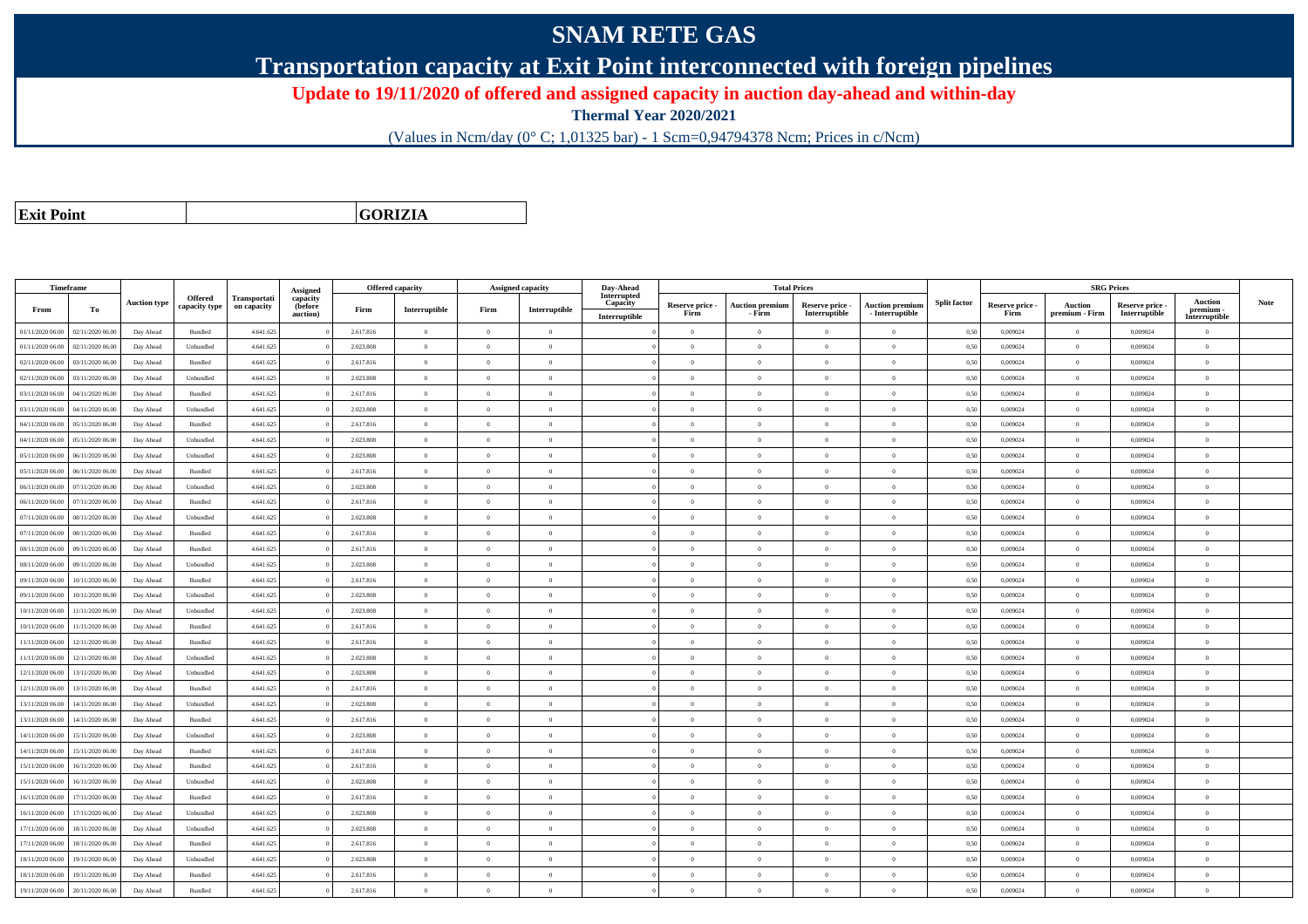| 19/11/2020 06:00 20/11/2020 06:00       | Day Ahead  | Unbundled          | 4.641.625 | 2.023.808 | $\overline{0}$ | $\overline{0}$ |                | $\overline{0}$ | $\theta$       |                | $\theta$       | 0,50 | 0,009024 | $\theta$       | 0,009024       | $\overline{0}$ |  |
|-----------------------------------------|------------|--------------------|-----------|-----------|----------------|----------------|----------------|----------------|----------------|----------------|----------------|------|----------|----------------|----------------|----------------|--|
|                                         |            |                    |           |           |                |                |                |                |                |                |                |      |          |                |                |                |  |
| 01/11/2020 06:00<br>02/11/2020 06.00    | Within Day | Bundled            | 4.641.625 | 2.617.815 | $\bf{0}$       | $\bf{0}$       | $\bf{0}$       | $\bf{0}$       | $\overline{0}$ | $\overline{0}$ | $\bf{0}$       | 0,50 | 0,902436 | $\,$ 0 $\,$    | $\bf{0}$       | $\overline{0}$ |  |
| $01/11/2020\ 06.00$<br>02/11/2020 06.00 | Within Day | Unbundled          | 4.641.625 | 2.023.808 | $\overline{0}$ | $\bf{0}$       | $\overline{0}$ | $\overline{0}$ | $\overline{0}$ | $\overline{0}$ | $\bf{0}$       | 0.50 | 0.902436 | $\overline{0}$ | $\overline{0}$ | $\bf{0}$       |  |
| 01/11/2020 07.00<br>02/11/2020 06.00    | Within Day | Unbundled          | 4.641.625 | 1.939.482 | $\overline{0}$ | $\overline{0}$ | $\overline{0}$ | $\overline{0}$ | $\overline{0}$ | $\overline{0}$ | $\bf{0}$       | 0,50 | 0,902436 | $\,$ 0 $\,$    | $\,$ 0 $\,$    | $\overline{0}$ |  |
| 01/11/2020 07:00<br>02/11/2020 06.00    | Within Day | Bundled            | 4.641.625 | 2.508.739 | $\bf{0}$       | $\overline{0}$ | $\bf{0}$       | $\overline{0}$ | $\bf{0}$       | $\overline{0}$ | $\bf{0}$       | 0,50 | 0,902436 | $\,$ 0 $\,$    | $\bf{0}$       | $\overline{0}$ |  |
|                                         |            |                    |           | 1.855.156 |                | $\overline{0}$ | $\overline{0}$ |                | $\overline{0}$ | $\overline{0}$ |                | 0.50 | 0.902436 | $\bf{0}$       | $\theta$       | $\overline{0}$ |  |
| 01/11/2020 08:00<br>02/11/2020 06.00    | Within Day | Unbundled          | 4.641.625 |           | $\overline{0}$ |                |                | $\bf{0}$       |                |                | $\bf{0}$       |      |          |                |                |                |  |
| 01/11/2020 08:00<br>02/11/2020 06.00    | Within Day | Bundled            | 4.641.625 | 2.399.663 | $\overline{0}$ | $\bf{0}$       | $\overline{0}$ | $\overline{0}$ | $\overline{0}$ | $\overline{0}$ | $\bf{0}$       | 0,50 | 0,902436 | $\,$ 0 $\,$    | $\theta$       | $\overline{0}$ |  |
| 01/11/2020 09:00<br>02/11/2020 06.00    | Within Day | Bundled            | 4.641.625 | 2.290.588 | $\bf{0}$       | $\bf{0}$       | $\bf{0}$       | $\bf{0}$       | $\overline{0}$ | $\overline{0}$ | $\bf{0}$       | 0,50 | 0,902436 | $\,$ 0 $\,$    | $\bf{0}$       | $\overline{0}$ |  |
| 01/11/2020 09:00<br>02/11/2020 06:00    | Within Day | Unbundled          | 4.641.625 | 1.770.832 | $\overline{0}$ | $\bf{0}$       | $\overline{0}$ | $\bf{0}$       | $\overline{0}$ | $\overline{0}$ | $\bf{0}$       | 0.50 | 0.902436 | $\bf{0}$       | $\overline{0}$ | $\overline{0}$ |  |
| 01/11/2020 11:00<br>02/11/2020 06.00    | Within Day | Unbundled          | 4.641.625 | 1.602.180 | $\overline{0}$ | $\bf{0}$       | $\overline{0}$ | $\overline{0}$ | $\overline{0}$ | $\overline{0}$ | $\bf{0}$       | 0,50 | 0,902436 | $\,$ 0 $\,$    | $\bf{0}$       | $\overline{0}$ |  |
| 01/11/2020 11:00<br>02/11/2020 06.00    | Within Day | Bundled            | 4.641.625 | 2.072.436 | $\bf{0}$       | $\bf{0}$       | $\bf{0}$       | $\bf{0}$       | $\overline{0}$ | $\overline{0}$ | $\bf{0}$       | 0,50 | 0,902436 | $\,$ 0 $\,$    | $\bf{0}$       | $\overline{0}$ |  |
|                                         |            |                    |           |           |                |                |                |                |                |                |                |      |          |                |                |                |  |
| 01/11/2020 12:00<br>02/11/2020 06.00    | Within Day | Bundled            | 4.641.625 | 1.963.361 | $\overline{0}$ | $\bf{0}$       | $\overline{0}$ | $\overline{0}$ | $\overline{0}$ | $\overline{0}$ | $\bf{0}$       | 0.50 | 0.902436 | $\overline{0}$ | $\overline{0}$ | $\bf{0}$       |  |
| 01/11/2020 12:00<br>02/11/2020 06.00    | Within Day | Unbundled          | 4.641.625 | 1.517.856 | $\overline{0}$ | $\bf{0}$       | $\overline{0}$ | $\overline{0}$ | $\theta$       | $\overline{0}$ | $\bf{0}$       | 0,50 | 0,902436 | $\,$ 0 $\,$    | $\,$ 0 $\,$    | $\overline{0}$ |  |
| 01/11/2020 13:00<br>02/11/2020 06.00    | Within Day | Unbundled          | 4.641.625 | 1.433.530 | $\bf{0}$       | $\overline{0}$ | $\bf{0}$       | $\bf{0}$       | $\bf{0}$       | $\overline{0}$ | $\bf{0}$       | 0,50 | 0,902436 | $\,$ 0 $\,$    | $\bf{0}$       | $\overline{0}$ |  |
| 01/11/2020 13:00<br>02/11/2020 06.00    | Within Day | Bundled            | 4.641.625 | 1.854.285 | $\overline{0}$ | $\overline{0}$ | $\overline{0}$ | $\bf{0}$       | $\overline{0}$ | $\overline{0}$ | $\bf{0}$       | 0.50 | 0.902436 | $\bf{0}$       | $\theta$       | $\overline{0}$ |  |
| 01/11/2020 14:00<br>02/11/2020 06.00    | Within Day | Bundled            | 4.641.625 | 1.745.210 | $\overline{0}$ | $\bf{0}$       | $\overline{0}$ | $\overline{0}$ | $\overline{0}$ | $\overline{0}$ | $\bf{0}$       | 0,50 | 0,902436 | $\,$ 0 $\,$    | $\theta$       | $\overline{0}$ |  |
| 01/11/2020 14:00<br>02/11/2020 06.00    | Within Day | Unbundled          | 4.641.625 | 1.349.204 | $\bf{0}$       | $\bf{0}$       | $\bf{0}$       | $\bf{0}$       | $\overline{0}$ | $\overline{0}$ | $\bf{0}$       | 0,50 | 0,902436 | $\,$ 0 $\,$    | $\bf{0}$       | $\overline{0}$ |  |
| 01/11/2020 15:00<br>02/11/2020 06:00    | Within Day | Unbundled          | 4.641.625 | 1.264.880 | $\overline{0}$ | $\bf{0}$       | $\overline{0}$ | $\bf{0}$       | $\bf{0}$       | $\overline{0}$ | $\bf{0}$       | 0.50 | 0.902436 | $\bf{0}$       | $\overline{0}$ | $\bf{0}$       |  |
|                                         |            |                    |           |           |                |                | $\overline{0}$ | $\overline{0}$ |                | $\overline{0}$ |                |      |          | $\,$ 0 $\,$    |                |                |  |
| 01/11/2020 15:00<br>02/11/2020 06.00    | Within Day | Bundled            | 4.641.625 | 1.636.134 | $\overline{0}$ | $\bf{0}$       |                |                | $\overline{0}$ |                | $\bf{0}$       | 0,50 | 0,902436 |                | $\bf{0}$       | $\overline{0}$ |  |
| 01/11/2020 16.00<br>02/11/2020 06.00    | Within Day | Unbundled          | 4.641.625 | 1.180.554 | $\bf{0}$       | $\bf{0}$       | $\bf{0}$       | $\bf{0}$       | $\overline{0}$ | $\overline{0}$ | $\bf{0}$       | 0,50 | 0,902436 | $\,$ 0 $\,$    | $\bf{0}$       | $\overline{0}$ |  |
| 01/11/2020 16.00<br>02/11/2020 06.00    | Within Day | Bundled            | 4.641.625 | 1.527.059 | $\overline{0}$ | $\bf{0}$       | $\overline{0}$ | $\overline{0}$ | $\bf{0}$       | $\overline{0}$ | $\bf{0}$       | 0.50 | 0.902436 | $\bf{0}$       | $\overline{0}$ | $\,$ 0         |  |
| 01/11/2020 17.00<br>02/11/2020 06:00    | Within Day | Bundled            | 4.641.625 | 1.417.983 | $\overline{0}$ | $\overline{0}$ | $\overline{0}$ | $\overline{0}$ | $\overline{0}$ | $\overline{0}$ | $\bf{0}$       | 0,50 | 0,902436 | $\,$ 0 $\,$    | $\,$ 0 $\,$    | $\overline{0}$ |  |
| 01/11/2020 17:00<br>02/11/2020 06.00    | Within Day | Unbundled          | 4.641.625 | 1.096.229 | $\bf{0}$       | $\bf{0}$       | $\bf{0}$       | $\bf{0}$       | $\overline{0}$ | $\overline{0}$ | $\bf{0}$       | 0,50 | 0,902436 | $\,$ 0 $\,$    | $\bf{0}$       | $\overline{0}$ |  |
| 01/11/2020 18:00<br>02/11/2020 06.00    | Within Day | Unbundled          | 4.641.625 | 1.011.904 | $\overline{0}$ | $\overline{0}$ | $\overline{0}$ | $\bf{0}$       | $\overline{0}$ | $\theta$       | $\bf{0}$       | 0.50 | 0.902437 | $\bf{0}$       | $\overline{0}$ | $\overline{0}$ |  |
| 01/11/2020 18:00<br>02/11/2020 06.00    | Within Day | Bundled            | 4.641.625 | 1.308.907 | $\bf{0}$       | $\bf{0}$       | $\overline{0}$ | $\overline{0}$ | $\overline{0}$ | $\overline{0}$ | $\bf{0}$       | 0,50 | 0,902437 | $\,$ 0 $\,$    | $\theta$       | $\overline{0}$ |  |
|                                         |            |                    |           |           |                |                |                |                |                |                |                |      |          |                |                |                |  |
| 01/11/2020 19:00<br>02/11/2020 06.00    | Within Day | Unbundled          | 4.641.625 | 927.578   | $\bf{0}$       | $\overline{0}$ | $\bf{0}$       | $\bf{0}$       | $\overline{0}$ | $\overline{0}$ | $\bf{0}$       | 0,50 | 0,902436 | $\,$ 0 $\,$    | $\bf{0}$       | $\overline{0}$ |  |
| 01/11/2020 19:00<br>02/11/2020 06:00    | Within Day | Bundled            | 4.641.625 | 1.199.832 | $\overline{0}$ | $\bf{0}$       | $\overline{0}$ | $\bf{0}$       | $\overline{0}$ | $\overline{0}$ | $\bf{0}$       | 0.50 | 0.902436 | $\bf{0}$       | $\overline{0}$ | $\bf{0}$       |  |
| 01/11/2020 20.00<br>02/11/2020 06.00    | Within Day | Bundled            | 4.641.625 | 1.090.756 | $\overline{0}$ | $\bf{0}$       | $\overline{0}$ | $\overline{0}$ | $\overline{0}$ | $\overline{0}$ | $\bf{0}$       | 0,50 | 0,902436 | $\,$ 0 $\,$    | $\bf{0}$       | $\overline{0}$ |  |
| 01/11/2020 20.00<br>02/11/2020 06.00    | Within Day | Unbundled          | 4.641.625 | 843.253   | $\bf{0}$       | $\bf{0}$       | $\bf{0}$       | $\bf{0}$       | $\overline{0}$ | $\overline{0}$ | $\bf{0}$       | 0,50 | 0,902436 | $\,$ 0 $\,$    | $\bf{0}$       | $\overline{0}$ |  |
| 01/11/2020 21.00<br>02/11/2020 06.00    | Within Day | Bundled            | 4.641.625 | 981.681   | $\overline{0}$ | $\bf{0}$       | $\overline{0}$ | $\bf{0}$       | $\overline{0}$ | $\overline{0}$ | $\bf{0}$       | 0.50 | 0.902436 | $\overline{0}$ | $\overline{0}$ | $\bf{0}$       |  |
| 01/11/2020 21.00<br>02/11/2020 06:00    | Within Day | Unbundled          | 4.641.625 | 758.928   | $\overline{0}$ | $\overline{0}$ | $\overline{0}$ | $\overline{0}$ | $\overline{0}$ | $\overline{0}$ | $\bf{0}$       | 0.50 | 0,902436 | $\theta$       | $\theta$       | $\overline{0}$ |  |
| 01/11/2020 22.00<br>02/11/2020 06.00    | Within Day | Unbundled          | 4.641.625 | 674.602   | $\bf{0}$       | $\bf{0}$       | $\bf{0}$       | $\bf{0}$       | $\overline{0}$ | $\overline{0}$ | $\bf{0}$       | 0,50 | 0,902436 | $\,$ 0 $\,$    | $\bf{0}$       | $\overline{0}$ |  |
|                                         |            |                    |           | 872.604   |                | $\bf{0}$       | $\overline{0}$ |                | $\overline{0}$ | $\overline{0}$ |                | 0.50 | 0.902436 | $\bf{0}$       | $\theta$       | $\overline{0}$ |  |
| 01/11/2020 22.00<br>02/11/2020 06.00    | Within Day | Bundled            | 4.641.625 |           | $\overline{0}$ |                |                | $\bf{0}$       |                |                | $\bf{0}$       |      |          |                |                |                |  |
| 01/11/2020 23:00<br>02/11/2020 06.00    | Within Day | Unbundled          | 4.641.625 | 590.277   | $\overline{0}$ | $\overline{0}$ | $\overline{0}$ | $\overline{0}$ | $\overline{0}$ | $\overline{0}$ | $\overline{0}$ | 0.50 | 0,902437 | $\theta$       | $\theta$       | $\overline{0}$ |  |
| 01/11/2020 23.00<br>02/11/2020 06.00    | Within Day | Bundled            | 4.641.625 | 763.529   | $\bf{0}$       | $\bf{0}$       | $\bf{0}$       | $\bf{0}$       | $\overline{0}$ | $\overline{0}$ | $\bf{0}$       | 0,50 | 0,902437 | $\,$ 0 $\,$    | $\bf{0}$       | $\overline{0}$ |  |
| 02/11/2020 00:00<br>02/11/2020 06:00    | Within Day | Bundled            | 4.641.625 | 654.453   | $\overline{0}$ | $\bf{0}$       | $\overline{0}$ | $\bf{0}$       | $\bf{0}$       | $\overline{0}$ | $\bf{0}$       | 0.50 | 0.902437 | $\bf{0}$       | $\overline{0}$ | $\bf{0}$       |  |
| 02/11/2020 00:00<br>02/11/2020 06.00    | Within Day | Unbundled          | 4.641.625 | 505.952   | $\overline{0}$ | $\overline{0}$ | $\overline{0}$ | $\overline{0}$ | $\overline{0}$ | $\overline{0}$ | $\bf{0}$       | 0.50 | 0,902437 | $\theta$       | $\theta$       | $\overline{0}$ |  |
| 02/11/2020 01:00<br>02/11/2020 06.00    | Within Day | Unbundled          | 4.641.625 | 421.626   | $\bf{0}$       | $\bf{0}$       | $\bf{0}$       | $\bf{0}$       | $\overline{0}$ | $\overline{0}$ | $\bf{0}$       | 0,50 | 0,902436 | $\,$ 0 $\,$    | $\bf{0}$       | $\overline{0}$ |  |
| 02/11/202001.00<br>02/11/2020 06.00     | Within Day | Bundled            | 4.641.625 | 545,377   | $\overline{0}$ | $\bf{0}$       | $\overline{0}$ | $\overline{0}$ | $\bf{0}$       | $\overline{0}$ | $\bf{0}$       | 0.50 | 0.902436 | $\bf{0}$       | $\overline{0}$ | $\,$ 0         |  |
| 02/11/2020 02:00<br>02/11/2020 06:00    | Within Day | Bundled            | 4.641.625 | 436.302   | $\overline{0}$ | $\overline{0}$ | $\overline{0}$ | $\overline{0}$ | $\overline{0}$ | $\overline{0}$ | $\bf{0}$       | 0.50 | 0,902436 | $\theta$       | $\theta$       | $\overline{0}$ |  |
|                                         |            |                    |           |           |                |                |                |                |                |                |                |      |          |                |                |                |  |
| 02/11/2020 02.00<br>02/11/2020 06.00    | Within Day | Unbundled          | 4.641.625 | 337.301   | $\bf{0}$       | $\bf{0}$       | $\bf{0}$       | $\bf{0}$       | $\overline{0}$ | $\overline{0}$ | $\bf{0}$       | 0,50 | 0,902436 | $\,$ 0 $\,$    | $\bf{0}$       | $\overline{0}$ |  |
| 02/11/2020 03:00<br>02/11/2020 06.00    | Within Day | Bundled            | 4.641.625 | 327.226   | $\overline{0}$ | $\overline{0}$ | $\overline{0}$ | $\bf{0}$       | $\overline{0}$ | $\Omega$       | $\bf{0}$       | 0.50 | 0.902435 | $\bf{0}$       | $\theta$       | $\overline{0}$ |  |
| 02/11/2020 03:00<br>02/11/2020 06.00    | Within Dav | Unbundled          | 4.641.625 | 252.976   | $\overline{0}$ | $\overline{0}$ | $\overline{0}$ | $\overline{0}$ | $\theta$       | $\overline{0}$ | $\overline{0}$ | 0.50 | 0,902435 | $\theta$       | $\theta$       | $\overline{0}$ |  |
| 02/11/2020 04:00<br>02/11/2020 06.00    | Within Day | Unbundled          | 4.641.625 | 168.650   | $\bf{0}$       | $\bf{0}$       | $\bf{0}$       | $\bf{0}$       | $\overline{0}$ | $\overline{0}$ | $\bf{0}$       | 0,50 | 0,902438 | $\,$ 0 $\,$    | $\bf{0}$       | $\overline{0}$ |  |
| 02/11/2020 04:00 02/11/2020 06:00       | Within Day | $\mathbf B$ undled | 4.641.625 | 218.151   | $\bf{0}$       | $\theta$       |                | $\overline{0}$ | $\theta$       |                | $\bf{0}$       | 0,50 | 0,902438 | $\bf{0}$       | $\bf{0}$       |                |  |
| 02/11/2020 05:00 02/11/2020 06:00       | Within Day | Unbundled          | 4.641.625 | 84.325    | $\overline{0}$ | $\overline{0}$ | $\overline{0}$ | $\overline{0}$ | $\overline{0}$ | $\overline{0}$ | $\bf{0}$       | 0,50 | 0,902438 | $\theta$       | $\overline{0}$ | $\overline{0}$ |  |
| 02/11/2020 05:00<br>02/11/2020 06.00    | Within Day | Bundled            | 4.641.625 | 109.075   | $\overline{0}$ | $\bf{0}$       | $\overline{0}$ | $\overline{0}$ | $\bf{0}$       | $\overline{0}$ | $\bf{0}$       | 0,50 | 0,902438 | $\bf{0}$       | $\overline{0}$ | $\bf{0}$       |  |
| 02/11/2020 06:00 03/11/2020 06:00       | Within Day | Unbundled          | 4.641.625 | 2.023.808 | $\overline{0}$ | $\bf{0}$       | $\overline{0}$ | $\overline{0}$ | $\mathbf{0}$   | $\overline{0}$ | $\,$ 0 $\,$    | 0.50 | 0.902436 | $\overline{0}$ | $\bf{0}$       | $\,$ 0 $\,$    |  |
|                                         |            |                    |           |           |                |                |                |                |                |                |                |      |          |                |                |                |  |
| 02/11/2020 06:00 03/11/2020 06:00       | Within Day | Bundled            | 4.641.625 | 2.617.815 | $\overline{0}$ | $\overline{0}$ | $\overline{0}$ | $\overline{0}$ | $\overline{0}$ | $\overline{0}$ | $\bf{0}$       | 0,50 | 0,902436 | $\overline{0}$ | $\theta$       | $\overline{0}$ |  |
| 02/11/2020 07:00<br>03/11/2020 06:00    | Within Day | Bundled            | 4.641.625 | 2.508.739 | $\overline{0}$ | $\bf{0}$       | $\overline{0}$ | $\overline{0}$ | $\bf{0}$       | $\overline{0}$ | $\bf{0}$       | 0,50 | 0,902436 | $\overline{0}$ | $\bf{0}$       | $\overline{0}$ |  |
| 02/11/2020 07:00<br>03/11/2020 06:00    | Within Day | Unbundled          | 4.641.625 | 1.939.482 | $\overline{0}$ | $\bf{0}$       | $\overline{0}$ | $\overline{0}$ | $\bf{0}$       | $\overline{0}$ | $\bf{0}$       | 0.50 | 0.902436 | $\,$ 0 $\,$    | $\theta$       | $\,$ 0         |  |
| 02/11/2020 08:00<br>03/11/2020 06:00    | Within Day | Unbundled          | 4.641.625 | 1.855.156 | $\overline{0}$ | $\overline{0}$ | $\overline{0}$ | $\overline{0}$ | $\overline{0}$ | $\overline{0}$ | $\bf{0}$       | 0,50 | 0,902436 | $\overline{0}$ | $\theta$       | $\overline{0}$ |  |
| 02/11/2020 08:00<br>03/11/2020 06.00    | Within Day | Bundled            | 4.641.625 | 2.399.663 | $\overline{0}$ | $\overline{0}$ | $\overline{0}$ | $\overline{0}$ | $\overline{0}$ | $\overline{0}$ | $\bf{0}$       | 0,50 | 0,902436 | $\bf{0}$       | $\overline{0}$ | $\,$ 0         |  |
| 02/11/2020 09:00 03/11/2020 06:00       | Within Day | Unbundled          | 4.641.625 | 1.770.832 | $\overline{0}$ | $\overline{0}$ | $\overline{0}$ | $\overline{0}$ | $\overline{0}$ | $\overline{0}$ | $\bf{0}$       | 0.50 | 0.902436 | $\overline{0}$ | $\bf{0}$       | $\,$ 0         |  |
| 02/11/2020 09:00 03/11/2020 06:00       | Within Day | Bundled            | 4.641.625 | 2.290.588 | $\overline{0}$ | $\overline{0}$ | $\overline{0}$ | $\overline{0}$ | $\overline{0}$ | $\overline{0}$ | $\bf{0}$       | 0,50 | 0,902436 | $\overline{0}$ | $\theta$       | $\overline{0}$ |  |
|                                         |            |                    |           |           |                | $\bf{0}$       |                |                | $\overline{0}$ |                |                |      |          | $\bf{0}$       | $\overline{0}$ | $\bf{0}$       |  |
| 02/11/2020 10:00<br>03/11/2020 06.00    | Within Day | Unbundled          | 4.641.625 | 1.686.506 | $\overline{0}$ |                | $\overline{0}$ | $\overline{0}$ |                | $\overline{0}$ | $\bf{0}$       | 0,50 | 0,902436 |                |                |                |  |
| 02/11/2020 10:00 03/11/2020 06:00       | Within Day | Bundled            | 4.641.625 | 2.181.512 | $\,$ 0 $\,$    | $\bf{0}$       | $\overline{0}$ | $\overline{0}$ | $\,$ 0 $\,$    | $\overline{0}$ | $\,$ 0 $\,$    | 0,50 | 0,902436 | $\,$ 0 $\,$    | $\,$ 0 $\,$    | $\,$ 0 $\,$    |  |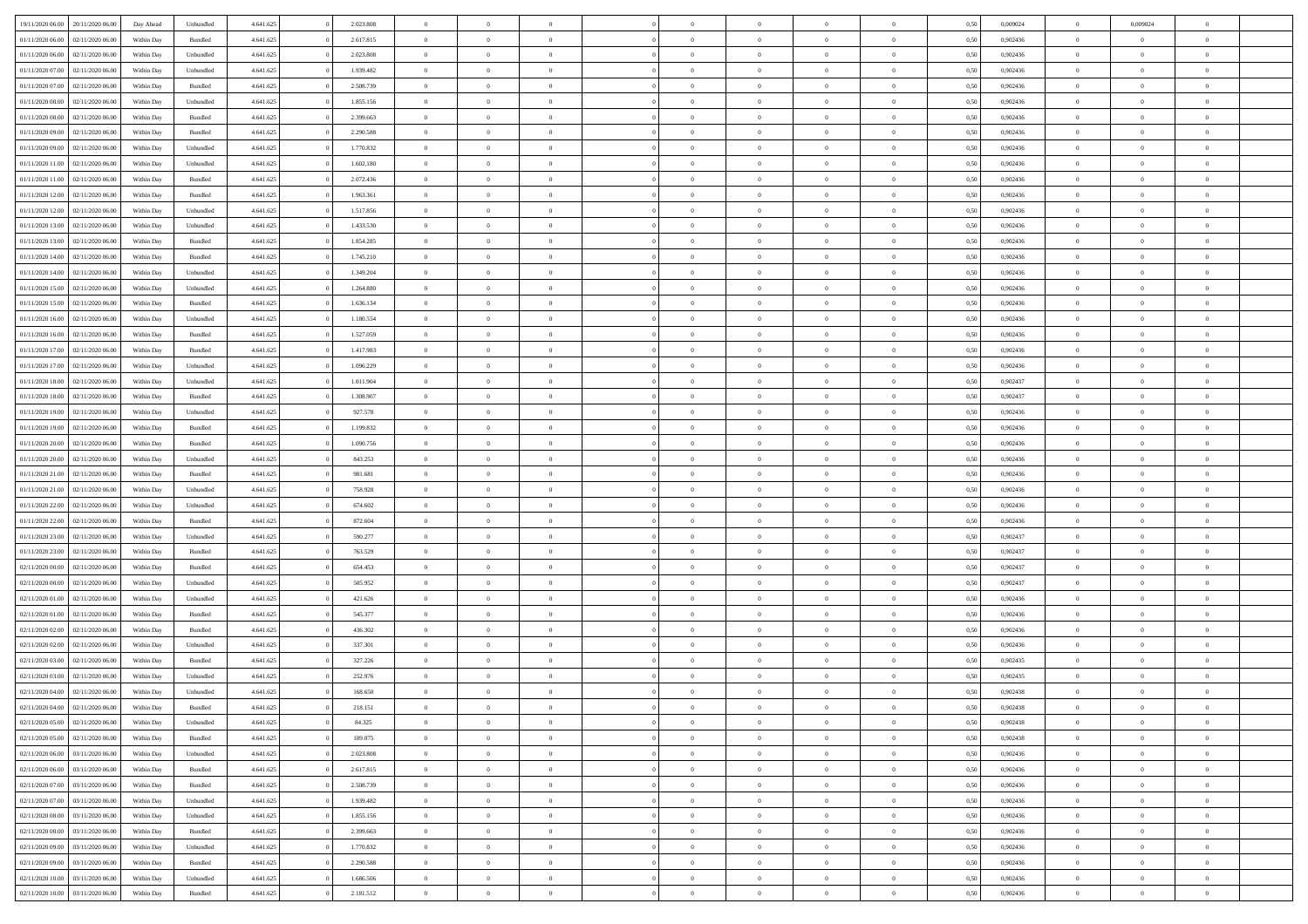| 02/11/2020 11:00 03/11/2020 06:00       | Within Day | Unbundled          | 4.641.625 | 1.602.180 | $\overline{0}$ | $\overline{0}$ | $\Omega$       | $\Omega$       | $\Omega$       |                | $\overline{0}$ | 0,50 | 0,902436 | $\mathbf{0}$   | $\Omega$       | $\Omega$       |  |
|-----------------------------------------|------------|--------------------|-----------|-----------|----------------|----------------|----------------|----------------|----------------|----------------|----------------|------|----------|----------------|----------------|----------------|--|
| 02/11/2020 11:00<br>03/11/2020 06:00    | Within Day | $\mathbf B$ undled | 4.641.625 | 2.072.436 | $\bf{0}$       | $\overline{0}$ | $\theta$       | $\theta$       | $\overline{0}$ | $\overline{0}$ | $\,$ 0         | 0,50 | 0,902436 | $\mathbf{0}$   | $\theta$       | $\bf{0}$       |  |
| 02/11/2020 12:00<br>03/11/2020 06:00    | Within Day | Bundled            | 4.641.625 | 1.963.361 | $\overline{0}$ | $\overline{0}$ | $\overline{0}$ | $\bf{0}$       | $\bf{0}$       | $\overline{0}$ | $\mathbf{0}$   | 0,50 | 0,902436 | $\bf{0}$       | $\bf{0}$       | $\bf{0}$       |  |
| 02/11/2020 12:00<br>03/11/2020 06:00    | Within Day | Unbundled          | 4.641.625 | 1.517.856 | $\overline{0}$ | $\overline{0}$ | $\overline{0}$ | $\overline{0}$ | $\overline{0}$ | $\overline{0}$ | $\overline{0}$ | 0.50 | 0.902436 | $\overline{0}$ | $\overline{0}$ | $\bf{0}$       |  |
| 02/11/2020 13:00<br>03/11/2020 06.00    | Within Day | Bundled            | 4.641.625 | 1.854.285 | $\bf{0}$       | $\overline{0}$ | $\overline{0}$ | $\theta$       | $\overline{0}$ | $\overline{0}$ | $\bf{0}$       | 0,50 | 0,902436 | $\theta$       | $\theta$       | $\overline{0}$ |  |
| 02/11/2020 13:00<br>03/11/2020 06:00    | Within Day | Unbundled          | 4.641.625 | 1.433.530 | $\overline{0}$ | $\overline{0}$ | $\overline{0}$ | $\bf{0}$       | $\overline{0}$ | $\overline{0}$ | $\overline{0}$ | 0,50 | 0,902436 | $\overline{0}$ | $\overline{0}$ | $\overline{0}$ |  |
| 02/11/2020 14:00<br>03/11/2020 06:00    | Within Day | Unbundled          | 4.641.625 | 1.349.204 | $\overline{0}$ | $\overline{0}$ | $\overline{0}$ | $\overline{0}$ | $\overline{0}$ | $\overline{0}$ | $\overline{0}$ | 0.50 | 0,902436 | $\mathbf{0}$   | $\overline{0}$ | $\overline{0}$ |  |
|                                         |            |                    |           |           |                |                |                |                |                |                |                |      |          |                |                |                |  |
| 02/11/2020 14:00<br>03/11/2020 06.00    | Within Day | Bundled            | 4.641.625 | 1.745.210 | $\bf{0}$       | $\overline{0}$ | $\overline{0}$ | $\theta$       | $\overline{0}$ | $\overline{0}$ | $\bf{0}$       | 0,50 | 0,902436 | $\theta$       | $\theta$       | $\bf{0}$       |  |
| 02/11/2020 15:00<br>03/11/2020 06:00    | Within Day | Bundled            | 4.641.625 | 1.636.134 | $\overline{0}$ | $\overline{0}$ | $\bf{0}$       | $\bf{0}$       | $\bf{0}$       | $\overline{0}$ | $\mathbf{0}$   | 0,50 | 0,902436 | $\bf{0}$       | $\bf{0}$       | $\bf{0}$       |  |
| 02/11/2020 15:00<br>03/11/2020 06:00    | Within Day | Unbundled          | 4.641.625 | 1.264.880 | $\overline{0}$ | $\overline{0}$ | $\overline{0}$ | $\overline{0}$ | $\overline{0}$ | $\overline{0}$ | $\overline{0}$ | 0.50 | 0,902436 | $\overline{0}$ | $\overline{0}$ | $\overline{0}$ |  |
| 02/11/2020 16:00<br>03/11/2020 06.00    | Within Day | Unbundled          | 4.641.625 | 1.180.554 | $\bf{0}$       | $\overline{0}$ | $\overline{0}$ | $\overline{0}$ | $\overline{0}$ | $\overline{0}$ | $\,$ 0         | 0,50 | 0,902436 | $\theta$       | $\theta$       | $\bf{0}$       |  |
| 02/11/2020 16.00<br>03/11/2020 06:00    | Within Day | Bundled            | 4.641.625 | 1.527.059 | $\overline{0}$ | $\overline{0}$ | $\overline{0}$ | $\bf{0}$       | $\bf{0}$       | $\overline{0}$ | $\mathbf{0}$   | 0,50 | 0,902436 | $\bf{0}$       | $\bf{0}$       | $\bf{0}$       |  |
| 02/11/2020 17.00<br>03/11/2020 06:00    | Within Day | Bundled            | 4.641.625 | 1.417.983 | $\overline{0}$ | $\overline{0}$ | $\overline{0}$ | $\overline{0}$ | $\overline{0}$ | $\overline{0}$ | $\overline{0}$ | 0.50 | 0.902436 | $\mathbf{0}$   | $\overline{0}$ | $\bf{0}$       |  |
| 02/11/2020 17:00<br>03/11/2020 06:00    | Within Day | Unbundled          | 4.641.625 | 1.096.229 | $\bf{0}$       | $\overline{0}$ | $\overline{0}$ | $\theta$       | $\overline{0}$ | $\overline{0}$ | $\,$ 0         | 0,50 | 0,902436 | $\theta$       | $\theta$       | $\overline{0}$ |  |
| 02/11/2020 18:00<br>03/11/2020 06:00    | Within Day | Unbundled          | 4.641.625 | 1.011.904 | $\overline{0}$ | $\overline{0}$ | $\overline{0}$ | $\bf{0}$       | $\overline{0}$ | $\overline{0}$ | $\overline{0}$ | 0,50 | 0,902437 | $\overline{0}$ | $\bf{0}$       | $\overline{0}$ |  |
| 02/11/2020 18:00<br>03/11/2020 06:00    | Within Day | Bundled            | 4.641.625 | 1.308.907 | $\overline{0}$ | $\overline{0}$ | $\overline{0}$ | $\overline{0}$ | $\overline{0}$ | $\overline{0}$ | $\overline{0}$ | 0.50 | 0,902437 | $\overline{0}$ | $\overline{0}$ | $\overline{0}$ |  |
|                                         |            |                    |           |           |                |                |                |                |                |                |                |      |          |                |                |                |  |
| 02/11/2020 19:00<br>03/11/2020 06.00    | Within Day | Unbundled          | 4.641.625 | 927.578   | $\bf{0}$       | $\overline{0}$ | $\overline{0}$ | $\overline{0}$ | $\overline{0}$ | $\overline{0}$ | $\bf{0}$       | 0,50 | 0,902436 | $\theta$       | $\theta$       | $\bf{0}$       |  |
| 02/11/2020 19:00<br>03/11/2020 06:00    | Within Day | Bundled            | 4.641.625 | 1.199.832 | $\overline{0}$ | $\overline{0}$ | $\bf{0}$       | $\bf{0}$       | $\bf{0}$       | $\overline{0}$ | $\mathbf{0}$   | 0,50 | 0,902436 | $\bf{0}$       | $\bf{0}$       | $\bf{0}$       |  |
| 02/11/2020 20:00<br>03/11/2020 06:00    | Within Day | Unbundled          | 4.641.625 | 843.253   | $\overline{0}$ | $\overline{0}$ | $\overline{0}$ | $\overline{0}$ | $\overline{0}$ | $\overline{0}$ | $\overline{0}$ | 0.50 | 0,902436 | $\overline{0}$ | $\overline{0}$ | $\overline{0}$ |  |
| 02/11/2020 20:00<br>03/11/2020 06.00    | Within Day | Bundled            | 4.641.625 | 1.090.756 | $\bf{0}$       | $\overline{0}$ | $\overline{0}$ | $\theta$       | $\overline{0}$ | $\overline{0}$ | $\,$ 0         | 0,50 | 0,902436 | $\theta$       | $\theta$       | $\bf{0}$       |  |
| 02/11/2020 21:00<br>03/11/2020 06:00    | Within Day | Bundled            | 4.641.625 | 981.681   | $\overline{0}$ | $\overline{0}$ | $\overline{0}$ | $\bf{0}$       | $\bf{0}$       | $\overline{0}$ | $\mathbf{0}$   | 0,50 | 0,902436 | $\bf{0}$       | $\bf{0}$       | $\bf{0}$       |  |
| 02/11/2020 21:00<br>03/11/2020 06:00    | Within Day | Unbundled          | 4.641.625 | 758,928   | $\overline{0}$ | $\overline{0}$ | $\overline{0}$ | $\overline{0}$ | $\overline{0}$ | $\overline{0}$ | $\overline{0}$ | 0.50 | 0.902436 | $\overline{0}$ | $\overline{0}$ | $\bf{0}$       |  |
| 02/11/2020 22.00<br>03/11/2020 06.00    | Within Day | Bundled            | 4.641.625 | 872.604   | $\bf{0}$       | $\overline{0}$ | $\overline{0}$ | $\overline{0}$ | $\overline{0}$ | $\overline{0}$ | $\,$ 0         | 0,50 | 0,902436 | $\mathbf{0}$   | $\theta$       | $\bf{0}$       |  |
| 02/11/2020 22.00<br>03/11/2020 06:00    | Within Day | Unbundled          | 4.641.625 | 674.602   | $\overline{0}$ | $\overline{0}$ | $\overline{0}$ | $\bf{0}$       | $\overline{0}$ | $\overline{0}$ | $\overline{0}$ | 0,50 | 0,902436 | $\overline{0}$ | $\overline{0}$ | $\overline{0}$ |  |
| 02/11/2020 23:00<br>03/11/2020 06:00    | Within Day | Unbundled          | 4.641.625 | 590.277   | $\overline{0}$ | $\overline{0}$ | $\overline{0}$ | $\overline{0}$ | $\overline{0}$ | $\overline{0}$ | $\overline{0}$ | 0.50 | 0,902437 | $\overline{0}$ | $\overline{0}$ | $\overline{0}$ |  |
|                                         |            |                    |           |           |                |                |                |                |                |                |                |      |          |                |                |                |  |
| 02/11/2020 23.00<br>03/11/2020 06.00    | Within Day | Bundled            | 4.641.625 | 763.529   | $\bf{0}$       | $\overline{0}$ | $\overline{0}$ | $\overline{0}$ | $\overline{0}$ | $\overline{0}$ | $\bf{0}$       | 0,50 | 0,902437 | $\theta$       | $\theta$       | $\bf{0}$       |  |
| 03/11/2020 00:00<br>03/11/2020 06:00    | Within Day | Bundled            | 4.641.625 | 654.453   | $\overline{0}$ | $\overline{0}$ | $\overline{0}$ | $\bf{0}$       | $\bf{0}$       | $\overline{0}$ | $\bf{0}$       | 0,50 | 0,902437 | $\bf{0}$       | $\bf{0}$       | $\bf{0}$       |  |
| 03/11/2020 00:00<br>03/11/2020 06:00    | Within Day | Unbundled          | 4.641.625 | 505.952   | $\overline{0}$ | $\overline{0}$ | $\overline{0}$ | $\overline{0}$ | $\overline{0}$ | $\overline{0}$ | $\overline{0}$ | 0.50 | 0,902437 | $\overline{0}$ | $\overline{0}$ | $\bf{0}$       |  |
| 03/11/2020 01:00<br>03/11/2020 06:00    | Within Day | Unbundled          | 4.641.625 | 421.626   | $\bf{0}$       | $\overline{0}$ | $\overline{0}$ | $\overline{0}$ | $\overline{0}$ | $\overline{0}$ | $\,$ 0         | 0,50 | 0,902436 | $\theta$       | $\theta$       | $\bf{0}$       |  |
| 03/11/2020 01:00<br>03/11/2020 06:00    | Within Day | Bundled            | 4.641.625 | 545.377   | $\overline{0}$ | $\overline{0}$ | $\overline{0}$ | $\bf{0}$       | $\bf{0}$       | $\overline{0}$ | $\mathbf{0}$   | 0,50 | 0,902436 | $\overline{0}$ | $\bf{0}$       | $\bf{0}$       |  |
| $03/11/2020\;02.00$<br>03/11/2020 06.00 | Within Day | Bundled            | 4.641.625 | 436.302   | $\overline{0}$ | $\overline{0}$ | $\overline{0}$ | $\overline{0}$ | $\overline{0}$ | $\Omega$       | $\overline{0}$ | 0.50 | 0.902436 | $\bf{0}$       | $\Omega$       | $\Omega$       |  |
| 03/11/2020 02.00<br>03/11/2020 06:00    | Within Day | Unbundled          | 4.641.625 | 337.301   | $\bf{0}$       | $\overline{0}$ | $\overline{0}$ | $\theta$       | $\overline{0}$ | $\overline{0}$ | $\,$ 0         | 0,50 | 0,902436 | $\theta$       | $\theta$       | $\bf{0}$       |  |
| 03/11/2020 03:00<br>03/11/2020 06:00    | Within Day | Bundled            | 4.641.625 | 327.226   | $\overline{0}$ | $\overline{0}$ | $\overline{0}$ | $\bf{0}$       | $\overline{0}$ | $\overline{0}$ | $\overline{0}$ | 0,50 | 0,902435 | $\overline{0}$ | $\bf{0}$       | $\overline{0}$ |  |
| 03/11/2020 03:00<br>03/11/2020 06.00    | Within Day | Unbundled          | 4.641.625 | 252.976   | $\overline{0}$ | $\overline{0}$ | $\overline{0}$ | $\overline{0}$ | $\overline{0}$ | $\Omega$       | $\overline{0}$ | 0.50 | 0.902435 | $\overline{0}$ | $\Omega$       | $\Omega$       |  |
| 03/11/2020 04:00<br>03/11/2020 06.00    | Within Day | Bundled            | 4.641.625 | 218.151   | $\bf{0}$       | $\overline{0}$ | $\overline{0}$ | $\overline{0}$ | $\overline{0}$ | $\overline{0}$ | $\bf{0}$       | 0,50 | 0,902438 | $\theta$       | $\theta$       | $\bf{0}$       |  |
|                                         |            |                    |           |           |                |                |                |                |                |                |                |      |          |                |                |                |  |
| 03/11/2020 04:00<br>03/11/2020 06.00    | Within Day | Unbundled          | 4.641.625 | 168.650   | $\overline{0}$ | $\overline{0}$ | $\overline{0}$ | $\bf{0}$       | $\bf{0}$       | $\overline{0}$ | $\bf{0}$       | 0,50 | 0,902438 | $\bf{0}$       | $\bf{0}$       | $\bf{0}$       |  |
| $03/11/2020\;05.00$<br>03/11/2020 06.00 | Within Day | Unbundled          | 4.641.625 | 84.325    | $\overline{0}$ | $\overline{0}$ | $\Omega$       | $\overline{0}$ | $\overline{0}$ | $\Omega$       | $\theta$       | 0.50 | 0.902438 | $\overline{0}$ | $\Omega$       | $\Omega$       |  |
| 03/11/2020 05:00<br>03/11/2020 06:00    | Within Day | Bundled            | 4.641.625 | 109.075   | $\bf{0}$       | $\overline{0}$ | $\overline{0}$ | $\overline{0}$ | $\overline{0}$ | $\overline{0}$ | $\,$ 0         | 0,50 | 0,902438 | $\theta$       | $\theta$       | $\bf{0}$       |  |
| 03/11/2020 06.00<br>04/11/2020 06.00    | Within Day | Bundled            | 4.641.625 | 2.617.815 | $\overline{0}$ | $\overline{0}$ | $\overline{0}$ | $\bf{0}$       | $\bf{0}$       | $\overline{0}$ | $\mathbf{0}$   | 0,50 | 0,902436 | $\overline{0}$ | $\bf{0}$       | $\bf{0}$       |  |
| 03/11/2020 06:00<br>04/11/2020 06.00    | Within Day | Unbundled          | 4.641.625 | 2.023.808 | $\overline{0}$ | $\overline{0}$ | $\overline{0}$ | $\overline{0}$ | $\bf{0}$       | $\Omega$       | $\overline{0}$ | 0.50 | 0,902436 | $\overline{0}$ | $\Omega$       | $\Omega$       |  |
| 03/11/2020 07:00<br>04/11/2020 06.00    | Within Day | Unbundled          | 4.641.625 | 1.939.482 | $\bf{0}$       | $\overline{0}$ | $\overline{0}$ | $\overline{0}$ | $\overline{0}$ | $\overline{0}$ | $\,$ 0         | 0,50 | 0,902436 | $\bf{0}$       | $\theta$       | $\bf{0}$       |  |
| 03/11/2020 07:00<br>04/11/2020 06.00    | Within Day | Bundled            | 4.641.625 | 2.508.739 | $\overline{0}$ | $\overline{0}$ | $\overline{0}$ | $\bf{0}$       | $\overline{0}$ | $\overline{0}$ | $\overline{0}$ | 0,50 | 0,902436 | $\overline{0}$ | $\bf{0}$       | $\bf{0}$       |  |
| 03/11/2020 08:00<br>04/11/2020 06.00    | Within Day | Unbundled          | 4.641.625 | 1.855.156 | $\overline{0}$ | $\theta$       | $\Omega$       | $\overline{0}$ | $\overline{0}$ | $\Omega$       | $\overline{0}$ | 0.50 | 0.902436 | $\overline{0}$ | $\Omega$       | $\Omega$       |  |
| 03/11/2020 08:00<br>04/11/2020 06:00    | Within Day | Bundled            | 4.641.625 | 2.399.663 | $\bf{0}$       | $\overline{0}$ | $\bf{0}$       | $\bf{0}$       | $\bf{0}$       | $\overline{0}$ | $\,$ 0         | 0,50 | 0,902436 | $\bf{0}$       | $\,$ 0         | $\,$ 0         |  |
| 03/11/2020 09:00 04/11/2020 06:00       | Within Day | Unbundled          | 4.641.625 | 1.770.832 | $\bf{0}$       | $\bf{0}$       |                | $\bf{0}$       |                |                |                | 0,50 | 0,902436 | $\bf{0}$       | $\bf{0}$       |                |  |
|                                         |            |                    |           |           |                |                |                |                |                |                |                |      |          |                |                |                |  |
| 03/11/2020 09:00 04/11/2020 06:00       | Within Day | Bundled            | 4.641.625 | 2.290.588 | $\overline{0}$ | $\overline{0}$ | $\theta$       | $\overline{0}$ | $\overline{0}$ | $\theta$       | $\mathbf{0}$   | 0,50 | 0.902436 | $\overline{0}$ | $\overline{0}$ | $\Omega$       |  |
| 03/11/2020 10:00<br>04/11/2020 06:00    | Within Day | Bundled            | 4.641.625 | 2.181.512 | $\overline{0}$ | $\overline{0}$ | $\overline{0}$ | $\bf{0}$       | $\overline{0}$ | $\overline{0}$ | $\mathbf{0}$   | 0,50 | 0,902436 | $\,$ 0 $\,$    | $\overline{0}$ | $\,$ 0 $\,$    |  |
| 03/11/2020 10:00 04/11/2020 06:00       | Within Day | Unbundled          | 4.641.625 | 1.686.506 | $\overline{0}$ | $\overline{0}$ | $\overline{0}$ | $\bf{0}$       | $\overline{0}$ | $\overline{0}$ | $\overline{0}$ | 0,50 | 0,902436 | $\bf{0}$       | $\overline{0}$ | $\overline{0}$ |  |
| 03/11/2020 11:00<br>04/11/2020 06.00    | Within Day | Unbundled          | 4.641.625 | 1.602.180 | $\overline{0}$ | $\overline{0}$ | $\overline{0}$ | $\overline{0}$ | $\bf{0}$       | $\overline{0}$ | $\bf{0}$       | 0,50 | 0,902436 | $\overline{0}$ | $\overline{0}$ | $\overline{0}$ |  |
| 03/11/2020 11:00<br>04/11/2020 06:00    | Within Day | Bundled            | 4.641.625 | 2.072.436 | $\overline{0}$ | $\overline{0}$ | $\overline{0}$ | $\overline{0}$ | $\overline{0}$ | $\overline{0}$ | $\,$ 0 $\,$    | 0,50 | 0,902436 | $\,$ 0 $\,$    | $\theta$       | $\bf{0}$       |  |
| 03/11/2020 12:00 04/11/2020 06:00       | Within Day | Unbundled          | 4.641.625 | 1.517.856 | $\overline{0}$ | $\overline{0}$ | $\overline{0}$ | $\bf{0}$       | $\overline{0}$ | $\overline{0}$ | $\overline{0}$ | 0,50 | 0,902436 | $\bf{0}$       | $\overline{0}$ | $\overline{0}$ |  |
| 03/11/2020 12:00<br>04/11/2020 06.00    | Within Day | Bundled            | 4.641.625 | 1.963.361 | $\overline{0}$ | $\overline{0}$ | $\overline{0}$ | $\overline{0}$ | $\overline{0}$ | $\overline{0}$ | $\bf{0}$       | 0.50 | 0.902436 | $\overline{0}$ | $\overline{0}$ | $\overline{0}$ |  |
| 03/11/2020 13:00<br>04/11/2020 06:00    | Within Day | Bundled            | 4.641.625 | 1.854.285 | $\bf{0}$       | $\overline{0}$ | $\overline{0}$ | $\bf{0}$       | $\bf{0}$       | $\overline{0}$ | $\,$ 0 $\,$    | 0,50 | 0,902436 | $\,$ 0 $\,$    | $\theta$       | $\,$ 0         |  |
| 03/11/2020 13:00<br>04/11/2020 06.00    | Within Day | Unbundled          | 4.641.625 | 1.433.530 | $\overline{0}$ | $\overline{0}$ | $\overline{0}$ | $\bf{0}$       | $\overline{0}$ | $\overline{0}$ | $\overline{0}$ | 0,50 | 0,902436 | $\overline{0}$ | $\bf{0}$       | $\overline{0}$ |  |
|                                         |            |                    |           |           |                |                |                |                |                |                |                |      |          |                |                |                |  |
| 03/11/2020 14:00<br>04/11/2020 06.00    | Within Day | Unbundled          | 4.641.625 | 1.349.204 | $\overline{0}$ | $\overline{0}$ | $\overline{0}$ | $\overline{0}$ | $\overline{0}$ | $\overline{0}$ | $\overline{0}$ | 0,50 | 0.902436 | $\overline{0}$ | $\overline{0}$ | $\overline{0}$ |  |
| 03/11/2020 14:00<br>04/11/2020 06.00    | Within Day | Bundled            | 4.641.625 | 1.745.210 | $\overline{0}$ | $\overline{0}$ | $\overline{0}$ | $\overline{0}$ | $\bf{0}$       | $\bf{0}$       | $\,$ 0 $\,$    | 0,50 | 0,902436 | $\,$ 0 $\,$    | $\,0\,$        | $\,$ 0         |  |
| 03/11/2020 15:00 04/11/2020 06:00       | Within Day | Bundled            | 4.641.625 | 1.636.134 | $\overline{0}$ | $\overline{0}$ | $\bf{0}$       | $\bf{0}$       | $\bf{0}$       | $\overline{0}$ | $\bf{0}$       | 0,50 | 0,902436 | $\bf{0}$       | $\bf{0}$       | $\bf{0}$       |  |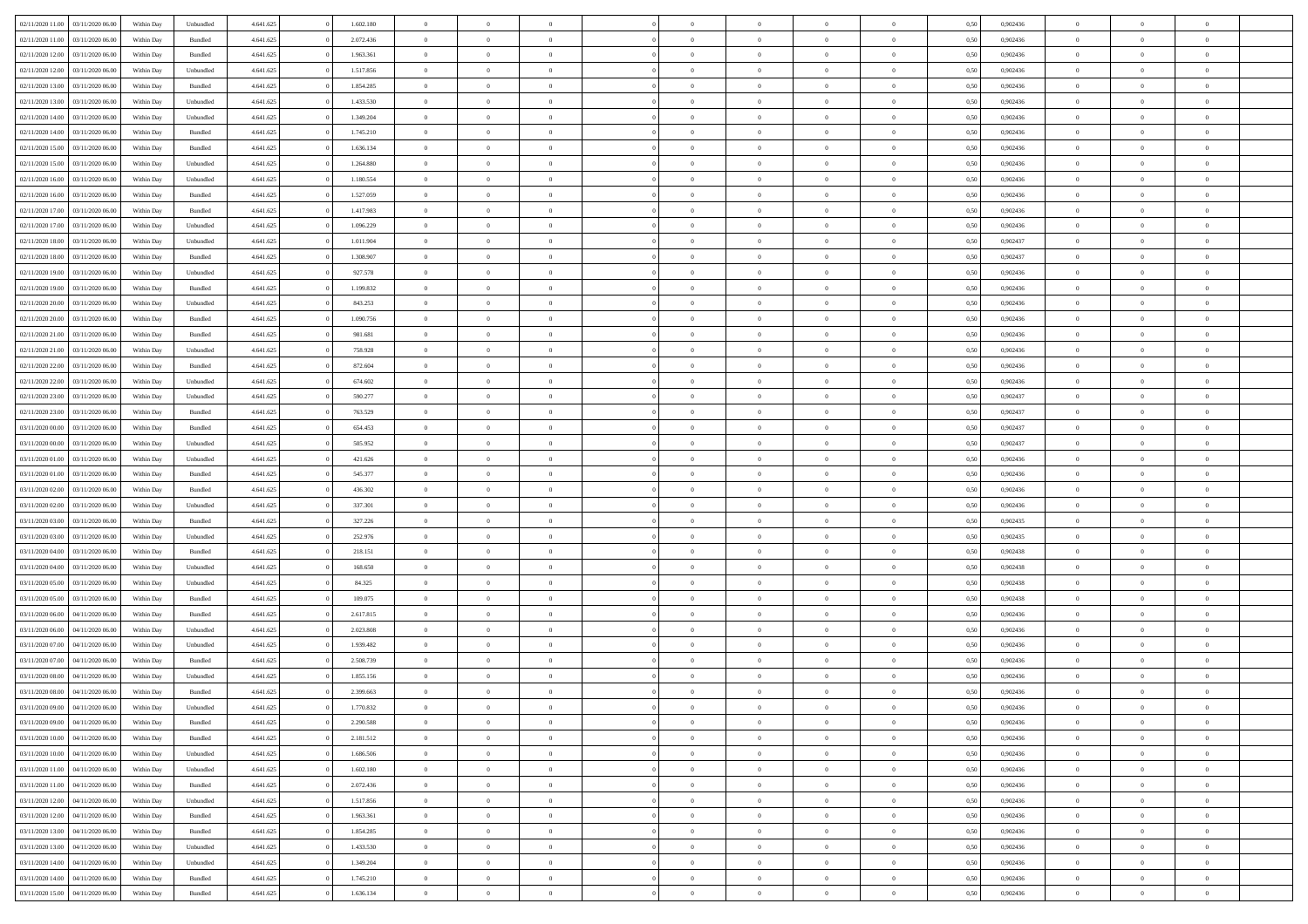| 03/11/2020 15:00 04/11/2020 06:00    | Within Day | Unbundled | 4.641.625 | 1.264.880 | $\overline{0}$ | $\overline{0}$ | $\Omega$       | $\Omega$       | $\theta$       |                | $\overline{0}$ | 0,50 | 0,902436 | $\mathbf{0}$   | $\Omega$       | $\Omega$       |  |
|--------------------------------------|------------|-----------|-----------|-----------|----------------|----------------|----------------|----------------|----------------|----------------|----------------|------|----------|----------------|----------------|----------------|--|
| 03/11/2020 16:00<br>04/11/2020 06.00 | Within Day | Unbundled | 4.641.625 | 1.180.554 | $\bf{0}$       | $\overline{0}$ | $\overline{0}$ | $\theta$       | $\overline{0}$ | $\overline{0}$ | $\,$ 0         | 0,50 | 0,902436 | $\theta$       | $\theta$       | $\bf{0}$       |  |
| 03/11/2020 16:00<br>04/11/2020 06.00 | Within Day | Bundled   | 4.641.625 | 1.527.059 | $\overline{0}$ | $\overline{0}$ | $\overline{0}$ | $\bf{0}$       | $\bf{0}$       | $\overline{0}$ | $\mathbf{0}$   | 0,50 | 0,902436 | $\bf{0}$       | $\bf{0}$       | $\overline{0}$ |  |
| 03/11/2020 17.00<br>04/11/2020 06:00 | Within Day | Unbundled | 4.641.625 | 1.096.229 | $\overline{0}$ | $\overline{0}$ | $\overline{0}$ | $\overline{0}$ | $\overline{0}$ | $\overline{0}$ | $\overline{0}$ | 0.50 | 0.902436 | $\mathbf{0}$   | $\overline{0}$ | $\bf{0}$       |  |
| 03/11/2020 17:00<br>04/11/2020 06.00 | Within Day | Bundled   | 4.641.625 | 1.417.983 | $\bf{0}$       | $\overline{0}$ | $\overline{0}$ | $\theta$       | $\overline{0}$ | $\overline{0}$ | $\bf{0}$       | 0,50 | 0,902436 | $\theta$       | $\theta$       | $\bf{0}$       |  |
| 03/11/2020 18:00<br>04/11/2020 06.00 | Within Day | Bundled   | 4.641.625 | 1.308.907 | $\overline{0}$ | $\overline{0}$ | $\overline{0}$ | $\bf{0}$       | $\overline{0}$ | $\overline{0}$ | $\overline{0}$ | 0,50 | 0,902437 | $\overline{0}$ | $\overline{0}$ | $\overline{0}$ |  |
| 03/11/2020 18:00<br>04/11/2020 06:00 | Within Day | Unbundled | 4.641.625 | 1.011.904 | $\overline{0}$ | $\overline{0}$ | $\overline{0}$ | $\overline{0}$ | $\overline{0}$ | $\overline{0}$ | $\overline{0}$ | 0.50 | 0,902437 | $\overline{0}$ | $\overline{0}$ | $\overline{0}$ |  |
|                                      |            |           |           |           |                |                |                |                |                |                |                |      |          |                |                |                |  |
| 03/11/2020 19:00<br>04/11/2020 06.00 | Within Day | Bundled   | 4.641.625 | 1.199.832 | $\bf{0}$       | $\overline{0}$ | $\overline{0}$ | $\theta$       | $\overline{0}$ | $\overline{0}$ | $\bf{0}$       | 0,50 | 0,902436 | $\theta$       | $\theta$       | $\bf{0}$       |  |
| 03/11/2020 19:00<br>04/11/2020 06.00 | Within Day | Unbundled | 4.641.625 | 927.578   | $\overline{0}$ | $\overline{0}$ | $\overline{0}$ | $\bf{0}$       | $\bf{0}$       | $\overline{0}$ | $\mathbf{0}$   | 0,50 | 0,902436 | $\bf{0}$       | $\bf{0}$       | $\bf{0}$       |  |
| 03/11/2020 20:00<br>04/11/2020 06.00 | Within Day | Unbundled | 4.641.625 | 843.253   | $\overline{0}$ | $\overline{0}$ | $\overline{0}$ | $\overline{0}$ | $\overline{0}$ | $\overline{0}$ | $\overline{0}$ | 0.50 | 0,902436 | $\overline{0}$ | $\overline{0}$ | $\overline{0}$ |  |
| 03/11/2020 20.00<br>04/11/2020 06.00 | Within Day | Bundled   | 4.641.625 | 1.090.756 | $\bf{0}$       | $\overline{0}$ | $\overline{0}$ | $\overline{0}$ | $\overline{0}$ | $\overline{0}$ | $\,$ 0         | 0,50 | 0,902436 | $\overline{0}$ | $\theta$       | $\bf{0}$       |  |
| 03/11/2020 21:00<br>04/11/2020 06.00 | Within Day | Bundled   | 4.641.625 | 981.681   | $\overline{0}$ | $\overline{0}$ | $\overline{0}$ | $\bf{0}$       | $\bf{0}$       | $\overline{0}$ | $\mathbf{0}$   | 0,50 | 0,902436 | $\overline{0}$ | $\bf{0}$       | $\bf{0}$       |  |
| 03/11/2020 21.00<br>04/11/2020 06:00 | Within Day | Unbundled | 4.641.625 | 758,928   | $\overline{0}$ | $\overline{0}$ | $\overline{0}$ | $\overline{0}$ | $\overline{0}$ | $\overline{0}$ | $\overline{0}$ | 0.50 | 0.902436 | $\mathbf{0}$   | $\overline{0}$ | $\bf{0}$       |  |
| 03/11/2020 22.00<br>04/11/2020 06.00 | Within Day | Bundled   | 4.641.625 | 872.604   | $\bf{0}$       | $\overline{0}$ | $\overline{0}$ | $\theta$       | $\overline{0}$ | $\overline{0}$ | $\,$ 0         | 0,50 | 0,902436 | $\theta$       | $\theta$       | $\bf{0}$       |  |
| 03/11/2020 22.00<br>04/11/2020 06.00 | Within Day | Unbundled | 4.641.625 | 674.602   | $\overline{0}$ | $\overline{0}$ | $\overline{0}$ | $\bf{0}$       | $\overline{0}$ | $\overline{0}$ | $\overline{0}$ | 0,50 | 0,902436 | $\overline{0}$ | $\overline{0}$ | $\overline{0}$ |  |
| 03/11/2020 23.00<br>04/11/2020 06.00 | Within Day | Bundled   | 4.641.625 | 763.529   | $\overline{0}$ | $\overline{0}$ | $\overline{0}$ | $\overline{0}$ | $\overline{0}$ | $\overline{0}$ | $\overline{0}$ | 0.50 | 0,902437 | $\overline{0}$ | $\overline{0}$ | $\overline{0}$ |  |
| 03/11/2020 23.00<br>04/11/2020 06.00 | Within Day | Unbundled | 4.641.625 | 590.277   | $\bf{0}$       | $\overline{0}$ | $\overline{0}$ | $\overline{0}$ | $\overline{0}$ | $\overline{0}$ | $\bf{0}$       | 0,50 | 0,902437 | $\overline{0}$ | $\theta$       | $\bf{0}$       |  |
|                                      |            |           |           |           |                |                |                |                |                |                |                |      |          |                |                |                |  |
| 04/11/2020 00:00<br>04/11/2020 06.00 | Within Day | Unbundled | 4.641.625 | 505.952   | $\overline{0}$ | $\overline{0}$ | $\overline{0}$ | $\bf{0}$       | $\bf{0}$       | $\overline{0}$ | $\mathbf{0}$   | 0,50 | 0,902437 | $\bf{0}$       | $\bf{0}$       | $\bf{0}$       |  |
| 04/11/2020 00:00<br>04/11/2020 06:00 | Within Day | Bundled   | 4.641.625 | 654.453   | $\overline{0}$ | $\overline{0}$ | $\overline{0}$ | $\overline{0}$ | $\overline{0}$ | $\overline{0}$ | $\overline{0}$ | 0.50 | 0,902437 | $\overline{0}$ | $\overline{0}$ | $\overline{0}$ |  |
| 04/11/2020 01:00<br>04/11/2020 06.00 | Within Day | Bundled   | 4.641.625 | 545.377   | $\bf{0}$       | $\overline{0}$ | $\overline{0}$ | $\overline{0}$ | $\overline{0}$ | $\overline{0}$ | $\,$ 0         | 0,50 | 0,902436 | $\theta$       | $\theta$       | $\bf{0}$       |  |
| 04/11/2020 01:00<br>04/11/2020 06.00 | Within Day | Unbundled | 4.641.625 | 421.626   | $\overline{0}$ | $\overline{0}$ | $\overline{0}$ | $\bf{0}$       | $\bf{0}$       | $\overline{0}$ | $\mathbf{0}$   | 0,50 | 0,902436 | $\bf{0}$       | $\bf{0}$       | $\bf{0}$       |  |
| 04/11/2020 02.00<br>04/11/2020 06:00 | Within Day | Unbundled | 4.641.625 | 337.301   | $\overline{0}$ | $\overline{0}$ | $\overline{0}$ | $\overline{0}$ | $\overline{0}$ | $\overline{0}$ | $\overline{0}$ | 0.50 | 0.902436 | $\overline{0}$ | $\overline{0}$ | $\bf{0}$       |  |
| 04/11/2020 02.00<br>04/11/2020 06.00 | Within Day | Bundled   | 4.641.625 | 436.302   | $\bf{0}$       | $\overline{0}$ | $\overline{0}$ | $\overline{0}$ | $\overline{0}$ | $\overline{0}$ | $\,$ 0         | 0,50 | 0,902436 | $\mathbf{0}$   | $\theta$       | $\bf{0}$       |  |
| 04/11/2020 03:00<br>04/11/2020 06.00 | Within Day | Bundled   | 4.641.625 | 327.226   | $\overline{0}$ | $\overline{0}$ | $\overline{0}$ | $\bf{0}$       | $\overline{0}$ | $\overline{0}$ | $\overline{0}$ | 0,50 | 0,902435 | $\overline{0}$ | $\overline{0}$ | $\overline{0}$ |  |
| 04/11/2020 03.00<br>04/11/2020 06:00 | Within Day | Unbundled | 4.641.625 | 252.976   | $\overline{0}$ | $\overline{0}$ | $\overline{0}$ | $\overline{0}$ | $\overline{0}$ | $\overline{0}$ | $\overline{0}$ | 0.50 | 0,902435 | $\overline{0}$ | $\overline{0}$ | $\overline{0}$ |  |
| 04/11/2020 04:00<br>04/11/2020 06.00 | Within Day | Bundled   | 4.641.625 | 218.151   | $\bf{0}$       | $\overline{0}$ | $\overline{0}$ | $\overline{0}$ | $\overline{0}$ | $\overline{0}$ | $\bf{0}$       | 0,50 | 0,902438 | $\theta$       | $\theta$       | $\bf{0}$       |  |
| 04/11/2020 04:00<br>04/11/2020 06.00 | Within Day | Unbundled | 4.641.625 | 168.650   | $\overline{0}$ | $\overline{0}$ | $\overline{0}$ | $\bf{0}$       | $\bf{0}$       | $\overline{0}$ | $\mathbf{0}$   | 0,50 | 0,902438 | $\bf{0}$       | $\bf{0}$       | $\bf{0}$       |  |
| 04/11/2020 05:00<br>04/11/2020 06.00 | Within Day | Unbundled | 4.641.625 | 84.325    | $\overline{0}$ | $\overline{0}$ | $\overline{0}$ | $\overline{0}$ | $\overline{0}$ | $\overline{0}$ | $\overline{0}$ | 0.50 | 0,902438 | $\overline{0}$ | $\overline{0}$ | $\overline{0}$ |  |
|                                      |            |           |           |           |                |                |                |                |                |                |                |      |          |                |                |                |  |
| 04/11/2020 05.00<br>04/11/2020 06.00 | Within Day | Bundled   | 4.641.625 | 109.075   | $\bf{0}$       | $\overline{0}$ | $\overline{0}$ | $\overline{0}$ | $\overline{0}$ | $\overline{0}$ | $\,$ 0         | 0,50 | 0,902438 | $\bf{0}$       | $\theta$       | $\bf{0}$       |  |
| 04/11/2020 06.00<br>05/11/2020 06:00 | Within Day | Unbundled | 4.641.625 | 2.023.808 | $\overline{0}$ | $\overline{0}$ | $\overline{0}$ | $\bf{0}$       | $\bf{0}$       | $\overline{0}$ | $\mathbf{0}$   | 0,50 | 0,902436 | $\overline{0}$ | $\bf{0}$       | $\bf{0}$       |  |
| 04/11/2020 06.00<br>05/11/2020 06.00 | Within Day | Bundled   | 4.641.625 | 2.617.815 | $\overline{0}$ | $\overline{0}$ | $\overline{0}$ | $\overline{0}$ | $\overline{0}$ | $\Omega$       | $\overline{0}$ | 0,50 | 0.902436 | $\bf{0}$       | $\Omega$       | $\Omega$       |  |
| 04/11/2020 07:00<br>05/11/2020 06.00 | Within Day | Bundled   | 4.641.625 | 2.508.739 | $\bf{0}$       | $\overline{0}$ | $\overline{0}$ | $\theta$       | $\overline{0}$ | $\overline{0}$ | $\,$ 0         | 0,50 | 0,902436 | $\overline{0}$ | $\theta$       | $\bf{0}$       |  |
| 04/11/2020 07:00<br>05/11/2020 06:00 | Within Day | Unbundled | 4.641.625 | 1.939.482 | $\overline{0}$ | $\overline{0}$ | $\overline{0}$ | $\bf{0}$       | $\overline{0}$ | $\overline{0}$ | $\overline{0}$ | 0,50 | 0,902436 | $\overline{0}$ | $\overline{0}$ | $\overline{0}$ |  |
| 04/11/2020 08:00<br>05/11/2020 06.00 | Within Day | Bundled   | 4.641.625 | 2.399.663 | $\overline{0}$ | $\overline{0}$ | $\overline{0}$ | $\overline{0}$ | $\overline{0}$ | $\Omega$       | $\overline{0}$ | 0.50 | 0.902436 | $\overline{0}$ | $\Omega$       | $\Omega$       |  |
| 04/11/2020 08:00<br>05/11/2020 06:00 | Within Day | Unbundled | 4.641.625 | 1.855.156 | $\bf{0}$       | $\overline{0}$ | $\overline{0}$ | $\overline{0}$ | $\overline{0}$ | $\overline{0}$ | $\bf{0}$       | 0,50 | 0,902436 | $\overline{0}$ | $\theta$       | $\bf{0}$       |  |
| 04/11/2020 09:00<br>05/11/2020 06.00 | Within Day | Unbundled | 4.641.625 | 1.770.832 | $\overline{0}$ | $\overline{0}$ | $\overline{0}$ | $\bf{0}$       | $\bf{0}$       | $\overline{0}$ | $\mathbf{0}$   | 0,50 | 0,902436 | $\bf{0}$       | $\bf{0}$       | $\bf{0}$       |  |
| 04/11/2020 09:00<br>05/11/2020 06.00 | Within Day | Bundled   | 4.641.625 | 2.290.588 | $\overline{0}$ | $\overline{0}$ | $\overline{0}$ | $\overline{0}$ | $\overline{0}$ | $\Omega$       | $\theta$       | 0.50 | 0.902436 | $\overline{0}$ | $\Omega$       | $\theta$       |  |
| 04/11/2020 10:00<br>05/11/2020 06:00 | Within Day | Bundled   | 4.641.625 | 2.181.512 | $\bf{0}$       | $\overline{0}$ | $\overline{0}$ | $\overline{0}$ | $\overline{0}$ | $\overline{0}$ | $\,$ 0         | 0,50 | 0,902436 | $\,$ 0 $\,$    | $\theta$       | $\bf{0}$       |  |
| 04/11/2020 10:00<br>05/11/2020 06:00 | Within Day | Unbundled | 4.641.625 | 1.686.506 | $\overline{0}$ | $\overline{0}$ | $\overline{0}$ | $\bf{0}$       | $\bf{0}$       | $\overline{0}$ | $\mathbf{0}$   | 0,50 | 0,902436 | $\overline{0}$ | $\bf{0}$       | $\bf{0}$       |  |
|                                      |            |           |           |           |                |                |                |                |                |                |                |      |          |                |                |                |  |
| 04/11/2020 11:00<br>05/11/2020 06.00 | Within Day | Bundled   | 4.641.625 | 2.072.436 | $\overline{0}$ | $\overline{0}$ | $\overline{0}$ | $\overline{0}$ | $\bf{0}$       | $\Omega$       | $\overline{0}$ | 0,50 | 0,902436 | $\overline{0}$ | $\overline{0}$ | $\Omega$       |  |
| 04/11/2020 11:00<br>05/11/2020 06:00 | Within Day | Unbundled | 4.641.625 | 1.602.180 | $\bf{0}$       | $\overline{0}$ | $\overline{0}$ | $\overline{0}$ | $\overline{0}$ | $\overline{0}$ | $\,$ 0         | 0,50 | 0,902436 | $\bf{0}$       | $\theta$       | $\bf{0}$       |  |
| 04/11/2020 12:00<br>05/11/2020 06.00 | Within Day | Unbundled | 4.641.625 | 1.517.856 | $\overline{0}$ | $\overline{0}$ | $\overline{0}$ | $\bf{0}$       | $\overline{0}$ | $\overline{0}$ | $\overline{0}$ | 0,50 | 0,902436 | $\bf{0}$       | $\overline{0}$ | $\overline{0}$ |  |
| 04/11/2020 12:00<br>05/11/2020 06.00 | Within Day | Bundled   | 4.641.625 | 1.963.361 | $\overline{0}$ | $\overline{0}$ | $\overline{0}$ | $\overline{0}$ | $\bf{0}$       | $\Omega$       | $\overline{0}$ | 0.50 | 0.902436 | $\overline{0}$ | $\Omega$       | $\overline{0}$ |  |
| 04/11/2020 13:00 05/11/2020 06:00    | Within Day | Unbundled | 4.641.625 | 1.433.530 | $\bf{0}$       | $\overline{0}$ | $\bf{0}$       | $\bf{0}$       | $\bf{0}$       | $\overline{0}$ | $\,$ 0 $\,$    | 0,50 | 0,902436 | $\bf{0}$       | $\,$ 0         | $\,$ 0         |  |
| 04/11/2020 13:00 05/11/2020 06:00    | Within Day | Bundled   | 4.641.625 | 1.854.285 | $\bf{0}$       | $\bf{0}$       |                | $\bf{0}$       |                |                | $\bf{0}$       | 0,50 | 0,902436 | $\bf{0}$       | $\bf{0}$       |                |  |
| 04/11/2020 14:00 05/11/2020 06:00    | Within Day | Bundled   | 4.641.625 | 1.745.210 | $\overline{0}$ | $\overline{0}$ | $\theta$       | $\overline{0}$ | $\overline{0}$ | $\theta$       | $\mathbf{0}$   | 0.50 | 0.902436 | $\overline{0}$ | $\overline{0}$ | $\Omega$       |  |
| 04/11/2020 14:00<br>05/11/2020 06:00 | Within Day | Unbundled | 4.641.625 | 1.349.204 | $\overline{0}$ | $\overline{0}$ | $\overline{0}$ | $\bf{0}$       | $\overline{0}$ | $\overline{0}$ | $\mathbf{0}$   | 0,50 | 0,902436 | $\,$ 0 $\,$    | $\overline{0}$ | $\,0\,$        |  |
| 04/11/2020 15.00 05/11/2020 06.00    | Within Day | Bundled   | 4.641.625 | 1.636.134 | $\overline{0}$ | $\overline{0}$ | $\overline{0}$ | $\bf{0}$       | $\overline{0}$ | $\overline{0}$ | $\overline{0}$ | 0,50 | 0,902436 | $\bf{0}$       | $\overline{0}$ | $\overline{0}$ |  |
| 04/11/2020 15:00<br>05/11/2020 06:00 | Within Day | Unbundled | 4.641.625 | 1.264.880 | $\overline{0}$ | $\overline{0}$ | $\overline{0}$ | $\overline{0}$ | $\bf{0}$       | $\overline{0}$ | $\bf{0}$       | 0,50 | 0,902436 | $\overline{0}$ | $\overline{0}$ | $\overline{0}$ |  |
| 04/11/2020 16.00<br>05/11/2020 06:00 | Within Day | Bundled   | 4.641.625 | 1.527.059 | $\overline{0}$ | $\overline{0}$ | $\overline{0}$ | $\overline{0}$ | $\overline{0}$ | $\overline{0}$ | $\,$ 0 $\,$    | 0,50 | 0,902436 | $\,$ 0 $\,$    | $\theta$       | $\bf{0}$       |  |
| 04/11/2020 16:00 05/11/2020 06:00    |            |           |           |           |                |                |                |                |                |                |                |      |          |                |                |                |  |
|                                      | Within Day | Unbundled | 4.641.625 | 1.180.554 | $\overline{0}$ | $\overline{0}$ | $\overline{0}$ | $\bf{0}$       | $\overline{0}$ | $\overline{0}$ | $\overline{0}$ | 0,50 | 0,902436 | $\bf{0}$       | $\overline{0}$ | $\overline{0}$ |  |
| 04/11/2020 17.00<br>05/11/2020 06.00 | Within Day | Bundled   | 4.641.625 | 1.417.983 | $\overline{0}$ | $\overline{0}$ | $\overline{0}$ | $\overline{0}$ | $\overline{0}$ | $\overline{0}$ | $\bf{0}$       | 0.50 | 0.902436 | $\overline{0}$ | $\overline{0}$ | $\overline{0}$ |  |
| 04/11/2020 17.00<br>05/11/2020 06:00 | Within Day | Unbundled | 4.641.625 | 1.096.229 | $\overline{0}$ | $\overline{0}$ | $\overline{0}$ | $\bf{0}$       | $\bf{0}$       | $\overline{0}$ | $\,$ 0 $\,$    | 0,50 | 0,902436 | $\,$ 0 $\,$    | $\theta$       | $\,$ 0         |  |
| 04/11/2020 18:00<br>05/11/2020 06.00 | Within Day | Unbundled | 4.641.625 | 1.011.904 | $\overline{0}$ | $\overline{0}$ | $\overline{0}$ | $\bf{0}$       | $\overline{0}$ | $\overline{0}$ | $\overline{0}$ | 0,50 | 0,902437 | $\overline{0}$ | $\bf{0}$       | $\overline{0}$ |  |
| 04/11/2020 18.00<br>05/11/2020 06:00 | Within Day | Bundled   | 4.641.625 | 1.308.907 | $\overline{0}$ | $\overline{0}$ | $\overline{0}$ | $\overline{0}$ | $\overline{0}$ | $\overline{0}$ | $\overline{0}$ | 0.50 | 0.902437 | $\overline{0}$ | $\overline{0}$ | $\overline{0}$ |  |
| 04/11/2020 19:00<br>05/11/2020 06:00 | Within Day | Unbundled | 4.641.625 | 927.578   | $\overline{0}$ | $\overline{0}$ | $\overline{0}$ | $\overline{0}$ | $\bf{0}$       | $\overline{0}$ | $\,$ 0 $\,$    | 0,50 | 0,902436 | $\,$ 0 $\,$    | $\,$ 0         | $\,$ 0         |  |
| 04/11/2020 19:00 05/11/2020 06:00    | Within Day | Bundled   | 4.641.625 | 1.199.832 | $\overline{0}$ | $\overline{0}$ | $\bf{0}$       | $\bf{0}$       | $\bf{0}$       | $\overline{0}$ | $\bf{0}$       | 0,50 | 0,902436 | $\bf{0}$       | $\bf{0}$       | $\bf{0}$       |  |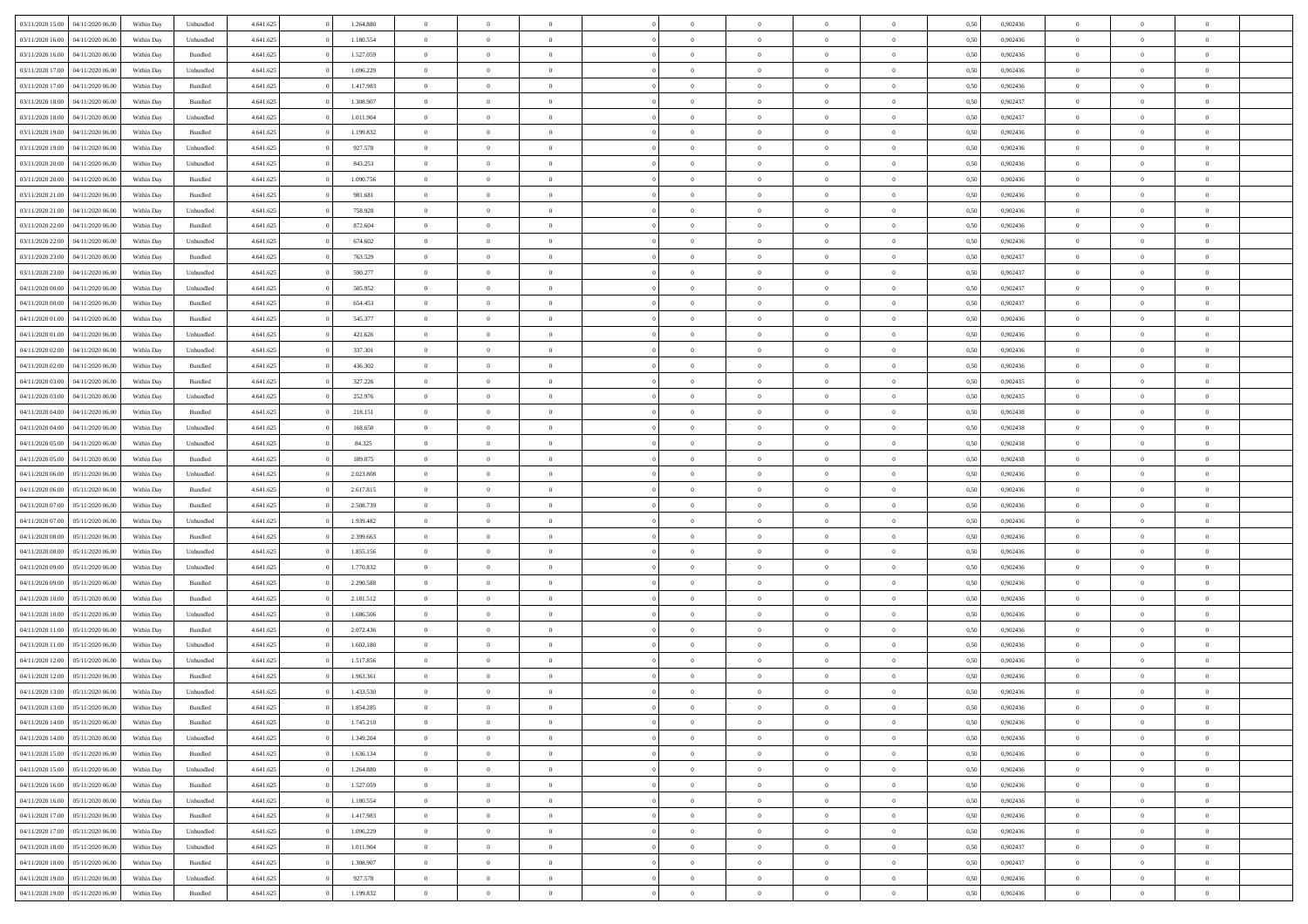| 04/11/2020 20.00 05/11/2020 06.00    | Within Day | Unbundled          | 4.641.625 | 843.253   | $\overline{0}$ | $\overline{0}$ | $\Omega$       | $\Omega$       | $\Omega$       |                | $\overline{0}$ | 0,50 | 0,902436 | $\mathbf{0}$   | $\Omega$       | $\Omega$       |  |
|--------------------------------------|------------|--------------------|-----------|-----------|----------------|----------------|----------------|----------------|----------------|----------------|----------------|------|----------|----------------|----------------|----------------|--|
| 04/11/2020 20:00<br>05/11/2020 06.00 | Within Day | $\mathbf B$ undled | 4.641.625 | 1.090.756 | $\bf{0}$       | $\overline{0}$ | $\theta$       | $\theta$       | $\overline{0}$ | $\overline{0}$ | $\,$ 0         | 0,50 | 0,902436 | $\mathbf{0}$   | $\theta$       | $\bf{0}$       |  |
| 04/11/2020 21:00<br>05/11/2020 06:00 | Within Day | Unbundled          | 4.641.625 | 758.928   | $\overline{0}$ | $\overline{0}$ | $\overline{0}$ | $\bf{0}$       | $\bf{0}$       | $\overline{0}$ | $\mathbf{0}$   | 0,50 | 0,902436 | $\bf{0}$       | $\bf{0}$       | $\bf{0}$       |  |
| 04/11/2020 21.00<br>05/11/2020 06:00 | Within Day | Bundled            | 4.641.625 | 981.681   | $\overline{0}$ | $\overline{0}$ | $\overline{0}$ | $\overline{0}$ | $\overline{0}$ | $\overline{0}$ | $\overline{0}$ | 0.50 | 0.902436 | $\mathbf{0}$   | $\overline{0}$ | $\bf{0}$       |  |
| 04/11/2020 22.00<br>05/11/2020 06.00 | Within Day | Bundled            | 4.641.625 | 872.604   | $\bf{0}$       | $\overline{0}$ | $\overline{0}$ | $\theta$       | $\overline{0}$ | $\overline{0}$ | $\bf{0}$       | 0,50 | 0,902436 | $\theta$       | $\theta$       | $\overline{0}$ |  |
| 04/11/2020 22.00<br>05/11/2020 06:00 | Within Day | Unbundled          | 4.641.625 | 674.602   | $\overline{0}$ | $\overline{0}$ | $\overline{0}$ | $\bf{0}$       | $\overline{0}$ | $\overline{0}$ | $\overline{0}$ | 0,50 | 0,902436 | $\overline{0}$ | $\overline{0}$ | $\overline{0}$ |  |
| 04/11/2020 23:00<br>05/11/2020 06:00 | Within Day | Unbundled          | 4.641.625 | 590.277   | $\overline{0}$ | $\overline{0}$ | $\overline{0}$ | $\overline{0}$ | $\overline{0}$ | $\overline{0}$ | $\overline{0}$ | 0.50 | 0,902437 | $\mathbf{0}$   | $\overline{0}$ | $\overline{0}$ |  |
|                                      |            |                    |           |           |                |                |                |                |                |                |                |      |          |                |                |                |  |
| 04/11/2020 23.00<br>05/11/2020 06.00 | Within Day | Bundled            | 4.641.625 | 763.529   | $\bf{0}$       | $\overline{0}$ | $\overline{0}$ | $\theta$       | $\overline{0}$ | $\overline{0}$ | $\,$ 0         | 0,50 | 0,902437 | $\theta$       | $\theta$       | $\bf{0}$       |  |
| 05/11/2020 00:00<br>05/11/2020 06.00 | Within Day | Unbundled          | 4.641.625 | 505.952   | $\overline{0}$ | $\overline{0}$ | $\overline{0}$ | $\bf{0}$       | $\bf{0}$       | $\overline{0}$ | $\mathbf{0}$   | 0,50 | 0,902437 | $\bf{0}$       | $\bf{0}$       | $\bf{0}$       |  |
| 05/11/2020 00:00<br>05/11/2020 06:00 | Within Day | Bundled            | 4.641.625 | 654.453   | $\overline{0}$ | $\overline{0}$ | $\overline{0}$ | $\overline{0}$ | $\overline{0}$ | $\overline{0}$ | $\overline{0}$ | 0.50 | 0,902437 | $\overline{0}$ | $\overline{0}$ | $\overline{0}$ |  |
| 05/11/2020 01:00<br>05/11/2020 06:00 | Within Day | Unbundled          | 4.641.625 | 421.626   | $\bf{0}$       | $\overline{0}$ | $\overline{0}$ | $\overline{0}$ | $\overline{0}$ | $\overline{0}$ | $\,$ 0         | 0,50 | 0,902436 | $\theta$       | $\theta$       | $\bf{0}$       |  |
| 05/11/2020 01:00<br>05/11/2020 06:00 | Within Day | Bundled            | 4.641.625 | 545.377   | $\overline{0}$ | $\overline{0}$ | $\overline{0}$ | $\bf{0}$       | $\bf{0}$       | $\overline{0}$ | $\mathbf{0}$   | 0,50 | 0,902436 | $\bf{0}$       | $\bf{0}$       | $\bf{0}$       |  |
| 05/11/2020 02:00<br>05/11/2020 06:00 | Within Day | Bundled            | 4.641.625 | 436.302   | $\overline{0}$ | $\overline{0}$ | $\overline{0}$ | $\overline{0}$ | $\overline{0}$ | $\overline{0}$ | $\overline{0}$ | 0.50 | 0.902436 | $\mathbf{0}$   | $\overline{0}$ | $\bf{0}$       |  |
| 05/11/2020 02.00<br>05/11/2020 06.00 | Within Day | Unbundled          | 4.641.625 | 337.301   | $\bf{0}$       | $\overline{0}$ | $\overline{0}$ | $\theta$       | $\overline{0}$ | $\overline{0}$ | $\,$ 0         | 0,50 | 0,902436 | $\theta$       | $\theta$       | $\bf{0}$       |  |
| 05/11/2020 03:00<br>05/11/2020 06:00 | Within Day | Unbundled          | 4.641.625 | 252.976   | $\overline{0}$ | $\overline{0}$ | $\overline{0}$ | $\bf{0}$       | $\overline{0}$ | $\overline{0}$ | $\overline{0}$ | 0,50 | 0,902435 | $\overline{0}$ | $\overline{0}$ | $\overline{0}$ |  |
| 05/11/2020 03:00<br>05/11/2020 06:00 | Within Day | Bundled            | 4.641.625 | 327.226   | $\overline{0}$ | $\overline{0}$ | $\overline{0}$ | $\overline{0}$ | $\overline{0}$ | $\overline{0}$ | $\overline{0}$ | 0.50 | 0,902435 | $\overline{0}$ | $\overline{0}$ | $\overline{0}$ |  |
| 05/11/2020 04:00<br>05/11/2020 06.00 | Within Day | Bundled            | 4.641.625 | 218.151   | $\bf{0}$       | $\overline{0}$ | $\overline{0}$ | $\overline{0}$ | $\overline{0}$ | $\overline{0}$ | $\bf{0}$       | 0,50 | 0,902438 | $\theta$       | $\theta$       | $\bf{0}$       |  |
|                                      |            |                    |           |           |                |                |                |                |                |                |                |      |          |                |                |                |  |
| 05/11/2020 04:00<br>05/11/2020 06.00 | Within Day | Unbundled          | 4.641.625 | 168.650   | $\overline{0}$ | $\overline{0}$ | $\overline{0}$ | $\bf{0}$       | $\bf{0}$       | $\overline{0}$ | $\mathbf{0}$   | 0,50 | 0,902438 | $\bf{0}$       | $\bf{0}$       | $\bf{0}$       |  |
| 05/11/2020 05:00<br>05/11/2020 06:00 | Within Day | Unbundled          | 4.641.625 | 84.325    | $\overline{0}$ | $\overline{0}$ | $\overline{0}$ | $\overline{0}$ | $\overline{0}$ | $\overline{0}$ | $\overline{0}$ | 0.50 | 0,902438 | $\overline{0}$ | $\overline{0}$ | $\overline{0}$ |  |
| 05/11/2020 05:00<br>05/11/2020 06.00 | Within Day | Bundled            | 4.641.625 | 109.075   | $\bf{0}$       | $\overline{0}$ | $\overline{0}$ | $\overline{0}$ | $\overline{0}$ | $\overline{0}$ | $\,$ 0         | 0,50 | 0,902438 | $\theta$       | $\theta$       | $\bf{0}$       |  |
| 05/11/2020 06.00<br>06/11/2020 06.00 | Within Day | Bundled            | 4.641.625 | 2.617.815 | $\overline{0}$ | $\overline{0}$ | $\overline{0}$ | $\bf{0}$       | $\bf{0}$       | $\overline{0}$ | $\mathbf{0}$   | 0,50 | 0,902436 | $\bf{0}$       | $\bf{0}$       | $\bf{0}$       |  |
| 05/11/2020 06:00<br>06/11/2020 06:00 | Within Day | Unbundled          | 4.641.625 | 2.023.808 | $\overline{0}$ | $\overline{0}$ | $\overline{0}$ | $\overline{0}$ | $\overline{0}$ | $\overline{0}$ | $\overline{0}$ | 0.50 | 0.902436 | $\overline{0}$ | $\overline{0}$ | $\bf{0}$       |  |
| 05/11/2020 07:00<br>06/11/2020 06.00 | Within Day | Bundled            | 4.641.625 | 2.508.739 | $\bf{0}$       | $\overline{0}$ | $\overline{0}$ | $\overline{0}$ | $\overline{0}$ | $\overline{0}$ | $\,$ 0         | 0,50 | 0,902436 | $\mathbf{0}$   | $\theta$       | $\bf{0}$       |  |
| 05/11/2020 07:00<br>06/11/2020 06.00 | Within Day | Unbundled          | 4.641.625 | 1.939.482 | $\overline{0}$ | $\overline{0}$ | $\overline{0}$ | $\bf{0}$       | $\overline{0}$ | $\overline{0}$ | $\overline{0}$ | 0,50 | 0,902436 | $\overline{0}$ | $\overline{0}$ | $\overline{0}$ |  |
| 05/11/2020 08:00<br>06/11/2020 06:00 | Within Day | Unbundled          | 4.641.625 | 1.855.156 | $\overline{0}$ | $\overline{0}$ | $\overline{0}$ | $\overline{0}$ | $\overline{0}$ | $\overline{0}$ | $\overline{0}$ | 0.50 | 0,902436 | $\overline{0}$ | $\overline{0}$ | $\overline{0}$ |  |
| 05/11/2020 08:00<br>06/11/2020 06.00 | Within Day | Bundled            | 4.641.625 | 2.399.663 | $\bf{0}$       | $\overline{0}$ | $\overline{0}$ | $\overline{0}$ | $\overline{0}$ | $\overline{0}$ | $\bf{0}$       | 0,50 | 0,902436 | $\theta$       | $\theta$       | $\bf{0}$       |  |
| 05/11/2020 09:00<br>06/11/2020 06.00 | Within Day | Unbundled          | 4.641.625 | 1.770.832 | $\overline{0}$ | $\overline{0}$ | $\overline{0}$ | $\bf{0}$       | $\bf{0}$       | $\overline{0}$ | $\mathbf{0}$   | 0,50 | 0,902436 | $\bf{0}$       | $\bf{0}$       | $\bf{0}$       |  |
| 05/11/2020 09:00<br>06/11/2020 06:00 |            | Bundled            | 4.641.625 | 2.290.588 | $\overline{0}$ | $\overline{0}$ | $\overline{0}$ | $\overline{0}$ | $\overline{0}$ | $\overline{0}$ | $\overline{0}$ | 0.50 | 0,902436 | $\overline{0}$ | $\overline{0}$ | $\overline{0}$ |  |
|                                      | Within Day |                    |           |           |                |                |                |                |                |                |                |      |          |                |                |                |  |
| 05/11/2020 10:00<br>06/11/2020 06.00 | Within Day | Unbundled          | 4.641.625 | 1.686.506 | $\bf{0}$       | $\overline{0}$ | $\overline{0}$ | $\overline{0}$ | $\overline{0}$ | $\overline{0}$ | $\,$ 0         | 0,50 | 0,902436 | $\,$ 0 $\,$    | $\theta$       | $\bf{0}$       |  |
| 05/11/2020 10:00<br>06/11/2020 06.00 | Within Day | Bundled            | 4.641.625 | 2.181.512 | $\overline{0}$ | $\overline{0}$ | $\overline{0}$ | $\bf{0}$       | $\bf{0}$       | $\overline{0}$ | $\mathbf{0}$   | 0,50 | 0,902436 | $\overline{0}$ | $\bf{0}$       | $\bf{0}$       |  |
| 05/11/2020 11:00<br>06/11/2020 06.00 | Within Day | Unbundled          | 4.641.625 | 1.602.180 | $\overline{0}$ | $\overline{0}$ | $\overline{0}$ | $\overline{0}$ | $\overline{0}$ | $\Omega$       | $\overline{0}$ | 0,50 | 0.902436 | $\bf{0}$       | $\Omega$       | $\Omega$       |  |
| 05/11/2020 11:00<br>06/11/2020 06.00 | Within Day | Bundled            | 4.641.625 | 2.072.436 | $\bf{0}$       | $\overline{0}$ | $\overline{0}$ | $\theta$       | $\overline{0}$ | $\overline{0}$ | $\,$ 0         | 0,50 | 0,902436 | $\theta$       | $\theta$       | $\bf{0}$       |  |
| 05/11/2020 12:00<br>06/11/2020 06.00 | Within Day | Unbundled          | 4.641.625 | 1.517.856 | $\overline{0}$ | $\overline{0}$ | $\overline{0}$ | $\bf{0}$       | $\overline{0}$ | $\overline{0}$ | $\overline{0}$ | 0,50 | 0,902436 | $\overline{0}$ | $\overline{0}$ | $\overline{0}$ |  |
| 05/11/2020 12:00<br>06/11/2020 06.00 | Within Day | Bundled            | 4.641.625 | 1.963.361 | $\overline{0}$ | $\overline{0}$ | $\overline{0}$ | $\overline{0}$ | $\overline{0}$ | $\Omega$       | $\overline{0}$ | 0.50 | 0.902436 | $\overline{0}$ | $\Omega$       | $\Omega$       |  |
| 05/11/2020 13:00<br>06/11/2020 06.00 | Within Day | Unbundled          | 4.641.625 | 1.433.530 | $\bf{0}$       | $\overline{0}$ | $\overline{0}$ | $\overline{0}$ | $\overline{0}$ | $\overline{0}$ | $\bf{0}$       | 0,50 | 0,902436 | $\theta$       | $\theta$       | $\bf{0}$       |  |
| 05/11/2020 13:00<br>06/11/2020 06.00 | Within Day | Bundled            | 4.641.625 | 1.854.285 | $\overline{0}$ | $\overline{0}$ | $\overline{0}$ | $\bf{0}$       | $\bf{0}$       | $\overline{0}$ | $\mathbf{0}$   | 0,50 | 0,902436 | $\bf{0}$       | $\bf{0}$       | $\bf{0}$       |  |
| 05/11/2020 14:00<br>06/11/2020 06.00 | Within Day | Unbundled          | 4.641.625 | 1.349.204 | $\overline{0}$ | $\overline{0}$ | $\Omega$       | $\overline{0}$ | $\overline{0}$ | $\Omega$       | $\theta$       | 0.50 | 0.902436 | $\overline{0}$ | $\Omega$       | $\Omega$       |  |
| 05/11/2020 14:00<br>06/11/2020 06.00 | Within Day | Bundled            | 4.641.625 | 1.745.210 | $\bf{0}$       | $\overline{0}$ | $\overline{0}$ | $\overline{0}$ | $\overline{0}$ | $\overline{0}$ | $\,$ 0         | 0,50 | 0,902436 | $\theta$       | $\theta$       | $\bf{0}$       |  |
| 06/11/2020 06.00                     | Within Day | Unbundled          | 4.641.625 | 1.264.880 | $\overline{0}$ | $\overline{0}$ | $\overline{0}$ | $\bf{0}$       | $\bf{0}$       | $\overline{0}$ | $\mathbf{0}$   | 0,50 | 0,902436 | $\overline{0}$ | $\bf{0}$       | $\bf{0}$       |  |
| 05/11/2020 15:00                     |            |                    |           |           |                |                |                |                |                |                |                |      |          |                |                |                |  |
| 05/11/2020 15:00<br>06/11/2020 06.00 | Within Day | Bundled            | 4.641.625 | 1.636.134 | $\overline{0}$ | $\overline{0}$ | $\overline{0}$ | $\overline{0}$ | $\bf{0}$       | $\Omega$       | $\overline{0}$ | 0.50 | 0,902436 | $\overline{0}$ | $\Omega$       | $\Omega$       |  |
| 05/11/2020 16:00<br>06/11/2020 06.00 | Within Day | Bundled            | 4.641.625 | 1.527.059 | $\bf{0}$       | $\overline{0}$ | $\overline{0}$ | $\overline{0}$ | $\overline{0}$ | $\overline{0}$ | $\,$ 0         | 0,50 | 0,902436 | $\,$ 0 $\,$    | $\theta$       | $\bf{0}$       |  |
| 05/11/2020 16:00<br>06/11/2020 06.00 | Within Day | Unbundled          | 4.641.625 | 1.180.554 | $\overline{0}$ | $\overline{0}$ | $\overline{0}$ | $\bf{0}$       | $\overline{0}$ | $\overline{0}$ | $\overline{0}$ | 0,50 | 0,902436 | $\overline{0}$ | $\bf{0}$       | $\bf{0}$       |  |
| 05/11/2020 17:00<br>06/11/2020 06.00 | Within Day | Bundled            | 4.641.625 | 1.417.983 | $\overline{0}$ | $\theta$       | $\Omega$       | $\overline{0}$ | $\overline{0}$ | $\Omega$       | $\overline{0}$ | 0.50 | 0.902436 | $\bf{0}$       | $\Omega$       | $\overline{0}$ |  |
| 05/11/2020 17.00<br>06/11/2020 06:00 | Within Day | Unbundled          | 4.641.625 | 1.096.229 | $\bf{0}$       | $\overline{0}$ | $\bf{0}$       | $\bf{0}$       | $\bf{0}$       | $\overline{0}$ | $\,$ 0         | 0,50 | 0,902436 | $\bf{0}$       | $\,$ 0         | $\,$ 0         |  |
| 05/11/2020 18:00 06/11/2020 06:00    | Within Day | Bundled            | 4.641.625 | 1.308.907 | $\bf{0}$       | $\bf{0}$       |                | $\bf{0}$       |                |                |                | 0,50 | 0,902437 | $\bf{0}$       | $\bf{0}$       |                |  |
| 05/11/2020 18:00 06/11/2020 06:00    | Within Day | Unbundled          | 4.641.625 | 1.011.904 | $\overline{0}$ | $\overline{0}$ | $\theta$       | $\overline{0}$ | $\overline{0}$ | $\overline{0}$ | $\mathbf{0}$   | 0,50 | 0.902437 | $\overline{0}$ | $\overline{0}$ | $\theta$       |  |
| 05/11/2020 19:00<br>06/11/2020 06:00 | Within Day | Unbundled          | 4.641.625 | 927.578   | $\overline{0}$ | $\overline{0}$ | $\overline{0}$ | $\bf{0}$       | $\overline{0}$ | $\overline{0}$ | $\mathbf{0}$   | 0,50 | 0,902436 | $\,$ 0 $\,$    | $\overline{0}$ | $\,$ 0 $\,$    |  |
| 05/11/2020 19:00   06/11/2020 06:00  | Within Day | Bundled            | 4.641.625 | 1.199.832 | $\overline{0}$ | $\overline{0}$ | $\overline{0}$ | $\bf{0}$       | $\overline{0}$ | $\overline{0}$ | $\overline{0}$ | 0,50 | 0,902436 | $\overline{0}$ | $\overline{0}$ | $\overline{0}$ |  |
| 05/11/2020 20:00<br>06/11/2020 06:00 | Within Day | Bundled            | 4.641.625 | 1.090.756 | $\overline{0}$ | $\overline{0}$ | $\overline{0}$ | $\overline{0}$ | $\bf{0}$       | $\overline{0}$ | $\overline{0}$ | 0,50 | 0,902436 | $\overline{0}$ | $\overline{0}$ | $\overline{0}$ |  |
| 05/11/2020 20:00<br>06/11/2020 06:00 | Within Day | Unbundled          | 4.641.625 | 843.253   | $\overline{0}$ | $\overline{0}$ | $\overline{0}$ | $\overline{0}$ | $\overline{0}$ | $\overline{0}$ | $\mathbf{0}$   | 0,50 | 0,902436 | $\,$ 0 $\,$    | $\theta$       | $\overline{0}$ |  |
|                                      |            |                    |           |           |                |                |                |                |                |                |                |      |          |                |                |                |  |
| 05/11/2020 21:00   06/11/2020 06:00  | Within Day | Unbundled          | 4.641.625 | 758.928   | $\overline{0}$ | $\overline{0}$ | $\overline{0}$ | $\overline{0}$ | $\overline{0}$ | $\overline{0}$ | $\overline{0}$ | 0,50 | 0,902436 | $\overline{0}$ | $\overline{0}$ | $\overline{0}$ |  |
| 05/11/2020 21.00<br>06/11/2020 06.00 | Within Day | Bundled            | 4.641.625 | 981.681   | $\overline{0}$ | $\overline{0}$ | $\overline{0}$ | $\overline{0}$ | $\overline{0}$ | $\overline{0}$ | $\overline{0}$ | 0.50 | 0.902436 | $\overline{0}$ | $\overline{0}$ | $\overline{0}$ |  |
| 05/11/2020 22.00<br>06/11/2020 06:00 | Within Day | Unbundled          | 4.641.625 | 674.602   | $\overline{0}$ | $\overline{0}$ | $\overline{0}$ | $\bf{0}$       | $\bf{0}$       | $\overline{0}$ | $\,$ 0 $\,$    | 0,50 | 0,902436 | $\,$ 0 $\,$    | $\theta$       | $\,$ 0         |  |
| 05/11/2020 22.00<br>06/11/2020 06.00 | Within Day | Bundled            | 4.641.625 | 872.604   | $\overline{0}$ | $\overline{0}$ | $\overline{0}$ | $\bf{0}$       | $\overline{0}$ | $\overline{0}$ | $\overline{0}$ | 0,50 | 0,902436 | $\bf{0}$       | $\bf{0}$       | $\overline{0}$ |  |
| 05/11/2020 23.00<br>06/11/2020 06:00 | Within Day | Bundled            | 4.641.625 | 763.529   | $\overline{0}$ | $\overline{0}$ | $\overline{0}$ | $\overline{0}$ | $\overline{0}$ | $\overline{0}$ | $\overline{0}$ | 0,50 | 0.902437 | $\overline{0}$ | $\overline{0}$ | $\overline{0}$ |  |
| 05/11/2020 23.00<br>06/11/2020 06:00 | Within Day | Unbundled          | 4.641.625 | 590.277   | $\overline{0}$ | $\overline{0}$ | $\overline{0}$ | $\bf{0}$       | $\bf{0}$       | $\bf{0}$       | $\,$ 0 $\,$    | 0,50 | 0,902437 | $\,$ 0 $\,$    | $\,0\,$        | $\,$ 0         |  |
| 06/11/2020 00:00 06/11/2020 06:00    | Within Day | Bundled            | 4.641.625 | 654.453   | $\overline{0}$ | $\overline{0}$ | $\overline{0}$ | $\bf{0}$       | $\bf{0}$       | $\overline{0}$ | $\bf{0}$       | 0,50 | 0,902437 | $\bf{0}$       | $\bf{0}$       | $\overline{0}$ |  |
|                                      |            |                    |           |           |                |                |                |                |                |                |                |      |          |                |                |                |  |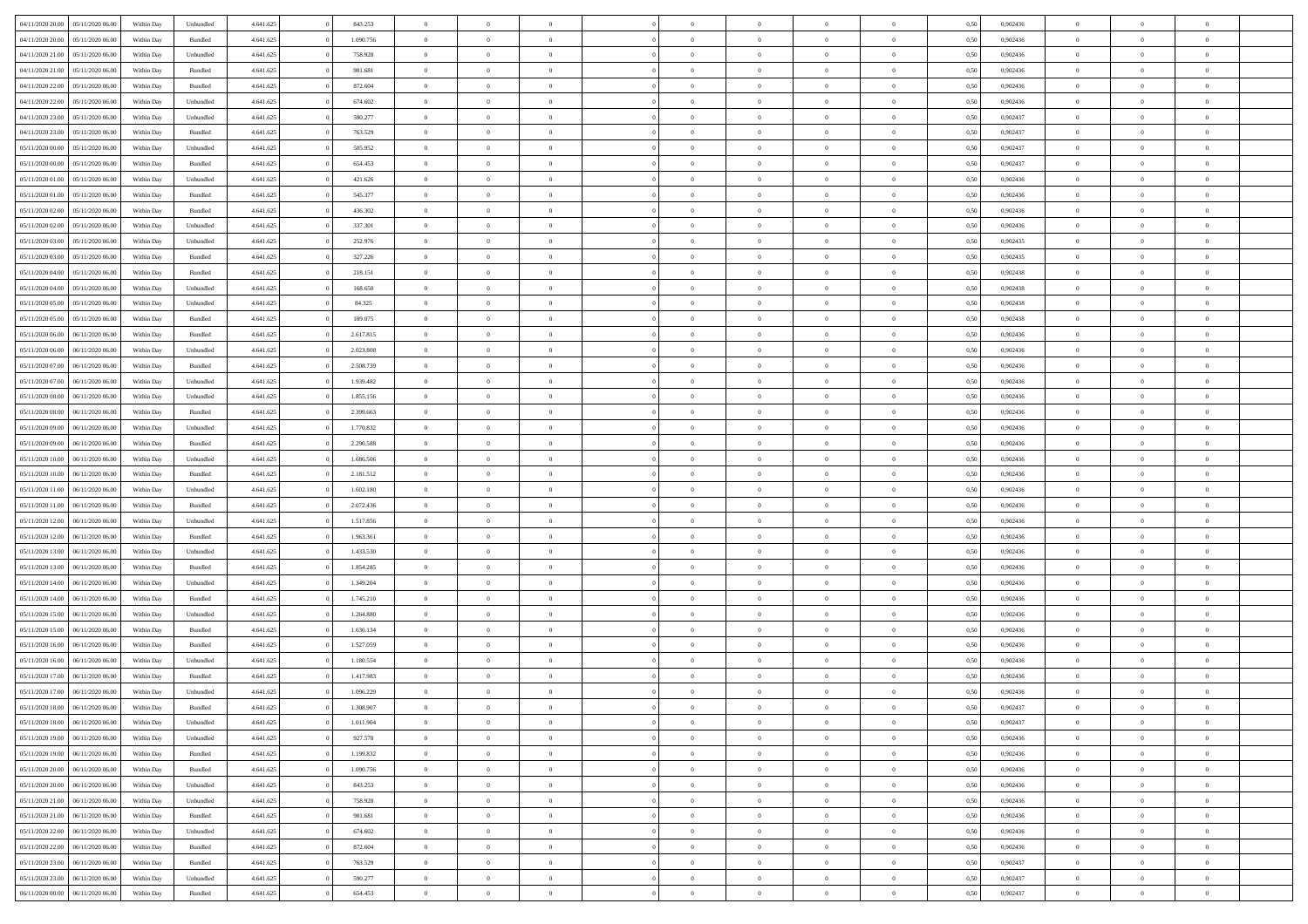| 06/11/2020 00:00<br>06/11/2020 06:00 | Within Day | Unbundled | 4.641.625 | 505.952   | $\overline{0}$ | $\overline{0}$ | $\Omega$       | $\overline{0}$ | $\Omega$         | $\Omega$       | $\overline{0}$ | 0,50 | 0,902437 | $\theta$       | $\theta$       | $\overline{0}$ |  |
|--------------------------------------|------------|-----------|-----------|-----------|----------------|----------------|----------------|----------------|------------------|----------------|----------------|------|----------|----------------|----------------|----------------|--|
| 06/11/2020 01.00<br>06/11/2020 06.00 | Within Day | Unbundled | 4.641.625 | 421.626   | $\overline{0}$ | $\overline{0}$ | $\overline{0}$ | $\theta$       | $\mathbf{0}$     | $\overline{0}$ | $\,$ 0 $\,$    | 0,50 | 0,902436 | $\theta$       | $\theta$       | $\overline{0}$ |  |
| 06/11/2020 01.00<br>06/11/2020 06.00 | Within Day | Bundled   | 4.641.625 | 545.377   | $\overline{0}$ | $\overline{0}$ | $\overline{0}$ | $\bf{0}$       | $\bf{0}$         | $\overline{0}$ | $\mathbf{0}$   | 0,50 | 0,902436 | $\bf{0}$       | $\overline{0}$ | $\bf{0}$       |  |
|                                      |            |           |           |           |                |                |                |                |                  |                |                |      |          | $\theta$       |                |                |  |
| 06/11/2020 02.00<br>06/11/2020 06:00 | Within Dav | Bundled   | 4.641.625 | 436.302   | $\overline{0}$ | $\overline{0}$ | $\overline{0}$ | $\overline{0}$ | $\overline{0}$   | $\overline{0}$ | $\overline{0}$ | 0.50 | 0.902436 |                | $\theta$       | $\overline{0}$ |  |
| 06/11/2020 02.00<br>06/11/2020 06.00 | Within Day | Unbundled | 4.641.625 | 337.301   | $\overline{0}$ | $\overline{0}$ | $\overline{0}$ | $\overline{0}$ | $\overline{0}$   | $\overline{0}$ | $\,$ 0 $\,$    | 0,50 | 0,902436 | $\theta$       | $\theta$       | $\overline{0}$ |  |
| 06/11/2020 03.00<br>06/11/2020 06.00 | Within Day | Bundled   | 4.641.625 | 327.226   | $\overline{0}$ | $\overline{0}$ | $\overline{0}$ | $\bf{0}$       | $\overline{0}$   | $\overline{0}$ | $\overline{0}$ | 0,50 | 0,902435 | $\bf{0}$       | $\overline{0}$ | $\bf{0}$       |  |
| 06/11/2020 03:00<br>06/11/2020 06:00 | Within Dav | Unbundled | 4.641.625 | 252.976   | $\overline{0}$ | $\overline{0}$ | $\overline{0}$ | $\overline{0}$ | $\overline{0}$   | $\overline{0}$ | $\mathbf{0}$   | 0.50 | 0,902435 | $\overline{0}$ | $\theta$       | $\overline{0}$ |  |
|                                      |            |           |           |           |                |                |                |                |                  |                |                |      |          |                |                |                |  |
| 06/11/2020 04:00<br>06/11/2020 06.00 | Within Day | Bundled   | 4.641.625 | 218.151   | $\overline{0}$ | $\overline{0}$ | $\overline{0}$ | $\overline{0}$ | $\overline{0}$   | $\overline{0}$ | $\,$ 0 $\,$    | 0,50 | 0,902438 | $\theta$       | $\theta$       | $\overline{0}$ |  |
| 06/11/2020 04:00<br>06/11/2020 06.00 | Within Day | Unbundled | 4.641.625 | 168.650   | $\overline{0}$ | $\overline{0}$ | $\overline{0}$ | $\bf{0}$       | $\bf{0}$         | $\overline{0}$ | $\mathbf{0}$   | 0,50 | 0,902438 | $\,$ 0 $\,$    | $\overline{0}$ | $\bf{0}$       |  |
| 06/11/2020 05.00<br>06/11/2020 06.00 | Within Day | Unbundled | 4.641.625 | 84.325    | $\overline{0}$ | $\overline{0}$ | $\overline{0}$ | $\overline{0}$ | $\overline{0}$   | $\overline{0}$ | $\overline{0}$ | 0.50 | 0,902438 | $\overline{0}$ | $\theta$       | $\overline{0}$ |  |
| 06/11/2020 05.00<br>06/11/2020 06.00 |            | Bundled   | 4.641.625 | 109.075   |                | $\overline{0}$ |                | $\overline{0}$ | $\overline{0}$   | $\overline{0}$ | $\,$ 0 $\,$    |      | 0,902438 | $\theta$       | $\theta$       | $\overline{0}$ |  |
|                                      | Within Day |           |           |           | $\overline{0}$ |                | $\overline{0}$ |                |                  |                |                | 0,50 |          |                |                |                |  |
| 06/11/2020 06.00<br>07/11/2020 06.00 | Within Day | Unbundled | 4.641.625 | 2.023.808 | $\overline{0}$ | $\overline{0}$ | $\overline{0}$ | $\bf{0}$       | $\bf{0}$         | $\overline{0}$ | $\mathbf{0}$   | 0,50 | 0,902436 | $\bf{0}$       | $\overline{0}$ | $\bf{0}$       |  |
| 06/11/2020 06:00<br>07/11/2020 06:00 | Within Day | Bundled   | 4.641.625 | 2.617.815 | $\overline{0}$ | $\overline{0}$ | $\overline{0}$ | $\overline{0}$ | $\overline{0}$   | $\overline{0}$ | $\overline{0}$ | 0.50 | 0,902436 | $\overline{0}$ | $\theta$       | $\overline{0}$ |  |
| 06/11/2020 07.00<br>07/11/2020 06.00 | Within Day | Unbundled | 4.641.625 | 1.939.482 | $\overline{0}$ | $\overline{0}$ | $\overline{0}$ | $\overline{0}$ | $\overline{0}$   | $\overline{0}$ | $\,$ 0 $\,$    | 0,50 | 0,902436 | $\theta$       | $\theta$       | $\overline{0}$ |  |
|                                      |            |           |           |           |                |                |                |                |                  |                |                |      |          |                |                |                |  |
| 06/11/2020 07.00<br>07/11/2020 06.00 | Within Day | Bundled   | 4.641.625 | 2.508.739 | $\overline{0}$ | $\overline{0}$ | $\overline{0}$ | $\bf{0}$       | $\overline{0}$   | $\overline{0}$ | $\overline{0}$ | 0,50 | 0,902436 | $\bf{0}$       | $\overline{0}$ | $\overline{0}$ |  |
| 06/11/2020 08.00<br>07/11/2020 06.00 | Within Day | Bundled   | 4.641.625 | 2.399.663 | $\overline{0}$ | $\overline{0}$ | $\overline{0}$ | $\overline{0}$ | $\overline{0}$   | $\overline{0}$ | $\mathbf{0}$   | 0,50 | 0,902436 | $\overline{0}$ | $\overline{0}$ | $\overline{0}$ |  |
| 06/11/2020 08.00<br>07/11/2020 06.00 | Within Day | Unbundled | 4.641.625 | 1.855.156 | $\overline{0}$ | $\overline{0}$ | $\overline{0}$ | $\overline{0}$ | $\overline{0}$   | $\overline{0}$ | $\bf{0}$       | 0,50 | 0,902436 | $\theta$       | $\theta$       | $\overline{0}$ |  |
| 06/11/2020 09:00<br>07/11/2020 06.00 | Within Day | Bundled   | 4.641.625 | 2.290.588 | $\overline{0}$ | $\overline{0}$ | $\overline{0}$ | $\bf{0}$       | $\bf{0}$         | $\overline{0}$ | $\mathbf{0}$   | 0,50 | 0,902436 | $\bf{0}$       | $\overline{0}$ | $\bf{0}$       |  |
|                                      |            |           |           |           |                |                |                |                |                  |                |                |      |          |                |                |                |  |
| 06/11/2020 09:00<br>07/11/2020 06:00 | Within Dav | Unbundled | 4.641.625 | 1.770.832 | $\overline{0}$ | $\overline{0}$ | $\overline{0}$ | $\overline{0}$ | $\overline{0}$   | $\overline{0}$ | $\overline{0}$ | 0.50 | 0,902436 | $\overline{0}$ | $\theta$       | $\overline{0}$ |  |
| 06/11/2020 10.00<br>07/11/2020 06.00 | Within Day | Unbundled | 4.641.625 | 1.686.506 | $\overline{0}$ | $\overline{0}$ | $\overline{0}$ | $\overline{0}$ | $\overline{0}$   | $\overline{0}$ | $\,$ 0 $\,$    | 0,50 | 0,902436 | $\theta$       | $\theta$       | $\overline{0}$ |  |
| 06/11/2020 10.00<br>07/11/2020 06.00 | Within Day | Bundled   | 4.641.625 | 2.181.512 | $\overline{0}$ | $\overline{0}$ | $\overline{0}$ | $\bf{0}$       | $\bf{0}$         | $\overline{0}$ | $\mathbf{0}$   | 0,50 | 0,902436 | $\bf{0}$       | $\overline{0}$ | $\bf{0}$       |  |
| 06/11/2020 11:00<br>07/11/2020 06:00 | Within Day | Unbundled | 4.641.625 | 1.602.180 | $\overline{0}$ | $\overline{0}$ | $\overline{0}$ | $\overline{0}$ | $\overline{0}$   | $\overline{0}$ | $\overline{0}$ | 0.50 | 0.902436 | $\overline{0}$ | $\overline{0}$ | $\overline{0}$ |  |
|                                      |            |           |           |           |                |                |                |                |                  |                |                |      |          |                |                |                |  |
| 06/11/2020 11:00<br>07/11/2020 06.00 | Within Day | Bundled   | 4.641.625 | 2.072.436 | $\overline{0}$ | $\overline{0}$ | $\overline{0}$ | $\overline{0}$ | $\overline{0}$   | $\overline{0}$ | $\,$ 0 $\,$    | 0,50 | 0,902436 | $\theta$       | $\theta$       | $\overline{0}$ |  |
| 06/11/2020 12:00<br>07/11/2020 06.00 | Within Day | Unbundled | 4.641.625 | 1.517.856 | $\overline{0}$ | $\overline{0}$ | $\overline{0}$ | $\bf{0}$       | $\overline{0}$   | $\overline{0}$ | $\overline{0}$ | 0,50 | 0,902436 | $\bf{0}$       | $\overline{0}$ | $\bf{0}$       |  |
| 06/11/2020 12:00<br>07/11/2020 06.00 | Within Day | Bundled   | 4.641.625 | 1.963.361 | $\overline{0}$ | $\overline{0}$ | $\overline{0}$ | $\overline{0}$ | $\overline{0}$   | $\overline{0}$ | $\mathbf{0}$   | 0.50 | 0,902436 | $\overline{0}$ | $\theta$       | $\overline{0}$ |  |
| 06/11/2020 13:00<br>07/11/2020 06.00 | Within Day | Bundled   | 4.641.625 | 1.854.285 | $\overline{0}$ | $\overline{0}$ | $\overline{0}$ | $\overline{0}$ | $\overline{0}$   | $\overline{0}$ | $\bf{0}$       | 0,50 | 0,902436 | $\theta$       | $\theta$       | $\overline{0}$ |  |
|                                      |            |           |           |           |                |                |                |                |                  |                |                |      |          |                |                |                |  |
| 06/11/2020 13.00<br>07/11/2020 06.00 | Within Day | Unbundled | 4.641.625 | 1.433.530 | $\overline{0}$ | $\overline{0}$ | $\overline{0}$ | $\bf{0}$       | $\bf{0}$         | $\overline{0}$ | $\mathbf{0}$   | 0,50 | 0,902436 | $\bf{0}$       | $\bf{0}$       | $\bf{0}$       |  |
| 06/11/2020 14:00<br>07/11/2020 06.00 | Within Day | Unbundled | 4.641.625 | 1.349.204 | $\overline{0}$ | $\overline{0}$ | $\overline{0}$ | $\overline{0}$ | $\overline{0}$   | $\overline{0}$ | $\overline{0}$ | 0.50 | 0,902436 | $\overline{0}$ | $\theta$       | $\overline{0}$ |  |
| 06/11/2020 14.00<br>07/11/2020 06.00 | Within Day | Bundled   | 4.641.625 | 1.745.210 | $\overline{0}$ | $\overline{0}$ | $\overline{0}$ | $\overline{0}$ | $\overline{0}$   | $\overline{0}$ | $\,$ 0 $\,$    | 0,50 | 0,902436 | $\theta$       | $\bf{0}$       | $\overline{0}$ |  |
| 06/11/2020 15:00<br>07/11/2020 06.00 | Within Day | Unbundled | 4.641.625 | 1.264.880 | $\overline{0}$ | $\overline{0}$ | $\overline{0}$ | $\bf{0}$       | $\bf{0}$         | $\overline{0}$ | $\mathbf{0}$   | 0,50 | 0,902436 | $\bf{0}$       | $\overline{0}$ | $\bf{0}$       |  |
|                                      |            |           |           |           |                |                |                |                |                  |                |                |      |          |                |                |                |  |
| 06/11/2020 15:00<br>07/11/2020 06.00 | Within Day | Bundled   | 4.641.625 | 1.636.134 | $\overline{0}$ | $\overline{0}$ | $\overline{0}$ | $\overline{0}$ | $\overline{0}$   | $\theta$       | $\overline{0}$ | 0.50 | 0,902436 | $\,$ 0 $\,$    | $\overline{0}$ | $\theta$       |  |
| 06/11/2020 16.00<br>07/11/2020 06.00 | Within Day | Bundled   | 4.641.625 | 1.527.059 | $\overline{0}$ | $\overline{0}$ | $\overline{0}$ | $\overline{0}$ | $\overline{0}$   | $\overline{0}$ | $\,$ 0 $\,$    | 0,50 | 0,902436 | $\theta$       | $\theta$       | $\overline{0}$ |  |
| 06/11/2020 16.00<br>07/11/2020 06.00 | Within Day | Unbundled | 4.641.625 | 1.180.554 | $\overline{0}$ | $\overline{0}$ | $\overline{0}$ | $\bf{0}$       | $\overline{0}$   | $\overline{0}$ | $\overline{0}$ | 0,50 | 0,902436 | $\bf{0}$       | $\overline{0}$ | $\overline{0}$ |  |
| 06/11/2020 17.00<br>07/11/2020 06.00 | Within Day | Bundled   | 4.641.625 | 1.417.983 | $\overline{0}$ | $\overline{0}$ | $\overline{0}$ | $\overline{0}$ | $\overline{0}$   | $\Omega$       | $\overline{0}$ | 0.50 | 0.902436 | $\overline{0}$ | $\theta$       | $\theta$       |  |
|                                      |            |           |           |           |                |                |                |                |                  |                |                |      |          |                |                |                |  |
| 06/11/2020 17.00<br>07/11/2020 06.00 | Within Day | Unbundled | 4.641.625 | 1.096.229 | $\overline{0}$ | $\overline{0}$ | $\overline{0}$ | $\overline{0}$ | $\overline{0}$   | $\overline{0}$ | $\bf{0}$       | 0,50 | 0,902436 | $\theta$       | $\theta$       | $\overline{0}$ |  |
| 06/11/2020 18.00<br>07/11/2020 06.00 | Within Day | Bundled   | 4.641.625 | 1.308.907 | $\overline{0}$ | $\overline{0}$ | $\overline{0}$ | $\bf{0}$       | $\bf{0}$         | $\overline{0}$ | $\mathbf{0}$   | 0,50 | 0,902437 | $\bf{0}$       | $\overline{0}$ | $\bf{0}$       |  |
| 06/11/2020 18:00<br>07/11/2020 06.00 | Within Day | Unbundled | 4.641.625 | 1.011.904 | $\overline{0}$ | $\overline{0}$ | $\overline{0}$ | $\overline{0}$ | $\overline{0}$   | $\Omega$       | $\overline{0}$ | 0.50 | 0.902437 | $\bf{0}$       | $\theta$       | $\theta$       |  |
| 06/11/2020 19.00<br>07/11/2020 06.00 | Within Day | Bundled   | 4.641.625 | 1.199.832 | $\overline{0}$ | $\overline{0}$ | $\overline{0}$ | $\overline{0}$ | $\overline{0}$   | $\overline{0}$ | $\,$ 0 $\,$    | 0,50 | 0,902436 | $\,$ 0 $\,$    | $\bf{0}$       | $\overline{0}$ |  |
|                                      |            |           |           |           |                |                |                |                |                  |                |                |      |          |                |                |                |  |
| 06/11/2020 19.00<br>07/11/2020 06.00 | Within Day | Unbundled | 4.641.625 | 927.578   | $\overline{0}$ | $\overline{0}$ | $\overline{0}$ | $\bf{0}$       | $\bf{0}$         | $\overline{0}$ | $\mathbf{0}$   | 0,50 | 0,902436 | $\bf{0}$       | $\overline{0}$ | $\bf{0}$       |  |
| 06/11/2020 20.00<br>07/11/2020 06.00 | Within Day | Unbundled | 4.641.625 | 843.253   | $\overline{0}$ | $\overline{0}$ | $\overline{0}$ | $\overline{0}$ | $\overline{0}$   | $\theta$       | $\overline{0}$ | 0,50 | 0,902436 | $\overline{0}$ | $\overline{0}$ | $\theta$       |  |
| 06/11/2020 20.00<br>07/11/2020 06.00 | Within Day | Bundled   | 4.641.625 | 1.090.756 | $\overline{0}$ | $\overline{0}$ | $\overline{0}$ | $\overline{0}$ | $\overline{0}$   | $\overline{0}$ | $\,$ 0 $\,$    | 0,50 | 0,902436 | $\,$ 0 $\,$    | $\,$ 0 $\,$    | $\overline{0}$ |  |
| 06/11/2020 21.00<br>07/11/2020 06.00 | Within Day | Unbundled | 4.641.625 | 758.928   | $\overline{0}$ | $\overline{0}$ | $\overline{0}$ | $\bf{0}$       | $\bf{0}$         | $\overline{0}$ | $\overline{0}$ | 0,50 | 0,902436 | $\overline{0}$ | $\overline{0}$ | $\bf{0}$       |  |
|                                      |            |           |           |           |                |                |                |                |                  |                |                |      |          |                |                |                |  |
| 06/11/2020 21.00<br>07/11/2020 06.0  | Within Day | Bundled   | 4.641.625 | 981.681   | $\overline{0}$ | $\theta$       | $\overline{0}$ | $\overline{0}$ | $\overline{0}$   | $\theta$       | $\overline{0}$ | 0.50 | 0.902436 | $\overline{0}$ | $\overline{0}$ | $\theta$       |  |
| 06/11/2020 22.00<br>07/11/2020 06:00 | Within Day | Unbundled | 4.641.625 | 674.602   | $\overline{0}$ | $\overline{0}$ | $\overline{0}$ | $\bf{0}$       | $\bf{0}$         | $\overline{0}$ | $\,$ 0 $\,$    | 0,50 | 0,902436 | $\,$ 0 $\,$    | $\bf{0}$       | $\overline{0}$ |  |
| 06/11/2020 22.00 07/11/2020 06.00    | Within Day | Bundled   | 4.641.625 | 872.604   | $\bf{0}$       | $\bf{0}$       |                | $\bf{0}$       | $\boldsymbol{0}$ |                | $\bf{0}$       | 0,50 | 0,902436 | $\bf{0}$       | $\bf{0}$       |                |  |
| 06/11/2020 23.00 07/11/2020 06.00    | Within Day | Unbundled | 4.641.625 | 590.277   | $\overline{0}$ | $\overline{0}$ | $\overline{0}$ | $\overline{0}$ | $\overline{0}$   | $\theta$       | $\overline{0}$ | 0.50 | 0.902437 | $\overline{0}$ | $\theta$       | $\theta$       |  |
|                                      |            |           |           |           |                |                |                |                |                  |                |                |      |          |                |                |                |  |
| 06/11/2020 23.00<br>07/11/2020 06.00 | Within Day | Bundled   | 4.641.625 | 763.529   | $\overline{0}$ | $\overline{0}$ | $\overline{0}$ | $\bf{0}$       | $\overline{0}$   | $\overline{0}$ | $\,$ 0 $\,$    | 0,50 | 0,902437 | $\bf{0}$       | $\overline{0}$ | $\,$ 0         |  |
| 07/11/2020 00.00<br>07/11/2020 06.00 | Within Day | Bundled   | 4.641.625 | 654.453   | $\overline{0}$ | $\overline{0}$ | $\overline{0}$ | $\bf{0}$       | $\bf{0}$         | $\overline{0}$ | $\mathbf{0}$   | 0,50 | 0,902437 | $\overline{0}$ | $\overline{0}$ | $\overline{0}$ |  |
| 07/11/2020 00:00<br>07/11/2020 06.00 | Within Day | Unbundled | 4.641.625 | 505.952   | $\overline{0}$ | $\overline{0}$ | $\overline{0}$ | $\overline{0}$ | $\bf{0}$         | $\overline{0}$ | $\mathbf{0}$   | 0,50 | 0,902437 | $\bf{0}$       | $\theta$       | $\overline{0}$ |  |
| 07/11/2020 01.00<br>07/11/2020 06.00 | Within Day | Bundled   | 4.641.625 | 545.377   | $\overline{0}$ | $\overline{0}$ | $\overline{0}$ | $\bf{0}$       | $\overline{0}$   | $\overline{0}$ | $\,$ 0 $\,$    | 0,50 | 0,902436 | $\bf{0}$       | $\,$ 0 $\,$    | $\overline{0}$ |  |
|                                      |            |           |           |           |                |                |                |                |                  |                |                |      |          |                |                |                |  |
| 07/11/2020 01.00<br>07/11/2020 06.00 | Within Day | Unbundled | 4.641.625 | 421.626   | $\overline{0}$ | $\overline{0}$ | $\overline{0}$ | $\overline{0}$ | $\bf{0}$         | $\overline{0}$ | $\mathbf{0}$   | 0,50 | 0,902436 | $\overline{0}$ | $\overline{0}$ | $\overline{0}$ |  |
| 07/11/2020 02.00<br>07/11/2020 06.00 | Within Day | Unbundled | 4.641.625 | 337.301   | $\overline{0}$ | $\overline{0}$ | $\overline{0}$ | $\overline{0}$ | $\overline{0}$   | $\overline{0}$ | $\mathbf{0}$   | 0.50 | 0.902436 | $\bf{0}$       | $\theta$       | $\overline{0}$ |  |
| 07/11/2020 02.00<br>07/11/2020 06.00 | Within Day | Bundled   | 4.641.625 | 436.302   | $\overline{0}$ | $\overline{0}$ | $\overline{0}$ | $\bf{0}$       | $\bf{0}$         | $\overline{0}$ | $\,$ 0 $\,$    | 0,50 | 0,902436 | $\,$ 0 $\,$    | $\,$ 0 $\,$    | $\overline{0}$ |  |
| 07/11/2020 03.00<br>07/11/2020 06.00 | Within Day | Unbundled | 4.641.625 | 252.976   | $\overline{0}$ | $\overline{0}$ | $\overline{0}$ | $\bf{0}$       | $\overline{0}$   | $\overline{0}$ | $\mathbf{0}$   | 0,50 | 0,902435 | $\overline{0}$ | $\overline{0}$ | $\bf{0}$       |  |
|                                      |            |           |           |           |                |                |                |                |                  |                |                |      |          |                |                |                |  |
| 07/11/2020 03.00<br>07/11/2020 06.00 | Within Day | Bundled   | 4.641.625 | 327.226   | $\overline{0}$ | $\overline{0}$ | $\overline{0}$ | $\bf{0}$       | $\overline{0}$   | $\overline{0}$ | $\mathbf{0}$   | 0.50 | 0,902435 | $\bf{0}$       | $\overline{0}$ | $\overline{0}$ |  |
| 07/11/2020 04.00<br>07/11/2020 06.00 | Within Day | Unbundled | 4.641.625 | 168.650   | $\overline{0}$ | $\overline{0}$ | $\overline{0}$ | $\bf{0}$       | $\bf{0}$         | $\overline{0}$ | $\,$ 0 $\,$    | 0,50 | 0,902438 | $\,$ 0 $\,$    | $\,0\,$        | $\bf{0}$       |  |
| 07/11/2020 04.00 07/11/2020 06.00    | Within Day | Bundled   | 4.641.625 | 218.151   | $\overline{0}$ | $\overline{0}$ | $\overline{0}$ | $\bf{0}$       | $\bf{0}$         | $\overline{0}$ | $\mathbf{0}$   | 0,50 | 0,902438 | $\overline{0}$ | $\bf{0}$       | $\overline{0}$ |  |
|                                      |            |           |           |           |                |                |                |                |                  |                |                |      |          |                |                |                |  |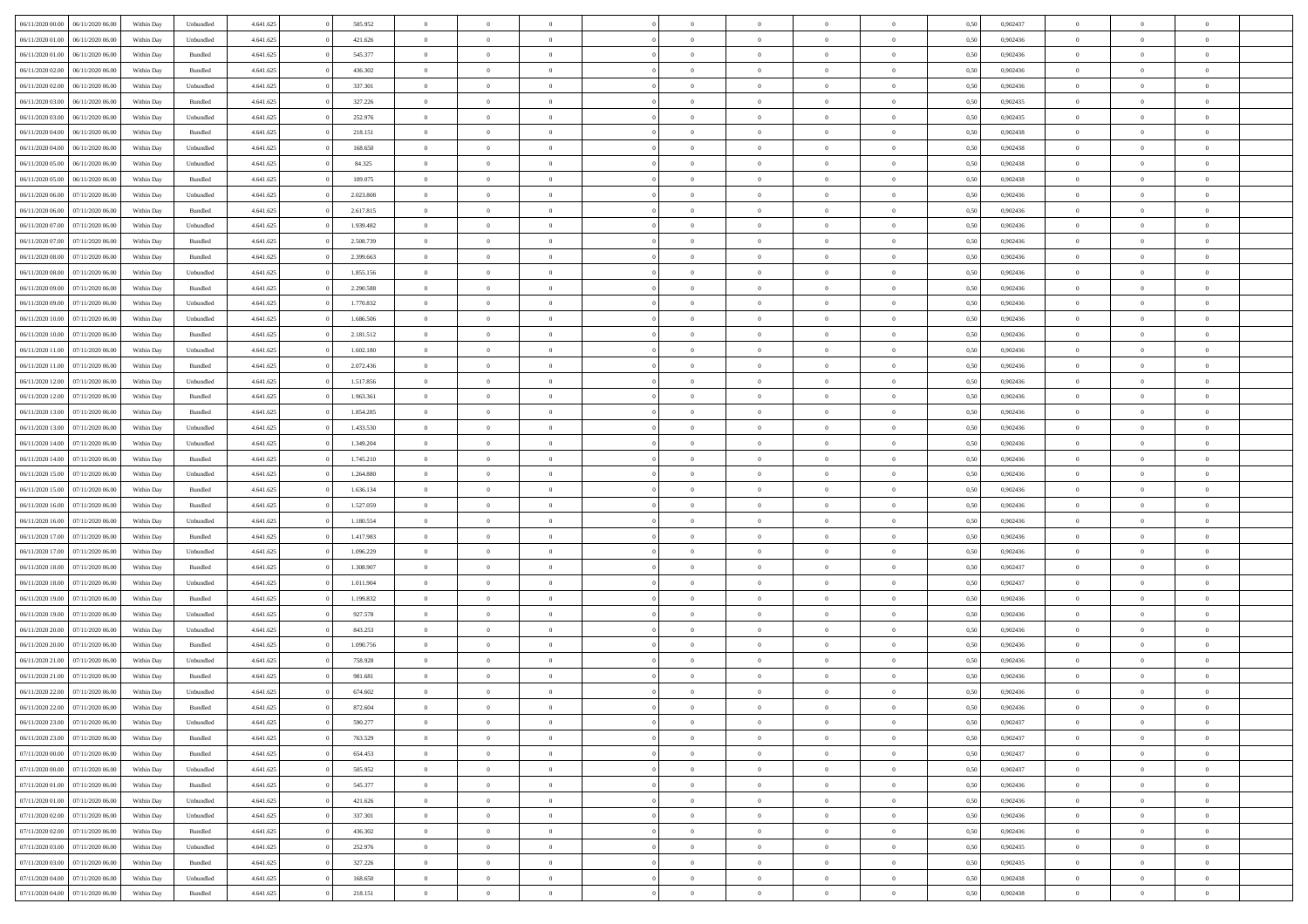| 07/11/2020 05:00 07/11/2020 06:00    | Within Day | Unbundled | 4.641.625 | 84.325    | $\overline{0}$ | $\overline{0}$ | $\Omega$       | $\Omega$       | $\Omega$       |                | $\overline{0}$ | 0,50 | 0,902438 | $\mathbf{0}$   | $\Omega$       | $\Omega$       |  |
|--------------------------------------|------------|-----------|-----------|-----------|----------------|----------------|----------------|----------------|----------------|----------------|----------------|------|----------|----------------|----------------|----------------|--|
| 07/11/2020 05:00<br>07/11/2020 06.00 | Within Day | Bundled   | 4.641.625 | 109.075   | $\bf{0}$       | $\overline{0}$ | $\theta$       | $\theta$       | $\overline{0}$ | $\overline{0}$ | $\,$ 0         | 0,50 | 0,902438 | $\mathbf{0}$   | $\theta$       | $\bf{0}$       |  |
| 07/11/2020 06.00<br>08/11/2020 06.00 | Within Day | Unbundled | 4.641.625 | 2.023.808 | $\overline{0}$ | $\overline{0}$ | $\overline{0}$ | $\bf{0}$       | $\bf{0}$       | $\overline{0}$ | $\mathbf{0}$   | 0,50 | 0,902436 | $\bf{0}$       | $\bf{0}$       | $\bf{0}$       |  |
| 07/11/2020 06:00<br>08/11/2020 06:00 | Within Day | Bundled   | 4.641.625 | 2.617.815 | $\overline{0}$ | $\overline{0}$ | $\overline{0}$ | $\overline{0}$ | $\overline{0}$ | $\overline{0}$ | $\overline{0}$ | 0.50 | 0.902436 | $\overline{0}$ | $\overline{0}$ | $\bf{0}$       |  |
| 07/11/2020 07:00<br>08/11/2020 06:00 | Within Day | Bundled   | 4.641.625 | 2.508.739 | $\bf{0}$       | $\overline{0}$ | $\theta$       | $\theta$       | $\overline{0}$ | $\overline{0}$ | $\bf{0}$       | 0,50 | 0,902436 | $\theta$       | $\theta$       | $\overline{0}$ |  |
| 07/11/2020 07:00<br>08/11/2020 06.00 | Within Day | Unbundled | 4.641.625 | 1.939.482 | $\overline{0}$ | $\overline{0}$ | $\overline{0}$ | $\bf{0}$       | $\overline{0}$ | $\overline{0}$ | $\overline{0}$ | 0,50 | 0,902436 | $\overline{0}$ | $\bf{0}$       | $\overline{0}$ |  |
|                                      |            |           |           |           |                |                |                |                |                |                | $\mathbf{0}$   |      |          | $\mathbf{0}$   |                |                |  |
| 07/11/2020 08:00<br>08/11/2020 06:00 | Within Day | Bundled   | 4.641.625 | 2.399.663 | $\overline{0}$ | $\overline{0}$ | $\overline{0}$ | $\overline{0}$ | $\overline{0}$ | $\overline{0}$ |                | 0.50 | 0,902436 |                | $\overline{0}$ | $\overline{0}$ |  |
| 07/11/2020 08:00<br>08/11/2020 06:00 | Within Day | Unbundled | 4.641.625 | 1.855.156 | $\bf{0}$       | $\overline{0}$ | $\overline{0}$ | $\theta$       | $\overline{0}$ | $\overline{0}$ | $\,$ 0         | 0,50 | 0,902436 | $\theta$       | $\theta$       | $\bf{0}$       |  |
| 07/11/2020 09:00<br>08/11/2020 06.00 | Within Day | Unbundled | 4.641.625 | 1.770.832 | $\overline{0}$ | $\overline{0}$ | $\overline{0}$ | $\bf{0}$       | $\bf{0}$       | $\overline{0}$ | $\bf{0}$       | 0,50 | 0,902436 | $\bf{0}$       | $\bf{0}$       | $\bf{0}$       |  |
| 07/11/2020 09:00<br>08/11/2020 06:00 | Within Day | Bundled   | 4.641.625 | 2.290.588 | $\overline{0}$ | $\overline{0}$ | $\overline{0}$ | $\overline{0}$ | $\overline{0}$ | $\overline{0}$ | $\overline{0}$ | 0.50 | 0,902436 | $\overline{0}$ | $\overline{0}$ | $\overline{0}$ |  |
| 07/11/2020 10:00<br>08/11/2020 06:00 | Within Day | Bundled   | 4.641.625 | 2.181.512 | $\bf{0}$       | $\overline{0}$ | $\overline{0}$ | $\overline{0}$ | $\overline{0}$ | $\overline{0}$ | $\,$ 0         | 0,50 | 0,902436 | $\theta$       | $\theta$       | $\bf{0}$       |  |
| 07/11/2020 10:00<br>08/11/2020 06.00 | Within Day | Unbundled | 4.641.625 | 1.686.506 | $\overline{0}$ | $\overline{0}$ | $\overline{0}$ | $\bf{0}$       | $\bf{0}$       | $\overline{0}$ | $\mathbf{0}$   | 0,50 | 0,902436 | $\bf{0}$       | $\bf{0}$       | $\bf{0}$       |  |
| 07/11/2020 11:00<br>08/11/2020 06:00 | Within Day | Bundled   | 4.641.625 | 2.072.436 | $\overline{0}$ | $\overline{0}$ | $\overline{0}$ | $\overline{0}$ | $\overline{0}$ | $\overline{0}$ | $\overline{0}$ | 0.50 | 0.902436 | $\mathbf{0}$   | $\overline{0}$ | $\bf{0}$       |  |
| 07/11/2020 11:00<br>08/11/2020 06:00 | Within Day | Unbundled | 4.641.625 | 1.602.180 | $\bf{0}$       | $\overline{0}$ | $\theta$       | $\theta$       | $\overline{0}$ | $\overline{0}$ | $\,$ 0         | 0,50 | 0,902436 | $\theta$       | $\theta$       | $\overline{0}$ |  |
|                                      |            |           |           |           |                |                |                |                |                |                |                |      |          | $\overline{0}$ | $\bf{0}$       |                |  |
| 07/11/2020 12:00<br>08/11/2020 06:00 | Within Day | Bundled   | 4.641.625 | 1.963.361 | $\overline{0}$ | $\overline{0}$ | $\overline{0}$ | $\bf{0}$       | $\overline{0}$ | $\overline{0}$ | $\overline{0}$ | 0,50 | 0,902436 |                |                | $\overline{0}$ |  |
| 07/11/2020 12:00<br>08/11/2020 06:00 | Within Day | Unbundled | 4.641.625 | 1.517.856 | $\overline{0}$ | $\overline{0}$ | $\overline{0}$ | $\overline{0}$ | $\overline{0}$ | $\overline{0}$ | $\mathbf{0}$   | 0.50 | 0,902436 | $\overline{0}$ | $\overline{0}$ | $\overline{0}$ |  |
| 07/11/2020 13:00<br>08/11/2020 06:00 | Within Day | Unbundled | 4.641.625 | 1.433.530 | $\bf{0}$       | $\overline{0}$ | $\overline{0}$ | $\overline{0}$ | $\overline{0}$ | $\overline{0}$ | $\bf{0}$       | 0,50 | 0,902436 | $\theta$       | $\theta$       | $\bf{0}$       |  |
| 07/11/2020 13:00<br>08/11/2020 06.00 | Within Day | Bundled   | 4.641.625 | 1.854.285 | $\overline{0}$ | $\overline{0}$ | $\bf{0}$       | $\bf{0}$       | $\bf{0}$       | $\overline{0}$ | $\mathbf{0}$   | 0,50 | 0,902436 | $\bf{0}$       | $\bf{0}$       | $\bf{0}$       |  |
| 07/11/2020 14:00<br>08/11/2020 06:00 | Within Day | Bundled   | 4.641.625 | 1.745.210 | $\overline{0}$ | $\overline{0}$ | $\overline{0}$ | $\overline{0}$ | $\overline{0}$ | $\overline{0}$ | $\overline{0}$ | 0.50 | 0,902436 | $\overline{0}$ | $\overline{0}$ | $\overline{0}$ |  |
| 07/11/2020 14:00<br>08/11/2020 06:00 | Within Day | Unbundled | 4.641.625 | 1.349.204 | $\bf{0}$       | $\overline{0}$ | $\overline{0}$ | $\overline{0}$ | $\overline{0}$ | $\overline{0}$ | $\,$ 0         | 0,50 | 0,902436 | $\theta$       | $\theta$       | $\bf{0}$       |  |
| 07/11/2020 15:00<br>08/11/2020 06.00 | Within Day | Bundled   | 4.641.625 | 1.636.134 | $\overline{0}$ | $\overline{0}$ | $\overline{0}$ | $\bf{0}$       | $\bf{0}$       | $\overline{0}$ | $\mathbf{0}$   | 0,50 | 0,902436 | $\bf{0}$       | $\bf{0}$       | $\bf{0}$       |  |
| 07/11/2020 15:00<br>08/11/2020 06:00 | Within Day | Unbundled | 4.641.625 | 1.264.880 | $\overline{0}$ | $\overline{0}$ | $\overline{0}$ | $\overline{0}$ | $\overline{0}$ | $\overline{0}$ | $\overline{0}$ | 0.50 | 0.902436 | $\overline{0}$ | $\overline{0}$ | $\bf{0}$       |  |
| 07/11/2020 16:00<br>08/11/2020 06:00 | Within Day | Bundled   | 4.641.625 | 1.527.059 | $\bf{0}$       | $\overline{0}$ | $\theta$       | $\overline{0}$ | $\overline{0}$ | $\overline{0}$ | $\,$ 0         | 0,50 | 0,902436 | $\mathbf{0}$   | $\theta$       | $\bf{0}$       |  |
|                                      |            |           |           |           |                |                |                |                |                |                |                |      |          |                |                |                |  |
| 07/11/2020 16.00<br>08/11/2020 06.00 | Within Day | Unbundled | 4.641.625 | 1.180.554 | $\overline{0}$ | $\overline{0}$ | $\overline{0}$ | $\bf{0}$       | $\overline{0}$ | $\overline{0}$ | $\overline{0}$ | 0,50 | 0,902436 | $\overline{0}$ | $\bf{0}$       | $\overline{0}$ |  |
| 07/11/2020 17:00<br>08/11/2020 06:00 | Within Day | Bundled   | 4.641.625 | 1.417.983 | $\overline{0}$ | $\overline{0}$ | $\overline{0}$ | $\overline{0}$ | $\overline{0}$ | $\overline{0}$ | $\overline{0}$ | 0.50 | 0,902436 | $\overline{0}$ | $\overline{0}$ | $\overline{0}$ |  |
| 07/11/2020 17:00<br>08/11/2020 06:00 | Within Day | Unbundled | 4.641.625 | 1.096.229 | $\bf{0}$       | $\overline{0}$ | $\overline{0}$ | $\overline{0}$ | $\overline{0}$ | $\overline{0}$ | $\bf{0}$       | 0,50 | 0,902436 | $\theta$       | $\theta$       | $\bf{0}$       |  |
| 07/11/2020 18:00<br>08/11/2020 06.00 | Within Day | Unbundled | 4.641.625 | 1.011.904 | $\overline{0}$ | $\overline{0}$ | $\overline{0}$ | $\bf{0}$       | $\bf{0}$       | $\overline{0}$ | $\bf{0}$       | 0,50 | 0,902437 | $\bf{0}$       | $\bf{0}$       | $\bf{0}$       |  |
| 07/11/2020 18:00<br>08/11/2020 06:00 | Within Day | Bundled   | 4.641.625 | 1.308.907 | $\overline{0}$ | $\overline{0}$ | $\overline{0}$ | $\overline{0}$ | $\overline{0}$ | $\overline{0}$ | $\overline{0}$ | 0.50 | 0,902437 | $\overline{0}$ | $\overline{0}$ | $\overline{0}$ |  |
| 07/11/2020 19:00<br>08/11/2020 06:00 | Within Day | Bundled   | 4.641.625 | 1.199.832 | $\bf{0}$       | $\overline{0}$ | $\overline{0}$ | $\overline{0}$ | $\overline{0}$ | $\overline{0}$ | $\,$ 0         | 0,50 | 0,902436 | $\theta$       | $\theta$       | $\bf{0}$       |  |
| 07/11/2020 19:00<br>08/11/2020 06.00 | Within Day | Unbundled | 4.641.625 | 927.578   | $\overline{0}$ | $\overline{0}$ | $\overline{0}$ | $\bf{0}$       | $\bf{0}$       | $\overline{0}$ | $\mathbf{0}$   | 0,50 | 0,902436 | $\overline{0}$ | $\bf{0}$       | $\bf{0}$       |  |
| 07/11/2020 20:00<br>08/11/2020 06.00 | Within Day | Bundled   | 4.641.625 | 1.090.756 | $\overline{0}$ | $\overline{0}$ | $\overline{0}$ | $\overline{0}$ | $\overline{0}$ | $\Omega$       | $\overline{0}$ | 0.50 | 0.902436 | $\bf{0}$       | $\Omega$       | $\Omega$       |  |
| 07/11/2020 20.00<br>08/11/2020 06:00 | Within Day | Unbundled | 4.641.625 | 843.253   | $\bf{0}$       | $\overline{0}$ | $\overline{0}$ | $\theta$       | $\overline{0}$ | $\overline{0}$ | $\,$ 0         | 0,50 | 0,902436 | $\theta$       | $\theta$       | $\bf{0}$       |  |
| 08/11/2020 06.00                     | Within Day | Unbundled | 4.641.625 | 758.928   | $\overline{0}$ | $\overline{0}$ | $\overline{0}$ | $\bf{0}$       | $\overline{0}$ | $\overline{0}$ | $\overline{0}$ | 0,50 | 0,902436 | $\overline{0}$ | $\bf{0}$       | $\overline{0}$ |  |
| 07/11/2020 21:00                     |            |           |           |           |                |                |                |                |                |                |                |      |          |                |                |                |  |
| 07/11/2020 21:00<br>08/11/2020 06:00 | Within Day | Bundled   | 4.641.625 | 981.681   | $\overline{0}$ | $\overline{0}$ | $\Omega$       | $\overline{0}$ | $\overline{0}$ | $\Omega$       | $\overline{0}$ | 0.50 | 0.902436 | $\overline{0}$ | $\Omega$       | $\Omega$       |  |
| 07/11/2020 22.00<br>08/11/2020 06:00 | Within Day | Unbundled | 4.641.625 | 674.602   | $\bf{0}$       | $\overline{0}$ | $\overline{0}$ | $\overline{0}$ | $\overline{0}$ | $\overline{0}$ | $\bf{0}$       | 0,50 | 0,902436 | $\theta$       | $\theta$       | $\bf{0}$       |  |
| 07/11/2020 22.00<br>08/11/2020 06.00 | Within Day | Bundled   | 4.641.625 | 872.604   | $\overline{0}$ | $\overline{0}$ | $\bf{0}$       | $\bf{0}$       | $\bf{0}$       | $\overline{0}$ | $\bf{0}$       | 0,50 | 0,902436 | $\bf{0}$       | $\bf{0}$       | $\bf{0}$       |  |
| 07/11/2020 23.00<br>08/11/2020 06.00 | Within Day | Bundled   | 4.641.625 | 763.529   | $\overline{0}$ | $\overline{0}$ | $\Omega$       | $\overline{0}$ | $\overline{0}$ | $\Omega$       | $\theta$       | 0.50 | 0.902437 | $\overline{0}$ | $\Omega$       | $\Omega$       |  |
| 07/11/2020 23.00<br>08/11/2020 06:00 | Within Day | Unbundled | 4.641.625 | 590.277   | $\bf{0}$       | $\overline{0}$ | $\bf{0}$       | $\overline{0}$ | $\overline{0}$ | $\overline{0}$ | $\,$ 0         | 0,50 | 0,902437 | $\theta$       | $\theta$       | $\bf{0}$       |  |
| 08/11/2020 00:00<br>08/11/2020 06.00 | Within Day | Unbundled | 4.641.625 | 505.952   | $\overline{0}$ | $\overline{0}$ | $\overline{0}$ | $\bf{0}$       | $\bf{0}$       | $\overline{0}$ | $\mathbf{0}$   | 0,50 | 0,902437 | $\overline{0}$ | $\bf{0}$       | $\bf{0}$       |  |
| 08/11/2020 00:00<br>08/11/2020 06.00 | Within Day | Bundled   | 4.641.625 | 654.453   | $\overline{0}$ | $\overline{0}$ | $\overline{0}$ | $\overline{0}$ | $\overline{0}$ | $\Omega$       | $\overline{0}$ | 0.50 | 0,902437 | $\bf{0}$       | $\Omega$       | $\Omega$       |  |
| 08/11/2020 01:00<br>08/11/2020 06:00 | Within Day | Unbundled | 4.641.625 | 421.626   | $\bf{0}$       | $\overline{0}$ | $\overline{0}$ | $\overline{0}$ | $\overline{0}$ | $\overline{0}$ | $\,$ 0         | 0,50 | 0,902436 | $\bf{0}$       | $\theta$       | $\bf{0}$       |  |
| 08/11/2020 01:00<br>08/11/2020 06.00 | Within Day | Bundled   | 4.641.625 | 545.377   | $\overline{0}$ | $\overline{0}$ | $\bf{0}$       | $\bf{0}$       | $\overline{0}$ | $\overline{0}$ | $\overline{0}$ | 0,50 | 0,902436 | $\overline{0}$ | $\bf{0}$       | $\bf{0}$       |  |
|                                      |            |           |           |           | $\overline{0}$ |                | $\Omega$       |                |                | $\Omega$       | $\overline{0}$ |      | 0.902436 | $\overline{0}$ | $\Omega$       | $\Omega$       |  |
| 08/11/2020 02:00<br>08/11/2020 06.00 | Within Day | Unbundled | 4.641.625 | 337.301   |                | $\overline{0}$ |                | $\overline{0}$ | $\overline{0}$ |                |                | 0.50 |          |                |                |                |  |
| 08/11/2020 02.00<br>08/11/2020 06:00 | Within Day | Bundled   | 4.641.625 | 436.302   | $\bf{0}$       | $\overline{0}$ | $\bf{0}$       | $\bf{0}$       | $\bf{0}$       | $\bf{0}$       | $\,$ 0         | 0,50 | 0,902436 | $\bf{0}$       | $\,$ 0         | $\,$ 0         |  |
| 08/11/2020 03:00 08/11/2020 06:00    | Within Day | Bundled   | 4.641.625 | 327.226   |                | $\bf{0}$       |                | $\bf{0}$       |                |                |                | 0,50 | 0,902435 | $\bf{0}$       | $\bf{0}$       |                |  |
| 08/11/2020 03:00 08/11/2020 06:00    | Within Day | Unbundled | 4.641.625 | 252.976   | $\overline{0}$ | $\overline{0}$ | $\theta$       | $\overline{0}$ | $\overline{0}$ | $\overline{0}$ | $\mathbf{0}$   | 0,50 | 0.902435 | $\overline{0}$ | $\overline{0}$ | $\theta$       |  |
| 08/11/2020 04:00<br>08/11/2020 06:00 | Within Day | Unbundled | 4.641.625 | 168.650   | $\overline{0}$ | $\overline{0}$ | $\overline{0}$ | $\bf{0}$       | $\overline{0}$ | $\overline{0}$ | $\mathbf{0}$   | 0,50 | 0,902438 | $\,$ 0 $\,$    | $\overline{0}$ | $\,$ 0 $\,$    |  |
| 08/11/2020 04:00<br>08/11/2020 06.00 | Within Day | Bundled   | 4.641.625 | 218.151   | $\overline{0}$ | $\overline{0}$ | $\overline{0}$ | $\bf{0}$       | $\overline{0}$ | $\overline{0}$ | $\overline{0}$ | 0,50 | 0,902438 | $\overline{0}$ | $\overline{0}$ | $\overline{0}$ |  |
| 08/11/2020 05:00<br>08/11/2020 06:00 | Within Day | Bundled   | 4.641.625 | 109.075   | $\overline{0}$ | $\overline{0}$ | $\overline{0}$ | $\overline{0}$ | $\bf{0}$       | $\overline{0}$ | $\bf{0}$       | 0,50 | 0,902438 | $\overline{0}$ | $\overline{0}$ | $\overline{0}$ |  |
| 08/11/2020 05:00<br>08/11/2020 06:00 | Within Day | Unbundled | 4.641.625 | 84.325    | $\overline{0}$ | $\overline{0}$ | $\overline{0}$ | $\overline{0}$ | $\overline{0}$ | $\overline{0}$ | $\,$ 0 $\,$    | 0,50 | 0,902438 | $\,$ 0 $\,$    | $\theta$       | $\bf{0}$       |  |
| 08/11/2020 06:00<br>09/11/2020 06.00 | Within Day | Unbundled | 4.641.625 | 2.023.808 | $\overline{0}$ | $\overline{0}$ | $\overline{0}$ | $\bf{0}$       | $\overline{0}$ | $\overline{0}$ | $\mathbf{0}$   | 0,50 | 0,902436 | $\overline{0}$ | $\overline{0}$ | $\overline{0}$ |  |
|                                      |            |           |           |           |                |                |                |                |                |                |                |      |          |                |                |                |  |
| 08/11/2020 06:00<br>09/11/2020 06:00 | Within Day | Bundled   | 4.641.625 | 2.617.815 | $\overline{0}$ | $\overline{0}$ | $\overline{0}$ | $\overline{0}$ | $\overline{0}$ | $\overline{0}$ | $\overline{0}$ | 0.50 | 0.902436 | $\overline{0}$ | $\overline{0}$ | $\overline{0}$ |  |
| 08/11/2020 07.00<br>09/11/2020 06:00 | Within Day | Unbundled | 4.641.625 | 1.939.482 | $\overline{0}$ | $\overline{0}$ | $\overline{0}$ | $\bf{0}$       | $\bf{0}$       | $\overline{0}$ | $\,$ 0 $\,$    | 0,50 | 0,902436 | $\,$ 0 $\,$    | $\theta$       | $\,$ 0         |  |
| 08/11/2020 07.00<br>09/11/2020 06.00 | Within Day | Bundled   | 4.641.625 | 2.508.739 | $\overline{0}$ | $\overline{0}$ | $\overline{0}$ | $\bf{0}$       | $\overline{0}$ | $\overline{0}$ | $\overline{0}$ | 0,50 | 0,902436 | $\bf{0}$       | $\bf{0}$       | $\overline{0}$ |  |
| 08/11/2020 08:00<br>09/11/2020 06.00 | Within Day | Bundled   | 4.641.625 | 2.399.663 | $\overline{0}$ | $\overline{0}$ | $\overline{0}$ | $\overline{0}$ | $\overline{0}$ | $\overline{0}$ | $\overline{0}$ | 0,50 | 0.902436 | $\overline{0}$ | $\overline{0}$ | $\overline{0}$ |  |
| 08/11/2020 08:00<br>09/11/2020 06.00 | Within Day | Unbundled | 4.641.625 | 1.855.156 | $\overline{0}$ | $\overline{0}$ | $\overline{0}$ | $\bf{0}$       | $\bf{0}$       | $\bf{0}$       | $\,$ 0 $\,$    | 0,50 | 0,902436 | $\,$ 0 $\,$    | $\,0\,$        | $\,$ 0         |  |
| 08/11/2020 10:00 09/11/2020 06:00    | Within Day | Unbundled | 4.641.625 | 1.686.506 | $\overline{0}$ | $\overline{0}$ | $\overline{0}$ | $\bf{0}$       | $\bf{0}$       | $\overline{0}$ | $\bf{0}$       | 0,50 | 0,902436 | $\bf{0}$       | $\bf{0}$       | $\overline{0}$ |  |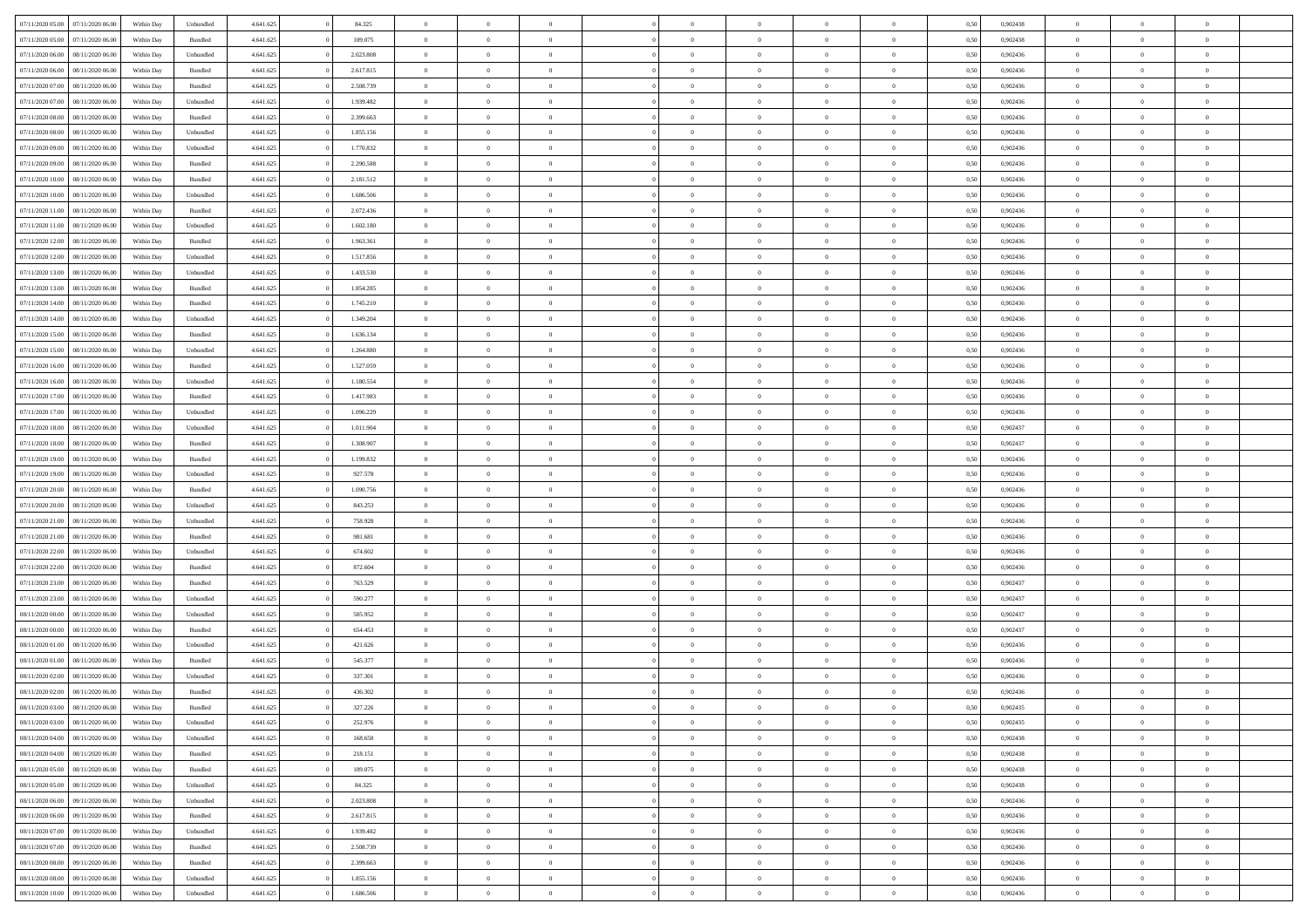| 08/11/2020 10:00 09/11/2020 06:00    | Within Day | Bundled   | 4.641.625 | 2.181.512 | $\overline{0}$ | $\overline{0}$ | $\Omega$       | $\Omega$       | $\Omega$       |                | $\overline{0}$ | 0,50 | 0,902436 | $\mathbf{0}$   | $\Omega$       | $\Omega$       |  |
|--------------------------------------|------------|-----------|-----------|-----------|----------------|----------------|----------------|----------------|----------------|----------------|----------------|------|----------|----------------|----------------|----------------|--|
| 08/11/2020 11:00<br>09/11/2020 06.00 | Within Day | Unbundled | 4.641.625 | 1.602.180 | $\bf{0}$       | $\overline{0}$ | $\theta$       | $\theta$       | $\overline{0}$ | $\overline{0}$ | $\,$ 0         | 0,50 | 0,902436 | $\mathbf{0}$   | $\theta$       | $\bf{0}$       |  |
| 08/11/2020 11:00<br>09/11/2020 06.00 | Within Day | Bundled   | 4.641.625 | 2.072.436 | $\overline{0}$ | $\overline{0}$ | $\overline{0}$ | $\bf{0}$       | $\bf{0}$       | $\overline{0}$ | $\mathbf{0}$   | 0,50 | 0,902436 | $\bf{0}$       | $\bf{0}$       | $\bf{0}$       |  |
| 08/11/2020 12:00<br>09/11/2020 06:00 | Within Day | Bundled   | 4.641.625 | 1.963.361 | $\overline{0}$ | $\overline{0}$ | $\overline{0}$ | $\overline{0}$ | $\overline{0}$ | $\overline{0}$ | $\overline{0}$ | 0.50 | 0.902436 | $\mathbf{0}$   | $\overline{0}$ | $\bf{0}$       |  |
| 08/11/2020 12:00<br>09/11/2020 06.00 | Within Day | Unbundled | 4.641.625 | 1.517.856 | $\bf{0}$       | $\overline{0}$ | $\overline{0}$ | $\theta$       | $\overline{0}$ | $\overline{0}$ | $\bf{0}$       | 0,50 | 0,902436 | $\theta$       | $\theta$       | $\overline{0}$ |  |
|                                      |            |           |           |           |                |                |                |                |                |                |                |      |          |                |                |                |  |
| 08/11/2020 13:00<br>09/11/2020 06.00 | Within Day | Bundled   | 4.641.625 | 1.854.285 | $\overline{0}$ | $\overline{0}$ | $\overline{0}$ | $\bf{0}$       | $\overline{0}$ | $\overline{0}$ | $\overline{0}$ | 0,50 | 0,902436 | $\overline{0}$ | $\overline{0}$ | $\overline{0}$ |  |
| 08/11/2020 13:00<br>09/11/2020 06:00 | Within Day | Unbundled | 4.641.625 | 1.433.530 | $\overline{0}$ | $\overline{0}$ | $\overline{0}$ | $\overline{0}$ | $\overline{0}$ | $\overline{0}$ | $\overline{0}$ | 0.50 | 0,902436 | $\overline{0}$ | $\overline{0}$ | $\overline{0}$ |  |
| 08/11/2020 14:00<br>09/11/2020 06.00 | Within Day | Bundled   | 4.641.625 | 1.745.210 | $\bf{0}$       | $\overline{0}$ | $\overline{0}$ | $\theta$       | $\overline{0}$ | $\overline{0}$ | $\,$ 0         | 0,50 | 0,902436 | $\theta$       | $\theta$       | $\bf{0}$       |  |
| 08/11/2020 14:00<br>09/11/2020 06.00 | Within Day | Unbundled | 4.641.625 | 1.349.204 | $\overline{0}$ | $\overline{0}$ | $\overline{0}$ | $\bf{0}$       | $\bf{0}$       | $\overline{0}$ | $\mathbf{0}$   | 0,50 | 0,902436 | $\bf{0}$       | $\bf{0}$       | $\bf{0}$       |  |
| 08/11/2020 15:00<br>09/11/2020 06:00 | Within Day | Unbundled | 4.641.625 | 1.264.880 | $\overline{0}$ | $\overline{0}$ | $\overline{0}$ | $\overline{0}$ | $\overline{0}$ | $\overline{0}$ | $\overline{0}$ | 0.50 | 0,902436 | $\overline{0}$ | $\overline{0}$ | $\overline{0}$ |  |
| 08/11/2020 15:00<br>09/11/2020 06.00 | Within Day | Bundled   | 4.641.625 | 1.636.134 | $\bf{0}$       | $\overline{0}$ | $\overline{0}$ | $\overline{0}$ | $\overline{0}$ | $\overline{0}$ | $\,$ 0         | 0,50 | 0,902436 | $\mathbf{0}$   | $\theta$       | $\bf{0}$       |  |
| 08/11/2020 16:00<br>09/11/2020 06.00 | Within Day | Bundled   | 4.641.625 | 1.527.059 | $\overline{0}$ | $\overline{0}$ | $\overline{0}$ | $\bf{0}$       | $\bf{0}$       | $\overline{0}$ | $\mathbf{0}$   | 0,50 | 0,902436 | $\bf{0}$       | $\bf{0}$       | $\bf{0}$       |  |
| 08/11/2020 16:00<br>09/11/2020 06:00 | Within Day | Unbundled | 4.641.625 | 1.180.554 | $\overline{0}$ | $\overline{0}$ | $\overline{0}$ | $\overline{0}$ | $\overline{0}$ | $\overline{0}$ | $\overline{0}$ | 0.50 | 0.902436 | $\mathbf{0}$   | $\overline{0}$ | $\bf{0}$       |  |
|                                      |            |           |           |           |                |                |                |                |                |                |                |      |          |                |                |                |  |
| 08/11/2020 17:00<br>09/11/2020 06.00 | Within Day | Bundled   | 4.641.625 | 1.417.983 | $\bf{0}$       | $\overline{0}$ | $\overline{0}$ | $\theta$       | $\overline{0}$ | $\overline{0}$ | $\,$ 0         | 0,50 | 0,902436 | $\theta$       | $\theta$       | $\bf{0}$       |  |
| 08/11/2020 17:00<br>09/11/2020 06.00 | Within Day | Unbundled | 4.641.625 | 1.096.229 | $\overline{0}$ | $\overline{0}$ | $\overline{0}$ | $\bf{0}$       | $\overline{0}$ | $\overline{0}$ | $\overline{0}$ | 0,50 | 0,902436 | $\overline{0}$ | $\bf{0}$       | $\overline{0}$ |  |
| 08/11/2020 18:00<br>09/11/2020 06:00 | Within Day | Unbundled | 4.641.625 | 1.011.904 | $\overline{0}$ | $\overline{0}$ | $\overline{0}$ | $\overline{0}$ | $\overline{0}$ | $\overline{0}$ | $\overline{0}$ | 0.50 | 0,902437 | $\overline{0}$ | $\overline{0}$ | $\overline{0}$ |  |
| 08/11/2020 18:00<br>09/11/2020 06.00 | Within Day | Bundled   | 4.641.625 | 1.308.907 | $\bf{0}$       | $\overline{0}$ | $\overline{0}$ | $\overline{0}$ | $\overline{0}$ | $\overline{0}$ | $\bf{0}$       | 0,50 | 0,902437 | $\theta$       | $\theta$       | $\bf{0}$       |  |
| 08/11/2020 19:00<br>09/11/2020 06.00 | Within Day | Bundled   | 4.641.625 | 1.199.832 | $\overline{0}$ | $\overline{0}$ | $\bf{0}$       | $\bf{0}$       | $\bf{0}$       | $\overline{0}$ | $\mathbf{0}$   | 0,50 | 0,902436 | $\bf{0}$       | $\bf{0}$       | $\bf{0}$       |  |
| 08/11/2020 19:00<br>09/11/2020 06:00 | Within Day | Unbundled | 4.641.625 | 927.578   | $\overline{0}$ | $\overline{0}$ | $\overline{0}$ | $\overline{0}$ | $\overline{0}$ | $\overline{0}$ | $\overline{0}$ | 0.50 | 0,902436 | $\overline{0}$ | $\overline{0}$ | $\overline{0}$ |  |
| 08/11/2020 20:00<br>09/11/2020 06.00 | Within Day | Unbundled | 4.641.625 | 843.253   | $\bf{0}$       | $\overline{0}$ | $\overline{0}$ | $\overline{0}$ | $\overline{0}$ | $\overline{0}$ | $\,$ 0         | 0,50 | 0,902436 | $\theta$       | $\theta$       | $\bf{0}$       |  |
| 08/11/2020 20:00<br>09/11/2020 06.00 | Within Day | Bundled   | 4.641.625 | 1.090.756 | $\overline{0}$ | $\overline{0}$ | $\overline{0}$ | $\bf{0}$       | $\bf{0}$       | $\overline{0}$ | $\mathbf{0}$   | 0,50 | 0,902436 | $\bf{0}$       | $\bf{0}$       | $\bf{0}$       |  |
|                                      |            |           |           |           |                |                |                |                |                |                |                |      |          | $\overline{0}$ |                |                |  |
| 08/11/2020 21:00<br>09/11/2020 06:00 | Within Day | Unbundled | 4.641.625 | 758,928   | $\overline{0}$ | $\overline{0}$ | $\overline{0}$ | $\overline{0}$ | $\overline{0}$ | $\overline{0}$ | $\overline{0}$ | 0.50 | 0.902436 |                | $\overline{0}$ | $\bf{0}$       |  |
| 08/11/2020 21:00<br>09/11/2020 06.00 | Within Day | Bundled   | 4.641.625 | 981.681   | $\bf{0}$       | $\overline{0}$ | $\overline{0}$ | $\overline{0}$ | $\overline{0}$ | $\overline{0}$ | $\,$ 0         | 0,50 | 0,902436 | $\mathbf{0}$   | $\theta$       | $\bf{0}$       |  |
| 08/11/2020 22.00<br>09/11/2020 06.00 | Within Day | Unbundled | 4.641.625 | 674.602   | $\overline{0}$ | $\overline{0}$ | $\overline{0}$ | $\bf{0}$       | $\overline{0}$ | $\overline{0}$ | $\overline{0}$ | 0,50 | 0,902436 | $\overline{0}$ | $\overline{0}$ | $\overline{0}$ |  |
| 08/11/2020 22.00<br>09/11/2020 06:00 | Within Day | Bundled   | 4.641.625 | 872.604   | $\overline{0}$ | $\overline{0}$ | $\overline{0}$ | $\overline{0}$ | $\overline{0}$ | $\overline{0}$ | $\overline{0}$ | 0.50 | 0,902436 | $\overline{0}$ | $\overline{0}$ | $\overline{0}$ |  |
| 08/11/2020 23:00<br>09/11/2020 06.00 | Within Day | Bundled   | 4.641.625 | 763.529   | $\bf{0}$       | $\overline{0}$ | $\bf{0}$       | $\overline{0}$ | $\overline{0}$ | $\overline{0}$ | $\bf{0}$       | 0,50 | 0,902437 | $\theta$       | $\theta$       | $\bf{0}$       |  |
| 08/11/2020 23.00<br>09/11/2020 06.00 | Within Day | Unbundled | 4.641.625 | 590.277   | $\overline{0}$ | $\overline{0}$ | $\bf{0}$       | $\bf{0}$       | $\bf{0}$       | $\overline{0}$ | $\mathbf{0}$   | 0,50 | 0,902437 | $\bf{0}$       | $\bf{0}$       | $\bf{0}$       |  |
| 09/11/2020 00:00<br>09/11/2020 06:00 | Within Day | Unbundled | 4.641.625 | 505.952   | $\overline{0}$ | $\overline{0}$ | $\overline{0}$ | $\overline{0}$ | $\overline{0}$ | $\overline{0}$ | $\overline{0}$ | 0.50 | 0,902437 | $\overline{0}$ | $\overline{0}$ | $\overline{0}$ |  |
| 09/11/2020 00:00<br>09/11/2020 06.00 | Within Day | Bundled   | 4.641.625 | 654.453   | $\bf{0}$       | $\overline{0}$ | $\overline{0}$ | $\overline{0}$ | $\overline{0}$ | $\overline{0}$ | $\,$ 0         | 0,50 | 0,902437 | $\theta$       | $\theta$       | $\bf{0}$       |  |
|                                      |            |           |           |           |                | $\overline{0}$ |                |                | $\bf{0}$       |                |                |      |          | $\overline{0}$ | $\bf{0}$       | $\bf{0}$       |  |
| 09/11/2020 01.00<br>09/11/2020 06.00 | Within Day | Bundled   | 4.641.625 | 545.377   | $\overline{0}$ |                | $\overline{0}$ | $\bf{0}$       |                | $\overline{0}$ | $\mathbf{0}$   | 0,50 | 0,902436 |                |                |                |  |
| 09/11/2020 01:00<br>09/11/2020 06.00 | Within Day | Unbundled | 4.641.625 | 421.626   | $\overline{0}$ | $\overline{0}$ | $\overline{0}$ | $\overline{0}$ | $\overline{0}$ | $\Omega$       | $\overline{0}$ | 0.50 | 0.902436 | $\bf{0}$       | $\Omega$       | $\Omega$       |  |
| 09/11/2020 02.00<br>09/11/2020 06.00 | Within Day | Unbundled | 4.641.625 | 337.301   | $\bf{0}$       | $\overline{0}$ | $\overline{0}$ | $\theta$       | $\overline{0}$ | $\overline{0}$ | $\,$ 0         | 0,50 | 0,902436 | $\theta$       | $\theta$       | $\bf{0}$       |  |
| 09/11/2020 02.00<br>09/11/2020 06.00 | Within Day | Bundled   | 4.641.625 | 436.302   | $\overline{0}$ | $\overline{0}$ | $\overline{0}$ | $\bf{0}$       | $\overline{0}$ | $\overline{0}$ | $\overline{0}$ | 0,50 | 0,902436 | $\overline{0}$ | $\bf{0}$       | $\overline{0}$ |  |
| 09/11/2020 03:00<br>09/11/2020 06.00 | Within Day | Unbundled | 4.641.625 | 252.976   | $\overline{0}$ | $\overline{0}$ | $\overline{0}$ | $\overline{0}$ | $\overline{0}$ | $\Omega$       | $\overline{0}$ | 0.50 | 0.902435 | $\overline{0}$ | $\Omega$       | $\Omega$       |  |
| 09/11/2020 03:00<br>09/11/2020 06.00 | Within Day | Bundled   | 4.641.625 | 327.226   | $\bf{0}$       | $\overline{0}$ | $\bf{0}$       | $\overline{0}$ | $\overline{0}$ | $\overline{0}$ | $\bf{0}$       | 0,50 | 0,902435 | $\theta$       | $\theta$       | $\bf{0}$       |  |
| 09/11/2020 04:00<br>09/11/2020 06.00 | Within Day | Bundled   | 4.641.625 | 218.151   | $\overline{0}$ | $\overline{0}$ | $\bf{0}$       | $\bf{0}$       | $\bf{0}$       | $\overline{0}$ | $\bf{0}$       | 0,50 | 0,902438 | $\bf{0}$       | $\bf{0}$       | $\bf{0}$       |  |
| 09/11/2020 04:00<br>09/11/2020 06.00 | Within Day | Unbundled | 4.641.625 | 168,650   | $\overline{0}$ | $\overline{0}$ | $\Omega$       | $\overline{0}$ | $\overline{0}$ | $\Omega$       | $\theta$       | 0.50 | 0.902438 | $\overline{0}$ | $\Omega$       | $\Omega$       |  |
| 09/11/2020 05:00<br>09/11/2020 06.00 | Within Day | Bundled   | 4.641.625 | 109.075   | $\bf{0}$       | $\overline{0}$ | $\bf{0}$       | $\overline{0}$ | $\overline{0}$ | $\overline{0}$ | $\,$ 0         | 0,50 | 0,902438 | $\theta$       | $\theta$       | $\bf{0}$       |  |
|                                      |            |           |           |           |                |                |                |                |                |                |                |      |          |                |                |                |  |
| 09/11/2020 05.00<br>09/11/2020 06.00 | Within Day | Unbundled | 4.641.625 | 84.325    | $\overline{0}$ | $\overline{0}$ | $\overline{0}$ | $\bf{0}$       | $\bf{0}$       | $\overline{0}$ | $\mathbf{0}$   | 0,50 | 0,902438 | $\overline{0}$ | $\bf{0}$       | $\bf{0}$       |  |
| 09/11/2020 06.00<br>10/11/2020 06:00 | Within Day | Unbundled | 4.641.625 | 2.023.808 | $\overline{0}$ | $\overline{0}$ | $\overline{0}$ | $\overline{0}$ | $\bf{0}$       | $\Omega$       | $\overline{0}$ | 0.50 | 0,902436 | $\overline{0}$ | $\Omega$       | $\Omega$       |  |
| 09/11/2020 06:00<br>10/11/2020 06:00 | Within Day | Bundled   | 4.641.625 | 2.617.815 | $\bf{0}$       | $\overline{0}$ | $\bf{0}$       | $\overline{0}$ | $\overline{0}$ | $\overline{0}$ | $\,$ 0         | 0,50 | 0,902436 | $\,$ 0 $\,$    | $\theta$       | $\bf{0}$       |  |
| 09/11/2020 07.00<br>10/11/2020 06.00 | Within Day | Bundled   | 4.641.625 | 2.508.739 | $\overline{0}$ | $\overline{0}$ | $\overline{0}$ | $\bf{0}$       | $\overline{0}$ | $\overline{0}$ | $\overline{0}$ | 0,50 | 0,902436 | $\overline{0}$ | $\bf{0}$       | $\bf{0}$       |  |
| 09/11/2020 07:00<br>10/11/2020 06.00 | Within Day | Unbundled | 4.641.625 | 1.939.482 | $\overline{0}$ | $\theta$       | $\Omega$       | $\overline{0}$ | $\overline{0}$ | $\Omega$       | $\overline{0}$ | 0.50 | 0.902436 | $\bf{0}$       | $\Omega$       | $\Omega$       |  |
| 09/11/2020 08:00<br>10/11/2020 06:00 | Within Day | Bundled   | 4.641.625 | 2.399.663 | $\bf{0}$       | $\overline{0}$ | $\bf{0}$       | $\bf{0}$       | $\bf{0}$       | $\overline{0}$ | $\,$ 0         | 0,50 | 0,902436 | $\bf{0}$       | $\,$ 0         | $\,$ 0         |  |
| 09/11/2020 08:00<br>10/11/2020 06:00 | Within Day | Unbundled | 4.641.625 | 1.855.156 | $\bf{0}$       | $\bf{0}$       |                | $\bf{0}$       |                |                |                | 0,50 | 0,902436 | $\bf{0}$       | $\bf{0}$       |                |  |
| 09/11/2020 09:00 10/11/2020 06:00    | Within Day | Unbundled | 4.641.625 | 1.770.832 | $\overline{0}$ | $\overline{0}$ | $\theta$       | $\overline{0}$ | $\overline{0}$ | $\theta$       | $\mathbf{0}$   | 0,50 | 0.902436 | $\overline{0}$ | $\overline{0}$ | $\Omega$       |  |
| 09/11/2020 09:00<br>10/11/2020 06:00 | Within Day | Bundled   | 4.641.625 | 2.290.588 | $\overline{0}$ | $\overline{0}$ |                | $\bf{0}$       | $\overline{0}$ | $\overline{0}$ | $\mathbf{0}$   | 0,50 | 0,902436 | $\,$ 0 $\,$    | $\overline{0}$ | $\,0\,$        |  |
|                                      |            |           |           |           |                |                | $\overline{0}$ |                |                |                |                |      |          |                |                |                |  |
| 09/11/2020 10:00<br>10/11/2020 06:00 | Within Day | Unbundled | 4.641.625 | 1.686.506 | $\overline{0}$ | $\overline{0}$ | $\overline{0}$ | $\bf{0}$       | $\overline{0}$ | $\overline{0}$ | $\overline{0}$ | 0,50 | 0,902436 | $\bf{0}$       | $\overline{0}$ | $\overline{0}$ |  |
| 09/11/2020 10:00<br>10/11/2020 06:00 | Within Day | Bundled   | 4.641.625 | 2.181.512 | $\overline{0}$ | $\overline{0}$ | $\overline{0}$ | $\overline{0}$ | $\bf{0}$       | $\overline{0}$ | $\bf{0}$       | 0,50 | 0,902436 | $\overline{0}$ | $\overline{0}$ | $\overline{0}$ |  |
| 09/11/2020 11:00<br>10/11/2020 06:00 | Within Day | Bundled   | 4.641.625 | 2.072.436 | $\overline{0}$ | $\overline{0}$ | $\overline{0}$ | $\overline{0}$ | $\overline{0}$ | $\overline{0}$ | $\,$ 0 $\,$    | 0,50 | 0,902436 | $\,$ 0 $\,$    | $\theta$       | $\bf{0}$       |  |
| 09/11/2020 11:00<br>10/11/2020 06:00 | Within Day | Unbundled | 4.641.625 | 1.602.180 | $\overline{0}$ | $\overline{0}$ | $\overline{0}$ | $\bf{0}$       | $\overline{0}$ | $\overline{0}$ | $\overline{0}$ | 0,50 | 0,902436 | $\bf{0}$       | $\overline{0}$ | $\overline{0}$ |  |
| 09/11/2020 12:00<br>10/11/2020 06.00 | Within Day | Bundled   | 4.641.625 | 1.963.361 | $\overline{0}$ | $\overline{0}$ | $\overline{0}$ | $\overline{0}$ | $\overline{0}$ | $\overline{0}$ | $\bf{0}$       | 0.50 | 0.902436 | $\overline{0}$ | $\overline{0}$ | $\overline{0}$ |  |
| 09/11/2020 12:00<br>10/11/2020 06:00 | Within Day | Unbundled | 4.641.625 | 1.517.856 | $\bf{0}$       | $\overline{0}$ | $\overline{0}$ | $\overline{0}$ | $\bf{0}$       | $\overline{0}$ | $\,$ 0 $\,$    | 0,50 | 0,902436 | $\,$ 0 $\,$    | $\theta$       | $\,$ 0         |  |
| 09/11/2020 13:00<br>10/11/2020 06.00 | Within Day | Unbundled | 4.641.625 | 1.433.530 | $\overline{0}$ | $\overline{0}$ | $\overline{0}$ | $\bf{0}$       | $\overline{0}$ | $\overline{0}$ | $\overline{0}$ | 0,50 | 0,902436 | $\bf{0}$       | $\bf{0}$       | $\overline{0}$ |  |
| 10/11/2020 06:00                     | Within Day | Bundled   | 4.641.625 | 1.854.285 | $\overline{0}$ | $\overline{0}$ | $\overline{0}$ | $\overline{0}$ | $\overline{0}$ | $\overline{0}$ | $\overline{0}$ | 0,50 | 0.902436 | $\overline{0}$ | $\overline{0}$ | $\overline{0}$ |  |
| 09/11/2020 13:00                     |            |           |           |           |                |                |                |                |                |                |                |      |          |                |                |                |  |
| 09/11/2020 14:00<br>10/11/2020 06:00 | Within Day | Unbundled | 4.641.625 | 1.349.204 | $\overline{0}$ | $\overline{0}$ | $\overline{0}$ | $\bf{0}$       | $\bf{0}$       | $\bf{0}$       | $\,$ 0 $\,$    | 0,50 | 0,902436 | $\,$ 0 $\,$    | $\,$ 0         | $\,$ 0         |  |
| 09/11/2020 14:00 10/11/2020 06:00    | Within Day | Bundled   | 4.641.625 | 1.745.210 | $\overline{0}$ | $\overline{0}$ | $\overline{0}$ | $\bf{0}$       | $\overline{0}$ | $\overline{0}$ | $\overline{0}$ | 0,50 | 0,902436 | $\bf{0}$       | $\bf{0}$       | $\overline{0}$ |  |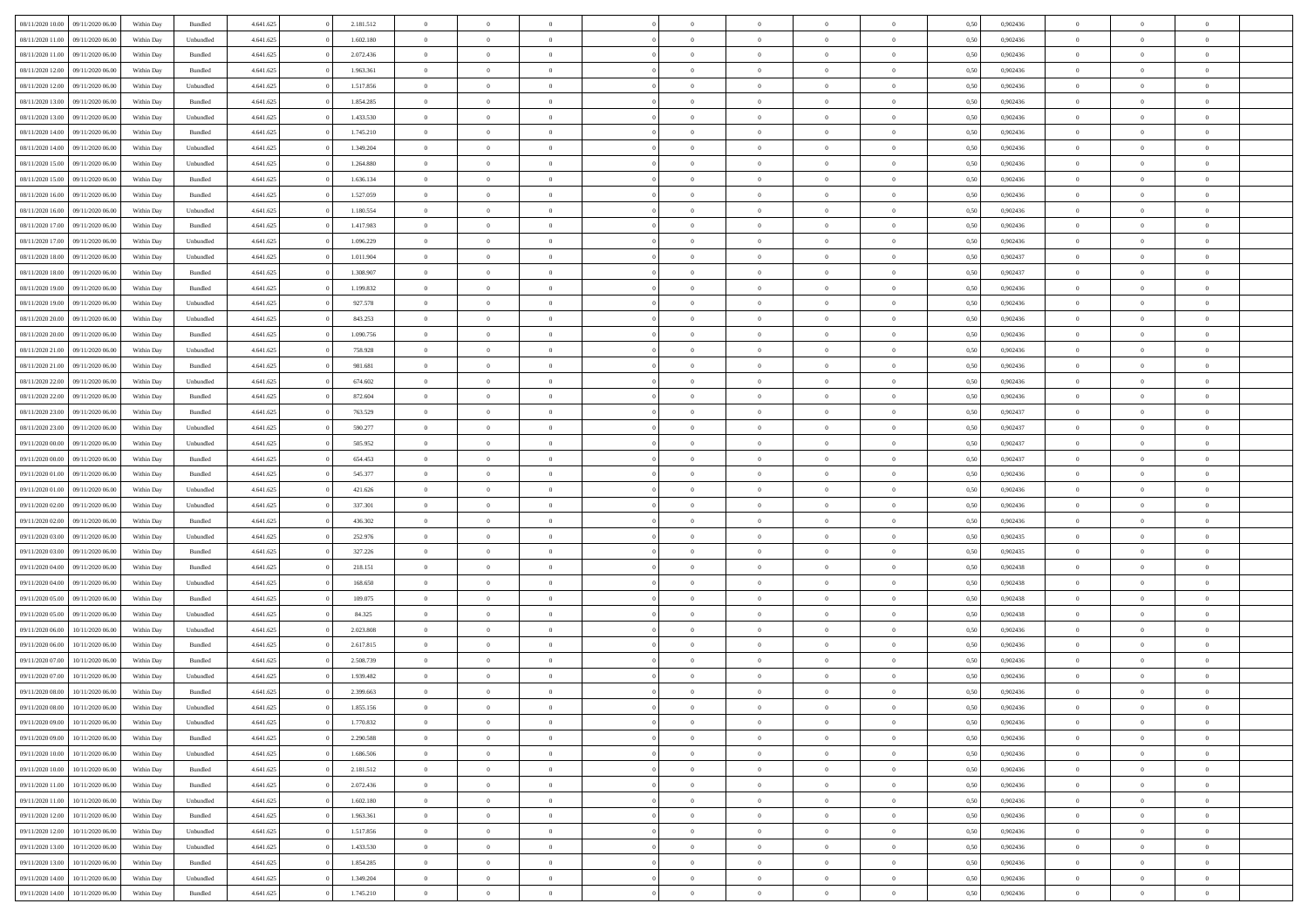| 09/11/2020 15:00<br>10/11/2020 06:00 | Within Day | Bundled   | 4.641.625 | 1.636.134 | $\overline{0}$ | $\overline{0}$ | $\Omega$       | $\Omega$       | $\Omega$       |                | $\overline{0}$ | 0,50 | 0,902436 | $\mathbf{0}$   | $\Omega$       | $\Omega$       |  |
|--------------------------------------|------------|-----------|-----------|-----------|----------------|----------------|----------------|----------------|----------------|----------------|----------------|------|----------|----------------|----------------|----------------|--|
| 09/11/2020 15:00<br>10/11/2020 06:00 | Within Day | Unbundled | 4.641.625 | 1.264.880 | $\bf{0}$       | $\overline{0}$ | $\theta$       | $\theta$       | $\overline{0}$ | $\overline{0}$ | $\,$ 0         | 0,50 | 0,902436 | $\mathbf{0}$   | $\theta$       | $\bf{0}$       |  |
| 09/11/2020 16:00<br>10/11/2020 06.00 | Within Day | Bundled   | 4.641.625 | 1.527.059 | $\overline{0}$ | $\overline{0}$ | $\overline{0}$ | $\bf{0}$       | $\bf{0}$       | $\overline{0}$ | $\mathbf{0}$   | 0,50 | 0,902436 | $\bf{0}$       | $\bf{0}$       | $\bf{0}$       |  |
| 09/11/2020 16:00<br>10/11/2020 06:00 | Within Day | Unbundled | 4.641.625 | 1.180.554 | $\overline{0}$ | $\overline{0}$ | $\overline{0}$ | $\overline{0}$ | $\overline{0}$ | $\overline{0}$ | $\overline{0}$ | 0.50 | 0.902436 | $\mathbf{0}$   | $\overline{0}$ | $\bf{0}$       |  |
| 09/11/2020 17:00<br>10/11/2020 06:00 | Within Day | Unbundled | 4.641.625 | 1.096.229 | $\bf{0}$       | $\overline{0}$ | $\overline{0}$ | $\theta$       | $\overline{0}$ | $\overline{0}$ | $\bf{0}$       | 0,50 | 0,902436 | $\theta$       | $\theta$       | $\overline{0}$ |  |
| 09/11/2020 17.00<br>10/11/2020 06.00 | Within Day | Bundled   | 4.641.625 | 1.417.983 | $\overline{0}$ | $\overline{0}$ | $\overline{0}$ | $\bf{0}$       | $\overline{0}$ | $\overline{0}$ | $\overline{0}$ | 0,50 | 0,902436 | $\overline{0}$ | $\overline{0}$ | $\overline{0}$ |  |
| 09/11/2020 18:00<br>10/11/2020 06:00 | Within Day | Unbundled | 4.641.625 | 1.011.904 | $\overline{0}$ | $\overline{0}$ | $\overline{0}$ | $\overline{0}$ | $\overline{0}$ | $\overline{0}$ | $\overline{0}$ | 0.50 | 0,902437 | $\overline{0}$ | $\overline{0}$ | $\overline{0}$ |  |
|                                      |            |           |           |           |                |                |                |                |                |                |                |      |          |                |                |                |  |
| 09/11/2020 18:00<br>10/11/2020 06:00 | Within Day | Bundled   | 4.641.625 | 1.308.907 | $\bf{0}$       | $\overline{0}$ | $\overline{0}$ | $\theta$       | $\overline{0}$ | $\overline{0}$ | $\,$ 0         | 0,50 | 0,902437 | $\theta$       | $\theta$       | $\bf{0}$       |  |
| 09/11/2020 19:00<br>10/11/2020 06.00 | Within Day | Unbundled | 4.641.625 | 927.578   | $\overline{0}$ | $\overline{0}$ | $\bf{0}$       | $\bf{0}$       | $\bf{0}$       | $\overline{0}$ | $\mathbf{0}$   | 0,50 | 0,902436 | $\bf{0}$       | $\bf{0}$       | $\bf{0}$       |  |
| 09/11/2020 19:00<br>10/11/2020 06:00 | Within Day | Bundled   | 4.641.625 | 1.199.832 | $\overline{0}$ | $\overline{0}$ | $\overline{0}$ | $\overline{0}$ | $\overline{0}$ | $\overline{0}$ | $\overline{0}$ | 0.50 | 0,902436 | $\overline{0}$ | $\overline{0}$ | $\overline{0}$ |  |
| 09/11/2020 20:00<br>10/11/2020 06:00 | Within Day | Bundled   | 4.641.625 | 1.090.756 | $\bf{0}$       | $\overline{0}$ | $\overline{0}$ | $\overline{0}$ | $\overline{0}$ | $\overline{0}$ | $\,$ 0         | 0,50 | 0,902436 | $\mathbf{0}$   | $\theta$       | $\bf{0}$       |  |
| 09/11/2020 20.00<br>10/11/2020 06.00 | Within Day | Unbundled | 4.641.625 | 843.253   | $\overline{0}$ | $\overline{0}$ | $\overline{0}$ | $\bf{0}$       | $\bf{0}$       | $\overline{0}$ | $\mathbf{0}$   | 0,50 | 0,902436 | $\bf{0}$       | $\bf{0}$       | $\bf{0}$       |  |
| 09/11/2020 21:00<br>10/11/2020 06:00 | Within Day | Unbundled | 4.641.625 | 758.928   | $\overline{0}$ | $\overline{0}$ | $\overline{0}$ | $\overline{0}$ | $\overline{0}$ | $\overline{0}$ | $\overline{0}$ | 0.50 | 0.902436 | $\mathbf{0}$   | $\overline{0}$ | $\bf{0}$       |  |
| 09/11/2020 21.00<br>10/11/2020 06:00 | Within Day | Bundled   | 4.641.625 | 981.681   | $\bf{0}$       | $\overline{0}$ | $\overline{0}$ | $\theta$       | $\overline{0}$ | $\overline{0}$ | $\,$ 0         | 0,50 | 0,902436 | $\theta$       | $\theta$       | $\bf{0}$       |  |
| 09/11/2020 22.00<br>10/11/2020 06.00 | Within Day | Unbundled | 4.641.625 | 674.602   | $\overline{0}$ | $\overline{0}$ | $\overline{0}$ | $\bf{0}$       | $\overline{0}$ | $\overline{0}$ | $\overline{0}$ | 0,50 | 0,902436 | $\overline{0}$ | $\bf{0}$       | $\overline{0}$ |  |
| 09/11/2020 22.00<br>10/11/2020 06:00 | Within Day | Bundled   | 4.641.625 | 872.604   | $\overline{0}$ | $\overline{0}$ | $\overline{0}$ | $\overline{0}$ | $\overline{0}$ | $\overline{0}$ | $\overline{0}$ | 0.50 | 0,902436 | $\overline{0}$ | $\overline{0}$ | $\overline{0}$ |  |
| 09/11/2020 23.00<br>10/11/2020 06:00 | Within Day | Unbundled | 4.641.625 | 590.277   | $\bf{0}$       | $\overline{0}$ | $\overline{0}$ | $\overline{0}$ | $\overline{0}$ | $\overline{0}$ | $\bf{0}$       | 0,50 | 0,902437 | $\theta$       | $\theta$       | $\bf{0}$       |  |
|                                      |            |           |           |           |                |                |                |                |                |                |                |      |          |                |                |                |  |
| 09/11/2020 23.00<br>10/11/2020 06.00 | Within Day | Bundled   | 4.641.625 | 763.529   | $\overline{0}$ | $\overline{0}$ | $\bf{0}$       | $\bf{0}$       | $\bf{0}$       | $\overline{0}$ | $\mathbf{0}$   | 0,50 | 0,902437 | $\bf{0}$       | $\bf{0}$       | $\bf{0}$       |  |
| 10/11/2020 00:00<br>10/11/2020 06:00 | Within Day | Unbundled | 4.641.625 | 505.952   | $\overline{0}$ | $\overline{0}$ | $\overline{0}$ | $\overline{0}$ | $\overline{0}$ | $\overline{0}$ | $\overline{0}$ | 0.50 | 0,902437 | $\overline{0}$ | $\overline{0}$ | $\overline{0}$ |  |
| 10/11/2020 00:00<br>10/11/2020 06:00 | Within Day | Bundled   | 4.641.625 | 654.453   | $\bf{0}$       | $\overline{0}$ | $\overline{0}$ | $\overline{0}$ | $\overline{0}$ | $\overline{0}$ | $\,$ 0         | 0,50 | 0,902437 | $\theta$       | $\theta$       | $\bf{0}$       |  |
| 10/11/2020 01:00<br>10/11/2020 06.00 | Within Day | Bundled   | 4.641.625 | 545.377   | $\overline{0}$ | $\overline{0}$ | $\overline{0}$ | $\bf{0}$       | $\bf{0}$       | $\overline{0}$ | $\mathbf{0}$   | 0,50 | 0,902436 | $\bf{0}$       | $\bf{0}$       | $\bf{0}$       |  |
| 10/11/2020 01:00<br>10/11/2020 06:00 | Within Day | Unbundled | 4.641.625 | 421.626   | $\overline{0}$ | $\overline{0}$ | $\overline{0}$ | $\overline{0}$ | $\overline{0}$ | $\overline{0}$ | $\overline{0}$ | 0.50 | 0.902436 | $\overline{0}$ | $\overline{0}$ | $\bf{0}$       |  |
| 10/11/2020 02:00<br>10/11/2020 06:00 | Within Day | Unbundled | 4.641.625 | 337.301   | $\bf{0}$       | $\overline{0}$ | $\overline{0}$ | $\overline{0}$ | $\overline{0}$ | $\overline{0}$ | $\,$ 0         | 0,50 | 0,902436 | $\mathbf{0}$   | $\theta$       | $\bf{0}$       |  |
| 10/11/2020 02:00<br>10/11/2020 06.00 | Within Day | Bundled   | 4.641.625 | 436.302   | $\overline{0}$ | $\overline{0}$ | $\overline{0}$ | $\bf{0}$       | $\overline{0}$ | $\overline{0}$ | $\overline{0}$ | 0,50 | 0,902436 | $\overline{0}$ | $\overline{0}$ | $\overline{0}$ |  |
| 10/11/2020 03:00<br>10/11/2020 06:00 | Within Day | Bundled   | 4.641.625 | 327.226   | $\overline{0}$ | $\overline{0}$ | $\overline{0}$ | $\overline{0}$ | $\overline{0}$ | $\overline{0}$ | $\overline{0}$ | 0.50 | 0,902435 | $\overline{0}$ | $\overline{0}$ | $\overline{0}$ |  |
| 10/11/2020 03:00<br>10/11/2020 06:00 | Within Day | Unbundled | 4.641.625 | 252.976   | $\bf{0}$       | $\overline{0}$ | $\bf{0}$       | $\overline{0}$ | $\overline{0}$ | $\overline{0}$ | $\bf{0}$       | 0,50 | 0,902435 | $\theta$       | $\theta$       | $\bf{0}$       |  |
| 10/11/2020 04:00<br>10/11/2020 06.00 | Within Day | Unbundled | 4.641.625 | 168.650   | $\overline{0}$ | $\overline{0}$ | $\bf{0}$       | $\bf{0}$       | $\bf{0}$       | $\overline{0}$ | $\mathbf{0}$   | 0,50 | 0,902438 | $\bf{0}$       | $\bf{0}$       | $\bf{0}$       |  |
| 10/11/2020 04:00<br>10/11/2020 06:00 |            | Bundled   | 4.641.625 | 218.151   | $\overline{0}$ | $\overline{0}$ | $\overline{0}$ | $\overline{0}$ | $\overline{0}$ | $\overline{0}$ | $\overline{0}$ | 0.50 | 0,902438 | $\overline{0}$ | $\overline{0}$ | $\overline{0}$ |  |
|                                      | Within Day |           |           |           |                |                |                |                |                |                |                |      |          |                |                |                |  |
| 10/11/2020 05:00<br>10/11/2020 06:00 | Within Day | Unbundled | 4.641.625 | 84.325    | $\bf{0}$       | $\overline{0}$ | $\overline{0}$ | $\overline{0}$ | $\overline{0}$ | $\overline{0}$ | $\,$ 0         | 0,50 | 0,902438 | $\,$ 0 $\,$    | $\theta$       | $\bf{0}$       |  |
| 10/11/2020 05:00<br>10/11/2020 06.00 | Within Day | Bundled   | 4.641.625 | 109.075   | $\overline{0}$ | $\overline{0}$ | $\overline{0}$ | $\bf{0}$       | $\bf{0}$       | $\overline{0}$ | $\mathbf{0}$   | 0,50 | 0,902438 | $\overline{0}$ | $\bf{0}$       | $\bf{0}$       |  |
| 10/11/2020 06:00<br>11/11/2020 06.00 | Within Day | Unbundled | 4.641.625 | 2.023.808 | $\overline{0}$ | $\overline{0}$ | $\overline{0}$ | $\overline{0}$ | $\overline{0}$ | $\Omega$       | $\overline{0}$ | 0.50 | 0.902436 | $\bf{0}$       | $\Omega$       | $\Omega$       |  |
| 10/11/2020 06:00<br>11/11/2020 06.00 | Within Day | Bundled   | 4.641.625 | 2.617.815 | $\bf{0}$       | $\overline{0}$ | $\overline{0}$ | $\theta$       | $\overline{0}$ | $\overline{0}$ | $\,$ 0         | 0,50 | 0,902436 | $\theta$       | $\theta$       | $\bf{0}$       |  |
| 10/11/2020 07:00<br>11/11/2020 06.00 | Within Day | Bundled   | 4.641.625 | 2.508.739 | $\overline{0}$ | $\overline{0}$ | $\overline{0}$ | $\bf{0}$       | $\overline{0}$ | $\overline{0}$ | $\overline{0}$ | 0,50 | 0,902436 | $\overline{0}$ | $\overline{0}$ | $\overline{0}$ |  |
| 10/11/2020 07:00<br>11/11/2020 06.00 | Within Day | Unbundled | 4.641.625 | 1.939.482 | $\overline{0}$ | $\overline{0}$ | $\overline{0}$ | $\overline{0}$ | $\overline{0}$ | $\Omega$       | $\overline{0}$ | 0.50 | 0.902436 | $\overline{0}$ | $\Omega$       | $\Omega$       |  |
| 10/11/2020 08:00<br>11/11/2020 06:00 | Within Day | Bundled   | 4.641.625 | 2.399.663 | $\bf{0}$       | $\overline{0}$ | $\bf{0}$       | $\overline{0}$ | $\overline{0}$ | $\overline{0}$ | $\bf{0}$       | 0,50 | 0,902436 | $\theta$       | $\theta$       | $\bf{0}$       |  |
| 10/11/2020 08:00<br>11/11/2020 06.00 | Within Day | Unbundled | 4.641.625 | 1.855.156 | $\overline{0}$ | $\overline{0}$ | $\bf{0}$       | $\bf{0}$       | $\bf{0}$       | $\overline{0}$ | $\bf{0}$       | 0,50 | 0,902436 | $\bf{0}$       | $\bf{0}$       | $\bf{0}$       |  |
| 10/11/2020 09:00<br>11/11/2020 06.00 | Within Day | Bundled   | 4.641.625 | 2.290.588 | $\overline{0}$ | $\overline{0}$ | $\Omega$       | $\overline{0}$ | $\overline{0}$ | $\Omega$       | $\theta$       | 0.50 | 0.902436 | $\overline{0}$ | $\Omega$       | $\Omega$       |  |
| 10/11/2020 09:00<br>11/11/2020 06.00 | Within Day | Unbundled | 4.641.625 | 1.770.832 | $\bf{0}$       | $\overline{0}$ | $\bf{0}$       | $\overline{0}$ | $\overline{0}$ | $\overline{0}$ | $\,$ 0         | 0,50 | 0,902436 | $\,$ 0 $\,$    | $\theta$       | $\bf{0}$       |  |
| 10/11/2020 10:00<br>11/11/2020 06.00 | Within Day | Unbundled | 4.641.625 | 1.686.506 | $\overline{0}$ | $\overline{0}$ | $\overline{0}$ | $\bf{0}$       | $\bf{0}$       | $\overline{0}$ | $\mathbf{0}$   | 0,50 | 0,902436 | $\overline{0}$ | $\bf{0}$       | $\bf{0}$       |  |
|                                      |            |           |           |           |                |                |                |                |                |                |                |      |          |                |                |                |  |
| 10/11/2020 10:00<br>11/11/2020 06.00 | Within Day | Bundled   | 4.641.625 | 2.181.512 | $\overline{0}$ | $\overline{0}$ | $\overline{0}$ | $\overline{0}$ | $\bf{0}$       | $\Omega$       | $\overline{0}$ | 0.50 | 0,902436 | $\overline{0}$ | $\theta$       | $\Omega$       |  |
| 10/11/2020 11:00<br>11/11/2020 06:00 | Within Day | Unbundled | 4.641.625 | 1.602.180 | $\bf{0}$       | $\overline{0}$ | $\bf{0}$       | $\overline{0}$ | $\bf{0}$       | $\overline{0}$ | $\,$ 0         | 0,50 | 0,902436 | $\,$ 0 $\,$    | $\theta$       | $\bf{0}$       |  |
| 10/11/2020 11:00<br>11/11/2020 06.00 | Within Day | Bundled   | 4.641.625 | 2.072.436 | $\overline{0}$ | $\overline{0}$ | $\bf{0}$       | $\bf{0}$       | $\overline{0}$ | $\overline{0}$ | $\overline{0}$ | 0,50 | 0,902436 | $\overline{0}$ | $\bf{0}$       | $\bf{0}$       |  |
| 10/11/2020 12:00<br>11/11/2020 06.00 | Within Day | Unbundled | 4.641.625 | 1.517.856 | $\overline{0}$ | $\theta$       | $\Omega$       | $\overline{0}$ | $\overline{0}$ | $\Omega$       | $\overline{0}$ | 0.50 | 0.902436 | $\bf{0}$       | $\Omega$       | $\Omega$       |  |
| 10/11/2020 12:00<br>11/11/2020 06:00 | Within Day | Bundled   | 4.641.625 | 1.963.361 | $\bf{0}$       | $\overline{0}$ | $\bf{0}$       | $\bf{0}$       | $\bf{0}$       | $\overline{0}$ | $\,$ 0 $\,$    | 0,50 | 0,902436 | $\bf{0}$       | $\,$ 0         | $\,$ 0         |  |
| 10/11/2020 13:00 11/11/2020 06:00    | Within Day | Unbundled | 4.641.625 | 1.433.530 | $\bf{0}$       | $\bf{0}$       |                | $\bf{0}$       |                |                | $\bf{0}$       | 0,50 | 0,902436 | $\bf{0}$       | $\bf{0}$       |                |  |
| 10/11/2020 13:00 11/11/2020 06:00    | Within Day | Bundled   | 4.641.625 | 1.854.285 | $\overline{0}$ | $\overline{0}$ | $\theta$       | $\overline{0}$ | $\overline{0}$ | $\theta$       | $\mathbf{0}$   | 0,50 | 0.902436 | $\overline{0}$ | $\overline{0}$ | $\Omega$       |  |
| 10/11/2020 14:00<br>11/11/2020 06:00 | Within Day | Bundled   | 4.641.625 | 1.745.210 | $\overline{0}$ | $\overline{0}$ | $\overline{0}$ | $\bf{0}$       | $\overline{0}$ | $\overline{0}$ | $\mathbf{0}$   | 0,50 | 0,902436 | $\,$ 0 $\,$    | $\overline{0}$ | $\,$ 0 $\,$    |  |
| 10/11/2020 14:00<br>11/11/2020 06.00 | Within Day | Unbundled | 4.641.625 | 1.349.204 | $\overline{0}$ | $\overline{0}$ | $\overline{0}$ | $\bf{0}$       | $\overline{0}$ | $\overline{0}$ | $\overline{0}$ | 0,50 | 0,902436 | $\bf{0}$       | $\overline{0}$ | $\overline{0}$ |  |
| 10/11/2020 15:00<br>11/11/2020 06:00 | Within Day | Bundled   | 4.641.625 | 1.636.134 | $\overline{0}$ | $\overline{0}$ | $\overline{0}$ | $\overline{0}$ | $\bf{0}$       | $\overline{0}$ | $\bf{0}$       | 0,50 | 0,902436 | $\overline{0}$ | $\overline{0}$ | $\overline{0}$ |  |
| 10/11/2020 15:00<br>11/11/2020 06:00 | Within Day | Unbundled | 4.641.625 | 1.264.880 | $\overline{0}$ | $\overline{0}$ | $\overline{0}$ | $\overline{0}$ | $\overline{0}$ | $\overline{0}$ | $\,$ 0 $\,$    | 0,50 | 0,902436 | $\,$ 0 $\,$    | $\theta$       | $\bf{0}$       |  |
|                                      |            |           |           |           |                |                |                |                |                |                |                |      |          |                |                |                |  |
| 10/11/2020 16.00<br>11/11/2020 06.00 | Within Day | Bundled   | 4.641.625 | 1.527.059 | $\overline{0}$ | $\overline{0}$ | $\overline{0}$ | $\bf{0}$       | $\overline{0}$ | $\overline{0}$ | $\overline{0}$ | 0,50 | 0,902436 | $\bf{0}$       | $\overline{0}$ | $\overline{0}$ |  |
| 10/11/2020 16:00<br>11/11/2020 06.00 | Within Day | Unbundled | 4.641.625 | 1.180.554 | $\overline{0}$ | $\overline{0}$ | $\overline{0}$ | $\overline{0}$ | $\overline{0}$ | $\overline{0}$ | $\bf{0}$       | 0.50 | 0.902436 | $\overline{0}$ | $\overline{0}$ | $\overline{0}$ |  |
| 10/11/2020 17.00<br>11/11/2020 06:00 | Within Day | Unbundled | 4.641.625 | 1.096.229 | $\overline{0}$ | $\overline{0}$ | $\overline{0}$ | $\bf{0}$       | $\bf{0}$       | $\overline{0}$ | $\,$ 0 $\,$    | 0,50 | 0,902436 | $\,$ 0 $\,$    | $\theta$       | $\,$ 0         |  |
| 10/11/2020 17:00<br>11/11/2020 06.00 | Within Day | Bundled   | 4.641.625 | 1.417.983 | $\overline{0}$ | $\overline{0}$ | $\overline{0}$ | $\bf{0}$       | $\overline{0}$ | $\overline{0}$ | $\overline{0}$ | 0,50 | 0,902436 | $\overline{0}$ | $\bf{0}$       | $\overline{0}$ |  |
| 10/11/2020 18:00<br>11/11/2020 06:00 | Within Day | Bundled   | 4.641.625 | 1.308.907 | $\overline{0}$ | $\overline{0}$ | $\overline{0}$ | $\overline{0}$ | $\overline{0}$ | $\overline{0}$ | $\overline{0}$ | 0,50 | 0.902437 | $\overline{0}$ | $\overline{0}$ | $\overline{0}$ |  |
| 10/11/2020 18:00<br>11/11/2020 06:00 | Within Day | Unbundled | 4.641.625 | 1.011.904 | $\overline{0}$ | $\overline{0}$ | $\overline{0}$ | $\overline{0}$ | $\bf{0}$       | $\bf{0}$       | $\,$ 0 $\,$    | 0,50 | 0,902437 | $\,$ 0 $\,$    | $\,0\,$        | $\,$ 0         |  |
| 10/11/2020 19:00 11/11/2020 06:00    | Within Day | Bundled   | 4.641.625 | 1.199.832 | $\overline{0}$ | $\overline{0}$ | $\bf{0}$       | $\bf{0}$       | $\bf{0}$       | $\overline{0}$ | $\bf{0}$       | 0,50 | 0,902436 | $\bf{0}$       | $\bf{0}$       | $\bf{0}$       |  |
|                                      |            |           |           |           |                |                |                |                |                |                |                |      |          |                |                |                |  |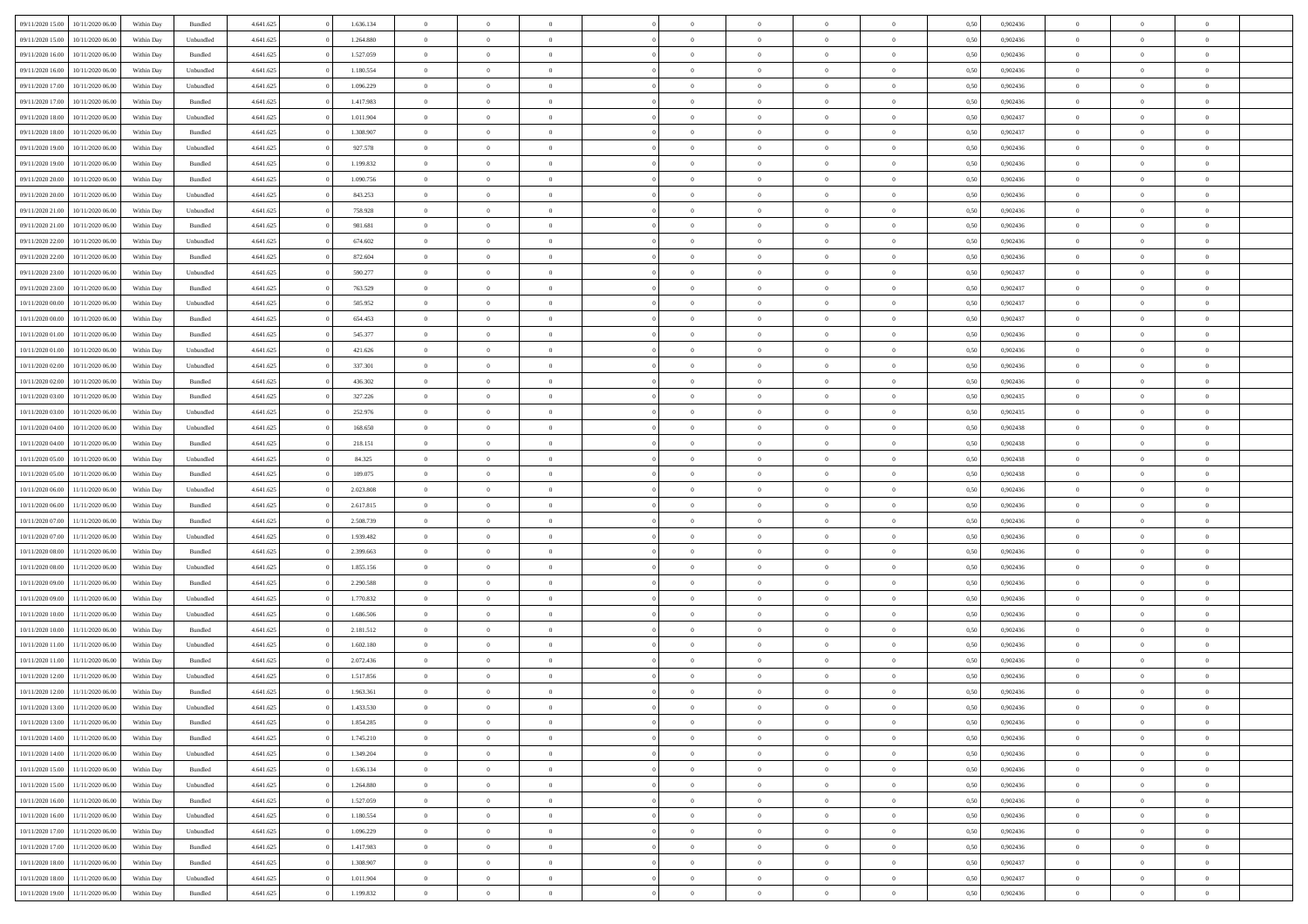| 10/11/2020 19:00 | 11/11/2020 06:00 | Within Dav | Unbundled          | 4.641.625 | 927.578   | $\overline{0}$ | $\theta$       | $\Omega$       | $\Omega$       | $\Omega$       | $\overline{0}$ | $\theta$       | 0,50 | 0,902436 | $\theta$       | $\overline{0}$ | $\overline{0}$ |  |
|------------------|------------------|------------|--------------------|-----------|-----------|----------------|----------------|----------------|----------------|----------------|----------------|----------------|------|----------|----------------|----------------|----------------|--|
|                  |                  |            |                    |           |           |                |                |                |                |                |                |                |      |          |                |                |                |  |
| 10/11/2020 20.00 | 11/11/2020 06.00 | Within Day | Bundled            | 4.641.625 | 1.090.756 | $\overline{0}$ | $\overline{0}$ | $\overline{0}$ | $\overline{0}$ | $\bf{0}$       | $\overline{0}$ | $\,$ 0 $\,$    | 0,50 | 0,902436 | $\theta$       | $\overline{0}$ | $\overline{0}$ |  |
| 10/11/2020 20:00 | 11/11/2020 06.00 | Within Day | Unbundled          | 4.641.625 | 843.253   | $\overline{0}$ | $\bf{0}$       | $\overline{0}$ | $\bf{0}$       | $\bf{0}$       | $\bf{0}$       | $\mathbf{0}$   | 0,50 | 0,902436 | $\bf{0}$       | $\overline{0}$ | $\bf{0}$       |  |
| 10/11/2020 21.00 | 11/11/2020 06:00 | Within Dav | Bundled            | 4.641.625 | 981.681   | $\overline{0}$ | $\overline{0}$ | $\overline{0}$ | $\overline{0}$ | $\bf{0}$       | $\overline{0}$ | $\overline{0}$ | 0.50 | 0,902436 | $\theta$       | $\theta$       | $\overline{0}$ |  |
| 10/11/2020 21.00 | 11/11/2020 06.00 | Within Day | Unbundled          | 4.641.625 | 758.928   | $\overline{0}$ | $\theta$       | $\overline{0}$ | $\overline{0}$ | $\bf{0}$       | $\overline{0}$ | $\bf{0}$       | 0,50 | 0,902436 | $\,$ 0 $\,$    | $\overline{0}$ | $\overline{0}$ |  |
| 10/11/2020 22.00 | 11/11/2020 06.00 | Within Day | Unbundled          | 4.641.625 | 674.602   | $\overline{0}$ | $\overline{0}$ | $\overline{0}$ | $\bf{0}$       | $\overline{0}$ | $\overline{0}$ | $\mathbf{0}$   | 0,50 | 0,902436 | $\overline{0}$ | $\overline{0}$ | $\bf{0}$       |  |
| 10/11/2020 22.00 | 11/11/2020 06.00 | Within Dav | Bundled            | 4.641.625 | 872.604   | $\overline{0}$ | $\overline{0}$ | $\overline{0}$ | $\overline{0}$ | $\overline{0}$ | $\overline{0}$ | $\overline{0}$ | 0.50 | 0,902436 | $\theta$       | $\overline{0}$ | $\overline{0}$ |  |
|                  |                  |            |                    |           |           |                |                |                |                |                |                |                |      |          |                |                |                |  |
| 10/11/2020 23.00 | 11/11/2020 06.00 | Within Day | Unbundled          | 4.641.625 | 590.277   | $\overline{0}$ | $\theta$       | $\overline{0}$ | $\overline{0}$ | $\bf{0}$       | $\overline{0}$ | $\bf{0}$       | 0,50 | 0,902437 | $\theta$       | $\theta$       | $\overline{0}$ |  |
| 10/11/2020 23:00 | 11/11/2020 06.00 | Within Day | Bundled            | 4.641.625 | 763.529   | $\overline{0}$ | $\overline{0}$ | $\overline{0}$ | $\bf{0}$       | $\bf{0}$       | $\bf{0}$       | $\mathbf{0}$   | 0,50 | 0,902437 | $\,0\,$        | $\overline{0}$ | $\overline{0}$ |  |
| 11/11/2020 00:00 | 11/11/2020 06.00 | Within Dav | Unbundled          | 4.641.625 | 505.952   | $\overline{0}$ | $\overline{0}$ | $\overline{0}$ | $\overline{0}$ | $\overline{0}$ | $\overline{0}$ | $\overline{0}$ | 0.50 | 0,902437 | $\theta$       | $\overline{0}$ | $\overline{0}$ |  |
| 11/11/2020 00:00 | 11/11/2020 06.00 | Within Day | Bundled            | 4.641.625 | 654.453   | $\overline{0}$ | $\theta$       | $\overline{0}$ | $\overline{0}$ | $\bf{0}$       | $\overline{0}$ | $\bf{0}$       | 0,50 | 0,902437 | $\,$ 0 $\,$    | $\overline{0}$ | $\overline{0}$ |  |
| 11/11/2020 01.00 | 11/11/2020 06.00 | Within Day | Bundled            | 4.641.625 | 545.377   | $\overline{0}$ | $\bf{0}$       | $\overline{0}$ | $\bf{0}$       | $\bf{0}$       | $\bf{0}$       | $\mathbf{0}$   | 0,50 | 0,902436 | $\overline{0}$ | $\overline{0}$ | $\bf{0}$       |  |
| 11/11/2020 01:00 | 11/11/2020 06:00 | Within Day | Unbundled          | 4.641.625 | 421.626   | $\overline{0}$ | $\overline{0}$ | $\overline{0}$ | $\overline{0}$ | $\bf{0}$       | $\overline{0}$ | $\overline{0}$ | 0.50 | 0,902436 | $\theta$       | $\theta$       | $\overline{0}$ |  |
| 11/11/2020 02.00 | 11/11/2020 06.00 | Within Day | Bundled            | 4.641.625 | 436.302   | $\overline{0}$ | $\theta$       | $\overline{0}$ | $\overline{0}$ | $\bf{0}$       | $\overline{0}$ | $\bf{0}$       | 0,50 | 0,902436 | $\theta$       | $\overline{0}$ | $\overline{0}$ |  |
|                  |                  |            |                    |           |           |                |                |                |                |                |                |                |      |          |                |                |                |  |
| 11/11/2020 02:00 | 11/11/2020 06.00 | Within Day | Unbundled          | 4.641.625 | 337.301   | $\overline{0}$ | $\overline{0}$ | $\overline{0}$ | $\bf{0}$       | $\overline{0}$ | $\overline{0}$ | $\mathbf{0}$   | 0,50 | 0,902436 | $\overline{0}$ | $\overline{0}$ | $\bf{0}$       |  |
| 11/11/2020 03:00 | 11/11/2020 06.00 | Within Dav | Bundled            | 4.641.625 | 327.226   | $\overline{0}$ | $\overline{0}$ | $\overline{0}$ | $\overline{0}$ | $\overline{0}$ | $\overline{0}$ | $\overline{0}$ | 0.50 | 0,902435 | $\theta$       | $\overline{0}$ | $\overline{0}$ |  |
| 11/11/2020 03.00 | 11/11/2020 06.00 | Within Day | Unbundled          | 4.641.625 | 252.976   | $\overline{0}$ | $\theta$       | $\overline{0}$ | $\overline{0}$ | $\bf{0}$       | $\overline{0}$ | $\bf{0}$       | 0,50 | 0,902435 | $\,$ 0 $\,$    | $\overline{0}$ | $\overline{0}$ |  |
| 11/11/2020 04:00 | 11/11/2020 06.00 | Within Day | Bundled            | 4.641.625 | 218.151   | $\overline{0}$ | $\overline{0}$ | $\overline{0}$ | $\bf{0}$       | $\bf{0}$       | $\bf{0}$       | $\mathbf{0}$   | 0,50 | 0,902438 | $\bf{0}$       | $\overline{0}$ | $\bf{0}$       |  |
| 11/11/2020 04:00 | 11/11/2020 06.00 | Within Day | Unbundled          | 4.641.625 | 168.650   | $\overline{0}$ | $\overline{0}$ | $\overline{0}$ | $\overline{0}$ | $\overline{0}$ | $\overline{0}$ | $\overline{0}$ | 0.50 | 0,902438 | $\theta$       | $\overline{0}$ | $\overline{0}$ |  |
| 11/11/2020 05:00 | 11/11/2020 06.00 | Within Day | Bundled            | 4.641.625 | 109.075   | $\overline{0}$ | $\theta$       | $\overline{0}$ | $\overline{0}$ | $\bf{0}$       | $\overline{0}$ | $\bf{0}$       | 0,50 | 0,902438 | $\,$ 0 $\,$    | $\overline{0}$ | $\overline{0}$ |  |
| 11/11/2020 05.00 | 11/11/2020 06.00 | Within Day | Unbundled          | 4.641.625 | 84.325    | $\overline{0}$ | $\overline{0}$ | $\overline{0}$ | $\bf{0}$       | $\bf{0}$       | $\bf{0}$       | $\mathbf{0}$   | 0,50 | 0,902438 | $\overline{0}$ | $\overline{0}$ | $\bf{0}$       |  |
|                  |                  |            |                    |           |           |                |                |                |                |                |                |                |      |          | $\theta$       |                |                |  |
| 11/11/2020 06.00 | 12/11/2020 06:00 | Within Day | Bundled            | 4.641.625 | 2.617.815 | $\overline{0}$ | $\overline{0}$ | $\overline{0}$ | $\overline{0}$ | $\overline{0}$ | $\overline{0}$ | $\overline{0}$ | 0.50 | 0,902436 |                | $\overline{0}$ | $\overline{0}$ |  |
| 11/11/2020 06.00 | 12/11/2020 06.00 | Within Day | Unbundled          | 4.641.625 | 2.023.808 | $\overline{0}$ | $\theta$       | $\overline{0}$ | $\overline{0}$ | $\bf{0}$       | $\overline{0}$ | $\,$ 0 $\,$    | 0,50 | 0,902436 | $\,$ 0 $\,$    | $\overline{0}$ | $\overline{0}$ |  |
| 11/11/2020 07.00 | 12/11/2020 06.00 | Within Day | Unbundled          | 4.641.625 | 1.939.482 | $\overline{0}$ | $\overline{0}$ | $\overline{0}$ | $\bf{0}$       | $\overline{0}$ | $\overline{0}$ | $\mathbf{0}$   | 0,50 | 0,902436 | $\overline{0}$ | $\overline{0}$ | $\bf{0}$       |  |
| 11/11/2020 07.00 | 12/11/2020 06.00 | Within Dav | Bundled            | 4.641.625 | 2.508.739 | $\overline{0}$ | $\overline{0}$ | $\overline{0}$ | $\overline{0}$ | $\overline{0}$ | $\overline{0}$ | $\overline{0}$ | 0.50 | 0,902436 | $\overline{0}$ | $\overline{0}$ | $\overline{0}$ |  |
| 11/11/2020 08:00 | 12/11/2020 06.00 | Within Day | Unbundled          | 4.641.625 | 1.855.156 | $\overline{0}$ | $\theta$       | $\overline{0}$ | $\overline{0}$ | $\bf{0}$       | $\overline{0}$ | $\bf{0}$       | 0,50 | 0,902436 | $\,$ 0 $\,$    | $\theta$       | $\overline{0}$ |  |
| 11/11/2020 08:00 | 12/11/2020 06.00 | Within Day | Bundled            | 4.641.625 | 2.399.663 | $\overline{0}$ | $\overline{0}$ | $\overline{0}$ | $\bf{0}$       | $\bf{0}$       | $\bf{0}$       | $\mathbf{0}$   | 0,50 | 0,902436 | $\,0\,$        | $\overline{0}$ | $\overline{0}$ |  |
| 11/11/2020 09:00 | 12/11/2020 06.00 | Within Day | Unbundled          | 4.641.625 | 1.770.832 | $\overline{0}$ | $\overline{0}$ | $\overline{0}$ | $\overline{0}$ | $\overline{0}$ | $\overline{0}$ | $\overline{0}$ | 0.50 | 0,902436 | $\theta$       | $\overline{0}$ | $\overline{0}$ |  |
|                  |                  |            |                    |           |           |                |                |                |                |                |                |                |      |          |                |                |                |  |
| 11/11/2020 09:00 | 12/11/2020 06.00 | Within Day | Bundled            | 4.641.625 | 2.290.588 | $\overline{0}$ | $\theta$       | $\overline{0}$ | $\overline{0}$ | $\,$ 0         | $\overline{0}$ | $\bf{0}$       | 0,50 | 0,902436 | $\,$ 0 $\,$    | $\overline{0}$ | $\overline{0}$ |  |
| 11/11/2020 10.00 | 12/11/2020 06.00 | Within Day | Bundled            | 4.641.625 | 2.181.512 | $\overline{0}$ | $\overline{0}$ | $\overline{0}$ | $\bf{0}$       | $\bf{0}$       | $\bf{0}$       | $\bf{0}$       | 0,50 | 0,902436 | $\overline{0}$ | $\overline{0}$ | $\bf{0}$       |  |
| 11/11/2020 10:00 | 12/11/2020 06.00 | Within Day | Unbundled          | 4.641.625 | 1.686.506 | $\overline{0}$ | $\Omega$       | $\overline{0}$ | $\Omega$       | $\Omega$       | $\overline{0}$ | $\overline{0}$ | 0,50 | 0.902436 | $\,0\,$        | $\theta$       | $\theta$       |  |
| 11/11/2020 11:00 | 12/11/2020 06.00 | Within Day | Bundled            | 4.641.625 | 2.072.436 | $\overline{0}$ | $\theta$       | $\overline{0}$ | $\overline{0}$ | $\bf{0}$       | $\overline{0}$ | $\bf{0}$       | 0,50 | 0,902436 | $\,$ 0 $\,$    | $\overline{0}$ | $\overline{0}$ |  |
| 11/11/2020 11:00 | 12/11/2020 06.00 | Within Day | Unbundled          | 4.641.625 | 1.602.180 | $\overline{0}$ | $\overline{0}$ | $\overline{0}$ | $\bf{0}$       | $\overline{0}$ | $\overline{0}$ | $\mathbf{0}$   | 0,50 | 0,902436 | $\overline{0}$ | $\overline{0}$ | $\bf{0}$       |  |
| 11/11/2020 12:00 | 12/11/2020 06.00 | Within Day | Unbundled          | 4.641.625 | 1.517.856 | $\overline{0}$ | $\Omega$       | $\Omega$       | $\Omega$       | $\overline{0}$ | $\overline{0}$ | $\overline{0}$ | 0.50 | 0.902436 | $\,0\,$        | $\theta$       | $\theta$       |  |
| 11/11/2020 12:00 | 12/11/2020 06.00 | Within Day | Bundled            | 4.641.625 | 1.963.361 | $\overline{0}$ | $\theta$       | $\overline{0}$ | $\overline{0}$ | $\bf{0}$       | $\overline{0}$ | $\bf{0}$       | 0,50 | 0,902436 | $\,$ 0 $\,$    | $\overline{0}$ | $\overline{0}$ |  |
| 11/11/2020 13:00 | 12/11/2020 06.00 | Within Day | Bundled            | 4.641.625 | 1.854.285 | $\overline{0}$ | $\overline{0}$ | $\overline{0}$ | $\bf{0}$       | $\bf{0}$       | $\bf{0}$       | $\mathbf{0}$   | 0,50 | 0,902436 | $\bf{0}$       | $\overline{0}$ | $\bf{0}$       |  |
|                  |                  |            |                    |           |           |                | $\Omega$       |                |                |                |                |                |      |          |                |                | $\theta$       |  |
| 11/11/2020 13:00 | 12/11/2020 06.00 | Within Day | Unbundled          | 4.641.625 | 1.433.530 | $\overline{0}$ |                | $\overline{0}$ | $\Omega$       | $\overline{0}$ | $\overline{0}$ | $\overline{0}$ | 0.50 | 0.902436 | $\,$ 0 $\,$    | $\theta$       |                |  |
| 11/11/2020 14:00 | 12/11/2020 06.00 | Within Day | Bundled            | 4.641.625 | 1.745.210 | $\overline{0}$ | $\,$ 0         | $\overline{0}$ | $\overline{0}$ | $\,$ 0         | $\overline{0}$ | $\bf{0}$       | 0,50 | 0,902436 | $\,$ 0 $\,$    | $\overline{0}$ | $\overline{0}$ |  |
| 11/11/2020 14:00 | 12/11/2020 06.00 | Within Day | Unbundled          | 4.641.625 | 1.349.204 | $\overline{0}$ | $\bf{0}$       | $\overline{0}$ | $\bf{0}$       | $\bf{0}$       | $\bf{0}$       | $\mathbf{0}$   | 0,50 | 0,902436 | $\bf{0}$       | $\overline{0}$ | $\bf{0}$       |  |
| 11/11/2020 15:00 | 12/11/2020 06.00 | Within Day | Unbundled          | 4.641.625 | 1.264.880 | $\overline{0}$ | $\Omega$       | $\overline{0}$ | $\Omega$       | $\bf{0}$       | $\overline{0}$ | $\overline{0}$ | 0,50 | 0,902436 | $\,0\,$        | $\theta$       | $\theta$       |  |
| 11/11/2020 15:00 | 12/11/2020 06.00 | Within Day | Bundled            | 4.641.625 | 1.636.134 | $\overline{0}$ | $\overline{0}$ | $\overline{0}$ | $\overline{0}$ | $\,$ 0         | $\overline{0}$ | $\bf{0}$       | 0,50 | 0,902436 | $\,$ 0 $\,$    | $\overline{0}$ | $\overline{0}$ |  |
| 11/11/2020 16:00 | 12/11/2020 06.00 | Within Day | Bundled            | 4.641.625 | 1.527.059 | $\overline{0}$ | $\overline{0}$ | $\overline{0}$ | $\bf{0}$       | $\bf{0}$       | $\overline{0}$ | $\mathbf{0}$   | 0,50 | 0,902436 | $\bf{0}$       | $\overline{0}$ | $\bf{0}$       |  |
| 11/11/2020 16:00 | 12/11/2020 06.00 | Within Day | Unbundled          | 4.641.625 | 1.180.554 | $\overline{0}$ | $\Omega$       | $\Omega$       | $\Omega$       | $\Omega$       | $\overline{0}$ | $\overline{0}$ | 0.50 | 0.902436 | $\theta$       | $\theta$       | $\theta$       |  |
| 11/11/2020 17.00 | 12/11/2020 06.00 | Within Day | Unbundled          | 4.641.625 | 1.096.229 | $\overline{0}$ | $\overline{0}$ | $\overline{0}$ | $\bf{0}$       | $\,$ 0         | $\bf{0}$       | $\bf{0}$       | 0,50 | 0,902436 | $\,0\,$        | $\,0\,$        | $\overline{0}$ |  |
| 11/11/2020 17:00 | 12/11/2020 06.00 | Within Day | $\mathbf B$ undled | 4.641.625 | 1.417.983 | $\bf{0}$       | $\bf{0}$       |                |                | $\bf{0}$       |                |                | 0,50 | 0,902436 | $\bf{0}$       | $\overline{0}$ |                |  |
|                  |                  |            |                    |           |           |                |                |                |                |                |                |                |      |          |                |                | $\theta$       |  |
| 11/11/2020 18:00 | 12/11/2020 06.00 | Within Day | Bundled            | 4.641.625 | 1.308.907 | $\overline{0}$ | $\overline{0}$ | $\overline{0}$ | $\Omega$       | $\overline{0}$ | $\overline{0}$ | $\overline{0}$ | 0,50 | 0.902437 | $\theta$       | $\theta$       |                |  |
| 11/11/2020 18:00 | 12/11/2020 06.00 | Within Day | Unbundled          | 4.641.625 | 1.011.904 | $\overline{0}$ | $\bf{0}$       | $\overline{0}$ | $\bf{0}$       | $\,$ 0 $\,$    | $\overline{0}$ | $\,$ 0 $\,$    | 0,50 | 0,902437 | $\,$ 0 $\,$    | $\,$ 0 $\,$    | $\,$ 0         |  |
| 11/11/2020 19.00 | 12/11/2020 06.00 | Within Day | Bundled            | 4.641.625 | 1.199.832 | $\overline{0}$ | $\overline{0}$ | $\overline{0}$ | $\overline{0}$ | $\overline{0}$ | $\overline{0}$ | $\mathbf{0}$   | 0,50 | 0,902436 | $\overline{0}$ | $\bf{0}$       | $\bf{0}$       |  |
| 11/11/2020 19:00 | 12/11/2020 06.00 | Within Day | Unbundled          | 4.641.625 | 927.578   | $\overline{0}$ | $\overline{0}$ | $\overline{0}$ | $\Omega$       | $\overline{0}$ | $\overline{0}$ | $\overline{0}$ | 0,50 | 0,902436 | $\overline{0}$ | $\overline{0}$ | $\overline{0}$ |  |
| 11/11/2020 20.00 | 12/11/2020 06.00 | Within Day | Bundled            | 4.641.625 | 1.090.756 | $\overline{0}$ | $\,$ 0         | $\overline{0}$ | $\overline{0}$ | $\,$ 0 $\,$    | $\overline{0}$ | $\mathbf{0}$   | 0,50 | 0,902436 | $\,$ 0 $\,$    | $\overline{0}$ | $\overline{0}$ |  |
| 11/11/2020 20.00 | 12/11/2020 06.00 | Within Day | Unbundled          | 4.641.625 | 843.253   | $\overline{0}$ | $\overline{0}$ | $\overline{0}$ | $\overline{0}$ | $\overline{0}$ | $\overline{0}$ | $\mathbf{0}$   | 0,50 | 0,902436 | $\overline{0}$ | $\bf{0}$       | $\bf{0}$       |  |
| 11/11/2020 21.00 | 12/11/2020 06.00 | Within Day | Unbundled          | 4.641.625 | 758.928   | $\overline{0}$ | $\overline{0}$ | $\overline{0}$ | $\overline{0}$ | $\overline{0}$ | $\overline{0}$ | $\bf{0}$       | 0.50 | 0,902436 | $\overline{0}$ | $\theta$       | $\overline{0}$ |  |
| 11/11/2020 21.00 | 12/11/2020 06.00 | Within Day | Bundled            | 4.641.625 | 981.681   | $\overline{0}$ | $\,$ 0         | $\overline{0}$ | $\bf{0}$       | $\bf{0}$       | $\bf{0}$       | $\bf{0}$       | 0,50 | 0,902436 | $\,$ 0 $\,$    | $\overline{0}$ | $\overline{0}$ |  |
|                  |                  |            |                    |           |           |                |                |                |                |                |                |                |      |          |                |                |                |  |
| 11/11/2020 22.00 | 12/11/2020 06.00 | Within Day | Bundled            | 4.641.625 | 872.604   | $\overline{0}$ | $\bf{0}$       | $\overline{0}$ | $\overline{0}$ | $\overline{0}$ | $\overline{0}$ | $\mathbf{0}$   | 0,50 | 0,902436 | $\overline{0}$ | $\overline{0}$ | $\bf{0}$       |  |
| 11/11/2020 22.00 | 12/11/2020 06.00 | Within Day | Unbundled          | 4.641.625 | 674.602   | $\overline{0}$ | $\overline{0}$ | $\overline{0}$ | $\Omega$       | $\overline{0}$ | $\overline{0}$ | $\overline{0}$ | 0,50 | 0.902436 | $\overline{0}$ | $\,0\,$        | $\overline{0}$ |  |
| 11/11/2020 23.00 | 12/11/2020 06.00 | Within Day | Unbundled          | 4.641.625 | 590.277   | $\overline{0}$ | $\bf{0}$       | $\overline{0}$ | $\bf{0}$       | $\bf{0}$       | $\bf{0}$       | $\mathbf{0}$   | 0,50 | 0,902437 | $\,$ 0 $\,$    | $\,$ 0 $\,$    | $\bf{0}$       |  |
| 11/11/2020 23:00 | 12/11/2020 06.00 | Within Day | Bundled            | 4.641.625 | 763.529   | $\overline{0}$ | $\overline{0}$ | $\overline{0}$ | $\overline{0}$ | $\overline{0}$ | $\bf{0}$       | $\mathbf{0}$   | 0,50 | 0,902437 | $\overline{0}$ | $\bf{0}$       | $\bf{0}$       |  |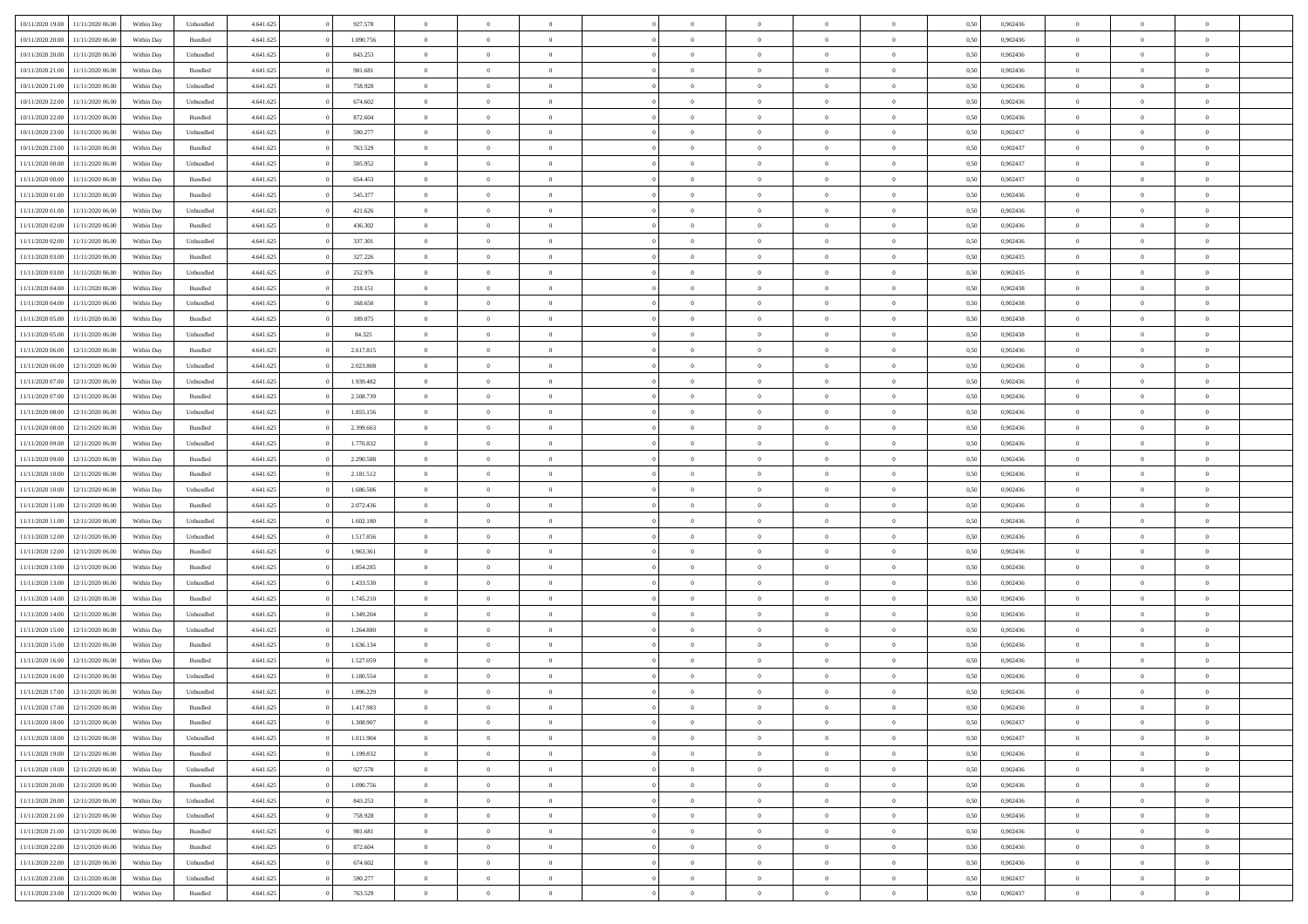|                  | 12/11/2020 06:00 | Within Day | Bundled            | 4.641.625 | 654.453   | $\overline{0}$ | $\theta$       | $\Omega$       | $\Omega$       | $\Omega$       | $\overline{0}$ | $\theta$       | 0.50 | 0,902437 | $\theta$       | $\theta$       | $\overline{0}$ |  |
|------------------|------------------|------------|--------------------|-----------|-----------|----------------|----------------|----------------|----------------|----------------|----------------|----------------|------|----------|----------------|----------------|----------------|--|
| 12/11/2020 00:00 |                  |            |                    |           |           |                |                |                |                |                |                |                |      |          |                |                |                |  |
| 12/11/2020 00:00 | 12/11/2020 06.00 | Within Day | Unbundled          | 4.641.625 | 505.952   | $\overline{0}$ | $\theta$       | $\overline{0}$ | $\overline{0}$ | $\bf{0}$       | $\overline{0}$ | $\bf{0}$       | 0,50 | 0,902437 | $\theta$       | $\overline{0}$ | $\overline{0}$ |  |
| 12/11/2020 01:00 | 12/11/2020 06.00 | Within Day | Unbundled          | 4.641.625 | 421.626   | $\overline{0}$ | $\bf{0}$       | $\overline{0}$ | $\bf{0}$       | $\bf{0}$       | $\bf{0}$       | $\mathbf{0}$   | 0,50 | 0,902436 | $\bf{0}$       | $\overline{0}$ | $\bf{0}$       |  |
| 12/11/2020 01:00 | 12/11/2020 06:00 | Within Dav | Bundled            | 4.641.625 | 545.377   | $\overline{0}$ | $\overline{0}$ | $\overline{0}$ | $\overline{0}$ | $\bf{0}$       | $\overline{0}$ | $\overline{0}$ | 0.50 | 0,902436 | $\theta$       | $\theta$       | $\overline{0}$ |  |
| 12/11/2020 02:00 | 12/11/2020 06.00 | Within Day | Bundled            | 4.641.625 | 436.302   | $\overline{0}$ | $\theta$       | $\overline{0}$ | $\overline{0}$ | $\bf{0}$       | $\overline{0}$ | $\bf{0}$       | 0,50 | 0,902436 | $\,$ 0 $\,$    | $\overline{0}$ | $\overline{0}$ |  |
|                  |                  |            |                    |           |           |                |                |                |                |                |                |                |      |          |                |                |                |  |
| 12/11/2020 02:00 | 12/11/2020 06.00 | Within Day | Unbundled          | 4.641.625 | 337.301   | $\overline{0}$ | $\overline{0}$ | $\overline{0}$ | $\bf{0}$       | $\overline{0}$ | $\overline{0}$ | $\mathbf{0}$   | 0,50 | 0,902436 | $\overline{0}$ | $\overline{0}$ | $\bf{0}$       |  |
| 12/11/2020 03:00 | 12/11/2020 06.00 | Within Dav | Unbundled          | 4.641.625 | 252.976   | $\overline{0}$ | $\overline{0}$ | $\overline{0}$ | $\overline{0}$ | $\overline{0}$ | $\overline{0}$ | $\overline{0}$ | 0.50 | 0,902435 | $\theta$       | $\overline{0}$ | $\overline{0}$ |  |
| 12/11/2020 03:00 | 12/11/2020 06.00 | Within Day | Bundled            | 4.641.625 | 327.226   | $\overline{0}$ | $\theta$       | $\overline{0}$ | $\overline{0}$ | $\bf{0}$       | $\overline{0}$ | $\bf{0}$       | 0,50 | 0,902435 | $\theta$       | $\theta$       | $\overline{0}$ |  |
| 12/11/2020 04:00 | 12/11/2020 06.00 | Within Day | Unbundled          | 4.641.625 | 168.650   | $\overline{0}$ | $\overline{0}$ | $\overline{0}$ | $\bf{0}$       | $\bf{0}$       | $\bf{0}$       | $\bf{0}$       | 0,50 | 0,902438 | $\,0\,$        | $\overline{0}$ | $\overline{0}$ |  |
| 12/11/2020 04:00 | 12/11/2020 06:00 | Within Dav | Bundled            | 4.641.625 | 218.151   | $\overline{0}$ | $\overline{0}$ | $\overline{0}$ | $\overline{0}$ | $\overline{0}$ | $\overline{0}$ | $\overline{0}$ | 0.50 | 0,902438 | $\theta$       | $\overline{0}$ | $\overline{0}$ |  |
| 12/11/2020 05:00 | 12/11/2020 06.00 | Within Day | Unbundled          | 4.641.625 | 84.325    | $\overline{0}$ | $\theta$       | $\overline{0}$ | $\overline{0}$ | $\bf{0}$       | $\overline{0}$ | $\bf{0}$       | 0,50 | 0,902438 | $\,$ 0 $\,$    | $\overline{0}$ | $\overline{0}$ |  |
| 12/11/2020 05.00 | 12/11/2020 06.00 | Within Day | Bundled            | 4.641.625 | 109.075   | $\overline{0}$ | $\overline{0}$ | $\overline{0}$ | $\bf{0}$       | $\bf{0}$       | $\bf{0}$       | $\mathbf{0}$   | 0,50 | 0,902438 | $\overline{0}$ | $\overline{0}$ | $\bf{0}$       |  |
|                  |                  |            |                    |           |           |                |                |                |                |                |                |                |      |          | $\theta$       |                |                |  |
| 12/11/2020 06:00 | 13/11/2020 06:00 | Within Day | Unbundled          | 4.641.625 | 2.023.808 | $\overline{0}$ | $\overline{0}$ | $\overline{0}$ | $\overline{0}$ | $\bf{0}$       | $\overline{0}$ | $\overline{0}$ | 0.50 | 0,902436 |                | $\theta$       | $\overline{0}$ |  |
| 12/11/2020 06:00 | 13/11/2020 06.00 | Within Day | Bundled            | 4.641.625 | 2.617.815 | $\overline{0}$ | $\theta$       | $\overline{0}$ | $\overline{0}$ | $\bf{0}$       | $\overline{0}$ | $\bf{0}$       | 0,50 | 0,902436 | $\theta$       | $\overline{0}$ | $\overline{0}$ |  |
| 12/11/2020 07:00 | 13/11/2020 06.00 | Within Day | Bundled            | 4.641.625 | 2.508.739 | $\overline{0}$ | $\overline{0}$ | $\overline{0}$ | $\bf{0}$       | $\overline{0}$ | $\overline{0}$ | $\mathbf{0}$   | 0,50 | 0,902436 | $\overline{0}$ | $\overline{0}$ | $\bf{0}$       |  |
| 12/11/2020 07.00 | 13/11/2020 06:00 | Within Dav | Unbundled          | 4.641.625 | 1.939.482 | $\overline{0}$ | $\overline{0}$ | $\overline{0}$ | $\overline{0}$ | $\overline{0}$ | $\overline{0}$ | $\overline{0}$ | 0.50 | 0,902436 | $\theta$       | $\overline{0}$ | $\overline{0}$ |  |
| 12/11/2020 08:00 | 13/11/2020 06.00 | Within Day | Bundled            | 4.641.625 | 2.399.663 | $\overline{0}$ | $\theta$       | $\overline{0}$ | $\overline{0}$ | $\bf{0}$       | $\overline{0}$ | $\bf{0}$       | 0,50 | 0,902436 | $\theta$       | $\theta$       | $\overline{0}$ |  |
| 12/11/2020 08:00 | 13/11/2020 06.00 | Within Day | Unbundled          | 4.641.625 | 1.855.156 | $\overline{0}$ | $\overline{0}$ | $\overline{0}$ | $\bf{0}$       | $\bf{0}$       | $\bf{0}$       | $\mathbf{0}$   | 0,50 | 0,902436 | $\bf{0}$       | $\overline{0}$ | $\overline{0}$ |  |
| 12/11/2020 09:00 | 13/11/2020 06.00 | Within Day | Unbundled          | 4.641.625 | 1.770.832 | $\overline{0}$ | $\overline{0}$ | $\overline{0}$ | $\overline{0}$ | $\overline{0}$ | $\overline{0}$ | $\overline{0}$ | 0.50 | 0,902436 | $\theta$       | $\overline{0}$ | $\overline{0}$ |  |
|                  |                  |            |                    |           |           |                |                |                |                |                |                |                |      |          |                |                |                |  |
| 12/11/2020 09:00 | 13/11/2020 06.00 | Within Day | Bundled            | 4.641.625 | 2.290.588 | $\overline{0}$ | $\theta$       | $\overline{0}$ | $\overline{0}$ | $\bf{0}$       | $\overline{0}$ | $\bf{0}$       | 0,50 | 0,902436 | $\,$ 0 $\,$    | $\overline{0}$ | $\overline{0}$ |  |
| 12/11/2020 10:00 | 13/11/2020 06.00 | Within Day | Bundled            | 4.641.625 | 2.181.512 | $\overline{0}$ | $\overline{0}$ | $\overline{0}$ | $\bf{0}$       | $\bf{0}$       | $\bf{0}$       | $\mathbf{0}$   | 0,50 | 0,902436 | $\bf{0}$       | $\overline{0}$ | $\bf{0}$       |  |
| 12/11/2020 10:00 | 13/11/2020 06:00 | Within Day | Unbundled          | 4.641.625 | 1.686.506 | $\overline{0}$ | $\overline{0}$ | $\overline{0}$ | $\overline{0}$ | $\overline{0}$ | $\overline{0}$ | $\overline{0}$ | 0.50 | 0,902436 | $\theta$       | $\overline{0}$ | $\overline{0}$ |  |
| 12/11/2020 11:00 | 13/11/2020 06.00 | Within Day | Bundled            | 4.641.625 | 2.072.436 | $\overline{0}$ | $\theta$       | $\overline{0}$ | $\overline{0}$ | $\bf{0}$       | $\overline{0}$ | $\bf{0}$       | 0,50 | 0,902436 | $\,$ 0 $\,$    | $\overline{0}$ | $\overline{0}$ |  |
| 12/11/2020 11:00 | 13/11/2020 06.00 | Within Day | Unbundled          | 4.641.625 | 1.602.180 | $\overline{0}$ | $\overline{0}$ | $\overline{0}$ | $\bf{0}$       | $\overline{0}$ | $\overline{0}$ | $\mathbf{0}$   | 0,50 | 0,902436 | $\bf{0}$       | $\overline{0}$ | $\bf{0}$       |  |
| 12/11/2020 12:00 | 13/11/2020 06:00 | Within Day | Bundled            | 4.641.625 | 1.963.361 | $\overline{0}$ | $\overline{0}$ | $\overline{0}$ | $\overline{0}$ | $\overline{0}$ | $\overline{0}$ | $\overline{0}$ | 0.50 | 0,902436 | $\theta$       | $\overline{0}$ | $\overline{0}$ |  |
| 12/11/2020 12:00 | 13/11/2020 06.00 |            |                    | 4.641.625 | 1.517.856 | $\overline{0}$ | $\theta$       | $\overline{0}$ | $\overline{0}$ | $\bf{0}$       | $\overline{0}$ |                |      | 0,902436 | $\,$ 0 $\,$    | $\theta$       | $\overline{0}$ |  |
|                  |                  | Within Day | Unbundled          |           |           |                |                |                |                |                |                | $\bf{0}$       | 0,50 |          |                |                |                |  |
| 12/11/2020 13:00 | 13/11/2020 06.00 | Within Day | Unbundled          | 4.641.625 | 1.433.530 | $\overline{0}$ | $\overline{0}$ | $\overline{0}$ | $\bf{0}$       | $\bf{0}$       | $\bf{0}$       | $\bf{0}$       | 0,50 | 0,902436 | $\,0\,$        | $\overline{0}$ | $\overline{0}$ |  |
| 12/11/2020 13:00 | 13/11/2020 06.00 | Within Day | Bundled            | 4.641.625 | 1.854.285 | $\overline{0}$ | $\overline{0}$ | $\overline{0}$ | $\overline{0}$ | $\overline{0}$ | $\overline{0}$ | $\overline{0}$ | 0.50 | 0,902436 | $\theta$       | $\overline{0}$ | $\overline{0}$ |  |
| 12/11/2020 14:00 | 13/11/2020 06.00 | Within Day | Unbundled          | 4.641.625 | 1.349.204 | $\overline{0}$ | $\theta$       | $\overline{0}$ | $\overline{0}$ | $\bf{0}$       | $\overline{0}$ | $\bf{0}$       | 0,50 | 0,902436 | $\,$ 0 $\,$    | $\overline{0}$ | $\overline{0}$ |  |
| 12/11/2020 14:00 | 13/11/2020 06.00 | Within Day | Bundled            | 4.641.625 | 1.745.210 | $\overline{0}$ | $\overline{0}$ | $\overline{0}$ | $\bf{0}$       | $\bf{0}$       | $\bf{0}$       | $\bf{0}$       | 0,50 | 0,902436 | $\overline{0}$ | $\overline{0}$ | $\bf{0}$       |  |
| 12/11/2020 15:00 | 13/11/2020 06.00 | Within Day | Unbundled          | 4.641.625 | 1.264.880 | $\overline{0}$ | $\Omega$       | $\overline{0}$ | $\Omega$       | $\Omega$       | $\overline{0}$ | $\overline{0}$ | 0,50 | 0.902436 | $\,0\,$        | $\theta$       | $\theta$       |  |
| 12/11/2020 15:00 | 13/11/2020 06.00 | Within Day | Bundled            | 4.641.625 | 1.636.134 | $\overline{0}$ | $\theta$       | $\overline{0}$ | $\overline{0}$ | $\bf{0}$       | $\overline{0}$ | $\bf{0}$       | 0,50 | 0,902436 | $\,$ 0 $\,$    | $\overline{0}$ | $\overline{0}$ |  |
|                  |                  |            |                    |           |           |                |                |                |                |                |                |                |      |          |                |                |                |  |
| 12/11/2020 16:00 | 13/11/2020 06.00 | Within Day | Unbundled          | 4.641.625 | 1.180.554 | $\overline{0}$ | $\overline{0}$ | $\overline{0}$ | $\bf{0}$       | $\overline{0}$ | $\overline{0}$ | $\mathbf{0}$   | 0,50 | 0,902436 | $\overline{0}$ | $\overline{0}$ | $\bf{0}$       |  |
| 12/11/2020 16:00 | 13/11/2020 06.00 | Within Day | Bundled            | 4.641.625 | 1.527.059 | $\overline{0}$ | $\Omega$       | $\Omega$       | $\Omega$       | $\overline{0}$ | $\overline{0}$ | $\overline{0}$ | 0.50 | 0.902436 | $\,0\,$        | $\theta$       | $\theta$       |  |
| 12/11/2020 17:00 | 13/11/2020 06.00 | Within Day | Bundled            | 4.641.625 | 1.417.983 | $\overline{0}$ | $\theta$       | $\overline{0}$ | $\overline{0}$ | $\bf{0}$       | $\overline{0}$ | $\bf{0}$       | 0,50 | 0,902436 | $\,$ 0 $\,$    | $\overline{0}$ | $\overline{0}$ |  |
| 12/11/2020 17:00 | 13/11/2020 06.00 | Within Day | Unbundled          | 4.641.625 | 1.096.229 | $\overline{0}$ | $\overline{0}$ | $\overline{0}$ | $\bf{0}$       | $\bf{0}$       | $\bf{0}$       | $\mathbf{0}$   | 0,50 | 0,902436 | $\bf{0}$       | $\overline{0}$ | $\bf{0}$       |  |
| 12/11/2020 18:00 | 13/11/2020 06:00 | Within Day | Unbundled          | 4.641.625 | 1.011.904 | $\overline{0}$ | $\Omega$       | $\overline{0}$ | $\Omega$       | $\overline{0}$ | $\overline{0}$ | $\overline{0}$ | 0.50 | 0.902437 | $\,$ 0 $\,$    | $\theta$       | $\theta$       |  |
| 12/11/2020 18:00 | 13/11/2020 06.00 | Within Day | Bundled            | 4.641.625 | 1.308.907 | $\overline{0}$ | $\theta$       | $\overline{0}$ | $\overline{0}$ | $\,$ 0         | $\overline{0}$ | $\bf{0}$       | 0,50 | 0,902437 | $\,$ 0 $\,$    | $\overline{0}$ | $\overline{0}$ |  |
| 12/11/2020 19:00 | 13/11/2020 06.00 | Within Day | Bundled            | 4.641.625 | 1.199.832 | $\overline{0}$ | $\bf{0}$       | $\overline{0}$ | $\bf{0}$       | $\bf{0}$       | $\bf{0}$       | $\mathbf{0}$   | 0,50 | 0,902436 | $\overline{0}$ | $\overline{0}$ | $\bf{0}$       |  |
| 12/11/2020 19:00 | 13/11/2020 06.00 |            |                    | 4.641.625 | 927.578   | $\overline{0}$ | $\Omega$       | $\overline{0}$ | $\Omega$       | $\overline{0}$ | $\overline{0}$ | $\overline{0}$ | 0,50 | 0,902436 | $\,0\,$        | $\theta$       | $\theta$       |  |
|                  |                  | Within Day | Unbundled          |           |           |                |                |                |                |                |                |                |      |          |                |                |                |  |
| 12/11/2020 20.00 | 13/11/2020 06.00 | Within Day | Bundled            | 4.641.625 | 1.090.756 | $\overline{0}$ | $\overline{0}$ | $\overline{0}$ | $\overline{0}$ | $\,$ 0         | $\overline{0}$ | $\bf{0}$       | 0,50 | 0,902436 | $\,$ 0 $\,$    | $\overline{0}$ | $\overline{0}$ |  |
| 12/11/2020 20:00 | 13/11/2020 06.00 | Within Day | Unbundled          | 4.641.625 | 843.253   | $\overline{0}$ | $\overline{0}$ | $\overline{0}$ | $\bf{0}$       | $\bf{0}$       | $\overline{0}$ | $\mathbf{0}$   | 0,50 | 0,902436 | $\overline{0}$ | $\overline{0}$ | $\bf{0}$       |  |
| 12/11/2020 21:00 | 13/11/2020 06.00 | Within Day | Bundled            | 4.641.625 | 981.681   | $\overline{0}$ | $\Omega$       | $\Omega$       | $\Omega$       | $\Omega$       | $\overline{0}$ | $\overline{0}$ | 0.50 | 0.902436 | $\theta$       | $\theta$       | $\theta$       |  |
| 12/11/2020 21.00 | 13/11/2020 06.00 | Within Day | Unbundled          | 4.641.625 | 758.928   | $\overline{0}$ | $\overline{0}$ | $\overline{0}$ | $\bf{0}$       | $\,$ 0         | $\bf{0}$       | $\bf{0}$       | 0,50 | 0,902436 | $\,0\,$        | $\,$ 0 $\,$    | $\overline{0}$ |  |
| 12/11/2020 22.00 | 13/11/2020 06.00 | Within Day | Unbundled          | 4.641.625 | 674.602   | $\bf{0}$       | $\bf{0}$       |                |                | $\bf{0}$       |                |                | 0,50 | 0,902436 | $\bf{0}$       | $\overline{0}$ |                |  |
| 12/11/2020 22.00 | 13/11/2020 06:00 | Within Day | Bundled            | 4.641.625 | 872.604   | $\overline{0}$ | $\overline{0}$ | $\overline{0}$ | $\Omega$       | $\overline{0}$ | $\overline{0}$ | $\overline{0}$ | 0,50 | 0.902436 | $\theta$       | $\theta$       | $\theta$       |  |
| 12/11/2020 23.00 | 13/11/2020 06.00 | Within Day | Bundled            | 4.641.625 | 763.529   | $\overline{0}$ | $\,$ 0         | $\overline{0}$ | $\bf{0}$       | $\,$ 0 $\,$    | $\overline{0}$ | $\,$ 0 $\,$    | 0,50 | 0,902437 | $\,$ 0 $\,$    | $\,$ 0 $\,$    | $\,$ 0         |  |
|                  |                  |            |                    |           |           |                |                |                |                |                |                |                |      |          |                |                |                |  |
| 12/11/2020 23:00 | 13/11/2020 06.00 | Within Day | Unbundled          | 4.641.625 | 590.277   | $\overline{0}$ | $\overline{0}$ | $\overline{0}$ | $\overline{0}$ | $\overline{0}$ | $\overline{0}$ | $\mathbf{0}$   | 0,50 | 0,902437 | $\overline{0}$ | $\bf{0}$       | $\bf{0}$       |  |
| 13/11/2020 00:00 | 13/11/2020 06.00 | Within Day | $\mathbf B$ undled | 4.641.625 | 654.453   | $\overline{0}$ | $\overline{0}$ | $\overline{0}$ | $\Omega$       | $\overline{0}$ | $\overline{0}$ | $\overline{0}$ | 0,50 | 0,902437 | $\overline{0}$ | $\theta$       | $\overline{0}$ |  |
| 13/11/2020 00:00 | 13/11/2020 06.00 | Within Day | Unbundled          | 4.641.625 | 505.952   | $\overline{0}$ | $\,$ 0         | $\overline{0}$ | $\overline{0}$ | $\,$ 0 $\,$    | $\overline{0}$ | $\mathbf{0}$   | 0,50 | 0,902437 | $\,$ 0 $\,$    | $\overline{0}$ | $\overline{0}$ |  |
| 13/11/2020 01.00 | 13/11/2020 06.00 | Within Day | Unbundled          | 4.641.625 | 421.626   | $\overline{0}$ | $\overline{0}$ | $\overline{0}$ | $\overline{0}$ | $\overline{0}$ | $\overline{0}$ | $\mathbf{0}$   | 0,50 | 0,902436 | $\overline{0}$ | $\overline{0}$ | $\bf{0}$       |  |
| 13/11/2020 01:00 | 13/11/2020 06.00 | Within Day | Bundled            | 4.641.625 | 545.377   | $\overline{0}$ | $\overline{0}$ | $\overline{0}$ | $\overline{0}$ | $\overline{0}$ | $\overline{0}$ | $\bf{0}$       | 0.50 | 0,902436 | $\overline{0}$ | $\theta$       | $\overline{0}$ |  |
| 13/11/2020 02.00 | 13/11/2020 06.00 | Within Day | Bundled            | 4.641.625 | 436.302   | $\overline{0}$ | $\,$ 0         | $\overline{0}$ | $\bf{0}$       | $\bf{0}$       | $\bf{0}$       | $\bf{0}$       | 0,50 | 0,902436 | $\,$ 0 $\,$    | $\overline{0}$ | $\overline{0}$ |  |
| 13/11/2020 02.00 | 13/11/2020 06.00 | Within Day | Unbundled          | 4.641.625 | 337.301   | $\overline{0}$ | $\bf{0}$       | $\overline{0}$ | $\overline{0}$ | $\overline{0}$ | $\overline{0}$ | $\mathbf{0}$   | 0,50 | 0,902436 | $\overline{0}$ | $\overline{0}$ | $\bf{0}$       |  |
|                  |                  |            |                    |           |           |                |                |                |                |                |                |                |      |          |                |                |                |  |
| 13/11/2020 03:00 | 13/11/2020 06.00 | Within Day | Bundled            | 4.641.625 | 327.226   | $\overline{0}$ | $\overline{0}$ | $\overline{0}$ | $\Omega$       | $\overline{0}$ | $\overline{0}$ | $\overline{0}$ | 0,50 | 0.902435 | $\overline{0}$ | $\overline{0}$ | $\overline{0}$ |  |
| 13/11/2020 03:00 | 13/11/2020 06.00 | Within Day | Unbundled          | 4.641.625 | 252.976   | $\overline{0}$ | $\bf{0}$       | $\overline{0}$ | $\overline{0}$ | $\bf{0}$       | $\bf{0}$       | $\mathbf{0}$   | 0,50 | 0,902435 | $\,$ 0 $\,$    | $\,$ 0 $\,$    | $\bf{0}$       |  |
| 13/11/2020 04:00 | 13/11/2020 06.00 | Within Day | Unbundled          | 4.641.625 | 168.650   | $\overline{0}$ | $\bf{0}$       | $\overline{0}$ | $\bf{0}$       | $\bf{0}$       | $\bf{0}$       | $\bf{0}$       | 0,50 | 0,902438 | $\overline{0}$ | $\overline{0}$ | $\bf{0}$       |  |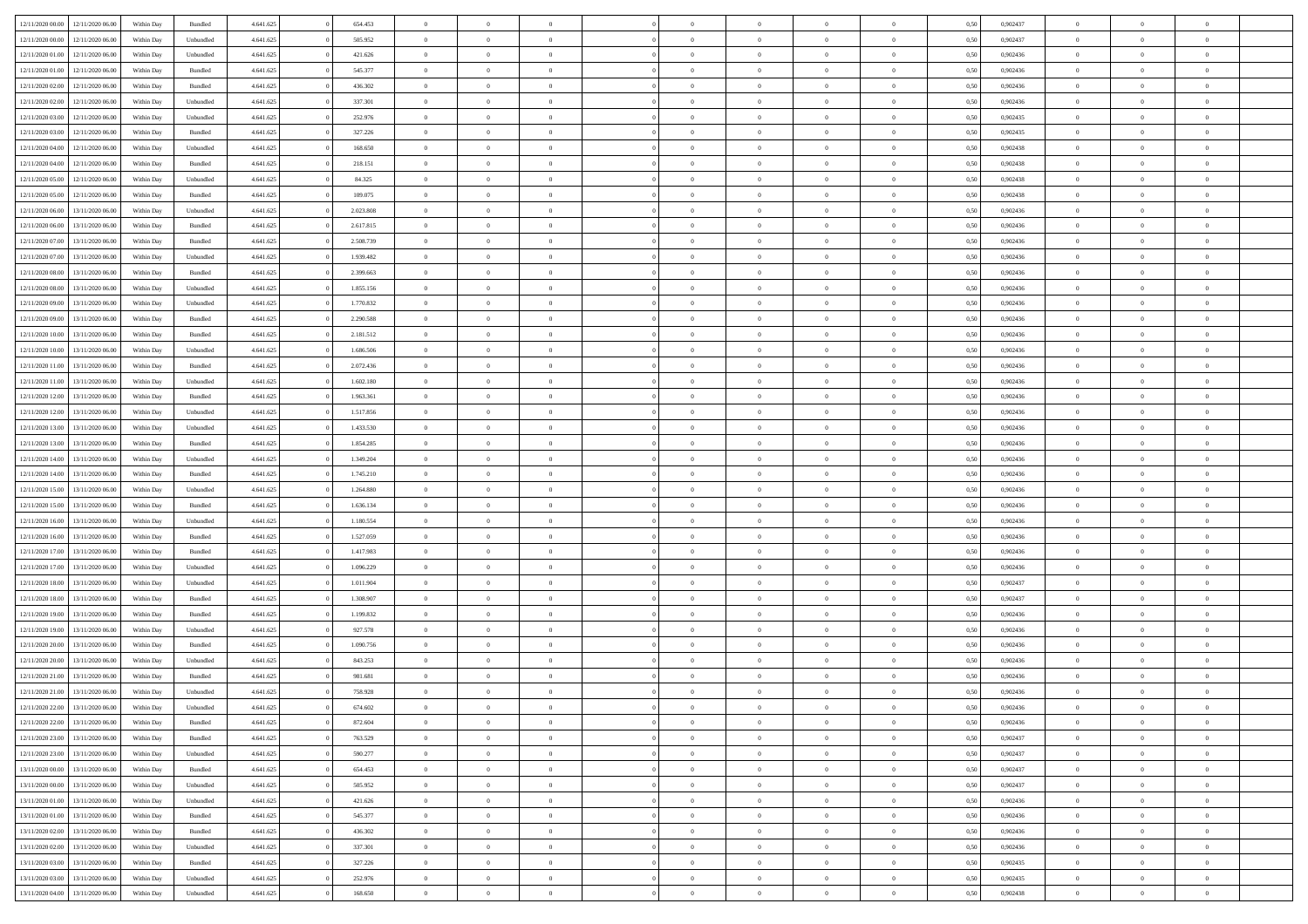| 13/11/2020 04:00 | 13/11/2020 06:00 | Within Dav | Bundled            | 4.641.625 | 218.151   | $\overline{0}$ | $\Omega$       |                | $\Omega$       | $\Omega$       | $\theta$       | $\theta$       | 0.50 | 0,902438 | $\theta$       | $\theta$       | $\theta$       |  |
|------------------|------------------|------------|--------------------|-----------|-----------|----------------|----------------|----------------|----------------|----------------|----------------|----------------|------|----------|----------------|----------------|----------------|--|
|                  |                  |            |                    |           |           |                |                |                |                |                |                |                |      |          |                |                |                |  |
| 13/11/2020 05:00 | 13/11/2020 06.00 | Within Day | Unbundled          | 4.641.625 | 84.325    | $\overline{0}$ | $\theta$       | $\overline{0}$ | $\overline{0}$ | $\bf{0}$       | $\overline{0}$ | $\bf{0}$       | 0,50 | 0,902438 | $\theta$       | $\overline{0}$ | $\overline{0}$ |  |
| 13/11/2020 05:00 | 13/11/2020 06.00 | Within Day | Bundled            | 4.641.625 | 109.075   | $\overline{0}$ | $\overline{0}$ | $\overline{0}$ | $\bf{0}$       | $\bf{0}$       | $\bf{0}$       | $\bf{0}$       | 0,50 | 0,902438 | $\bf{0}$       | $\overline{0}$ | $\overline{0}$ |  |
| 13/11/2020 06:00 | 14/11/2020 06:00 | Within Dav | Unbundled          | 4.641.625 | 2.023.808 | $\overline{0}$ | $\overline{0}$ | $\overline{0}$ | $\overline{0}$ | $\bf{0}$       | $\overline{0}$ | $\overline{0}$ | 0.50 | 0,902436 | $\theta$       | $\theta$       | $\overline{0}$ |  |
| 13/11/2020 06.00 | 14/11/2020 06.00 | Within Day | Bundled            | 4.641.625 | 2.617.815 | $\overline{0}$ | $\theta$       | $\overline{0}$ | $\overline{0}$ | $\bf{0}$       | $\overline{0}$ | $\bf{0}$       | 0,50 | 0,902436 | $\theta$       | $\theta$       | $\overline{0}$ |  |
| 13/11/2020 07:00 | 14/11/2020 06.00 | Within Day | Bundled            | 4.641.625 | 2.508.739 | $\overline{0}$ | $\bf{0}$       | $\overline{0}$ | $\bf{0}$       | $\overline{0}$ | $\overline{0}$ | $\mathbf{0}$   | 0,50 | 0,902436 | $\bf{0}$       | $\overline{0}$ | $\bf{0}$       |  |
| 13/11/2020 07.00 | 14/11/2020 06.00 | Within Dav | Unbundled          | 4.641.625 | 1.939.482 | $\overline{0}$ | $\overline{0}$ | $\overline{0}$ | $\overline{0}$ | $\overline{0}$ | $\overline{0}$ | $\overline{0}$ | 0.50 | 0,902436 | $\theta$       | $\overline{0}$ | $\overline{0}$ |  |
|                  |                  |            |                    |           |           |                |                |                |                |                |                |                |      |          |                |                |                |  |
| 13/11/2020 08:00 | 14/11/2020 06.00 | Within Day | Bundled            | 4.641.625 | 2.399.663 | $\overline{0}$ | $\theta$       | $\overline{0}$ | $\overline{0}$ | $\bf{0}$       | $\overline{0}$ | $\bf{0}$       | 0,50 | 0,902436 | $\theta$       | $\theta$       | $\overline{0}$ |  |
| 13/11/2020 08:00 | 14/11/2020 06.00 | Within Day | Unbundled          | 4.641.625 | 1.855.156 | $\overline{0}$ | $\overline{0}$ | $\overline{0}$ | $\bf{0}$       | $\bf{0}$       | $\bf{0}$       | $\bf{0}$       | 0,50 | 0,902436 | $\,0\,$        | $\overline{0}$ | $\overline{0}$ |  |
| 13/11/2020 09:00 | 14/11/2020 06.00 | Within Day | Unbundled          | 4.641.625 | 1.770.832 | $\overline{0}$ | $\overline{0}$ | $\overline{0}$ | $\overline{0}$ | $\overline{0}$ | $\overline{0}$ | $\overline{0}$ | 0.50 | 0,902436 | $\theta$       | $\overline{0}$ | $\overline{0}$ |  |
| 13/11/2020 09:00 | 14/11/2020 06.00 | Within Day | Bundled            | 4.641.625 | 2.290.588 | $\overline{0}$ | $\theta$       | $\overline{0}$ | $\overline{0}$ | $\bf{0}$       | $\overline{0}$ | $\bf{0}$       | 0,50 | 0,902436 | $\,$ 0 $\,$    | $\theta$       | $\overline{0}$ |  |
| 13/11/2020 10:00 | 14/11/2020 06.00 | Within Day | Bundled            | 4.641.625 | 2.181.512 | $\overline{0}$ | $\overline{0}$ | $\overline{0}$ | $\bf{0}$       | $\bf{0}$       | $\bf{0}$       | $\bf{0}$       | 0,50 | 0,902436 | $\overline{0}$ | $\overline{0}$ | $\overline{0}$ |  |
| 13/11/2020 10:00 | 14/11/2020 06:00 | Within Day | Unbundled          | 4.641.625 | 1.686.506 | $\overline{0}$ | $\overline{0}$ | $\overline{0}$ | $\overline{0}$ | $\bf{0}$       | $\overline{0}$ | $\overline{0}$ | 0.50 | 0,902436 | $\theta$       | $\theta$       | $\overline{0}$ |  |
|                  |                  |            |                    |           |           |                |                |                |                |                |                |                |      |          |                |                |                |  |
| 13/11/2020 11:00 | 14/11/2020 06.00 | Within Day | Bundled            | 4.641.625 | 2.072.436 | $\overline{0}$ | $\theta$       | $\overline{0}$ | $\overline{0}$ | $\bf{0}$       | $\overline{0}$ | $\bf{0}$       | 0,50 | 0,902436 | $\theta$       | $\theta$       | $\overline{0}$ |  |
| 13/11/2020 11:00 | 14/11/2020 06.00 | Within Day | Unbundled          | 4.641.625 | 1.602.180 | $\overline{0}$ | $\bf{0}$       | $\overline{0}$ | $\bf{0}$       | $\overline{0}$ | $\overline{0}$ | $\mathbf{0}$   | 0,50 | 0,902436 | $\overline{0}$ | $\overline{0}$ | $\bf{0}$       |  |
| 13/11/2020 12:00 | 14/11/2020 06.00 | Within Dav | Bundled            | 4.641.625 | 1.963.361 | $\overline{0}$ | $\overline{0}$ | $\overline{0}$ | $\overline{0}$ | $\overline{0}$ | $\overline{0}$ | $\overline{0}$ | 0.50 | 0,902436 | $\theta$       | $\overline{0}$ | $\overline{0}$ |  |
| 13/11/2020 12:00 | 14/11/2020 06.00 | Within Day | Unbundled          | 4.641.625 | 1.517.856 | $\overline{0}$ | $\theta$       | $\overline{0}$ | $\overline{0}$ | $\bf{0}$       | $\overline{0}$ | $\bf{0}$       | 0,50 | 0,902436 | $\theta$       | $\theta$       | $\overline{0}$ |  |
| 13/11/2020 13:00 | 14/11/2020 06.00 | Within Day | Bundled            | 4.641.625 | 1.854.285 | $\overline{0}$ | $\overline{0}$ | $\overline{0}$ | $\bf{0}$       | $\bf{0}$       | $\bf{0}$       | $\bf{0}$       | 0,50 | 0,902436 | $\,0\,$        | $\overline{0}$ | $\overline{0}$ |  |
| 13/11/2020 13:00 | 14/11/2020 06.00 | Within Day | Unbundled          | 4.641.625 | 1.433.530 | $\overline{0}$ | $\overline{0}$ | $\overline{0}$ | $\overline{0}$ | $\overline{0}$ | $\overline{0}$ | $\overline{0}$ | 0.50 | 0,902436 | $\theta$       | $\overline{0}$ | $\overline{0}$ |  |
|                  |                  |            |                    |           |           |                |                |                |                |                |                |                |      |          |                |                |                |  |
| 13/11/2020 14:00 | 14/11/2020 06.00 | Within Day | Bundled            | 4.641.625 | 1.745.210 | $\overline{0}$ | $\theta$       | $\overline{0}$ | $\overline{0}$ | $\bf{0}$       | $\overline{0}$ | $\bf{0}$       | 0,50 | 0,902436 | $\,$ 0 $\,$    | $\theta$       | $\overline{0}$ |  |
| 13/11/2020 14:00 | 14/11/2020 06.00 | Within Day | Unbundled          | 4.641.625 | 1.349.204 | $\overline{0}$ | $\overline{0}$ | $\overline{0}$ | $\bf{0}$       | $\bf{0}$       | $\bf{0}$       | $\bf{0}$       | 0,50 | 0,902436 | $\bf{0}$       | $\overline{0}$ | $\overline{0}$ |  |
| 13/11/2020 15:00 | 14/11/2020 06:00 | Within Day | Unbundled          | 4.641.625 | 1.264.880 | $\overline{0}$ | $\overline{0}$ | $\overline{0}$ | $\overline{0}$ | $\bf{0}$       | $\overline{0}$ | $\overline{0}$ | 0.50 | 0,902436 | $\theta$       | $\theta$       | $\overline{0}$ |  |
| 13/11/2020 15:00 | 14/11/2020 06.00 | Within Day | Bundled            | 4.641.625 | 1.636.134 | $\overline{0}$ | $\theta$       | $\overline{0}$ | $\overline{0}$ | $\bf{0}$       | $\overline{0}$ | $\bf{0}$       | 0,50 | 0,902436 | $\,$ 0 $\,$    | $\overline{0}$ | $\overline{0}$ |  |
| 13/11/2020 16.00 | 14/11/2020 06.00 | Within Day | Unbundled          | 4.641.625 | 1.180.554 | $\overline{0}$ | $\bf{0}$       | $\overline{0}$ | $\bf{0}$       | $\overline{0}$ | $\overline{0}$ | $\mathbf{0}$   | 0,50 | 0,902436 | $\bf{0}$       | $\overline{0}$ | $\bf{0}$       |  |
| 13/11/2020 16:00 | 14/11/2020 06.00 | Within Day | Bundled            | 4.641.625 | 1.527.059 | $\overline{0}$ | $\overline{0}$ | $\overline{0}$ | $\overline{0}$ | $\overline{0}$ | $\overline{0}$ | $\overline{0}$ | 0.50 | 0,902436 | $\theta$       | $\overline{0}$ | $\overline{0}$ |  |
|                  |                  |            |                    |           |           |                |                |                |                |                |                |                |      |          |                |                |                |  |
| 13/11/2020 17:00 | 14/11/2020 06.00 | Within Day | Unbundled          | 4.641.625 | 1.096.229 | $\overline{0}$ | $\theta$       | $\overline{0}$ | $\overline{0}$ | $\bf{0}$       | $\overline{0}$ | $\bf{0}$       | 0,50 | 0,902436 | $\theta$       | $\theta$       | $\overline{0}$ |  |
| 13/11/2020 17:00 | 14/11/2020 06.00 | Within Day | Bundled            | 4.641.625 | 1.417.983 | $\overline{0}$ | $\overline{0}$ | $\overline{0}$ | $\bf{0}$       | $\bf{0}$       | $\bf{0}$       | $\bf{0}$       | 0,50 | 0,902436 | $\,0\,$        | $\overline{0}$ | $\overline{0}$ |  |
| 13/11/2020 18:00 | 14/11/2020 06.00 | Within Day | Bundled            | 4.641.625 | 1.308.907 | $\overline{0}$ | $\overline{0}$ | $\overline{0}$ | $\overline{0}$ | $\overline{0}$ | $\overline{0}$ | $\overline{0}$ | 0.50 | 0,902437 | $\theta$       | $\overline{0}$ | $\overline{0}$ |  |
| 13/11/2020 18:00 | 14/11/2020 06.00 | Within Day | Unbundled          | 4.641.625 | 1.011.904 | $\overline{0}$ | $\theta$       | $\overline{0}$ | $\overline{0}$ | $\bf{0}$       | $\overline{0}$ | $\bf{0}$       | 0,50 | 0,902437 | $\,$ 0 $\,$    | $\overline{0}$ | $\overline{0}$ |  |
| 13/11/2020 19:00 | 14/11/2020 06.00 | Within Day | Unbundled          | 4.641.625 | 927.578   | $\overline{0}$ | $\overline{0}$ | $\overline{0}$ | $\bf{0}$       | $\bf{0}$       | $\bf{0}$       | $\bf{0}$       | 0,50 | 0,902436 | $\bf{0}$       | $\overline{0}$ | $\overline{0}$ |  |
| 13/11/2020 19:00 | 14/11/2020 06.00 | Within Day | Bundled            | 4.641.625 | 1.199.832 | $\overline{0}$ | $\Omega$       | $\overline{0}$ | $\Omega$       | $\Omega$       | $\overline{0}$ | $\overline{0}$ | 0,50 | 0,902436 | $\,0\,$        | $\theta$       | $\theta$       |  |
| 13/11/2020 20.00 | 14/11/2020 06.00 | Within Day | Bundled            | 4.641.625 | 1.090.756 | $\overline{0}$ | $\theta$       | $\overline{0}$ | $\overline{0}$ | $\bf{0}$       | $\overline{0}$ | $\bf{0}$       | 0,50 | 0,902436 | $\,$ 0 $\,$    | $\theta$       | $\overline{0}$ |  |
|                  |                  |            |                    |           |           |                |                |                |                |                |                |                |      |          |                |                |                |  |
| 13/11/2020 20:00 | 14/11/2020 06.00 | Within Day | Unbundled          | 4.641.625 | 843.253   | $\overline{0}$ | $\overline{0}$ | $\overline{0}$ | $\bf{0}$       | $\bf{0}$       | $\overline{0}$ | $\mathbf{0}$   | 0,50 | 0,902436 | $\bf{0}$       | $\overline{0}$ | $\bf{0}$       |  |
| 13/11/2020 21:00 | 14/11/2020 06.00 | Within Day | Unbundled          | 4.641.625 | 758.928   | $\overline{0}$ | $\Omega$       | $\Omega$       | $\Omega$       | $\bf{0}$       | $\overline{0}$ | $\overline{0}$ | 0.50 | 0.902436 | $\,0\,$        | $\theta$       | $\theta$       |  |
| 13/11/2020 21.00 | 14/11/2020 06.00 | Within Day | Bundled            | 4.641.625 | 981.681   | $\overline{0}$ | $\theta$       | $\overline{0}$ | $\overline{0}$ | $\bf{0}$       | $\overline{0}$ | $\bf{0}$       | 0,50 | 0,902436 | $\,$ 0 $\,$    | $\theta$       | $\overline{0}$ |  |
| 13/11/2020 22.00 | 14/11/2020 06.00 | Within Day | Bundled            | 4.641.625 | 872.604   | $\overline{0}$ | $\overline{0}$ | $\overline{0}$ | $\bf{0}$       | $\bf{0}$       | $\bf{0}$       | $\bf{0}$       | 0,50 | 0,902436 | $\,0\,$        | $\overline{0}$ | $\overline{0}$ |  |
| 13/11/2020 22.00 | 14/11/2020 06:00 | Within Day | Unbundled          | 4.641.625 | 674,602   | $\overline{0}$ | $\Omega$       | $\Omega$       | $\Omega$       | $\overline{0}$ | $\overline{0}$ | $\overline{0}$ | 0.50 | 0.902436 | $\,0\,$        | $\theta$       | $\theta$       |  |
| 13/11/2020 23.00 | 14/11/2020 06.00 | Within Day | Unbundled          | 4.641.625 | 590.277   | $\overline{0}$ | $\theta$       | $\overline{0}$ | $\overline{0}$ | $\,$ 0         | $\overline{0}$ | $\bf{0}$       | 0,50 | 0,902437 | $\,$ 0 $\,$    | $\overline{0}$ | $\overline{0}$ |  |
|                  |                  |            |                    |           |           |                | $\overline{0}$ |                |                | $\bf{0}$       |                |                |      |          |                | $\overline{0}$ | $\overline{0}$ |  |
| 13/11/2020 23.00 | 14/11/2020 06.00 | Within Day | Bundled            | 4.641.625 | 763.529   | $\overline{0}$ |                | $\overline{0}$ | $\bf{0}$       |                | $\bf{0}$       | $\bf{0}$       | 0,50 | 0,902437 | $\bf{0}$       |                |                |  |
| 14/11/2020 00.00 | 14/11/2020 06.00 | Within Day | Bundled            | 4.641.625 | 654.453   | $\overline{0}$ | $\Omega$       | $\overline{0}$ | $\Omega$       | $\overline{0}$ | $\overline{0}$ | $\overline{0}$ | 0,50 | 0,902437 | $\,0\,$        | $\theta$       | $\theta$       |  |
| 14/11/2020 00.00 | 14/11/2020 06.00 | Within Day | Unbundled          | 4.641.625 | 505.952   | $\overline{0}$ | $\theta$       | $\overline{0}$ | $\overline{0}$ | $\,$ 0         | $\overline{0}$ | $\bf{0}$       | 0,50 | 0,902437 | $\,$ 0 $\,$    | $\overline{0}$ | $\overline{0}$ |  |
| 14/11/2020 01:00 | 14/11/2020 06.00 | Within Day | Unbundled          | 4.641.625 | 421.626   | $\overline{0}$ | $\overline{0}$ | $\overline{0}$ | $\bf{0}$       | $\bf{0}$       | $\bf{0}$       | $\mathbf{0}$   | 0,50 | 0,902436 | $\bf{0}$       | $\overline{0}$ | $\bf{0}$       |  |
| 14/11/2020 01:00 | 14/11/2020 06.00 | Within Day | Bundled            | 4.641.625 | 545.377   | $\overline{0}$ | $\Omega$       | $\Omega$       | $\Omega$       | $\Omega$       | $\overline{0}$ | $\overline{0}$ | 0.50 | 0.902436 | $\theta$       | $\theta$       | $\theta$       |  |
| 14/11/2020 02.00 | 14/11/2020 06.00 | Within Day | Bundled            | 4.641.625 | 436.302   | $\overline{0}$ | $\,$ 0 $\,$    | $\overline{0}$ | $\bf{0}$       | $\,$ 0         | $\bf{0}$       | $\bf{0}$       | 0,50 | 0,902436 | $\,0\,$        | $\overline{0}$ | $\overline{0}$ |  |
| 14/11/2020 02.00 | 14/11/2020 06.00 | Within Day | Unbundled          | 4.641.625 | 337.301   | $\bf{0}$       | $\bf{0}$       |                |                | $\bf{0}$       |                |                | 0,50 | 0,902436 | $\bf{0}$       | $\overline{0}$ |                |  |
| 14/11/2020 03.00 | 14/11/2020 06:00 |            | Bundled            |           |           | $\overline{0}$ | $\overline{0}$ | $\overline{0}$ | $\Omega$       | $\theta$       | $\overline{0}$ | $\overline{0}$ |      | 0.902435 | $\theta$       | $\theta$       | $\theta$       |  |
|                  |                  | Within Day |                    | 4.641.625 | 327.226   |                |                |                |                |                |                |                | 0,50 |          |                |                |                |  |
| 14/11/2020 03:00 | 14/11/2020 06.00 | Within Day | Unbundled          | 4.641.625 | 252.976   | $\overline{0}$ | $\,$ 0         | $\overline{0}$ | $\bf{0}$       | $\,$ 0 $\,$    | $\overline{0}$ | $\mathbf{0}$   | 0,50 | 0,902435 | $\,$ 0 $\,$    | $\,$ 0 $\,$    | $\,$ 0         |  |
| 14/11/2020 04:00 | 14/11/2020 06.00 | Within Day | Unbundled          | 4.641.625 | 168.650   | $\overline{0}$ | $\overline{0}$ | $\overline{0}$ | $\overline{0}$ | $\overline{0}$ | $\overline{0}$ | $\mathbf{0}$   | 0,50 | 0,902438 | $\overline{0}$ | $\bf{0}$       | $\bf{0}$       |  |
| 14/11/2020 04:00 | 14/11/2020 06.00 | Within Day | $\mathbf B$ undled | 4.641.625 | 218.151   | $\overline{0}$ | $\overline{0}$ | $\overline{0}$ | $\Omega$       | $\overline{0}$ | $\overline{0}$ | $\overline{0}$ | 0,50 | 0,902438 | $\overline{0}$ | $\overline{0}$ | $\overline{0}$ |  |
| 14/11/2020 05:00 | 14/11/2020 06.00 | Within Day | Bundled            | 4.641.625 | 109.075   | $\overline{0}$ | $\,$ 0         | $\overline{0}$ | $\overline{0}$ | $\,$ 0 $\,$    | $\overline{0}$ | $\mathbf{0}$   | 0,50 | 0,902438 | $\,$ 0 $\,$    | $\overline{0}$ | $\overline{0}$ |  |
| 14/11/2020 05.00 | 14/11/2020 06.00 | Within Day | Unbundled          | 4.641.625 | 84.325    | $\overline{0}$ | $\overline{0}$ | $\overline{0}$ | $\overline{0}$ | $\overline{0}$ | $\overline{0}$ | $\mathbf{0}$   | 0,50 | 0,902438 | $\overline{0}$ | $\overline{0}$ | $\bf{0}$       |  |
| 14/11/2020 06:00 | 15/11/2020 06.00 | Within Day | Bundled            | 4.641.625 | 2.617.815 | $\overline{0}$ | $\overline{0}$ | $\overline{0}$ | $\Omega$       | $\overline{0}$ | $\overline{0}$ | $\bf{0}$       | 0.50 | 0,902436 | $\overline{0}$ | $\theta$       | $\overline{0}$ |  |
|                  |                  |            |                    |           |           |                |                |                |                |                |                |                |      |          |                |                |                |  |
| 14/11/2020 06.00 | 15/11/2020 06.00 | Within Day | Unbundled          | 4.641.625 | 2.023.808 | $\overline{0}$ | $\,$ 0         | $\overline{0}$ | $\bf{0}$       | $\bf{0}$       | $\bf{0}$       | $\bf{0}$       | 0,50 | 0,902436 | $\,$ 0 $\,$    | $\overline{0}$ | $\overline{0}$ |  |
| 14/11/2020 07.00 | 15/11/2020 06.00 | Within Day | Bundled            | 4.641.625 | 2.508.739 | $\overline{0}$ | $\bf{0}$       | $\overline{0}$ | $\overline{0}$ | $\overline{0}$ | $\overline{0}$ | $\mathbf{0}$   | 0,50 | 0,902436 | $\overline{0}$ | $\overline{0}$ | $\bf{0}$       |  |
| 14/11/2020 07.00 | 15/11/2020 06.00 | Within Day | Unbundled          | 4.641.625 | 1.939.482 | $\overline{0}$ | $\overline{0}$ | $\overline{0}$ | $\Omega$       | $\overline{0}$ | $\overline{0}$ | $\bf{0}$       | 0.50 | 0.902436 | $\overline{0}$ | $\overline{0}$ | $\overline{0}$ |  |
| 14/11/2020 08:00 | 15/11/2020 06.00 | Within Day | Unbundled          | 4.641.625 | 1.855.156 | $\overline{0}$ | $\bf{0}$       | $\overline{0}$ | $\bf{0}$       | $\bf{0}$       | $\bf{0}$       | $\mathbf{0}$   | 0,50 | 0,902436 | $\,$ 0 $\,$    | $\,$ 0 $\,$    | $\bf{0}$       |  |
| 14/11/2020 08:00 | 15/11/2020 06:00 | Within Day | Bundled            | 4.641.625 | 2.399.663 | $\overline{0}$ | $\overline{0}$ | $\overline{0}$ | $\overline{0}$ | $\bf{0}$       | $\bf{0}$       | $\mathbf{0}$   | 0,50 | 0,902436 | $\overline{0}$ | $\bf{0}$       | $\bf{0}$       |  |
|                  |                  |            |                    |           |           |                |                |                |                |                |                |                |      |          |                |                |                |  |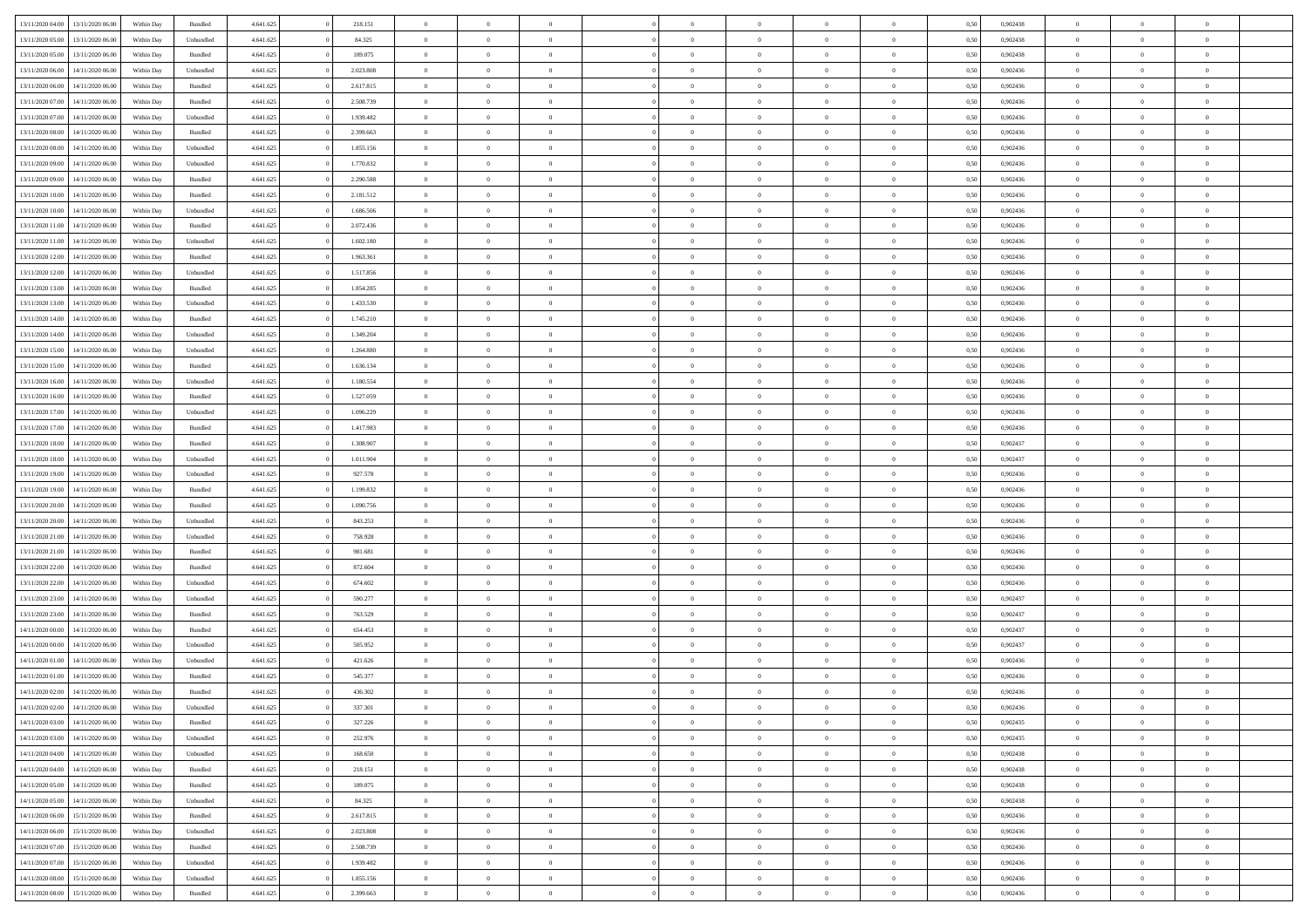| 14/11/2020 09:00 | 15/11/2020 06:00 | Within Dav | Unbundled          | 4.641.625 | 1.770.832 | $\overline{0}$ | $\theta$       | $\Omega$       | $\Omega$       | $\Omega$       | $\overline{0}$ | $\theta$       | 0.50 | 0,902436 | $\theta$       | $\overline{0}$ | $\overline{0}$ |  |
|------------------|------------------|------------|--------------------|-----------|-----------|----------------|----------------|----------------|----------------|----------------|----------------|----------------|------|----------|----------------|----------------|----------------|--|
|                  |                  |            |                    |           |           |                |                |                |                |                |                |                |      |          |                |                |                |  |
| 14/11/2020 09:00 | 15/11/2020 06.00 | Within Day | Bundled            | 4.641.625 | 2.290.588 | $\overline{0}$ | $\theta$       | $\overline{0}$ | $\overline{0}$ | $\bf{0}$       | $\overline{0}$ | $\bf{0}$       | 0,50 | 0,902436 | $\theta$       | $\overline{0}$ | $\overline{0}$ |  |
| 14/11/2020 10:00 | 15/11/2020 06.00 | Within Day | Unbundled          | 4.641.625 | 1.686.506 | $\overline{0}$ | $\bf{0}$       | $\overline{0}$ | $\bf{0}$       | $\bf{0}$       | $\bf{0}$       | $\mathbf{0}$   | 0,50 | 0,902436 | $\overline{0}$ | $\overline{0}$ | $\bf{0}$       |  |
| 14/11/2020 10:00 | 15/11/2020 06:00 | Within Dav | Bundled            | 4.641.625 | 2.181.512 | $\overline{0}$ | $\overline{0}$ | $\overline{0}$ | $\overline{0}$ | $\bf{0}$       | $\overline{0}$ | $\overline{0}$ | 0.50 | 0,902436 | $\theta$       | $\theta$       | $\overline{0}$ |  |
| 14/11/2020 11:00 | 15/11/2020 06.00 | Within Day | Bundled            | 4.641.625 | 2.072.436 | $\overline{0}$ | $\theta$       | $\overline{0}$ | $\overline{0}$ | $\bf{0}$       | $\overline{0}$ | $\bf{0}$       | 0,50 | 0,902436 | $\,$ 0 $\,$    | $\overline{0}$ | $\overline{0}$ |  |
| 14/11/2020 11.00 | 15/11/2020 06.00 | Within Day | Unbundled          | 4.641.625 | 1.602.180 | $\overline{0}$ | $\overline{0}$ | $\overline{0}$ | $\bf{0}$       | $\overline{0}$ | $\overline{0}$ | $\mathbf{0}$   | 0,50 | 0,902436 | $\overline{0}$ | $\overline{0}$ | $\bf{0}$       |  |
| 14/11/2020 12:00 | 15/11/2020 06.00 | Within Dav | Unbundled          | 4.641.625 | 1.517.856 | $\overline{0}$ | $\overline{0}$ | $\overline{0}$ | $\overline{0}$ | $\overline{0}$ | $\overline{0}$ | $\overline{0}$ | 0.50 | 0,902436 | $\theta$       | $\overline{0}$ | $\overline{0}$ |  |
|                  |                  |            |                    |           |           |                |                |                |                |                |                |                |      |          |                |                |                |  |
| 14/11/2020 12:00 | 15/11/2020 06.00 | Within Day | Bundled            | 4.641.625 | 1.963.361 | $\overline{0}$ | $\theta$       | $\overline{0}$ | $\overline{0}$ | $\bf{0}$       | $\overline{0}$ | $\bf{0}$       | 0,50 | 0,902436 | $\theta$       | $\theta$       | $\overline{0}$ |  |
| 14/11/2020 13:00 | 15/11/2020 06.00 | Within Day | Bundled            | 4.641.625 | 1.854.285 | $\overline{0}$ | $\overline{0}$ | $\overline{0}$ | $\bf{0}$       | $\bf{0}$       | $\bf{0}$       | $\bf{0}$       | 0,50 | 0,902436 | $\,0\,$        | $\overline{0}$ | $\overline{0}$ |  |
| 14/11/2020 13:00 | 15/11/2020 06.00 | Within Dav | Unbundled          | 4.641.625 | 1.433.530 | $\overline{0}$ | $\overline{0}$ | $\overline{0}$ | $\overline{0}$ | $\overline{0}$ | $\overline{0}$ | $\overline{0}$ | 0.50 | 0,902436 | $\theta$       | $\overline{0}$ | $\overline{0}$ |  |
| 14/11/2020 14:00 | 15/11/2020 06.00 | Within Day | Bundled            | 4.641.625 | 1.745.210 | $\overline{0}$ | $\theta$       | $\overline{0}$ | $\overline{0}$ | $\bf{0}$       | $\overline{0}$ | $\bf{0}$       | 0,50 | 0,902436 | $\,$ 0 $\,$    | $\overline{0}$ | $\overline{0}$ |  |
| 14/11/2020 14:00 | 15/11/2020 06.00 | Within Day | Unbundled          | 4.641.625 | 1.349.204 | $\overline{0}$ | $\bf{0}$       | $\overline{0}$ | $\bf{0}$       | $\bf{0}$       | $\bf{0}$       | $\mathbf{0}$   | 0,50 | 0,902436 | $\overline{0}$ | $\overline{0}$ | $\bf{0}$       |  |
| 14/11/2020 15.00 | 15/11/2020 06:00 | Within Day | Bundled            | 4.641.625 | 1.636.134 | $\overline{0}$ | $\overline{0}$ | $\overline{0}$ | $\overline{0}$ | $\bf{0}$       | $\overline{0}$ | $\overline{0}$ | 0.50 | 0,902436 | $\theta$       | $\theta$       | $\overline{0}$ |  |
| 14/11/2020 15:00 | 15/11/2020 06.00 | Within Day | Unbundled          | 4.641.625 | 1.264.880 | $\overline{0}$ | $\theta$       | $\overline{0}$ | $\overline{0}$ | $\bf{0}$       | $\overline{0}$ | $\bf{0}$       | 0,50 | 0,902436 | $\theta$       | $\overline{0}$ | $\overline{0}$ |  |
|                  |                  |            |                    |           |           |                |                |                |                |                |                |                |      |          |                |                |                |  |
| 14/11/2020 16:00 | 15/11/2020 06.00 | Within Day | Bundled            | 4.641.625 | 1.527.059 | $\overline{0}$ | $\overline{0}$ | $\overline{0}$ | $\bf{0}$       | $\overline{0}$ | $\overline{0}$ | $\mathbf{0}$   | 0,50 | 0,902436 | $\overline{0}$ | $\overline{0}$ | $\bf{0}$       |  |
| 14/11/2020 16.00 | 15/11/2020 06:00 | Within Dav | Unbundled          | 4.641.625 | 1.180.554 | $\overline{0}$ | $\overline{0}$ | $\overline{0}$ | $\overline{0}$ | $\overline{0}$ | $\overline{0}$ | $\overline{0}$ | 0.50 | 0,902436 | $\theta$       | $\overline{0}$ | $\overline{0}$ |  |
| 14/11/2020 17.00 | 15/11/2020 06.00 | Within Day | Bundled            | 4.641.625 | 1.417.983 | $\overline{0}$ | $\theta$       | $\overline{0}$ | $\overline{0}$ | $\bf{0}$       | $\overline{0}$ | $\bf{0}$       | 0,50 | 0,902436 | $\,$ 0 $\,$    | $\theta$       | $\overline{0}$ |  |
| 14/11/2020 17.00 | 15/11/2020 06.00 | Within Day | Unbundled          | 4.641.625 | 1.096.229 | $\overline{0}$ | $\overline{0}$ | $\overline{0}$ | $\bf{0}$       | $\bf{0}$       | $\bf{0}$       | $\mathbf{0}$   | 0,50 | 0,902436 | $\bf{0}$       | $\overline{0}$ | $\bf{0}$       |  |
| 14/11/2020 18:00 | 15/11/2020 06:00 | Within Day | Bundled            | 4.641.625 | 1.308.907 | $\overline{0}$ | $\overline{0}$ | $\overline{0}$ | $\overline{0}$ | $\overline{0}$ | $\overline{0}$ | $\overline{0}$ | 0.50 | 0,902437 | $\theta$       | $\overline{0}$ | $\overline{0}$ |  |
| 14/11/2020 18.00 | 15/11/2020 06.00 | Within Day | Unbundled          | 4.641.625 | 1.011.904 | $\overline{0}$ | $\theta$       | $\overline{0}$ | $\overline{0}$ | $\bf{0}$       | $\overline{0}$ | $\bf{0}$       | 0,50 | 0,902437 | $\,$ 0 $\,$    | $\overline{0}$ | $\overline{0}$ |  |
| 14/11/2020 19:00 | 15/11/2020 06.00 | Within Day | Unbundled          | 4.641.625 | 927.578   | $\overline{0}$ | $\overline{0}$ | $\overline{0}$ | $\bf{0}$       | $\bf{0}$       | $\bf{0}$       | $\mathbf{0}$   | 0,50 | 0,902436 | $\overline{0}$ | $\overline{0}$ | $\bf{0}$       |  |
| 14/11/2020 19:00 | 15/11/2020 06:00 | Within Day | Bundled            | 4.641.625 | 1.199.832 | $\overline{0}$ | $\overline{0}$ | $\overline{0}$ | $\overline{0}$ | $\overline{0}$ | $\overline{0}$ | $\overline{0}$ | 0.50 | 0,902436 | $\theta$       | $\overline{0}$ | $\overline{0}$ |  |
|                  |                  |            |                    |           |           |                |                |                |                |                |                |                |      |          |                |                |                |  |
| 14/11/2020 20.00 | 15/11/2020 06.00 | Within Day | Bundled            | 4.641.625 | 1.090.756 | $\overline{0}$ | $\theta$       | $\overline{0}$ | $\overline{0}$ | $\bf{0}$       | $\overline{0}$ | $\bf{0}$       | 0,50 | 0,902436 | $\,$ 0 $\,$    | $\overline{0}$ | $\overline{0}$ |  |
| 14/11/2020 20.00 | 15/11/2020 06.00 | Within Day | Unbundled          | 4.641.625 | 843.253   | $\overline{0}$ | $\overline{0}$ | $\overline{0}$ | $\bf{0}$       | $\overline{0}$ | $\overline{0}$ | $\mathbf{0}$   | 0,50 | 0,902436 | $\overline{0}$ | $\overline{0}$ | $\bf{0}$       |  |
| 14/11/2020 21.00 | 15/11/2020 06.00 | Within Dav | Bundled            | 4.641.625 | 981.681   | $\overline{0}$ | $\overline{0}$ | $\overline{0}$ | $\overline{0}$ | $\overline{0}$ | $\overline{0}$ | $\overline{0}$ | 0.50 | 0,902436 | $\theta$       | $\overline{0}$ | $\overline{0}$ |  |
| 14/11/2020 21.00 | 15/11/2020 06.00 | Within Day | Unbundled          | 4.641.625 | 758.928   | $\overline{0}$ | $\theta$       | $\overline{0}$ | $\overline{0}$ | $\bf{0}$       | $\overline{0}$ | $\bf{0}$       | 0,50 | 0,902436 | $\theta$       | $\theta$       | $\overline{0}$ |  |
| 14/11/2020 22:00 | 15/11/2020 06.00 | Within Day | Bundled            | 4.641.625 | 872.604   | $\overline{0}$ | $\overline{0}$ | $\overline{0}$ | $\bf{0}$       | $\bf{0}$       | $\bf{0}$       | $\bf{0}$       | 0,50 | 0,902436 | $\,0\,$        | $\overline{0}$ | $\overline{0}$ |  |
| 14/11/2020 22.00 | 15/11/2020 06:00 | Within Day | Unbundled          | 4.641.625 | 674.602   | $\overline{0}$ | $\overline{0}$ | $\overline{0}$ | $\overline{0}$ | $\overline{0}$ | $\overline{0}$ | $\overline{0}$ | 0.50 | 0,902436 | $\theta$       | $\overline{0}$ | $\overline{0}$ |  |
|                  |                  |            |                    |           |           |                |                |                |                |                |                |                |      |          |                |                |                |  |
| 14/11/2020 23.00 | 15/11/2020 06.00 | Within Day | Bundled            | 4.641.625 | 763.529   | $\overline{0}$ | $\theta$       | $\overline{0}$ | $\overline{0}$ | $\,$ 0         | $\overline{0}$ | $\bf{0}$       | 0,50 | 0,902437 | $\,$ 0 $\,$    | $\overline{0}$ | $\overline{0}$ |  |
| 14/11/2020 23.00 | 15/11/2020 06.00 | Within Day | Unbundled          | 4.641.625 | 590.277   | $\overline{0}$ | $\overline{0}$ | $\overline{0}$ | $\bf{0}$       | $\bf{0}$       | $\bf{0}$       | $\bf{0}$       | 0,50 | 0,902437 | $\overline{0}$ | $\overline{0}$ | $\bf{0}$       |  |
| 15/11/2020 00:00 | 15/11/2020 06.00 | Within Day | Unbundled          | 4.641.625 | 505.952   | $\overline{0}$ | $\Omega$       | $\overline{0}$ | $\Omega$       | $\Omega$       | $\overline{0}$ | $\overline{0}$ | 0,50 | 0.902437 | $\,0\,$        | $\theta$       | $\theta$       |  |
| 15/11/2020 00.00 | 15/11/2020 06.00 | Within Day | Bundled            | 4.641.625 | 654.453   | $\overline{0}$ | $\theta$       | $\overline{0}$ | $\overline{0}$ | $\bf{0}$       | $\overline{0}$ | $\bf{0}$       | 0,50 | 0,902437 | $\,$ 0 $\,$    | $\overline{0}$ | $\overline{0}$ |  |
| 15/11/2020 01:00 | 15/11/2020 06.00 | Within Day | Unbundled          | 4.641.625 | 421.626   | $\overline{0}$ | $\overline{0}$ | $\overline{0}$ | $\bf{0}$       | $\overline{0}$ | $\overline{0}$ | $\mathbf{0}$   | 0,50 | 0,902436 | $\overline{0}$ | $\overline{0}$ | $\bf{0}$       |  |
| 15/11/2020 01:00 | 15/11/2020 06.00 | Within Day | Bundled            | 4.641.625 | 545.377   | $\overline{0}$ | $\Omega$       | $\Omega$       | $\Omega$       | $\overline{0}$ | $\overline{0}$ | $\overline{0}$ | 0.50 | 0.902436 | $\,0\,$        | $\theta$       | $\theta$       |  |
| 15/11/2020 02.00 | 15/11/2020 06.00 | Within Day | Bundled            | 4.641.625 | 436.302   | $\overline{0}$ | $\theta$       | $\overline{0}$ | $\overline{0}$ | $\bf{0}$       | $\overline{0}$ | $\bf{0}$       | 0,50 | 0,902436 | $\,$ 0 $\,$    | $\overline{0}$ | $\overline{0}$ |  |
| 15/11/2020 02.00 | 15/11/2020 06.00 | Within Day | Unbundled          | 4.641.625 | 337.301   | $\overline{0}$ | $\overline{0}$ | $\overline{0}$ | $\bf{0}$       | $\bf{0}$       | $\bf{0}$       | $\mathbf{0}$   | 0,50 | 0,902436 | $\bf{0}$       | $\overline{0}$ | $\bf{0}$       |  |
|                  |                  |            |                    |           |           |                | $\Omega$       |                |                |                |                |                |      |          |                |                | $\theta$       |  |
| 15/11/2020 03:00 | 15/11/2020 06:00 | Within Day | Unbundled          | 4.641.625 | 252.976   | $\overline{0}$ |                | $\overline{0}$ | $\Omega$       | $\overline{0}$ | $\overline{0}$ | $\overline{0}$ | 0.50 | 0.902435 | $\,$ 0 $\,$    | $\theta$       |                |  |
| 15/11/2020 03:00 | 15/11/2020 06.00 | Within Day | Bundled            | 4.641.625 | 327.226   | $\overline{0}$ | $\,$ 0         | $\overline{0}$ | $\overline{0}$ | $\,$ 0         | $\overline{0}$ | $\bf{0}$       | 0,50 | 0,902435 | $\,$ 0 $\,$    | $\overline{0}$ | $\overline{0}$ |  |
| 15/11/2020 04:00 | 15/11/2020 06.00 | Within Day | Unbundled          | 4.641.625 | 168.650   | $\overline{0}$ | $\overline{0}$ | $\overline{0}$ | $\bf{0}$       | $\bf{0}$       | $\bf{0}$       | $\mathbf{0}$   | 0,50 | 0,902438 | $\bf{0}$       | $\overline{0}$ | $\bf{0}$       |  |
| 15/11/2020 04:00 | 15/11/2020 06.00 | Within Day | Bundled            | 4.641.625 | 218.151   | $\overline{0}$ | $\Omega$       | $\overline{0}$ | $\Omega$       | $\overline{0}$ | $\overline{0}$ | $\overline{0}$ | 0,50 | 0,902438 | $\,0\,$        | $\theta$       | $\theta$       |  |
| 15/11/2020 05:00 | 15/11/2020 06.00 | Within Day | Bundled            | 4.641.625 | 109.075   | $\overline{0}$ | $\overline{0}$ | $\overline{0}$ | $\overline{0}$ | $\,$ 0         | $\overline{0}$ | $\bf{0}$       | 0,50 | 0,902438 | $\,$ 0 $\,$    | $\overline{0}$ | $\overline{0}$ |  |
| 15/11/2020 05:00 | 15/11/2020 06.00 | Within Day | Unbundled          | 4.641.625 | 84.325    | $\overline{0}$ | $\overline{0}$ | $\overline{0}$ | $\bf{0}$       | $\bf{0}$       | $\overline{0}$ | $\mathbf{0}$   | 0,50 | 0,902438 | $\bf{0}$       | $\overline{0}$ | $\bf{0}$       |  |
| 15/11/2020 06.00 | 16/11/2020 06.00 | Within Day | Bundled            | 4.641.625 | 2.617.815 | $\overline{0}$ | $\Omega$       | $\Omega$       | $\Omega$       | $\Omega$       | $\overline{0}$ | $\overline{0}$ | 0.50 | 0.902436 | $\theta$       | $\theta$       | $\theta$       |  |
| 15/11/2020 06.00 | 16/11/2020 06.00 | Within Day | Unbundled          | 4.641.625 | 2.023.808 | $\overline{0}$ | $\overline{0}$ | $\overline{0}$ | $\bf{0}$       | $\,$ 0         | $\bf{0}$       | $\bf{0}$       | 0,50 | 0,902436 | $\,0\,$        | $\,0\,$        | $\overline{0}$ |  |
| 15/11/2020 07:00 | 16/11/2020 06.00 | Within Day | Unbundled          | 4.641.625 | 1.939.482 | $\bf{0}$       | $\bf{0}$       |                |                | $\bf{0}$       |                |                | 0,50 | 0,902436 | $\bf{0}$       | $\overline{0}$ |                |  |
|                  |                  |            |                    |           |           |                |                |                |                |                |                |                |      |          |                |                | $\theta$       |  |
| 15/11/2020 07.00 | 16/11/2020 06:00 | Within Day | Bundled            | 4.641.625 | 2.508.739 | $\overline{0}$ | $\overline{0}$ | $\overline{0}$ | $\Omega$       | $\theta$       | $\overline{0}$ | $\overline{0}$ | 0,50 | 0.902436 | $\theta$       | $\theta$       |                |  |
| 15/11/2020 08:00 | 16/11/2020 06.00 | Within Day | Bundled            | 4.641.625 | 2.399.663 | $\overline{0}$ | $\,$ 0         | $\overline{0}$ | $\bf{0}$       | $\,$ 0 $\,$    | $\overline{0}$ | $\mathbf{0}$   | 0,50 | 0,902436 | $\,$ 0 $\,$    | $\,$ 0 $\,$    | $\,$ 0         |  |
| 15/11/2020 08:00 | 16/11/2020 06.00 | Within Day | Unbundled          | 4.641.625 | 1.855.156 | $\overline{0}$ | $\overline{0}$ | $\overline{0}$ | $\overline{0}$ | $\overline{0}$ | $\overline{0}$ | $\mathbf{0}$   | 0,50 | 0,902436 | $\overline{0}$ | $\bf{0}$       | $\bf{0}$       |  |
| 15/11/2020 11:00 | 16/11/2020 06.00 | Within Day | $\mathbf B$ undled | 4.641.625 | 2.072.436 | $\overline{0}$ | $\overline{0}$ | $\overline{0}$ | $\Omega$       | $\overline{0}$ | $\overline{0}$ | $\bf{0}$       | 0,50 | 0,902436 | $\overline{0}$ | $\theta$       | $\overline{0}$ |  |
| 15/11/2020 11:00 | 16/11/2020 06.00 | Within Day | Unbundled          | 4.641.625 | 1.602.180 | $\overline{0}$ | $\,$ 0         | $\overline{0}$ | $\overline{0}$ | $\,$ 0 $\,$    | $\overline{0}$ | $\mathbf{0}$   | 0,50 | 0,902436 | $\,$ 0 $\,$    | $\overline{0}$ | $\overline{0}$ |  |
| 15/11/2020 12:00 | 16/11/2020 06.00 | Within Day | Bundled            | 4.641.625 | 1.963.361 | $\overline{0}$ | $\overline{0}$ | $\overline{0}$ | $\overline{0}$ | $\overline{0}$ | $\overline{0}$ | $\mathbf{0}$   | 0,50 | 0,902436 | $\overline{0}$ | $\bf{0}$       | $\bf{0}$       |  |
| 15/11/2020 12:00 | 16/11/2020 06.00 | Within Day | Unbundled          | 4.641.625 | 1.517.856 | $\overline{0}$ | $\overline{0}$ | $\overline{0}$ | $\Omega$       | $\overline{0}$ | $\overline{0}$ | $\bf{0}$       | 0.50 | 0,902436 | $\overline{0}$ | $\theta$       | $\overline{0}$ |  |
| 15/11/2020 13:00 | 16/11/2020 06.00 | Within Day | Unbundled          | 4.641.625 | 1.433.530 | $\overline{0}$ | $\,$ 0         | $\overline{0}$ | $\bf{0}$       | $\bf{0}$       | $\bf{0}$       | $\bf{0}$       | 0,50 | 0,902436 | $\,$ 0 $\,$    | $\overline{0}$ | $\overline{0}$ |  |
|                  |                  |            |                    |           |           |                |                |                |                |                |                |                |      |          |                |                |                |  |
| 15/11/2020 13:00 | 16/11/2020 06.00 | Within Day | Bundled            | 4.641.625 | 1.854.285 | $\overline{0}$ | $\bf{0}$       | $\overline{0}$ | $\overline{0}$ | $\overline{0}$ | $\bf{0}$       | $\mathbf{0}$   | 0,50 | 0,902436 | $\overline{0}$ | $\overline{0}$ | $\bf{0}$       |  |
| 15/11/2020 14:00 | 16/11/2020 06.00 | Within Day | Unbundled          | 4.641.625 | 1.349.204 | $\overline{0}$ | $\overline{0}$ | $\overline{0}$ | $\Omega$       | $\overline{0}$ | $\overline{0}$ | $\bf{0}$       | 0.50 | 0.902436 | $\overline{0}$ | $\theta$       | $\overline{0}$ |  |
| 15/11/2020 14:00 | 16/11/2020 06.00 | Within Day | Bundled            | 4.641.625 | 1.745.210 | $\overline{0}$ | $\bf{0}$       | $\overline{0}$ | $\overline{0}$ | $\bf{0}$       | $\bf{0}$       | $\mathbf{0}$   | 0,50 | 0,902436 | $\,$ 0 $\,$    | $\,$ 0 $\,$    | $\bf{0}$       |  |
| 15/11/2020 15:00 | 16/11/2020 06.00 | Within Day | Bundled            | 4.641.625 | 1.636.134 | $\overline{0}$ | $\overline{0}$ | $\overline{0}$ | $\overline{0}$ | $\bf{0}$       | $\bf{0}$       | $\mathbf{0}$   | 0,50 | 0,902436 | $\overline{0}$ | $\bf{0}$       | $\bf{0}$       |  |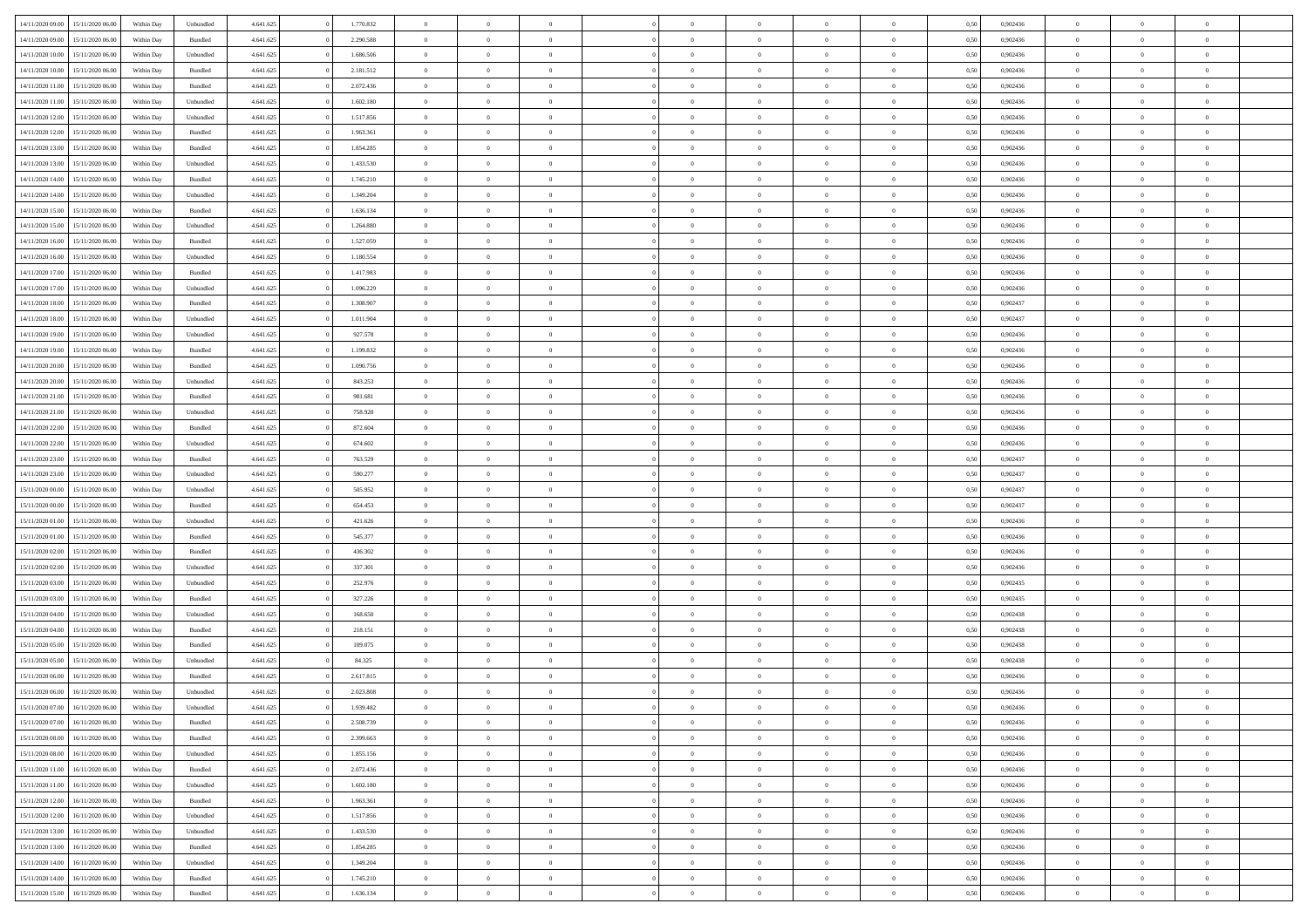| 15/11/2020 15:00 | 16/11/2020 06:00 | Within Dav | Unbundled | 4.641.625 | 1.264.880 | $\overline{0}$ | $\theta$       | $\Omega$       | $\Omega$       | $\Omega$       | $\overline{0}$ | $\theta$       | 0,50 | 0,902436 | $\theta$       | $\overline{0}$ | $\overline{0}$ |  |
|------------------|------------------|------------|-----------|-----------|-----------|----------------|----------------|----------------|----------------|----------------|----------------|----------------|------|----------|----------------|----------------|----------------|--|
|                  |                  |            |           |           |           |                |                |                |                |                |                |                |      |          |                |                |                |  |
| 15/11/2020 16:00 | 16/11/2020 06.00 | Within Day | Bundled   | 4.641.625 | 1.527.059 | $\overline{0}$ | $\overline{0}$ | $\overline{0}$ | $\overline{0}$ | $\bf{0}$       | $\overline{0}$ | $\,$ 0 $\,$    | 0,50 | 0,902436 | $\theta$       | $\overline{0}$ | $\overline{0}$ |  |
| 15/11/2020 16:00 | 16/11/2020 06.00 | Within Day | Unbundled | 4.641.625 | 1.180.554 | $\overline{0}$ | $\bf{0}$       | $\overline{0}$ | $\bf{0}$       | $\bf{0}$       | $\bf{0}$       | $\mathbf{0}$   | 0,50 | 0,902436 | $\overline{0}$ | $\overline{0}$ | $\overline{0}$ |  |
| 15/11/2020 17:00 | 16/11/2020 06:00 | Within Dav | Bundled   | 4.641.625 | 1.417.983 | $\overline{0}$ | $\overline{0}$ | $\overline{0}$ | $\overline{0}$ | $\bf{0}$       | $\overline{0}$ | $\overline{0}$ | 0.50 | 0,902436 | $\theta$       | $\theta$       | $\overline{0}$ |  |
| 15/11/2020 17:00 | 16/11/2020 06.00 | Within Day | Unbundled | 4.641.625 | 1.096.229 | $\overline{0}$ | $\theta$       | $\overline{0}$ | $\overline{0}$ | $\bf{0}$       | $\overline{0}$ | $\bf{0}$       | 0,50 | 0,902436 | $\,$ 0 $\,$    | $\overline{0}$ | $\overline{0}$ |  |
|                  |                  |            |           |           |           |                |                |                |                |                |                |                |      |          |                |                |                |  |
| 15/11/2020 18:00 | 16/11/2020 06.00 | Within Day | Bundled   | 4.641.625 | 1.308.907 | $\overline{0}$ | $\overline{0}$ | $\overline{0}$ | $\bf{0}$       | $\overline{0}$ | $\overline{0}$ | $\mathbf{0}$   | 0,50 | 0,902437 | $\overline{0}$ | $\overline{0}$ | $\bf{0}$       |  |
| 15/11/2020 18:00 | 16/11/2020 06:00 | Within Dav | Unbundled | 4.641.625 | 1.011.904 | $\overline{0}$ | $\overline{0}$ | $\overline{0}$ | $\overline{0}$ | $\overline{0}$ | $\overline{0}$ | $\overline{0}$ | 0.50 | 0,902437 | $\theta$       | $\overline{0}$ | $\overline{0}$ |  |
| 15/11/2020 19:00 | 16/11/2020 06.00 | Within Day | Bundled   | 4.641.625 | 1.199.832 | $\overline{0}$ | $\theta$       | $\overline{0}$ | $\overline{0}$ | $\bf{0}$       | $\overline{0}$ | $\bf{0}$       | 0,50 | 0,902436 | $\theta$       | $\theta$       | $\overline{0}$ |  |
| 15/11/2020 19:00 | 16/11/2020 06.00 | Within Day | Unbundled | 4.641.625 | 927.578   | $\overline{0}$ | $\overline{0}$ | $\overline{0}$ | $\bf{0}$       | $\bf{0}$       | $\bf{0}$       | $\mathbf{0}$   | 0,50 | 0,902436 | $\,0\,$        | $\overline{0}$ | $\overline{0}$ |  |
| 15/11/2020 20.00 | 16/11/2020 06.00 | Within Dav | Bundled   | 4.641.625 | 1.090.756 | $\overline{0}$ | $\overline{0}$ | $\overline{0}$ | $\overline{0}$ | $\overline{0}$ | $\overline{0}$ | $\overline{0}$ | 0.50 | 0,902436 | $\theta$       | $\overline{0}$ | $\overline{0}$ |  |
| 15/11/2020 20.00 | 16/11/2020 06.00 | Within Day | Unbundled | 4.641.625 | 843.253   | $\overline{0}$ | $\theta$       | $\overline{0}$ | $\overline{0}$ | $\bf{0}$       | $\overline{0}$ | $\bf{0}$       | 0,50 | 0,902436 | $\,$ 0 $\,$    | $\overline{0}$ | $\overline{0}$ |  |
|                  |                  |            |           |           |           |                |                |                |                |                |                |                |      |          |                |                |                |  |
| 15/11/2020 21.00 | 16/11/2020 06.00 | Within Day | Bundled   | 4.641.625 | 981.681   | $\overline{0}$ | $\bf{0}$       | $\overline{0}$ | $\bf{0}$       | $\bf{0}$       | $\bf{0}$       | $\mathbf{0}$   | 0,50 | 0,902436 | $\overline{0}$ | $\overline{0}$ | $\bf{0}$       |  |
| 15/11/2020 21.00 | 16/11/2020 06:00 | Within Day | Unbundled | 4.641.625 | 758.928   | $\overline{0}$ | $\overline{0}$ | $\overline{0}$ | $\overline{0}$ | $\bf{0}$       | $\overline{0}$ | $\overline{0}$ | 0.50 | 0,902436 | $\theta$       | $\theta$       | $\overline{0}$ |  |
| 15/11/2020 22.00 | 16/11/2020 06.00 | Within Day | Unbundled | 4.641.625 | 674.602   | $\overline{0}$ | $\theta$       | $\overline{0}$ | $\overline{0}$ | $\bf{0}$       | $\overline{0}$ | $\bf{0}$       | 0,50 | 0,902436 | $\theta$       | $\overline{0}$ | $\overline{0}$ |  |
| 15/11/2020 22.00 | 16/11/2020 06.00 | Within Day | Bundled   | 4.641.625 | 872.604   | $\overline{0}$ | $\overline{0}$ | $\overline{0}$ | $\bf{0}$       | $\overline{0}$ | $\overline{0}$ | $\mathbf{0}$   | 0,50 | 0,902436 | $\overline{0}$ | $\overline{0}$ | $\bf{0}$       |  |
| 15/11/2020 23.00 | 16/11/2020 06:00 | Within Dav | Bundled   | 4.641.625 | 763.529   | $\overline{0}$ | $\overline{0}$ | $\overline{0}$ | $\overline{0}$ | $\overline{0}$ | $\overline{0}$ | $\overline{0}$ | 0.50 | 0,902437 | $\theta$       | $\overline{0}$ | $\overline{0}$ |  |
| 15/11/2020 23.00 | 16/11/2020 06.00 | Within Day | Unbundled | 4.641.625 | 590.277   | $\overline{0}$ | $\theta$       | $\overline{0}$ | $\overline{0}$ | $\bf{0}$       | $\overline{0}$ | $\bf{0}$       | 0,50 | 0,902437 | $\,$ 0 $\,$    | $\overline{0}$ | $\overline{0}$ |  |
| 16/11/2020 00:00 | 16/11/2020 06.00 | Within Day | Bundled   | 4.641.625 | 654.453   | $\overline{0}$ | $\overline{0}$ | $\overline{0}$ | $\bf{0}$       | $\bf{0}$       | $\bf{0}$       | $\mathbf{0}$   | 0,50 | 0,902437 | $\bf{0}$       | $\overline{0}$ | $\overline{0}$ |  |
| 16/11/2020 00:00 | 16/11/2020 06:00 | Within Day | Unbundled | 4.641.625 | 505.952   | $\overline{0}$ | $\overline{0}$ | $\overline{0}$ | $\overline{0}$ | $\overline{0}$ | $\overline{0}$ | $\overline{0}$ | 0.50 | 0,902437 | $\theta$       | $\overline{0}$ | $\overline{0}$ |  |
|                  |                  |            |           |           |           |                |                |                |                |                |                |                |      |          |                |                |                |  |
| 16/11/2020 01:00 | 16/11/2020 06.00 | Within Day | Unbundled | 4.641.625 | 421.626   | $\overline{0}$ | $\theta$       | $\overline{0}$ | $\overline{0}$ | $\bf{0}$       | $\overline{0}$ | $\bf{0}$       | 0,50 | 0,902436 | $\,$ 0 $\,$    | $\overline{0}$ | $\overline{0}$ |  |
| 16/11/2020 01:00 | 16/11/2020 06.00 | Within Day | Bundled   | 4.641.625 | 545.377   | $\overline{0}$ | $\overline{0}$ | $\overline{0}$ | $\bf{0}$       | $\bf{0}$       | $\bf{0}$       | $\mathbf{0}$   | 0,50 | 0,902436 | $\overline{0}$ | $\overline{0}$ | $\bf{0}$       |  |
| 16/11/2020 02.00 | 16/11/2020 06:00 | Within Day | Bundled   | 4.641.625 | 436.302   | $\overline{0}$ | $\overline{0}$ | $\overline{0}$ | $\overline{0}$ | $\overline{0}$ | $\overline{0}$ | $\overline{0}$ | 0.50 | 0,902436 | $\theta$       | $\overline{0}$ | $\overline{0}$ |  |
| 16/11/2020 02.00 | 16/11/2020 06.00 | Within Day | Unbundled | 4.641.625 | 337.301   | $\overline{0}$ | $\theta$       | $\overline{0}$ | $\overline{0}$ | $\bf{0}$       | $\overline{0}$ | $\,$ 0 $\,$    | 0,50 | 0,902436 | $\,$ 0 $\,$    | $\overline{0}$ | $\overline{0}$ |  |
| 16/11/2020 03.00 | 16/11/2020 06.00 | Within Day | Unbundled | 4.641.625 | 252.976   | $\overline{0}$ | $\overline{0}$ | $\overline{0}$ | $\bf{0}$       | $\overline{0}$ | $\overline{0}$ | $\mathbf{0}$   | 0,50 | 0,902435 | $\overline{0}$ | $\overline{0}$ | $\bf{0}$       |  |
| 16/11/2020 03:00 | 16/11/2020 06:00 | Within Dav | Bundled   | 4.641.625 | 327.226   | $\overline{0}$ | $\overline{0}$ | $\overline{0}$ | $\overline{0}$ | $\overline{0}$ | $\overline{0}$ | $\overline{0}$ | 0.50 | 0,902435 | $\theta$       | $\overline{0}$ | $\overline{0}$ |  |
| 16/11/2020 04:00 | 16/11/2020 06.00 | Within Day | Bundled   | 4.641.625 | 218.151   | $\overline{0}$ | $\theta$       | $\overline{0}$ | $\overline{0}$ | $\bf{0}$       | $\overline{0}$ | $\bf{0}$       | 0,50 | 0,902438 | $\,$ 0 $\,$    | $\theta$       | $\overline{0}$ |  |
|                  |                  |            |           |           |           |                |                |                |                |                |                |                |      |          |                |                |                |  |
| 16/11/2020 04:00 | 16/11/2020 06.00 | Within Day | Unbundled | 4.641.625 | 168.650   | $\overline{0}$ | $\overline{0}$ | $\overline{0}$ | $\bf{0}$       | $\bf{0}$       | $\bf{0}$       | $\mathbf{0}$   | 0,50 | 0,902438 | $\,0\,$        | $\overline{0}$ | $\overline{0}$ |  |
| 16/11/2020 05:00 | 16/11/2020 06:00 | Within Day | Unbundled | 4.641.625 | 84.325    | $\overline{0}$ | $\overline{0}$ | $\overline{0}$ | $\overline{0}$ | $\overline{0}$ | $\overline{0}$ | $\overline{0}$ | 0.50 | 0,902438 | $\theta$       | $\overline{0}$ | $\overline{0}$ |  |
| 16/11/2020 05:00 | 16/11/2020 06.00 | Within Day | Bundled   | 4.641.625 | 109.075   | $\overline{0}$ | $\theta$       | $\overline{0}$ | $\overline{0}$ | $\,$ 0         | $\overline{0}$ | $\bf{0}$       | 0,50 | 0,902438 | $\,$ 0 $\,$    | $\overline{0}$ | $\overline{0}$ |  |
| 16/11/2020 06.00 | 17/11/2020 06.00 | Within Day | Bundled   | 4.641.625 | 2.617.815 | $\overline{0}$ | $\overline{0}$ | $\overline{0}$ | $\bf{0}$       | $\bf{0}$       | $\bf{0}$       | $\mathbf{0}$   | 0,50 | 0,902436 | $\overline{0}$ | $\overline{0}$ | $\bf{0}$       |  |
| 16/11/2020 06.00 | 17/11/2020 06.00 | Within Day | Unbundled | 4.641.625 | 2.023.808 | $\overline{0}$ | $\Omega$       | $\overline{0}$ | $\Omega$       | $\Omega$       | $\overline{0}$ | $\overline{0}$ | 0,50 | 0.902436 | $\,0\,$        | $\theta$       | $\theta$       |  |
| 16/11/2020 07.00 | 17/11/2020 06.00 | Within Day | Unbundled | 4.641.625 | 1.939.482 | $\overline{0}$ | $\theta$       | $\overline{0}$ | $\overline{0}$ | $\bf{0}$       | $\overline{0}$ | $\bf{0}$       | 0,50 | 0,902436 | $\,$ 0 $\,$    | $\overline{0}$ | $\overline{0}$ |  |
| 16/11/2020 07.00 | 17/11/2020 06.00 | Within Day | Bundled   | 4.641.625 | 2.508.739 | $\overline{0}$ | $\overline{0}$ | $\overline{0}$ | $\bf{0}$       | $\overline{0}$ | $\overline{0}$ | $\mathbf{0}$   | 0,50 | 0,902436 | $\overline{0}$ | $\overline{0}$ | $\bf{0}$       |  |
|                  |                  |            |           |           |           |                |                |                |                |                |                |                |      |          |                |                |                |  |
| 16/11/2020 08:00 | 17/11/2020 06.00 | Within Day | Bundled   | 4.641.625 | 2.399.663 | $\overline{0}$ | $\Omega$       | $\overline{0}$ | $\Omega$       | $\overline{0}$ | $\overline{0}$ | $\overline{0}$ | 0.50 | 0.902436 | $\,0\,$        | $\theta$       | $\theta$       |  |
| 16/11/2020 08:00 | 17/11/2020 06.00 | Within Day | Unbundled | 4.641.625 | 1.855.156 | $\overline{0}$ | $\theta$       | $\overline{0}$ | $\overline{0}$ | $\,$ 0         | $\overline{0}$ | $\bf{0}$       | 0,50 | 0,902436 | $\,$ 0 $\,$    | $\overline{0}$ | $\overline{0}$ |  |
| 16/11/2020 09:00 | 17/11/2020 06.00 | Within Day | Bundled   | 4.641.625 | 2.290.588 | $\overline{0}$ | $\overline{0}$ | $\overline{0}$ | $\bf{0}$       | $\bf{0}$       | $\bf{0}$       | $\mathbf{0}$   | 0,50 | 0,902436 | $\bf{0}$       | $\overline{0}$ | $\bf{0}$       |  |
| 16/11/2020 09:00 | 17/11/2020 06:00 | Within Day | Unbundled | 4.641.625 | 1.770.832 | $\overline{0}$ | $\Omega$       | $\overline{0}$ | $\Omega$       | $\overline{0}$ | $\overline{0}$ | $\overline{0}$ | 0.50 | 0.902436 | $\,$ 0 $\,$    | $\theta$       | $\theta$       |  |
| 16/11/2020 10:00 | 17/11/2020 06.00 | Within Day | Unbundled | 4.641.625 | 1.686.506 | $\overline{0}$ | $\,$ 0         | $\overline{0}$ | $\overline{0}$ | $\,$ 0         | $\overline{0}$ | $\bf{0}$       | 0,50 | 0,902436 | $\,$ 0 $\,$    | $\overline{0}$ | $\overline{0}$ |  |
| 16/11/2020 10:00 | 17/11/2020 06.00 | Within Day | Bundled   | 4.641.625 | 2.181.512 | $\overline{0}$ | $\bf{0}$       | $\overline{0}$ | $\bf{0}$       | $\bf{0}$       | $\bf{0}$       | $\mathbf{0}$   | 0,50 | 0,902436 | $\overline{0}$ | $\overline{0}$ | $\bf{0}$       |  |
|                  |                  |            |           |           |           |                |                |                |                |                |                |                |      |          |                |                | $\theta$       |  |
| 16/11/2020 11:00 | 17/11/2020 06.00 | Within Day | Unbundled | 4.641.625 | 1.602.180 | $\overline{0}$ | $\Omega$       | $\overline{0}$ | $\Omega$       | $\overline{0}$ | $\overline{0}$ | $\overline{0}$ | 0,50 | 0,902436 | $\,0\,$        | $\theta$       |                |  |
| 16/11/2020 11:00 | 17/11/2020 06.00 | Within Day | Bundled   | 4.641.625 | 2.072.436 | $\overline{0}$ | $\overline{0}$ | $\overline{0}$ | $\overline{0}$ | $\,$ 0         | $\overline{0}$ | $\bf{0}$       | 0,50 | 0,902436 | $\,$ 0 $\,$    | $\overline{0}$ | $\overline{0}$ |  |
| 16/11/2020 12.00 | 17/11/2020 06.00 | Within Day | Bundled   | 4.641.625 | 1.963.361 | $\overline{0}$ | $\overline{0}$ | $\overline{0}$ | $\bf{0}$       | $\bf{0}$       | $\overline{0}$ | $\mathbf{0}$   | 0,50 | 0,902436 | $\overline{0}$ | $\overline{0}$ | $\bf{0}$       |  |
| 16/11/2020 12:00 | 17/11/2020 06.00 | Within Day | Unbundled | 4.641.625 | 1.517.856 | $\overline{0}$ | $\Omega$       | $\Omega$       | $\Omega$       | $\Omega$       | $\overline{0}$ | $\overline{0}$ | 0.50 | 0.902436 | $\theta$       | $\theta$       | $\theta$       |  |
| 16/11/2020 13:00 | 17/11/2020 06.00 | Within Day | Bundled   | 4.641.625 | 1.854.285 | $\overline{0}$ | $\overline{0}$ | $\overline{0}$ | $\bf{0}$       | $\,$ 0         | $\bf{0}$       | $\bf{0}$       | 0,50 | 0,902436 | $\,0\,$        | $\,$ 0 $\,$    | $\overline{0}$ |  |
| 16/11/2020 13:00 | 17/11/2020 06.00 | Within Day | Unbundled | 4.641.625 | 1.433.530 | $\bf{0}$       | $\bf{0}$       |                |                | $\bf{0}$       |                |                | 0,50 | 0,902436 | $\bf{0}$       | $\overline{0}$ |                |  |
| 16/11/2020 14:00 | 17/11/2020 06.00 | Within Day | Unbundled | 4.641.625 | 1.349.204 | $\overline{0}$ | $\overline{0}$ | $\overline{0}$ | $\Omega$       | $\theta$       | $\overline{0}$ | $\overline{0}$ | 0,50 | 0.902436 | $\theta$       | $\theta$       | $\theta$       |  |
| 16/11/2020 14:00 | 17/11/2020 06.00 | Within Day | Bundled   | 4.641.625 | 1.745.210 | $\overline{0}$ | $\,$ 0         | $\overline{0}$ | $\bf{0}$       | $\,$ 0 $\,$    | $\overline{0}$ | $\mathbf{0}$   | 0,50 | 0,902436 | $\,$ 0 $\,$    | $\,$ 0 $\,$    | $\,$ 0         |  |
| 16/11/2020 15.00 | 17/11/2020 06.00 | Within Day | Bundled   | 4.641.625 | 1.636.134 | $\overline{0}$ | $\overline{0}$ | $\overline{0}$ | $\overline{0}$ | $\overline{0}$ | $\overline{0}$ | $\mathbf{0}$   | 0,50 | 0,902436 | $\overline{0}$ | $\bf{0}$       | $\bf{0}$       |  |
|                  |                  |            |           |           |           |                |                |                |                |                |                |                |      |          |                |                |                |  |
| 16/11/2020 15:00 | 17/11/2020 06.00 | Within Day | Unbundled | 4.641.625 | 1.264.880 | $\overline{0}$ | $\overline{0}$ | $\overline{0}$ | $\Omega$       | $\overline{0}$ | $\overline{0}$ | $\bf{0}$       | 0,50 | 0,902436 | $\overline{0}$ | $\theta$       | $\overline{0}$ |  |
| 16/11/2020 16:00 | 17/11/2020 06.00 | Within Day | Unbundled | 4.641.625 | 1.180.554 | $\overline{0}$ | $\,$ 0         | $\overline{0}$ | $\overline{0}$ | $\,$ 0 $\,$    | $\overline{0}$ | $\mathbf{0}$   | 0,50 | 0,902436 | $\,$ 0 $\,$    | $\overline{0}$ | $\overline{0}$ |  |
| 16/11/2020 16.00 | 17/11/2020 06.00 | Within Day | Bundled   | 4.641.625 | 1.527.059 | $\overline{0}$ | $\overline{0}$ | $\overline{0}$ | $\overline{0}$ | $\overline{0}$ | $\overline{0}$ | $\mathbf{0}$   | 0,50 | 0,902436 | $\overline{0}$ | $\bf{0}$       | $\bf{0}$       |  |
| 16/11/2020 17.00 | 17/11/2020 06.00 | Within Day | Unbundled | 4.641.625 | 1.096.229 | $\overline{0}$ | $\overline{0}$ | $\overline{0}$ | $\Omega$       | $\overline{0}$ | $\overline{0}$ | $\bf{0}$       | 0.50 | 0,902436 | $\overline{0}$ | $\theta$       | $\overline{0}$ |  |
| 16/11/2020 17.00 | 17/11/2020 06.00 | Within Day | Bundled   | 4.641.625 | 1.417.983 | $\overline{0}$ | $\,$ 0         | $\overline{0}$ | $\bf{0}$       | $\bf{0}$       | $\bf{0}$       | $\bf{0}$       | 0,50 | 0,902436 | $\,$ 0 $\,$    | $\overline{0}$ | $\overline{0}$ |  |
| 16/11/2020 18:00 | 17/11/2020 06.00 | Within Day | Unbundled | 4.641.625 | 1.011.904 | $\overline{0}$ | $\bf{0}$       | $\overline{0}$ | $\overline{0}$ | $\overline{0}$ | $\bf{0}$       | $\mathbf{0}$   | 0,50 | 0,902437 | $\overline{0}$ | $\overline{0}$ | $\bf{0}$       |  |
| 16/11/2020 18:00 | 17/11/2020 06.00 | Within Day | Bundled   | 4.641.625 | 1.308.907 | $\overline{0}$ | $\overline{0}$ | $\overline{0}$ | $\Omega$       | $\overline{0}$ | $\overline{0}$ | $\bf{0}$       | 0.50 | 0.902437 | $\overline{0}$ | $\theta$       | $\overline{0}$ |  |
| 16/11/2020 19:00 | 17/11/2020 06.00 | Within Day | Bundled   | 4.641.625 | 1.199.832 | $\overline{0}$ | $\bf{0}$       | $\overline{0}$ | $\overline{0}$ | $\bf{0}$       | $\bf{0}$       | $\mathbf{0}$   | 0,50 | 0,902436 | $\,$ 0 $\,$    | $\,$ 0 $\,$    | $\bf{0}$       |  |
|                  |                  |            |           |           |           |                |                |                |                |                |                |                |      |          |                |                |                |  |
| 16/11/2020 19:00 | 17/11/2020 06.00 | Within Day | Unbundled | 4.641.625 | 927.578   | $\overline{0}$ | $\overline{0}$ | $\overline{0}$ | $\overline{0}$ | $\bf{0}$       | $\bf{0}$       | $\mathbf{0}$   | 0,50 | 0,902436 | $\overline{0}$ | $\bf{0}$       | $\bf{0}$       |  |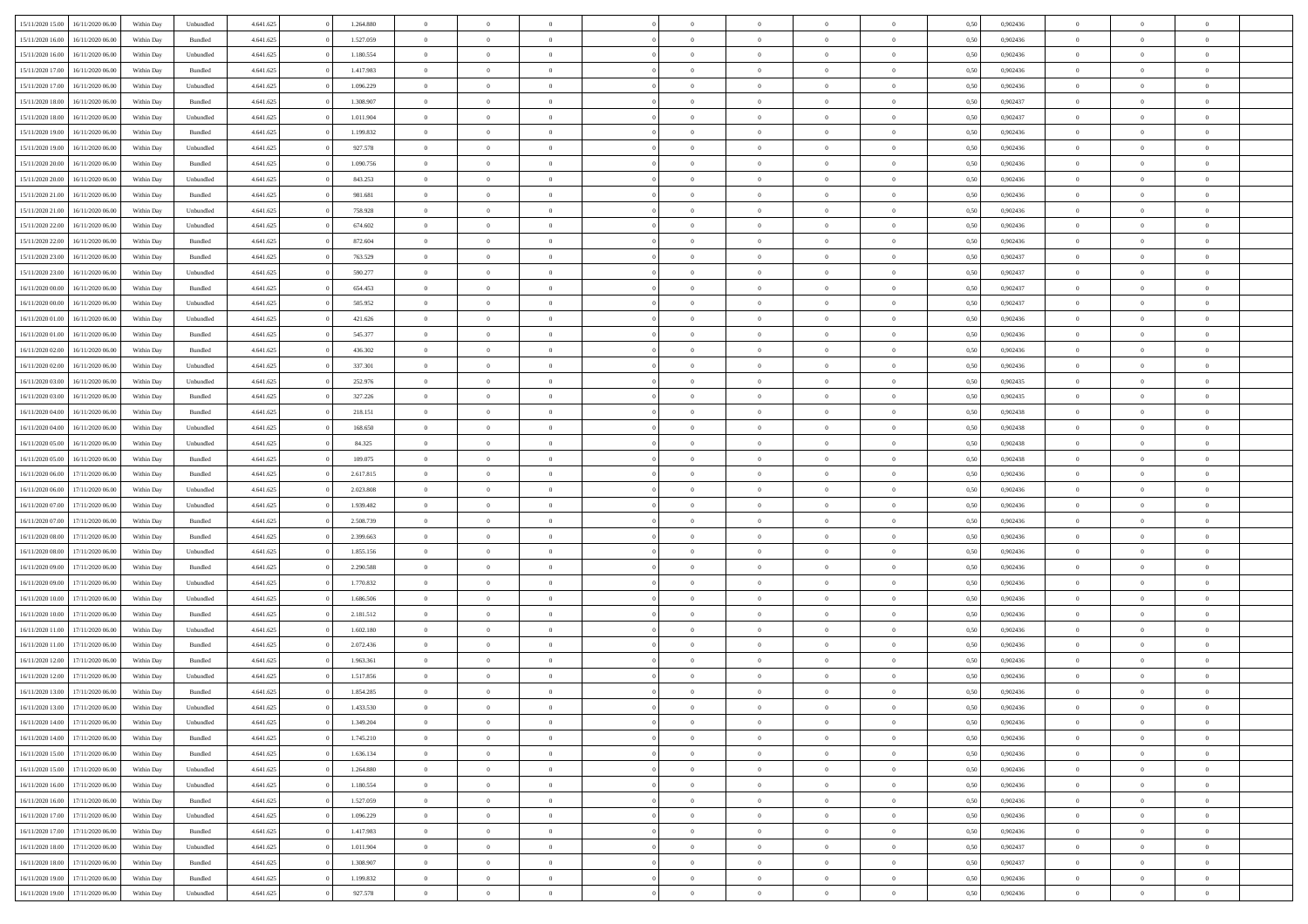| 16/11/2020 20.00 | 17/11/2020 06:00 | Within Dav | Unbundled | 4.641.625 | 843.253   | $\overline{0}$ | $\theta$       | $\Omega$       | $\Omega$       | $\Omega$       | $\overline{0}$ | $\theta$       | 0.50 | 0,902436 | $\theta$       | $\overline{0}$ | $\overline{0}$ |  |
|------------------|------------------|------------|-----------|-----------|-----------|----------------|----------------|----------------|----------------|----------------|----------------|----------------|------|----------|----------------|----------------|----------------|--|
| 16/11/2020 20.00 | 17/11/2020 06.00 | Within Day | Bundled   | 4.641.625 | 1.090.756 | $\overline{0}$ | $\overline{0}$ | $\overline{0}$ | $\overline{0}$ | $\bf{0}$       | $\overline{0}$ | $\bf{0}$       | 0,50 | 0,902436 | $\theta$       | $\overline{0}$ | $\overline{0}$ |  |
| 16/11/2020 21.00 | 17/11/2020 06.00 | Within Day | Bundled   | 4.641.625 | 981.681   | $\overline{0}$ | $\bf{0}$       | $\overline{0}$ | $\bf{0}$       | $\bf{0}$       | $\bf{0}$       | $\mathbf{0}$   | 0,50 | 0,902436 | $\bf{0}$       | $\overline{0}$ | $\bf{0}$       |  |
| 16/11/2020 21.00 | 17/11/2020 06:00 | Within Dav | Unbundled | 4.641.625 | 758.928   | $\overline{0}$ | $\overline{0}$ | $\overline{0}$ | $\overline{0}$ | $\bf{0}$       | $\overline{0}$ | $\overline{0}$ | 0.50 | 0,902436 | $\theta$       | $\theta$       | $\overline{0}$ |  |
| 16/11/2020 22.00 | 17/11/2020 06.00 |            |           | 4.641.625 | 674.602   | $\overline{0}$ | $\theta$       | $\overline{0}$ | $\overline{0}$ | $\bf{0}$       | $\overline{0}$ |                |      | 0,902436 | $\,$ 0 $\,$    | $\overline{0}$ | $\overline{0}$ |  |
|                  |                  | Within Day | Unbundled |           |           |                |                |                |                |                |                | $\bf{0}$       | 0,50 |          |                |                |                |  |
| 16/11/2020 22.00 | 17/11/2020 06.00 | Within Day | Bundled   | 4.641.625 | 872.604   | $\overline{0}$ | $\overline{0}$ | $\overline{0}$ | $\bf{0}$       | $\overline{0}$ | $\overline{0}$ | $\mathbf{0}$   | 0,50 | 0,902436 | $\bf{0}$       | $\overline{0}$ | $\bf{0}$       |  |
| 16/11/2020 23.00 | 17/11/2020 06.00 | Within Dav | Unbundled | 4.641.625 | 590.277   | $\overline{0}$ | $\overline{0}$ | $\overline{0}$ | $\overline{0}$ | $\overline{0}$ | $\overline{0}$ | $\overline{0}$ | 0.50 | 0,902437 | $\theta$       | $\overline{0}$ | $\overline{0}$ |  |
| 16/11/2020 23.00 | 17/11/2020 06.00 | Within Day | Bundled   | 4.641.625 | 763.529   | $\overline{0}$ | $\theta$       | $\overline{0}$ | $\overline{0}$ | $\bf{0}$       | $\overline{0}$ | $\bf{0}$       | 0,50 | 0,902437 | $\theta$       | $\theta$       | $\overline{0}$ |  |
| 17/11/2020 00:00 | 17/11/2020 06.00 | Within Day | Unbundled | 4.641.625 | 505.952   | $\overline{0}$ | $\overline{0}$ | $\overline{0}$ | $\bf{0}$       | $\bf{0}$       | $\bf{0}$       | $\bf{0}$       | 0,50 | 0,902437 | $\,0\,$        | $\overline{0}$ | $\overline{0}$ |  |
| 17/11/2020 00:00 | 17/11/2020 06.00 | Within Dav | Bundled   | 4.641.625 | 654.453   | $\overline{0}$ | $\overline{0}$ | $\overline{0}$ | $\overline{0}$ | $\overline{0}$ | $\overline{0}$ | $\overline{0}$ | 0.50 | 0,902437 | $\theta$       | $\overline{0}$ | $\overline{0}$ |  |
|                  |                  |            |           |           |           |                |                |                |                |                |                |                |      |          |                |                |                |  |
| 17/11/2020 01:00 | 17/11/2020 06.00 | Within Day | Unbundled | 4.641.625 | 421.626   | $\overline{0}$ | $\theta$       | $\overline{0}$ | $\overline{0}$ | $\bf{0}$       | $\overline{0}$ | $\bf{0}$       | 0,50 | 0,902436 | $\,$ 0 $\,$    | $\overline{0}$ | $\overline{0}$ |  |
| 17/11/2020 01.00 | 17/11/2020 06.00 | Within Day | Bundled   | 4.641.625 | 545.377   | $\overline{0}$ | $\bf{0}$       | $\overline{0}$ | $\bf{0}$       | $\bf{0}$       | $\bf{0}$       | $\mathbf{0}$   | 0,50 | 0,902436 | $\bf{0}$       | $\overline{0}$ | $\bf{0}$       |  |
| 17/11/2020 02.00 | 17/11/2020 06:00 | Within Day | Bundled   | 4.641.625 | 436.302   | $\overline{0}$ | $\overline{0}$ | $\overline{0}$ | $\overline{0}$ | $\bf{0}$       | $\overline{0}$ | $\overline{0}$ | 0.50 | 0,902436 | $\theta$       | $\theta$       | $\overline{0}$ |  |
| 17/11/2020 02.00 | 17/11/2020 06.00 | Within Day | Unbundled | 4.641.625 | 337.301   | $\overline{0}$ | $\theta$       | $\overline{0}$ | $\overline{0}$ | $\bf{0}$       | $\overline{0}$ | $\bf{0}$       | 0,50 | 0,902436 | $\theta$       | $\overline{0}$ | $\overline{0}$ |  |
| 17/11/2020 03:00 | 17/11/2020 06.00 | Within Day | Unbundled | 4.641.625 | 252.976   | $\overline{0}$ | $\overline{0}$ | $\overline{0}$ | $\bf{0}$       | $\overline{0}$ | $\overline{0}$ | $\mathbf{0}$   | 0,50 | 0,902435 | $\bf{0}$       | $\overline{0}$ | $\bf{0}$       |  |
|                  |                  |            |           |           |           |                |                |                |                |                |                |                |      |          |                |                |                |  |
| 17/11/2020 03:00 | 17/11/2020 06.00 | Within Dav | Bundled   | 4.641.625 | 327.226   | $\overline{0}$ | $\overline{0}$ | $\overline{0}$ | $\overline{0}$ | $\overline{0}$ | $\overline{0}$ | $\overline{0}$ | 0.50 | 0,902435 | $\theta$       | $\overline{0}$ | $\overline{0}$ |  |
| 17/11/2020 04:00 | 17/11/2020 06.00 | Within Day | Unbundled | 4.641.625 | 168.650   | $\overline{0}$ | $\theta$       | $\overline{0}$ | $\overline{0}$ | $\bf{0}$       | $\overline{0}$ | $\bf{0}$       | 0,50 | 0,902438 | $\,$ 0 $\,$    | $\theta$       | $\overline{0}$ |  |
| 17/11/2020 04:00 | 17/11/2020 06.00 | Within Day | Bundled   | 4.641.625 | 218.151   | $\overline{0}$ | $\overline{0}$ | $\overline{0}$ | $\bf{0}$       | $\bf{0}$       | $\bf{0}$       | $\mathbf{0}$   | 0,50 | 0,902438 | $\bf{0}$       | $\overline{0}$ | $\overline{0}$ |  |
| 17/11/2020 05:00 | 17/11/2020 06.00 | Within Day | Bundled   | 4.641.625 | 109.075   | $\overline{0}$ | $\overline{0}$ | $\overline{0}$ | $\overline{0}$ | $\overline{0}$ | $\overline{0}$ | $\overline{0}$ | 0.50 | 0,902438 | $\theta$       | $\overline{0}$ | $\overline{0}$ |  |
| 17/11/2020 05:00 | 17/11/2020 06.00 | Within Day | Unbundled | 4.641.625 | 84.325    | $\overline{0}$ | $\theta$       | $\overline{0}$ | $\overline{0}$ | $\bf{0}$       | $\overline{0}$ | $\bf{0}$       | 0,50 | 0,902438 | $\,$ 0 $\,$    | $\overline{0}$ | $\overline{0}$ |  |
| 17/11/2020 06:00 | 18/11/2020 06.00 | Within Day | Unbundled | 4.641.625 | 2.023.808 | $\overline{0}$ | $\overline{0}$ | $\overline{0}$ | $\bf{0}$       | $\bf{0}$       | $\bf{0}$       | $\mathbf{0}$   | 0,50 | 0,902436 | $\overline{0}$ | $\overline{0}$ | $\bf{0}$       |  |
|                  |                  |            |           |           |           |                |                |                |                |                |                |                |      |          |                |                |                |  |
| 17/11/2020 06.00 | 18/11/2020 06:00 | Within Day | Bundled   | 4.641.625 | 2.617.815 | $\overline{0}$ | $\overline{0}$ | $\overline{0}$ | $\overline{0}$ | $\overline{0}$ | $\overline{0}$ | $\overline{0}$ | 0.50 | 0,902436 | $\theta$       | $\overline{0}$ | $\overline{0}$ |  |
| 17/11/2020 07.00 | 18/11/2020 06.00 | Within Day | Bundled   | 4.641.625 | 2.508.739 | $\overline{0}$ | $\theta$       | $\overline{0}$ | $\overline{0}$ | $\bf{0}$       | $\overline{0}$ | $\,$ 0 $\,$    | 0,50 | 0,902436 | $\,$ 0 $\,$    | $\overline{0}$ | $\overline{0}$ |  |
| 17/11/2020 07.00 | 18/11/2020 06.00 | Within Day | Unbundled | 4.641.625 | 1.939.482 | $\overline{0}$ | $\overline{0}$ | $\overline{0}$ | $\bf{0}$       | $\overline{0}$ | $\overline{0}$ | $\mathbf{0}$   | 0,50 | 0,902436 | $\overline{0}$ | $\overline{0}$ | $\bf{0}$       |  |
| 17/11/2020 08:00 | 18/11/2020 06:00 | Within Day | Bundled   | 4.641.625 | 2.399.663 | $\overline{0}$ | $\overline{0}$ | $\overline{0}$ | $\overline{0}$ | $\overline{0}$ | $\overline{0}$ | $\overline{0}$ | 0.50 | 0,902436 | $\overline{0}$ | $\overline{0}$ | $\overline{0}$ |  |
| 17/11/2020 08:00 | 18/11/2020 06.00 | Within Day | Unbundled | 4.641.625 | 1.855.156 | $\overline{0}$ | $\theta$       | $\overline{0}$ | $\overline{0}$ | $\bf{0}$       | $\overline{0}$ | $\bf{0}$       | 0,50 | 0,902436 | $\,$ 0 $\,$    | $\theta$       | $\overline{0}$ |  |
| 17/11/2020 09:00 | 18/11/2020 06.00 | Within Day | Unbundled | 4.641.625 | 1.770.832 | $\overline{0}$ | $\overline{0}$ | $\overline{0}$ | $\bf{0}$       | $\bf{0}$       | $\bf{0}$       | $\bf{0}$       | 0,50 | 0,902436 | $\,0\,$        | $\overline{0}$ | $\overline{0}$ |  |
|                  |                  |            |           |           |           |                |                |                |                |                |                |                |      |          |                |                |                |  |
| 17/11/2020 09:00 | 18/11/2020 06.00 | Within Day | Bundled   | 4.641.625 | 2.290.588 | $\overline{0}$ | $\overline{0}$ | $\overline{0}$ | $\overline{0}$ | $\overline{0}$ | $\overline{0}$ | $\overline{0}$ | 0.50 | 0,902436 | $\theta$       | $\overline{0}$ | $\overline{0}$ |  |
| 17/11/2020 10:00 | 18/11/2020 06.00 | Within Day | Unbundled | 4.641.625 | 1.686.506 | $\overline{0}$ | $\theta$       | $\overline{0}$ | $\overline{0}$ | $\,$ 0         | $\overline{0}$ | $\bf{0}$       | 0,50 | 0,902436 | $\,$ 0 $\,$    | $\overline{0}$ | $\overline{0}$ |  |
| 17/11/2020 10.00 | 18/11/2020 06.00 | Within Day | Bundled   | 4.641.625 | 2.181.512 | $\overline{0}$ | $\overline{0}$ | $\overline{0}$ | $\bf{0}$       | $\bf{0}$       | $\bf{0}$       | $\bf{0}$       | 0,50 | 0,902436 | $\overline{0}$ | $\overline{0}$ | $\bf{0}$       |  |
| 17/11/2020 11:00 | 18/11/2020 06.00 | Within Day | Bundled   | 4.641.625 | 2.072.436 | $\overline{0}$ | $\Omega$       | $\overline{0}$ | $\Omega$       | $\Omega$       | $\overline{0}$ | $\overline{0}$ | 0,50 | 0.902436 | $\,0\,$        | $\theta$       | $\theta$       |  |
| 17/11/2020 11:00 | 18/11/2020 06.00 | Within Day | Unbundled | 4.641.625 | 1.602.180 | $\overline{0}$ | $\theta$       | $\overline{0}$ | $\overline{0}$ | $\bf{0}$       | $\overline{0}$ | $\bf{0}$       | 0,50 | 0,902436 | $\,$ 0 $\,$    | $\overline{0}$ | $\overline{0}$ |  |
| 17/11/2020 12:00 | 18/11/2020 06.00 | Within Day | Bundled   | 4.641.625 | 1.963.361 | $\overline{0}$ | $\overline{0}$ | $\overline{0}$ | $\bf{0}$       | $\overline{0}$ | $\overline{0}$ | $\mathbf{0}$   | 0,50 | 0,902436 | $\overline{0}$ | $\overline{0}$ | $\bf{0}$       |  |
|                  |                  |            |           |           |           | $\overline{0}$ | $\Omega$       | $\Omega$       | $\Omega$       | $\overline{0}$ | $\overline{0}$ |                |      | 0.902436 |                | $\theta$       | $\theta$       |  |
| 17/11/2020 12:00 | 18/11/2020 06.00 | Within Day | Unbundled | 4.641.625 | 1.517.856 |                |                |                |                |                |                | $\overline{0}$ | 0.50 |          | $\,0\,$        |                |                |  |
| 17/11/2020 13:00 | 18/11/2020 06.00 | Within Day | Bundled   | 4.641.625 | 1.854.285 | $\overline{0}$ | $\theta$       | $\overline{0}$ | $\overline{0}$ | $\bf{0}$       | $\overline{0}$ | $\bf{0}$       | 0,50 | 0,902436 | $\,$ 0 $\,$    | $\overline{0}$ | $\overline{0}$ |  |
| 17/11/2020 13:00 | 18/11/2020 06.00 | Within Day | Unbundled | 4.641.625 | 1.433.530 | $\overline{0}$ | $\overline{0}$ | $\overline{0}$ | $\bf{0}$       | $\bf{0}$       | $\bf{0}$       | $\mathbf{0}$   | 0,50 | 0,902436 | $\bf{0}$       | $\overline{0}$ | $\bf{0}$       |  |
| 17/11/2020 14:00 | 18/11/2020 06:00 | Within Day | Bundled   | 4.641.625 | 1.745.210 | $\overline{0}$ | $\Omega$       | $\overline{0}$ | $\Omega$       | $\overline{0}$ | $\overline{0}$ | $\overline{0}$ | 0.50 | 0.902436 | $\,$ 0 $\,$    | $\theta$       | $\theta$       |  |
| 17/11/2020 14:00 | 18/11/2020 06.00 | Within Day | Unbundled | 4.641.625 | 1.349.204 | $\overline{0}$ | $\theta$       | $\overline{0}$ | $\overline{0}$ | $\,$ 0         | $\overline{0}$ | $\bf{0}$       | 0,50 | 0,902436 | $\,$ 0 $\,$    | $\overline{0}$ | $\overline{0}$ |  |
| 17/11/2020 15:00 | 18/11/2020 06.00 | Within Day | Unbundled | 4.641.625 | 1.264.880 | $\overline{0}$ | $\bf{0}$       | $\overline{0}$ | $\bf{0}$       | $\bf{0}$       | $\bf{0}$       | $\mathbf{0}$   | 0,50 | 0,902436 | $\bf{0}$       | $\overline{0}$ | $\bf{0}$       |  |
|                  |                  |            |           |           |           | $\overline{0}$ | $\Omega$       |                | $\Omega$       |                |                |                |      |          |                | $\theta$       | $\theta$       |  |
| 17/11/2020 15:00 | 18/11/2020 06.00 | Within Day | Bundled   | 4.641.625 | 1.636.134 |                |                | $\overline{0}$ |                | $\overline{0}$ | $\overline{0}$ | $\overline{0}$ | 0,50 | 0,902436 | $\,0\,$        |                |                |  |
| 17/11/2020 16:00 | 18/11/2020 06.00 | Within Day | Bundled   | 4.641.625 | 1.527.059 | $\overline{0}$ | $\overline{0}$ | $\overline{0}$ | $\overline{0}$ | $\,$ 0         | $\overline{0}$ | $\bf{0}$       | 0,50 | 0,902436 | $\,$ 0 $\,$    | $\overline{0}$ | $\overline{0}$ |  |
| 17/11/2020 16:00 | 18/11/2020 06.00 | Within Day | Unbundled | 4.641.625 | 1.180.554 | $\overline{0}$ | $\overline{0}$ | $\overline{0}$ | $\bf{0}$       | $\bf{0}$       | $\overline{0}$ | $\mathbf{0}$   | 0,50 | 0,902436 | $\bf{0}$       | $\overline{0}$ | $\bf{0}$       |  |
| 17/11/2020 17:00 | 18/11/2020 06:00 | Within Day | Bundled   | 4.641.625 | 1.417.983 | $\overline{0}$ | $\Omega$       | $\Omega$       | $\Omega$       | $\Omega$       | $\overline{0}$ | $\overline{0}$ | 0.50 | 0.902436 | $\theta$       | $\theta$       | $\theta$       |  |
| 17/11/2020 17.00 | 18/11/2020 06.00 | Within Day | Unbundled | 4.641.625 | 1.096.229 | $\overline{0}$ | $\overline{0}$ | $\overline{0}$ | $\bf{0}$       | $\,$ 0         | $\bf{0}$       | $\bf{0}$       | 0,50 | 0,902436 | $\,0\,$        | $\,$ 0 $\,$    | $\overline{0}$ |  |
| 17/11/2020 18:00 | 18/11/2020 06.00 | Within Day | Unbundled | 4.641.625 | 1.011.904 | $\bf{0}$       | $\bf{0}$       |                |                | $\bf{0}$       |                |                | 0,50 | 0,902437 | $\bf{0}$       | $\overline{0}$ |                |  |
| 17/11/2020 18:00 | 18/11/2020 06:00 | Within Day | Bundled   | 4.641.625 | 1.308.907 | $\overline{0}$ | $\overline{0}$ | $\overline{0}$ | $\Omega$       | $\overline{0}$ | $\overline{0}$ | $\overline{0}$ | 0,50 | 0.902437 | $\theta$       | $\theta$       | $\theta$       |  |
| 17/11/2020 19:00 | 18/11/2020 06.00 |            | Bundled   | 4.641.625 | 1.199.832 | $\overline{0}$ | $\bf{0}$       | $\overline{0}$ |                | $\,$ 0 $\,$    | $\overline{0}$ | $\,$ 0 $\,$    |      | 0,902436 | $\,$ 0 $\,$    | $\,$ 0 $\,$    | $\,$ 0         |  |
|                  |                  | Within Day |           |           |           |                |                |                | $\bf{0}$       |                |                |                | 0,50 |          |                |                |                |  |
| 17/11/2020 19:00 | 18/11/2020 06:00 | Within Day | Unbundled | 4.641.625 | 927.578   | $\overline{0}$ | $\overline{0}$ | $\overline{0}$ | $\overline{0}$ | $\overline{0}$ | $\overline{0}$ | $\mathbf{0}$   | 0,50 | 0,902436 | $\overline{0}$ | $\bf{0}$       | $\bf{0}$       |  |
| 17/11/2020 20.00 | 18/11/2020 06:00 | Within Day | Unbundled | 4.641.625 | 843.253   | $\overline{0}$ | $\overline{0}$ | $\overline{0}$ | $\Omega$       | $\overline{0}$ | $\overline{0}$ | $\overline{0}$ | 0,50 | 0,902436 | $\overline{0}$ | $\theta$       | $\overline{0}$ |  |
| 17/11/2020 20.00 | 18/11/2020 06.00 | Within Day | Bundled   | 4.641.625 | 1.090.756 | $\overline{0}$ | $\,$ 0         | $\overline{0}$ | $\overline{0}$ | $\,$ 0 $\,$    | $\overline{0}$ | $\mathbf{0}$   | 0,50 | 0,902436 | $\,$ 0 $\,$    | $\overline{0}$ | $\overline{0}$ |  |
| 17/11/2020 21.00 | 18/11/2020 06:00 | Within Day | Bundled   | 4.641.625 | 981.681   | $\overline{0}$ | $\overline{0}$ | $\overline{0}$ | $\overline{0}$ | $\overline{0}$ | $\overline{0}$ | $\mathbf{0}$   | 0,50 | 0,902436 | $\overline{0}$ | $\overline{0}$ | $\bf{0}$       |  |
| 17/11/2020 21.00 | 18/11/2020 06:00 | Within Day | Unbundled | 4.641.625 | 758.928   | $\overline{0}$ | $\overline{0}$ | $\overline{0}$ | $\overline{0}$ | $\overline{0}$ | $\overline{0}$ | $\bf{0}$       | 0.50 | 0,902436 | $\overline{0}$ | $\theta$       | $\overline{0}$ |  |
| 17/11/2020 22.00 | 18/11/2020 06.00 |            |           | 4.641.625 | 674.602   | $\overline{0}$ | $\,$ 0         |                |                | $\bf{0}$       |                |                |      | 0,902436 | $\,$ 0 $\,$    | $\overline{0}$ | $\overline{0}$ |  |
|                  |                  | Within Day | Unbundled |           |           |                |                | $\overline{0}$ | $\bf{0}$       |                | $\bf{0}$       | $\bf{0}$       | 0,50 |          |                |                |                |  |
| 17/11/2020 22.00 | 18/11/2020 06:00 | Within Day | Bundled   | 4.641.625 | 872.604   | $\overline{0}$ | $\bf{0}$       | $\overline{0}$ | $\overline{0}$ | $\overline{0}$ | $\overline{0}$ | $\mathbf{0}$   | 0,50 | 0,902436 | $\overline{0}$ | $\overline{0}$ | $\bf{0}$       |  |
| 17/11/2020 23.00 | 18/11/2020 06:00 | Within Day | Bundled   | 4.641.625 | 763.529   | $\overline{0}$ | $\overline{0}$ | $\overline{0}$ | $\Omega$       | $\overline{0}$ | $\overline{0}$ | $\overline{0}$ | 0,50 | 0.902437 | $\overline{0}$ | $\overline{0}$ | $\overline{0}$ |  |
| 17/11/2020 23.00 | 18/11/2020 06.00 | Within Day | Unbundled | 4.641.625 | 590.277   | $\overline{0}$ | $\bf{0}$       | $\overline{0}$ | $\overline{0}$ | $\bf{0}$       | $\bf{0}$       | $\mathbf{0}$   | 0,50 | 0,902437 | $\,$ 0 $\,$    | $\,$ 0 $\,$    | $\bf{0}$       |  |
| 18/11/2020 00:00 | 18/11/2020 06.00 | Within Day | Unbundled | 4.641.625 | 505.952   | $\overline{0}$ | $\bf{0}$       | $\overline{0}$ | $\bf{0}$       | $\bf{0}$       | $\bf{0}$       | $\bf{0}$       | 0,50 | 0,902437 | $\overline{0}$ | $\overline{0}$ | $\bf{0}$       |  |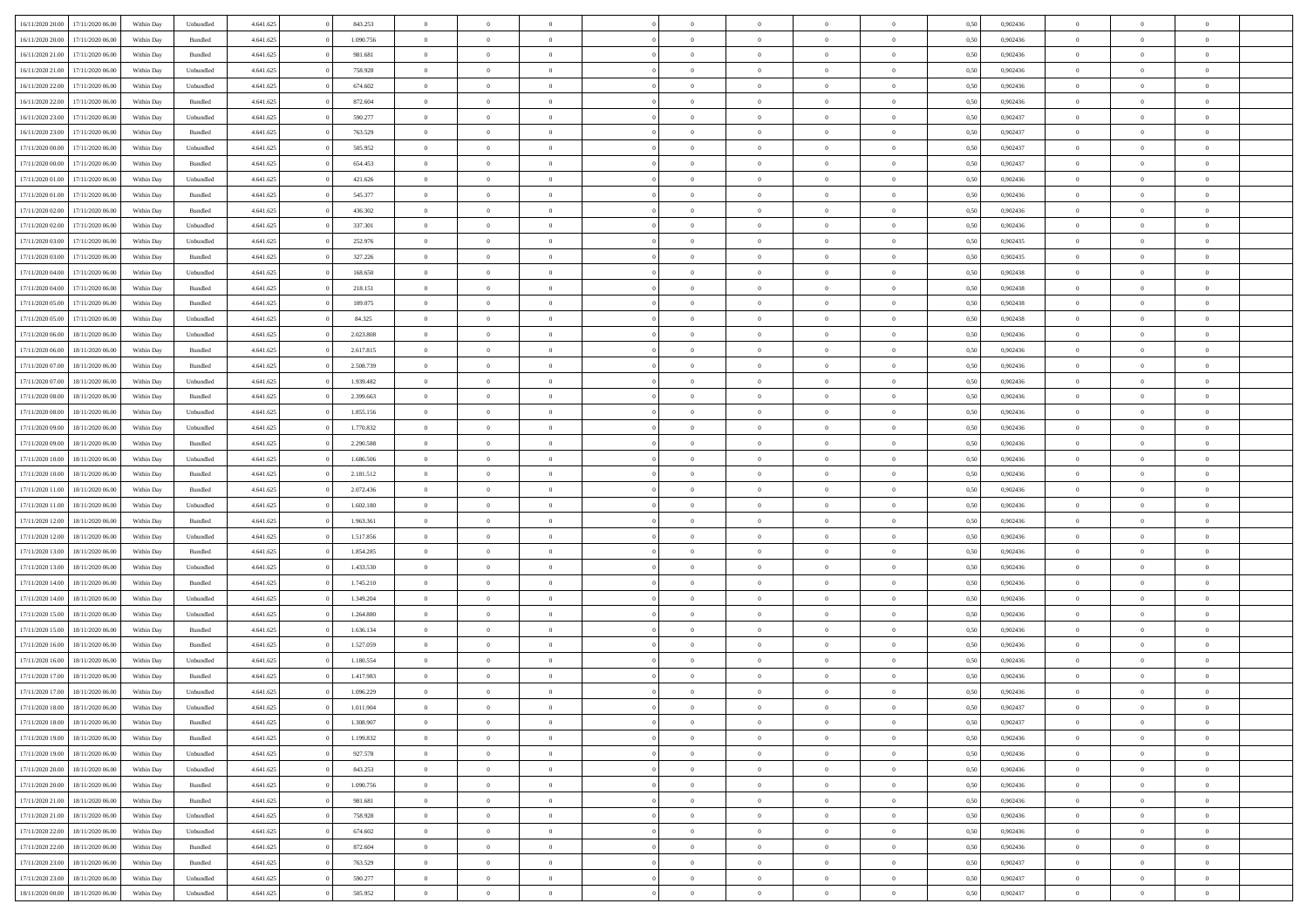|                  |                  |            |                    |           |           |                |                |                |                | $\Omega$       |                | $\theta$       |      |          | $\theta$       |                |                |  |
|------------------|------------------|------------|--------------------|-----------|-----------|----------------|----------------|----------------|----------------|----------------|----------------|----------------|------|----------|----------------|----------------|----------------|--|
| 18/11/2020 00:00 | 18/11/2020 06:00 | Within Day | Bundled            | 4.641.625 | 654.453   | $\overline{0}$ | $\theta$       | $\Omega$       | $\Omega$       |                | $\overline{0}$ |                | 0.50 | 0,902437 |                | $\theta$       | $\overline{0}$ |  |
| 18/11/2020 01:00 | 18/11/2020 06.00 | Within Day | Bundled            | 4.641.625 | 545.377   | $\overline{0}$ | $\theta$       | $\overline{0}$ | $\overline{0}$ | $\bf{0}$       | $\overline{0}$ | $\bf{0}$       | 0,50 | 0,902436 | $\theta$       | $\overline{0}$ | $\overline{0}$ |  |
| 18/11/2020 01.00 | 18/11/2020 06.00 | Within Day | Unbundled          | 4.641.625 | 421.626   | $\overline{0}$ | $\bf{0}$       | $\overline{0}$ | $\bf{0}$       | $\bf{0}$       | $\bf{0}$       | $\mathbf{0}$   | 0,50 | 0,902436 | $\overline{0}$ | $\overline{0}$ | $\overline{0}$ |  |
| 18/11/2020 02:00 | 18/11/2020 06:00 | Within Dav | Bundled            | 4.641.625 | 436.302   | $\overline{0}$ | $\overline{0}$ | $\overline{0}$ | $\overline{0}$ | $\bf{0}$       | $\overline{0}$ | $\overline{0}$ | 0.50 | 0,902436 | $\theta$       | $\theta$       | $\overline{0}$ |  |
| 18/11/2020 02.00 | 18/11/2020 06.00 | Within Day | Unbundled          | 4.641.625 | 337.301   | $\overline{0}$ | $\theta$       | $\overline{0}$ | $\overline{0}$ | $\bf{0}$       | $\overline{0}$ | $\bf{0}$       | 0,50 | 0,902436 | $\theta$       | $\overline{0}$ | $\overline{0}$ |  |
|                  |                  |            |                    |           |           |                |                |                |                |                |                |                |      |          |                |                |                |  |
| 18/11/2020 03:00 | 18/11/2020 06.00 | Within Day | Unbundled          | 4.641.625 | 252.976   | $\overline{0}$ | $\overline{0}$ | $\overline{0}$ | $\bf{0}$       | $\overline{0}$ | $\overline{0}$ | $\mathbf{0}$   | 0,50 | 0,902435 | $\overline{0}$ | $\overline{0}$ | $\bf{0}$       |  |
| 18/11/2020 03:00 | 18/11/2020 06.00 | Within Dav | Bundled            | 4.641.625 | 327.226   | $\overline{0}$ | $\overline{0}$ | $\overline{0}$ | $\overline{0}$ | $\overline{0}$ | $\overline{0}$ | $\overline{0}$ | 0.50 | 0,902435 | $\theta$       | $\overline{0}$ | $\overline{0}$ |  |
| 18/11/2020 04:00 | 18/11/2020 06.00 | Within Day | Bundled            | 4.641.625 | 218.151   | $\overline{0}$ | $\theta$       | $\overline{0}$ | $\overline{0}$ | $\bf{0}$       | $\overline{0}$ | $\bf{0}$       | 0,50 | 0,902438 | $\theta$       | $\theta$       | $\overline{0}$ |  |
| 18/11/2020 04:00 | 18/11/2020 06.00 | Within Day | Unbundled          | 4.641.625 | 168.650   | $\overline{0}$ | $\overline{0}$ | $\overline{0}$ | $\bf{0}$       | $\bf{0}$       | $\bf{0}$       | $\bf{0}$       | 0,50 | 0,902438 | $\,0\,$        | $\overline{0}$ | $\overline{0}$ |  |
| 18/11/2020 05:00 | 18/11/2020 06:00 | Within Dav | Bundled            | 4.641.625 | 109.075   | $\overline{0}$ | $\overline{0}$ | $\overline{0}$ | $\overline{0}$ | $\overline{0}$ | $\overline{0}$ | $\overline{0}$ | 0.50 | 0,902438 | $\theta$       | $\overline{0}$ | $\overline{0}$ |  |
| 18/11/2020 05:00 | 18/11/2020 06.00 | Within Day | Unbundled          | 4.641.625 | 84.325    | $\overline{0}$ | $\theta$       | $\overline{0}$ | $\overline{0}$ | $\bf{0}$       | $\overline{0}$ | $\bf{0}$       | 0,50 | 0,902438 | $\,$ 0 $\,$    | $\overline{0}$ | $\overline{0}$ |  |
| 18/11/2020 06.00 | 19/11/2020 06.00 | Within Day | Unbundled          | 4.641.625 | 2.023.808 | $\overline{0}$ | $\overline{0}$ | $\overline{0}$ | $\bf{0}$       | $\bf{0}$       | $\bf{0}$       | $\mathbf{0}$   | 0,50 | 0,902436 | $\overline{0}$ | $\overline{0}$ | $\bf{0}$       |  |
| 18/11/2020 06:00 | 19/11/2020 06:00 |            | Bundled            | 4.641.625 | 2.617.815 | $\overline{0}$ | $\overline{0}$ | $\overline{0}$ |                | $\bf{0}$       | $\overline{0}$ | $\overline{0}$ | 0.50 | 0,902436 | $\theta$       | $\theta$       | $\overline{0}$ |  |
|                  |                  | Within Day |                    |           |           |                |                |                | $\overline{0}$ |                |                |                |      |          |                |                |                |  |
| 18/11/2020 07.00 | 19/11/2020 06.00 | Within Day | Bundled            | 4.641.625 | 2.508.739 | $\overline{0}$ | $\theta$       | $\overline{0}$ | $\overline{0}$ | $\bf{0}$       | $\overline{0}$ | $\bf{0}$       | 0,50 | 0,902436 | $\theta$       | $\overline{0}$ | $\overline{0}$ |  |
| 18/11/2020 07:00 | 19/11/2020 06.00 | Within Day | Unbundled          | 4.641.625 | 1.939.482 | $\overline{0}$ | $\overline{0}$ | $\overline{0}$ | $\bf{0}$       | $\overline{0}$ | $\overline{0}$ | $\mathbf{0}$   | 0,50 | 0,902436 | $\overline{0}$ | $\overline{0}$ | $\bf{0}$       |  |
| 18/11/2020 08:00 | 19/11/2020 06:00 | Within Dav | Bundled            | 4.641.625 | 2.399.663 | $\overline{0}$ | $\overline{0}$ | $\overline{0}$ | $\overline{0}$ | $\overline{0}$ | $\overline{0}$ | $\overline{0}$ | 0.50 | 0,902436 | $\theta$       | $\overline{0}$ | $\overline{0}$ |  |
| 18/11/2020 08:00 | 19/11/2020 06.00 | Within Day | Unbundled          | 4.641.625 | 1.855.156 | $\overline{0}$ | $\theta$       | $\overline{0}$ | $\overline{0}$ | $\bf{0}$       | $\overline{0}$ | $\bf{0}$       | 0,50 | 0,902436 | $\theta$       | $\theta$       | $\overline{0}$ |  |
| 18/11/2020 09:00 | 19/11/2020 06.00 | Within Day | Bundled            | 4.641.625 | 2.290.588 | $\overline{0}$ | $\overline{0}$ | $\overline{0}$ | $\bf{0}$       | $\bf{0}$       | $\bf{0}$       | $\mathbf{0}$   | 0,50 | 0,902436 | $\bf{0}$       | $\overline{0}$ | $\overline{0}$ |  |
| 18/11/2020 09:00 | 19/11/2020 06:00 | Within Day | Unbundled          | 4.641.625 | 1.770.832 | $\overline{0}$ | $\overline{0}$ | $\overline{0}$ | $\overline{0}$ | $\overline{0}$ | $\overline{0}$ | $\overline{0}$ | 0.50 | 0,902436 | $\theta$       | $\overline{0}$ | $\overline{0}$ |  |
|                  |                  |            |                    |           |           | $\overline{0}$ |                |                |                |                |                |                |      |          |                |                |                |  |
| 18/11/2020 10:00 | 19/11/2020 06.00 | Within Day | Unbundled          | 4.641.625 | 1.686.506 |                | $\theta$       | $\overline{0}$ | $\overline{0}$ | $\bf{0}$       | $\overline{0}$ | $\bf{0}$       | 0,50 | 0,902436 | $\,$ 0 $\,$    | $\overline{0}$ | $\overline{0}$ |  |
| 18/11/2020 10:00 | 19/11/2020 06.00 | Within Day | Bundled            | 4.641.625 | 2.181.512 | $\overline{0}$ | $\overline{0}$ | $\overline{0}$ | $\bf{0}$       | $\bf{0}$       | $\bf{0}$       | $\bf{0}$       | 0,50 | 0,902436 | $\bf{0}$       | $\overline{0}$ | $\bf{0}$       |  |
| 18/11/2020 11:00 | 19/11/2020 06:00 | Within Day | Unbundled          | 4.641.625 | 1.602.180 | $\overline{0}$ | $\overline{0}$ | $\overline{0}$ | $\overline{0}$ | $\overline{0}$ | $\overline{0}$ | $\overline{0}$ | 0.50 | 0,902436 | $\theta$       | $\overline{0}$ | $\overline{0}$ |  |
| 18/11/2020 11:00 | 19/11/2020 06.00 | Within Day | Bundled            | 4.641.625 | 2.072.436 | $\overline{0}$ | $\theta$       | $\overline{0}$ | $\overline{0}$ | $\bf{0}$       | $\overline{0}$ | $\bf{0}$       | 0,50 | 0,902436 | $\,$ 0 $\,$    | $\overline{0}$ | $\overline{0}$ |  |
| 18/11/2020 12:00 | 19/11/2020 06.00 | Within Day | Bundled            | 4.641.625 | 1.963.361 | $\overline{0}$ | $\overline{0}$ | $\overline{0}$ | $\bf{0}$       | $\overline{0}$ | $\overline{0}$ | $\mathbf{0}$   | 0,50 | 0,902436 | $\bf{0}$       | $\overline{0}$ | $\bf{0}$       |  |
| 18/11/2020 12:00 | 19/11/2020 06:00 | Within Day | Unbundled          | 4.641.625 | 1.517.856 | $\overline{0}$ | $\overline{0}$ | $\overline{0}$ | $\overline{0}$ | $\overline{0}$ | $\overline{0}$ | $\overline{0}$ | 0.50 | 0,902436 | $\theta$       | $\overline{0}$ | $\overline{0}$ |  |
| 18/11/2020 13:00 | 19/11/2020 06.00 | Within Day | Bundled            | 4.641.625 | 1.854.285 | $\overline{0}$ | $\theta$       | $\overline{0}$ | $\overline{0}$ | $\bf{0}$       | $\overline{0}$ | $\bf{0}$       | 0,50 | 0,902436 | $\theta$       | $\theta$       | $\overline{0}$ |  |
|                  |                  |            |                    |           |           |                |                |                |                |                |                |                |      |          |                |                |                |  |
| 18/11/2020 13:00 | 19/11/2020 06.00 | Within Day | Unbundled          | 4.641.625 | 1.433.530 | $\overline{0}$ | $\overline{0}$ | $\overline{0}$ | $\bf{0}$       | $\bf{0}$       | $\bf{0}$       | $\bf{0}$       | 0,50 | 0,902436 | $\,0\,$        | $\overline{0}$ | $\overline{0}$ |  |
| 18/11/2020 14:00 | 19/11/2020 06:00 | Within Day | Unbundled          | 4.641.625 | 1.349.204 | $\overline{0}$ | $\overline{0}$ | $\overline{0}$ | $\overline{0}$ | $\overline{0}$ | $\overline{0}$ | $\overline{0}$ | 0.50 | 0,902436 | $\theta$       | $\overline{0}$ | $\overline{0}$ |  |
| 18/11/2020 14:00 | 19/11/2020 06.00 | Within Day | Bundled            | 4.641.625 | 1.745.210 | $\overline{0}$ | $\theta$       | $\overline{0}$ | $\overline{0}$ | $\bf{0}$       | $\overline{0}$ | $\bf{0}$       | 0,50 | 0,902436 | $\,$ 0 $\,$    | $\overline{0}$ | $\overline{0}$ |  |
| 18/11/2020 15:00 | 19/11/2020 06.00 | Within Day | Bundled            | 4.641.625 | 1.636.134 | $\overline{0}$ | $\overline{0}$ | $\overline{0}$ | $\bf{0}$       | $\bf{0}$       | $\bf{0}$       | $\bf{0}$       | 0,50 | 0,902436 | $\overline{0}$ | $\overline{0}$ | $\bf{0}$       |  |
| 18/11/2020 15:00 | 19/11/2020 06.00 | Within Day | Unbundled          | 4.641.625 | 1.264.880 | $\overline{0}$ | $\Omega$       | $\overline{0}$ | $\Omega$       | $\Omega$       | $\overline{0}$ | $\overline{0}$ | 0,50 | 0,902436 | $\,0\,$        | $\theta$       | $\theta$       |  |
| 18/11/2020 16:00 | 19/11/2020 06.00 | Within Day | Bundled            | 4.641.625 | 1.527.059 | $\overline{0}$ | $\theta$       | $\overline{0}$ | $\overline{0}$ | $\bf{0}$       | $\overline{0}$ | $\bf{0}$       | 0,50 | 0,902436 | $\,$ 0 $\,$    | $\overline{0}$ | $\overline{0}$ |  |
| 18/11/2020 16:00 | 19/11/2020 06.00 | Within Day | Unbundled          | 4.641.625 | 1.180.554 | $\overline{0}$ | $\overline{0}$ | $\overline{0}$ | $\bf{0}$       | $\overline{0}$ | $\overline{0}$ | $\mathbf{0}$   | 0,50 | 0,902436 | $\overline{0}$ | $\overline{0}$ | $\bf{0}$       |  |
|                  |                  |            |                    |           |           |                |                |                |                |                |                |                |      |          |                |                |                |  |
| 18/11/2020 17:00 | 19/11/2020 06.00 | Within Day | Bundled            | 4.641.625 | 1.417.983 | $\overline{0}$ | $\Omega$       | $\Omega$       | $\Omega$       | $\overline{0}$ | $\overline{0}$ | $\overline{0}$ | 0.50 | 0.902436 | $\,0\,$        | $\theta$       | $\theta$       |  |
| 18/11/2020 17:00 | 19/11/2020 06.00 | Within Day | Unbundled          | 4.641.625 | 1.096.229 | $\overline{0}$ | $\theta$       | $\overline{0}$ | $\overline{0}$ | $\bf{0}$       | $\overline{0}$ | $\bf{0}$       | 0,50 | 0,902436 | $\,$ 0 $\,$    | $\overline{0}$ | $\overline{0}$ |  |
| 18/11/2020 18:00 | 19/11/2020 06.00 | Within Day | Unbundled          | 4.641.625 | 1.011.904 | $\overline{0}$ | $\overline{0}$ | $\overline{0}$ | $\bf{0}$       | $\bf{0}$       | $\bf{0}$       | $\bf{0}$       | 0,50 | 0,902437 | $\bf{0}$       | $\overline{0}$ | $\bf{0}$       |  |
| 18/11/2020 18:00 | 19/11/2020 06:00 | Within Day | Bundled            | 4.641.625 | 1.308.907 | $\overline{0}$ | $\Omega$       | $\Omega$       | $\Omega$       | $\overline{0}$ | $\overline{0}$ | $\overline{0}$ | 0.50 | 0.902437 | $\,$ 0 $\,$    | $\theta$       | $\theta$       |  |
| 18/11/2020 19:00 | 19/11/2020 06.00 | Within Day | Bundled            | 4.641.625 | 1.199.832 | $\overline{0}$ | $\theta$       | $\overline{0}$ | $\overline{0}$ | $\,$ 0         | $\overline{0}$ | $\bf{0}$       | 0,50 | 0,902436 | $\,$ 0 $\,$    | $\overline{0}$ | $\overline{0}$ |  |
| 18/11/2020 19:00 | 19/11/2020 06.00 | Within Day | Unbundled          | 4.641.625 | 927.578   | $\overline{0}$ | $\bf{0}$       | $\overline{0}$ | $\bf{0}$       | $\bf{0}$       | $\bf{0}$       | $\mathbf{0}$   | 0,50 | 0,902436 | $\overline{0}$ | $\overline{0}$ | $\bf{0}$       |  |
| 18/11/2020 20:00 | 19/11/2020 06.00 | Within Day | Unbundled          | 4.641.625 | 843.253   | $\overline{0}$ | $\Omega$       | $\overline{0}$ | $\Omega$       | $\overline{0}$ | $\overline{0}$ | $\overline{0}$ | 0,50 | 0,902436 | $\,0\,$        | $\theta$       | $\theta$       |  |
|                  |                  |            |                    |           |           |                | $\overline{0}$ |                |                |                |                |                |      |          |                |                |                |  |
| 18/11/2020 20.00 | 19/11/2020 06.00 | Within Day | Bundled            | 4.641.625 | 1.090.756 | $\overline{0}$ |                | $\overline{0}$ | $\overline{0}$ | $\,$ 0         | $\overline{0}$ | $\bf{0}$       | 0,50 | 0,902436 | $\,$ 0 $\,$    | $\overline{0}$ | $\overline{0}$ |  |
| 18/11/2020 21:00 | 19/11/2020 06.00 | Within Day | Bundled            | 4.641.625 | 981.681   | $\overline{0}$ | $\overline{0}$ | $\overline{0}$ | $\bf{0}$       | $\bf{0}$       | $\overline{0}$ | $\mathbf{0}$   | 0,50 | 0,902436 | $\overline{0}$ | $\overline{0}$ | $\bf{0}$       |  |
| 18/11/2020 21:00 | 19/11/2020 06.00 | Within Day | Unbundled          | 4.641.625 | 758.928   | $\overline{0}$ | $\Omega$       | $\Omega$       | $\Omega$       | $\Omega$       | $\overline{0}$ | $\overline{0}$ | 0.50 | 0.902436 | $\theta$       | $\theta$       | $\theta$       |  |
| 18/11/2020 22.00 | 19/11/2020 06.00 | Within Day | Bundled            | 4.641.625 | 872.604   | $\overline{0}$ | $\overline{0}$ | $\overline{0}$ | $\bf{0}$       | $\,$ 0         | $\bf{0}$       | $\bf{0}$       | 0,50 | 0,902436 | $\,0\,$        | $\,$ 0 $\,$    | $\overline{0}$ |  |
| 18/11/2020 22.00 | 19/11/2020 06.00 | Within Day | Unbundled          | 4.641.625 | 674.602   | $\bf{0}$       | $\bf{0}$       |                |                | $\bf{0}$       |                |                | 0,50 | 0,902436 | $\bf{0}$       | $\overline{0}$ |                |  |
| 18/11/2020 23.00 | 19/11/2020 06:00 | Within Day | Bundled            | 4.641.625 | 763.529   | $\overline{0}$ | $\overline{0}$ | $\overline{0}$ | $\Omega$       | $\overline{0}$ | $\overline{0}$ | $\overline{0}$ | 0,50 | 0.902437 | $\theta$       | $\theta$       | $\theta$       |  |
| 18/11/2020 23.00 | 19/11/2020 06.00 | Within Day | Unbundled          | 4.641.625 | 590.277   | $\overline{0}$ | $\bf{0}$       | $\overline{0}$ | $\bf{0}$       | $\,$ 0 $\,$    | $\overline{0}$ | $\,$ 0 $\,$    | 0,50 | 0,902437 | $\,$ 0 $\,$    | $\,$ 0 $\,$    | $\,$ 0         |  |
|                  |                  |            |                    |           |           |                |                |                |                |                |                |                |      |          |                |                |                |  |
| 19/11/2020 00:00 | 19/11/2020 06.00 | Within Day | Unbundled          | 4.641.625 | 505.952   | $\overline{0}$ | $\overline{0}$ | $\overline{0}$ | $\overline{0}$ | $\overline{0}$ | $\overline{0}$ | $\mathbf{0}$   | 0,50 | 0,902437 | $\overline{0}$ | $\bf{0}$       | $\bf{0}$       |  |
| 19/11/2020 00:00 | 19/11/2020 06.00 | Within Day | $\mathbf B$ undled | 4.641.625 | 654.453   | $\overline{0}$ | $\overline{0}$ | $\overline{0}$ | $\Omega$       | $\overline{0}$ | $\overline{0}$ | $\overline{0}$ | 0,50 | 0,902437 | $\overline{0}$ | $\theta$       | $\overline{0}$ |  |
| 19/11/2020 01:00 | 19/11/2020 06.00 | Within Day | Unbundled          | 4.641.625 | 421.626   | $\overline{0}$ | $\,$ 0         | $\overline{0}$ | $\overline{0}$ | $\,$ 0 $\,$    | $\overline{0}$ | $\mathbf{0}$   | 0,50 | 0,902436 | $\,$ 0 $\,$    | $\overline{0}$ | $\overline{0}$ |  |
| 19/11/2020 01:00 | 19/11/2020 06.00 | Within Day | Bundled            | 4.641.625 | 545.377   | $\overline{0}$ | $\overline{0}$ | $\overline{0}$ | $\overline{0}$ | $\overline{0}$ | $\overline{0}$ | $\mathbf{0}$   | 0,50 | 0,902436 | $\overline{0}$ | $\overline{0}$ | $\bf{0}$       |  |
| 19/11/2020 02:00 | 19/11/2020 06.00 | Within Day | Unbundled          | 4.641.625 | 337.301   | $\overline{0}$ | $\overline{0}$ | $\overline{0}$ | $\overline{0}$ | $\overline{0}$ | $\overline{0}$ | $\bf{0}$       | 0.50 | 0,902436 | $\overline{0}$ | $\theta$       | $\overline{0}$ |  |
| 19/11/2020 02.00 | 19/11/2020 06.00 | Within Day | Bundled            | 4.641.625 | 436.302   | $\overline{0}$ | $\,$ 0         | $\overline{0}$ | $\bf{0}$       | $\bf{0}$       | $\bf{0}$       | $\bf{0}$       | 0,50 | 0,902436 | $\,$ 0 $\,$    | $\overline{0}$ | $\overline{0}$ |  |
| 19/11/2020 03:00 | 19/11/2020 06.00 | Within Day | Unbundled          | 4.641.625 | 252.976   | $\overline{0}$ | $\bf{0}$       | $\overline{0}$ | $\overline{0}$ | $\overline{0}$ | $\overline{0}$ | $\mathbf{0}$   | 0,50 | 0,902435 | $\overline{0}$ | $\overline{0}$ | $\bf{0}$       |  |
|                  |                  |            |                    |           |           |                |                |                |                |                |                |                |      |          |                |                |                |  |
| 19/11/2020 03:00 | 19/11/2020 06.00 | Within Day | Bundled            | 4.641.625 | 327.226   | $\overline{0}$ | $\overline{0}$ | $\overline{0}$ | $\Omega$       | $\overline{0}$ | $\overline{0}$ | $\overline{0}$ | 0.50 | 0,902435 | $\overline{0}$ | $\overline{0}$ | $\overline{0}$ |  |
| 19/11/2020 04:00 | 19/11/2020 06.00 | Within Day | Bundled            | 4.641.625 | 218.151   | $\overline{0}$ | $\bf{0}$       | $\overline{0}$ | $\overline{0}$ | $\bf{0}$       | $\bf{0}$       | $\mathbf{0}$   | 0,50 | 0,902438 | $\,$ 0 $\,$    | $\,$ 0 $\,$    | $\bf{0}$       |  |
| 19/11/2020 04:00 | 19/11/2020 06.00 | Within Day | Unbundled          | 4.641.625 | 168.650   | $\overline{0}$ | $\bf{0}$       | $\overline{0}$ | $\bf{0}$       | $\bf{0}$       | $\bf{0}$       | $\bf{0}$       | 0,50 | 0,902438 | $\overline{0}$ | $\overline{0}$ | $\bf{0}$       |  |